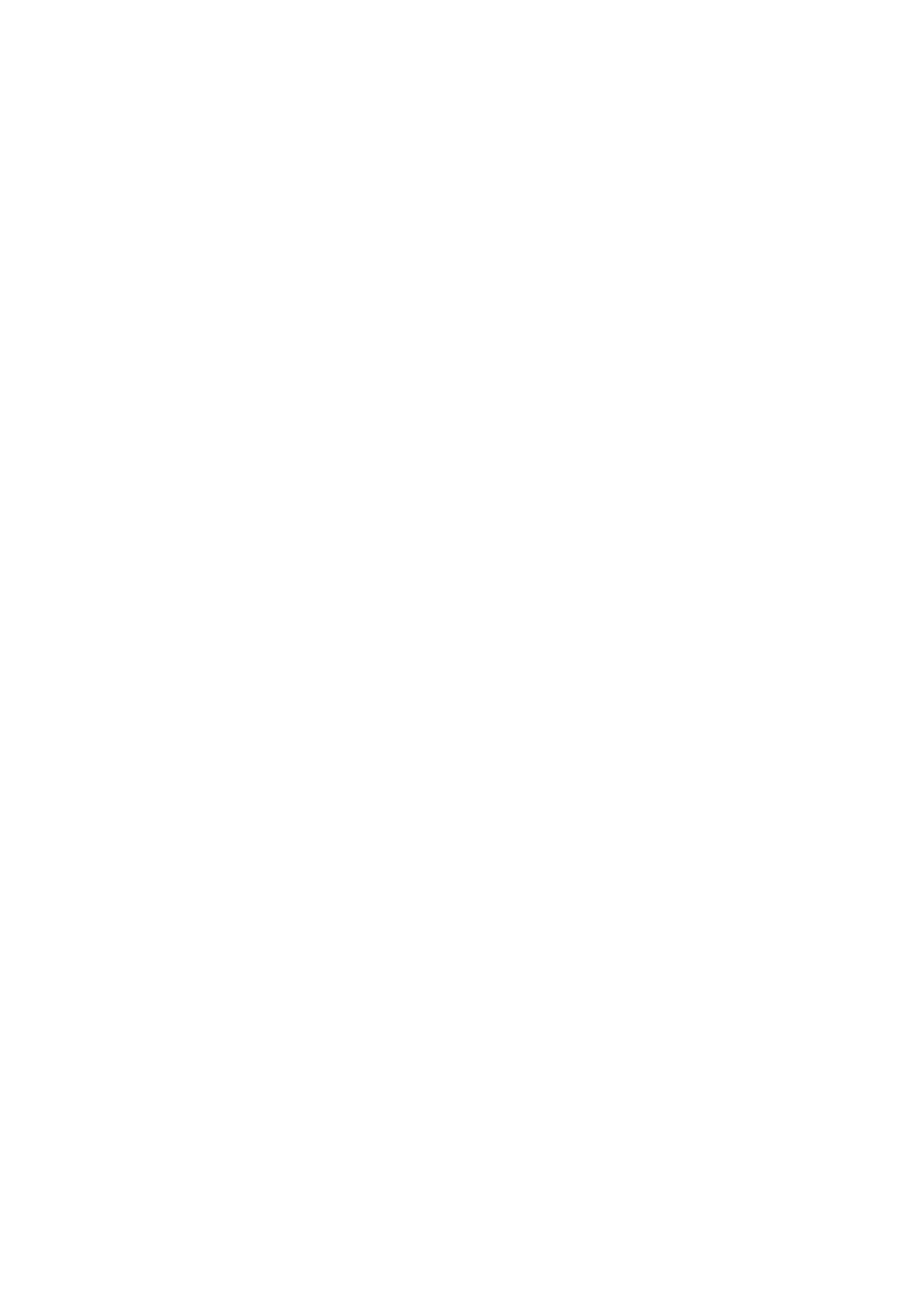#### Western Australia

# **Dangerous Goods Safety (Explosives) Regulations 2007**

## **Contents**

## **Part 1 — Preliminary matters**

| 1.  | Citation                                           | 1  |
|-----|----------------------------------------------------|----|
| 2.  | Commencement                                       | 1  |
| 3.  | Terms used                                         | 1  |
| 4.  | Examples and notes not part of law                 | 8  |
| 5.  | AE Code, general provisions about                  | 8  |
| 6.  | Alternative safety measures, meaning of            | 9  |
| 7.  | AS 2187, meaning of and general provisions about   | 9  |
| 8.  | Explosive, meaning of                              | 10 |
| 9.  | Classification of explosives                       | 11 |
| 10. | Supervised and related terms, meaning of           | 12 |
| 11. | Supply, meaning of affected                        | 13 |
| 12. | Explosives to which these regulations do not apply | 13 |
|     | <b>Part 2 — Administrative matters</b>             |    |
| 13. | Forms may be approved by Chief Officer             | 15 |
| 14. | Courses may be approved by Chief Officer           | 15 |
| 15. | Declaring a substance to be an explosive           | 15 |
|     | Part 3 — Security matters                          |    |
| 16. | Security clearance, meaning of                     | 16 |
| 17. | Security card, application for                     | 16 |
| 18. | Application to be referred to Commissioner of      |    |
|     | Police                                             | 17 |
| 19. | Commissioner of Police may object to person        |    |
|     |                                                    | 17 |
|     | having security card                               |    |

As at 20 May 2022 Version 02-k0-00 Page i Published on www.legislation.wa.gov.au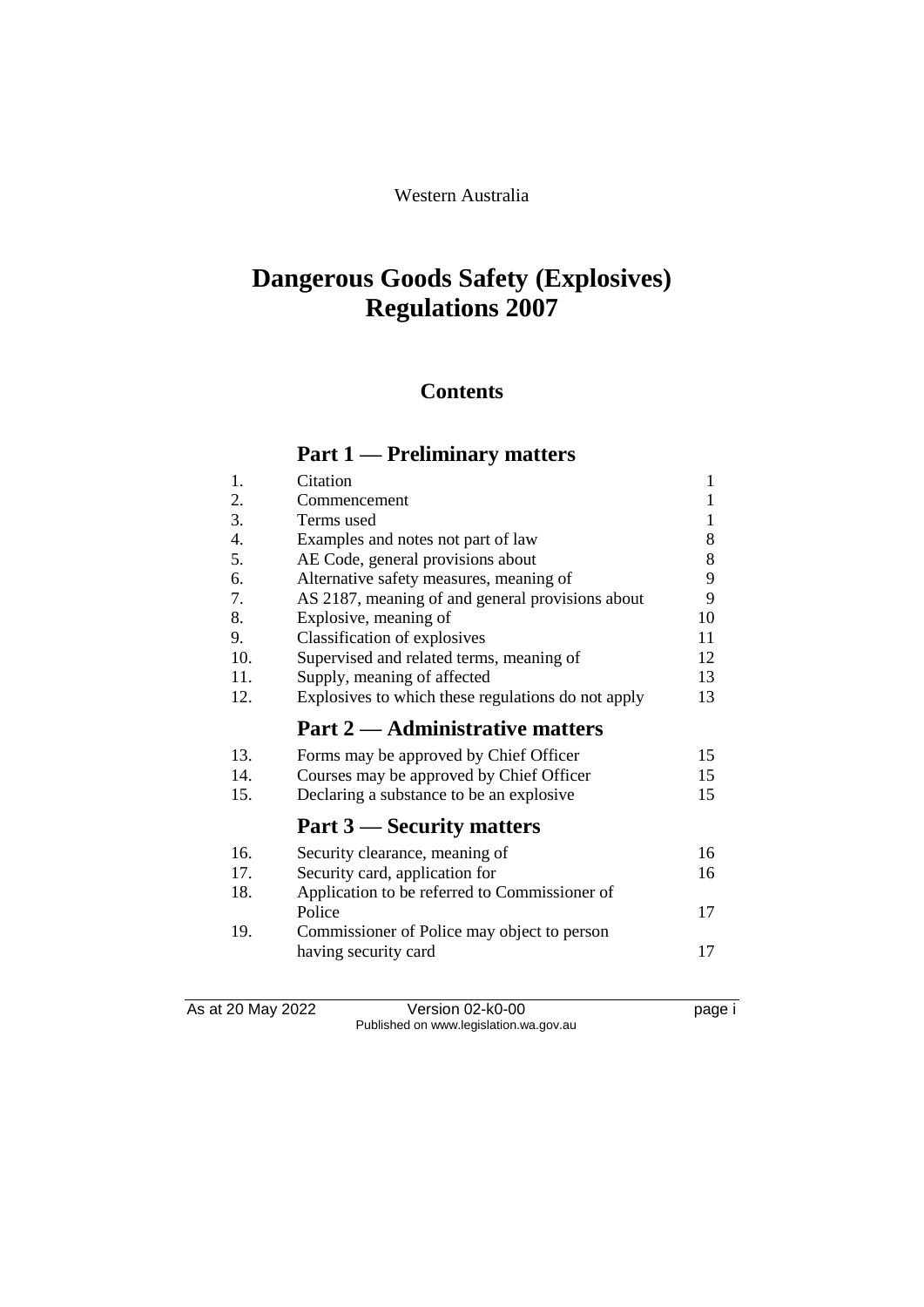#### **Contents**

| 20.  | Security card, issue of                              | 19 |
|------|------------------------------------------------------|----|
| 21A. | Extension of period for which security card is valid | 20 |
| 21.  | Security card, cancelling                            | 21 |
| 22A. | Replacement of security cards                        | 22 |
| 22.  | Security documents to be carried and produced        | 22 |
| 23.  | Authorisation to have access to explosives           | 23 |
| 24.  | Records as to secure nominees                        | 25 |
| 25.  | Duties of secure nominees                            | 26 |
| 25A. | Duty to correct information in relation to an        |    |
|      | application under regulation 17 or 21A               | 26 |
|      | Part 4 — Authorisation of explosives                 |    |
|      | Division 1 — Testing unauthorised explosives         |    |
| 26.  | Term used: unauthorised explosive                    | 28 |
| 27.  | Applying for test permit                             | 28 |
| 28.  | Dealing with applications for test permits           | 29 |
| 29.  | Test permit, effect of                               | 30 |
|      | Division 2 — Authorisation procedure                 |    |
| 30.  | Applying to have explosive authorised                | 31 |
| 31.  | Authorising explosives                               | 33 |
| 32.  | Register of authorised explosives                    | 35 |
|      | Part 5 — General provisions about                    |    |
|      | explosives                                           |    |
| 33.  | Terms used                                           | 36 |
| 34.  | Signage at certain explosives facilities             | 36 |
| 36.  | Explosives sites, duties of people at                | 37 |
| 37.  | Ignition sources near explosives                     | 39 |
| 38.  | Fire risk substances near explosives                 | 39 |
| 39.  | People affected by alcohol etc. near explosives      | 40 |
| 40.  | Packaging requirements for explosives                | 40 |
| 41.  | Defective explosives not to be exported or supplied  | 41 |
| 42.  | MPUs, use of                                         | 41 |
| 43.  | Falsely representing that explosive is authorised    | 42 |
| 44.  | Reportable situations prescribed (Act s. 9)          | 42 |
|      | Part 6 — Possession of explosives                    |    |
|      | Division 1 — Licensing requirements                  |    |
| 45.  | Unauthorised explosives                              | 44 |
|      |                                                      |    |

page ii Version 02-k0-00 As at 20 May 2022 Published on www.legislation.wa.gov.au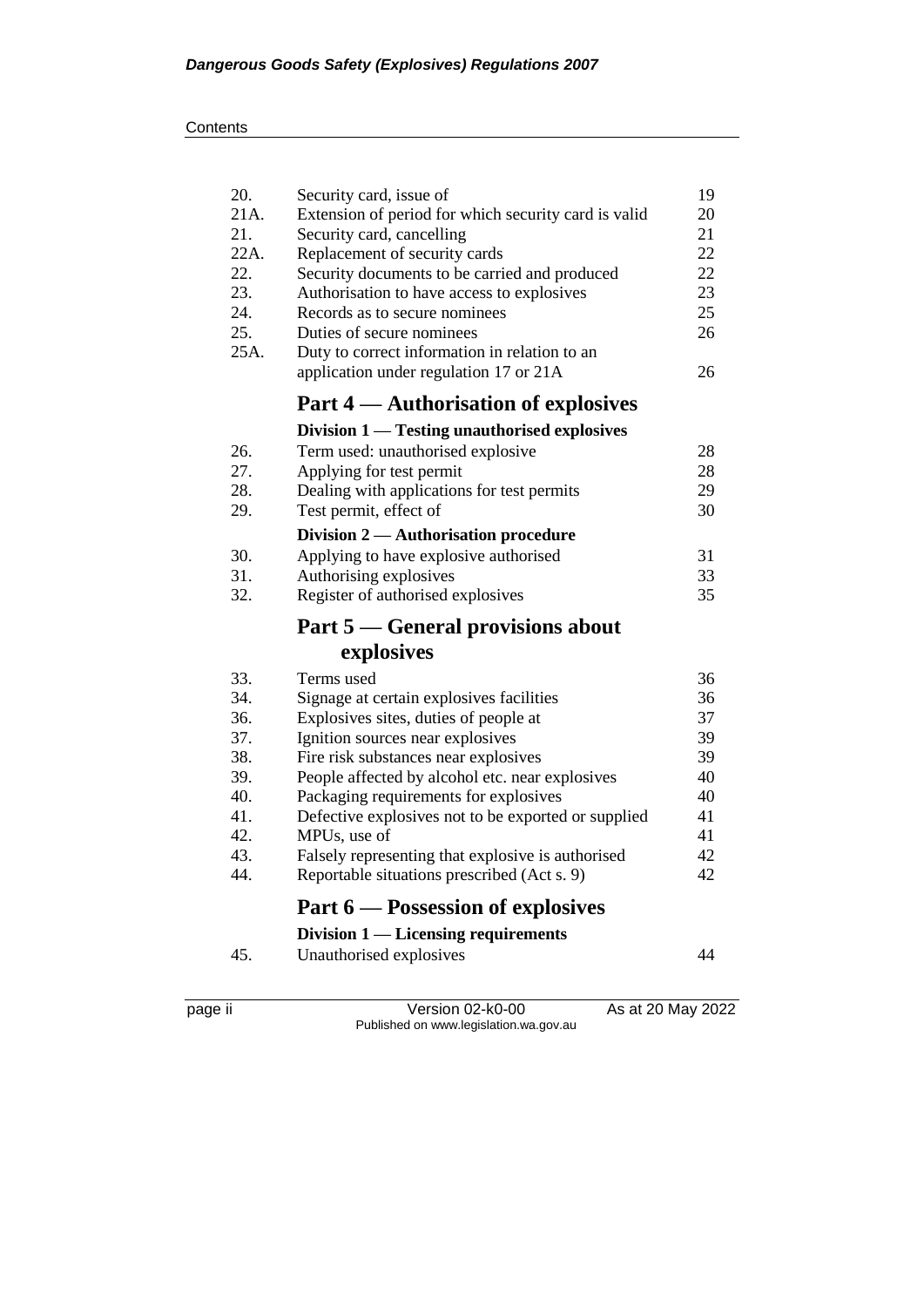| Contents |
|----------|
|----------|

| 46. | Possession for which no licence is required                            | 44 |
|-----|------------------------------------------------------------------------|----|
| 47. | (Sch. 4)                                                               |    |
|     | Authorised explosives, licences and permits<br>entitling possession of | 45 |
|     | Division 2 — Other requirements                                        |    |
| 48. | Prohibited explosives, possession of                                   | 46 |
| 49. | Children in possession of explosives                                   | 46 |
| 50. | Public places, possession in                                           | 46 |
| 51. | Licences etc. to be carried                                            | 46 |
| 52. | Duties to keep explosives secure                                       | 47 |
|     | Part 7 — Import and export of                                          |    |
|     | explosives                                                             |    |
|     | Division $1 -$ All imports and exports                                 |    |
| 53. | Unauthorised explosives                                                | 48 |
|     | Division 3 — International imports and exports                         |    |
| 56. | Terms used                                                             | 48 |
| 57. | Authorised explosives, licence entitling import or                     |    |
|     | export                                                                 | 48 |
| 58. | International import and export, procedure for                         | 49 |
| 59. | Import or export, notice to Chief Officer                              | 49 |
| 60. | Chief Officer may direct explosive to be analysed                      | 51 |
| 61. | Records to be kept by licence holders                                  | 51 |
| 62. | Port operators may refuse import in certain cases                      | 52 |
|     | Part 8 — Manufacture of explosives                                     |    |
|     | Division $1$ — Licensing requirements                                  |    |
| 63. | Unauthorised explosives                                                | 53 |
| 64. | Authorised explosives, licensing for manufacture                       |    |
|     | (Sch. 5)                                                               | 53 |
| 65. | Bulk AN-based explosives, licences authorising                         |    |
|     | manufacture of                                                         | 53 |
| 66. | Fireworks, licence authorising manufacture of                          | 54 |
|     | Division 2 — Other requirements                                        |    |
| 67. | Containers of components to be marked                                  | 55 |
| 68. | Records to be kept by some manufacturers                               | 55 |
| 69. | Documents to be kept at place of manufacture                           | 55 |
| 70. | Bulk AN-based explosives, manufacture of                               | 56 |
| 71. | MPUs in operation not to be left unattended                            | 56 |
|     |                                                                        |    |

As at 20 May 2022 Version 02-k0-00 page iii Published on www.legislation.wa.gov.au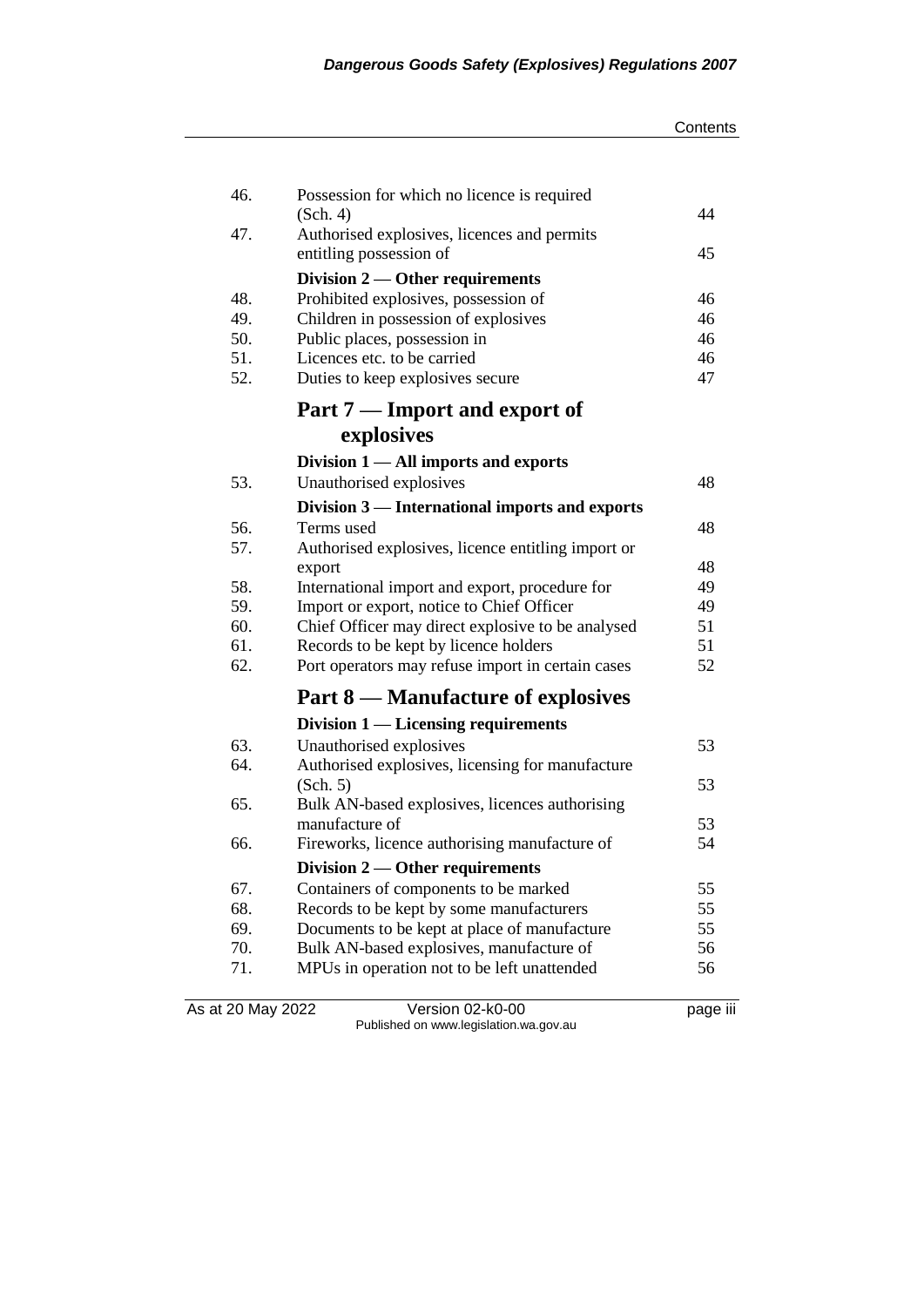#### **Contents**

| 72.  | Fireworks manufactured by licensee, supply and      |    |
|------|-----------------------------------------------------|----|
|      | use of                                              | 56 |
| 73.  | Filling ammunition                                  | 56 |
|      | Part 9 – Storage of explosives                      |    |
|      | Division 1 — Preliminary matters                    |    |
| 74.  | Term used: safely                                   | 58 |
|      | Division $2$ — Licensing requirements               |    |
| 75.  | Unauthorised explosives                             | 59 |
| 76.  | Authorised explosives, licensing for storage        |    |
|      | (Sch. 6)                                            | 59 |
| 77A. | Explosives transport licence authorises storage of  |    |
|      | certain explosives in transit                       | 59 |
| 77.  | Shotfiring licence authorises limited storage       | 60 |
| 78.  | Pyrotechnics (special use) licence authorises       |    |
|      | limited storage                                     | 61 |
| 79.  | Fireworks contractor licence and fireworks          |    |
|      | operator licence authorise limited storage          | 62 |
|      | Division 3 – Storing Schedule 6 explosives          |    |
| 81.  | Application of this Division                        | 62 |
| 82A. | Sparklers                                           | 62 |
| 82.  | Cartridges for safety devices etc.                  | 64 |
| 83.  | Cartridges for nail guns etc.                       | 64 |
| 84.  | <b>Emergency devices</b>                            | 64 |
| 85.  | Ammunition propellant and black powder              | 64 |
|      | Division 4 – Storage under licences and             |    |
|      | permits other than explosives storage               |    |
|      | licences                                            |    |
| 86A. | Storage by explosives transport licence holder      | 65 |
| 86.  | Shotfiring licence holders, storage by              | 66 |
| 87.  | Pyrotechnics (special use) licence holders, storage |    |
|      | by                                                  | 67 |
| 88.  | Fireworks contractor licence holders, storage by    | 67 |
| 89.  | Fireworks event permit holders, storage by          | 67 |
|      | Division 5 – Storage under an explosives            |    |
|      | storage licence                                     |    |
| 90.  | General requirements                                | 68 |
| 91.  | Underground storage, magazine requirements          | 69 |
|      |                                                     |    |

page iv Version 02-k0-00 As at 20 May 2022 Published on www.legislation.wa.gov.au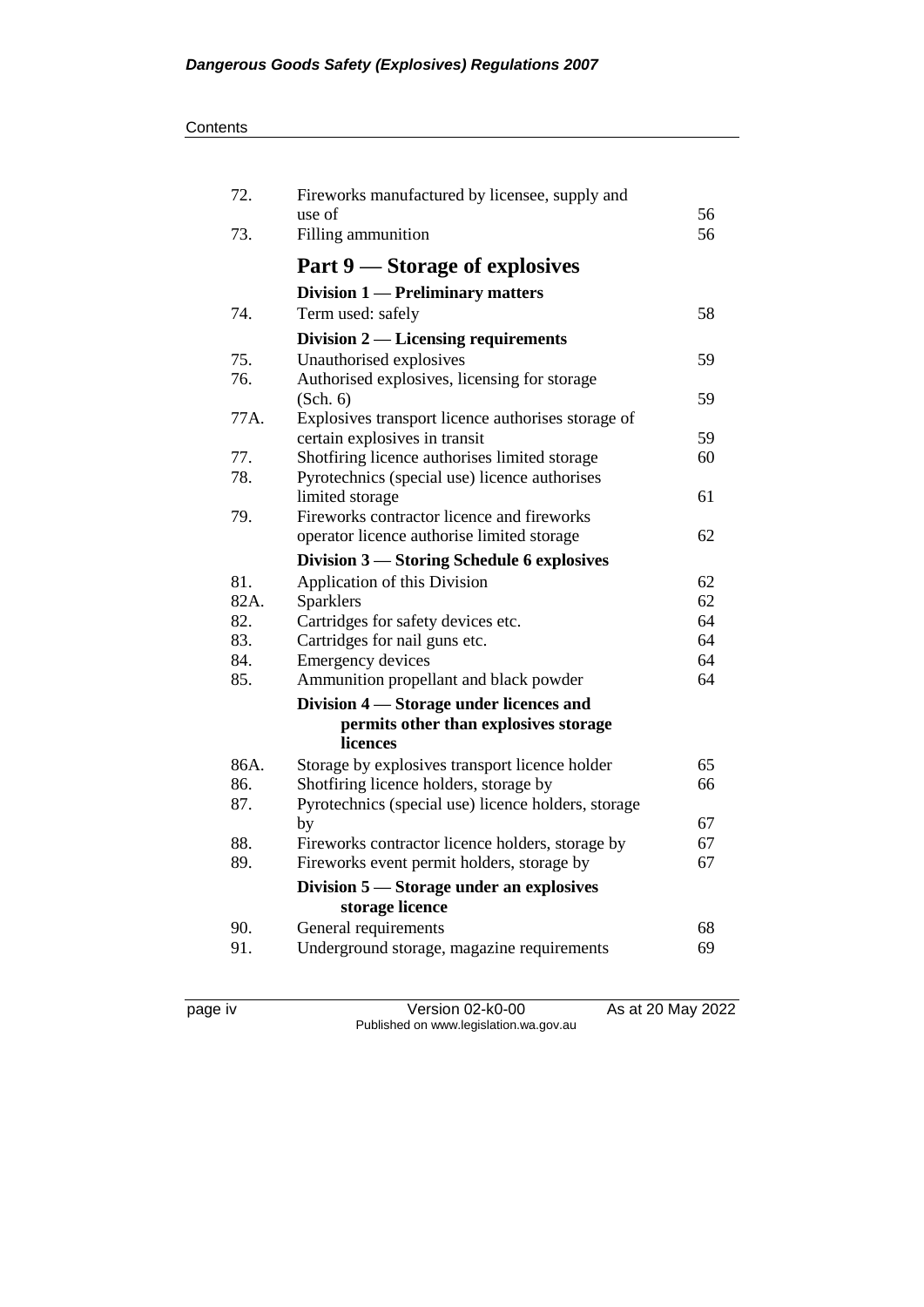| 92.            | Explosives storage licence holders to keep                                  |          |
|----------------|-----------------------------------------------------------------------------|----------|
|                | inventories etc.                                                            | 70       |
| 93.            | Documents to be kept at storage places                                      | 72       |
| 94.            | Magazines to be kept secure                                                 | 72       |
|                | Part 10 – Transport of explosives                                           |          |
|                | Division 1 — Preliminary matters                                            |          |
| 95.            | Terms used                                                                  | 74       |
|                | Division $2$ — Licensing requirements                                       |          |
| 96.            | Unauthorised explosives                                                     | 75       |
| 97.            | Authorised explosives, licences entitling transport                         | 75       |
| 98.            | Shotfiring licence authorises limited transport                             | 77       |
| 99.            | Pyrotechnics (special use) licence authorises                               |          |
|                | limited transport                                                           | 78       |
| 100.           | Fireworks contractor licence authorises limited                             |          |
|                | transport                                                                   | 78       |
| 101.           | Fireworks operator licence authorises limited                               |          |
|                | transport                                                                   | 78       |
| 102.           | MPUs, licensing requirements for                                            | 79       |
|                | Division 3 – Transport by road or rail                                      |          |
| 103.           | Application of this Division                                                | 80       |
|                |                                                                             |          |
| 104.           | Contravention of AE Code Ch. 8 an offence                                   | 80       |
| 105.           | Consignor's duties                                                          | 82       |
| 106.           | Prime contractor's duties                                                   | 82       |
| 107.           | Restrictions on transporting certain loads in CBDs                          | 83       |
|                | Division 4 — Emergencies                                                    |          |
| 108.           | Terms used                                                                  | 83       |
| 109.           | Dangerous situations, duty to notify authorities                            | 84       |
|                |                                                                             |          |
| 110.           | Division 5 — Transport in mines                                             |          |
|                | Contravention of certain provisions of AE Code an<br>offence                | 87       |
|                | Part $11A -$ Explosives in ports                                            |          |
|                |                                                                             |          |
|                | Division 1 — Preliminary matters                                            |          |
| 111A.          | Terms used                                                                  | 88       |
| 111B.<br>111C. | General provisions about AS 3846<br>Cases in which this Part does not apply | 89<br>90 |

As at 20 May 2022 Version 02-k0-00 page v Published on www.legislation.wa.gov.au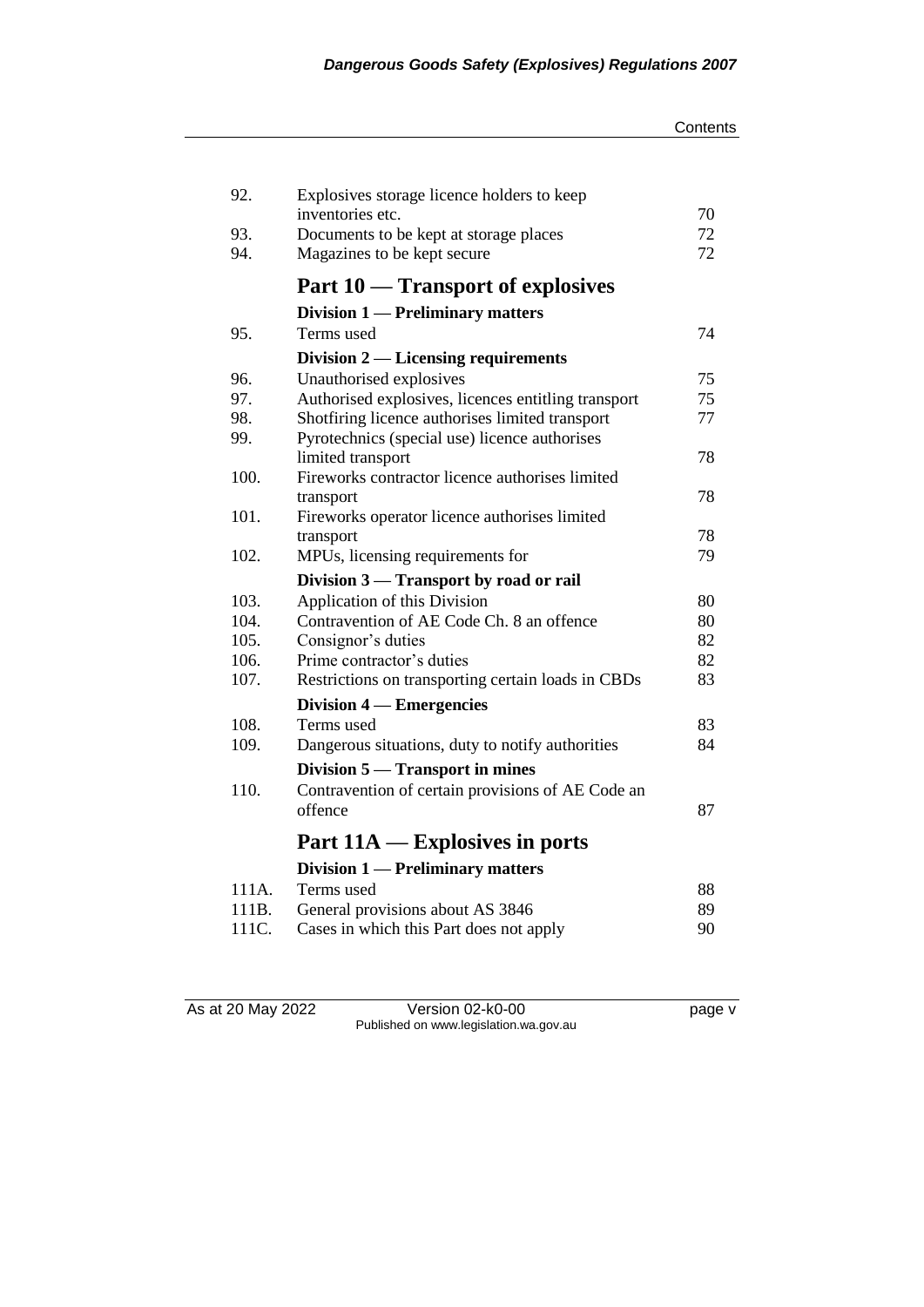#### **Contents**

|              | Division $2$ - Explosives in port areas                                                               |            |
|--------------|-------------------------------------------------------------------------------------------------------|------------|
| 111D.        | Application of this Division                                                                          | 91         |
| 111E.        | Master's duties                                                                                       | 91         |
| 111F.        | Prime contractor's duties                                                                             | 91         |
| 111G.        | Berth operator's duties                                                                               | 91         |
| 111H.        | Fire control equipment required at berth                                                              | 92         |
| 111I.        | Emergency plan required for berth                                                                     | 94         |
| 111J.        | Information for occupier of site at risk from                                                         |            |
|              | proximity to berth handling explosives                                                                | 96         |
|              | Division 3 — Special berth (explosives)                                                               |            |
| 111K.        | When special berth (explosives) required                                                              | 97         |
| 111L.        | Applying for declaration of special berth                                                             |            |
|              | (explosives)                                                                                          | 98         |
| 111M.        | Content of risk assessment                                                                            | 99         |
| 111N.        | Dealing with application under r. 111L                                                                | 100        |
| 1110.        | Berth operator's duties                                                                               | 101        |
|              | Part 11 — Supply of explosives                                                                        |            |
|              |                                                                                                       |            |
|              | Division $1$ — Licensing requirements                                                                 |            |
| 111.         |                                                                                                       | 102        |
| 112.         | Unauthorised explosives                                                                               | 102        |
| 113.         | Authorised explosives, licences authorising supply<br>Import/export licence authorises limited supply | 103        |
| 114A.        | Explosives manufacture licence authorises limited                                                     |            |
|              | supply                                                                                                | 103        |
| 114.         | Explosives manufacture (MPU) licence authorises                                                       |            |
|              | limited supply                                                                                        | 104        |
| 115.         | Explosives transport licence authorises limited                                                       |            |
|              | supply                                                                                                | 104        |
| 116.         | Explosives driver licence authorises limited supply                                                   | 104        |
|              | Division $2$ — Supplying explosives                                                                   |            |
| 117.         | Supply to unauthorised people prohibited                                                              | 105        |
| 118.         | Suppliers, duties when supplying                                                                      | 105        |
| 119.         | Records to be kept by suppliers                                                                       | 107        |
| 120.<br>121. | Receiver of explosives not to mislead supplier<br>Sale in public prohibited                           | 107<br>108 |

page vi Version 02-k0-00 As at 20 May 2022 Published on www.legislation.wa.gov.au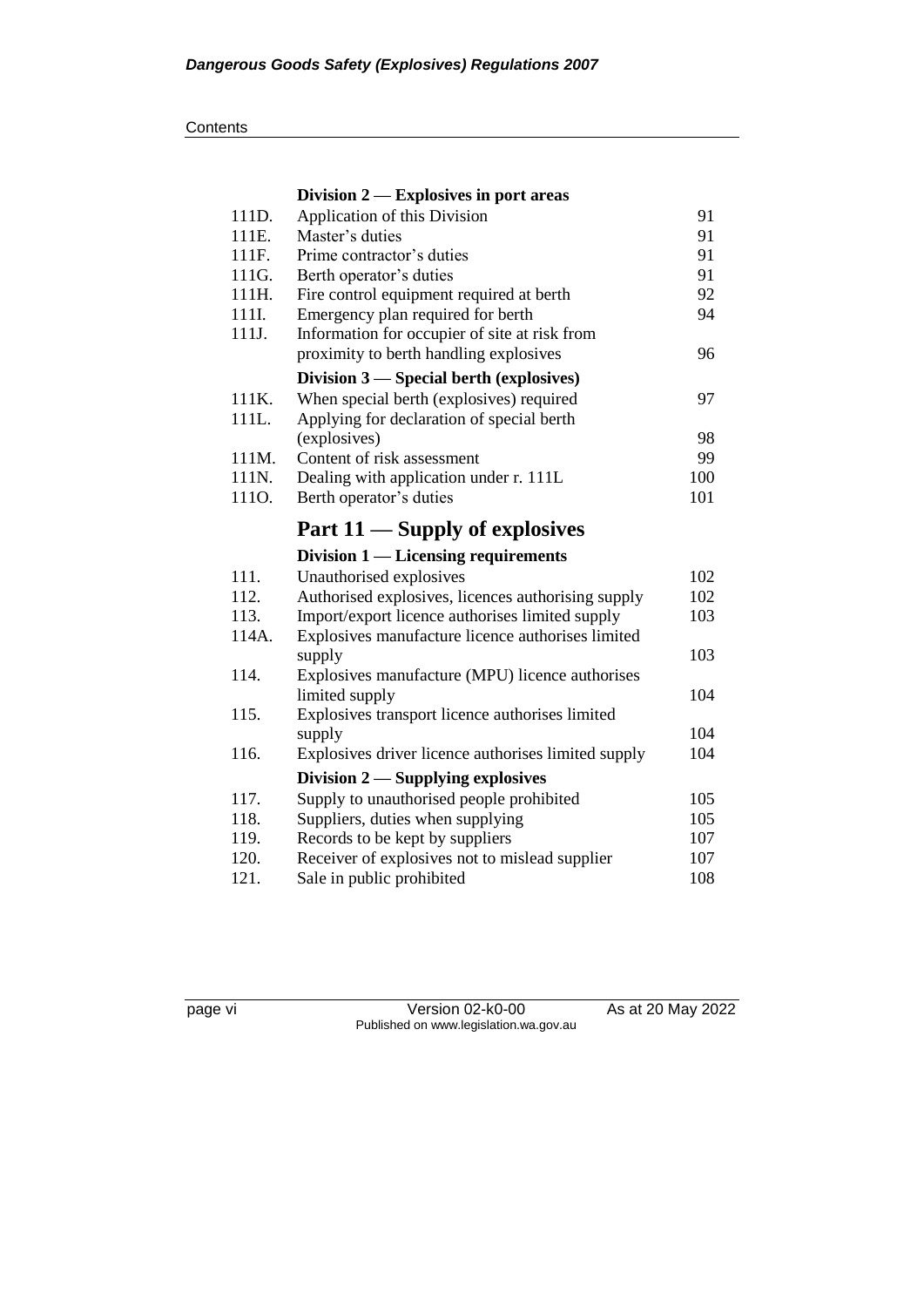**Contents** 

|              | Part 12 — Use of explosives other                                          |            |
|--------------|----------------------------------------------------------------------------|------------|
|              | than fireworks                                                             |            |
|              | Division 1 - Preliminary                                                   |            |
| 122.         | Term used: blast plan                                                      | 109        |
| 123.         | Application of this Part                                                   | 109        |
|              | Division $2$ — Licensing requirements                                      |            |
| 124.         | Unauthorised explosives                                                    | 109        |
| 125.         | Authorised explosives, licences authorising use of                         | 109        |
|              | Division $3$ — General requirements                                        |            |
| 126.         | Occupier's permission needed for use                                       | 110        |
| 127.         | Manufacturer's instructions for use to be followed                         | 110        |
| 128.         | Children using explosives                                                  | 110        |
|              | Division 4 — Using explosives to blast, damage,                            |            |
|              | destroy or demolish                                                        |            |
| 129.         | No use without blast plan                                                  | 111        |
| 130.         | Blast plans, content of                                                    | 111        |
| 131.         | Blasting in townsite, permit required for                                  | 112        |
| 132.         | General requirements for use                                               | 113        |
| 133.<br>134. | Blast plans to be obeyed etc.                                              | 114<br>115 |
|              | Records to be kept about blasts                                            |            |
|              | Division 5 — Use of explosives under<br>pyrotechnics (special use) licence |            |
| 135.         | Holder of pyrotechnics (special use) licence, duties                       |            |
|              | of                                                                         | 115        |
|              |                                                                            |            |
|              | Part 13 – Use of fireworks                                                 |            |
|              | <b>Division 1 — Preliminary matters</b>                                    |            |
| 136.         | Terms used                                                                 | 116        |
|              | Division $2$ — Licensing requirements                                      |            |
| 137.         | Unauthorised explosives                                                    | 117        |
| 138.         | Fireworks, licences authorising use of                                     | 117        |
| 139.         | Using certain fireworks outdoors other than at                             |            |
|              | fireworks events                                                           | 118        |
|              | Division 3 — General requirements                                          |            |
| 141.         | Occupier's permission needed for use                                       | 120        |
| 142.         | Manufacturer's instructions for use to be followed                         | 120        |
| 143.         | General requirements for use                                               | 120        |
|              |                                                                            |            |

As at 20 May 2022 Version 02-k0-00 page vii Published on www.legislation.wa.gov.au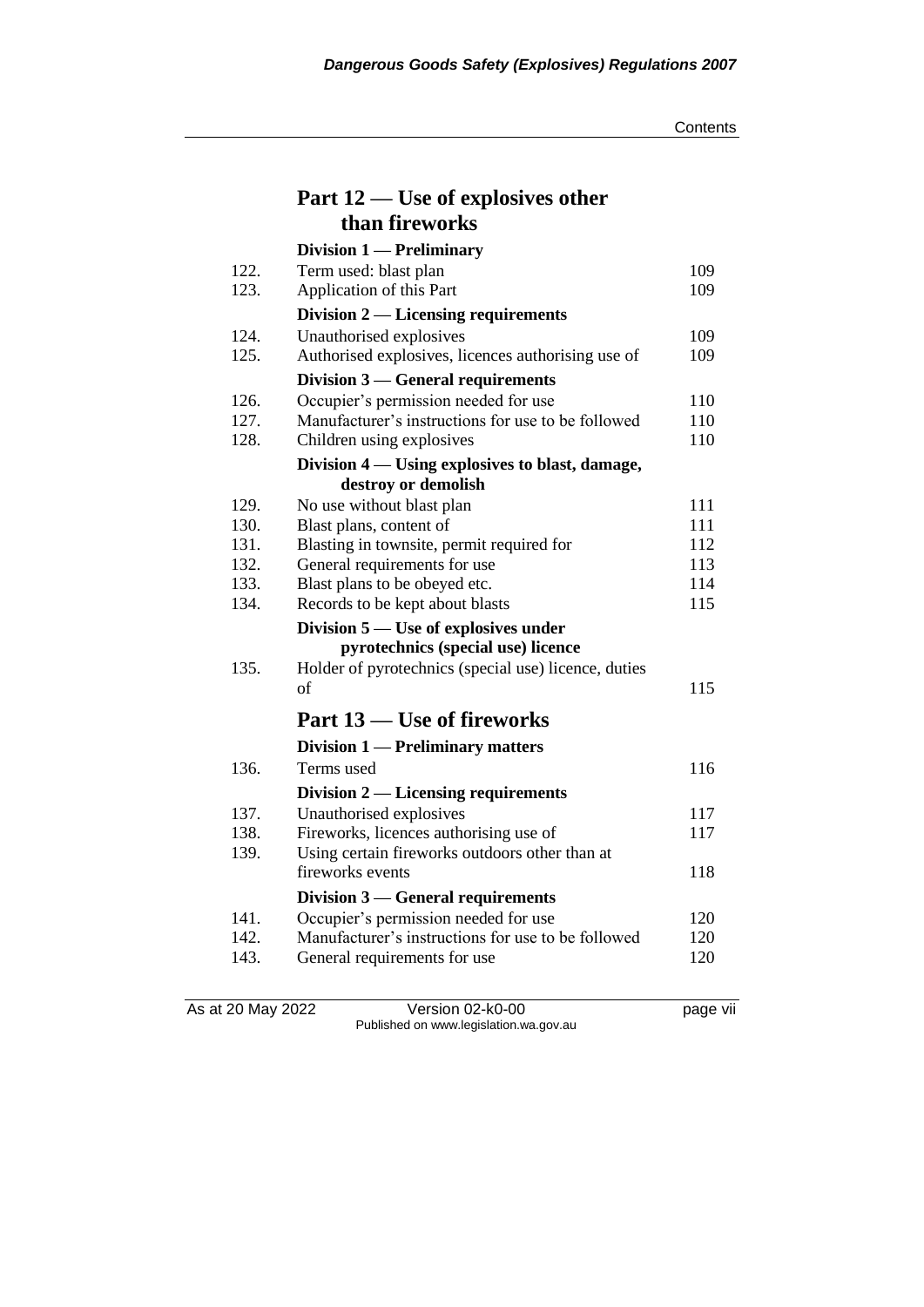| 144.         | Cracker chains, use of                           | 121        |
|--------------|--------------------------------------------------|------------|
| 145.         | Records to be kept by fireworks contractors      | 122        |
|              | Division 4 – Fireworks events                    |            |
| 146.         | Term used: event firework                        | 122        |
| 147.         | Fireworks used at fireworks events, requirements |            |
|              | for                                              | 122        |
| 148.         | Fireworks event permits, preliminary matters     | 123        |
| 149.         | Fireworks event permit, application for          | 124        |
| 150.         | Dealing with applications for fireworks event    |            |
|              | permits                                          | 127        |
| 151.         | Amending, suspending and cancelling fireworks    |            |
|              | event permits                                    | 129        |
| 152.         | Fireworks event, conduct of                      | 129        |
| 153.         | Records to be kept by fireworks event permit     |            |
|              | holders                                          | 129        |
|              | Part 14 — Disposal of explosives                 |            |
| 154.         | Who can dispose of explosives                    | 131        |
| 155.         | Improper disposal of explosives                  | 131        |
|              |                                                  |            |
|              | <b>Part 15 – Licences</b>                        |            |
|              | <b>Division 1 — Preliminary matters</b>          |            |
| 156.         | Terms used                                       | 132        |
|              | Division 2 — General matters                     |            |
| 157.         |                                                  | 133        |
| 158.         | Applying for licence<br>Medical evidence         | 136        |
| 159.         | Competency evidence                              | 137        |
| 160.         | Driver licence evidence                          | 137        |
| 161.         | Explosives management plans                      | 138        |
| 162.         | Chief Officer's powers for dealing with          |            |
|              | applications for licences                        | 142        |
| 163.         | Licence for place that is or may be major hazard |            |
|              | facility                                         | 144        |
| 164.         | Deciding applications for licences               | 145        |
| 165.         | Body corporate and partnership to have qualified |            |
|              | officer                                          | 147        |
| 165A.        | Fireworks contractor licence requirements        | 148        |
| 166.<br>167. | Conditions of licences<br>Duration of licences   | 149<br>150 |

page viii Version 02-k0-00 As at 20 May 2022 Published on www.legislation.wa.gov.au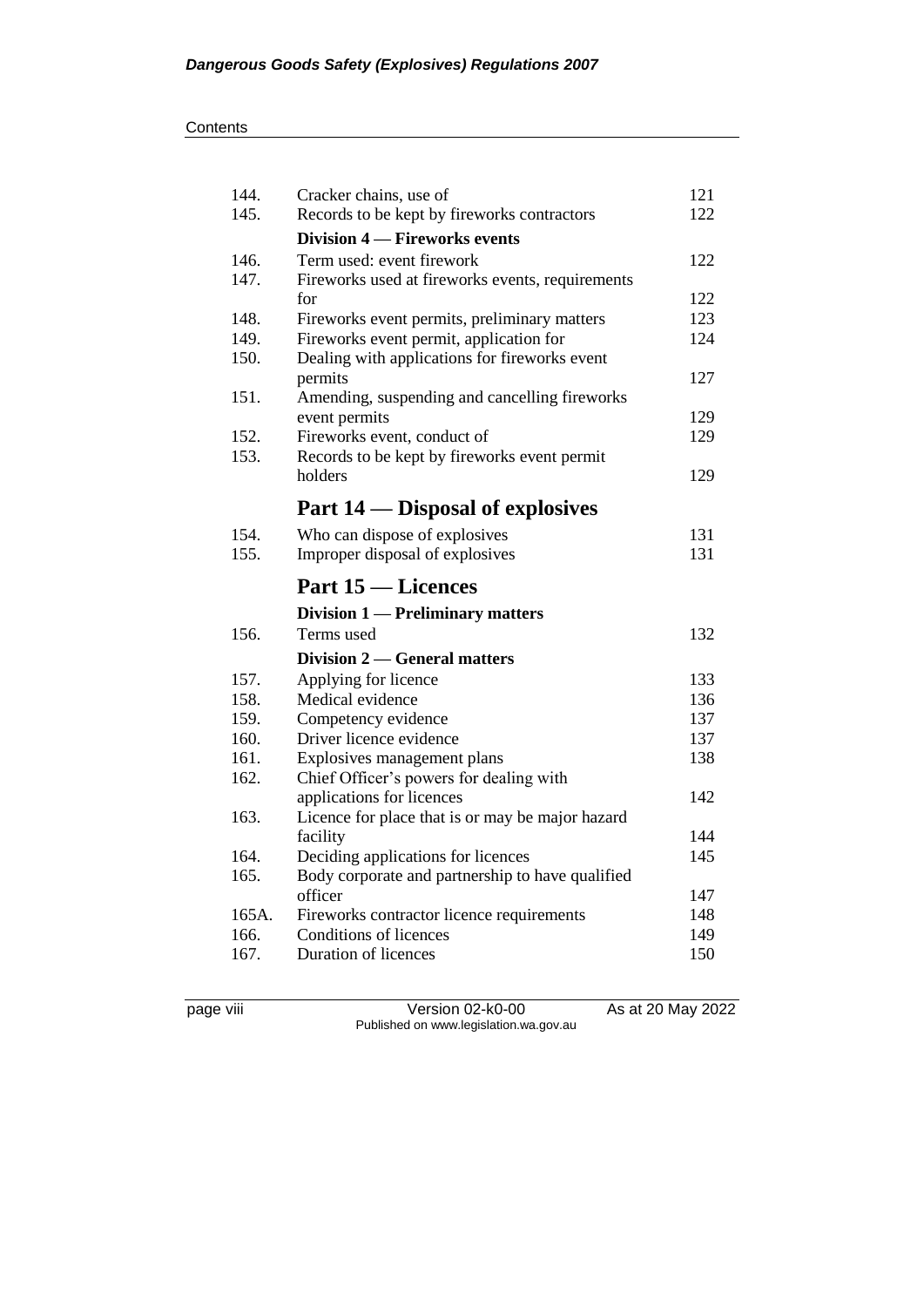| 168A. | Licence suspended in certain circumstances        | 151 |
|-------|---------------------------------------------------|-----|
| 168.  | Form of licences                                  | 151 |
| 169.  | Licences not transferable etc.                    | 151 |
| 170.  | Licences may be surrendered                       | 152 |
| 171.  | Lost licences may be replaced                     | 152 |
| 172.  | Amending licences                                 | 152 |
| 173.  | Renewing licences, procedure for                  | 154 |
| 174A. | Trading licences, renewal of                      | 156 |
|       | Division 3 – Suspending and cancelling            |     |
|       | licences                                          |     |
| 174.  | Grounds for suspending or cancelling              | 157 |
| 175.  | Procedure for suspending or cancelling            | 158 |
| 176.  | Suspension in urgent circumstances                | 159 |
| 177.  | Licences etc. to be returned on cancellation etc. | 160 |
| 178.  | Suspension may be terminated                      | 160 |
|       | Division 4 – Duties of licence holders            |     |
| 179A. | Annual fees for trading licences                  | 160 |
| 179.  | Wrong information, duty to correct                | 161 |
| 180.  | Licence holder to notify Chief Officer of certain |     |
|       | convictions and charges                           | 161 |
| 181.  | Licences relating to places, notification of      |     |
|       | development                                       | 162 |
| 182.  | Condition of licence, contravening                | 162 |
|       | Division 4A — Mutual recognition                  |     |
| 182A. | Terms used                                        | 162 |
| 182B. | Recognition of licences granted in other          |     |
|       | participating jurisdiction                        | 163 |
|       | Division 5 — Miscellaneous matters                |     |
| 183.  | Register of licences                              | 164 |
|       |                                                   |     |
|       | Part 16 – Fees for using State                    |     |
|       | explosives facilities                             |     |
| 185.  | Terms used                                        | 165 |
| 186.  | Application of this Part                          | 165 |
| 187.  | Fees to be paid annually                          | 165 |
| 188.  | Fees for using SEF to manufacture explosives      | 166 |
| 189.  | Fees for using SEF to store explosives            | 166 |
| 190.  | Fees for using SEF to manufacture or store SRSs   | 167 |

As at 20 May 2022 Version 02-k0-00 page ix Published on www.legislation.wa.gov.au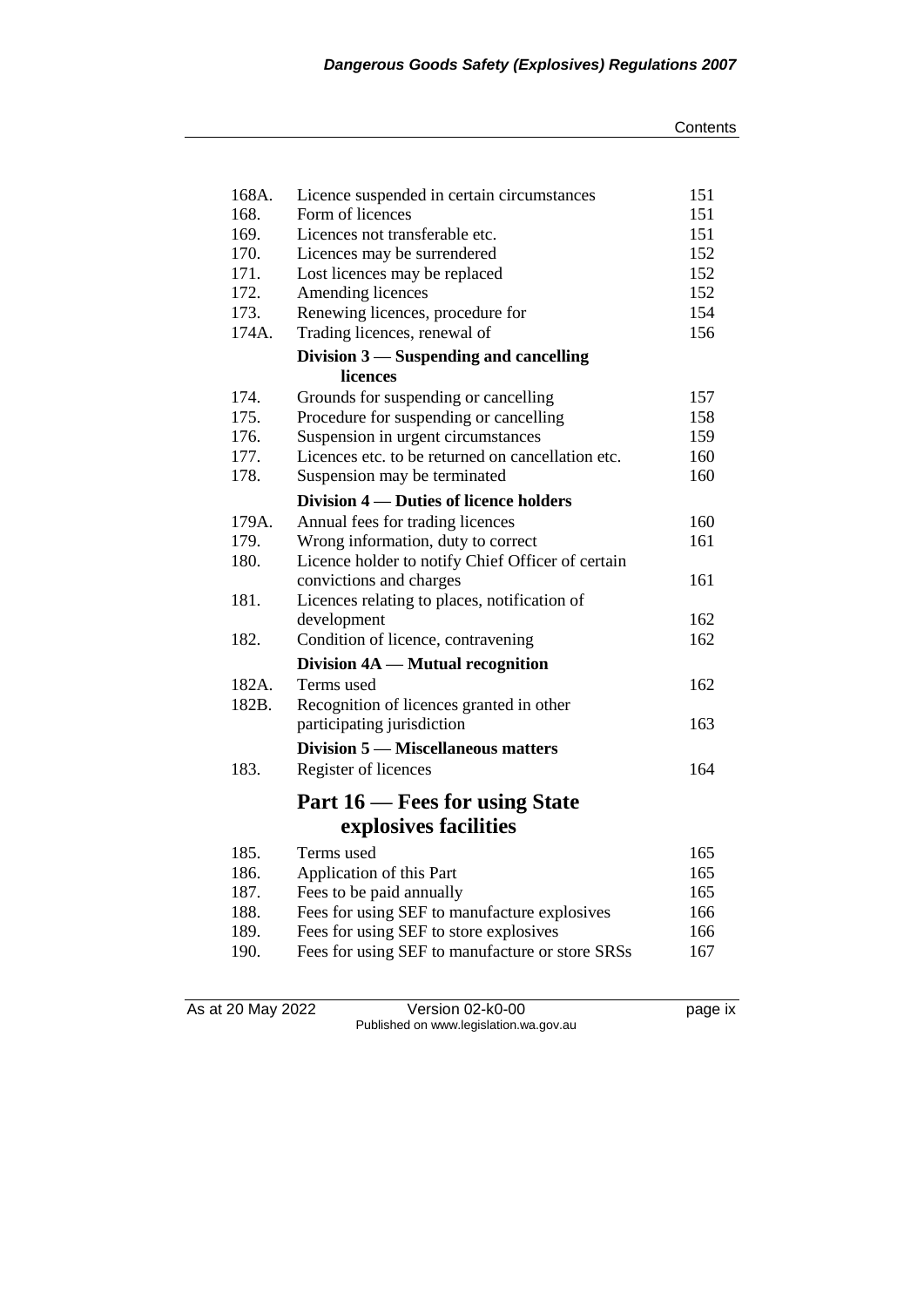## **Part 17 — Miscellaneous matters**

| 192.             | Safety management documents prescribed               |     |
|------------------|------------------------------------------------------|-----|
|                  | (Acts. 3)                                            | 169 |
| 193.             | False or misleading information, offences            | 169 |
| 194.             | Explosives management plan, duties in respect of     | 169 |
| 195.             | Conditions of a permit, contravening                 | 170 |
| 196.             | Permits have no effect if holder's licence ceases to |     |
|                  | have effect                                          | 171 |
| 197.             | Prescribed offences and modified penalties           |     |
|                  | (Acts. 56)                                           | 171 |
|                  | <b>Part 18 - Transitional matters</b>                |     |
| 198.             | Transitional status of secure employees              | 172 |
| 199.             | Assessing fitness to drive                           | 172 |
|                  | <b>Schedule 1 — Fees</b>                             |     |
|                  | <b>Schedule 2 — Prohibited explosives</b>            |     |
| 1.               | Explosive containing chlorate etc.                   | 175 |
| 2.               | Fireworks, various types of                          | 175 |
|                  | Schedule 3 — Unrestricted fireworks                  |     |
|                  | Schedule $4$ — Explosives that may be                |     |
|                  | possessed without a licence                          |     |
| 1.               | Sparklers                                            | 178 |
| 2.               | Cartridges for safety devices etc.                   | 178 |
| 3.               | Cartridges for nail guns etc.                        | 178 |
| $\overline{4}$ . | Emergency devices                                    | 178 |
| 5.               | Ammunition and black powder                          | 178 |
| 6.               | Model rocket motors                                  | 178 |
| 7.               | Smoke generators                                     | 179 |
| 8.               | Thermite igniters                                    | 179 |
|                  | Schedule $5$ — Explosives that may be                |     |
|                  | manufactured without a licence                       |     |
|                  |                                                      |     |

| Ammunition for private use | 180 |
|----------------------------|-----|
|                            |     |

page x Version 02-k0-00 As at 20 May 2022 Published on www.legislation.wa.gov.au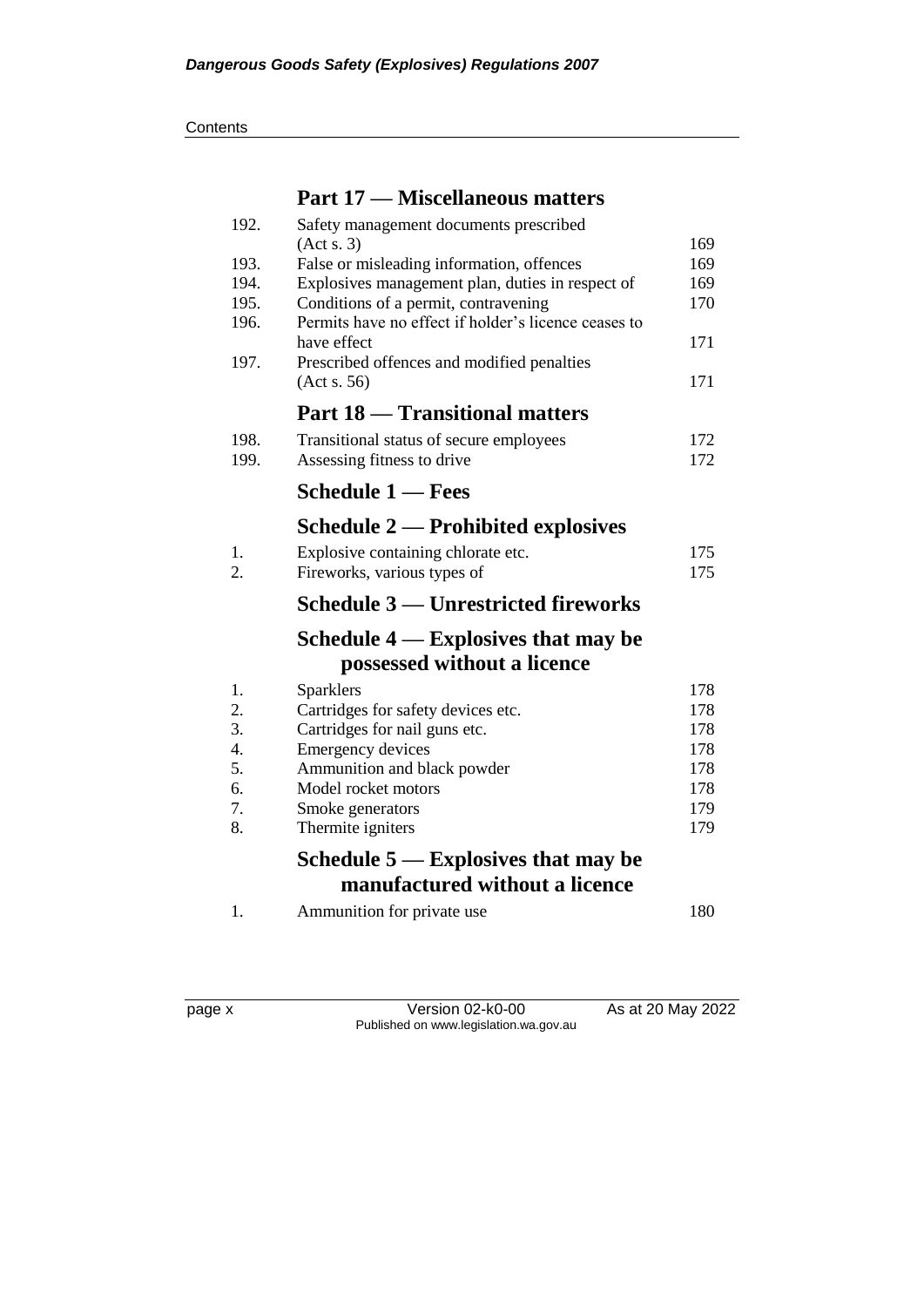## **Schedule 6 — Explosives that may be stored without a licence**

| 1.               | <b>Sparklers</b>                            | 181 |
|------------------|---------------------------------------------|-----|
| 2.               | Cartridges for safety devices etc.          | 181 |
| 3.               | Cartridges for nail guns etc.               | 181 |
| 4.               | Emergency devices                           | 181 |
| 5.               | Ammunition, ammunition propellant and black |     |
|                  | powder                                      | 181 |
| 6.               | Model rocket motors                         | 182 |
| 7.               | Smoke generators                            | 182 |
|                  | Schedule $7$ — Explosives that may be       |     |
|                  | transported without a licence               |     |
| 1.               | Sparklers                                   | 183 |
| 2.               | Cartridges for safety devices               | 183 |
| 3.               | Cartridges for nail guns etc.               | 183 |
| 4.               | Emergency devices                           | 183 |
| 5.               | Ammunition, ammunition propellant and black |     |
|                  | powder                                      | 183 |
| 6.               | Model rocket motors                         | 184 |
| 7.               | Smoke generators                            | 184 |
| 8.               | Thermite igniters                           | 184 |
|                  | Schedule $8$ — Explosives that may be       |     |
|                  | supplied without a licence                  |     |
| 1.               | <b>Sparklers</b>                            | 185 |
| 2.               | Cartridges for safety devices etc.          | 185 |
| 3.               | Cartridges for nail guns etc.               | 185 |
| $\overline{4}$ . | Emergency devices                           | 185 |
| 5.               | Ammunition, ammunition propellant and black |     |

7. Thermite igniters

As at 20 May 2022 Version 02-k0-00 Page xi Published on www.legislation.wa.gov.au

powder 185

2. Cartridges for safety devices etc. 187

6. Smoke generators 185<br>
7. Thermite igniters 185

**Schedule 9 — Explosives that may be** 

1. Sparklers 187<br>2. Cartridges for safety devices etc. 187

**used without a licence**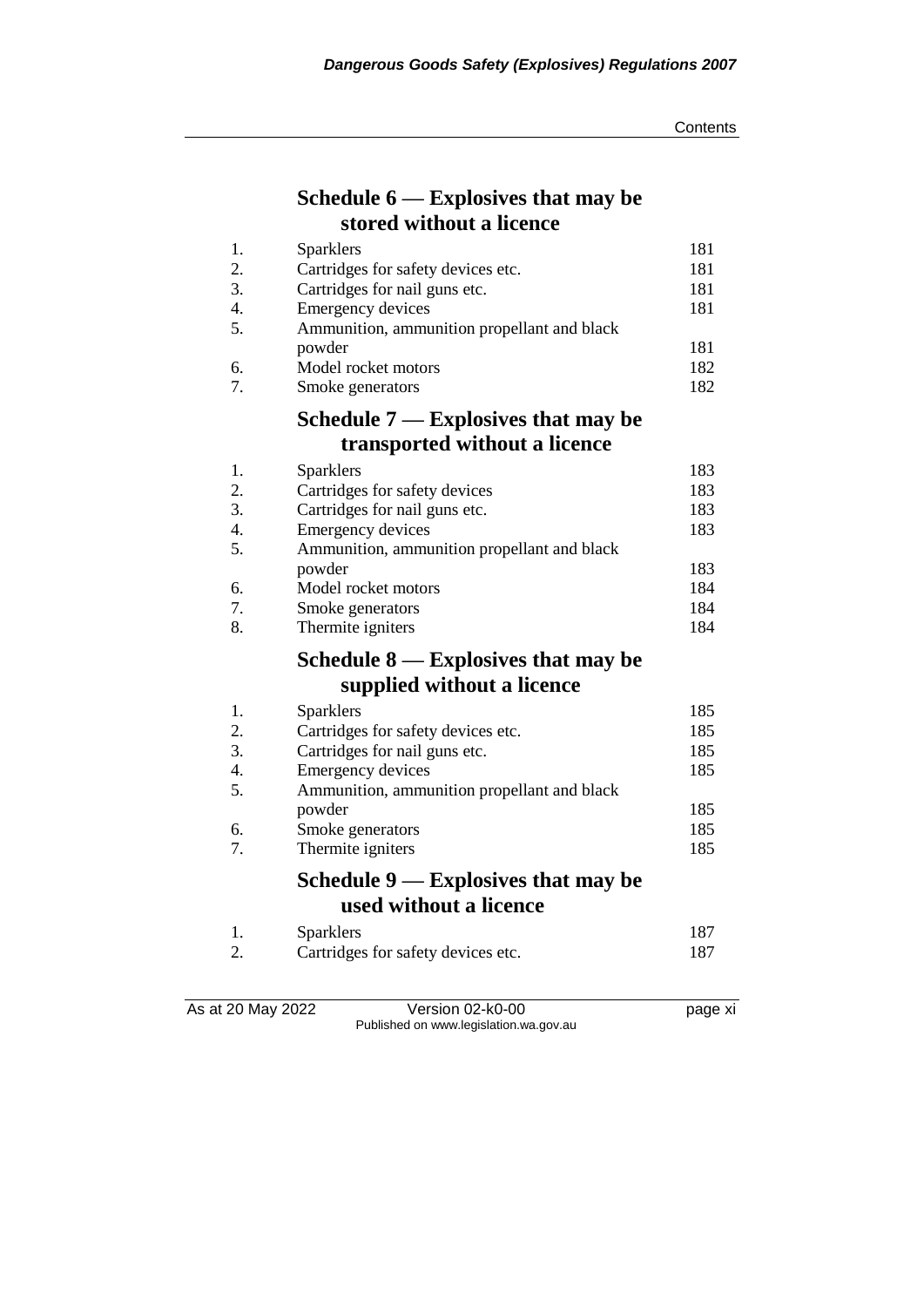#### **Contents**

| 3.  | Cartridges for nail guns etc.         | 187 |
|-----|---------------------------------------|-----|
| 4.  | Emergency devices                     | 187 |
| 5.  | Ammunition                            | 187 |
| 6.  | Model rocket motors                   | 188 |
| 7.  | Smoke generators                      | 188 |
| 8.  | Thermite igniters                     | 188 |
|     | Schedule 10 — Provisions for          |     |
|     | required plans                        |     |
| 1.  | Terms used                            | 189 |
| 2.  | General matters                       | 189 |
| 3A. | Emergency management plans            | 190 |
| 3.  | Safety matters                        | 190 |
| 4.  | Security matters                      | 191 |
|     | <b>Schedule 11 — Central business</b> |     |
|     | districts                             |     |
| 1.  | Fremantle central business district   | 193 |
| 2.  | Perth central business district       | 193 |
|     | <b>Notes</b>                          |     |
|     | Compilation table                     | 195 |
|     | Uncommenced provisions table          | 197 |
|     | <b>Defined terms</b>                  |     |

page xii Version 02-k0-00 As at 20 May 2022 Published on www.legislation.wa.gov.au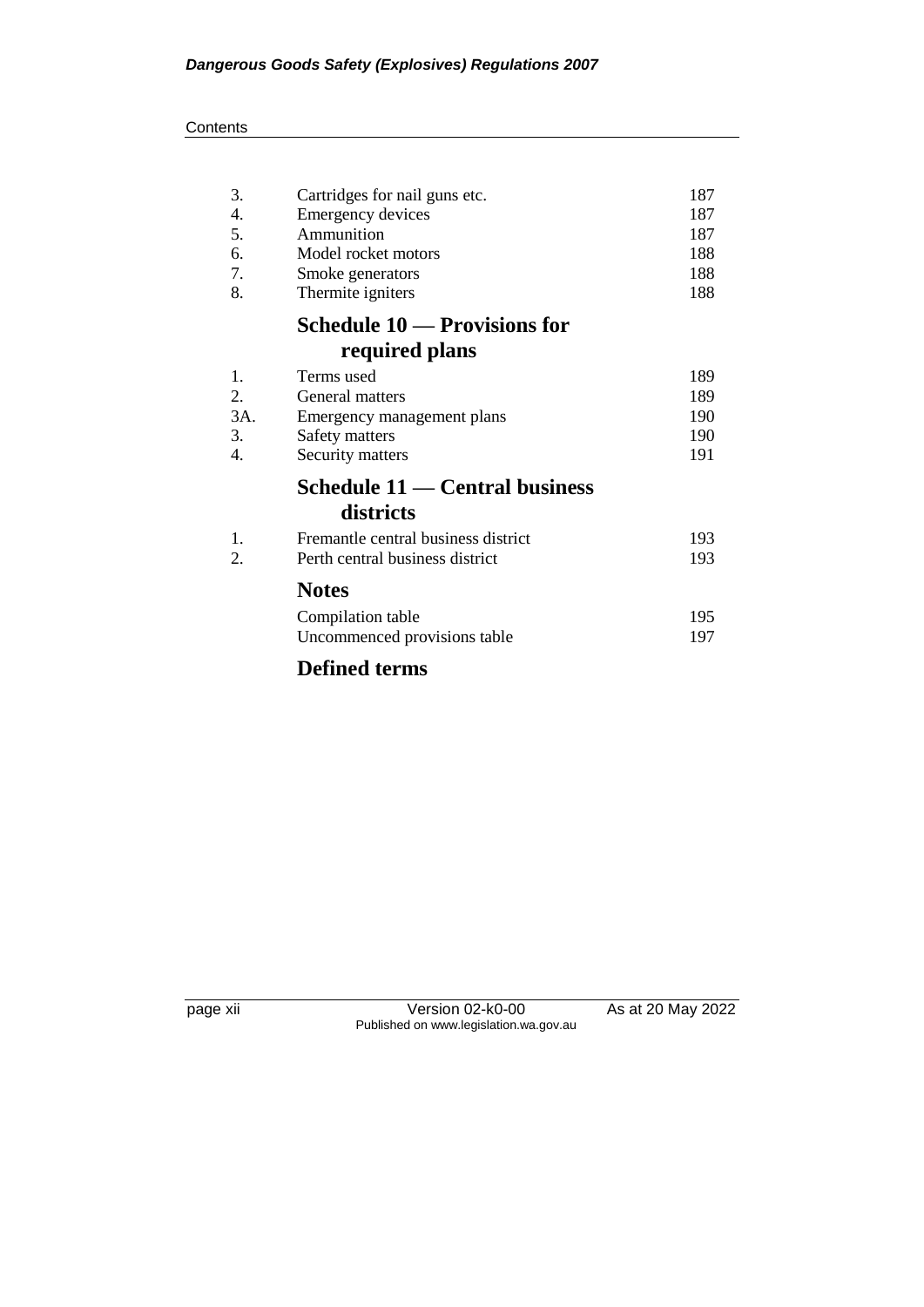Dangerous Goods Safety Act 2004

# **Dangerous Goods Safety (Explosives) Regulations 2007**

## **Part 1 — Preliminary matters**

#### **1. Citation**

These regulations are the *Dangerous Goods Safety (Explosives) Regulations 2007*.

### **2. Commencement**

These regulations come into operation as follows:

- (a) regulations 1 and  $2$  on the day on which these regulations are published in the *Gazette*;
- (b) the rest of the regulations on the day on which the Act Part 3 comes into operation.

#### **3. Terms used**

In these regulations, unless the contrary intention appears —

*access* to an explosive, includes having access to, or having the means of unlocking, a building, room, container, tank, vehicle or other thing, or a place, in which the explosive is situated;

*Act* means the *Dangerous Goods Safety Act 2004*;

*ADG Code* has the meaning given in the *Dangerous Goods Safety (Road and Rail Transport of Non-explosives) Regulations 2007* regulation 4;

*AE Code* means the *Australian Code for the Transport of Explosives by Road and Rail*, Third Edition 2009, published by the Commonwealth of Australia (ISBN 978 0 642 32747 5 or ISBN 978 0 642 32753 6) (also called the Australian Explosives

As at 20 May 2022 Version 02-k0-00 Page 1 Published on www.legislation.wa.gov.au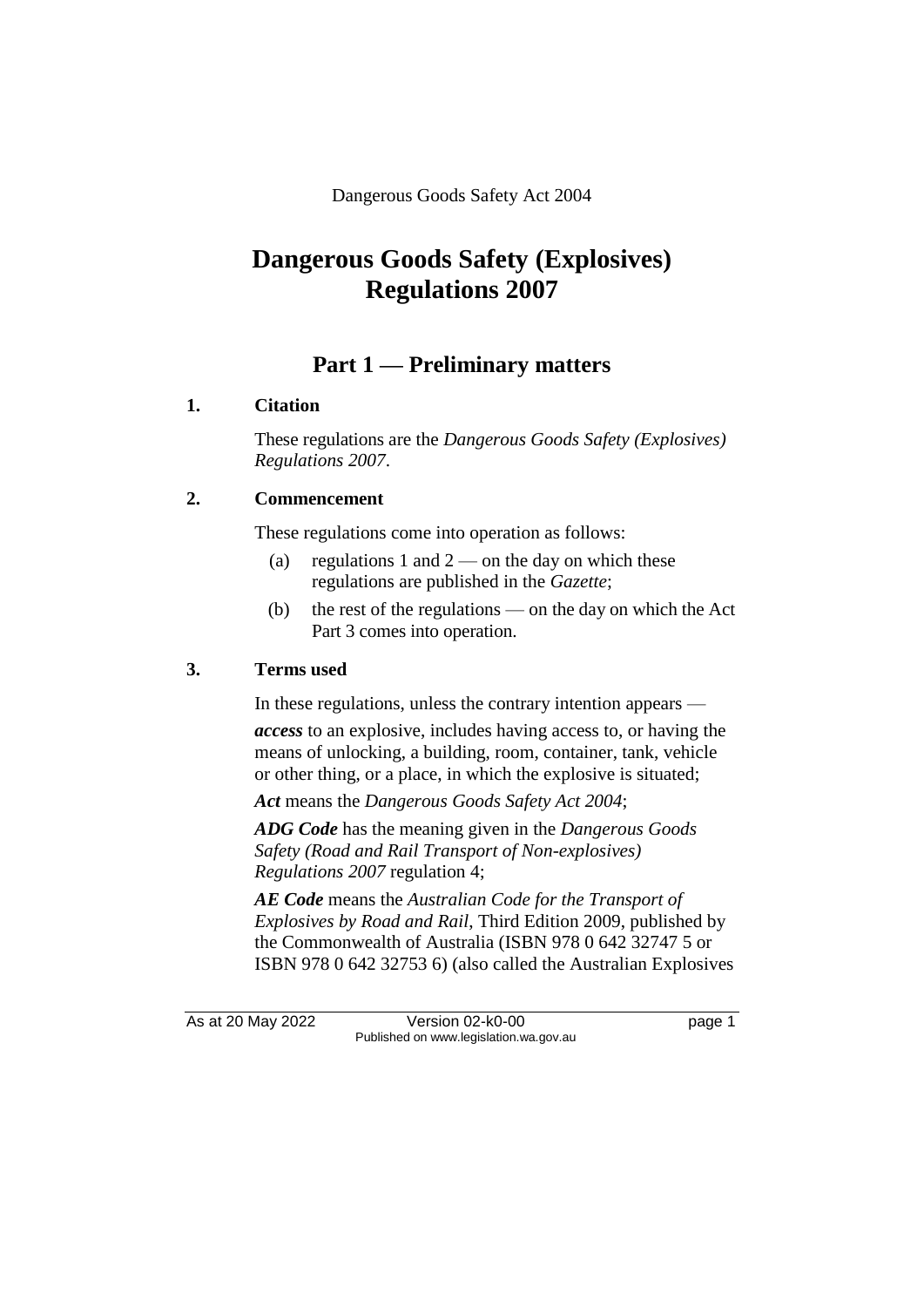Code) including (for the avoidance of doubt) its technical appendices;

*aerial shell* has the meaning given to that term by AS 2187.0;

*alternative safety measures* has the meaning given to that term in regulation 6;

*ammunition* means any cartridge or shell for a gun;

*ammunition propellant* means a deflagrating explosive in powder or granula form that is designed to be used in ammunition to provide propulsion, but not black powder;

*ANFO* means a mixture of ammonium nitrate and fuel oil or other oil;

*annual fee*, for a trading licence, means the annual fee in Schedule 1 for the licence;

*approved code of practice* means a code of practice approved under the Act section 20;

*approved form* means a form approved under regulation 13;

*AS 2187* has the meaning given to that term by regulation 7;

*AS 2187.0* has the meaning given to that term by regulation 7;

*AS 2187.1* has the meaning given to that term in regulation 7;

*AS 2187.2* has the meaning given to that term in regulation 7;

*authorised explosive* means an explosive authorised under regulation 31;

*black powder* means an explosive that is constituted by charcoal, sulphur and potassium nitrate or sodium nitrate in granula, meal, pellet or powder form and that deflagrates instead of detonating;

*blasting explosive* means an authorised explosive that is used to provide the majority of the force when blasting rock or similar solid material;

*bulk AN-based explosive* means ANFO, or any other explosive that consists mainly of ammonium nitrate, that is not packaged in the form of a cartridge, plug or stick;

page 2 Version 02-k0-00 As at 20 May 2022 Published on www.legislation.wa.gov.au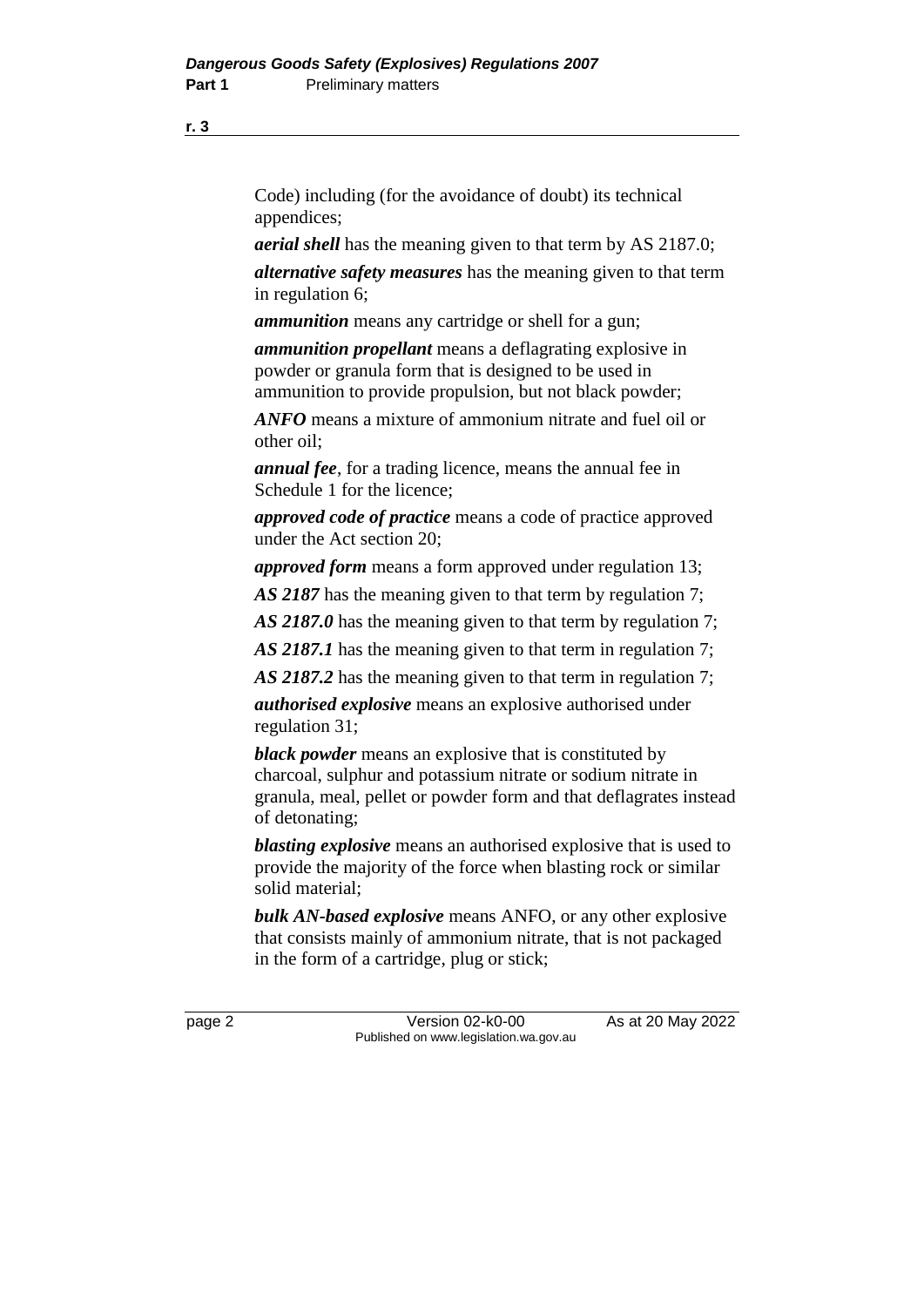*classification code* of an explosive, has the meaning given to that term in regulation 9;

*constituent* of an article, substance, or mixture of substances, that is or contains an explosive, means each individual constituent, whether it is an explosive or not, of the article, substance or mixture;

*destroy* an explosive, means to destroy it other than by initiating it;

*district* has the meaning given to that term by the *Local Government Act 1995* section 1.4;

*emergency device* means an article, containing one or more explosives with or without other substances, that is designed to be used in distress or an emergency for signalling, warning or rescue purposes —

- (a) to produce light, sound, gas, smoke, or a combination of them, by means of an exothermic chemical reaction that does not rely on oxygen from external sources to sustain the reaction; or
- (b) to propel an article, such as a line or a flare, through the air;

*employee* of a licence holder includes a partner of, and a person employed under a contract for services by, the holder;

*explosive* has the meaning given to that term in regulation 8;

*fee* means the relevant fee in Schedule 1;

*FES Commissioner* has the meaning given in the *Fire and Emergency Services Act 1998* section 3;

*firework* means an article or substance, containing one or more explosives with or without other substances, that is designed to entertain people by producing light, sound, gas, smoke, or a combination of them, by means of an exothermic chemical reaction that does not rely on oxygen from external sources to sustain the reaction, but not a model rocket motor;

*fireworks event* has the meaning given to that term in regulation 136;

As at 20 May 2022 Version 02-k0-00 Page 3 Published on www.legislation.wa.gov.au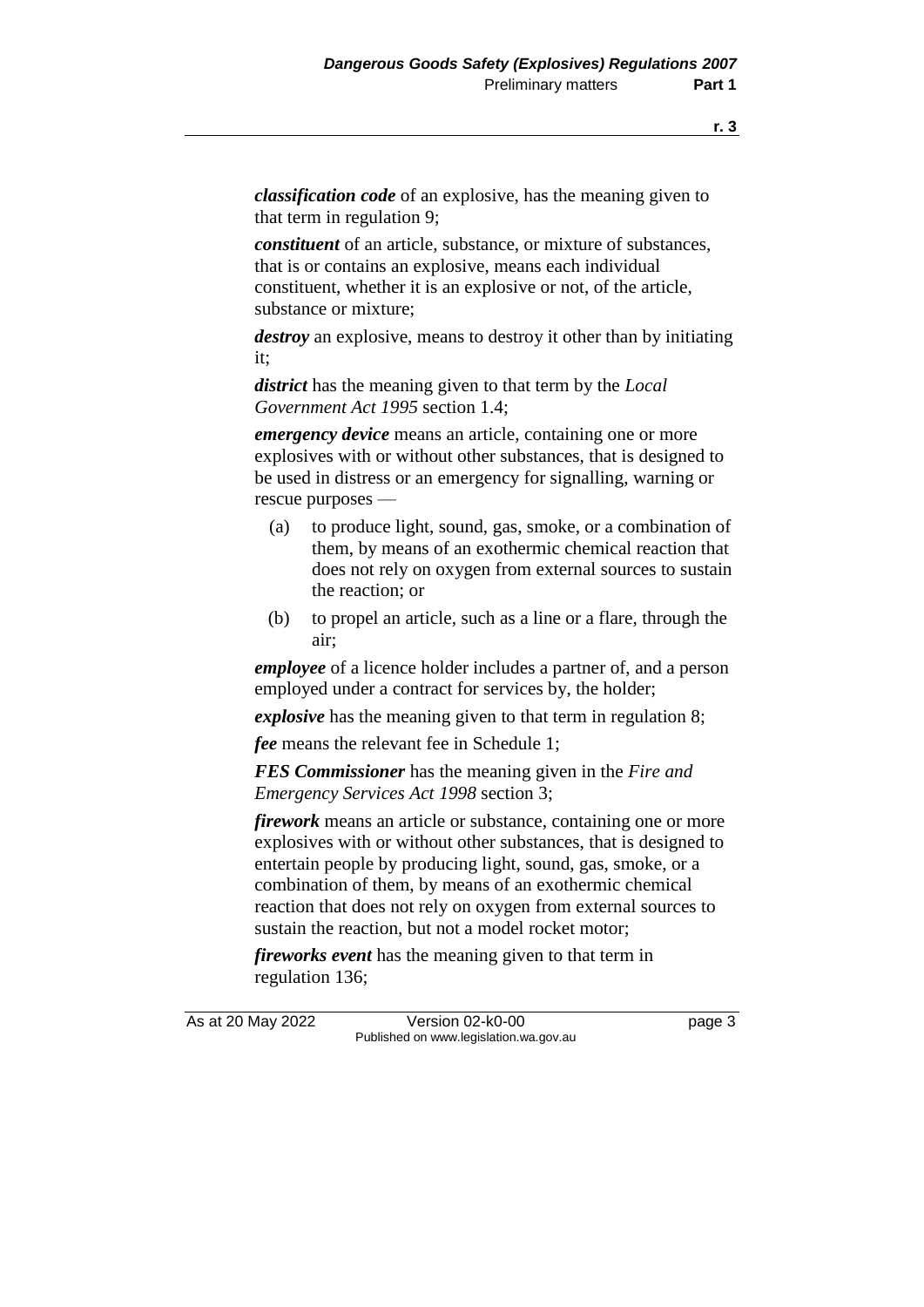*fireworks event permit* means a fireworks event permit issued under Part 13 Division 4;

*ground display* has the meaning given to that term by AS 2187.0;

*gun* means a firearm, as that term is defined in the *Firearms Act 1973*, or any other weapon that uses an explosive to propel a missile;

*holder* of a licence or permit, means the person to whom the licence or permit is issued;

*initiate* an explosive, means to explode, fire or ignite it;

*level 1 fine* means —

- (a) for an individual, a fine of  $$10,000$ ;
- (b) for a body corporate, a fine of \$50 000;

*level 2 fine* means —

- (a) for an individual, a fine of \$5 000;
- (b) for a body corporate, a fine of \$25 000;

*level 3 fine* means —

- (a) for an individual, a fine of \$1 000;
- (b) for a body corporate, a fine of \$5 000;

*licence* means a licence issued or replaced under Part 15;

*manufacture* an explosive, includes —

- (a) to mix it with any other substance; and
- (b) to package it; and
- (c) to put it into ammunition;

*medical practitioner* means a person registered under the *Health Practitioner Regulation National Law (Western Australia)* in the medical profession;

*mine* has the meaning given to that term in the *Mines Safety and Inspection Act 1994* section 4(1);

*mobile processing unit* (or MPU) means a vehicle or a moveable piece of equipment (also called a mobile mixing unit

page 4 Version 02-k0-00 As at 20 May 2022 Published on www.legislation.wa.gov.au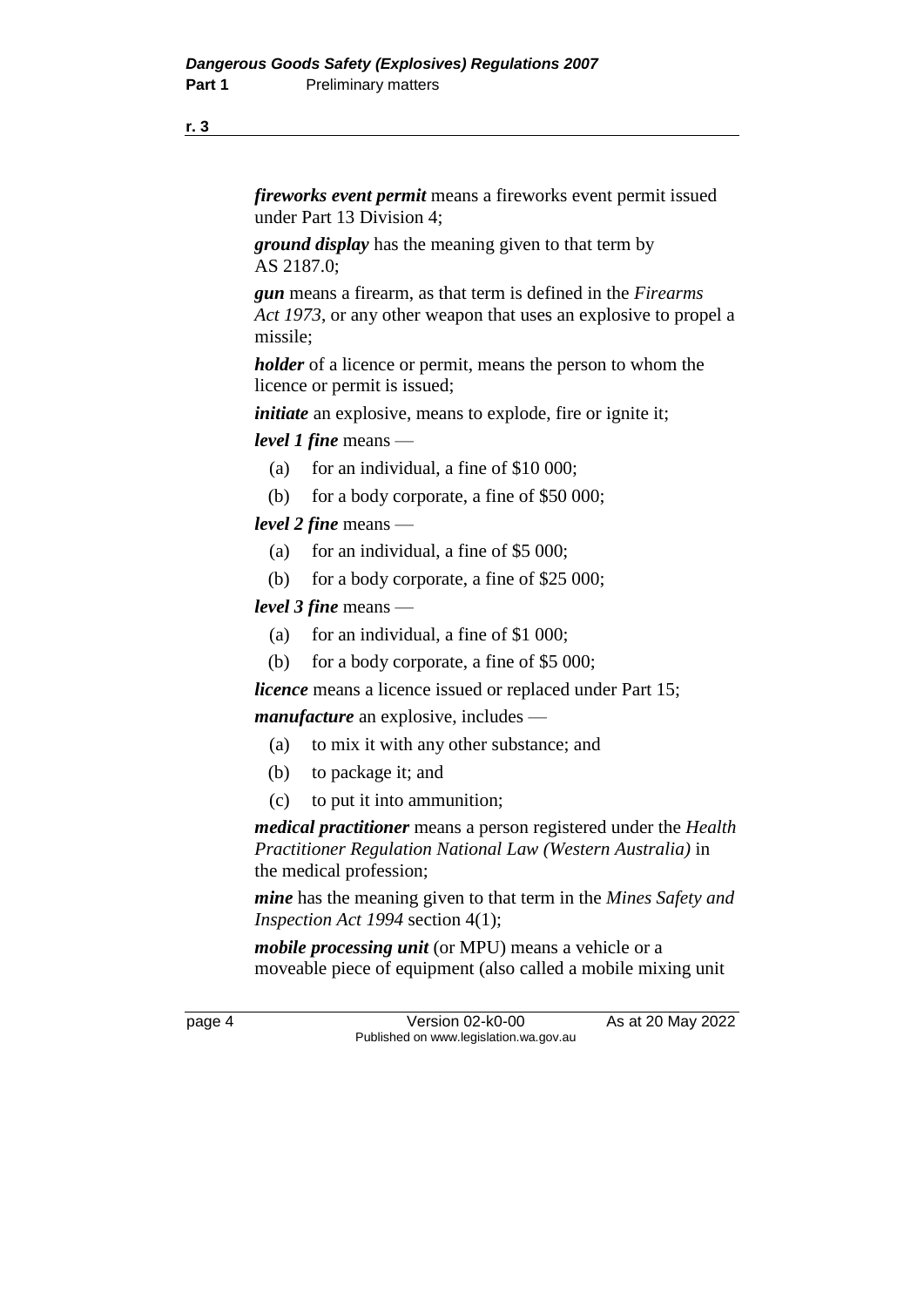or MMU) designed to transport the constituents of a bulk AN-based explosive to the place where the explosive will be manufactured and used;

*model rocket motor* means a commercially manufactured device designed to be used to propel a re-usable rocket built mainly of paper, wood or plastic for educational or recreational purposes;

*MPU* stands for mobile processing unit;

*NEQ* stands for net explosive quantity and, of an article or substance that contains an explosive and other constituents that are not explosives, means the net quantity of the explosive in the article or substance, excluding the other constituents;

*personal details* of an individual, means his or her name and address and a telephone number or numbers on which he or she can be contacted during and after working hours;

*power device cartridge* means a cartridge —

- (a) that contains an explosive and a means of ignition; and
- (b) that is not ammunition or a power tool cartridge; and
- (c) that has been commercially manufactured; and
- (d) that is designed to accomplish a mechanical action in order to activate —
	- (i) a safety device, such as an air bag or seat belt in a passenger vehicle or a fire extinguisher or parachute; or
	- (ii) a diaphragm, valve or switch;

*power tool cartridge* means a cartridge —

- (a) that contains an explosive and a means of ignition; and
- (b) that is not ammunition or a power device cartridge; and
- (c) that has been commercially manufactured; and
- (d) that is designed to be used to accomplish a mechanical action in a commercially manufactured industrial tool, such as a nail gun or humane killer;

As at 20 May 2022 Version 02-k0-00 Page 5 Published on www.legislation.wa.gov.au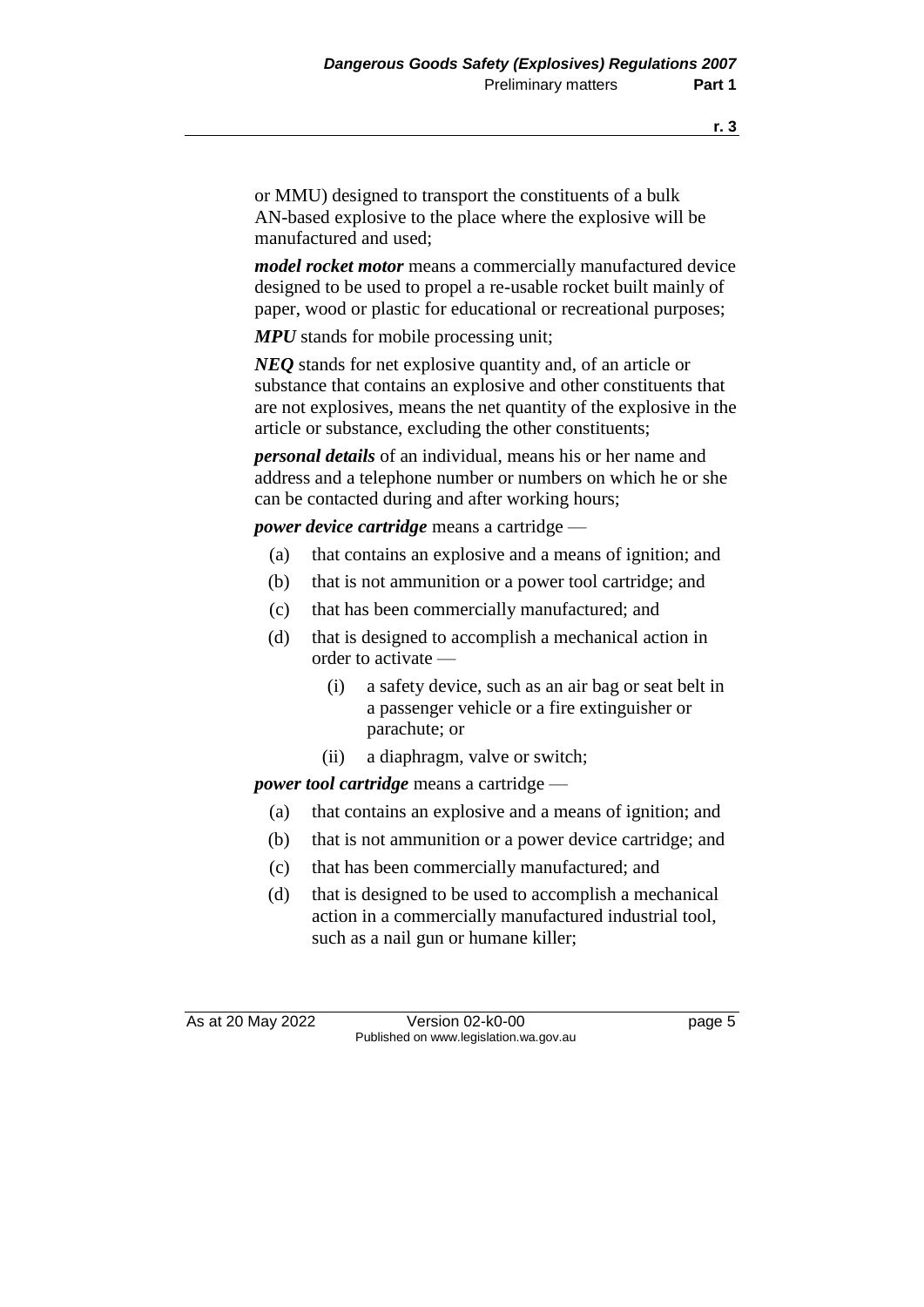*prohibited explosive* means an explosive referred to in Schedule 2;

*proper shipping name* of an explosive, means the proper shipping name for it under the AE Code;

*required details* of an explosive, means these details —

- (a) the trade name of the explosive;
- (b) the proper shipping name of the explosive;
- (c) the UN Number of the explosive under the AE Code;
- (d) the classification code of the explosive;
- (e) a description of the explosive's packaging or container;
- (f) the quantity of the explosive;

*road* means a road or other place, other than at a mine, over which vehicles move, whether on private property or not, that is open to, or used by, the public, whether on payment of consideration or not;

*safety data sheet* (*SDS*), for an explosive, means a document in English that contains the information in relation to the explosive that is required by  $-$ 

- (a) the National Code of Practice for the Preparation of Material Safety Data Sheets 2nd Edition [NOHSC: 2011 (2003)] (ISBN-1-920763-10-4); or
- (b) the Preparation of Safety Data Sheets for Hazardous Chemicals - Code of Practice published by Safe Work Australia in February 2016 (ISBN 978-0-642-33311-7);

*Safe Work Australia* means Safe Work Australia established by the *Safe Work Act 2008* (Commonwealth) section 5;

*secure*, in relation to an explosive, means secure from sabotage, theft, unexplained loss, and access by any person who, under these regulations, is not authorised to possess the explosive;

*secure nominee*, of a licence holder, means an individual who, under regulation 23, is authorised by the licence holder to have unsupervised access to an explosive in the licence holder's possession;

page 6 Version 02-k0-00 As at 20 May 2022 Published on www.legislation.wa.gov.au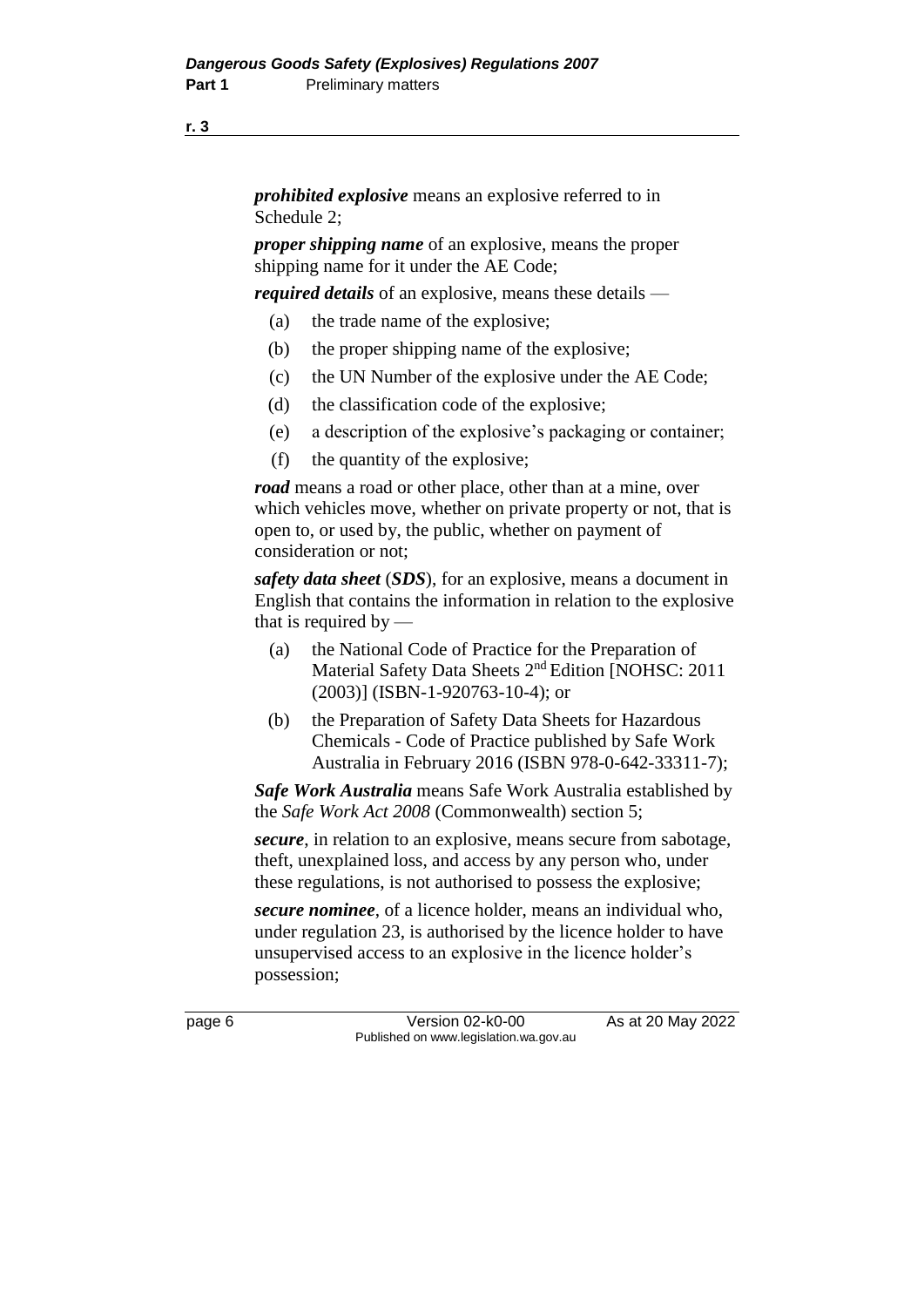*security card* means a card issued under regulation 20;

*security clearance* for an individual, has the meaning given to that term by regulation 16;

*security sensitive ammonium nitrate* has the meaning given in the *Dangerous Goods Safety (Security Sensitive Ammonium Nitrate) Regulations 2007* regulation 3;

*sell* includes to barter, exchange, offer for sale and expose for sale;

*SSAN* stands for security sensitive ammonium nitrate;

*State explosives facility* means any area of State land on which explosives or other dangerous goods are manufactured or stored;

*State land* means any Crown land (as that term is defined in the *Land Administration Act 1997*) or any land owned by the Crown, an agency of the Crown, the State or a government agency (as that term is defined in the Act section  $51(1)$ );

*store* an explosive, does not include to put or keep the explosive in a vehicle while transporting the explosive;

*supervised*, in relation to access to an explosive, has the meaning given to that term by regulation 10(1);

*supervised access* by a person to an explosive, has the meaning given to that term by regulation 10(2);

*supply* includes to sell and has a meaning affected by regulation 11;

*test permit* means a permit issued under regulation 28;

*trading licence* means —

- (a) an explosives import/export licence; or
- (b) an explosives manufacture licence; or
- (c) an explosives manufacture (MPU) licence; or
- (d) an explosives storage licence; or
- (e) an explosives transport licence; or
- (f) an explosives supply licence;

As at 20 May 2022 Version 02-k0-00 Page 7 Published on www.legislation.wa.gov.au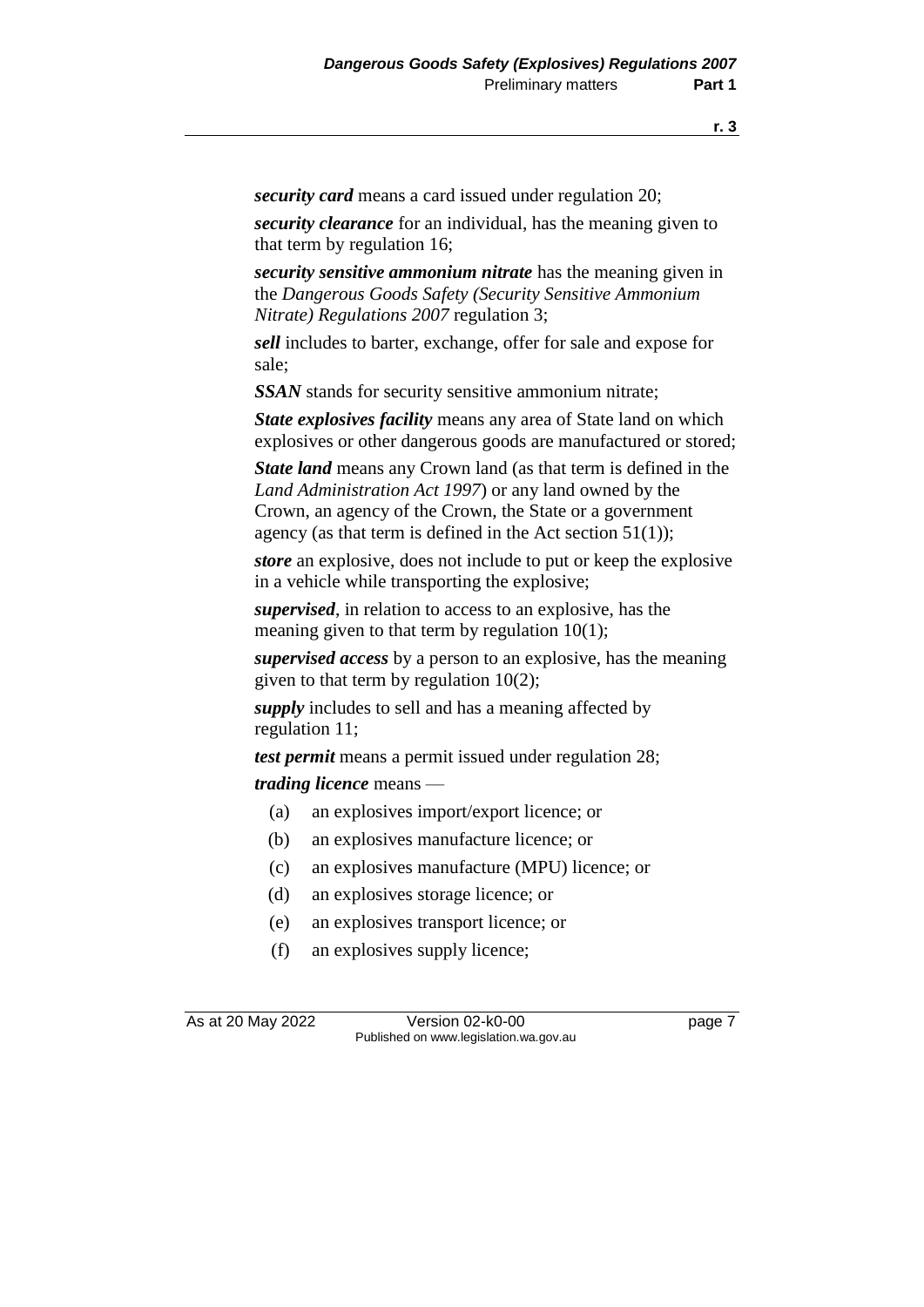*unexplained loss* of an explosive, means any loss or apparent loss of the explosive that cannot be explained by things such as product density changes, spillage, calibration variances and the effects of humidity;

*unrestricted firework* means a firework referred to in Schedule 3;

*unsupervised access* by a person to an explosive, has the meaning given to that term by regulation 10(3);

*unsupervised access authorisation* means an authorisation given under regulation 23 by a licence holder for an individual to have unsupervised access to an explosive in the licence holder's possession;

*UNTC* means the *Recommendations on the Transport of Dangerous Goods, Manual of Tests and Criteria*, Sixth revised edition, published by the United Nations (ISBN 978-92-1-139155-8);

*use* an explosive, means to initiate or attempt to initiate it.

*[Regulation 3 amended: Gazette 24 Nov 2009 p. 4737; 16 Mar 2012 p. 1173-4 and p. 1263; 19 Feb 2013 p. 984; 2 Dec 2013 p. 5571-2; 5 Feb 2016 p. 343-4; 3 Mar 2017 p. 1474-5; 20 Mar 2018 p. 997; SL 2020/197 r. 4; SL 2021/85 r. 4.]*

### **4. Examples and notes not part of law**

Examples and notes in these regulations do not form part of them and are provided to assist understanding.

### **5. AE Code, general provisions about**

- (1) This regulation operates for the purposes of these regulations.
- (2) A reference in the AE Code to the Competent Authority is to be taken to be a reference to the Chief Officer.

page 8 Version 02-k0-00 As at 20 May 2022 Published on www.legislation.wa.gov.au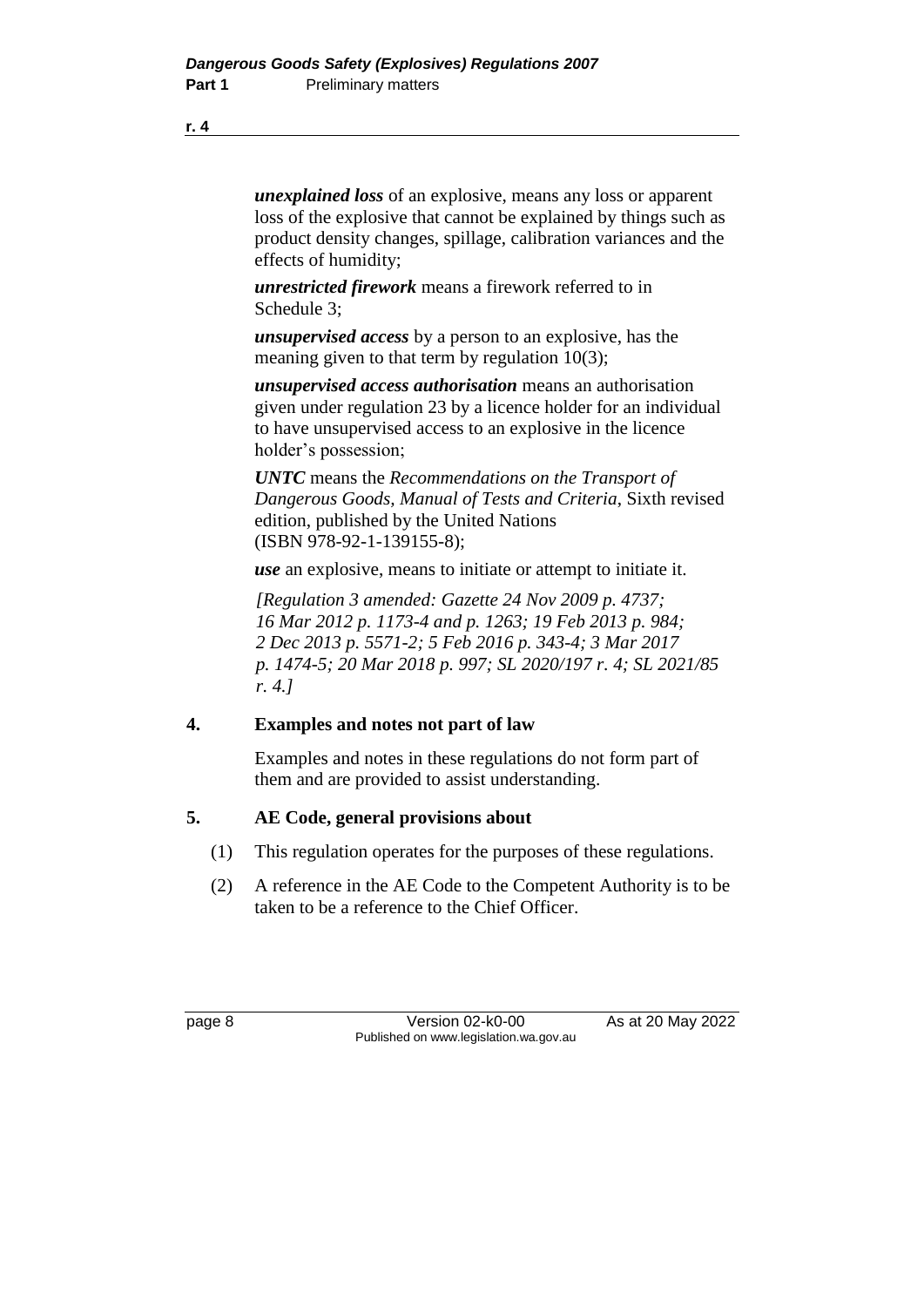(3) If a provision of the AE Code conflicts or is inconsistent with a provision of these regulations, the provision of these regulations prevails.

#### **6. Alternative safety measures, meaning of**

- (1) This regulation applies if a provision of these regulations says that alternative safety measures may be complied with instead of other requirements referred to in the provision (such as those of an Australian Standard) (*primary requirements*).
- (2) A person who is required to comply with primary requirements in relation to the storage, handling or transport of an explosive may instead comply with alternative measures if —
	- (a) complying with the alternative measures results in a level of risk from the explosive to people, property and the environment that is equal to or lower than the level of risk that results from complying with the primary requirements; and
	- (b) the person makes and keeps a written record of the alternative measures and why they result in the equal or lower level of risk.
- (3) If alternative measures with which a person complies, or purports or intends to comply, do not or will not result in the equal or lower level of risk referred to in subregulation (2)(a), the person is to be taken, for the purposes of the Act and in particular section 47 of it, to be contravening or about to contravene these regulations.

*[Regulation 6 amended: Gazette 16 Mar 2012 p. 1174.]*

#### **7. AS 2187, meaning of and general provisions about**

(1) In these regulations —

*AS 2187* means AS 2187.0, AS 2187.1 or AS 2187.2;

*AS 2187.0* means the Australian Standard AS 2187.0—1998, *Explosives—Storage, transport and use, Part 0: Terminology*, published by Standards Australia (ISBN 0 7337 1781 0);

As at 20 May 2022 Version 02-k0-00 Page 9 Published on www.legislation.wa.gov.au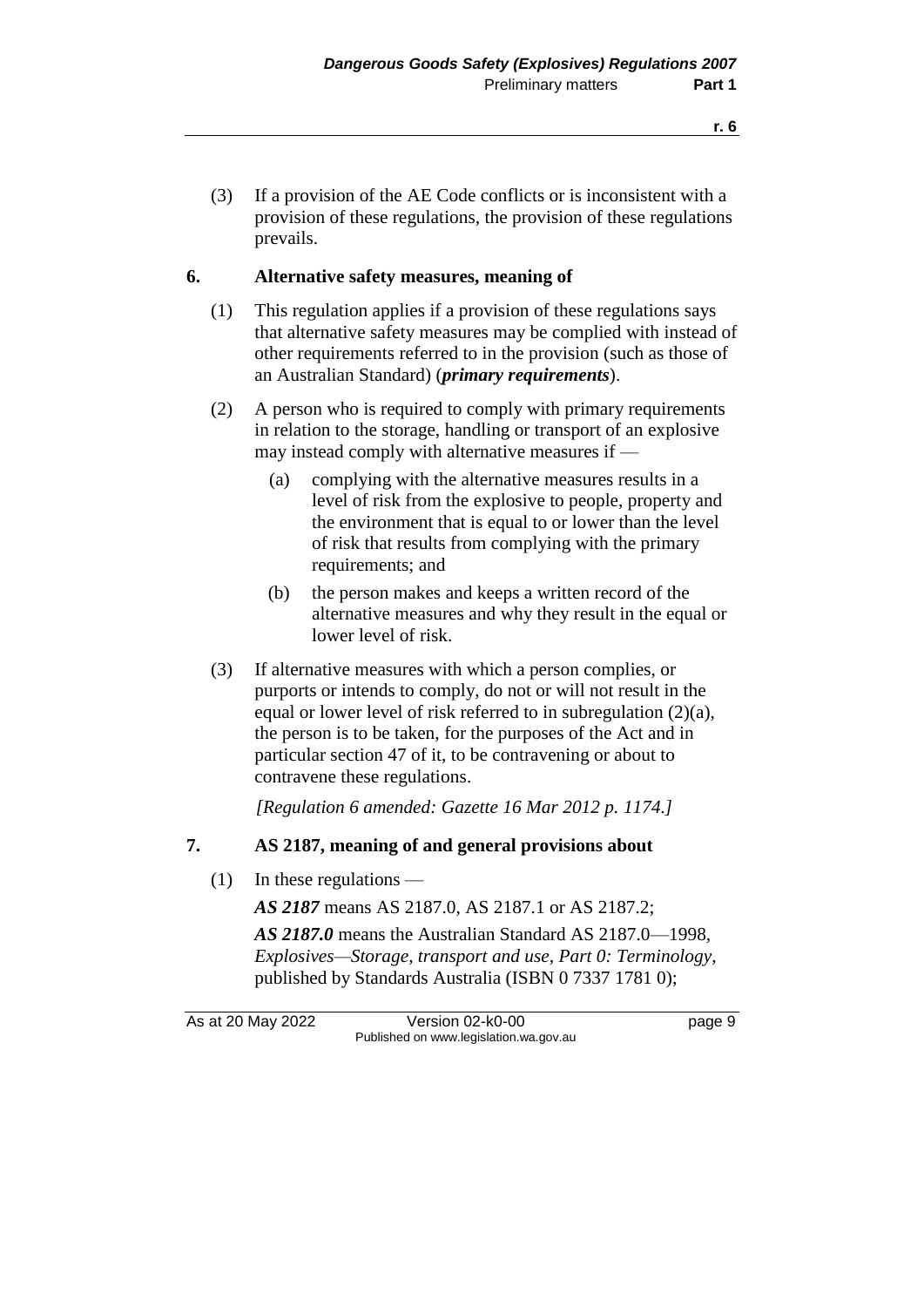*AS 2187.1* means the Australian Standard AS 2187.1—1998, *Explosives—Storage, transport and use Part 1: Storage*, published by Standards Australia (ISBN 0 7337 1782 9) as read with AS 2187.0;

*AS 2187.2* means the Australian Standard AS 2187.2—2006, *Explosives—Storage and use, Part 2: Use of explosives*, published by Standards Australia (ISBN 0 7337 7225 0) as read with AS 2187.0.

- (2) A reference in AS 2187 to "appropriate authority", "regulatory authority" or "regulatory authority having jurisdiction" is to be taken for the purposes of these regulations to be a reference to the Chief Officer.
- (3) If a provision of AS 2187 conflicts or is inconsistent with a provision of these regulations, the provision of these regulations prevails.

#### **8. Explosive, meaning of**

- (1) A substance or article is an explosive for the purposes of these regulations if —
	- (a) it satisfies the UNTC Test series 1 for determining if a substance or article has explosive properties; and
	- (b) it does not satisfy the UNTC Test series 2 for determining if a substance or article is too insensitive to be classified as dangerous goods of Class 1,

or it is declared to be an explosive by the Chief Officer under regulation 15.

- (2) Without limiting subregulation (1), a substance or article is an explosive for the purposes of these regulations if —
	- (a) in the AE Code Appendix  $2 -$ 
		- (i) it is named in an entry in column (2) that is not an entry referred to in the AE Code Appendix 6; and
		- (ii) it is classified as Class 1 in column (3); and

page 10 Version 02-k0-00 As at 20 May 2022 Published on www.legislation.wa.gov.au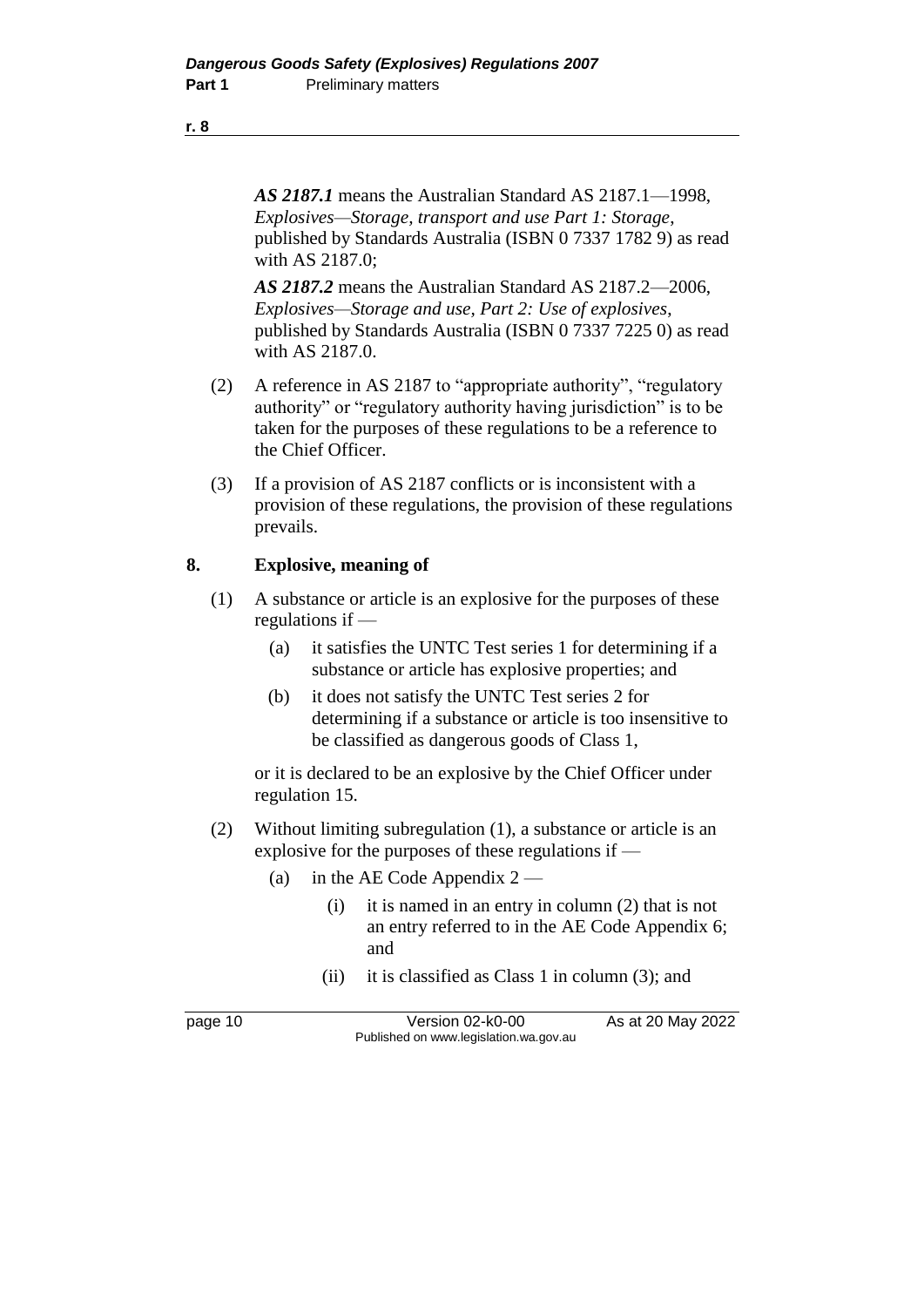- (iii) it satisfies the criteria in any Special Provision in the AE Code Appendix 3 that is applied to it by column (6); and
- (iv) it satisfies any criteria applied to it by column  $(12)$ ;

or

- (b) it satisfies the tests and criteria in the UNTC for determining if a substance or article is dangerous goods of Class 1; or
- (c) it satisfies the UNTC Test series 1 for determining if a substance or article has explosive properties and —
	- (i) is named or described in the ADG Code Appendix A; or
	- (ii) satisfies the tests and criteria in the UNTC for determining if a substance or article is too dangerous to transport.

*[Regulation 8 amended: Gazette 24 Nov 2009 p. 4737-8.]*

#### **9. Classification of explosives**

- (1) In this regulation, unless the contrary intention appears *assigned* means assigned —
	- (a) by using the tests and criteria in the ADG Code for classifying dangerous goods; or
	- (b) by the Chief Officer under regulation 15 or 31.
- (2) This regulation operates for the purposes of these regulations and any provision of the AE Code or AS 2187 to which these regulations refer.
- (3) A substance or article must be classified in accordance with the tests and criteria specified in the UNTC for determining if a substance or article is dangerous goods and if it is, whether it is too dangerous to transport.

As at 20 May 2022 Version 02-k0-00 Page 11 Published on www.legislation.wa.gov.au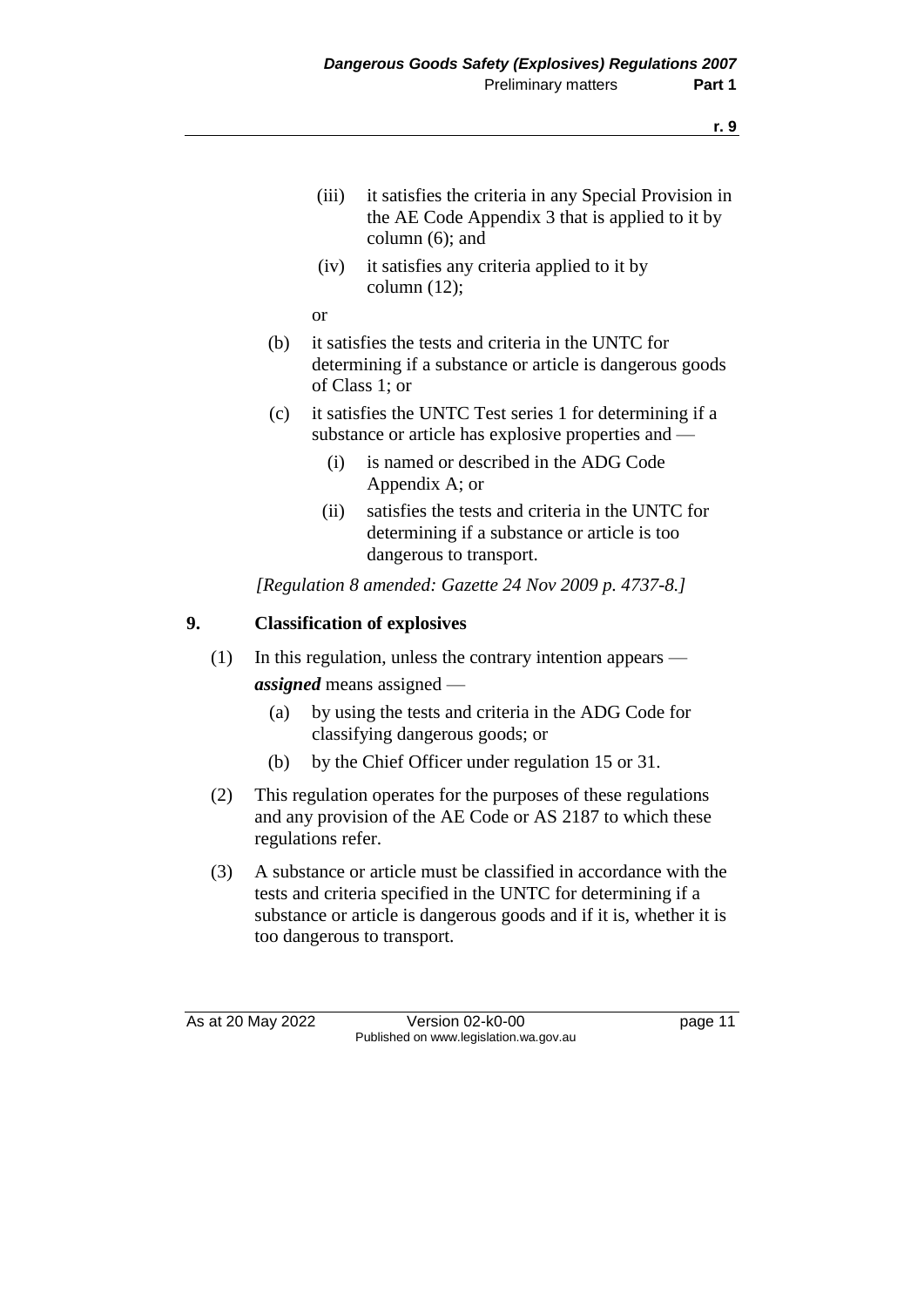- (4) The classification code of an explosive is the combination of  $-$ 
	- (a) the class number "1"; and
	- (b) the first or the first and second of the following in the following order —
		- (i) the number assigned to the explosive that indicates its division; and
		- (ii) the compatibility group letter assigned to the explosive that indicates its compatibility group.

Example for this subregulation:

An explosive with a classification code 1.2B means it has the class number 1, the division number 2, and the compatibility group letter B. An explosive with a classification code 1.4 means it has the class number 1 and the division number 4.

(5) If there is an inconsistency between the classification code assigned to an explosive by the AE Code, or by using the classification procedure in the ADG Code, and the classification code assigned to it by the Chief Officer under regulation 15 or 31, the latter is the explosive's classification code for the purposes of these regulations.

*[Regulation 9 amended: Gazette 16 Mar 2012 p. 1174-5.]*

#### **10. Supervised and related terms, meaning of**

- (1) For the purpose of these regulations, an individual is supervised by another person when he or she has access to an explosive if at the time he or she —
	- (a) is in the presence of; or
	- (b) is in a place where any handling or removal of the explosive is controlled by,

the other person.

(2) For the purpose of these regulations, an individual has supervised access to an explosive if he or she has access to the explosive in circumstances where he or she is supervised by a

page 12 Version 02-k0-00 As at 20 May 2022 Published on www.legislation.wa.gov.au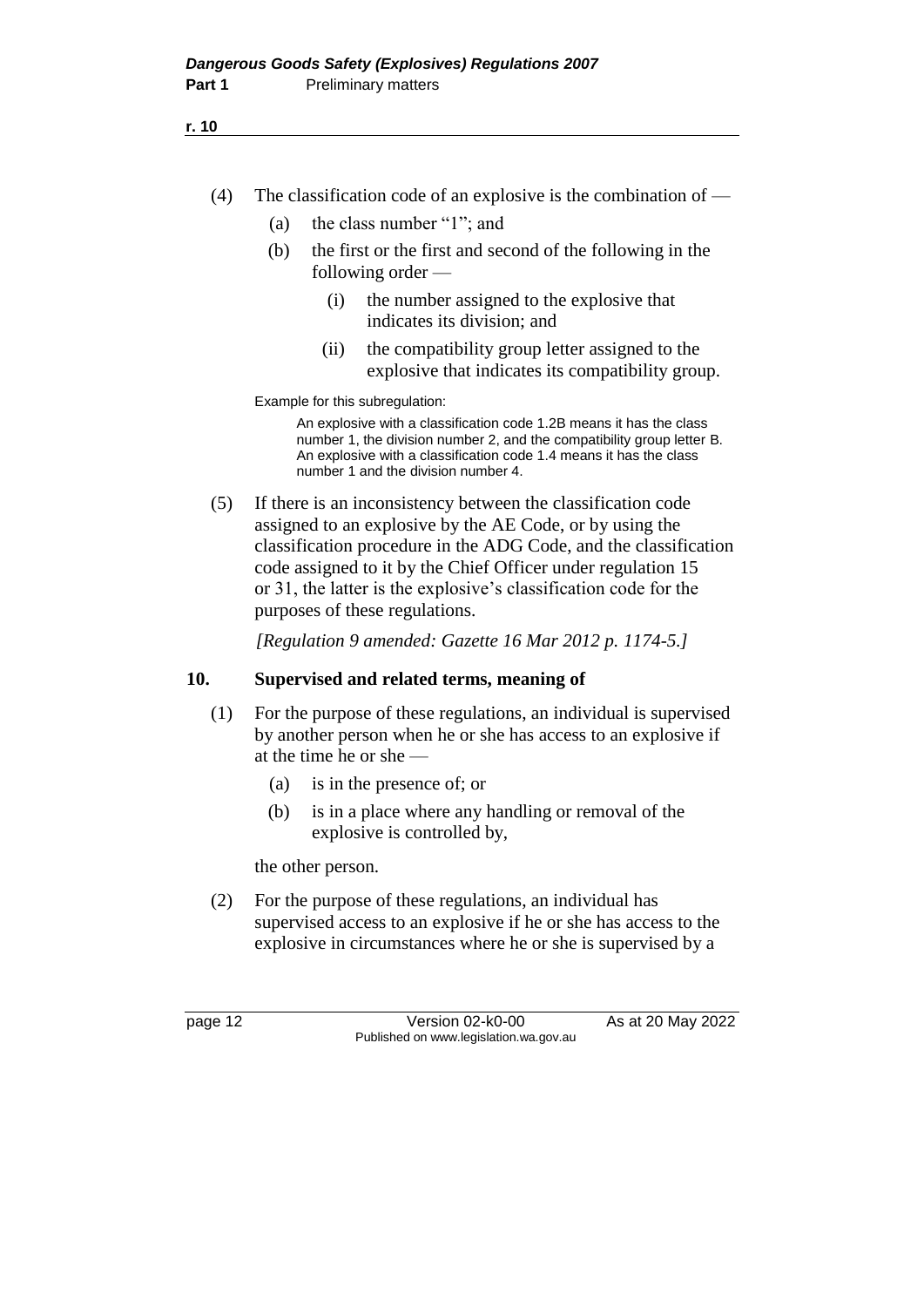licence holder who is authorised to possess the explosive or a secure nominee of such a licence holder.

(3) For the purpose of these regulations, an individual has unsupervised access to an explosive if he or she has access to the explosive in circumstances where he or she is not supervised by a licence holder who is authorised to possess the explosive or a secure nominee of such a licence holder.

*[Regulation 10 amended: Gazette 2 Dec 2013 p. 5572.]*

#### **11. Supply, meaning of affected**

For the purposes of these regulations a person (*A*) does not supply an explosive to another person  $(B)$  if —

- (a) as part of a service involving the use of an explosive provided by A to B, A provides and uses the explosive; and
- (b) B does not take possession of or assume the control or management of the explosive.

#### **12. Explosives to which these regulations do not apply**

- (1) These regulations do not apply to or in respect of an explosive  $if -$ 
	- (a) it is a power device cartridge that is a standard component of, and is fitted to, a commercially manufactured article; or
	- (b) it is an unrestricted firework; or
	- (c) it is a model rocket motor in which the NEQ is not more than 5 g.
- (2) These regulations do not apply to or in respect of an explosive  $if -$ 
	- (a) the explosive is in a laboratory for analytical or research purposes; and
	- (b) there is not more than 0.5 kg of any kind of explosive in the laboratory; and

As at 20 May 2022 Version 02-k0-00 Page 13 Published on www.legislation.wa.gov.au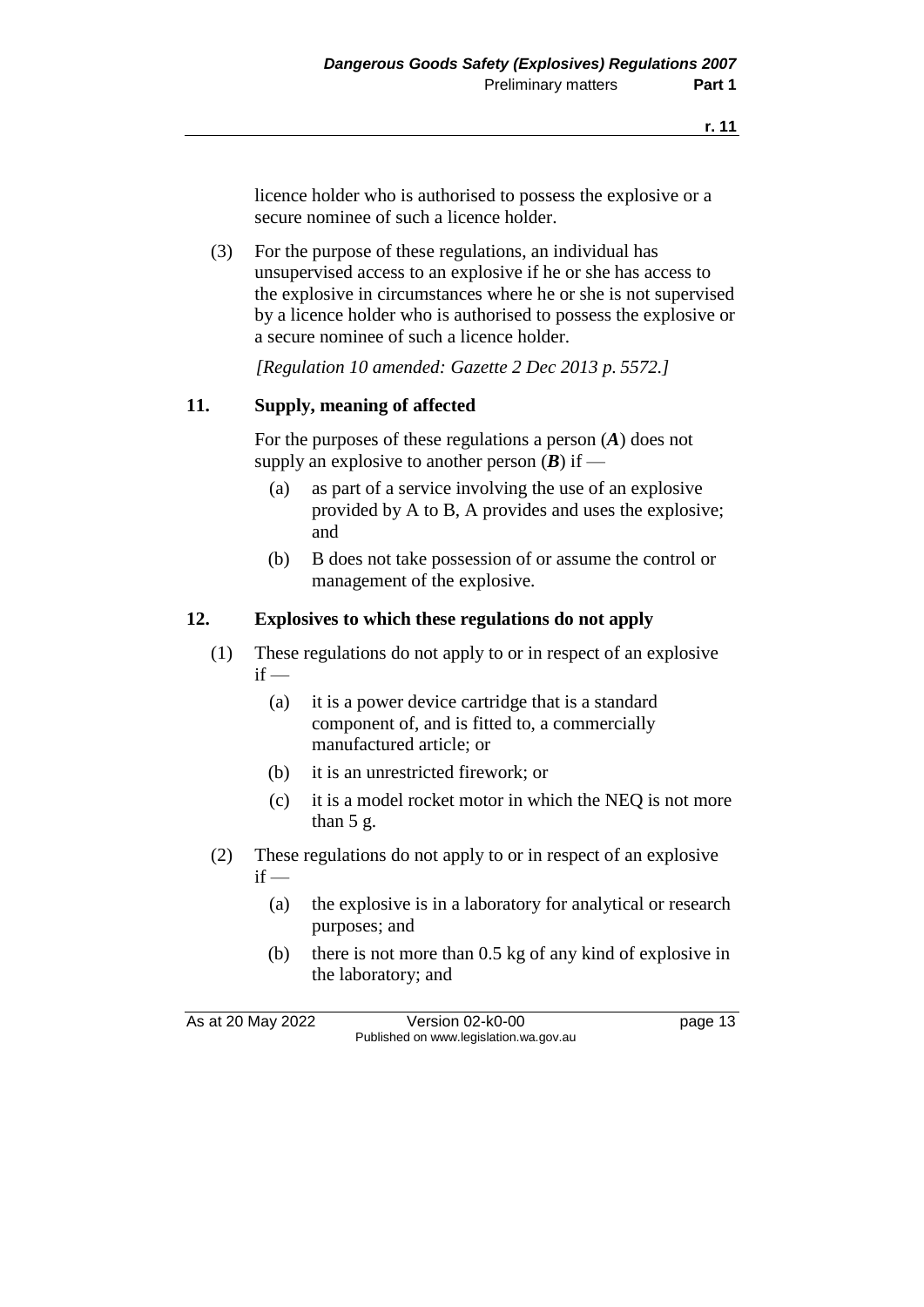(c) the laboratory —

- (i) is operated for lawful commercial purposes; or
- (ii) is controlled and managed by a school, or a non-government school, as those terms are defined in the *School Education Act 1999*; or
- (iii) is controlled and managed by a university or other institution established for public purposes under a written law.
- (3) These regulations do not apply to or in respect of an explosive if it is in the possession or under the control of —
	- (a) a DGO acting in the course of duty; or
	- (b) a police officer acting in the course of duty; or
	- (c) a member of the police force of another place who is in the State with the approval of the Commissioner of Police for the purposes of, or a purpose related to, law enforcement in this State, acting in the course of duty; or
	- (d) an officer of the Commonwealth, or a defence force of the Commonwealth, acting in the course of duty; or
	- (e) the air, military or naval force of another country that is in the State with the approval of the Commonwealth for the purposes of, or a purpose related to, the defence of the Commonwealth.

page 14 Version 02-k0-00 As at 20 May 2022 Published on www.legislation.wa.gov.au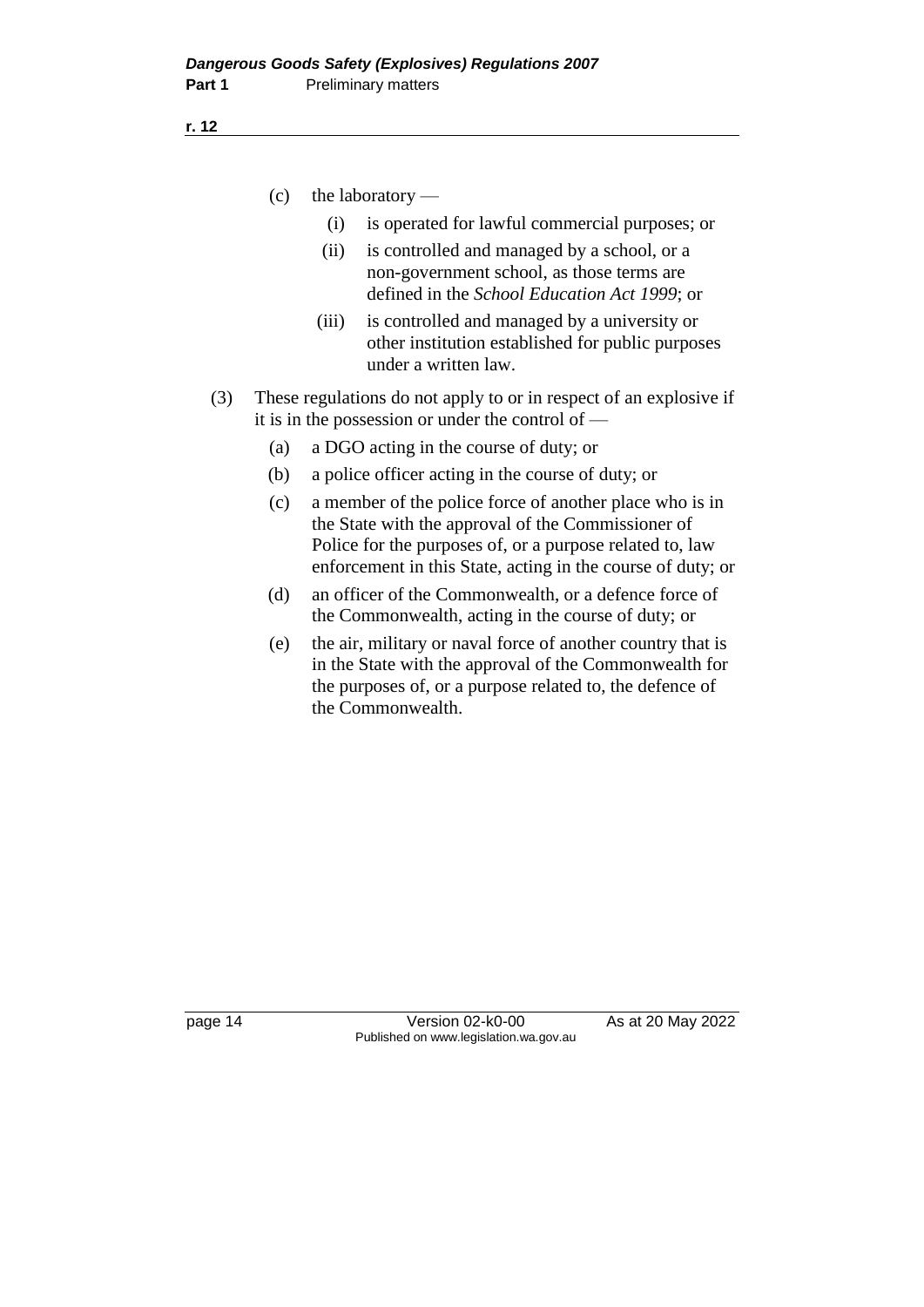## **Part 2 — Administrative matters**

#### **13. Forms may be approved by Chief Officer**

- (1) The Chief Officer may approve any form required for the purposes of these regulations.
- (2) The form of an application to the Chief Officer may require an applicant to verify information in the form by means of a statutory declaration.

#### **14. Courses may be approved by Chief Officer**

- (1) The Chief Officer may approve, for individuals applying for a licence, a test of competence or a training course or both.
- (2) The Chief Officer may only approve such a test or course if he or she considers that individuals who pass the test, or complete the course, will be competent to engage in the activities that would be authorised by the licence concerned.

*[Regulation 14 amended: Gazette 16 Mar 2012 p. 1175.]*

#### **15. Declaring a substance to be an explosive**

- (1) The Chief Officer may declare a substance or article to be an explosive for the purposes of these regulations and may at any time, by a subsequent declaration, cancel such a declaration.
- (2) Any such declaration must
	- (a) be in writing; and
	- (b) in accordance with the ADG Code, assign the explosive a classification code; and
	- (c) be published in the *Gazette*.
- (3) A substance or article is not an authorised explosive only because it is declared to be an explosive by the Chief Officer.

*[Regulation 15 amended: Gazette 16 Mar 2012 p. 1175.]*

As at 20 May 2022 Version 02-k0-00 Page 15 Published on www.legislation.wa.gov.au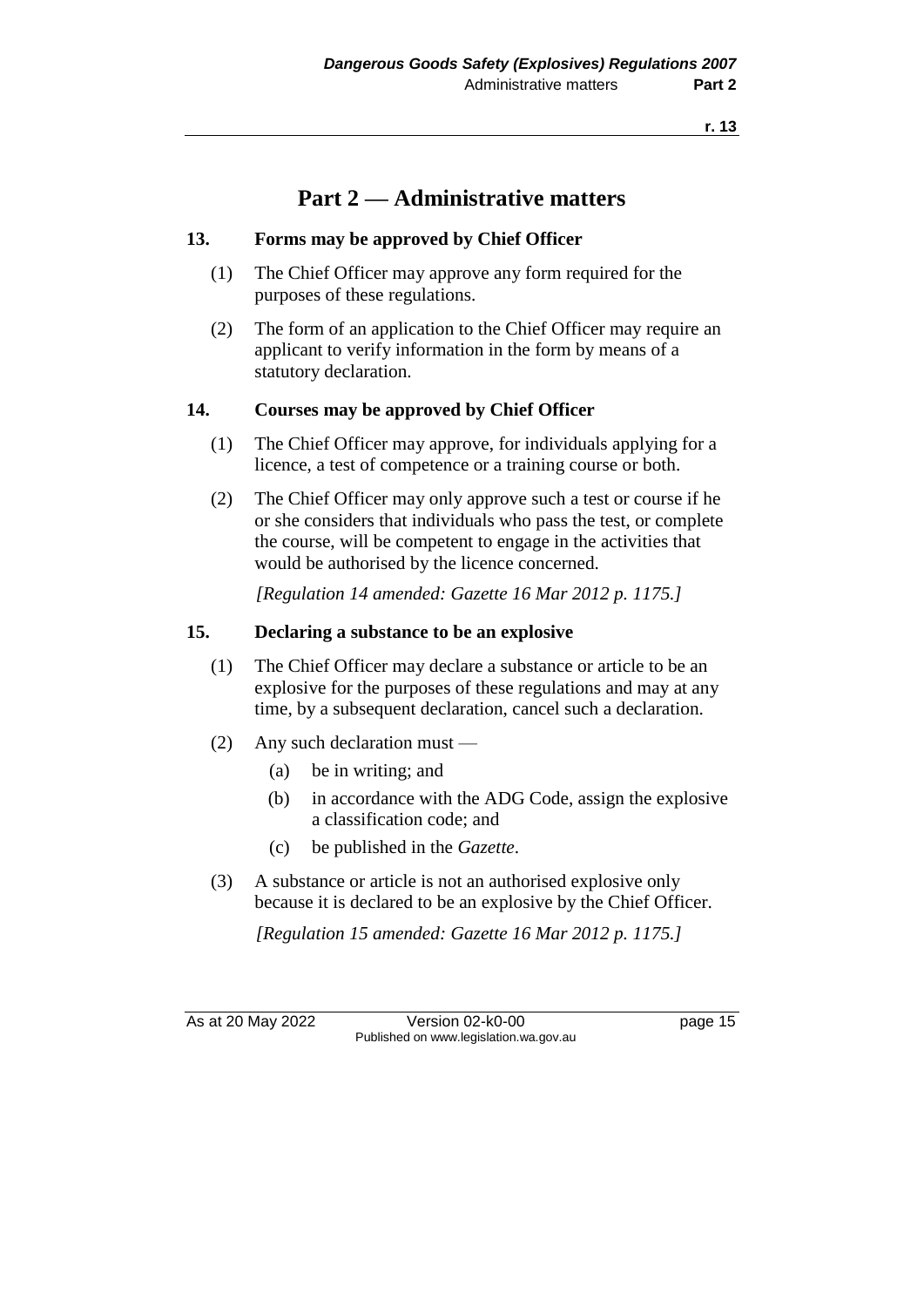## **Part 3 — Security matters**

#### **16. Security clearance, meaning of**

- (1) In this regulation, a card or authorisation is valid if  $-$ 
	- (a) it has not expired; and
	- (b) it has not been cancelled; and
	- (c) it has not been altered or defaced, whether permanently or temporarily.
- (2) A person who has a valid security card has a security clearance for the purposes of these regulations.
- (3) An individual has a security clearance for the purposes of these regulations if the person holds a written authorisation that —
	- (a) is granted or issued under the law of another State or a Territory that corresponds, or substantially corresponds, to the Act; and
	- (b) authorises the person to have unsupervised access to an explosive or an SSAN.

*[Regulation 16 amended: Gazette 5 Feb 2016 p. 344.]*

### **17. Security card, application for**

- (1) A person who wants a security card must apply to the Chief Officer.
- (2) Only an individual can apply for a security card.
- (3) The application must
	- (a) be made in the approved form; and
	- (b) include the applicant's consent to the release to the Commissioner of Police by any law enforcement agency in or outside Australia, and by the Australian Security Intelligence Organisation of the Commonwealth, of any information about the applicant that is or may be relevant to the matters listed in regulation 19(5); and

page 16 Version 02-k0-00 As at 20 May 2022 Published on www.legislation.wa.gov.au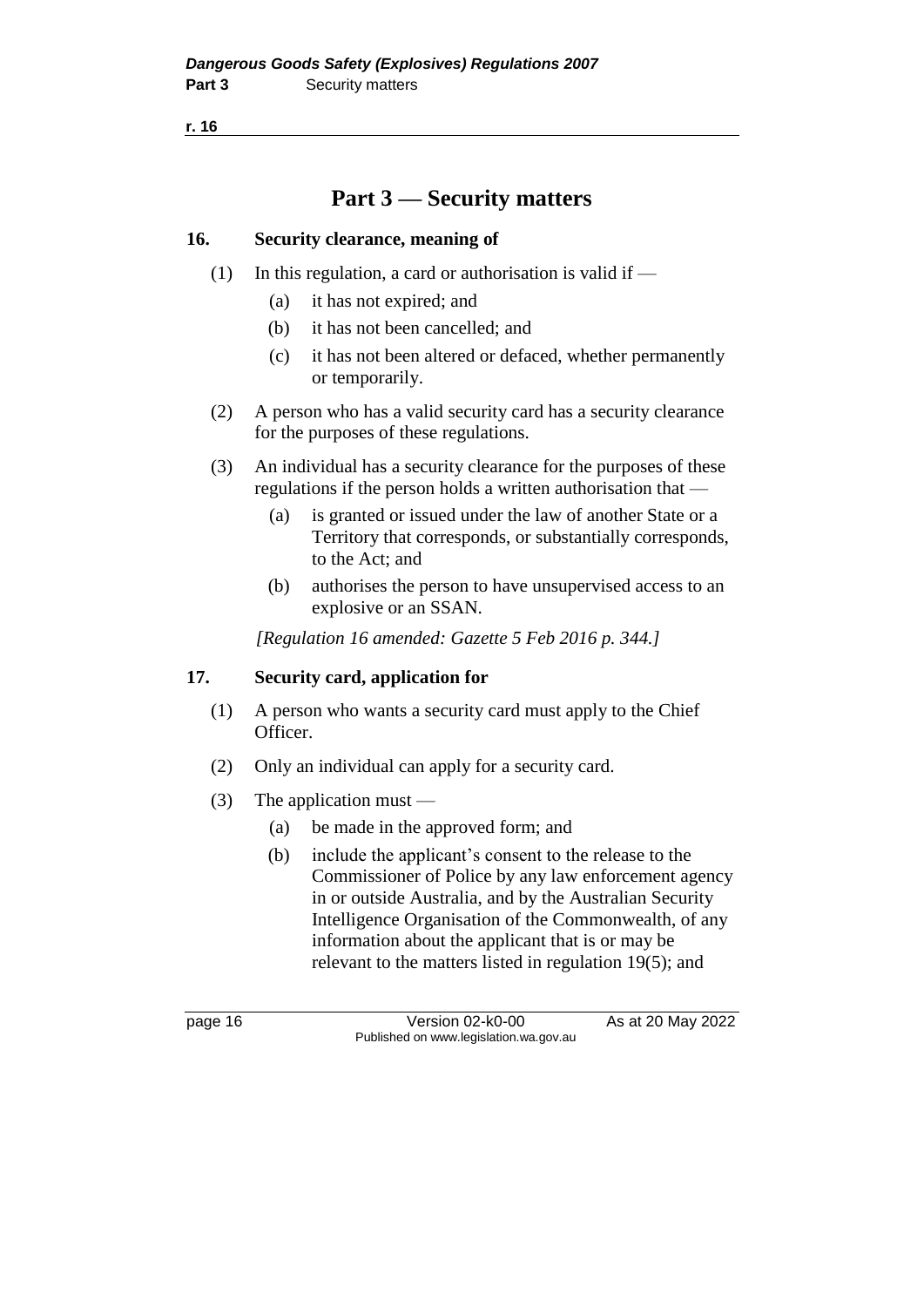- (c) be accompanied by any documents specified in the approved form; and
- (d) be accompanied by the fee.
- (4) For the purposes of deciding an application for a security card, the Chief Officer may request the applicant —
	- (a) to give the Chief Officer any other information that is reasonably necessary to decide the application;
	- (b) to give the Commissioner of Police, for the purposes of verifying the applicant's identity and personal details —
		- (i) a print of the applicant's hands (including fingers), feet (including toes) or ears;
		- (ii) a photograph of the applicant;
		- (iii) the applicant's DNA profile.
- (5) An applicant who does not obey such a request within 21 days after the date on which it is made, or any longer period permitted by the Chief Officer, is to be taken to have withdrawn the application and is entitled to a refund of the fee.
- (6) The Commissioner of Police must destroy any material obtained from an applicant under subregulation (4)(b), and any copy of it, as soon as practicable after the applicant's identity and personal details are verified for the purposes of the application.

*[Regulation 17 amended: Gazette 2 Dec 2013 p. 5573.]*

#### **18. Application to be referred to Commissioner of Police**

The Chief Officer must refer an application made under regulation 17 to the Commissioner of Police.

#### **19. Commissioner of Police may object to person having security card**

 $(1)$  In this regulation —

*Commissioner* means the Commissioner of Police;

As at 20 May 2022 Version 02-k0-00 Page 17 Published on www.legislation.wa.gov.au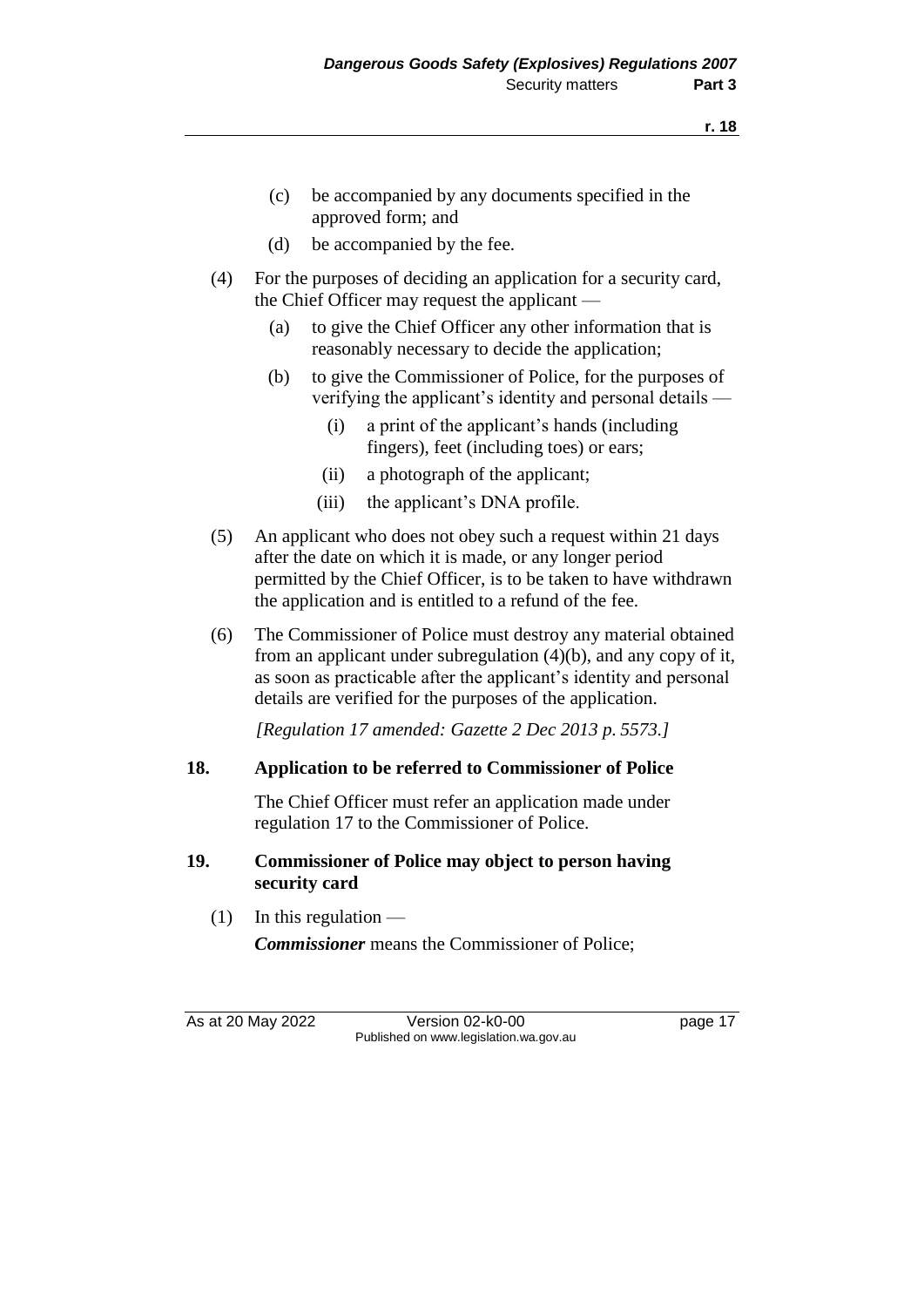*relevant person* means —

- (a) a person who has applied under regulation 17 for a security card; or
- (b) a person who has a security card.
- *[(2) deleted]*
- (3) The Commissioner may object under subregulation (4)
	- (a) on being referred an application under regulation 18 or at any time before the Chief Officer decides the application; or
	- (b) at any time in respect of a person who has a security card.
- (4) The Commissioner may object to a relevant person having a security card if the Commissioner considers the person ought not to have possession of any explosive or SSAN because there is a risk the person —
	- (a) might use it for criminal purposes; or
	- (b) might supply it to another person who might use it for criminal purposes.
- (5) In deciding whether to object under subregulation (4), the Commissioner may take into account any of these matters —
	- (a) any conviction that the relevant person has in this State or elsewhere;
	- (b) any conviction that a person with whom the relevant person associates has in this State or elsewhere;
	- (c) any family violence restraining order or violence restraining order issued under the *Restraining Orders Act 1997* against the relevant person;
	- (d) any order issued outside this State against the relevant person that is substantially similar to a family violence restraining order or violence restraining order issued under the *Restraining Orders Act 1997*;

page 18 Version 02-k0-00 As at 20 May 2022 Published on www.legislation.wa.gov.au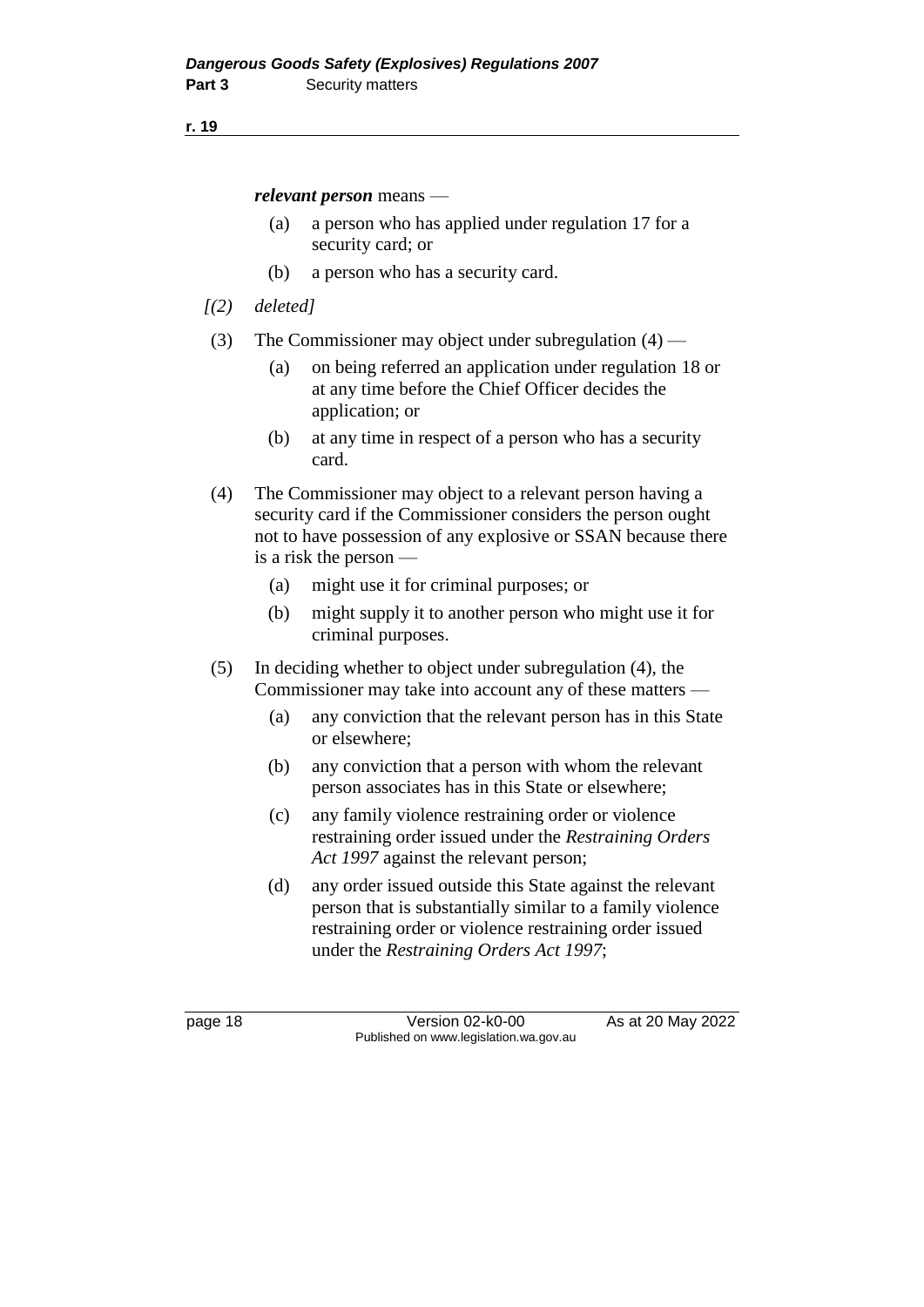- (e) any security assessment (within the meaning given to that term by Part IV of the *Australian Security Intelligence Organisation Act 1979* (Commonwealth)) made of the relevant person, or of a person with whom the relevant person associates, that is adverse;
- (f) any false or misleading information given by the relevant person in or in respect of his or her application for a security card;
- (g) any other matter the Commissioner considers relevant.
- (6) Any objection made by the Commissioner under this regulation must be in writing, include reasons for the objection and be given to the Chief Officer.

*[Regulation 19 amended: Gazette 21 Aug 2009 p. 3271-2; 5 Feb 2016 p. 345; 27 Jun 2017 p. 3432.]*

#### **20. Security card, issue of**

 $(1)$  In this regulation —

*application* means an application made under regulation 17.

- (2) The Chief Officer must refuse an application if
	- (a) the Chief Officer is not satisfied the applicant has reached 18 years of age; or
	- (b) the Chief Officer has not verified the applicant's identity and personal details to the Chief Officer's satisfaction; or
	- (c) the application is for a security card that would be valid at any time while a security card that the applicant already has is valid.
- (3) The Chief Officer may refuse an application if
	- (a) the application has been referred to the Commissioner of Police; and
	- (b) the Commissioner of Police objects under regulation 19 to the applicant having a security card.

As at 20 May 2022 Version 02-k0-00 Page 19 Published on www.legislation.wa.gov.au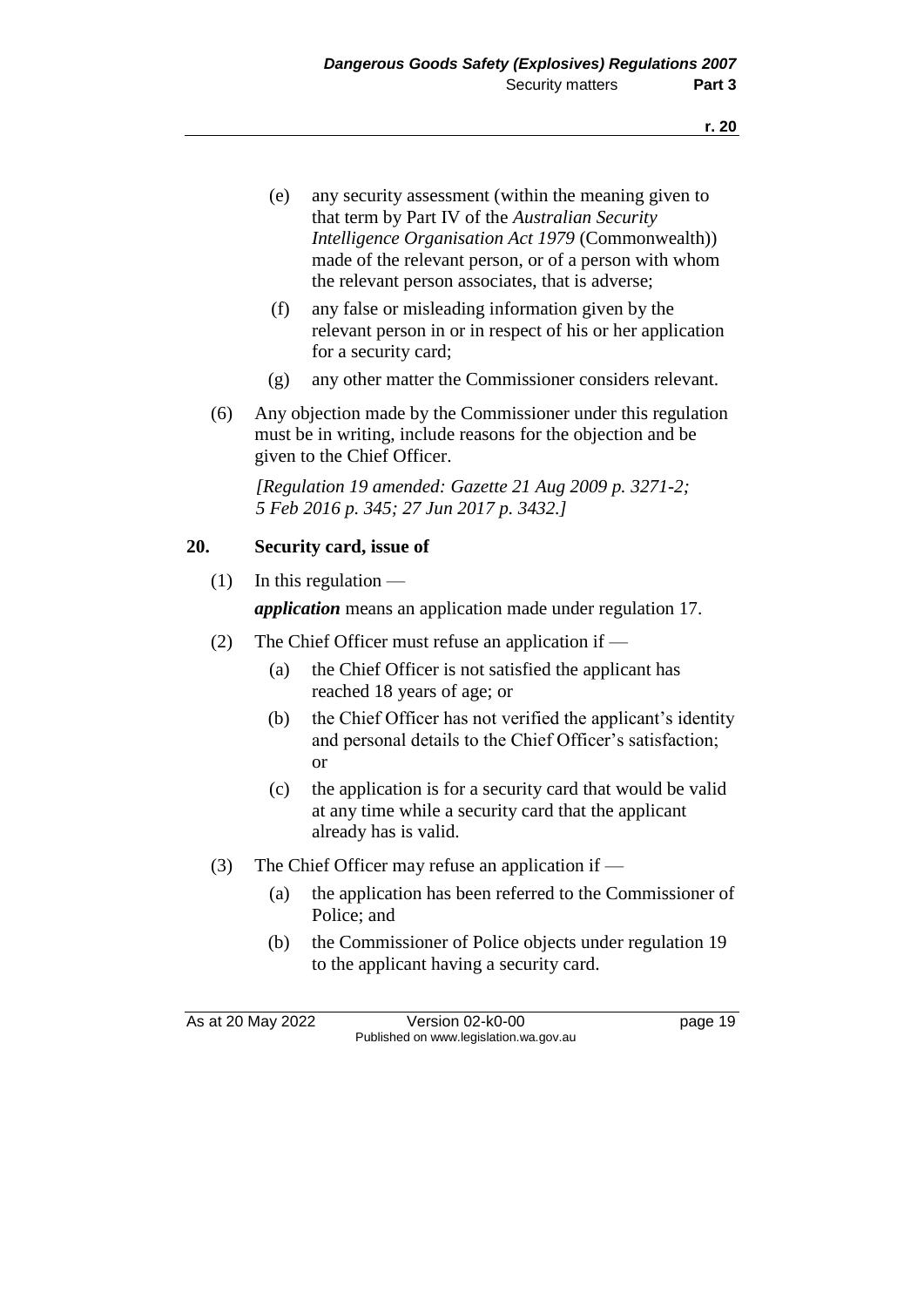- (4) Unless subregulation (2) applies, the Chief Officer must grant an application if —
	- (a) the application has been referred to the Commissioner of Police; and
	- (b) the Commissioner of Police has not objected under regulation 19 to the applicant having a security card.
- (5) A security card must
	- (a) display a photograph of the holder; and
	- (b) show the name of the holder; and
	- (c) contain such other information as the Chief Officer decides; and
	- (d) be in such form as the Chief Officer decides.
- (6) A security card is valid for 5 years or until the end of a period for which it is extended under regulation 21A unless sooner cancelled by the Chief Officer.
- (7) An applicant whose application is refused is not entitled to a refund of the fee.

*[Regulation 20 amended: Gazette 2 Dec 2013 p. 5573; 20 Mar 2018 p. 997.]*

#### **21A. Extension of period for which security card is valid**

- (1) A person who has a valid security card may, within the period of 3 months before the security card is due to expire, apply to the Chief Officer for the period at the end of which the security card expires to be extended.
- (2) The application
	- (a) must be made in the approved form; and
	- (b) must be accompanied by any documents specified in the approved form; and
	- (c) must be accompanied by the fee.

page 20 Version 02-k0-00 As at 20 May 2022 Published on www.legislation.wa.gov.au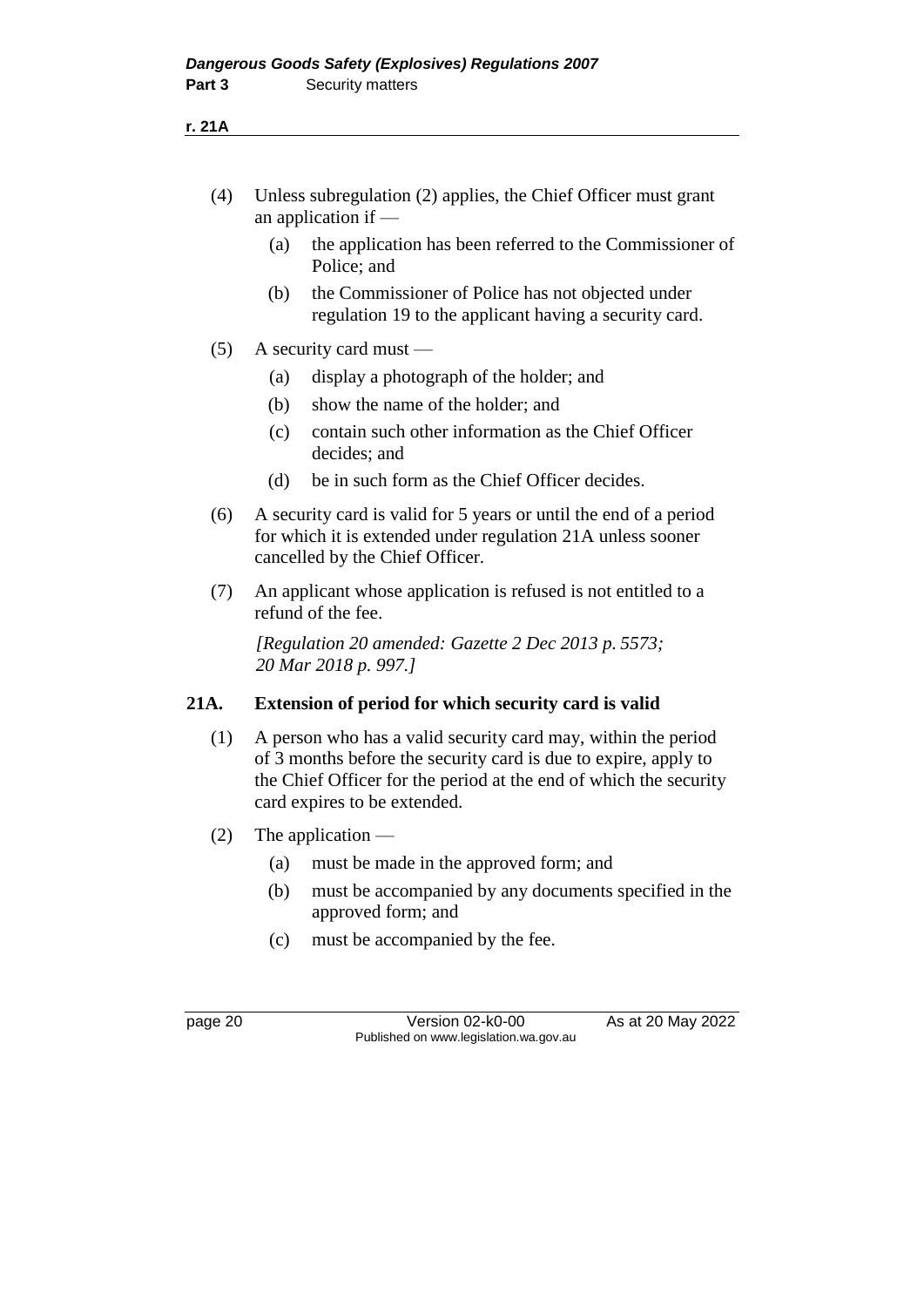- (3) If the photograph displayed on the applicant's security card was taken more than a period of 6 years before the application is made, the application must also be accompanied by a photograph of the applicant taken in the period of 6 months before the application is made.
- (4) On receiving an application made in accordance with this regulation, the Chief Officer must approve the application and extend the period at the end of which the security card is due to expire by 5 years.
- (5) The Chief Officer must, on approving the application
	- (a) issue to the applicant a replacement security card showing when it is due to expire and, where applicable, displaying the photograph provided to the Chief Officer under subregulation (3); and
	- (b) give to the Commissioner of Police notice of the extension of the period at the end of which the security card is due to expire.
- (6) If an application is made in accordance with this regulation but the applicant's security card expires before the application is approved, the period at the end of which the security card is due to expire is taken to have been extended under this regulation.

*[Regulation 21A inserted: Gazette 2 Dec 2013 p. 5573-4; amended: Gazette 24 Jun 2016 p. 2326.]* 

#### **21. Security card, cancelling**

- (1) The Chief Officer may cancel a person's security card if the Commissioner of Police objects under regulation 19 to the person having a security card.
- (2) On cancelling a security card, the Chief Officer must give the holder written notice of the cancellation and of the effect of subregulations (3) to (5).

As at 20 May 2022 Version 02-k0-00 page 21 Published on www.legislation.wa.gov.au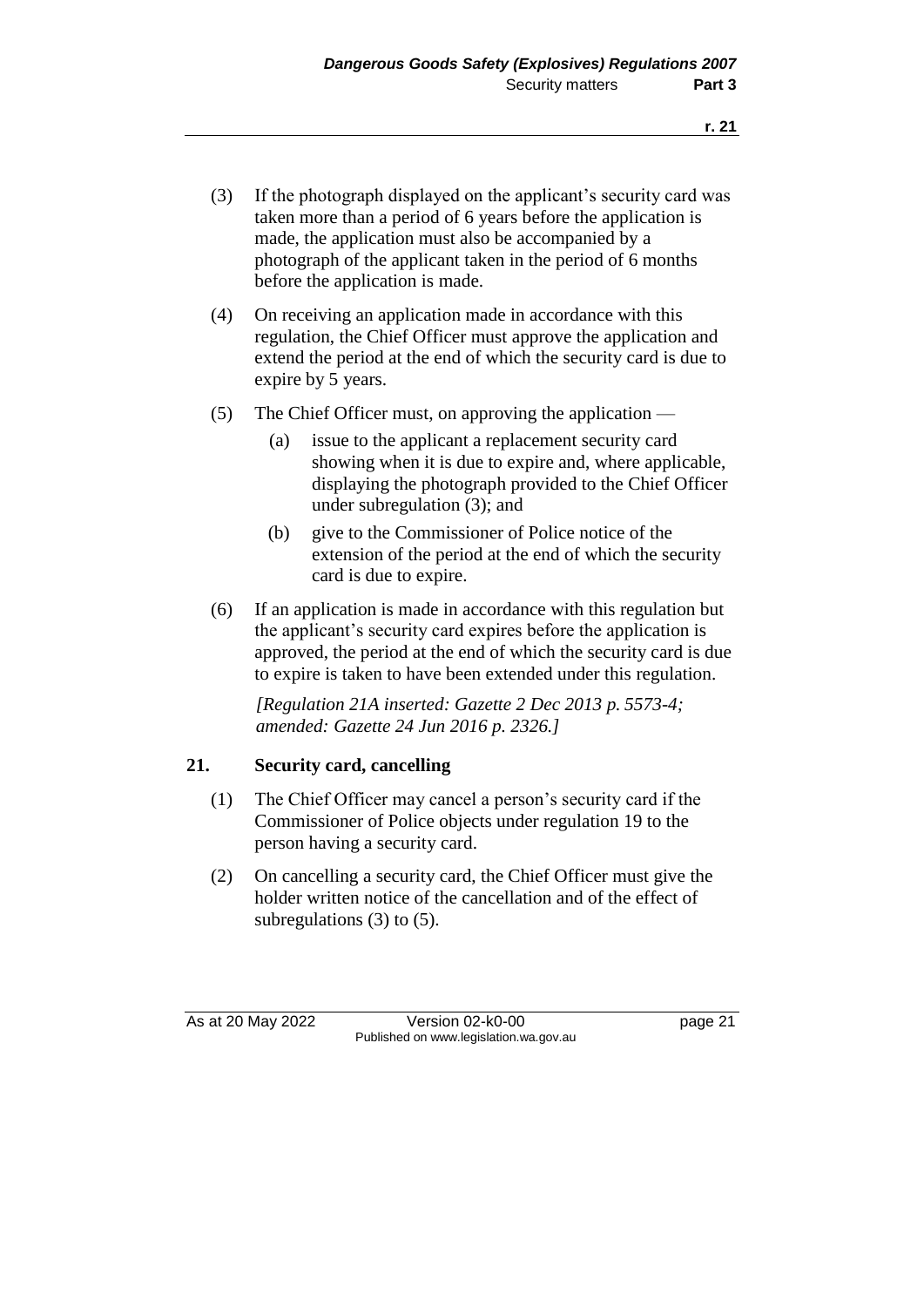**r. 22A**

(3) A holder of a security card who receives a notice given under subregulation (2) must, within 7 days after receiving the notice, return the card to the Chief Officer.

Penalty: a level 3 fine.

- (4) A holder of a security card who receives a notice given under subregulation (2) must, within 7 days after receiving the notice, return any licence, or any licence issued under the *Dangerous Goods Safety (Security Sensitive Ammonium Nitrate) Regulations 2007*, issued to him or her to the Chief Officer. Penalty: a level 3 fine.
- (5) A holder of a security card who receives a notice given under subregulation (2) and who is the employee of a licence holder must notify the licence holder of the cancellation as soon as practicable after receiving the notice.

Penalty: a level 3 fine.

(6) A person's security card is to be taken to have been cancelled if the person dies.

*[Regulation 21 amended: Gazette 5 Feb 2016 p. 345.]* 

#### **22A. Replacement of security cards**

- (1) If the Chief Officer is satisfied a security card has been destroyed, lost or stolen, the Chief Officer may issue a replacement.
- (2) No fee is to be charged for issuing a replacement under subregulation (1).

*[Regulation 22A inserted: Gazette 2 Dec 2013 p. 5575.]*

#### **22. Security documents to be carried and produced**

 $(1)$  In this regulation —

*security document* means a security card, or a written authorisation, that has been issued to a person and that, under regulation 16, means the person has a security clearance.

page 22 Version 02-k0-00 As at 20 May 2022 Published on www.legislation.wa.gov.au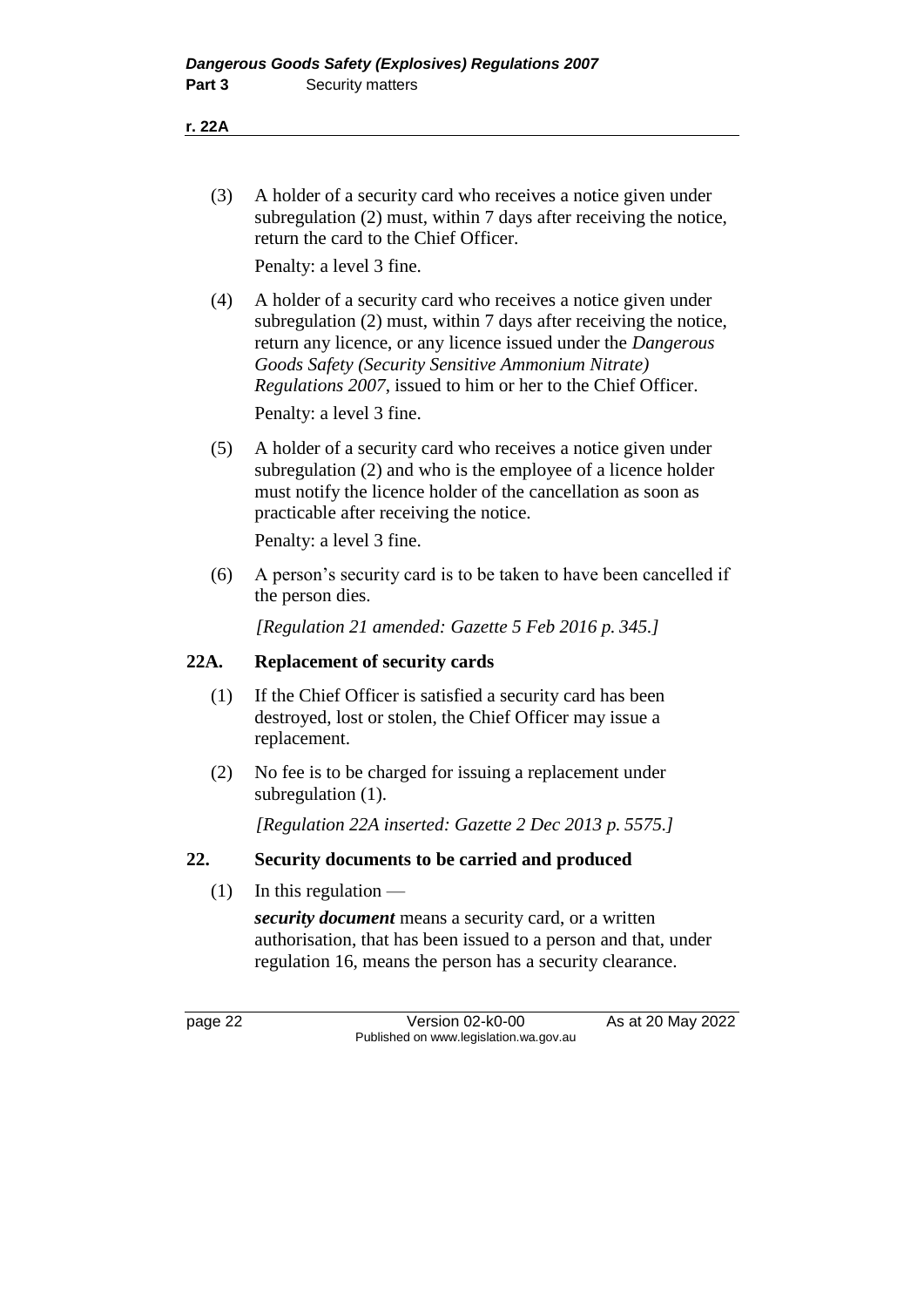- (2) A person who has a security document and who is in possession of an explosive or an SSAN must carry the document or have it in the vehicle in which he or she is travelling or at the place where he or she is in possession of the explosive or SSAN. Penalty: a level 3 fine.
- (3) A person who has a security document and who is in possession of an explosive or an SSAN must, if asked to do so by a DGO, immediately produce it to the DGO for inspection.

Penalty: a level 3 fine.

*[Regulation 22 amended: Gazette 16 Mar 2012 p. 1175; 5 Feb 2016 p. 34.]*

#### **23. Authorisation to have access to explosives**

- (1) A licence or test permit holder may authorise an individual
	- (a) to have unsupervised access; or
	- (b) to have supervised access,

to an explosive in the licence or test permit holder's possession, and may cancel such an authorisation at any time.

- (2) A licence or test permit holder must not, under subregulation  $(1)(a)$ , authorise an individual to have unsupervised access to an explosive unless —
	- (a) the individual has a security clearance; and
	- (b) the licence or test permit holder is satisfied the individual is suitably trained to safely handle any explosive to which the individual will have unsupervised access.

Penalty: a level 2 fine.

- (3) An authorisation given under subregulation (1)(a) by a licence or test permit holder to an individual authorising unsupervised access must —
	- (a) be in writing; and

As at 20 May 2022 Version 02-k0-00 Published on www.legislation.wa.gov.au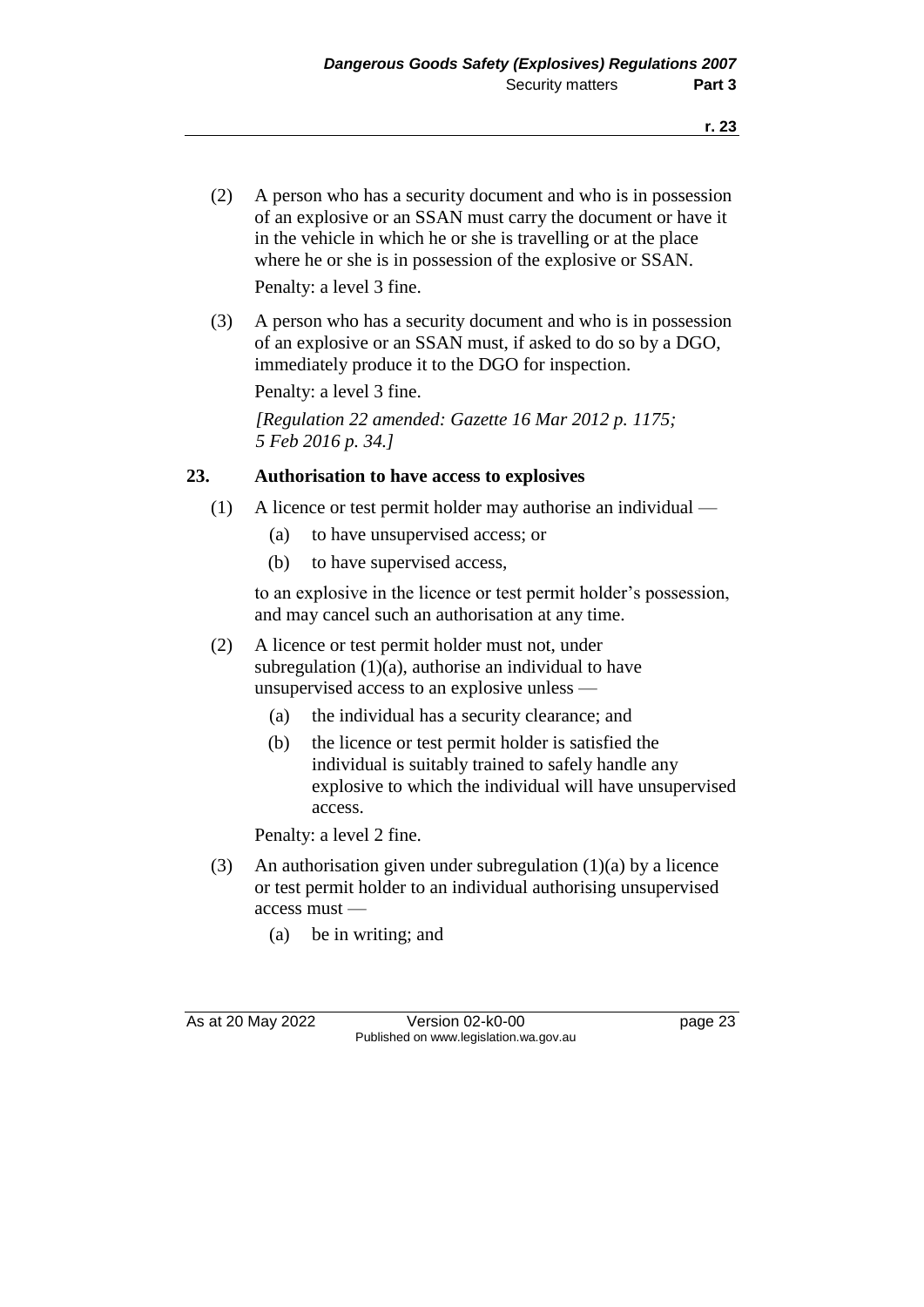(b) state the following —

- (i) the date on which the authorisation is given;
- (ii) the name and residential address of the individual;
- (iii) each type of explosive in the licence or test permit holder's possession to which the individual may have unsupervised access;
- (iv) details about where and when the individual may have unsupervised access;
- (v) each other condition imposed by the licence or test permit holder on the individual in relation to unsupervised access.
- (4) An authorisation given under subregulation (1)(a) to an individual has no effect unless —
	- (a) it complies with subregulation (3); and
	- (b) the licence or test permit holder has a record that the individual has stated he or she understands the authorisation.
- (5) If a secure nominee of a licence or test permit holder requests the licence or test permit holder to do so, the licence or test permit holder must give the nominee a copy of each unsupervised access authorisation given by the licence or test permit holder to the nominee.

Penalty: a level 3 fine.

- (6) An unsupervised access authorisation given to an individual ceases to have effect if it is cancelled or the individual ceases to have a security clearance.
- (7) A licence or test permit holder who, under subregulation (1)(b), authorises an individual to have supervised access to an explosive must ensure the individual is supervised while having access to the explosive by —
	- (a) the licence or test permit holder; or

page 24 Version 02-k0-00 As at 20 May 2022 Published on www.legislation.wa.gov.au

**r. 23**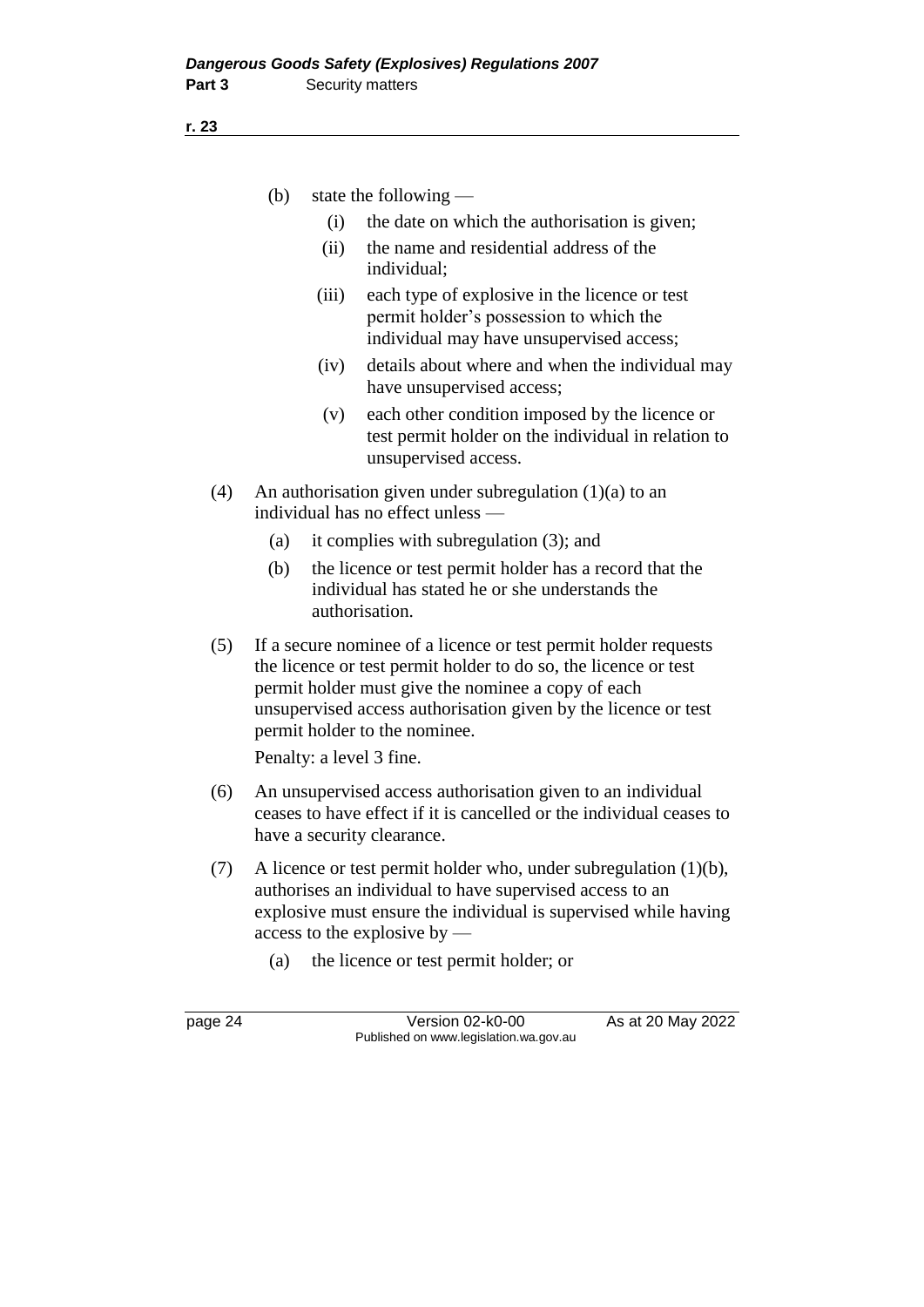(b) a secure nominee of the licence or test permit holder having access to the explosive in accordance with an unsupervised access authorisation given by the licence or test permit holder to the nominee.

Penalty: a level 2 fine.

*[Regulation 23 inserted: Gazette 2 Dec 2013 p. 5575-7; amended: Gazette 5 Feb 2016 p. 346.]*

#### **24. Records as to secure nominees**

- (1) A licence or test permit holder, for each individual who is a secure nominee of the licence or test permit holder, must keep —
	- (a) a proper record of the secure nominee; and
	- (b) a copy of each unsupervised access authorisation given by the licence or test permit holder to the secure nominee; and
	- (c) the record required by regulation  $23(4)(b)$ ,

while the individual is a secure nominee of the licence or test permit holder and for 2 years after the date on which the individual ceases to be a secure nominee of the licence or test permit holder.

Penalty: a level 3 fine.

- (2) For the purpose of subregulation  $(1)(a)$ , a proper record is not kept of a secure nominee unless a written record is made of this information —
	- (a) the name and residential address of the secure nominee;
	- (b) the details of each valid security card held by the secure nominee while a secure nominee;
	- (c) if the secure nominee does not have a security card but is a person referred to in regulation  $16(3)$  —
		- (i) the details of the written authorisation referred to in regulation 16(3) that the person holds; and

As at 20 May 2022 Version 02-k0-00 Published on www.legislation.wa.gov.au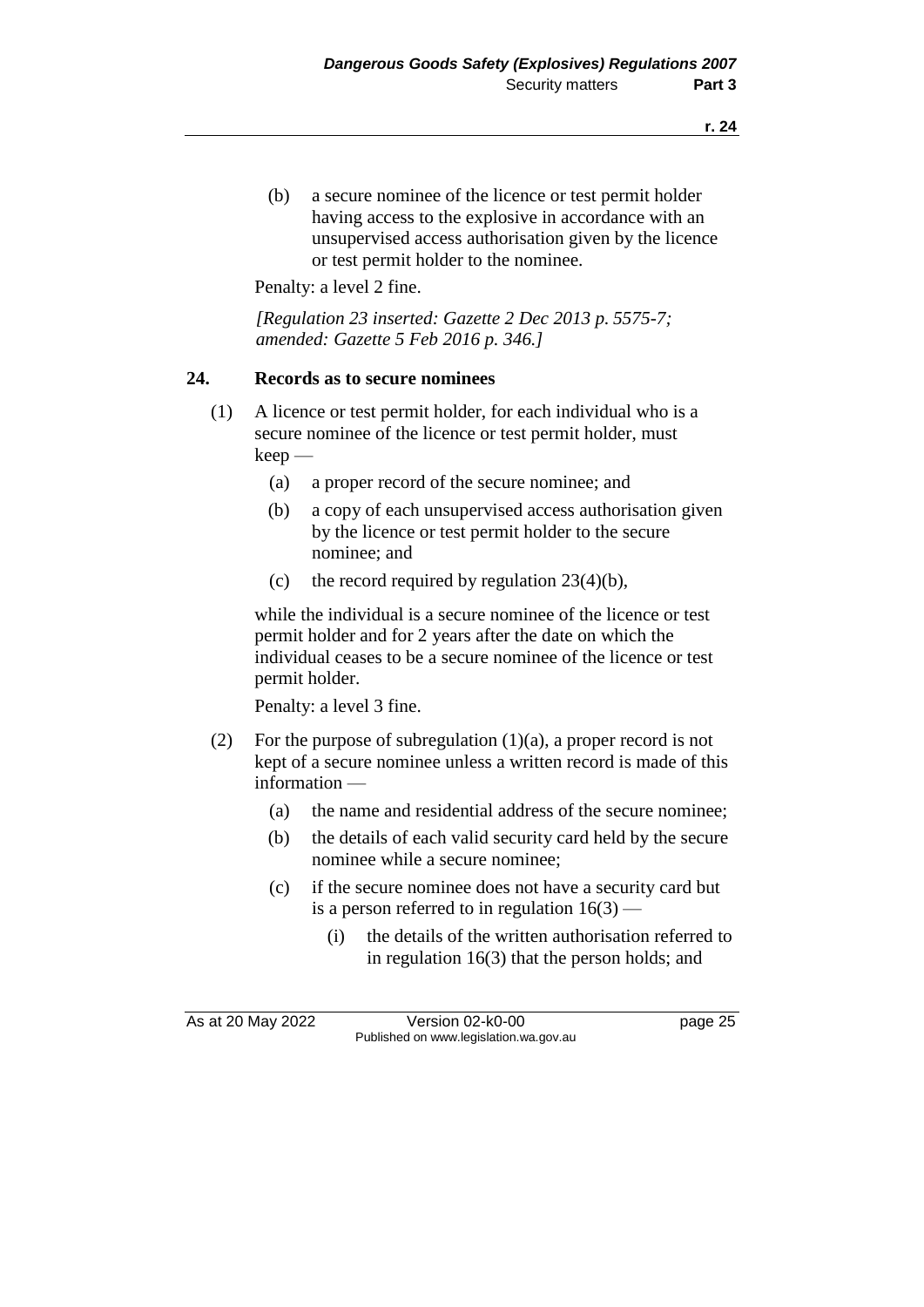**r. 25**

- (ii) if the secure nominee's usual place of residence is in the State, the date on which he or she took up such residence in the State;
- (d) if an unsupervised access authorisation given by the licence or test permit holder to the secure nominee is cancelled, the date on which it is cancelled.

*[Regulation 24 inserted: Gazette 2 Dec 2013 p. 5577-8; amended: Gazette 5 Feb 2016 p. 346.]*

# **25. Duties of secure nominees**

(1) A secure nominee of a licence or test permit holder must comply with each unsupervised access authorisation given by the licence or test permit holder to the secure nominee.

Penalty: a level 3 fine.

(2) A secure nominee of a licence or test permit holder who is in possession of an explosive, if asked by a DGO to do so, must give the DGO the name and address of the licence or test permit holder.

Penalty: a level 3 fine.

*[Regulation 25 inserted: Gazette 2 Dec 2013 p. 5578; amended: Gazette 5 Feb 2016 p. 346.]*

## **25A. Duty to correct information in relation to an application under regulation 17 or 21A**

 $(1)$  In this regulation —

*security information* means information given by a security card holder to the Chief Officer in, or in relation to, an application made under regulation 17 or 21A.

(2) A security card holder must, within 14 days after becoming aware that security information has become incorrect in a

page 26 Version 02-k0-00 As at 20 May 2022 Published on www.legislation.wa.gov.au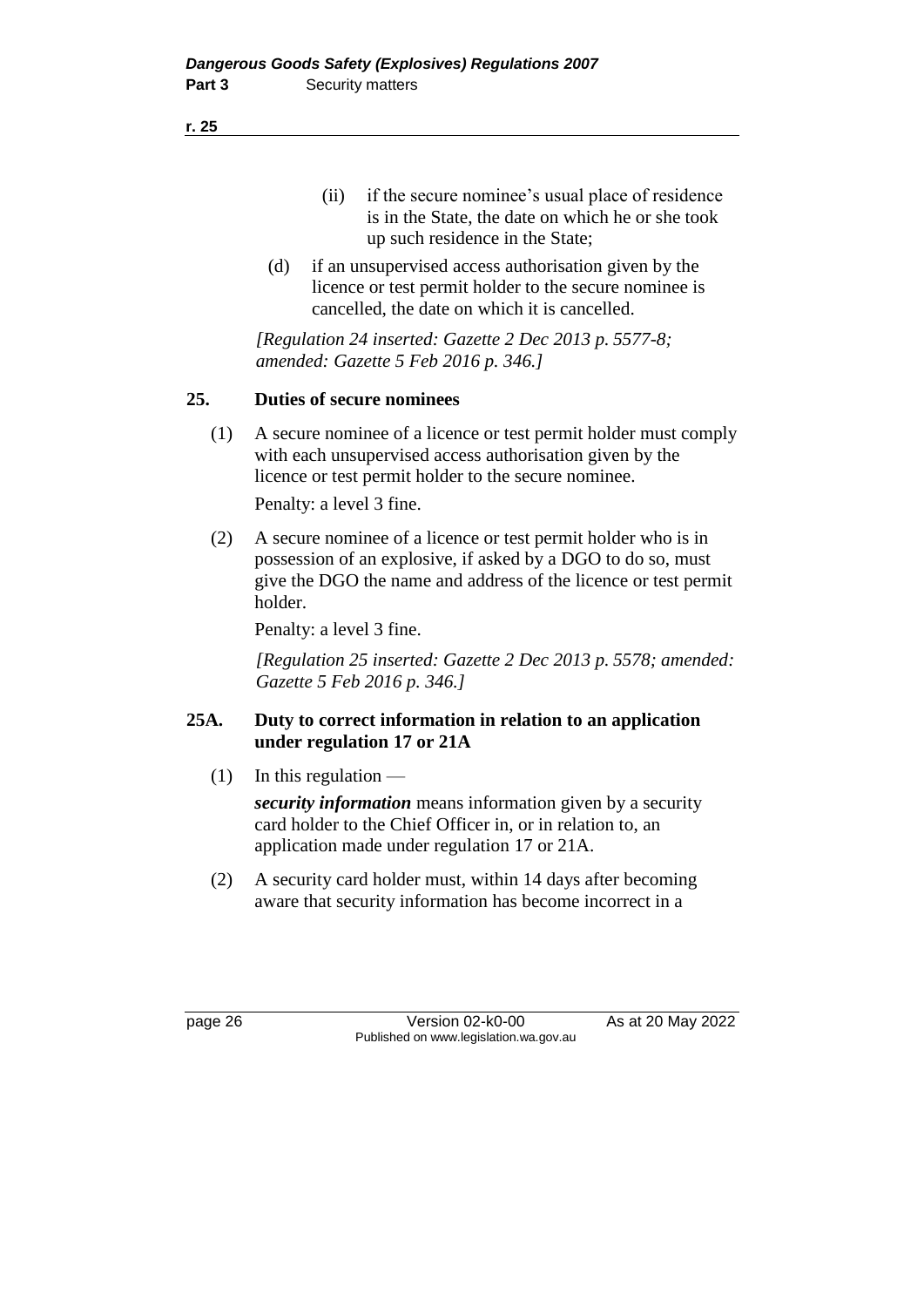material respect, correct that information by written notice to the Chief Officer.

Penalty for this subregulation: a level 3 fine.

*[Regulation 25A inserted: Gazette 20 Mar 2018 p. 997.]*

As at 20 May 2022 Version 02-k0-00 Page 27 Published on www.legislation.wa.gov.au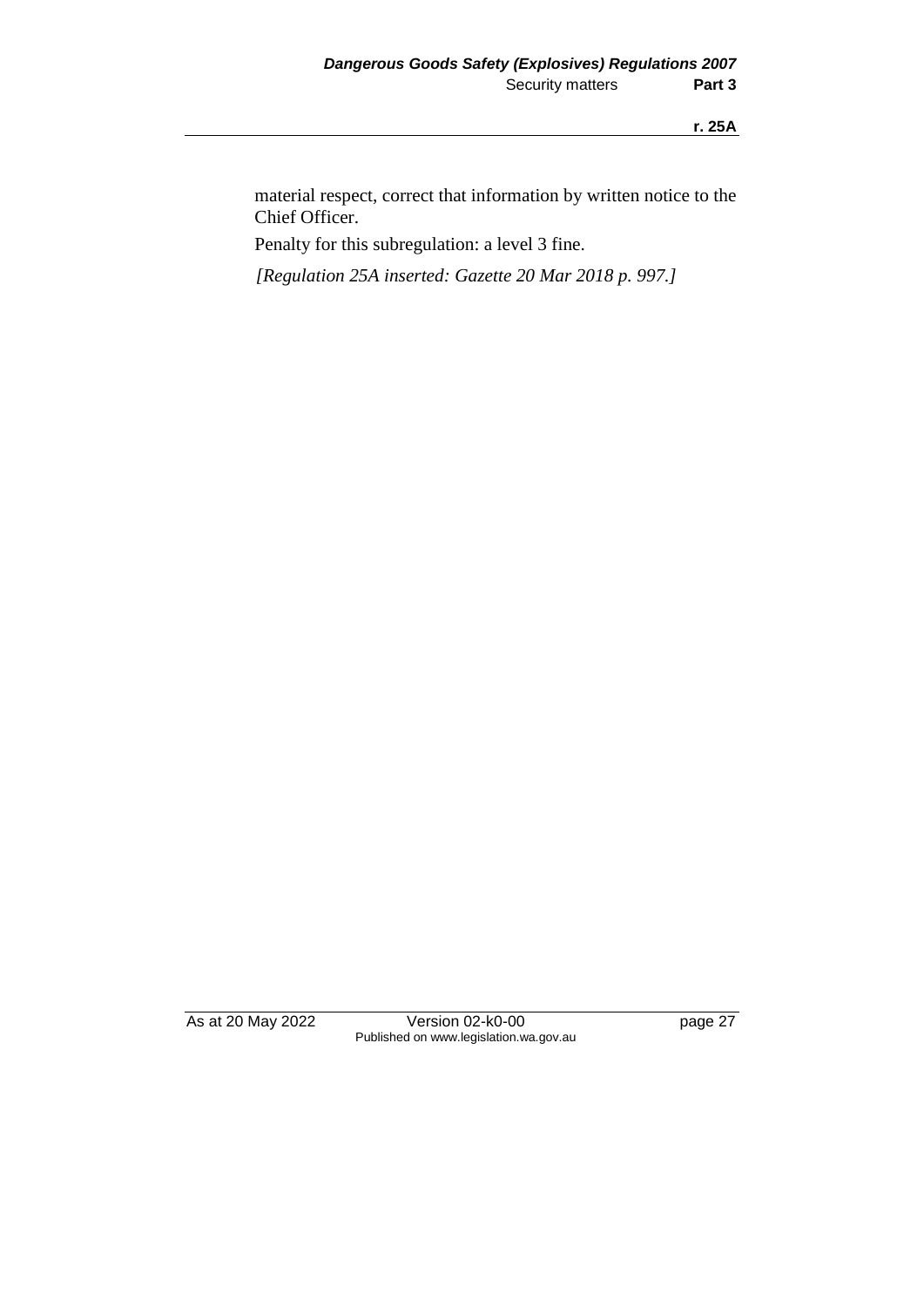# **Part 4 — Authorisation of explosives**

# **Division 1 — Testing unauthorised explosives**

#### **26. Term used: unauthorised explosive**

In this Division —

*unauthorised explosive* means an article or substance that is neither an authorised explosive nor a prohibited explosive and that is intended to be manufactured or used to produce an explosion or a pyrotechnic effect by means of a chemical reaction.

## **27. Applying for test permit**

- (1) A person may apply for a test permit for an unauthorised explosive.
- (2) The application must
	- (a) be in an approved form; and
	- (b) include as much of the other information referred to in regulation 30(2) as the applicant can reasonably obtain in respect of the unauthorised explosive; and
	- (c) as to the proposed test of the unauthorised explosive, state the following —
		- (i) the purpose of the test;
		- (ii) the date when the test will begin and the estimated date when it will end;
		- (iii) if it is intended to manufacture the unauthorised explosive for the test in the State, where it is intended to do so;
		- (iv) where the test will be conducted;
		- (v) the estimated amount of the unauthorised explosive that will be used in the test;

page 28 Version 02-k0-00 As at 20 May 2022 Published on www.legislation.wa.gov.au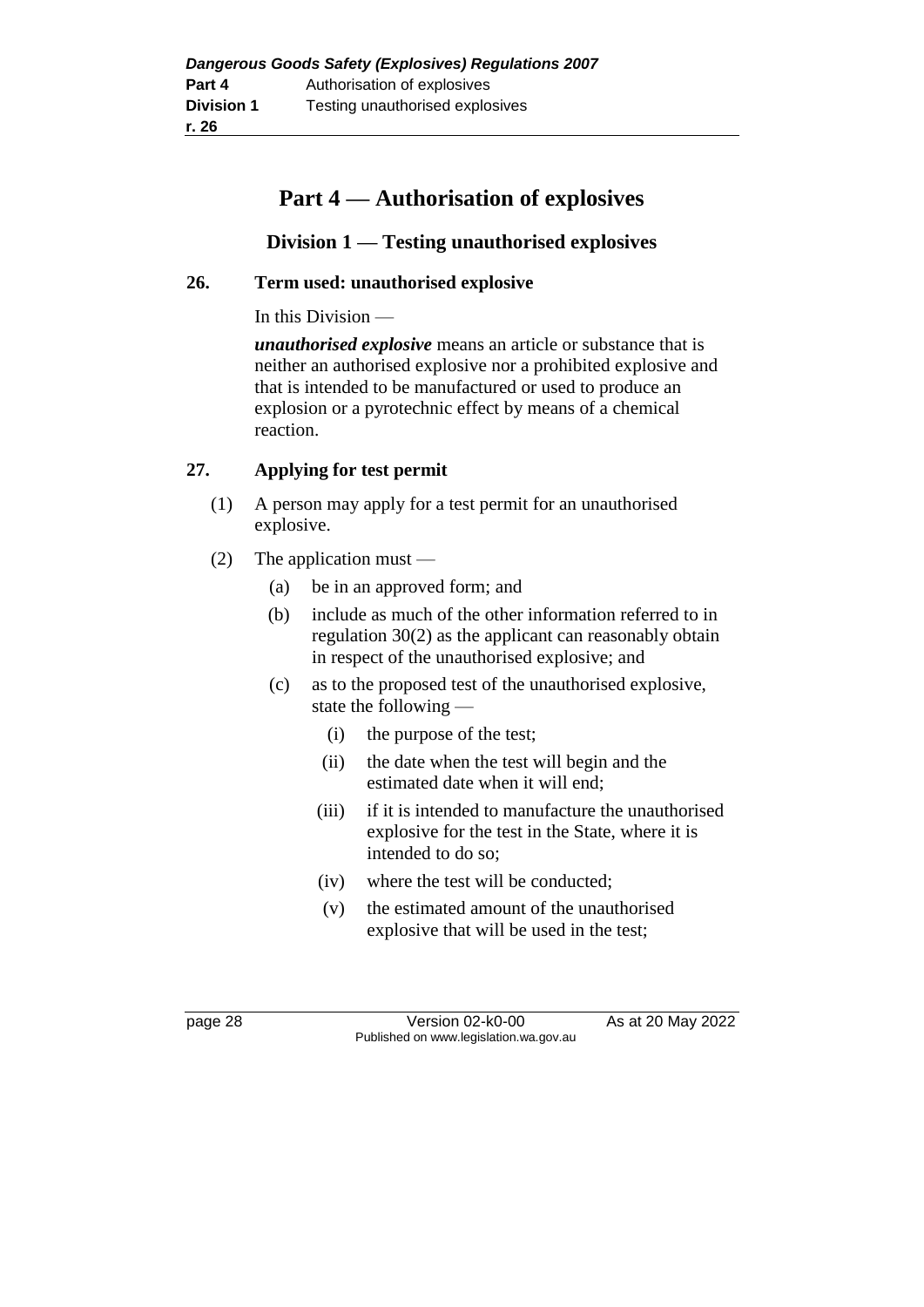(vi) the name of the person who will supervise the test;

and

- (d) be accompanied by the fee; and
- (e) be made to the Chief Officer.

#### **28. Dealing with applications for test permits**

- (1) On an application made under regulation 27, the Chief Officer may request an applicant to supply any other information about the unauthorised explosive or the proposed test that the Chief Officer believes is reasonably necessary to decide whether to issue a test permit or not.
- (2) On an application made under regulation 27, the Chief Officer —
	- (a) may issue a test permit to the applicant; or
	- (b) may refuse to issue the permit.
- (3) The Chief Officer must not issue a test permit for an unauthorised explosive unless he or she is satisfied —
	- (a) that the unauthorised explosive may have a legitimate use; and
	- (b) that the activities which the permit would allow can be carried out safely.
- (4) A test permit may be subject to conditions decided by the Chief Officer and imposed when or after the permit is issued.
- (5) Conditions that may be imposed include conditions as to when, where and under what circumstances the activities authorised by the permit may be carried out.
- (6) In addition to any conditions imposed by the Chief Officer, a test permit is subject to these conditions —
	- (a) the test must not be conducted without the written consent of the owner or occupier of the place where the test is conducted;

As at 20 May 2022 Version 02-k0-00 Page 29 Published on www.legislation.wa.gov.au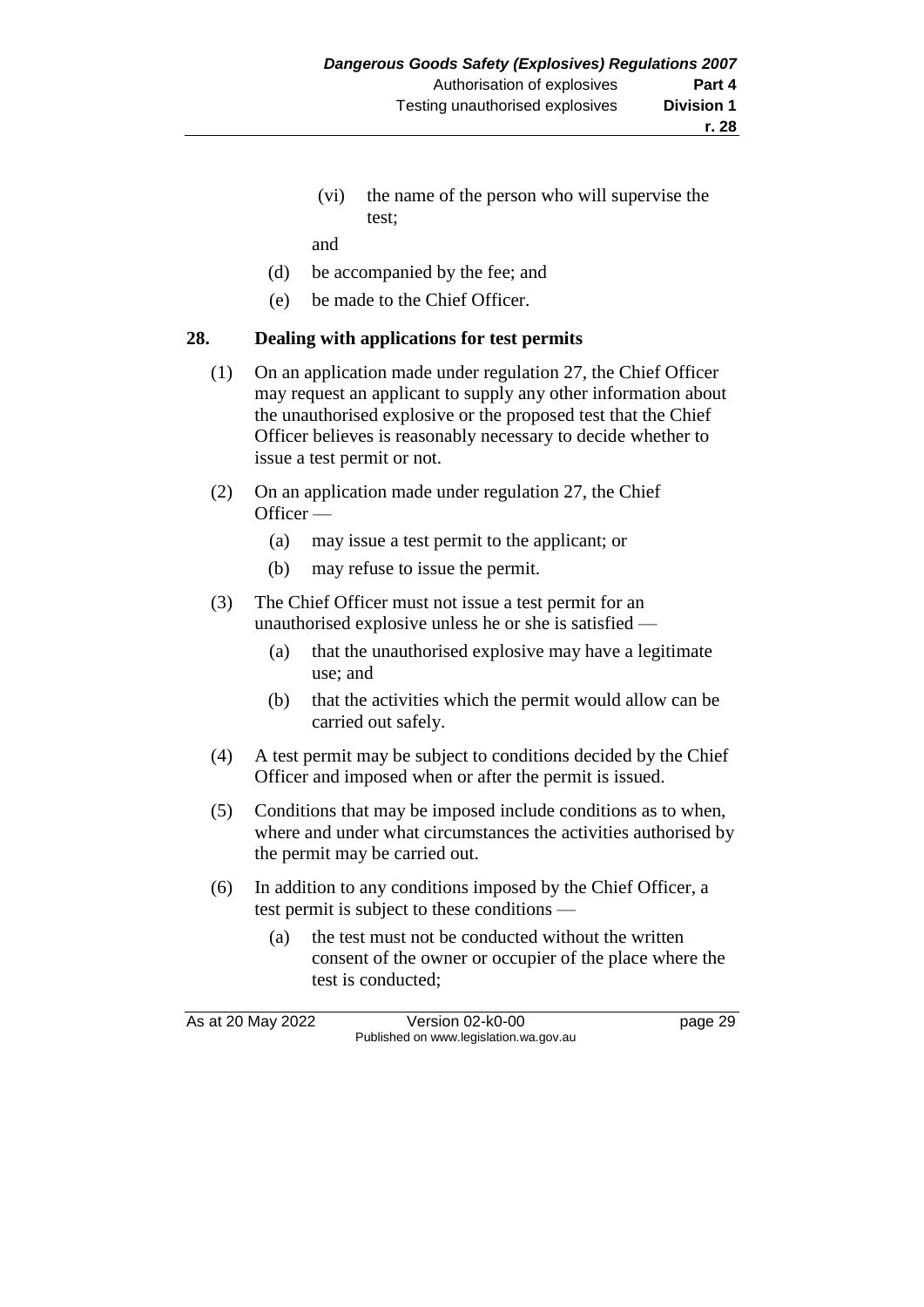|     | (b)                                                                                                                                             | the holder of the permit must ensure the test is<br>conducted in accordance with the information about the<br>proposed test given in the application for the test permit; |  |  |  |
|-----|-------------------------------------------------------------------------------------------------------------------------------------------------|---------------------------------------------------------------------------------------------------------------------------------------------------------------------------|--|--|--|
|     | (c)                                                                                                                                             | as soon as practicable after the test ends the holder must<br>give the Chief Officer a written report about the test<br>$including -$                                     |  |  |  |
|     |                                                                                                                                                 | (i)<br>the results of the test; and                                                                                                                                       |  |  |  |
|     |                                                                                                                                                 | (ii)<br>whether the holder intends to apply to have the<br>unauthorised explosive authorised.                                                                             |  |  |  |
| (7) | A test permit for an unauthorised explosive must —                                                                                              |                                                                                                                                                                           |  |  |  |
|     | (a)                                                                                                                                             | be in writing; and                                                                                                                                                        |  |  |  |
|     | (b)                                                                                                                                             | describe the unauthorised explosive; and                                                                                                                                  |  |  |  |
|     | (c)                                                                                                                                             | subject to regulation 29, state the activities authorised by<br>the permit in connection with testing the unauthorised<br>explosive; and                                  |  |  |  |
|     | (d)                                                                                                                                             | state the conditions to which it is subject; and                                                                                                                          |  |  |  |
|     | (e)                                                                                                                                             | state when the permit expires; and                                                                                                                                        |  |  |  |
|     | (f)                                                                                                                                             | be signed by the Chief Officer.                                                                                                                                           |  |  |  |
| (8) |                                                                                                                                                 | The Chief Officer may amend or cancel a test permit.                                                                                                                      |  |  |  |
| (9) | The Chief Officer must give an applicant written notice of a<br>decision made under this regulation as soon as practicable after<br>it is made. |                                                                                                                                                                           |  |  |  |
| 29. |                                                                                                                                                 | Test permit, effect of                                                                                                                                                    |  |  |  |
| (1) | A test permit in respect of an unauthorised explosive entitles the<br>holder, subject to the conditions in it $-$                               |                                                                                                                                                                           |  |  |  |
|     | (a)                                                                                                                                             | to possess and use the unauthorised explosive; and                                                                                                                        |  |  |  |
|     | (b)                                                                                                                                             | to carry out any activity specified in the permit,                                                                                                                        |  |  |  |
|     | for the purposes of testing it with a view to applying to have it<br>authorised.                                                                |                                                                                                                                                                           |  |  |  |

page 30 Version 02-k0-00 As at 20 May 2022 Published on www.legislation.wa.gov.au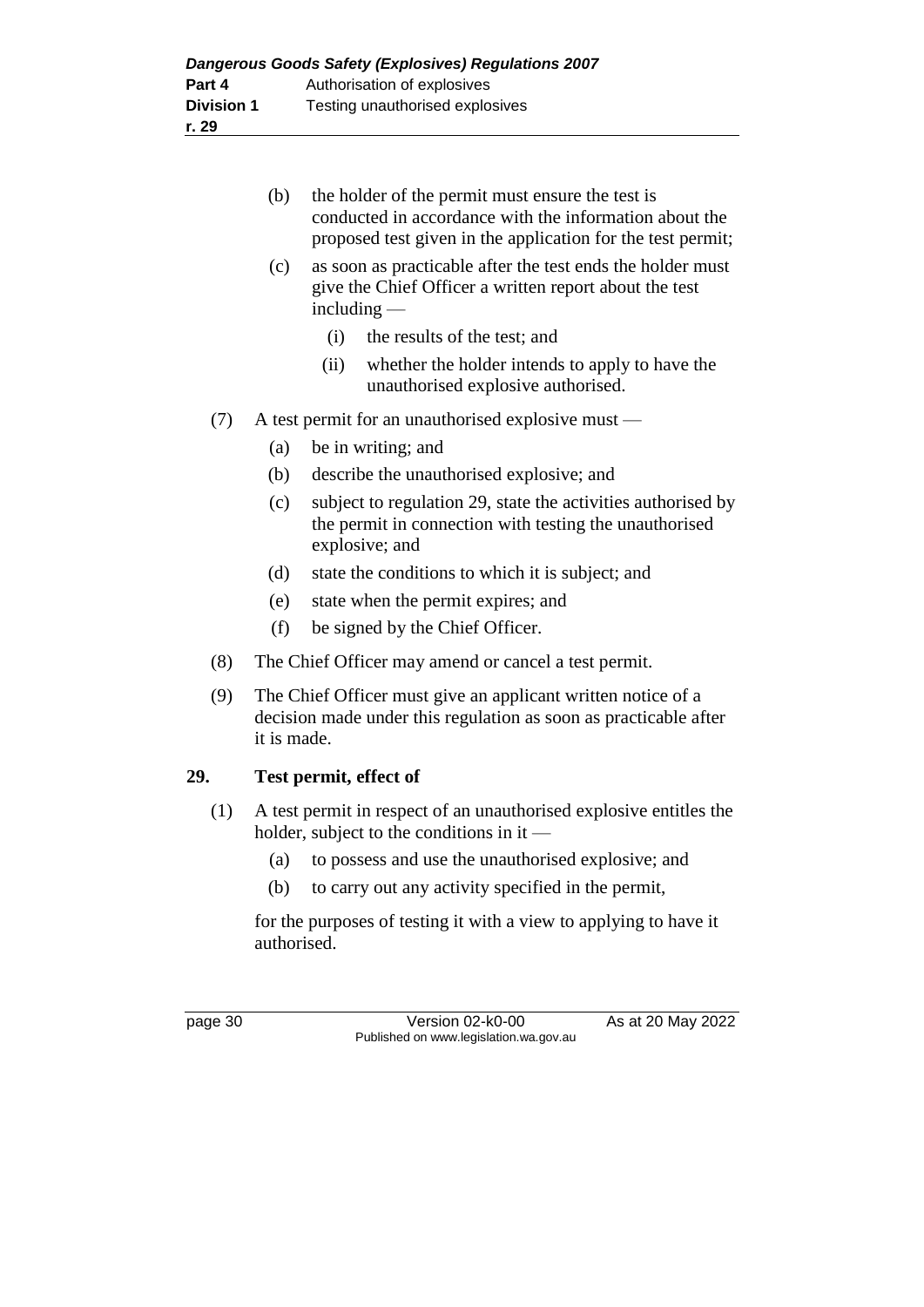(2) The holder of a test permit is not authorised to supply the unauthorised explosive to which the permit relates to another person but may supply it to a secure nominee of the holder in accordance with an unsupervised access authorisation given by the holder to the nominee.

*[Regulation 29 amended: Gazette 2 Dec 2013 p. 5578-9.]*

# **Division 2 — Authorisation procedure**

## **30. Applying to have explosive authorised**

 $(1A)$  In this regulation —

*interstate law* means each of these —

- (a) the *Dangerous Substances (Explosives) Regulation 2004* (Australian Capital Territory);
- (b) the *Explosives Regulation 2013* (New South Wales);
- (c) the *Dangerous Goods Regulations* (Northern Territory);
- (d) the *Explosives Regulation 2003* (Queensland);
- (e) the *Explosives Regulations 2011* (South Australia);
- (f) the *Explosives Regulations 2012* (Tasmania);
- (g) the *Dangerous Goods Act 1985* (Victoria).
- (1) A person, by applying to the Chief Officer, may request the Chief Officer —
	- (a) to authorise an explosive that is neither an authorised explosive nor a prohibited explosive; or
	- (b) to change any particulars of the authorisation of an explosive.
- (2) The application must
	- (a) be in an approved form; and
	- (b) state the explosive's proper shipping name; and
	- (c) as to the nature of the explosive
		- (i) state the explosive's design and formulation; and

As at 20 May 2022 Version 02-k0-00 Page 31 Published on www.legislation.wa.gov.au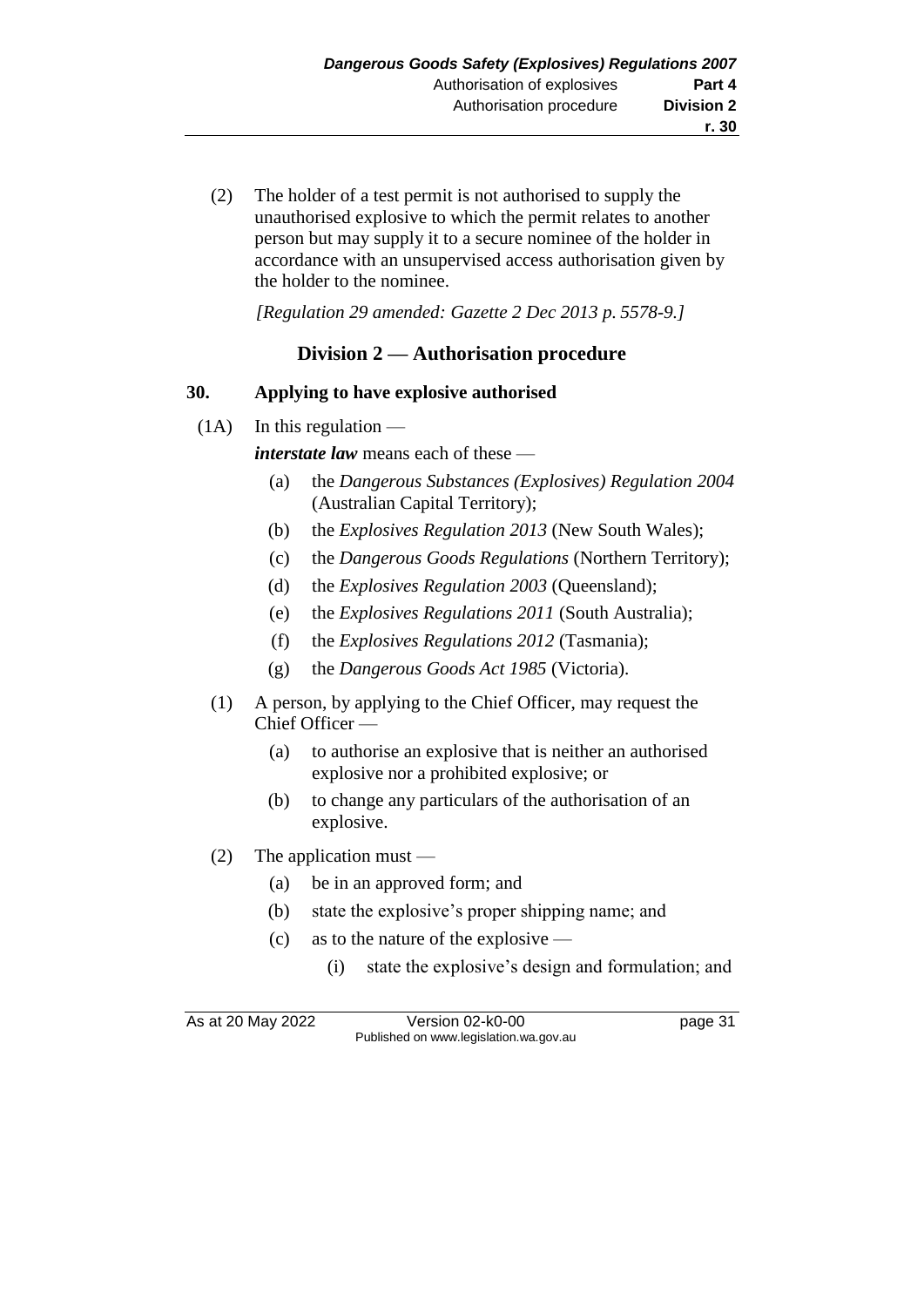| <b>Dangerous Goods Safety (Explosives) Regulations 2007</b> |                             |  |  |  |  |
|-------------------------------------------------------------|-----------------------------|--|--|--|--|
| Part 4                                                      | Authorisation of explosives |  |  |  |  |
| <b>Division 2</b>                                           | Authorisation procedure     |  |  |  |  |
| r. 30                                                       |                             |  |  |  |  |

|     | (ii)  | fully describe each of the explosive's<br>constituents, and the amount of each constituent<br>in the explosive by weight or by volume; and |
|-----|-------|--------------------------------------------------------------------------------------------------------------------------------------------|
|     | (iii) | if the explosive is in an article or substance with<br>other constituents, state the NEQ of the article or<br>substance; and               |
|     | (iv)  | state how the explosive works and may be<br>initiated; and                                                                                 |
|     | (v)   | state the effect of the explosive when it is<br>initiated; and                                                                             |
|     | (vi)  | state the purposes for which it is designed to be<br>used; and                                                                             |
|     | (vii) | be accompanied by an SDS for the explosive;                                                                                                |
|     | and   |                                                                                                                                            |
| (d) |       | as to the manufacture of the explosive, state —                                                                                            |
|     | (i)   | the name and address of the explosive's<br>manufacturer; and                                                                               |
|     | (ii)  | the place where the explosive is manufactured;<br>and                                                                                      |
|     | (iii) | for how long the manufacturer has manufactured<br>the explosive; and                                                                       |
|     | (iv)  | the explosive's use-by date, if any;                                                                                                       |
|     | and   |                                                                                                                                            |
| (e) |       | if the explosive is packaged $-$                                                                                                           |
|     | (i)   | fully describe the package's design and<br>composition; and                                                                                |
|     | (ii)  | set out the markings on the package; and                                                                                                   |
|     | (iii) | state the NEQ in each package; and                                                                                                         |
|     | (iv)  | state the result of any test conducted on the<br>packaging, and any approval number given to the<br>packaging, under the AE Code;          |
|     | and   |                                                                                                                                            |

page 32 Version 02-k0-00 As at 20 May 2022 Published on www.legislation.wa.gov.au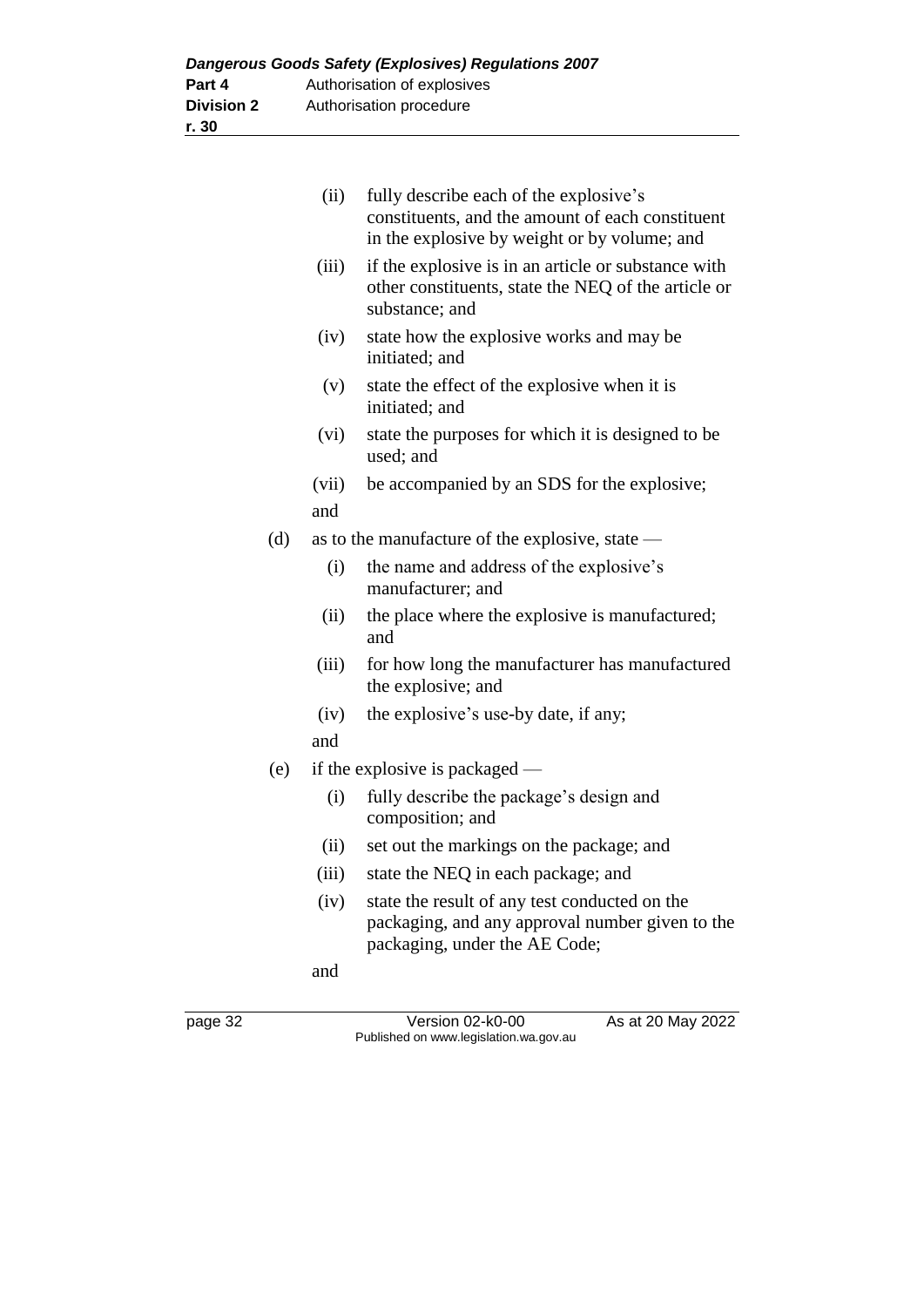- (f) as to authorising the explosive, state  $-$ 
	- (i) the UN number of the explosive in the AE Code; and
	- (ii) the result of any test conducted on the explosive under the UNTC for the purpose of classifying it under the UNTC tests; and
	- (iii) the classification code given to the explosive under the ADG Code; and
	- (iv) if, under an interstate law, the explosive is an authorised explosive — the classification code given to it under each such law and details of each such authorisation;

and

- (g) set out the history of the explosive's use (including any adverse experiences) in Australia and elsewhere; and
- (h) if the explosive is suitable to be used underground, include information about why it is suitable and about any tests carried out on it to decide its suitability; and
- (i) include written directions by the explosive's supplier for its safe use and disposal; and
- (i) if the application is made under subregulation  $(1)(a)$  be accompanied by the fee.

*[Regulation 30 amended: Gazette 16 Mar 2012 p. 1175-6; 2 Dec 2013 p. 5579; 3 Mar 2017 p. 1475; SL 2020/197 r. 5.]*

## **31. Authorising explosives**

- (1) On an application made under regulation 30, the Chief Officer may request an applicant —
	- (a) to supply any other information about the explosive that the Chief Officer believes is reasonably necessary to determine its design, formulation and constituents;
	- (b) to supply drawings or photographs of the explosive;
	- (c) to supply a sample of the explosive;

As at 20 May 2022 Version 02-k0-00 page 33 Published on www.legislation.wa.gov.au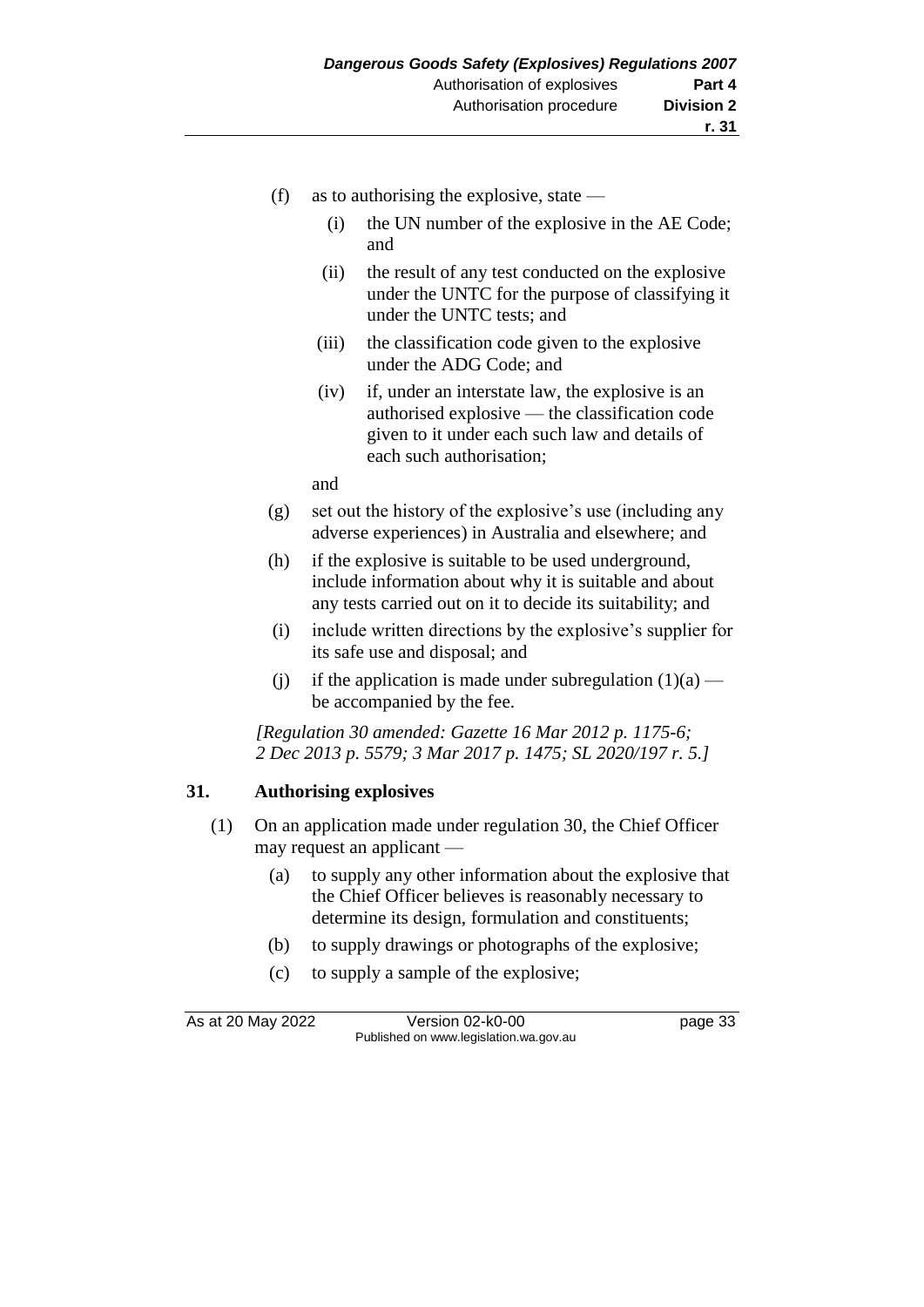- (d) to conduct tests on the explosive to determine any of the matters in subregulation 30(2)(c).
- (2) An applicant who does not obey such a request within 21 days after the date on which it is made, or any longer period permitted by the Chief Officer, is to be taken to have withdrawn the application and is entitled to a refund of the fee.
- (3) On an application made under regulation 30, the Chief Officer must either —
	- (a) refuse to authorise it; or
	- (b) authorise it.
- (4) On his or her own initiative, the Chief Officer may
	- (a) authorise an explosive;
	- (b) cancel the authorisation of an explosive;
	- (c) assign an authorised explosive a different classification code;
	- (d) amend any particulars of the authorisation of an explosive.
- (5) If the Chief Officer authorises an explosive, he or she must assign it a classification code in accordance with the ADG Code.
- (6) For the purposes of authorising explosives, the Chief Officer
	- (a) may authorise a single article or substance named or specified in the authorisation;
	- (b) may authorise a category of explosives described by a generic name and a generic description of the category's design, formulation and constituents set out in the authorisation.
- (7) The Chief Officer must not authorise an explosive unless satisfied that the explosive —
	- (a) has a legitimate use; and

page 34 Version 02-k0-00 As at 20 May 2022 Published on www.legislation.wa.gov.au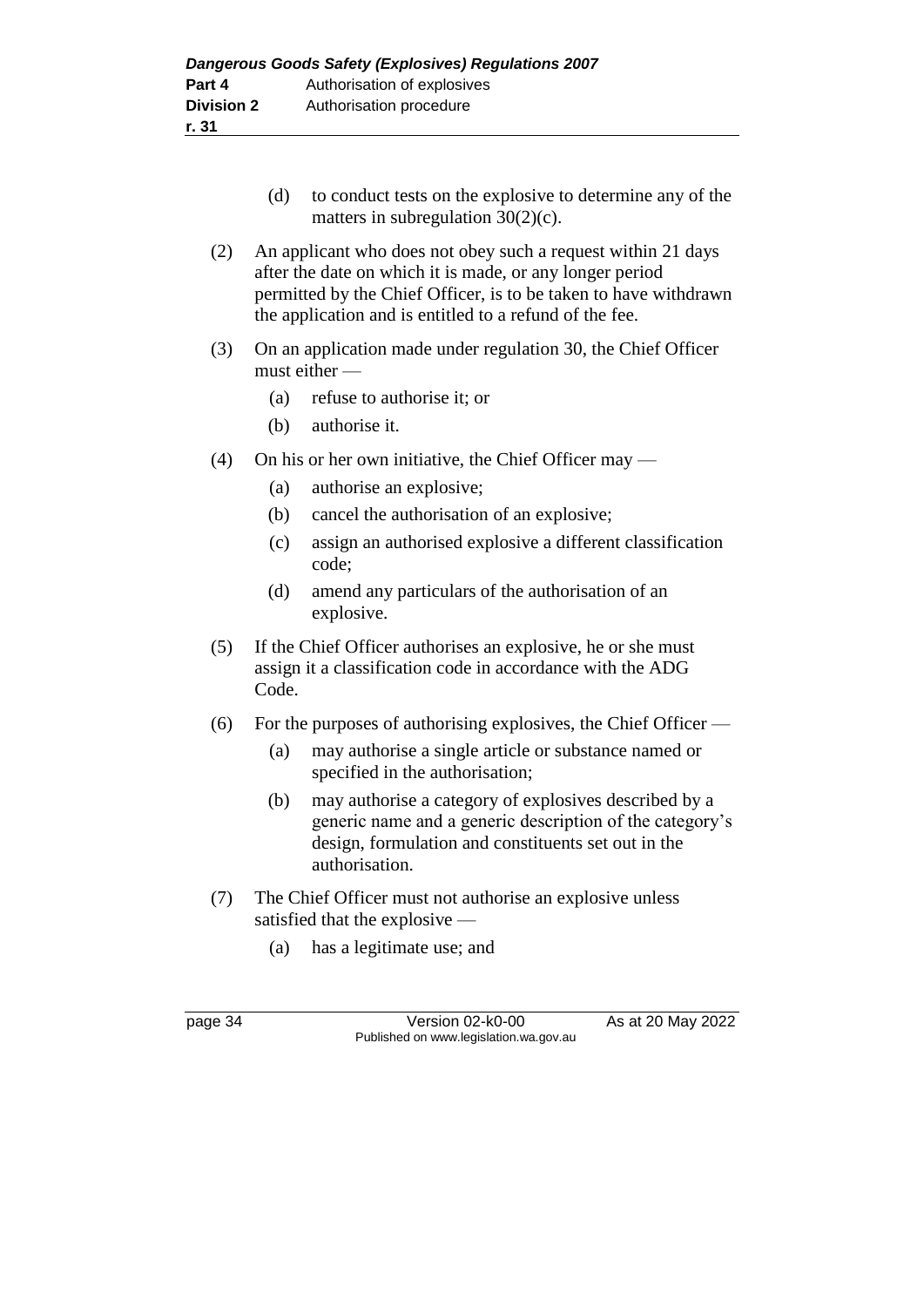(b) can be safely handled, stored and transported,

by suitably licensed people.

(8) The Chief Officer must give an applicant written notice of a decision made under this regulation as soon as practicable after it is made.

*[Regulation 31 amended: Gazette 16 Mar 2012 p. 1176.]*

#### **32. Register of authorised explosives**

- (1) The Chief Officer must keep a record in a register of
	- (aa) the UN number under the AE Code of every authorised explosive; and
	- (a) the proper shipping name, or the generic name, of every authorised explosive; and
	- (b) the trade name, if any, of every authorised explosive; and
	- (c) the design, formulation and constituents of every authorised explosive; and
	- (d) the classification code assigned to every authorised explosive.
- (2) The register may be in any form the Chief Officer decides.
- (3) Any person is entitled to inspect in the register the trade name, the proper shipping name or the generic name, and the classification code, of every authorised explosive.
- (4) A person is not entitled to inspect in the register information about the design, formulation or constituents of an authorised explosive unless that information about that explosive is otherwise available to the public.

*[Regulation 32 amended: Gazette 16 Mar 2012 p. 1176.]*

As at 20 May 2022 Version 02-k0-00 Page 35 Published on www.legislation.wa.gov.au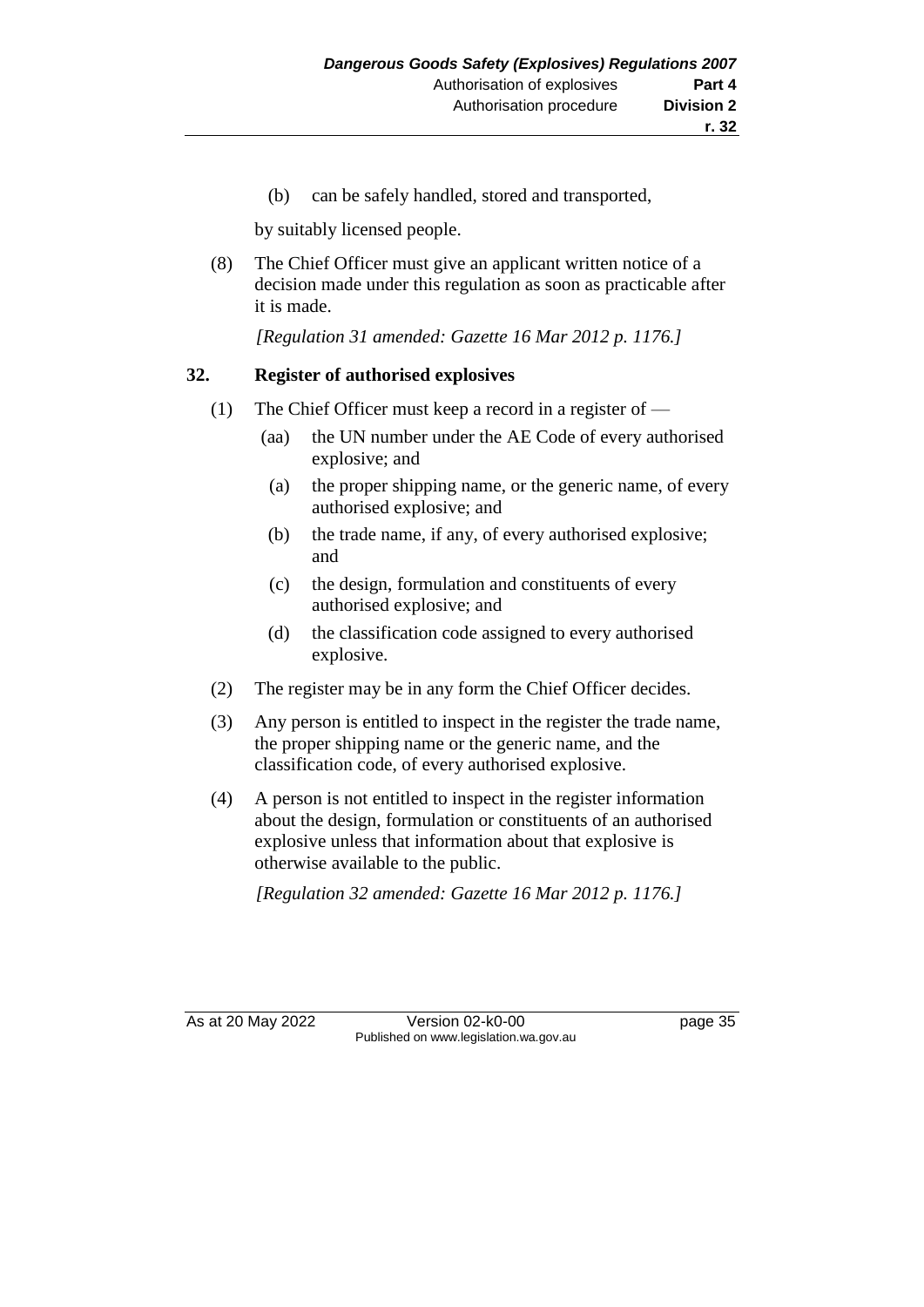**r. 33**

# **Part 5 — General provisions about explosives**

#### **33. Terms used**

In this Part —

*explosives facility* means an explosives factory, or a place to which an explosives storage licence relates;

*explosives facility licence* means —

- (a) an explosives manufacture licence; or
- (b) an explosives storage licence;

*explosives factory* means a place where there is a building or structure that is used or intended to be used for, or for any purpose incidental to or associated with, the manufacture of any explosive but does not include an MPU;

*explosives site* means a place —

- (a) where explosives are stored or handled; or
- (b) where the loading or unloading of explosives in connection with transporting them is carried out.

## **34. Signage at certain explosives facilities**

- (1) If at a place to which an explosives facility licence relates there are —
	- (a) explosives with a classification code of 1.1, 1.2 or 1.5 and the gross weight of the explosives is more than 2.5 kg; or
	- (b) explosives with a classification code of 1.3 and the gross weight of the explosives is more than 15 kg; or
	- (c) explosives with a classification code of 1.4 and the gross weight of the explosives is more than 30 kg,

the holder of the licence must ensure that the place has proper perimeter signage.

Penalty: a level 2 fine.

page 36 Version 02-k0-00 As at 20 May 2022 Published on www.legislation.wa.gov.au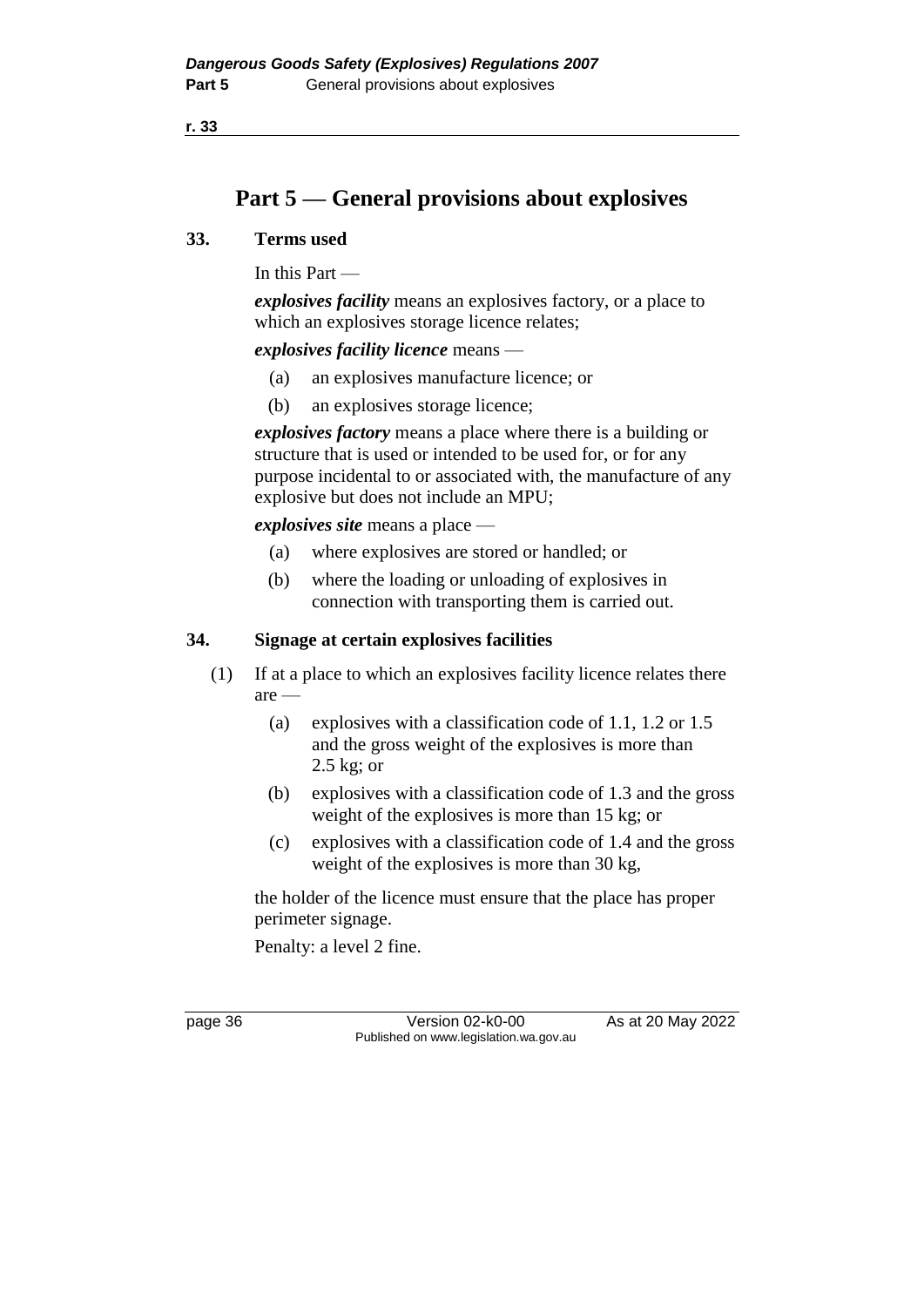- (2) For the purposes of subregulation (1), a place has proper perimeter signage if —
	- (a) there is a "HAZCHEM" outer warning placard that complies with the *Dangerous Goods Safety (Storage and Handling of Non-explosives) Regulations 2007*  Schedule 4 clause 2 —
		- (i) at every entrance to the place on its perimeter; or
		- (ii) at a position or positions approved in writing by the FES Commissioner;

and

- (b) each such placard complies with regulation 71 of those regulations.
- (3) The holder of an explosives facility licence must ensure that any magazine, whether it is portable or not, that is in the place to which the licence relates is marked in accordance with AS 2187.1 section 2.1.3.

Penalty: a level 2 fine.

*[Regulation 34 amended: Gazette 16 Mar 2012 p. 1176; 19 Feb 2013 p. 985; 20 Mar 2018 p. 997-8.]*

*[35. Deleted: Gazette 5 Feb 2016 p. 346.]*

## **36. Explosives sites, duties of people at**

(1) In this regulation  $-$ 

*responsible person* in respect of an explosives site, means —

- (a) a person who is authorised under these regulations to possess an explosive on the site and who has the control and management of the explosive; or
- (b) the person who controls and manages the site; or
- (c) if the site is in a State explosives facility, a DGO.
- (2) A person must not enter an explosives site except with the permission of a responsible person.

As at 20 May 2022 Version 02-k0-00 Page 37 Published on www.legislation.wa.gov.au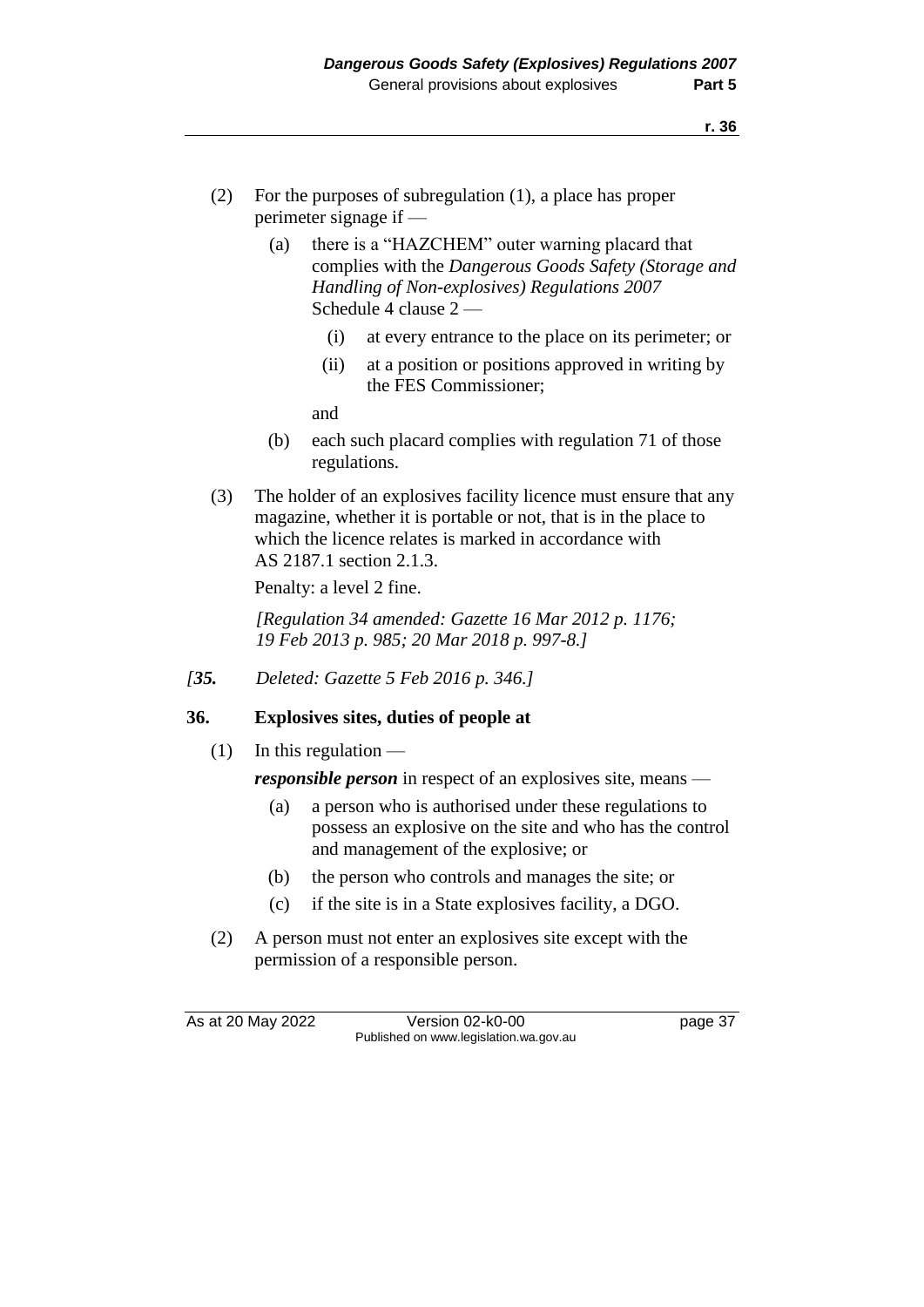- (3) A person must not enter a State explosives facility unless he or she —
	- (a) holds at least one of these licences that relates to a place in the facility —
		- (i) an explosives manufacture licence;
		- (ii) an explosives storage licence;
		- or
	- (b) holds at least one of these licences, issued under the *Dangerous Goods Safety (Security Sensitive Ammonium Nitrate) Regulations 2007*, that relates to a place in the facility —
		- (i) an SSAN manufacture licence;
		- (ii) an SSAN storage licence;

or

- (c) is a secure nominee of the holder of such a licence acting in accordance with an unsupervised access authorisation given by the holder to the nominee; or
- (d) has permission to enter the facility from the Chief Officer or a DGO.
- (4) A person at an explosives site who is not a responsible person must comply with any lawful and reasonable direction of a responsible person at the site given for the purpose of ensuring the safety of people, property or the environment at the site or the security of any explosive at the site.
- (5) Unless he or she has a reasonable excuse not to, a person at an explosives site who becomes aware of a dangerous goods incident, or a dangerous situation, at the site must immediately report it to a responsible person.
- (6) A person at an explosives site must not, without reasonable excuse, remove, obscure or interfere with —
	- (a) any sign, or other display of information, about safety or security at the site; or

page 38 Version 02-k0-00 As at 20 May 2022 Published on www.legislation.wa.gov.au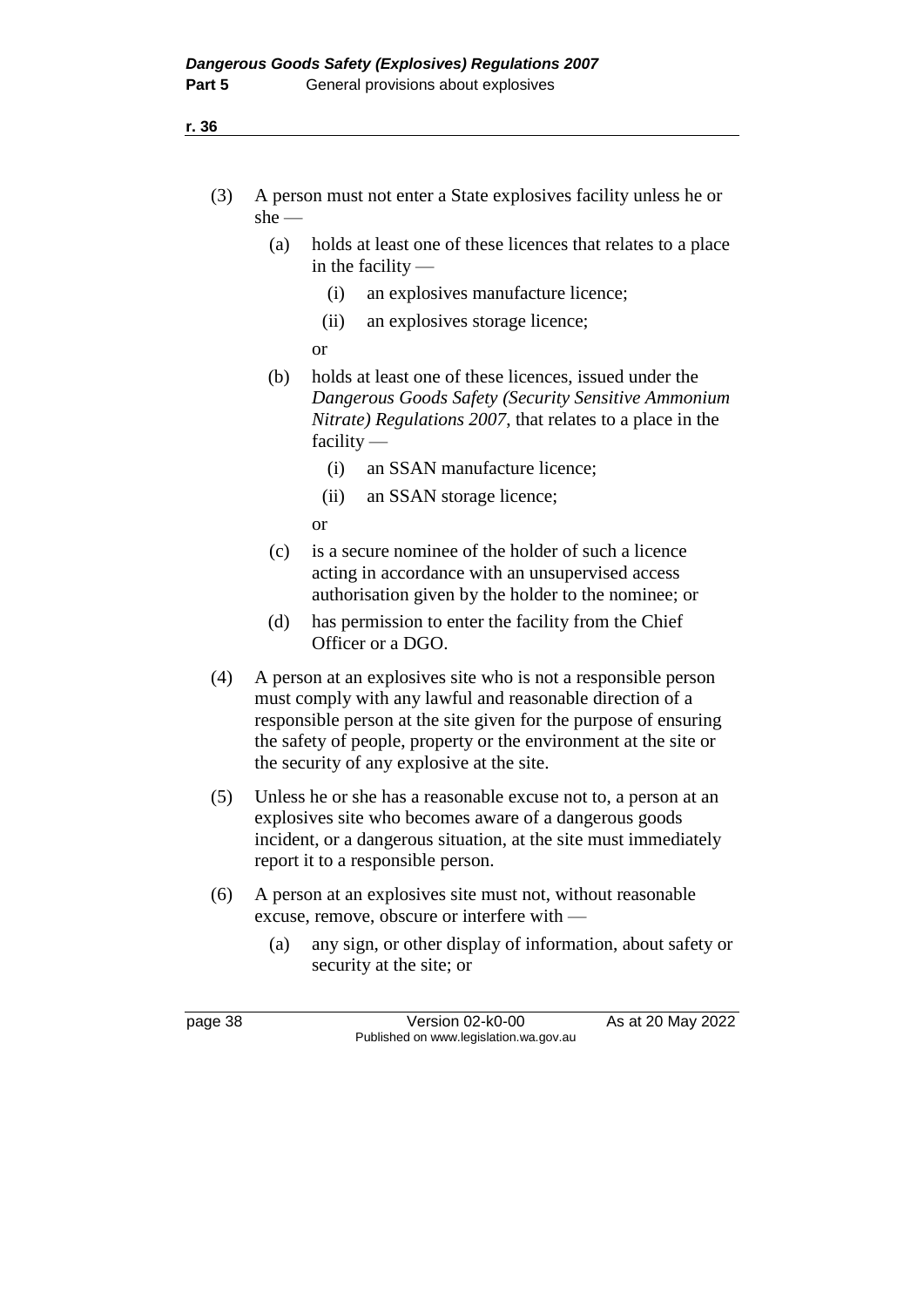- (b) any marking on a package containing an explosive.
- (7) A person at an explosives site must not, without reasonable excuse, handle an explosive at the site unless he or she —
	- (a) holds a licence that authorises him or her to do so; or
	- (b) does so as a secure nominee of the holder of such a licence and in accordance with an unsupervised access authorisation given by the holder to the nominee; or
	- (c) does so while supervised by a person referred to in paragraph (a) or (b).

Penalty: a level 1 fine and imprisonment for 10 months.

*[Regulation 36 amended: Gazette 2 Dec 2013 p. 5580; 5 Feb 2016 p. 347.]*

#### **37. Ignition sources near explosives**

- (1) A person must not carry a source of ignition in a magazine in which there are explosives.
- (2) A person in possession of an explosive must ensure that no source of ignition is so near the explosive that it could cause the unintended initiation of the explosive.

Penalty: a level 2 fine.

(3) Subregulation (2) does not apply to a source of ignition carried for the purposes of initiating the explosive by a person who is authorised to use the explosive.

#### **38. Fire risk substances near explosives**

(1) A person in possession of an explosive must ensure that no substance that is readily ignited is so near the explosive that, if the substance were ignited, it could cause the unintended initiation of the explosive.

Penalty: a level 3 fine.

- (2) Subregulation (1) does not apply to a substance
	- (a) that is a component of the explosive; or

As at 20 May 2022 Version 02-k0-00 Page 39 Published on www.legislation.wa.gov.au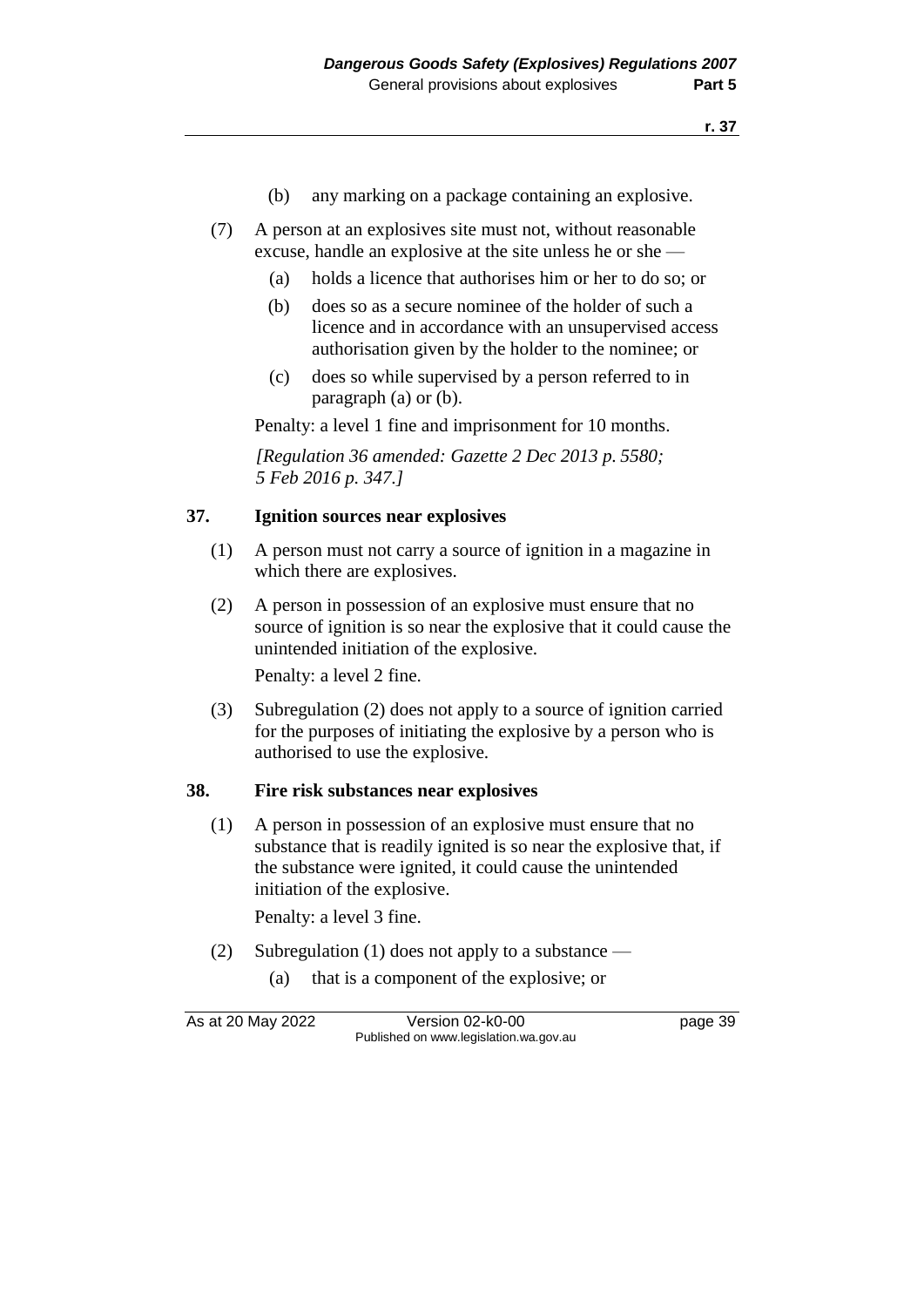**r. 39**

(b) that is in the fuel system of a diesel engine.

#### **39. People affected by alcohol etc. near explosives**

 $(1)$  In this regulation —

*affected person* means a person adversely affected by alcohol or a drug to an extent that is likely to increase the risk to people (including the affected person), property or the environment in relation to any explosive near the person or that the person might handle.

- (2) A person in possession of an explosive who reasonably suspects that a person in the vicinity of the explosive is an affected person, may order the person to leave the vicinity.
- (3) A person given an order under subregulation (2) must obey it.
- (4) An affected person must not be on an explosives site.
- (5) An affected person must not handle an explosive.
- (6) An affected person must not be on a vehicle transporting an explosive.

Penalty: a level 2 fine.

## **40. Packaging requirements for explosives**

(1) In this regulation  $-$ 

*packaging* for an explosive includes not only the packaging or article that contains and is in immediate contact with the explosive (the *inner packaging*) but also any packaging outside the inner packaging and any thing that contains packages of explosives or in which explosives are transported.

(2) A person must not store, transport or supply an explosive unless it is properly packaged.

Penalty: a level 2 fine.

page 40 Version 02-k0-00 As at 20 May 2022 Published on www.legislation.wa.gov.au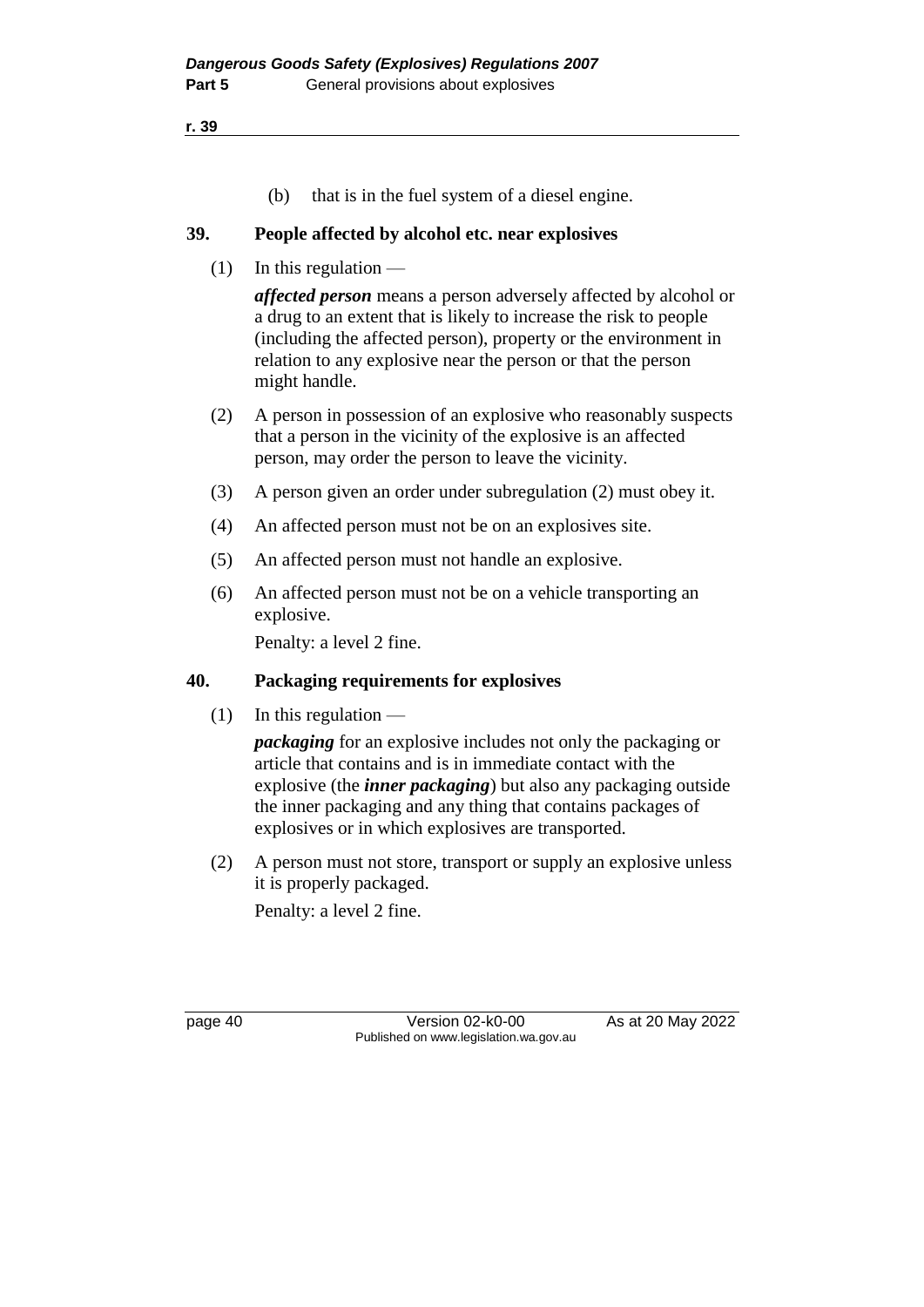- (3) For the purposes of subregulation (2), an explosive is not properly packaged unless —
	- (a) any packaging containing the explosive is constructed and marked in accordance with the AE Code; and
	- (b) the explosive is packed in packaging in accordance with the AE Code; and
	- (c) any information about the explosive on packaging containing the explosive is in English and is correct and not misleading.

#### **41. Defective explosives not to be exported or supplied**

(1) A person must not export or supply an explosive that is defective.

Penalty: a level 1 fine and imprisonment for 10 months.

- (2) For the purposes of subregulation (1), but without limiting when an explosive is defective, an explosive is defective if —
	- (a) it is damaged or has deteriorated; or
	- (b) its use-by date (if any) has passed.
- (3) For the purposes of subregulation  $(2)(a)$ , but without limiting when an explosive has deteriorated, an explosive is to be taken to have deteriorated if it shows any of the signs of deterioration described in AS 2187.2 Appendix G.

## **42. MPUs, use of**

- (1) A person must not use an MPU to transport the constituents of, or to manufacture, an explosive unless it is a complying MPU. Penalty: a level 2 fine.
- (2) For the purposes of subregulation (1), an MPU is a complying MPU if —
	- (a) it is designed, constructed, marked and placarded in accordance with the requirements of an approved code

As at 20 May 2022 Version 02-k0-00 page 41 Published on www.legislation.wa.gov.au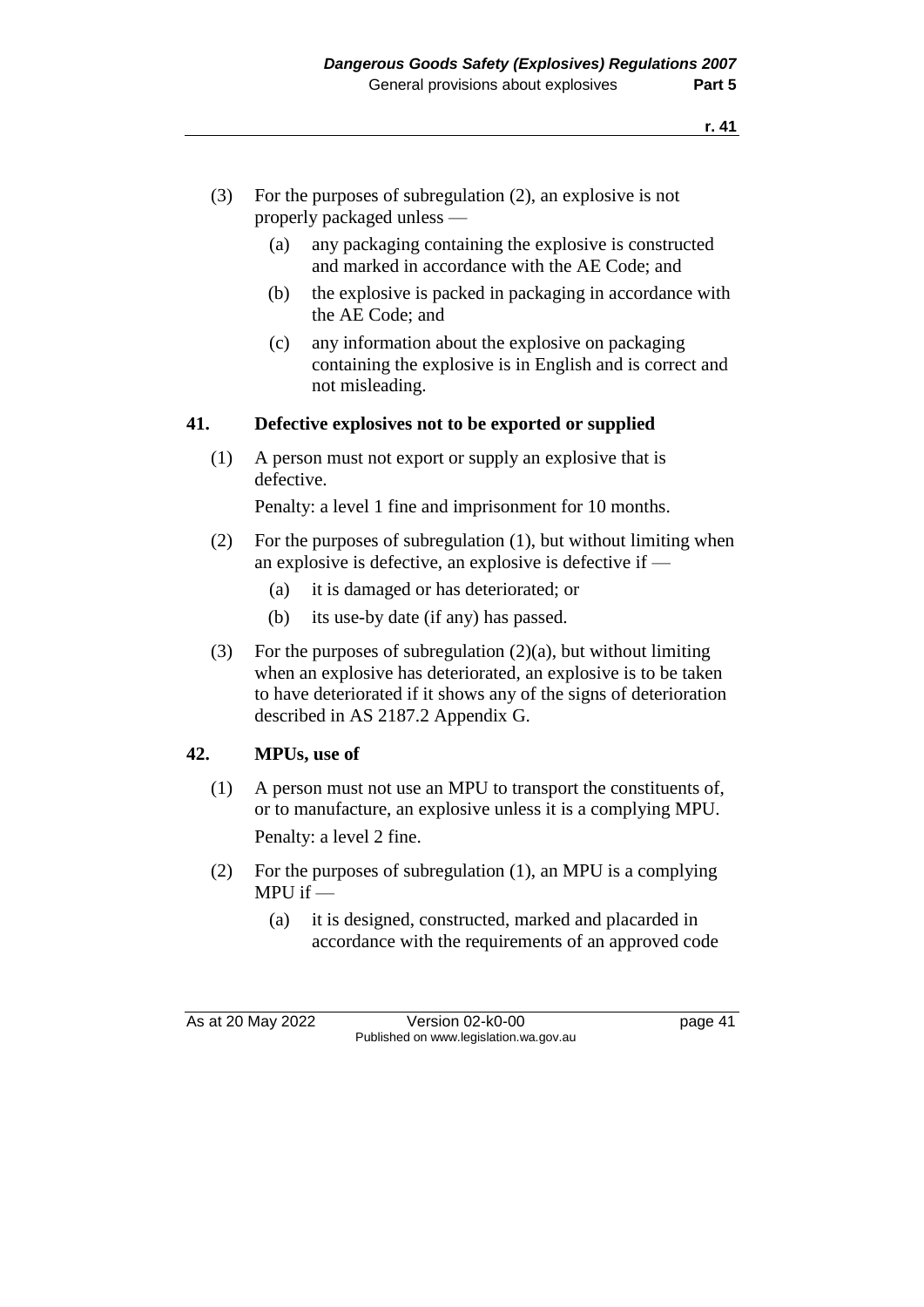#### **r. 43**

of practice (if any), or alternative safety measures, for MPUs; and

- (b) it carries a copy of the SDS
	- (i) for each substance transported by the MPU that is a constituent of an explosive; and
	- (ii) for any explosive that can be manufactured from those constituents.
- (3) A person must not transport an explosive in an MPU on a road.

Penalty: a level 2 fine.

*[Regulation 42 amended: Gazette 16 Mar 2012 p. 1176; 3 Mar 2017 p. 1475.]*

#### **43. Falsely representing that explosive is authorised**

A person must not falsely represent an unauthorised explosive to be an authorised explosive.

Penalty: a level 1 fine and imprisonment for 10 months.

#### **44. Reportable situations prescribed (Act s. 9)**

 $(1)$  In this regulation —

*explosive* does not include an explosive named in Schedule 4.

- (2) Each of the following is prescribed to be a reportable situation for the purposes of the definition of *reportable situation* in the Act section  $9(1)$  –
	- (a) any dangerous goods incident that involves an explosive;
	- (b) any malfunction of an explosive not involving a misfire;
	- (c) any theft or attempted theft or any unexplained loss of an explosive.
- (3) The following is prescribed as the information to be included in the report required by the Act section 9(2) in respect of the reportable situation —
	- (a) when and where the situation happened;

page 42 Version 02-k0-00 As at 20 May 2022 Published on www.legislation.wa.gov.au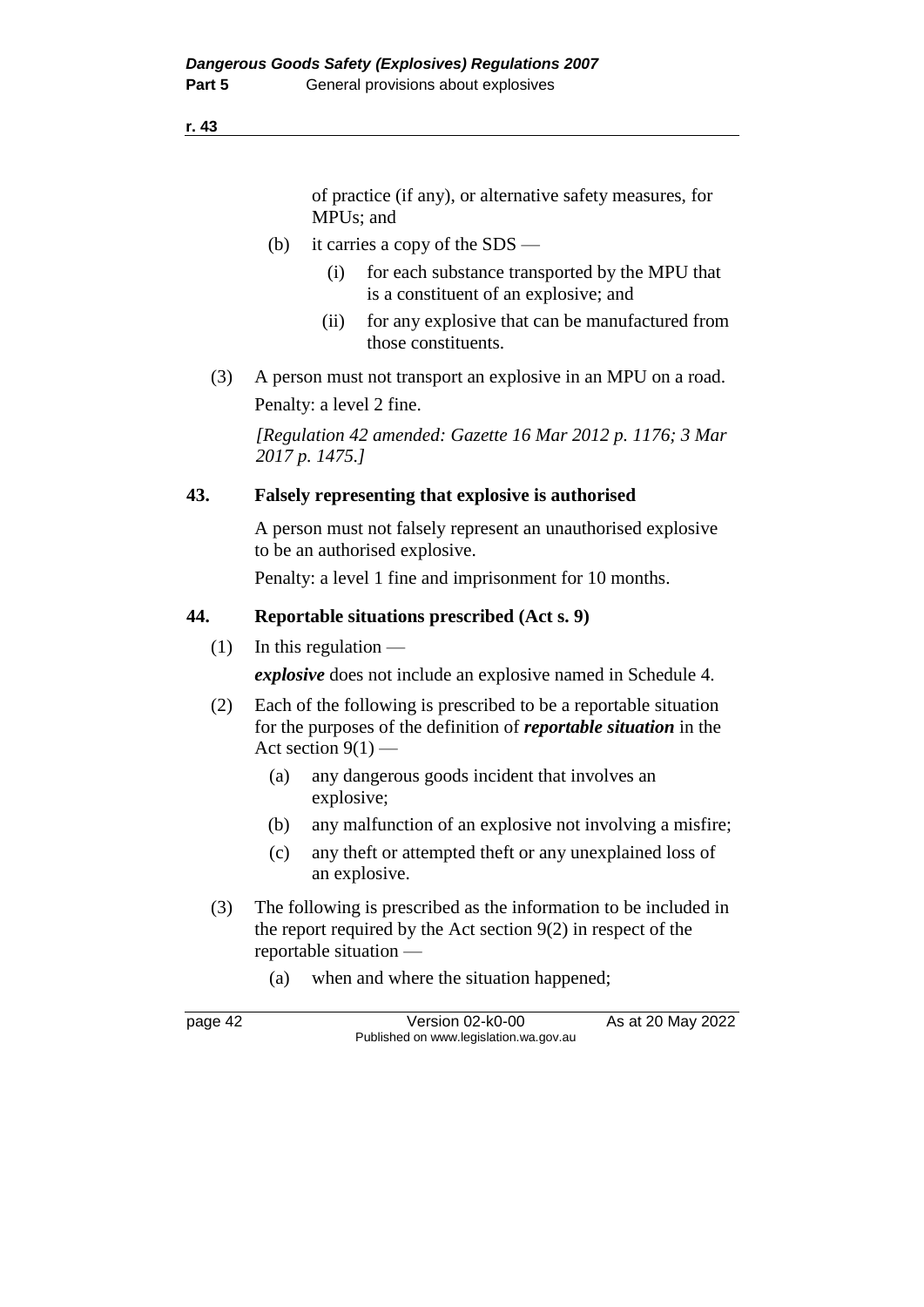- (b) the nature of the situation;
- (c) the required details of the explosives that were present at the situation when it happened;
- (d) details of any death of or harm to a person;
- (e) details of any damage or harm to property or the environment;
- (f) what the person making the report believes is the likely cause of the situation;
- (ga) the measures taken to control any leak, spill or accidental escape of explosives, and any fire or explosion, arising out of the situation;
- (g) the measures taken after the situation in relation to the explosives involved in the situation;
- (h) the measures taken after the situation to prevent a similar situation happening again;
- (i) the name of each person who had the control and management of the explosive when the situation happened;
- (j) if a person who had the control and management of the explosive when the situation happened held a licence, or a permit issued under these regulations, at the time —
	- (i) the details of the licence or permit; and
	- (ii) if the person was a body corporate or partnership, the name of the individual concerned in the management of, or employed by, the body or partnership who was responsible for the security of the explosive at the time.

*[Regulation 44 amended: Gazette 16 Mar 2012 p. 1177.]*

As at 20 May 2022 Version 02-k0-00 Published on www.legislation.wa.gov.au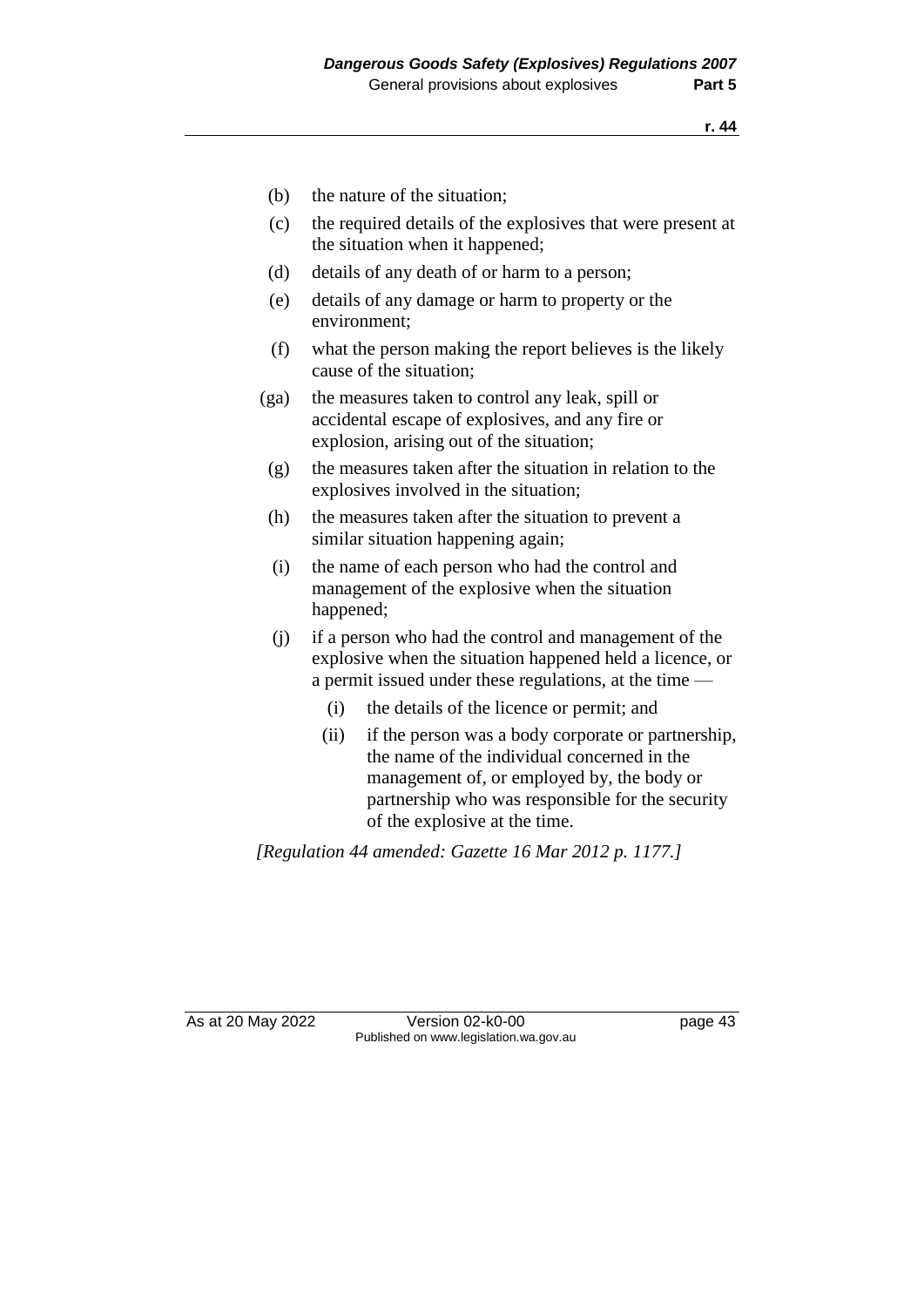# **Part 6 — Possession of explosives**

## **Division 1 — Licensing requirements**

## **45. Unauthorised explosives**

A person in possession of an explosive that is neither a prohibited explosive nor an authorised explosive must —

- (a) hold a test permit that authorises possession of the explosive; or
- (b) be a secure nominee of the holder of such a permit acting in accordance with an unsupervised access authorisation given by the holder to the nominee; or
- (c) be being supervised by the holder of such a permit, or by a secure nominee of such a holder having access to the explosive in accordance with an unsupervised access authorisation given by the holder to the nominee.

Note for this regulation:

The Act s. 12 (Unlicensed possession of dangerous goods).

*[Regulation 45 amended: Gazette 2 Dec 2013 p. 5580.]*

#### **46. Possession for which no licence is required (Sch. 4)**

A person does not have to hold a licence that authorises the possession of an explosive if it is an authorised explosive and —

- (a) the explosive is named in, and the person possesses it in accordance with, Schedule 4; or
- (b) the person
	- (i) is a secure nominee of the holder of a licence that authorises the holder to possess the explosive in the circumstances; and
	- (ii) possesses it in accordance with an unsupervised access authorisation given by the holder to the nominee;

or

page 44 Version 02-k0-00 As at 20 May 2022 Published on www.legislation.wa.gov.au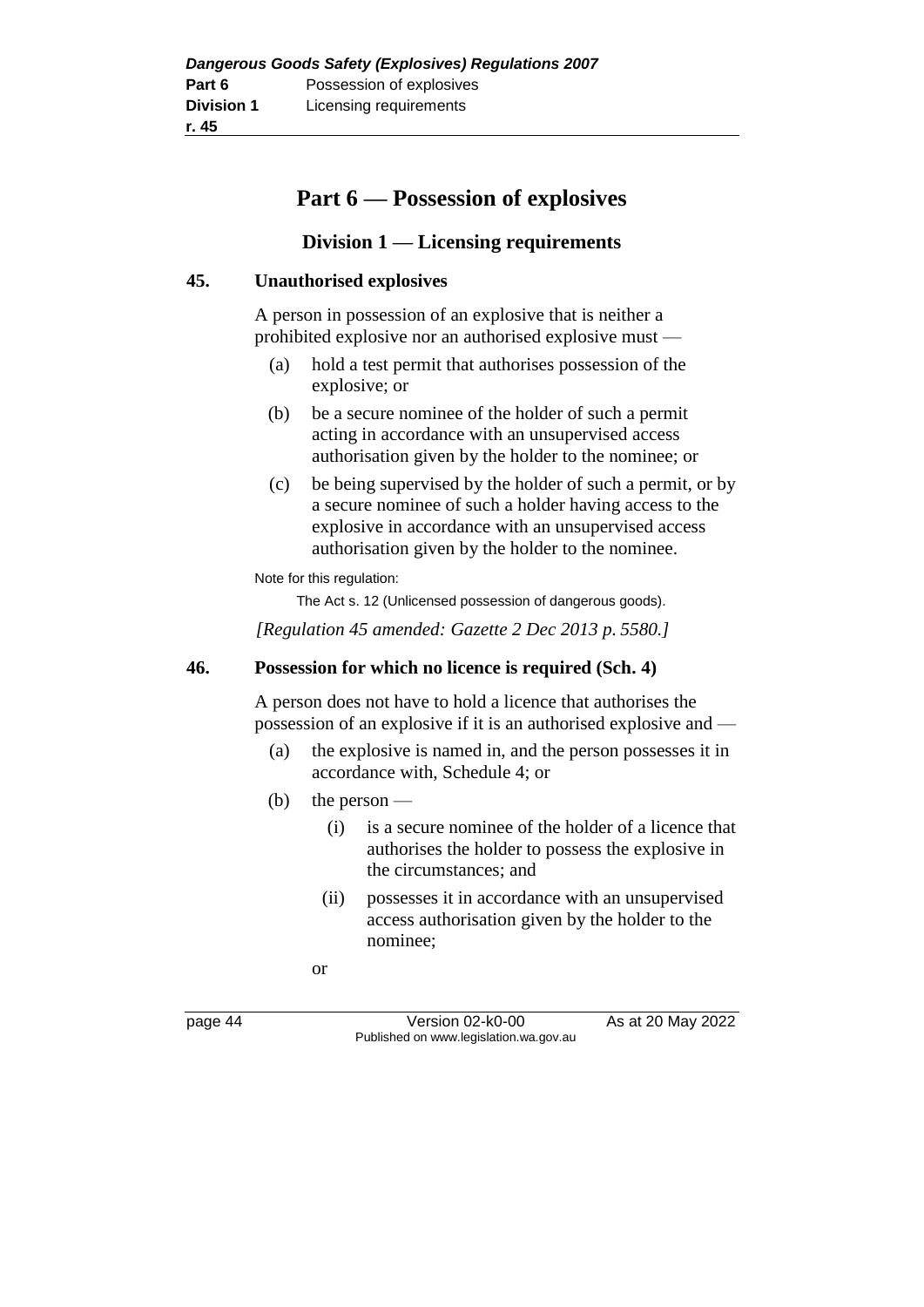- (c) the person possesses the explosive while being supervised by —
	- (i) the holder of a licence that authorises the holder to possess the explosive in the circumstances; or
	- (ii) a secure nominee of such a holder having access to the explosive in accordance with an unsupervised access authorisation given by the holder to the nominee.

*[Regulation 46 amended: Gazette 2 Dec 2013 p. 5581.]*

## **47. Authorised explosives, licences and permits entitling possession of**

Unless regulation 46 applies, a person in possession of an authorised explosive must hold at least one of these that authorises the person to possess the explosive at the time and in the circumstances —

- (a) an explosives import/export licence;
- (b) an explosives manufacture licence;
- (c) an explosives manufacture (MPU) licence;
- (d) an explosives storage licence;
- (e) an explosives transport licence;
- (f) an explosives driver licence;
- (g) a shotfiring licence;
- (h) a fireworks contractor licence;
- (i) a fireworks operator licence;
- (j) a fireworks event permit;
- (k) a pyrotechnics (special use) licence.

Note for this regulation:

The Act s. 12 (Unlicensed possession of dangerous goods).

As at 20 May 2022 Version 02-k0-00 Published on www.legislation.wa.gov.au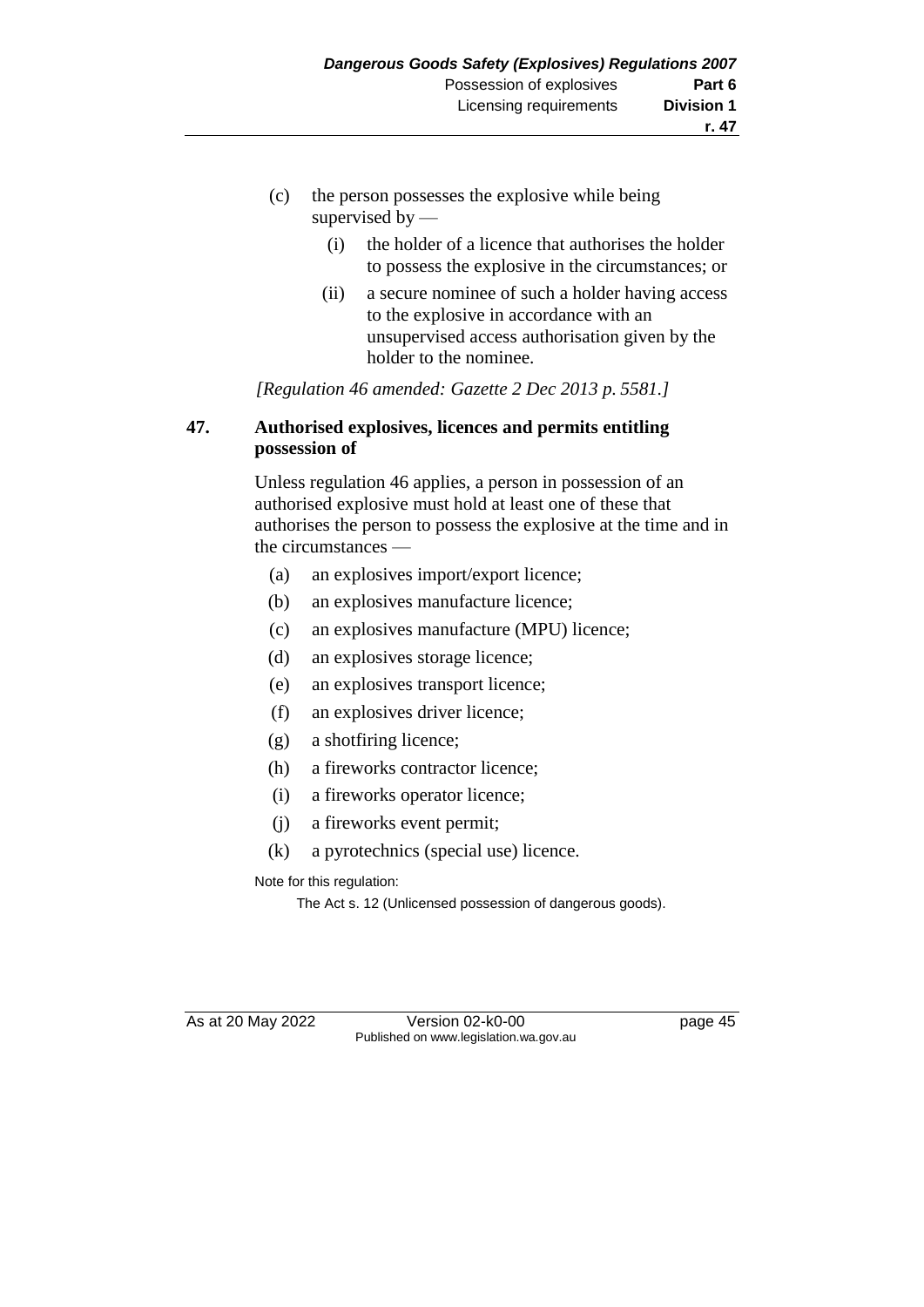#### **Division 2 — Other requirements**

#### **48. Prohibited explosives, possession of**

A person must not be in possession of a prohibited explosive. Penalty: a level 1 fine and imprisonment for 10 months.

*[Regulation 48 amended: Gazette 16 Mar 2012 p. 1177.]*

#### **49. Children in possession of explosives**

A person under 18 years of age must not be in possession of an explosive unless the explosive is named in, and is possessed in accordance with, Schedule 4.

Penalty: a level 3 fine.

#### **50. Public places, possession in**

A person must not be in possession of an explosive in a public place unless in the circumstances the person has a reasonable reason.

Penalty: a level 2 fine.

#### **51. Licences etc. to be carried**

- (1) A person who holds a licence that authorises the person to possess an explosive and who is in possession of the explosive must —
	- (a) carry the licence; or
	- (b) have the licence in the vehicle in which the person is travelling; or
	- (c) have the licence at the place where the person is in possession of the explosive.

Penalty for this subregulation: a level 3 fine.

(2) A DGO may ask a person in possession of an explosive to produce to the DGO the licence, card or certificate that this regulation requires the person to carry.

page 46 Version 02-k0-00 As at 20 May 2022 Published on www.legislation.wa.gov.au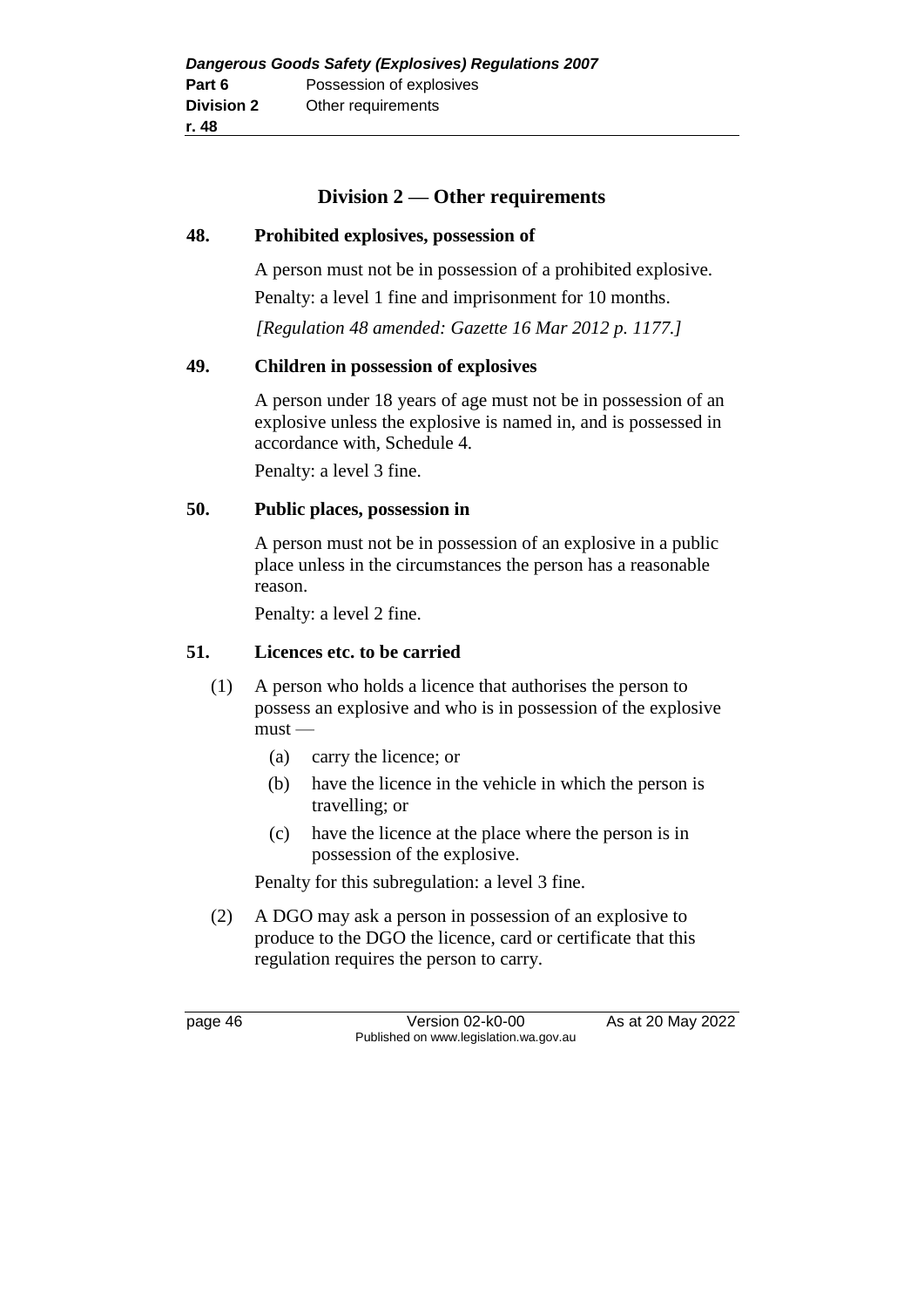(3) A person in possession of an explosive must obey such a request.

Penalty for this subregulation: a level 3 fine.

*[Regulation 51 amended: Gazette 5 Feb 2016 p. 347.]*

#### **52. Duties to keep explosives secure**

 $(1)$  In this regulation —

*unauthorised person* in relation to an explosive, means a person who is not authorised to possess the explosive under the Act or these regulations.

- (2) A person in possession of an explosive, other than an explosive named, and possessed in circumstances described, in Schedule 4, must keep it secure.
- (3) A person in possession of an explosive, other than an explosive named, and possessed in circumstances described, in Schedule 4, must take all reasonable measures to ensure that an unauthorised person does not have unsupervised access to the explosive.

Penalty: a level 1 fine and imprisonment for 10 months.

As at 20 May 2022 Version 02-k0-00 Page 47 Published on www.legislation.wa.gov.au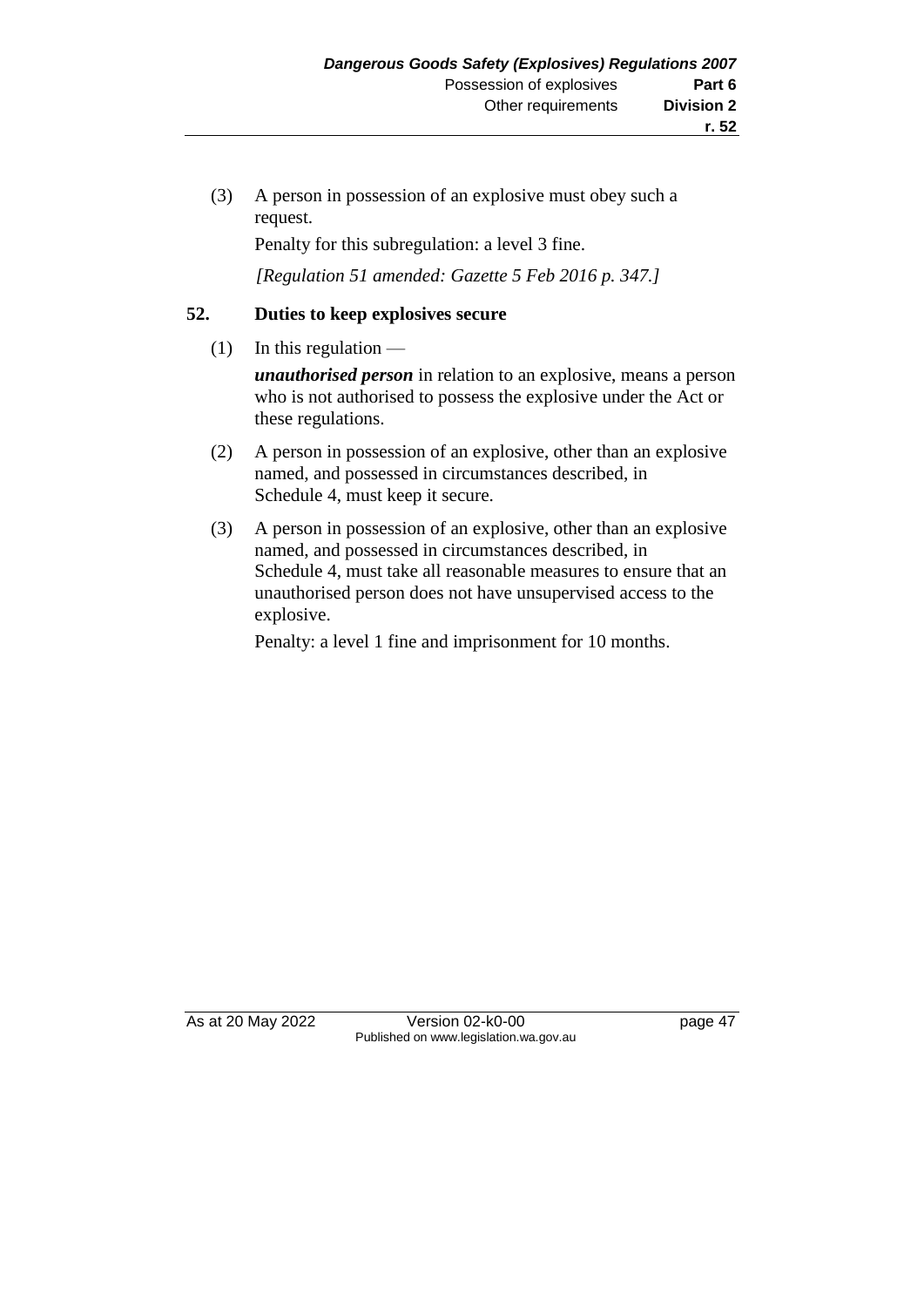# **Part 7 — Import and export of explosives**

## **Division 1 — All imports and exports**

#### **53. Unauthorised explosives**

A person who imports to the State an unauthorised explosive must hold a test permit that authorises the person to import it.

*[Div. 2 (r. 54-55) deleted: Gazette 20 Mar 2018 p. 998.]*

## **Division 3 — International imports and exports**

#### **56. Terms used**

In this Division, unless the contrary intention appears —

*export* means to export from the State to a country outside Australia;

*import* means to import to the State from a country outside Australia;

#### *international requirements* —

- (a) for explosives being transported by water means the latest edition of the *International Maritime Dangerous Goods Code* published by the International Maritime Organisation;
- (b) for explosives being transported by air means the latest edition of the *Dangerous Goods Regulations* published by the International Air Transport Association.

#### **57. Authorised explosives, licence entitling import or export**

- (1A) This regulation does not apply to a sparkler that is an authorised explosive.
	- (1) A person who imports an authorised explosive must hold an explosives import/export licence that authorises the import.

Penalty: a level 1 fine and imprisonment for 10 months.

page 48 Version 02-k0-00 As at 20 May 2022 Published on www.legislation.wa.gov.au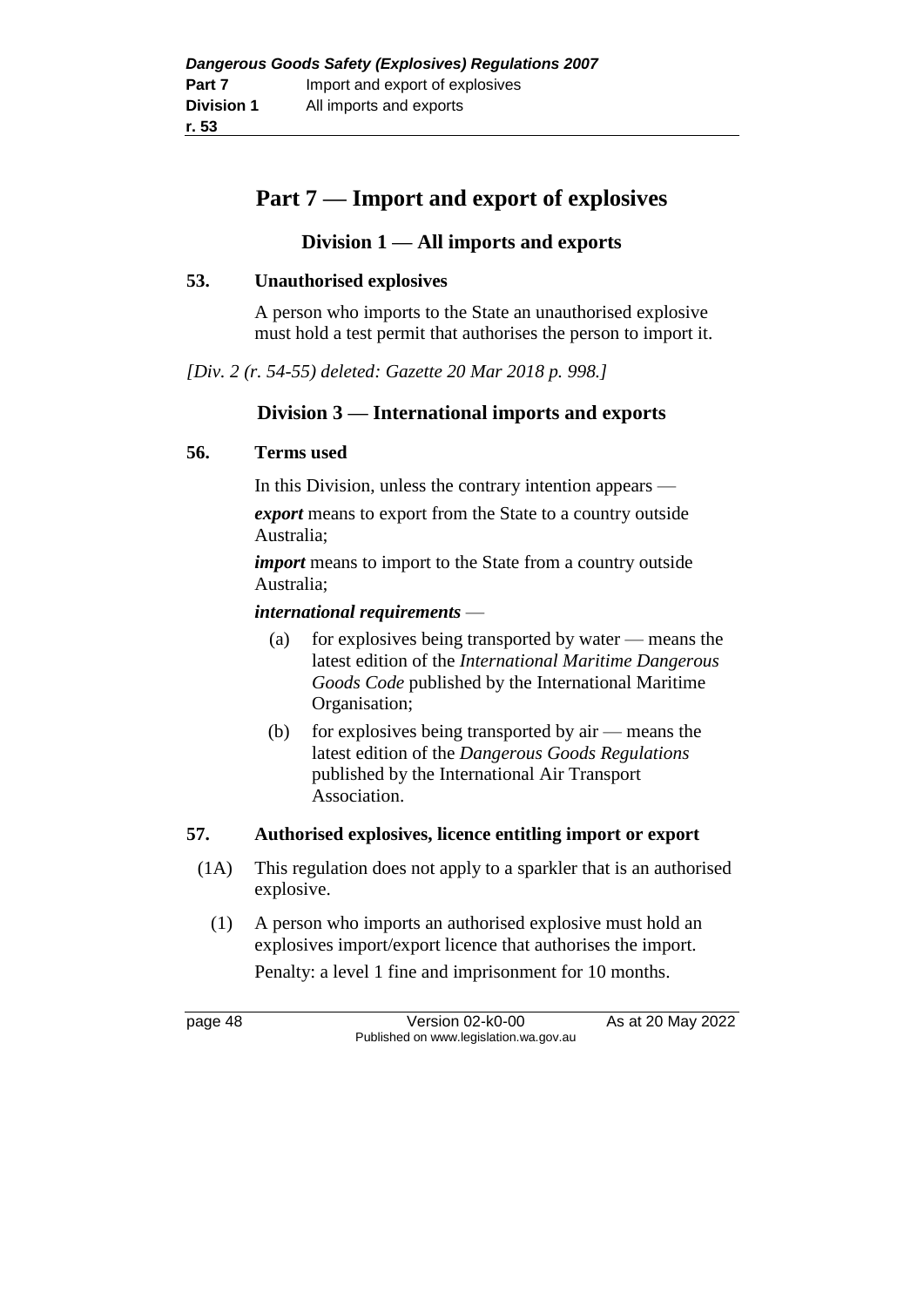- (2) A person who exports an authorised explosive must hold an explosives import/export licence that authorises the export. Penalty: a level 1 fine and imprisonment for 10 months.
- (3) Subregulations (1) and (2) do not apply to an emergency device that is on a vehicle being imported and that, under the law of Australia or another country, has to be carried on the vehicle.

*[Regulation 57 amended: Gazette 16 Mar 2012 p. 1177.]*

## **58. International import and export, procedure for**

The holder of an explosives import/export licence that authorises the import or export of an authorised explosive must not import or export the explosive unless the holder has given the Chief Officer the following —

- (a) if the explosive is being imported an explosives import notice under regulation 59 in respect of the explosive at least 7 days before the date when the explosive is expected to arrive in the State;
- (b) if the explosive is being exported an explosives export notice under regulation 59 in respect of the explosive at least 7 days before the date when the explosive is expected to leave the State;
- (c) an SDS for the explosive.

Penalty: a level 2 fine.

*[Regulation 58 amended: Gazette 3 Mar 2017 p. 1475.]*

## **59. Import or export, notice to Chief Officer**

- (1) An explosives import notice in respect of an explosive must be in an approved form and contain this information —
	- (a) the details of the explosives import/export licence held by the person importing the explosive;
	- (b) the name and address of both the consignee and consignor of the explosive;
	- (c) the required details of the explosive being imported;

As at 20 May 2022 Version 02-k0-00 Page 49 Published on www.legislation.wa.gov.au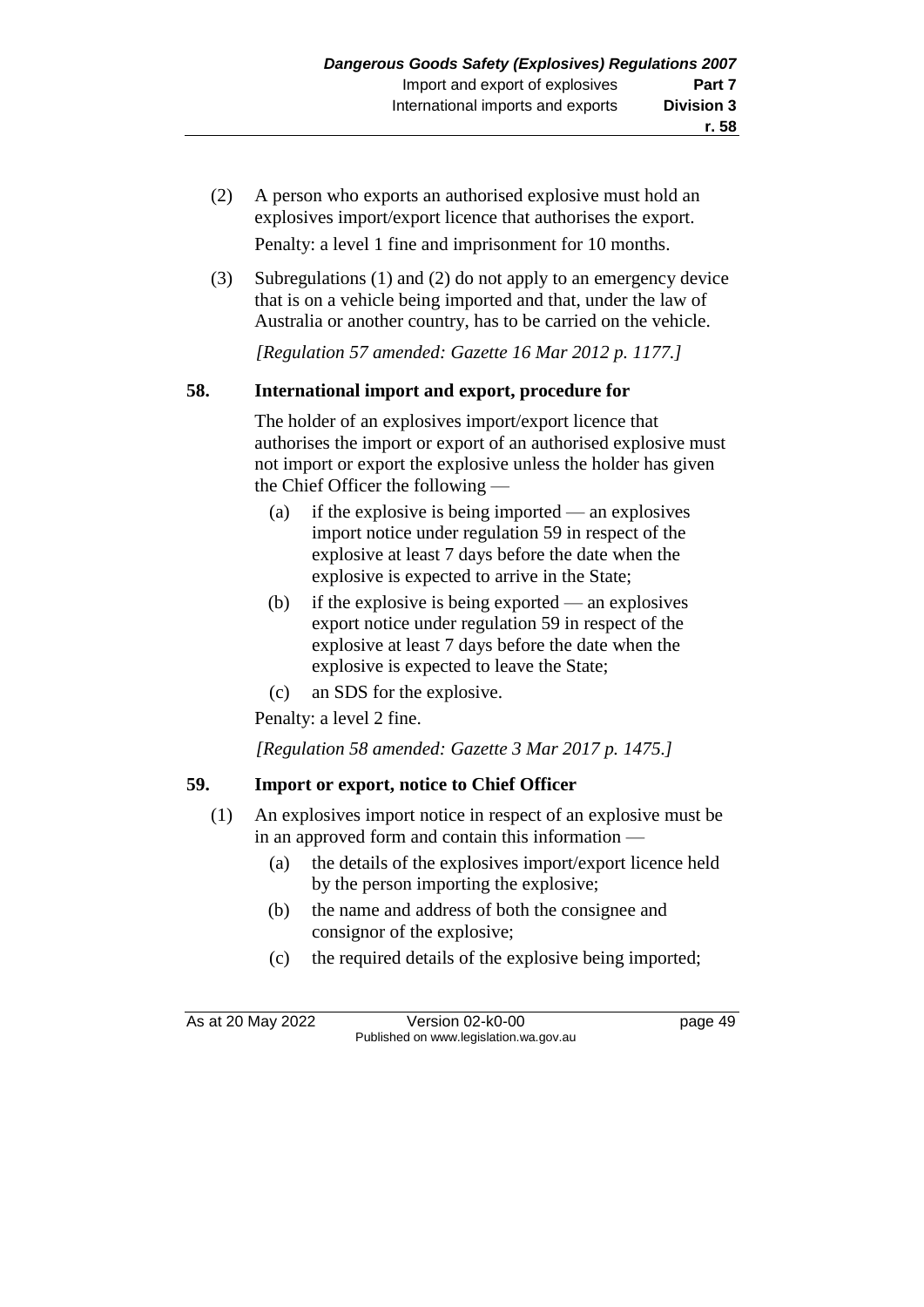| (d) | a certificate that the explosive —                                                                                                                                                      |  |  |  |  |
|-----|-----------------------------------------------------------------------------------------------------------------------------------------------------------------------------------------|--|--|--|--|
|     | is an authorised explosive; and<br>(i)                                                                                                                                                  |  |  |  |  |
|     | (ii)<br>is packaged in accordance with the relevant<br>international requirements; and                                                                                                  |  |  |  |  |
|     | is in a safe condition to be transported;<br>(iii)                                                                                                                                      |  |  |  |  |
| (e) | the country from which the explosive is being imported;                                                                                                                                 |  |  |  |  |
| (f) | details that identify the vehicle that will transport the<br>explosive into the State;                                                                                                  |  |  |  |  |
| (g) | the date when the explosive is expected to arrive in the<br>State:                                                                                                                      |  |  |  |  |
| (h) | the port or place where the explosive will arrive in the<br>State;                                                                                                                      |  |  |  |  |
| (i) | the details of the explosives transport licence held by the<br>person who will transport the explosive in the State from<br>the port or place where the explosive arrives in the State; |  |  |  |  |
| (i) | where the explosive will be initially stored after it<br>arrives in the State.                                                                                                          |  |  |  |  |
| (2) | An explosives export notice in respect of an explosive must be<br>in an approved form and contain this information —                                                                    |  |  |  |  |
| (a) | the details of the explosives import/export licence held<br>by the person importing the explosive;                                                                                      |  |  |  |  |
| (b) | the name and address of both the consignee and<br>consignor of the explosive;                                                                                                           |  |  |  |  |
| (c) | the required details of the explosive being exported;                                                                                                                                   |  |  |  |  |
| (d) | a certificate that the explosive —                                                                                                                                                      |  |  |  |  |
|     | (i)<br>is packaged in accordance with the relevant<br>international requirements; and                                                                                                   |  |  |  |  |
|     | is in a safe condition to be transported;<br>(ii)                                                                                                                                       |  |  |  |  |
| (e) | the date when the explosive is expected to leave the<br>State;                                                                                                                          |  |  |  |  |
| (f) | the country to which the explosive is being exported;                                                                                                                                   |  |  |  |  |

page 50 Version 02-k0-00 As at 20 May 2022 Published on www.legislation.wa.gov.au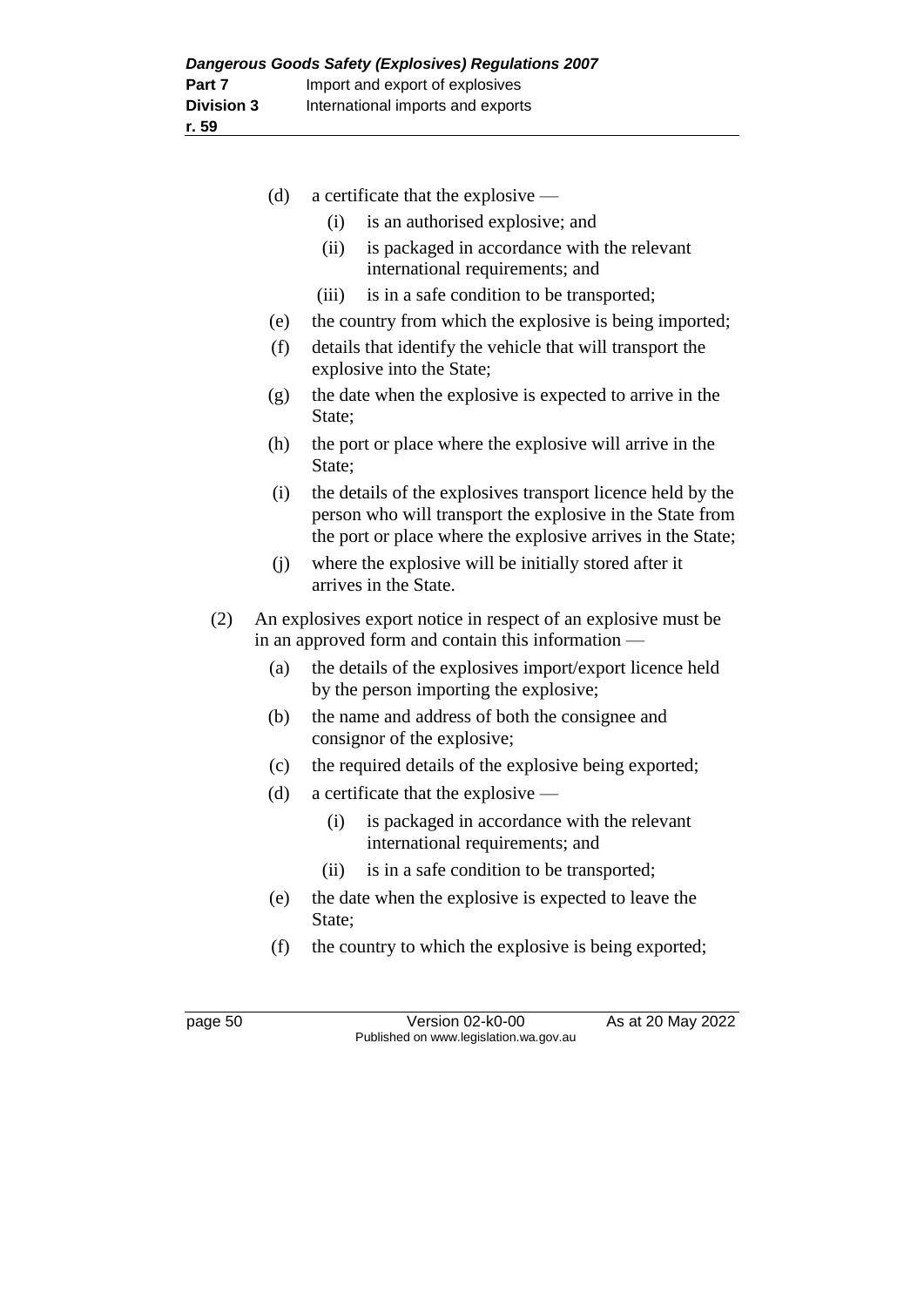- (g) a certificate that the export is in accordance with the law of that country;
- (h) details that identify the vehicle that will transport the explosive out of the State.

## **60. Chief Officer may direct explosive to be analysed**

- (1) The Chief Officer may give a person importing or exporting an explosive a written notice that directs the person to do any or all of the following —
	- (a) at the person's expense, to have the explosive analysed or tested by a person specified, and in accordance with directions specified, in the notice;
	- (b) to allow the explosive to be inspected by a DGO at the time and place stated in the notice, or at some other time or place agreed with a DGO.
- (2) A person given such a notice must obey it. Penalty: a level 2 fine.

## **61. Records to be kept by licence holders**

- (1) The holder of an explosives import/export licence must keep a proper record of explosives imported or exported by the holder. Penalty: a level 2 fine.
- (2) For the purposes of subregulation (1), a proper record is not kept unless a written record is made of this information —
	- (a) the required details of the explosive imported or exported;
	- (b) the date of the import or export;
	- (c) the name and address of both the consignee and consignor of the explosive,

and is kept for 2 years after the date of the import or export (as the case requires).

As at 20 May 2022 Version 02-k0-00 Page 51 Published on www.legislation.wa.gov.au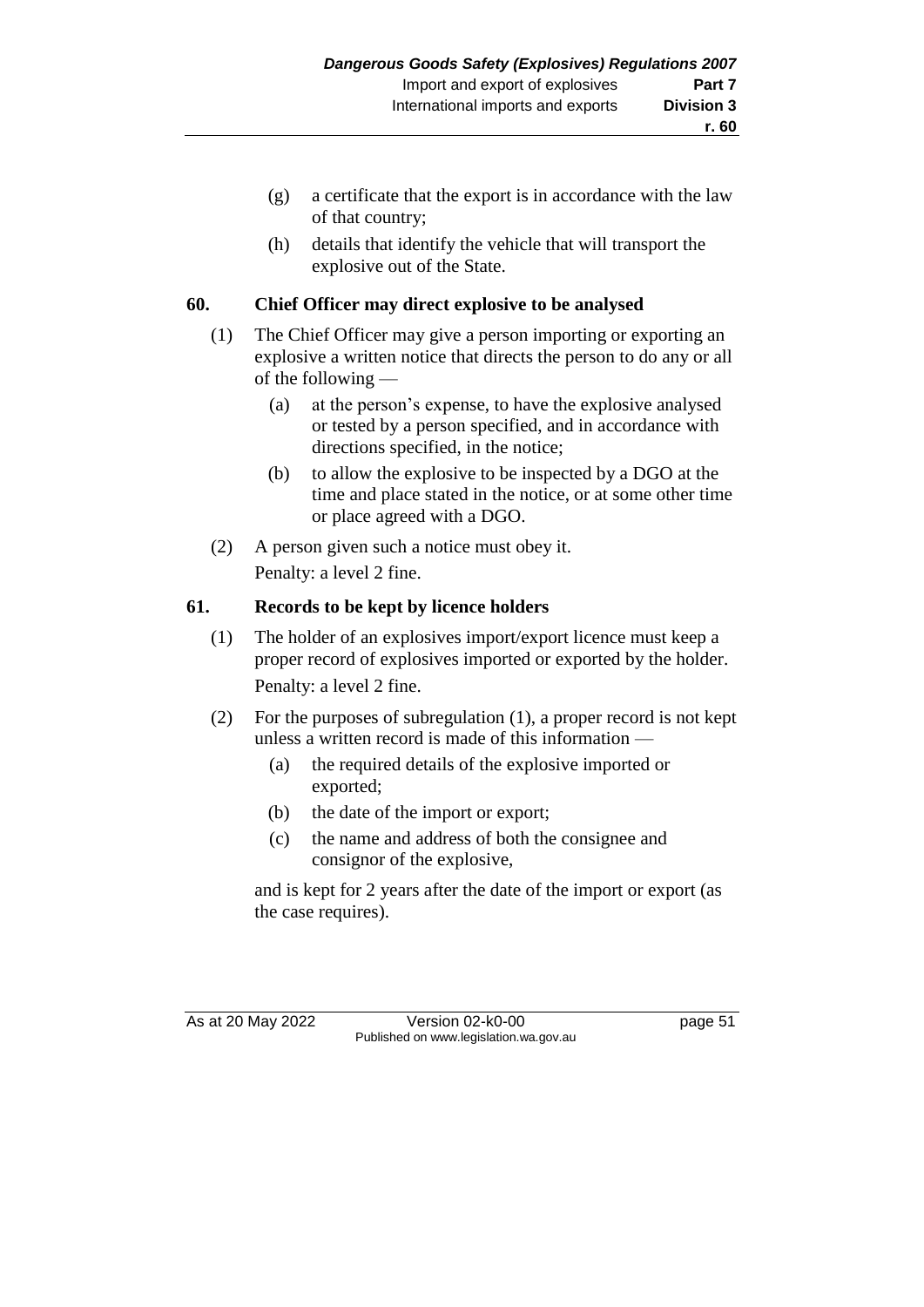#### **62. Port operators may refuse import in certain cases**

The harbour master of a port into which an explosive is imported may refuse to permit the explosive to be landed at the port if not satisfied —

- (a) that the Chief Officer has been given an explosives import notice in accordance with regulation 58 in respect of the explosive; and
- (b) that the consignee of the explosive is the holder of an explosives import/export licence that relates to the explosive.

page 52 Version 02-k0-00 As at 20 May 2022 Published on www.legislation.wa.gov.au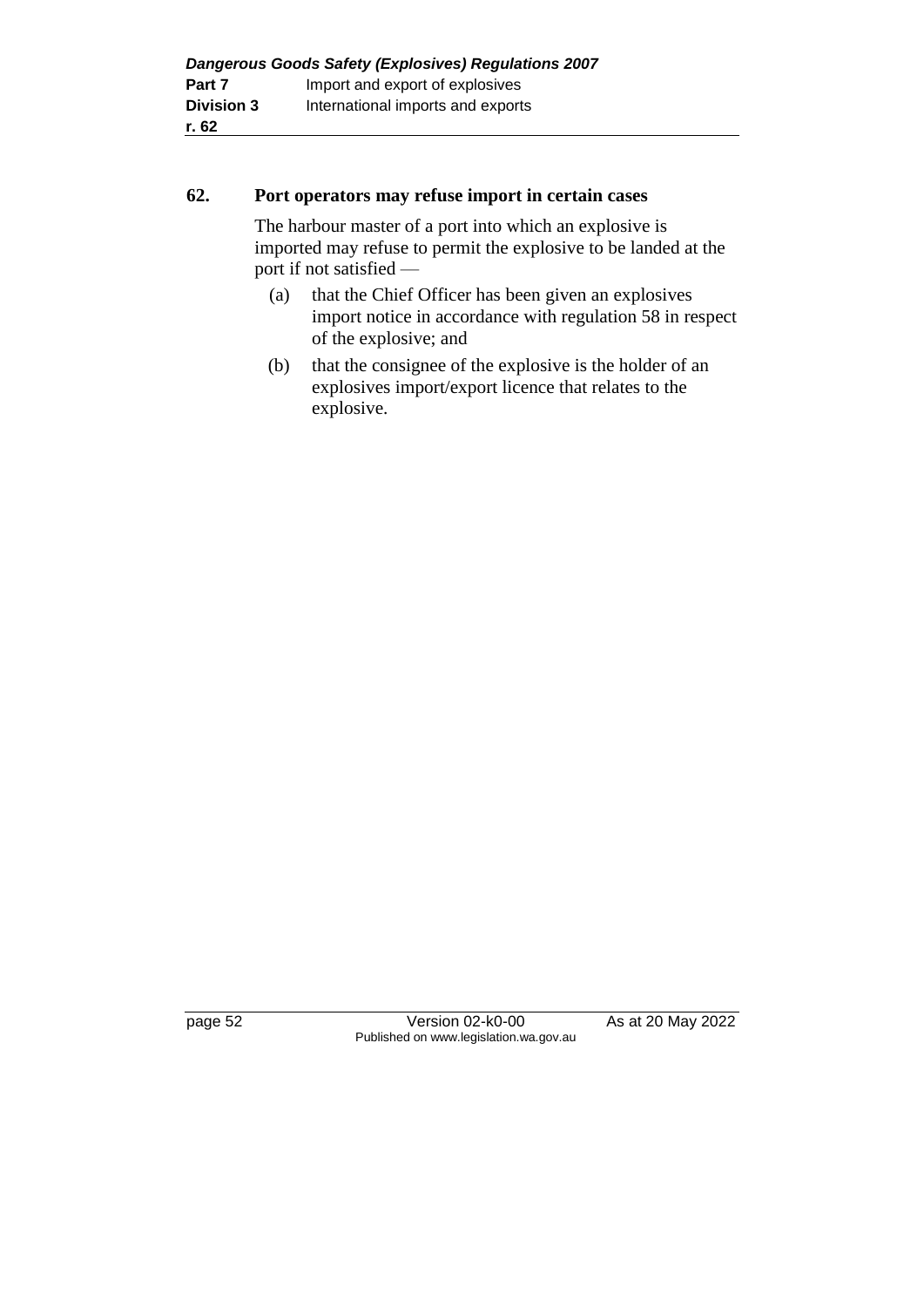# **r. 63**

# **Part 8 — Manufacture of explosives**

# **Division 1 — Licensing requirements**

## **63. Unauthorised explosives**

A person who manufactures an explosive that is neither a prohibited explosive nor an authorised explosive must hold a test permit that authorises the person to manufacture it.

Note for this regulation:

The Act s. 11 (Unlicensed person involved with dangerous goods).

#### **64. Authorised explosives, licensing for manufacture (Sch. 5)**

A person who manufactures an authorised explosive must hold an explosives manufacture licence that authorises the manufacture of the explosive at the place where it is manufactured unless —

- (a) the explosive is named in, and the person manufactures it in accordance with, Schedule 5; or
- (b) the person holds a licence referred to in regulation 65 or 66 and manufactures the explosive in accordance with that regulation.

Note for this regulation:

The Act s. 11 (Unlicensed person involved with dangerous goods).

#### **65. Bulk AN-based explosives, licences authorising manufacture of**

- (1) A person is authorised, without holding an explosives manufacture licence, to manufacture ANFO if the person —
	- (a) holds a shotfiring licence; or
	- (b) is a secure nominee of the holder of a shotfiring licence and manufactures the ANFO in accordance with an unsupervised access authorisation given by the holder to the nominee; or

As at 20 May 2022 Version 02-k0-00 Published on www.legislation.wa.gov.au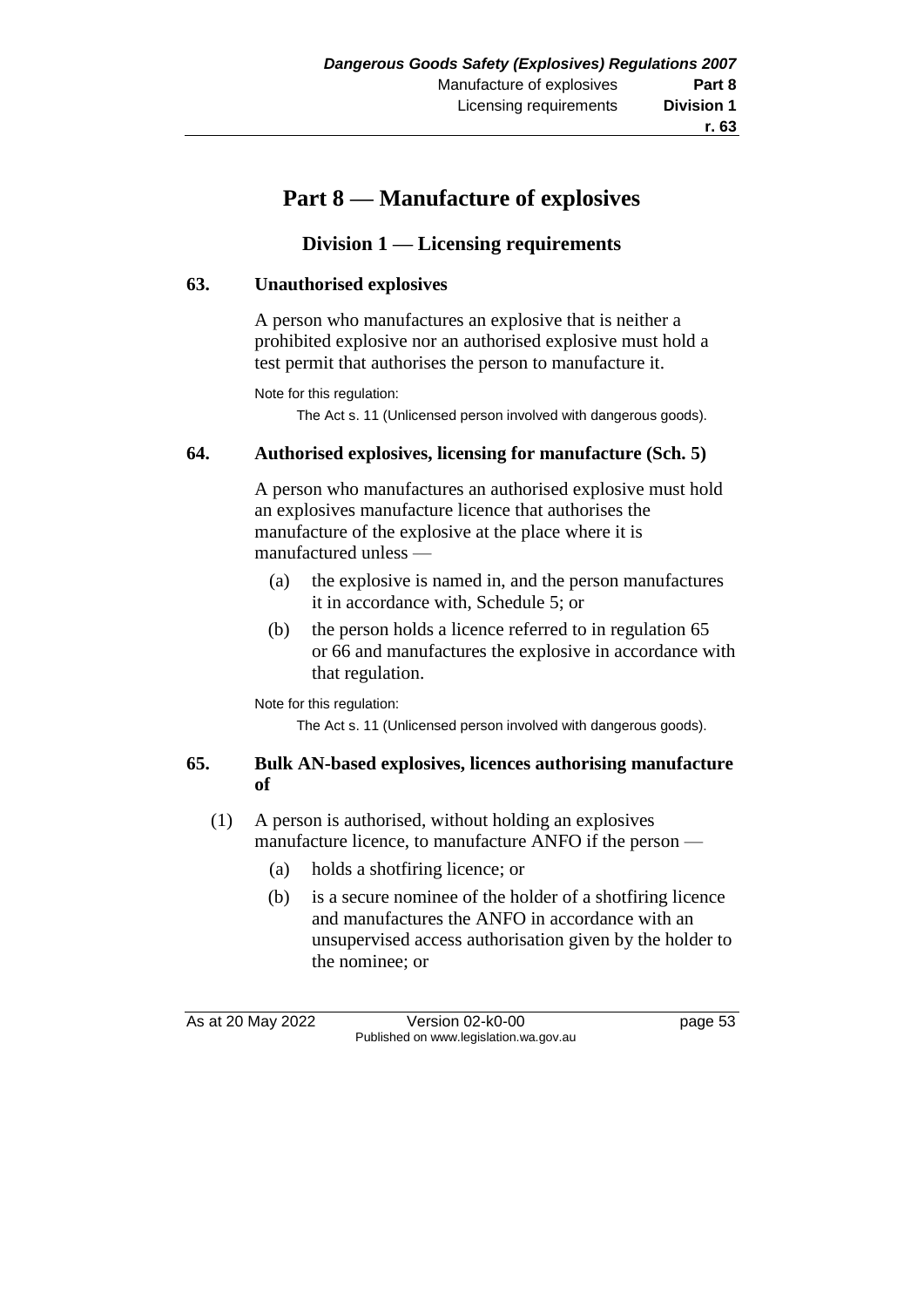(c) manufactures the ANFO while being supervised by the holder of a shotfiring licence,

and manufactures the ANFO at the place where it will be used.

- (2) A person is authorised, without holding an explosives manufacture licence, to manufacture a bulk AN-based explosive if the person —
	- (a) holds an explosives manufacture (MPU) licence; or
	- (b) is a secure nominee of the holder of an explosives manufacture (MPU) licence and manufactures the explosive in accordance with an unsupervised access authorisation given by the holder to the nominee; or
	- (c) manufactures the explosive while being supervised by the holder of an explosives manufacture (MPU) licence,

and manufactures the explosive using only constituents from an MPU that is a complying MPU under regulation 42(2).

*[Regulation 65 amended: Gazette 2 Dec 2013 p. 5581-2.]*

## **66. Fireworks, licence authorising manufacture of**

A person is authorised, without holding an explosives manufacture licence, to manufacture a firework for use in connection with theatrical entertainment if the person —

- (a) holds a fireworks contractor licence, a fireworks operator licence, or a pyrotechnics (special use) licence, that authorises the manufacture; and
- (b) in manufacturing the firework, uses only constituents that —
	- (i) are designed to be used in the manufacture of fireworks for theatrical entertainment; and
	- (ii) are commercially available;
	- and
- (c) uses the constituents in accordance with the instructions of their manufacturer.

page 54 Version 02-k0-00 As at 20 May 2022 Published on www.legislation.wa.gov.au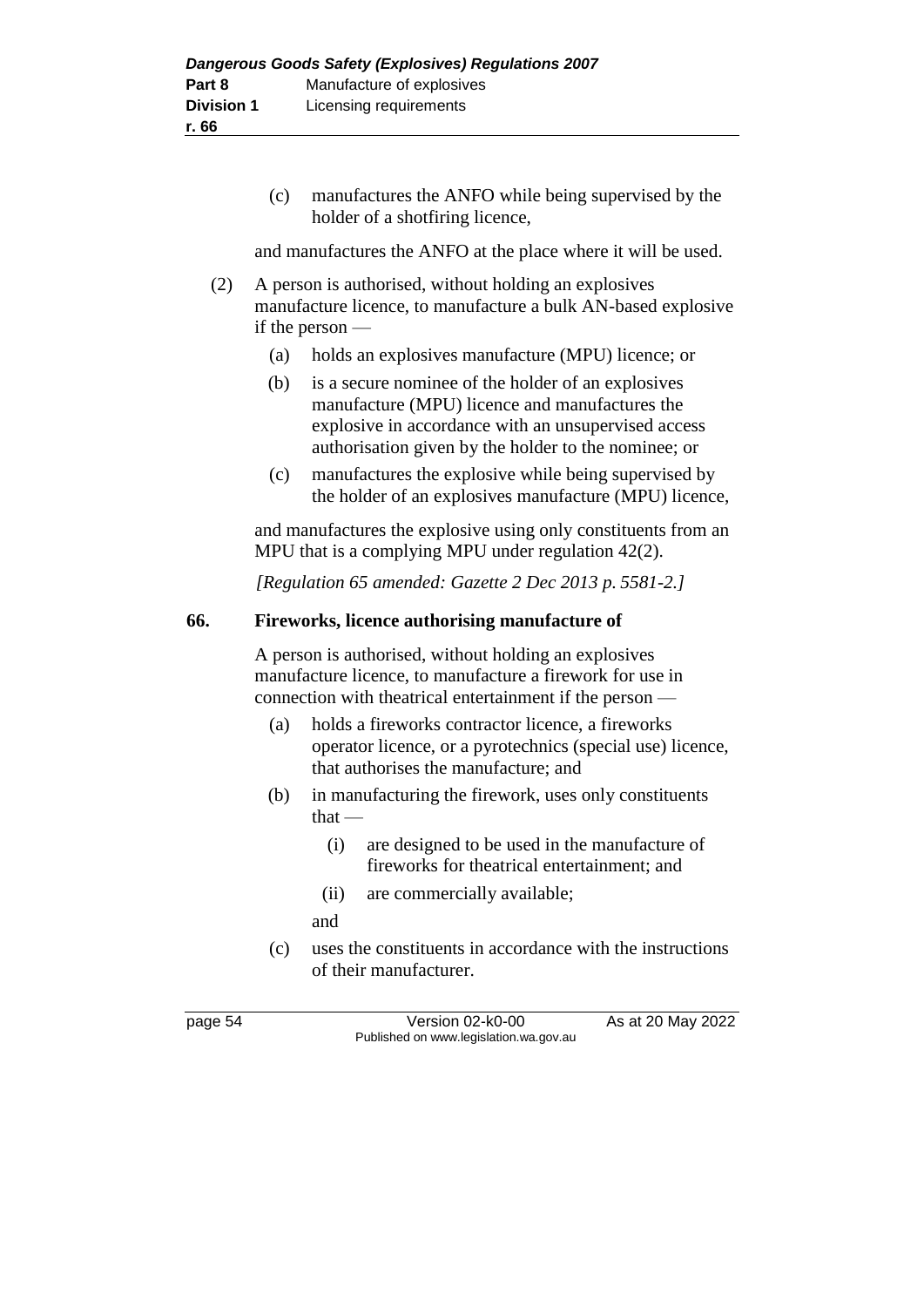# **Division 2 — Other requirements**

#### **67. Containers of components to be marked**

A person who manufactures an explosive must keep each constituent of the explosive in a container that is clearly and conspicuously marked with the name of the constituent. Penalty: a level 2 fine.

#### **68. Records to be kept by some manufacturers**

- (1) The holder of an explosives manufacture licence must keep a proper record of any explosive manufactured under the licence. Penalty: a level 2 fine.
- (2) For the purposes of subregulation (1), a proper record is not kept unless a written record is made of this information —
	- (a) the required details of the explosive manufactured;
	- (b) the quantity of the explosive that from time to time the person uses or supplies to another person and when it is used or supplied,

and is kept for 2 years after the date of manufacture.

## **69. Documents to be kept at place of manufacture**

- (1) The holder of an explosives manufacture licence must keep a copy of the licence at any place to which the licence relates.
- (2) The occupier of a place where any explosive is manufactured must ensure that a copy of the SDS for the explosive is kept at the place in a position that makes it easily accessible to —
	- (a) any person handling the explosive; and
	- (b) any person treating an injury suffered when handling the explosive.

Penalty: a level 3 fine.

*[Regulation 69 amended: Gazette 3 Mar 2017 p. 1475.]*

As at 20 May 2022 Version 02-k0-00 Page 55 Published on www.legislation.wa.gov.au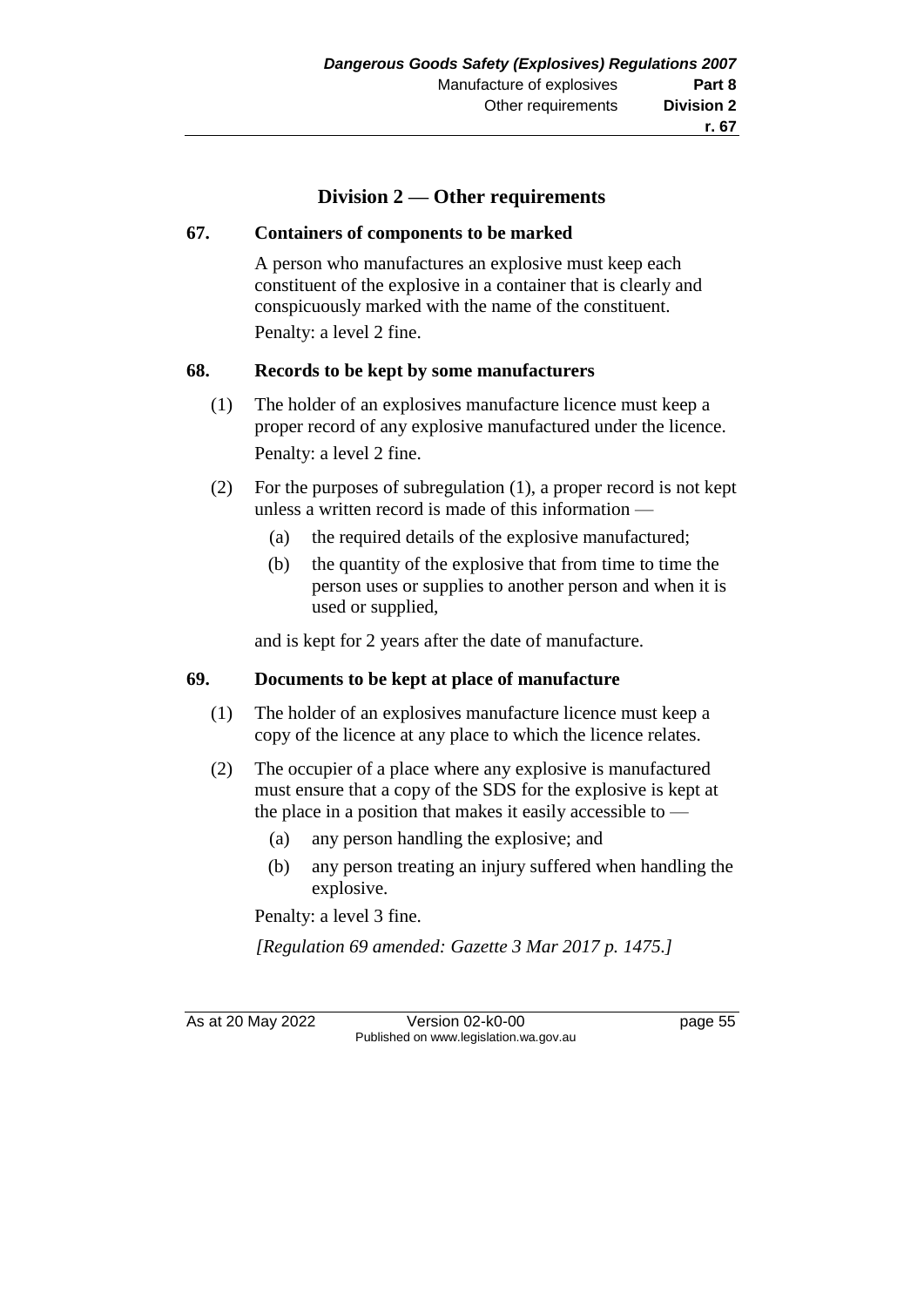#### **70. Bulk AN-based explosives, manufacture of**

- (1) A person who manufactures a bulk AN-based explosive must manufacture it in accordance with the requirements of AS 2187.2 section 3, or alternative safety measures, for the mixing of bulk AN-based explosives.
- (2) If, in respect of the manufacture of a bulk AN-based explosive using constituents from an MPU, a requirement of AS 2187.2 section 3 conflicts or is inconsistent with regulation 42, regulation 42 prevails.
- (3) The holder of a shotfiring licence who manufactures a bulk AN-based explosive must not supply it to another person except as permitted by regulation 23.

Penalty: a level 2 fine.

## **71. MPUs in operation not to be left unattended**

A person manufacturing a bulk AN-based explosive using constituents from an MPU must not leave the controls of the MPU unattended at any time.

Penalty: a level 3 fine.

## **72. Fireworks manufactured by licensee, supply and use of**

(1) A person who manufactures a firework under regulation 66 must not supply it to another person except as permitted by regulation 23.

Penalty: a level 2 fine.

(2) A person who manufactures a firework under regulation 66 must initiate it or dispose of it within 24 hours after it is manufactured.

Penalty: a level 3 fine.

## **73. Filling ammunition**

 $(1)$  In this regulation —

*fill* ammunition includes to cap it.

page 56 Version 02-k0-00 As at 20 May 2022 Published on www.legislation.wa.gov.au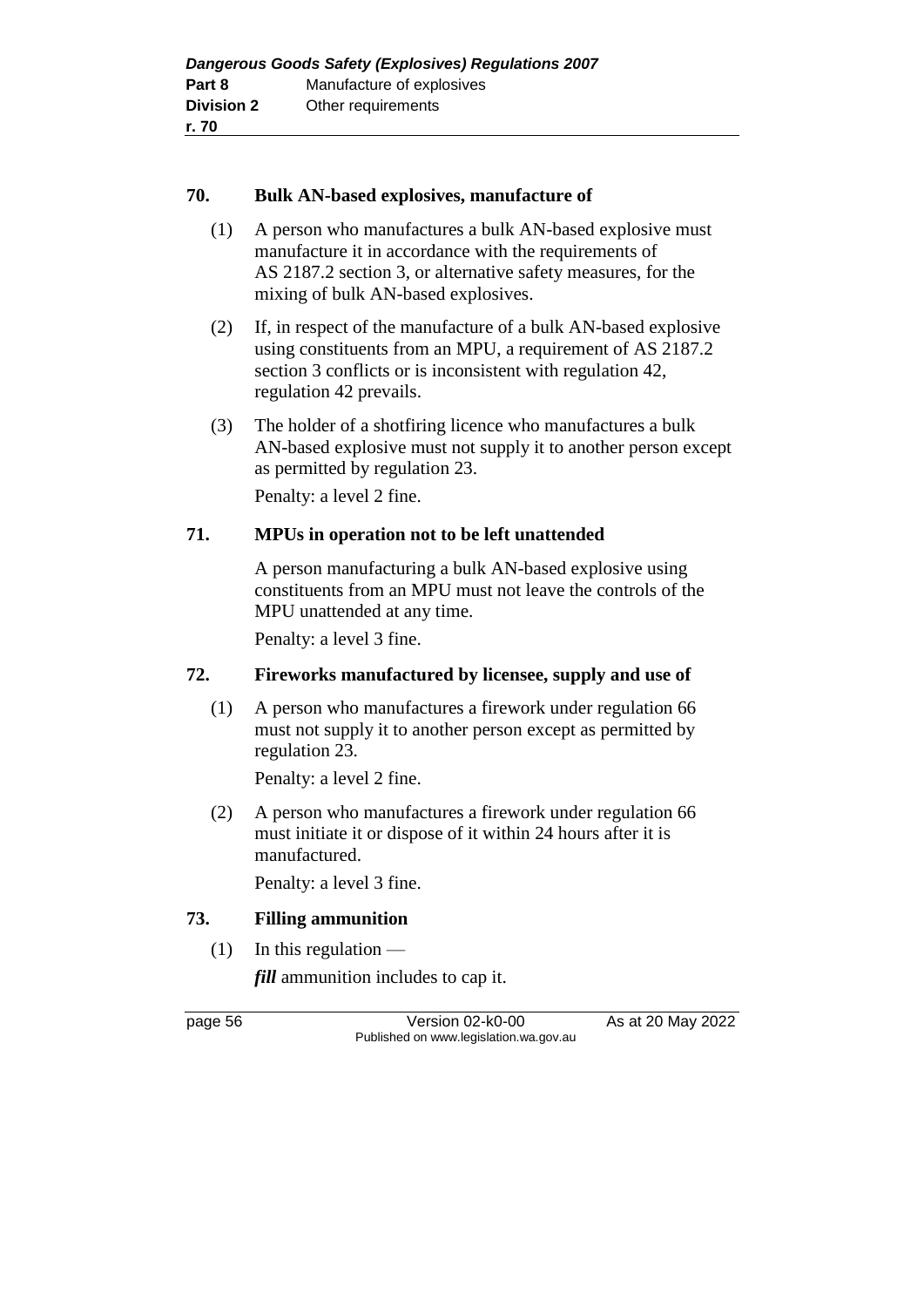- (2) A person who fills ammunition must do it properly. Penalty: a level 2 fine.
- (3) For the purposes of subregulation (2), the filling of ammunition is not done properly if —
	- (a) any substance other than an authorised explosive is used as a propellant in the ammunition; or
	- (b) any instruction of the manufacturer of the cartridge or shell or of the ammunition propellant is not followed; or
	- (c) any other work or activity that could adversely affect the safety of the filling is done in the room where the filling is being done; or
	- (d) in the room where the filling is being done there is
		- (i) more ammunition propellant than is needed for the filling operation; or
		- (ii) any thing that has the potential to initiate the ammunition propellant being used; or
		- (iii) a substance that is readily ignited.

As at 20 May 2022 Version 02-k0-00 page 57 Published on www.legislation.wa.gov.au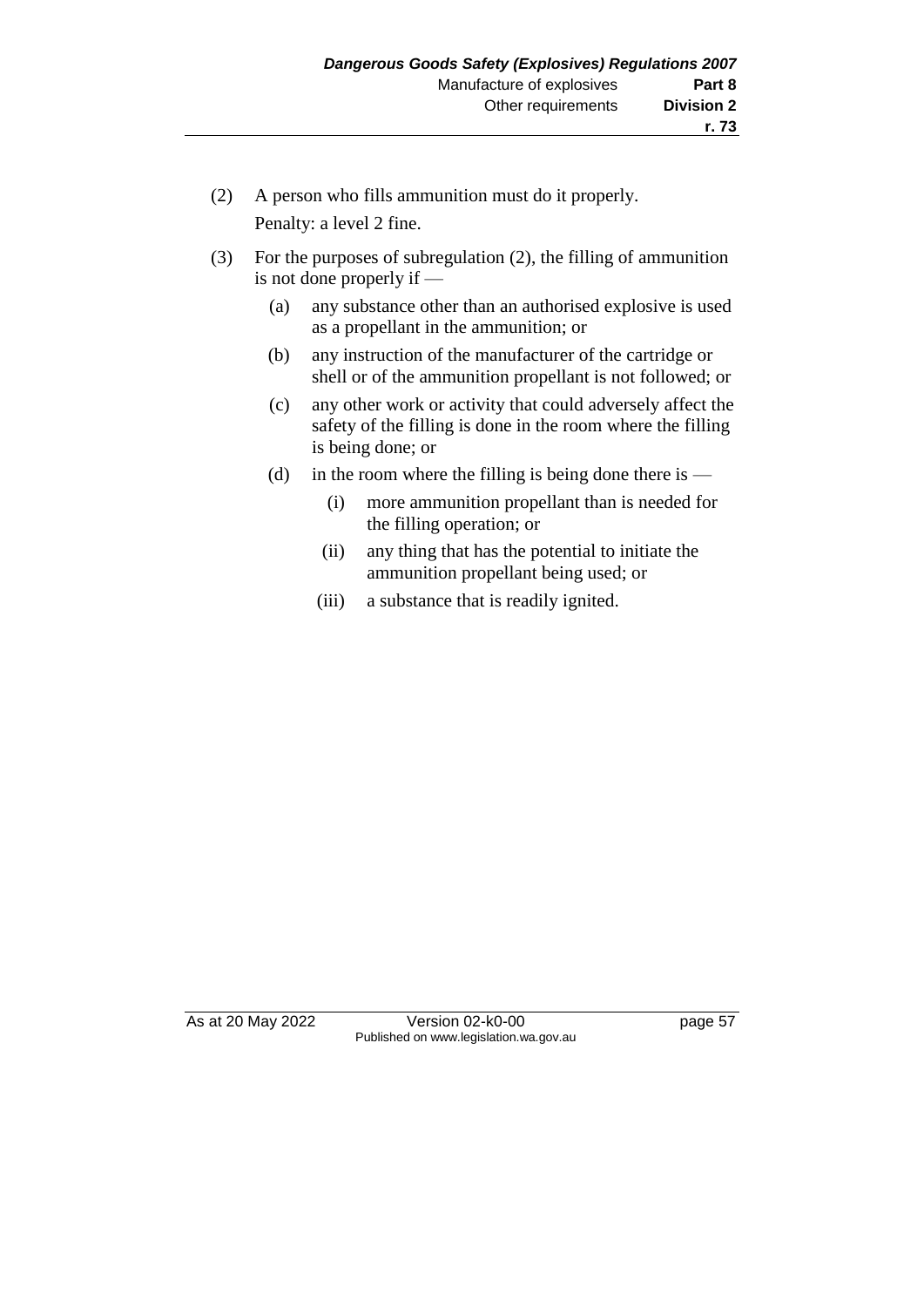# **Part 9 — Storage of explosives**

# **Division 1 — Preliminary matters**

## **74. Term used: safely**

- $(1)$  In this Part *safely* in relation to storing an explosive, has the meaning given by subregulation (2).
- (2) For the purposes of this Part, an explosive is stored safely if
	- (a) the explosive is stored in a container; and
	- (b) the container
		- (i) has on its outside a clearly visible sign saying "Explosives"; and
		- (ii) is made of or lined with a material other than a ferrous metal; and
		- (iii) can be closed and locked; and
		- (iv) when closed, protects the explosive from the weather and contamination and sources of ignition; and
		- (v) when closed, does not allow the explosive to escape or leak from it; and
		- (vi) when locked, prevents removal of or access to the explosive by unauthorised people;

and

- (c) the container is kept closed and locked except when it needs to be opened to deal with an explosive in it; and
- (d) only a person authorised under these regulations to possess the explosive has access to the means of unlocking the container.

page 58 Version 02-k0-00 As at 20 May 2022 Published on www.legislation.wa.gov.au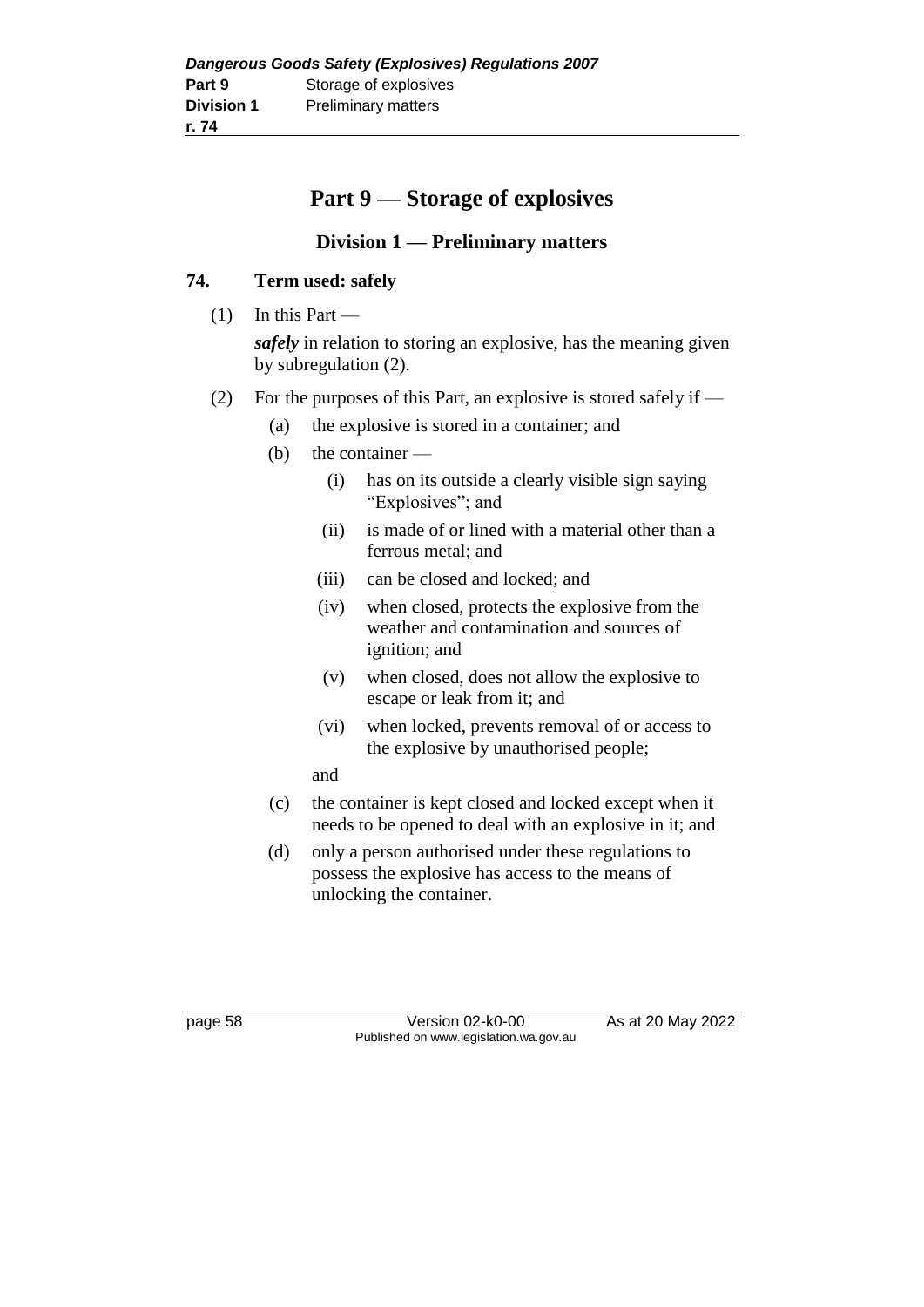# **r. 75**

# **Division 2 — Licensing requirements**

## **75. Unauthorised explosives**

A person who stores an explosive that is not an authorised explosive at a place must hold a test permit that authorises the person to store it at that place.

Note for this regulation:

The Act s. 11 (Unlicensed person involved with dangerous goods).

## **76. Authorised explosives, licensing for storage (Sch. 6)**

A person who stores a quantity of an authorised explosive at a place must hold an explosives storage licence that authorises the storage of that quantity of that explosive at the place unless —

- (a) the explosive is named in, and the person stores it in accordance with, Schedule 6; or
- (b) the person holds a licence referred to in regulation 77, 78 or 79 and stores the explosive in accordance with that regulation; or
- (c) the person holds a fireworks event permit and stores the explosive at the site of the event in accordance with the permit and regulation 89.

Note for this regulation:

The Act s. 11 (Unlicensed person involved with dangerous goods).

*[Regulation 76 amended: Gazette 16 Mar 2012 p. 1177.]*

#### **77A. Explosives transport licence authorises storage of certain explosives in transit**

 $(1)$  In this regulation —

*class 1.4 explosive* means an explosive with a classification code of 1.4.

As at 20 May 2022 Version 02-k0-00 page 59 Published on www.legislation.wa.gov.au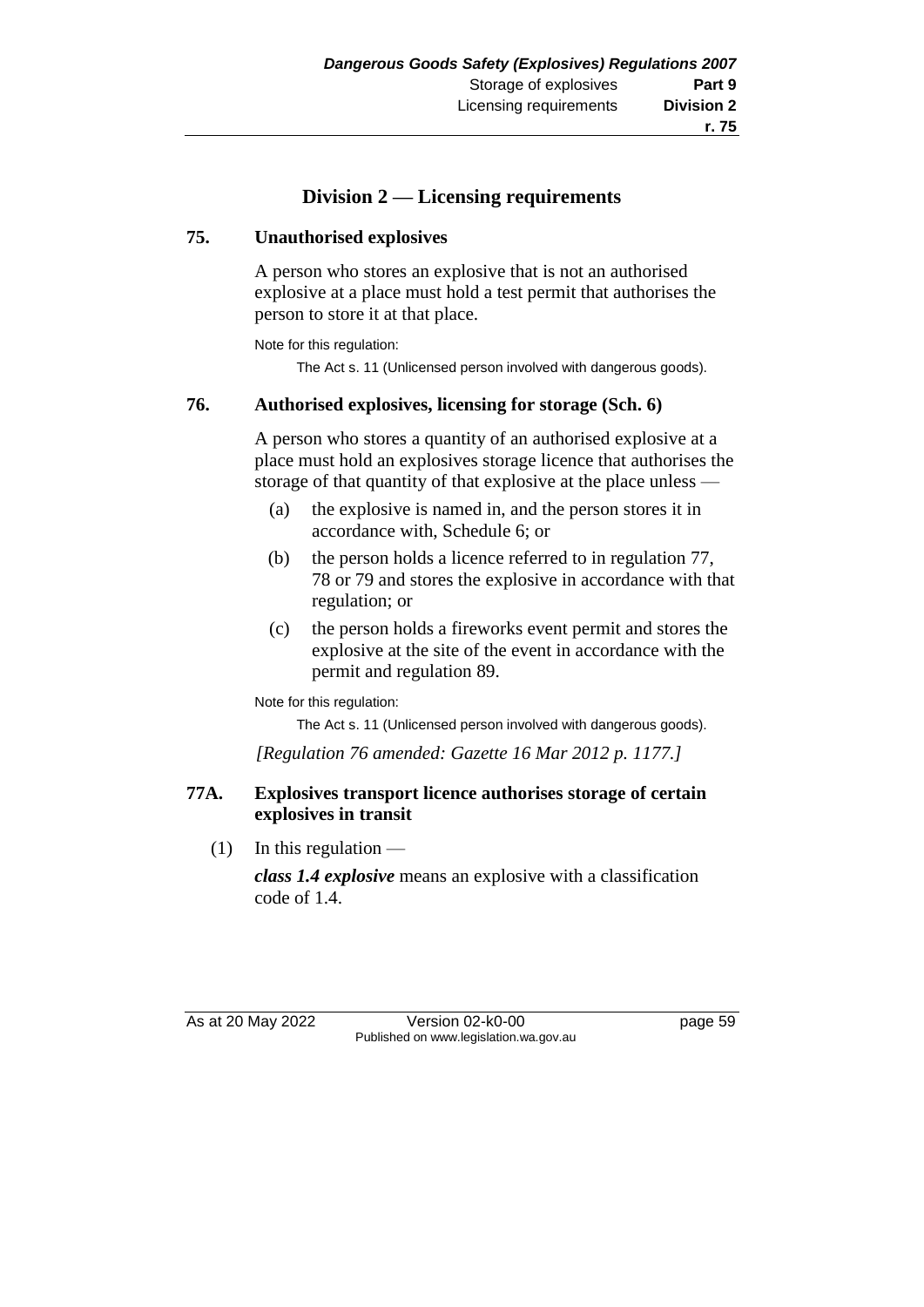- (2) The holder of an explosives transport licence is authorised to store a class 1.4 explosive at a place for which there is no explosives storage licence if —
	- (a) the holder is authorised to possess the explosive under the explosives transport licence; and
	- (b) the holder is in the course of transporting the explosive; and
	- (c) the holder stores the explosive only while it is in transit in the course of being transported.

*[Regulation 77A inserted: Gazette 2 Dec 2013 p. 5582.]*

# **77. Shotfiring licence authorises limited storage**

 $(1)$  In this regulation —

*BE initiator* means an explosive with a classification code of 1.1 designed primarily to be used to cause a blasting explosive to detonate, such as a primer or detonating cord, but does not include a detonator;

*initiating article* means an article that is an explosive with a classification code of 1.4 and that is designed to be used to initiate a blasting explosive or a BE initiator, such as a signal tube or safety fuse, but does not include a detonator.

- (2) If a term used in this regulation is not defined by subregulation (1) but is defined in AS 2187.0, it has the same meaning in this regulation as it has in AS 2187.0, unless the contrary intention appears.
- (3) The holder of a shotfiring licence is authorised to store an explosive at a place for which there is no explosives storage licence if the holder is authorised to possess the explosive under the shotfiring licence and —
	- (a) if the area of the place is 2 ha or less, there is at the place —
		- (i) not more than 100 detonators; and

page 60 Version 02-k0-00 As at 20 May 2022 Published on www.legislation.wa.gov.au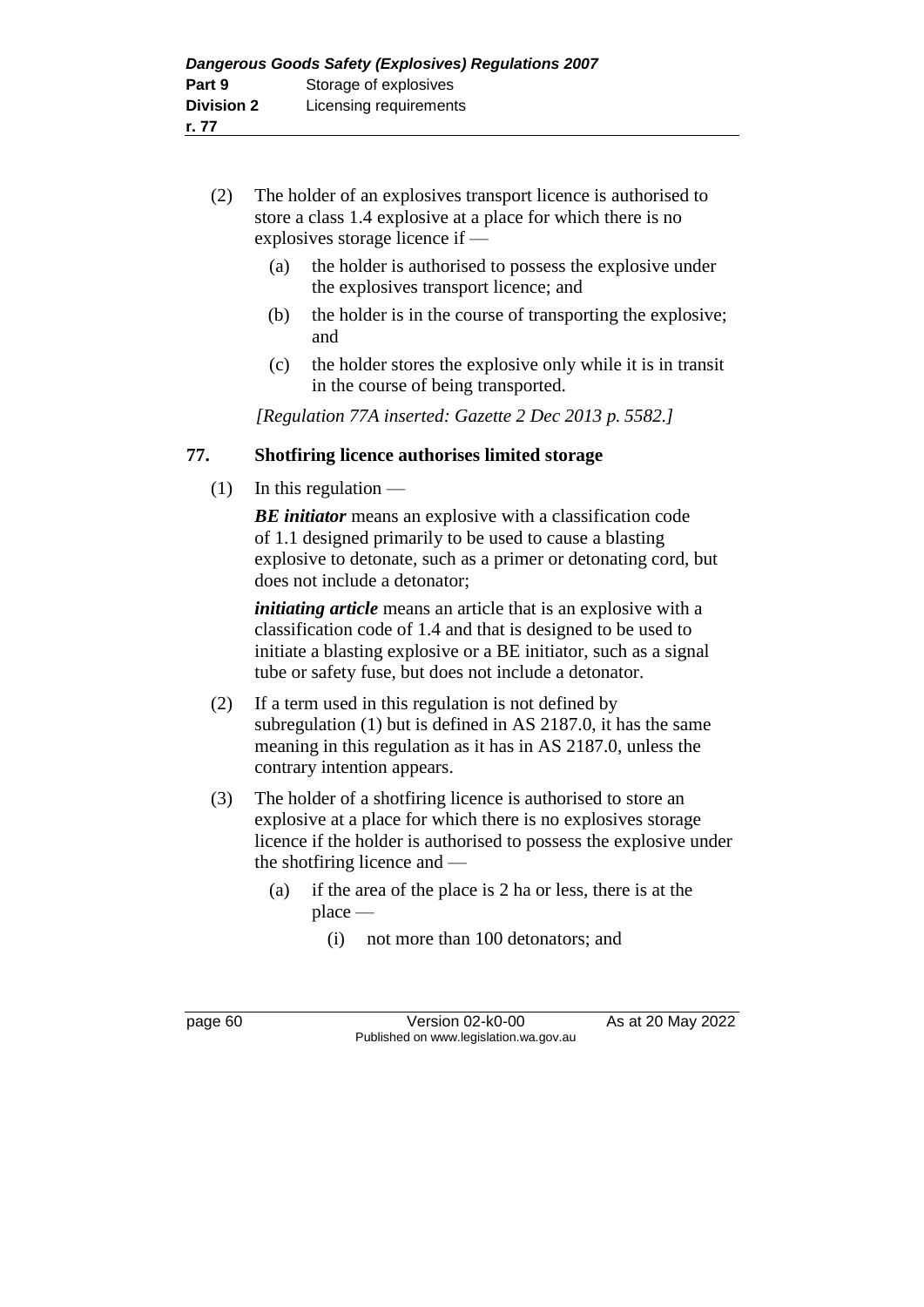(ii) blasting explosive and BE initiators the NEQ of which is not more than 2.5 kg;

or

- (b) if the area of the place is more than 2 ha, there is at the place —
	- (i) not more than 100 detonators; and
	- (ii) blasting explosive and BE initiators the NEQ of which is not more than 10 kg.
- (4) For the purposes of subregulation (3), the area of a place is the combined area of the land on which the explosive is stored and of any land contiguous to that land that is under the same control and management as that land.
- (5) The holder of a shotfiring licence is authorised to store at a place for which there is no explosives storage licence any quantity of initiating articles, if the holder is authorised to possess the articles under the shotfiring licence.

# **78. Pyrotechnics (special use) licence authorises limited storage**

The holder of a pyrotechnics (special use) licence is authorised to store an explosive at a place for which there is no explosives storage licence if —

- (a) the holder is authorised to possess the explosive under the pyrotechnics (special use) licence; and
- (b) the gross weight of explosives with a classification code of 1.1 or 1.2 at the place is not more than 2.5 kg; and
- (c) the gross weight of explosives with a classification code of 1.3 at the place is not more than 15 kg; and
- (d) the gross weight of explosives with a classification code of 1.4 at the place is not more than 30 kg.

*[Regulation 78 amended: Gazette 20 Mar 2018 p. 998.]*

As at 20 May 2022 Version 02-k0-00 Page 61 Published on www.legislation.wa.gov.au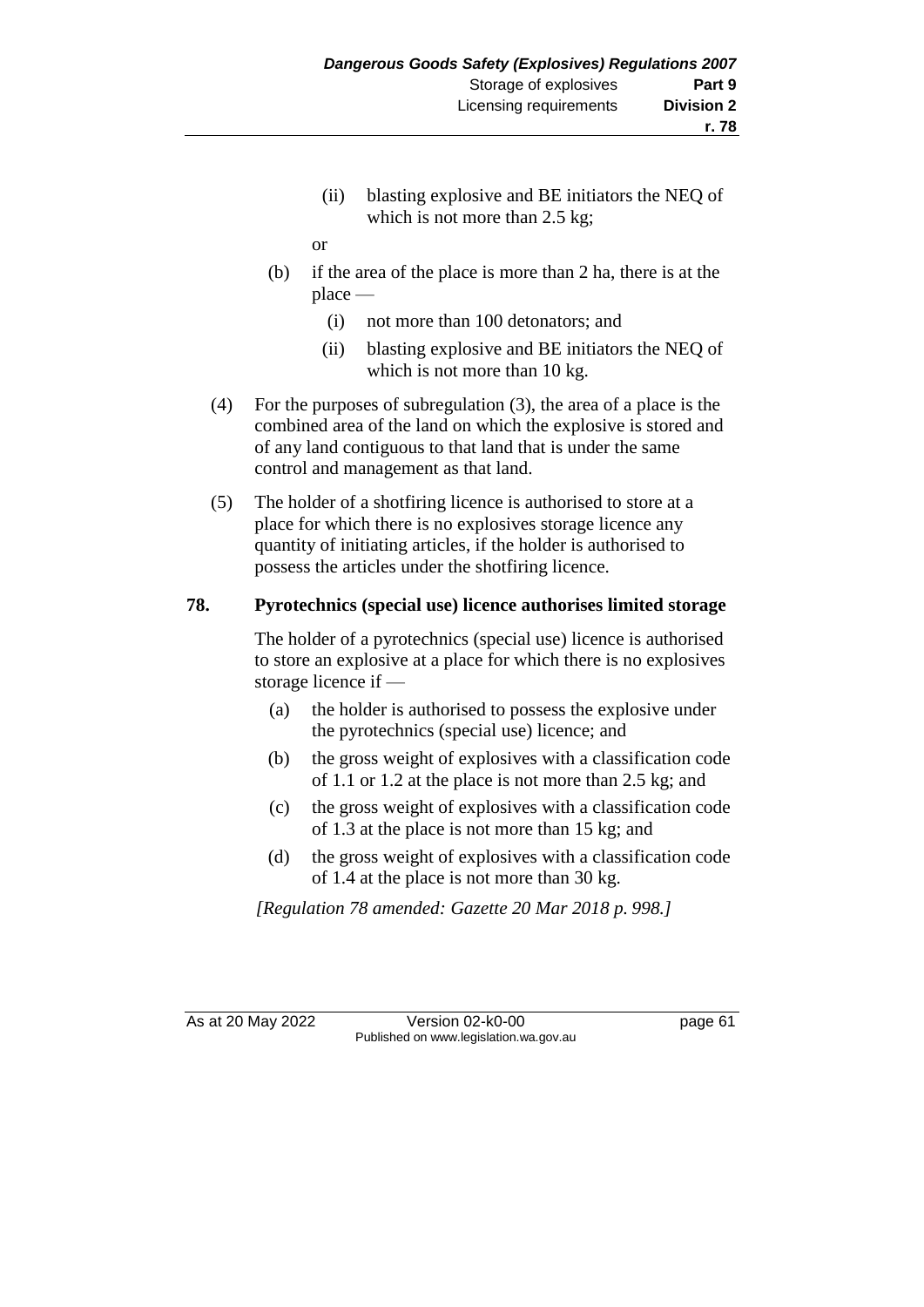## **79. Fireworks contractor licence and fireworks operator licence authorise limited storage**

The holder of a fireworks contractor licence or a fireworks operator licence is authorised to store a firework at a place for which there is no explosives storage licence if —

- (a) the holder is authorised to possess the firework under the licence; and
- (b) the gross weight of explosives with a classification code of 1.1 or 1.2 at the place is not more than 2.5 kg; and
- (c) the gross weight of explosives with a classification code of 1.3 at the place is not more than 15 kg; and
- (d) the gross weight of explosives with a classification code of 1.4 at the place is not more than 30 kg.

*[Regulation 79 amended: Gazette 20 Mar 2018 p. 998.]*

*[80. Deleted: Gazette 16 Mar 2012 p. 1178.]*

# **Division 3 — Storing Schedule 6 explosives**

# **81. Application of this Division**

- (1) This Division applies to an explosive named in, and stored in accordance with, Schedule 6.
- (2) This Division does not apply if an explosive named in Schedule 6 is stored in a place to which an explosives storage licence relates.

# **82A. Sparklers**

(1) A person storing sparklers with a gross weight of more than 1 000 kg must ensure the sparklers are stored properly. Penalty for this subregulation: a level 2 fine.

page 62 Version 02-k0-00 As at 20 May 2022 Published on www.legislation.wa.gov.au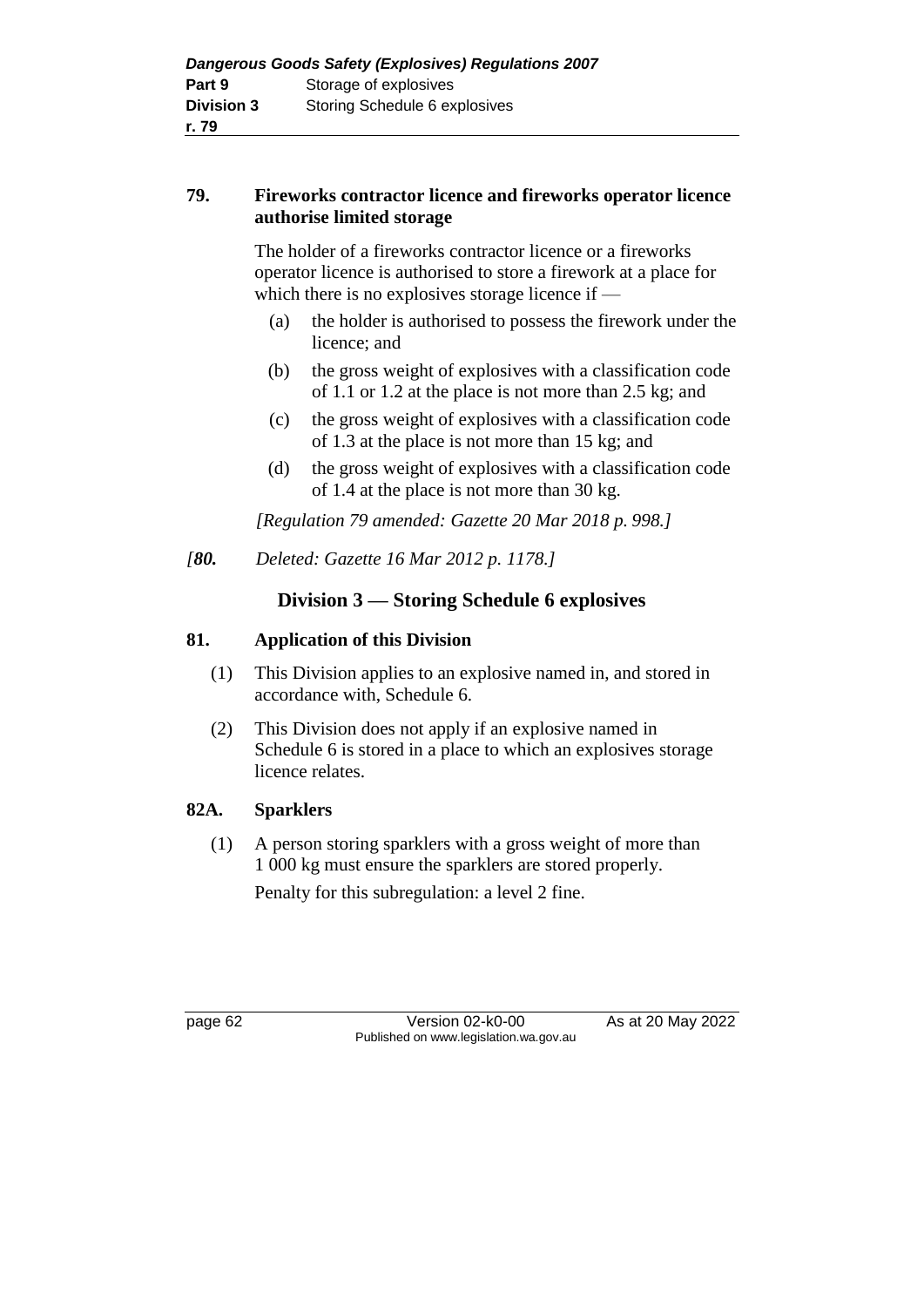- (2) For the purposes of subregulation (1) sparklers are not stored properly unless —
	- (a) they are in a building or container that is separate from and at least 5 m from other buildings and containers; and
	- (b) the building or container does not contain anything other than the sparklers, or the sparklers and other explosives with a classification code of 1.4S or 1.4G; and
	- (c) on the outside of the entrance to the building or container are the following —
		- (i) a Class 1 Label, Model No. 1.4, that complies with the AE Code Figure 3.1 and that is at least 250 mm square;
		- (ii) a sign that says "FIREWORKS (SPARKLERS)" in black letters at least 100 mm high on a white or silver background;

and

- (d) there is a fire extinguisher containing at least  $9 L of$ water on or close to the outside of the building or container; and
- (e) there is no combustible material within 5 m of the outside of the building or container; and
- (f) there is a "HAZCHEM" outer warning placard that complies with the *Dangerous Goods Safety (Storage and Handling of Non-explosives) Regulations 2007*  regulation 71 and Schedule 4 clause 2 —
	- (i) at every entrance in the perimeter of the site where the building or container is situated; or
	- (ii) at a position or positions approved in writing by the FES Commissioner;

and

(g) except when it needs to be opened to deal with sparklers in it, the building or container is kept closed and locked

As at 20 May 2022 Version 02-k0-00 page 63 Published on www.legislation.wa.gov.au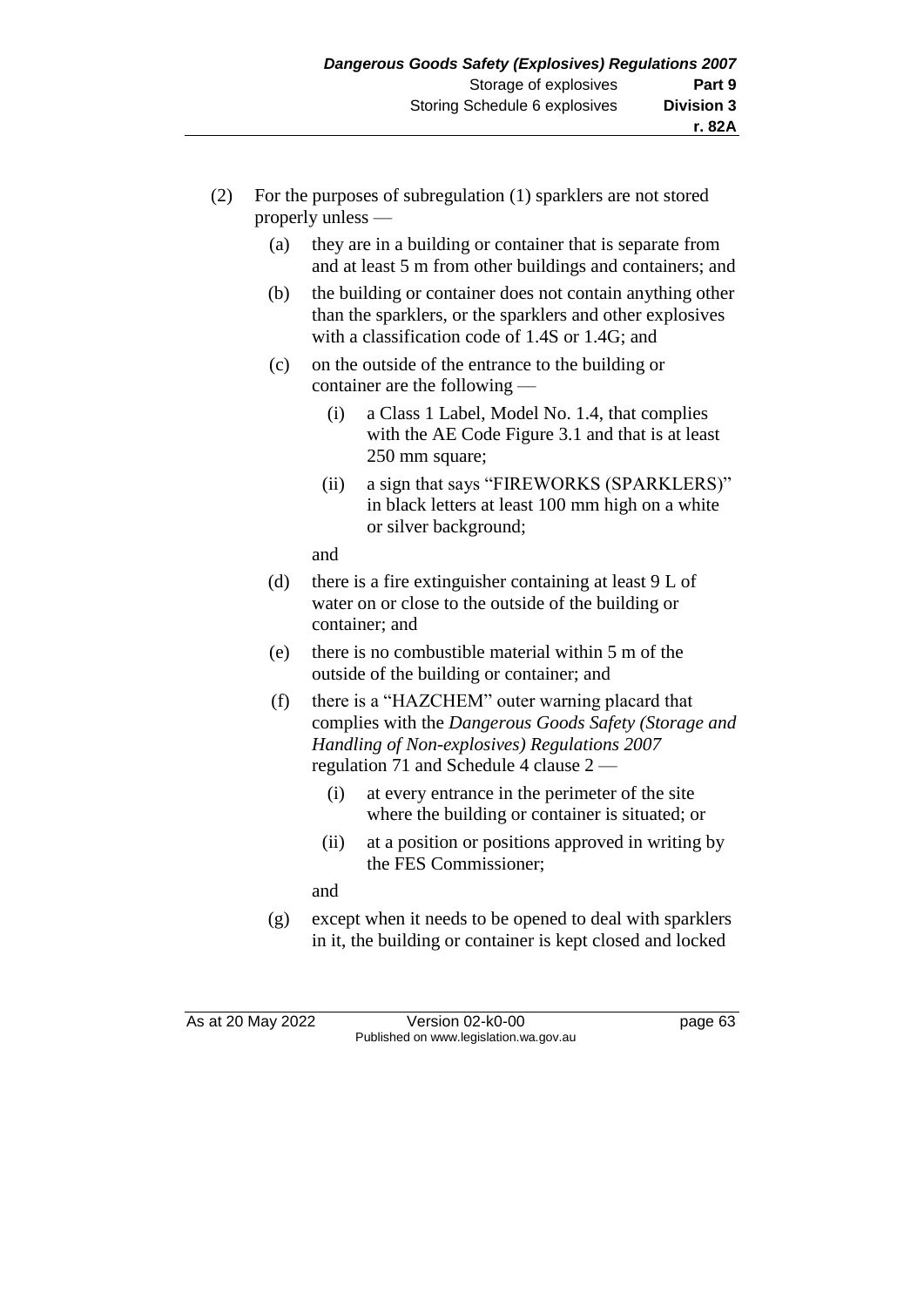so as to prevent removal of or access to the sparklers by unauthorised people.

*[Regulation 82A inserted: Gazette 16 Mar 2012 p. 1178-9; amended: Gazette 19 Feb 2013 p. 985; 20 Mar 2018 p. 998-9.]*

#### **82. Cartridges for safety devices etc.**

- (1) A person storing more than 10 000 power device cartridges must ensure that the outside of the cabinet or container in which they are stored has a clearly visible sign saying "Explosives".
- (2) A person storing a power device cartridge must store it in a place that is not easily accessible to a person under the age of 14 years.

Penalty: a level 3 fine.

#### **83. Cartridges for nail guns etc.**

- (1) A person storing more than 10 000 power tool cartridges must ensure that the outside of the cabinet or container in which they are stored has a clearly visible sign saying "Explosives".
- (2) A person storing a power tool cartridge must store it in a place that is not easily accessible to a person under the age of 14 years.

Penalty: a level 3 fine.

#### **84. Emergency devices**

A person storing an emergency device must store it in a place that is not easily accessible to a person under the age of 14 years.

Penalty: a level 3 fine.

#### **85. Ammunition propellant and black powder**

(1) A person storing ammunition propellant or black powder must store it safely.

Penalty for this subregulation: a level 3 fine.

page 64 Version 02-k0-00 As at 20 May 2022 Published on www.legislation.wa.gov.au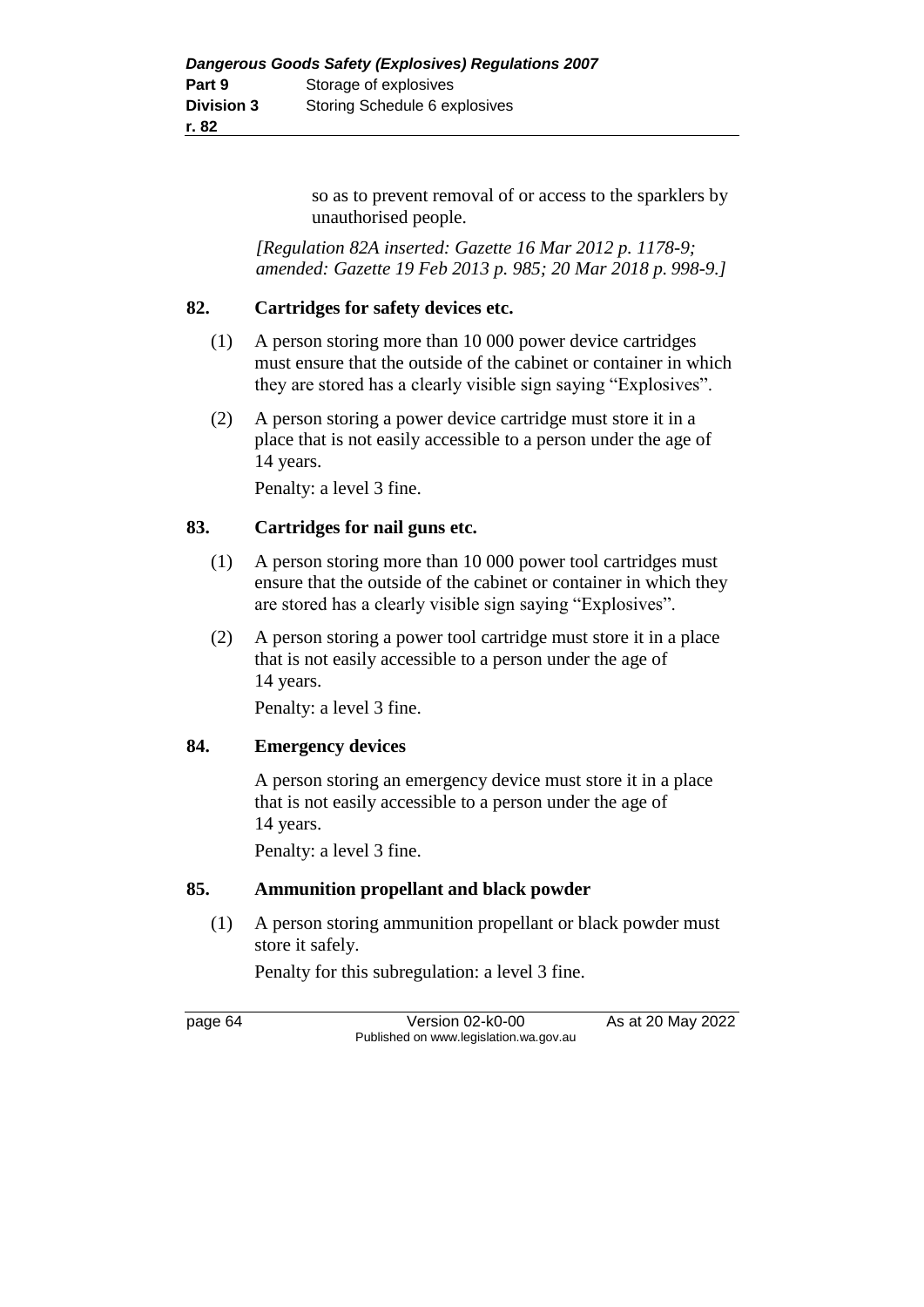(2) A person must not store black powder the NEQ of which is more than 2 kg in any one container. Penalty for this subregulation: a level 3 fine.

*[Regulation 85 amended: Gazette 20 Mar 2018 p. 999.]*

## **Division 4 — Storage under licences and permits other than explosives storage licences**

*[Heading inserted: Gazette 16 Mar 2012 p. 1179.]*

#### **86A. Storage by explosives transport licence holder**

- (1) This regulation applies to a person who holds an explosives transport licence and who, under regulation 77A, stores an explosive at a place for which there is not an explosives storage licence held by the person.
- (2) The person must ensure the explosive is stored properly.
- (3) For the purposes of subregulation (2), an explosive is not stored properly unless —
	- (a) it is in a building or container that is separate from and at least 5 m from other buildings and containers; and
	- (b) the building or container does not contain anything other than explosives with a classification code of 1.4; and
	- (c) on the outside of the entrance to the building or container are the following —
		- (i) a Class 1 Label, Model No. 1.4, that complies with the AE Code Figure 3.1 and that is at least 250 mm square;
		- (ii) a sign that says "EXPLOSIVES" in black letters at least 100 mm high on a white or silver background;

and

As at 20 May 2022 Version 02-k0-00 Page 65 Published on www.legislation.wa.gov.au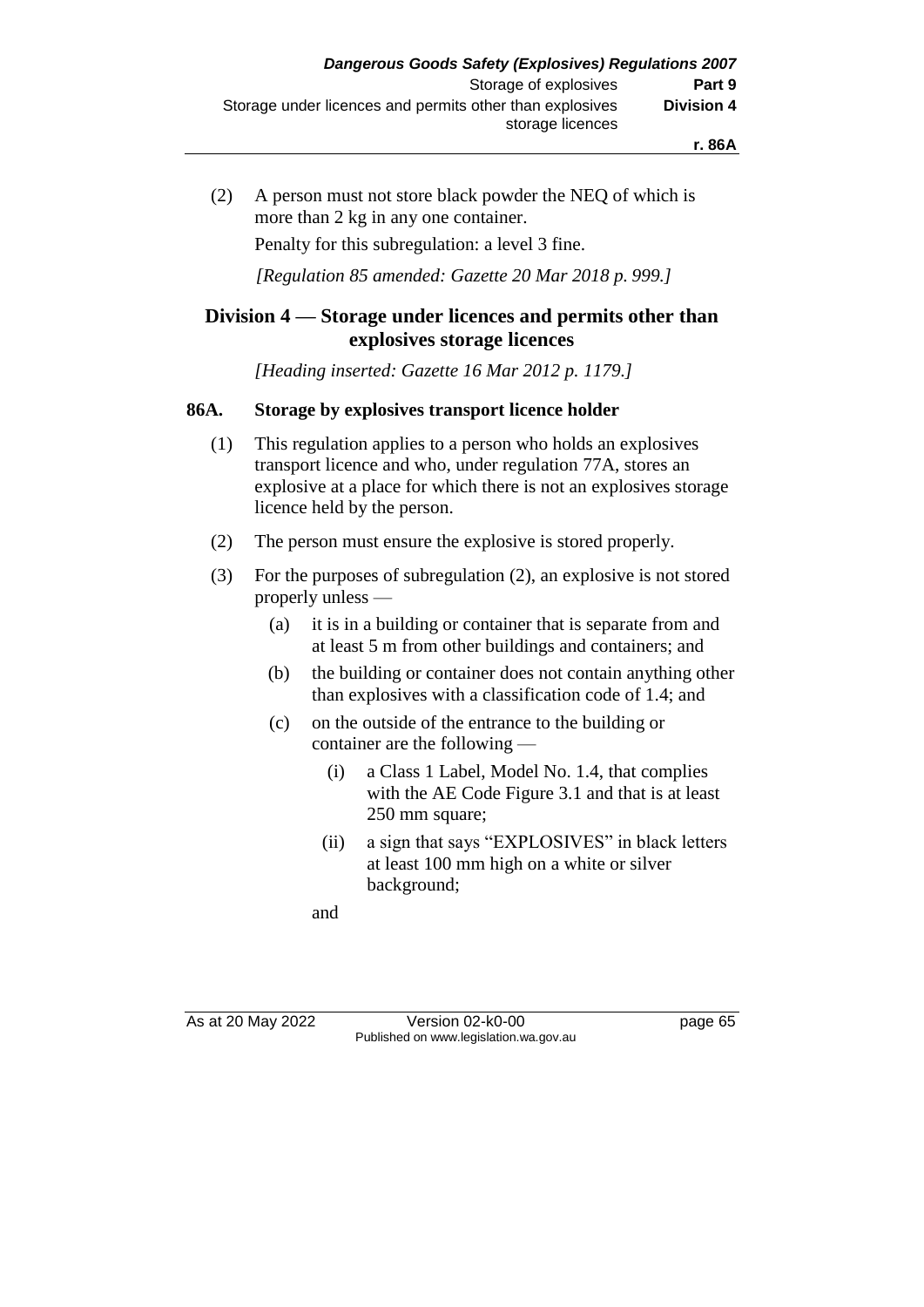| Dangerous Goods Safety (Explosives) Regulations 2007<br>Storage of explosives<br>Part 9 |                                                                                                                                                                                                                   |                                                                                                                                                                                                     |                                                                                                                                                                                                                   |                   |
|-----------------------------------------------------------------------------------------|-------------------------------------------------------------------------------------------------------------------------------------------------------------------------------------------------------------------|-----------------------------------------------------------------------------------------------------------------------------------------------------------------------------------------------------|-------------------------------------------------------------------------------------------------------------------------------------------------------------------------------------------------------------------|-------------------|
| <b>Division 4</b>                                                                       |                                                                                                                                                                                                                   | Storage under licences and permits other than explosives<br>storage licences                                                                                                                        |                                                                                                                                                                                                                   |                   |
| r. 86                                                                                   |                                                                                                                                                                                                                   |                                                                                                                                                                                                     |                                                                                                                                                                                                                   |                   |
|                                                                                         | (d)                                                                                                                                                                                                               |                                                                                                                                                                                                     | there is a fire extinguisher containing at least 9 L of<br>water on or close to the outside of the building or<br>container; and                                                                                  |                   |
|                                                                                         | (e)                                                                                                                                                                                                               |                                                                                                                                                                                                     | there is no combustible material within 5 m of the<br>outside of the building or container; and                                                                                                                   |                   |
|                                                                                         | (f)                                                                                                                                                                                                               | there is a "HAZCHEM" outer warning placard that<br>complies with the Dangerous Goods Safety (Storage and<br>Handling of Non-explosives) Regulations 2007<br>regulation 71 and Schedule 4 clause 2 — |                                                                                                                                                                                                                   |                   |
|                                                                                         |                                                                                                                                                                                                                   | (i)                                                                                                                                                                                                 | at every entrance in the perimeter of the site<br>where the building or container is situated; or                                                                                                                 |                   |
|                                                                                         |                                                                                                                                                                                                                   | (ii)                                                                                                                                                                                                | at a position or positions approved in writing by<br>the FES Commissioner;                                                                                                                                        |                   |
|                                                                                         |                                                                                                                                                                                                                   | and                                                                                                                                                                                                 |                                                                                                                                                                                                                   |                   |
|                                                                                         | (g)                                                                                                                                                                                                               |                                                                                                                                                                                                     | except when it needs to be opened to deal with the<br>explosives in it, the building or container is kept closed<br>and locked so as to prevent removal of or access to the<br>explosives by unauthorised people. |                   |
| (4)                                                                                     | If any of the packaging of the explosive is removed while the<br>explosive is being stored, the person commits an offence.                                                                                        |                                                                                                                                                                                                     |                                                                                                                                                                                                                   |                   |
|                                                                                         | Penalty for an offence against subregulation $(2)$ or $(4)$ : a level 2<br>fine.                                                                                                                                  |                                                                                                                                                                                                     |                                                                                                                                                                                                                   |                   |
|                                                                                         | [Regulation 86A inserted: Gazette 2 Dec 2013 p. 5583-4.]                                                                                                                                                          |                                                                                                                                                                                                     |                                                                                                                                                                                                                   |                   |
| 86.                                                                                     | Shotfiring licence holders, storage by                                                                                                                                                                            |                                                                                                                                                                                                     |                                                                                                                                                                                                                   |                   |
| (1)                                                                                     | This regulation applies to a person who holds a shotfiring<br>licence and who, under regulation 77, stores an explosive at a<br>place for which there is not an explosives storage licence held<br>by the person. |                                                                                                                                                                                                     |                                                                                                                                                                                                                   |                   |
| (2)                                                                                     | The person must not store the explosive in, or in any part of, a<br>building used wholly or partly as a dwelling or a shop.                                                                                       |                                                                                                                                                                                                     |                                                                                                                                                                                                                   |                   |
| page 66                                                                                 |                                                                                                                                                                                                                   |                                                                                                                                                                                                     | Version 02-k0-00                                                                                                                                                                                                  | As at 20 May 2022 |

Published on www.legislation.wa.gov.au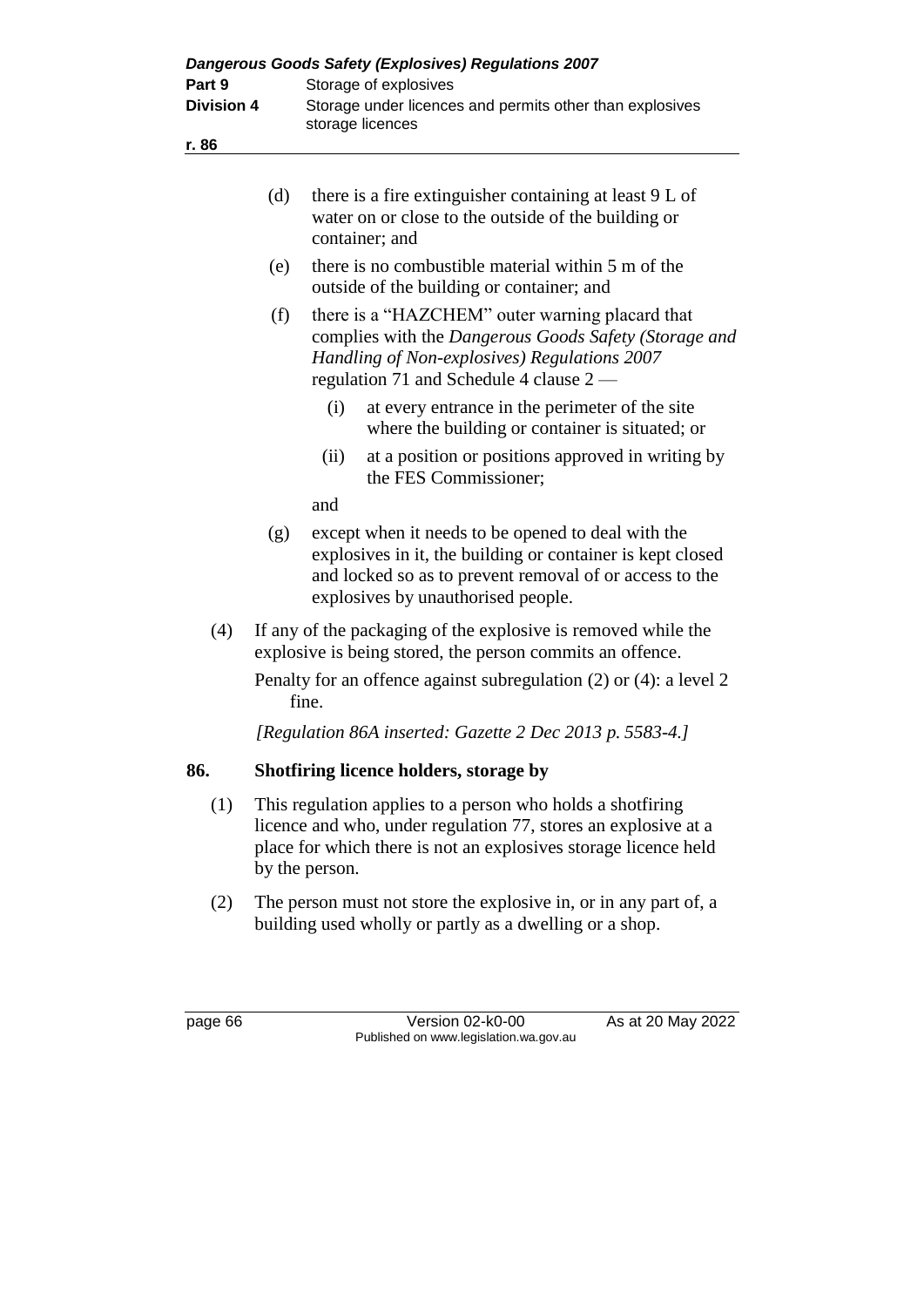(3) The person must store the explosive safely. Penalty: a level 2 fine.

#### **87. Pyrotechnics (special use) licence holders, storage by**

- (1) This regulation applies to a person who holds a pyrotechnics (special use) licence and who, under regulation 78, stores an explosive at a place for which there is not an explosives storage licence held by the person.
- (2) The person must not store the explosive in, or in any part of, a building used wholly or partly as a dwelling or a shop.
- (3) The person must store the explosive safely. Penalty: a level 2 fine.

#### **88. Fireworks contractor licence holders, storage by**

- (1) This regulation applies to a person who holds a fireworks contractor licence or a fireworks operator licence and who, under regulation 79, stores a firework at a place for which there is not an explosives storage licence held by the person.
- (2) The person must not store the firework in, or in any part of, a building used wholly or partly as a dwelling or a shop.
- (3) The person must store the firework safely. Penalty: a level 2 fine.

#### **89. Fireworks event permit holders, storage by**

- (1) This regulation applies to a person if
	- (a) the person holds a fireworks event permit; and
	- (b) the person does not hold an explosives storage licence for the place where the event will be conducted; and
	- (c) the person stores at that place a firework that will be used at the event.

As at 20 May 2022 Version 02-k0-00 Page 67 Published on www.legislation.wa.gov.au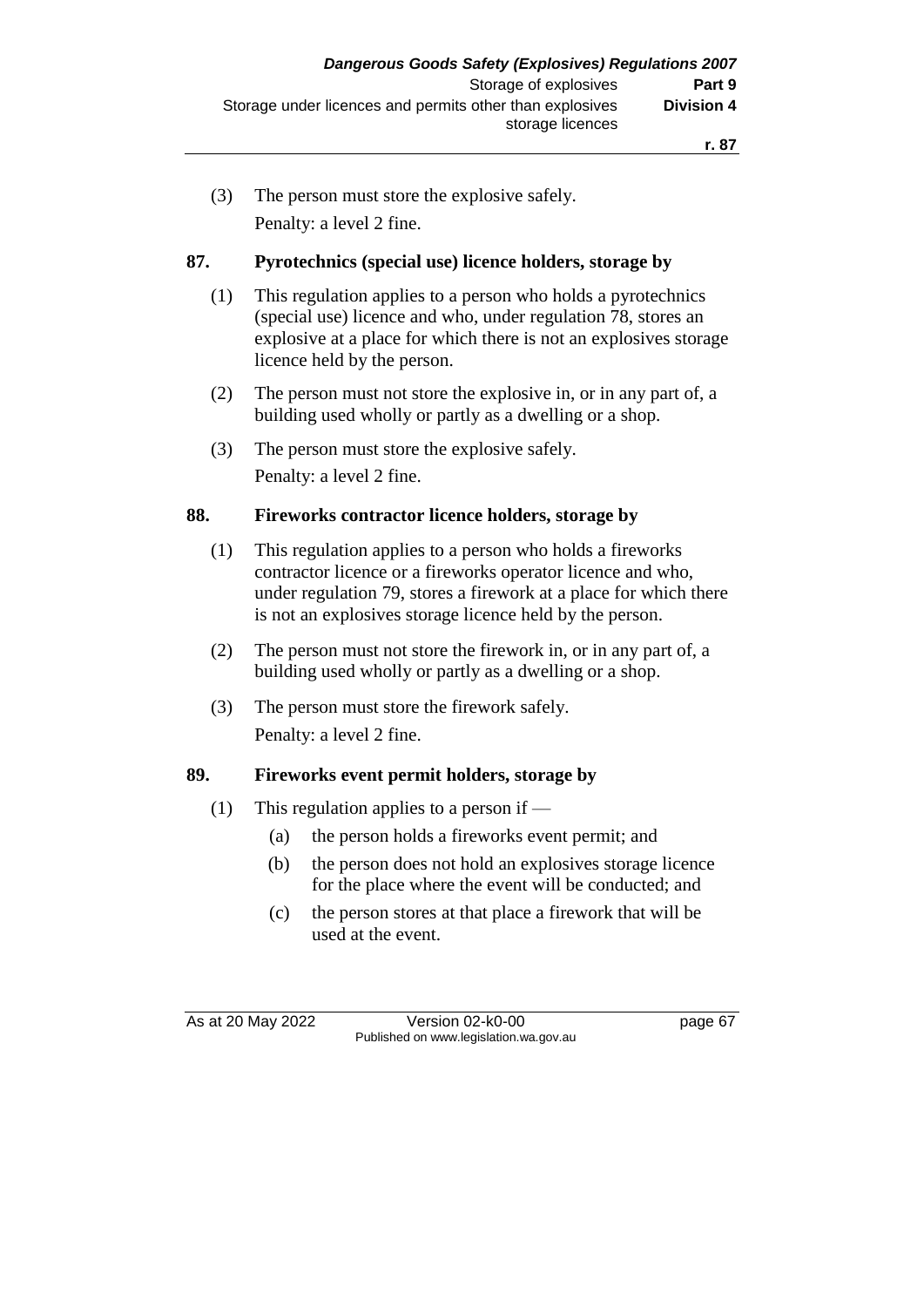- (2) The requirements of this regulation are in addition to any condition included in the fireworks event permit that relates to the storage of any firework.
- (3) The person must ensure that the firework is stored at the place where the event will be conducted for not more than 48 hours or a longer period approved by the Chief Officer.

Penalty for this subregulation: a level 2 fine.

- *[(4) deleted]*
- (5) The person must ensure that the place where the firework is stored is at least 30 m from the place where any other firework is made ready for use or is ready for use or is used.

Penalty for this subregulation: a level 2 fine.

(6) The person must store the firework safely. Penalty for this subregulation: a level 2 fine.

> *[Regulation 89 inserted: Gazette 16 Mar 2012 p. 1180-1; amended: Gazette 5 Feb 2016 p. 348.]*

# **Division 5 — Storage under an explosives storage licence**

## **90. General requirements**

- (1) The holder of an explosives storage licence must store any explosive to which the licence relates at the place to which the licence relates in a magazine that complies with the requirements of AS 2187.1 section 2, or alternative safety measures, for the construction of magazines.
- (2) Subregulation (1) does not apply to the storage underground of an explosive.
- (3) The holder of an explosives storage licence must store the explosives to which the licence relates at the place to which the licence relates in accordance with the requirements of AS 2187.1 section 3, or alternative safety measures, for the storage of explosives.

page 68 Version 02-k0-00 As at 20 May 2022 Published on www.legislation.wa.gov.au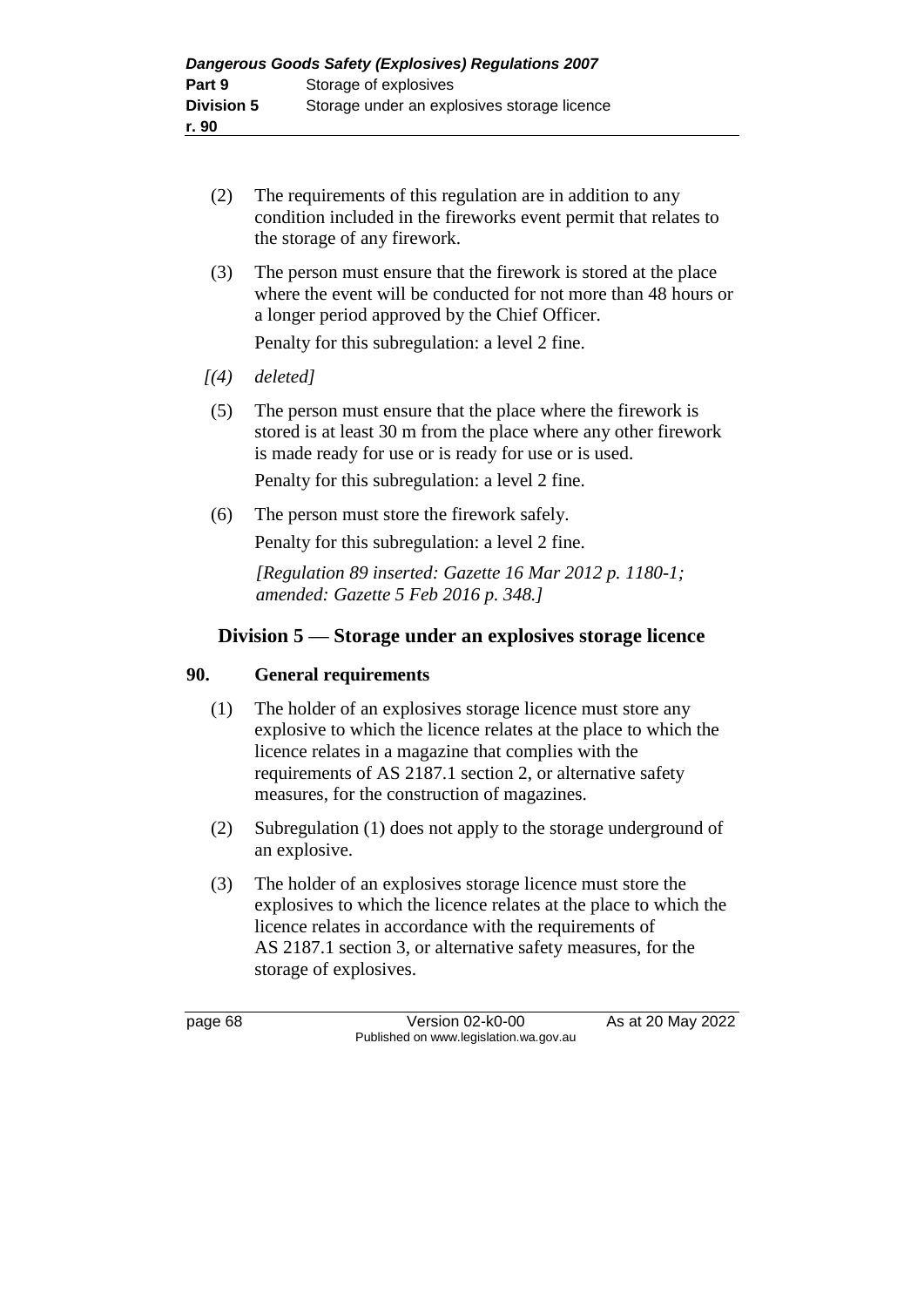- (4) The holder of an explosives storage licence must comply with the requirements of AS 2187.1 section 4, or alternative safety measures, for the management of any magazine in which any explosive to which the licence relates is stored.
- (5) The holder of an explosives storage licence must comply with the requirements of AS 2187.1 section 5, or alternative safety measures, for emergency procedures in relation to any explosive to which the licence relates.
- (6) The holder of an explosives storage licence must ensure that any person who enters the place to which the licence relates is made aware of and complies with the requirements of AS 2187.1 sections 4 and 5, or any alternative safety measures adopted by the holder instead of sections 4 and 5.
- (7) A person who is at a place to which an explosives storage licence relates must comply with the requirements of AS 2187.1 sections 4 and 5, or any alternative safety measures adopted by the holder of the licence instead of sections 4 and 5.

Penalty: a level 2 fine.

*[Regulation 90 amended: Gazette 16 Mar 2012 p. 1181.]*

## **91. Underground storage, magazine requirements**

 $(1)$  In this regulation —

## *complying magazine* means —

- (a) a magazine that complies with the requirements of AS 2187.1 clause 2.2.3.1, or alternative safety measures, for the construction of external portable magazines; or
- (b) a magazine that complies with the requirements of AS 2187.1 clause 2.3, or alternative safety measures, for the construction of relocatable magazines; or
- (c) a magazine that complies with the requirements of AS 2187.1 clause 2.6.2, or alternative safety measures, for the construction of fixed magazines underground.

As at 20 May 2022 Version 02-k0-00 page 69 Published on www.legislation.wa.gov.au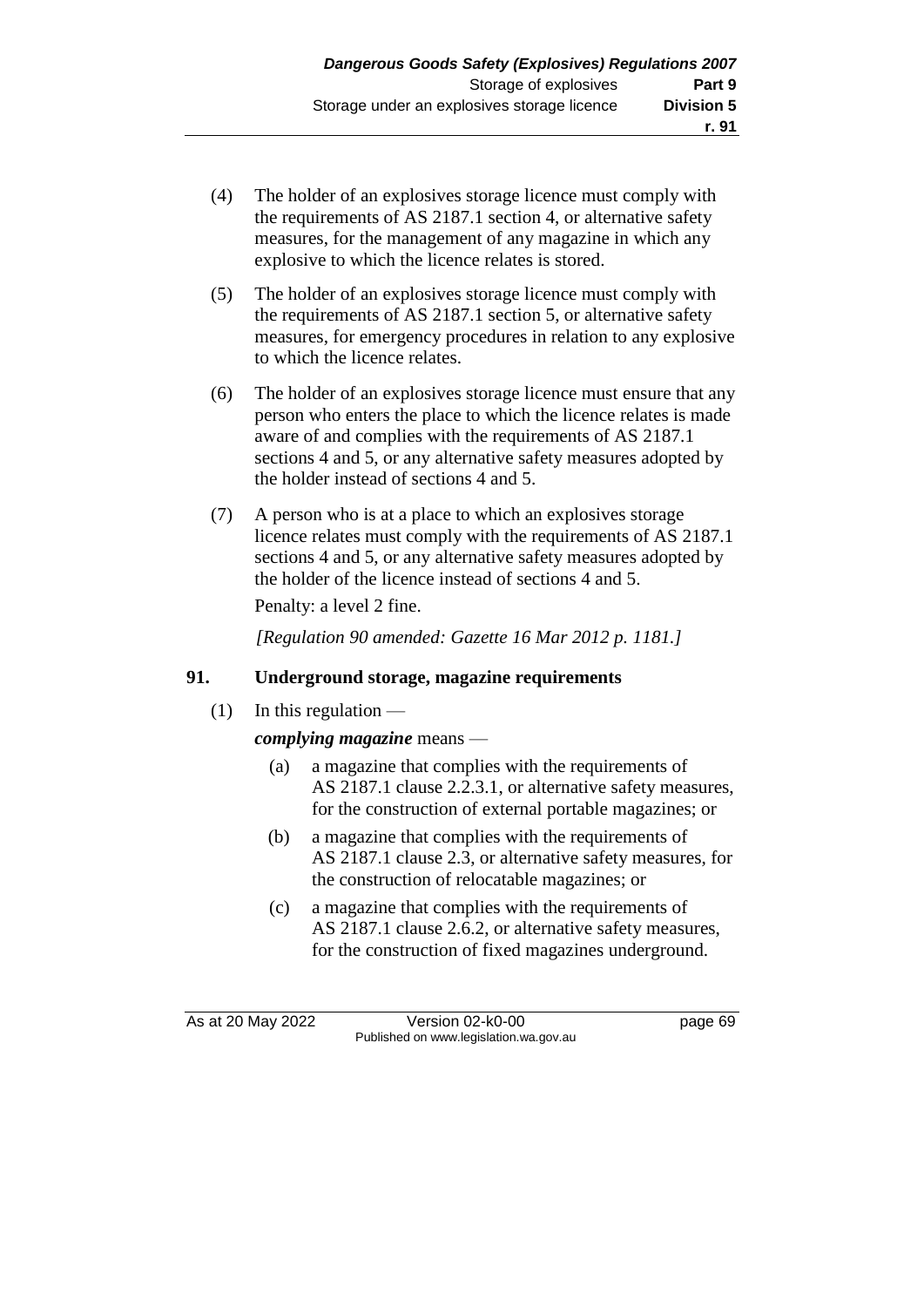(2) The holder of an explosives storage licence who stores underground any explosive to which the licence relates, must store the explosive in a complying magazine.

Penalty for this subregulation: a level 2 fine.

- *[(3) deleted]*
- (4) The holder of an explosives storage licence must not store explosive the NEQ of which is more than 250 kg or 500 detonators in a complying magazine that is underground and that complies with the requirements of AS 2187.1 clause 2.2.3.1, or alternative safety measures, for the construction of external portable magazines.

Penalty for this subregulation: a level 2 fine.

*[Regulation 91 amended: Gazette 16 Mar 2012 p. 1181; 20 Mar 2018 p. 999.]*

## **92. Explosives storage licence holders to keep inventories etc.**

- (1) The holder of an explosives storage licence must keep a proper inventory for any place to which the licence relates. Penalty: a level 2 fine.
- (2) For the purpose of subregulation (1), a proper inventory is not kept unless a written record is made of this information —
	- (a) the required details of each explosive received into or dispatched from storage at the place;
	- (b) the date and time of each such receipt or dispatch;
	- (c) for each such dispatch
		- (i) the name of the person to whom the explosive was dispatched; and
		- (ii) if a licence is needed to possess the explosive, the person's licence details or authority to possess the explosive;

page 70 Version 02-k0-00 As at 20 May 2022 Published on www.legislation.wa.gov.au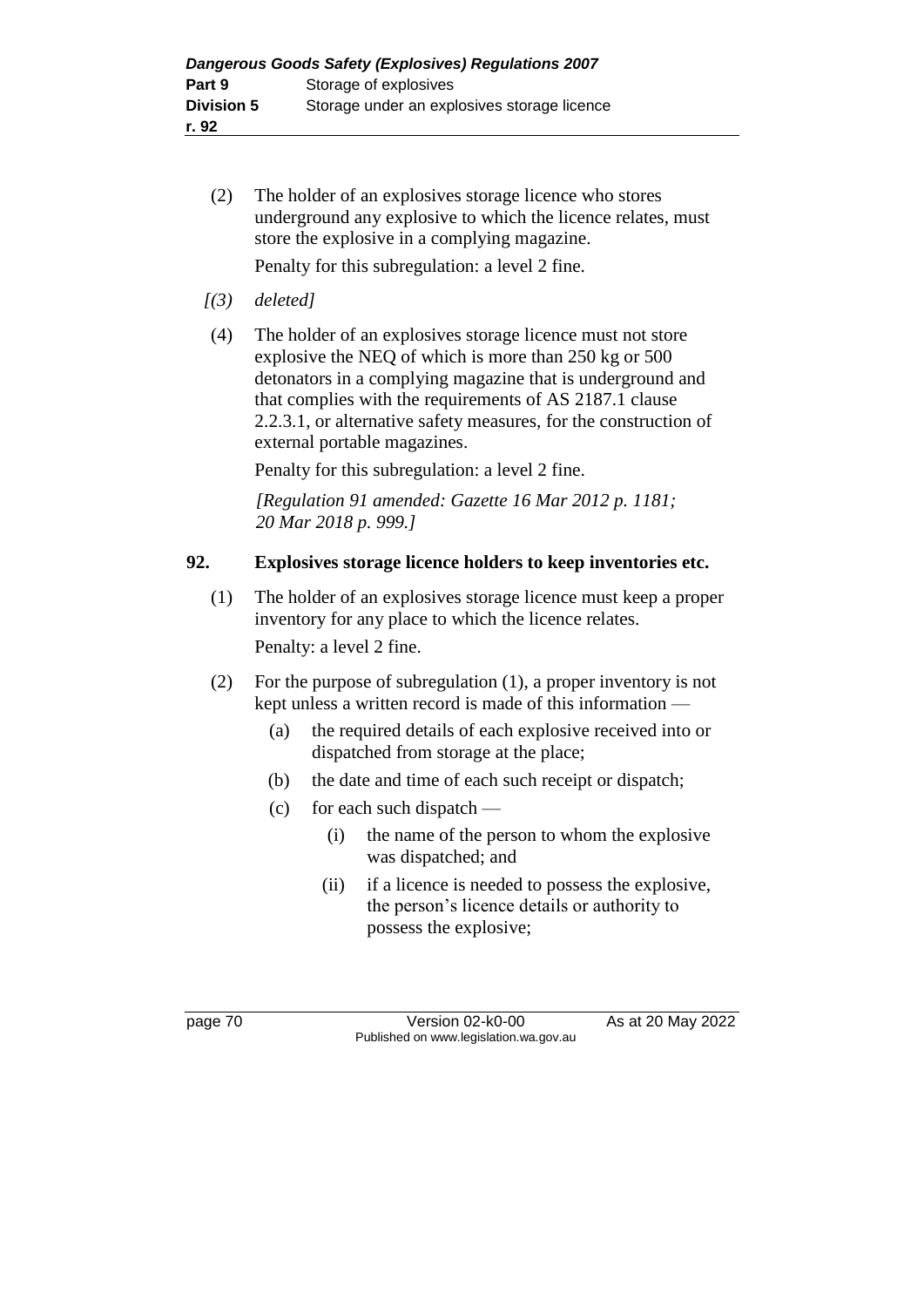(d) the quantity of explosive stored at the place after each such receipt or dispatch,

and is kept for 2 years after the date of each such receipt or dispatch.

(3) The holder of an explosives storage licence must do a proper stocktake of the explosives stored at any place to which the licence relates at least once a month.

Penalty: a level 3 fine.

- (4) For the purpose of subregulation (3), a proper stocktake of the explosives stored at a place is not done unless —
	- (a) the explosives stored at the place at the time of the stocktake are compared to the storage inventory for the place at that time; and
	- (b) any discrepancy between the 2 is investigated; and
	- (c) if there is a discrepancy that is caused by an unexplained loss, the licence holder gives the Chief Officer a written report within one month after the stocktake of —
		- (i) the unexplained loss; and
		- (ii) the findings of the investigation; and
		- (iii) the measures taken to ensure the unexplained loss does not occur again.
- (5) The holder of an explosives storage licence must properly inspect any place to which the licence relates at least once a month.

Penalty: a level 3 fine.

- (6) For the purpose of subregulation (5), a place is not properly inspected unless —
	- (a) any relevant explosive stored at the place is inspected to see that it complies with, and is stored in accordance with, these regulations; and

As at 20 May 2022 Version 02-k0-00 Page 71 Published on www.legislation.wa.gov.au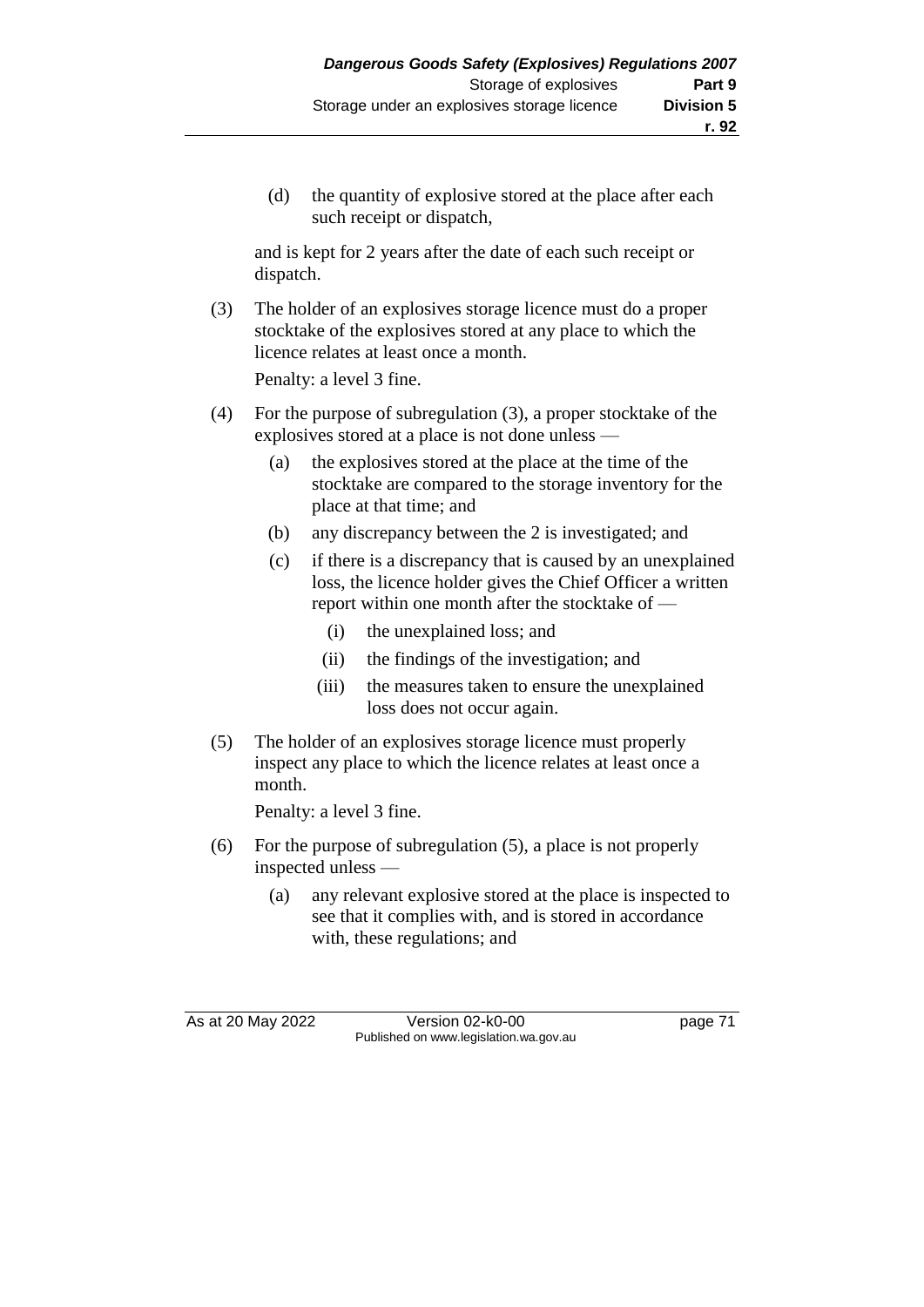(b) a written record is kept for 2 years after the date of the inspection of the date and time of the inspection, the matters inspected, and the findings of the inspection.

*[Regulation 92 amended: Gazette 2 Dec 2013 p. 5584.]*

## **93. Documents to be kept at storage places**

- (1) The holder of an explosives storage licence must keep a copy of the licence at any place to which the licence relates.
- (2) The holder of an explosives storage licence must ensure that inside the entrance to any room at any place to which the licence relates there is a notice stating what kinds and quantities of explosives are permitted by the licence to be stored in the room.
- (3) The holder of an explosives storage licence must keep a copy of the SDS for each explosive stored at a place to which the licence relates in a position that makes it easily accessible to —
	- (a) any person handling the explosive; and
	- (b) any person treating a person for an injury suffered when handling the explosive.

Penalty: a level 3 fine.

*[Regulation 93 amended: Gazette 3 Mar 2017 p. 1475.]*

## **94. Magazines to be kept secure**

(1) The holder of an explosives storage licence must keep secure any magazine in which any explosive to which the licence relates is stored.

Penalty: a level 1 fine and imprisonment for 10 months.

- (2) For the purposes of subregulation (1), a magazine is not kept secure unless —
	- (a) it is kept closed and locked except when it needs to be opened for use by the licence holder or a secure nominee of the licence holder acting in accordance with an

page 72 Version 02-k0-00 As at 20 May 2022 Published on www.legislation.wa.gov.au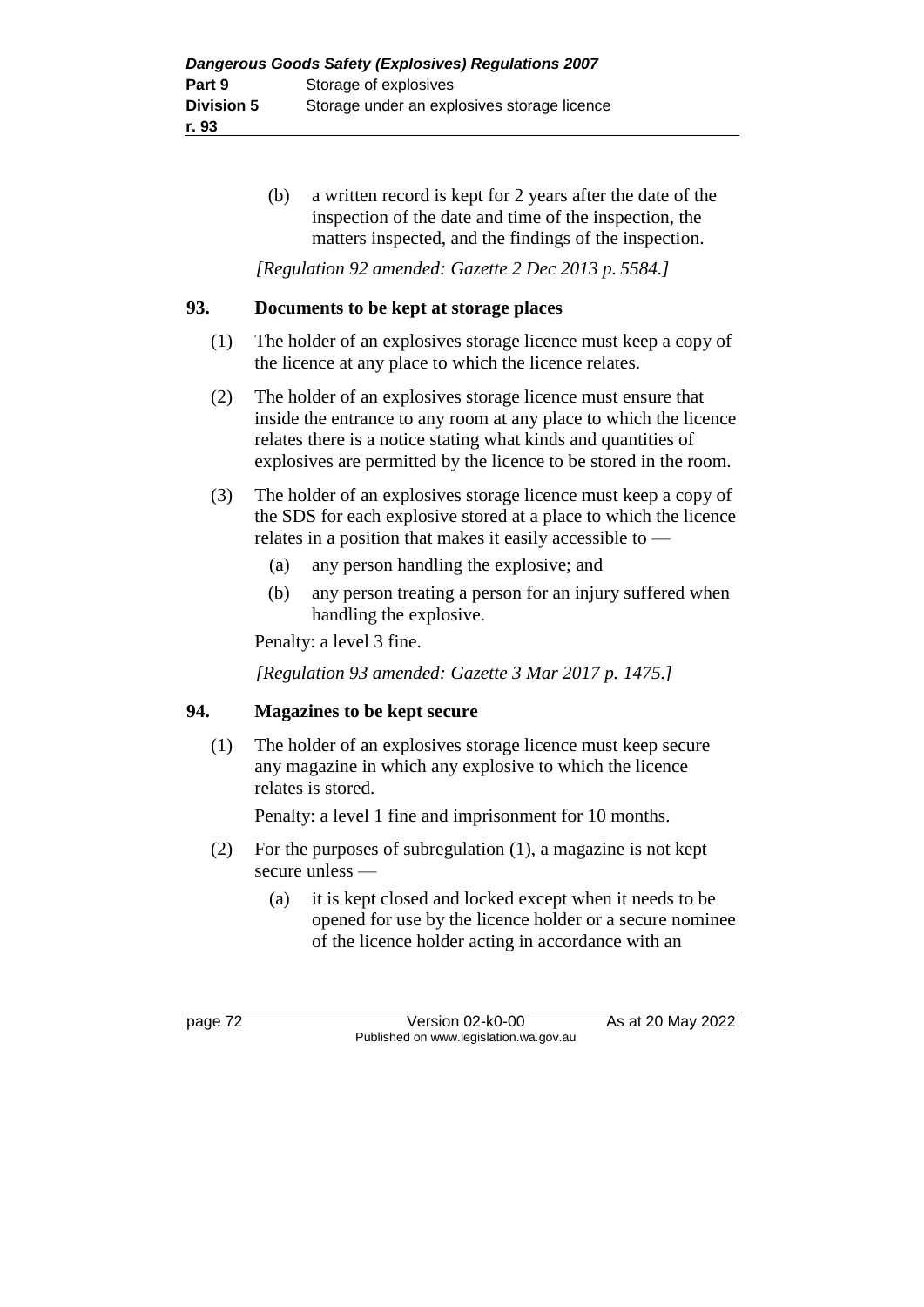unsupervised access authorisation given by the holder to the nominee; and

(b) the licence holder keeps the means of unlocking it secure from any person other than a secure nominee of the licence holder.

*[Regulation 94 amended: Gazette 2 Dec 2013 p. 5585.]*

As at 20 May 2022 Version 02-k0-00 Page 73 Published on www.legislation.wa.gov.au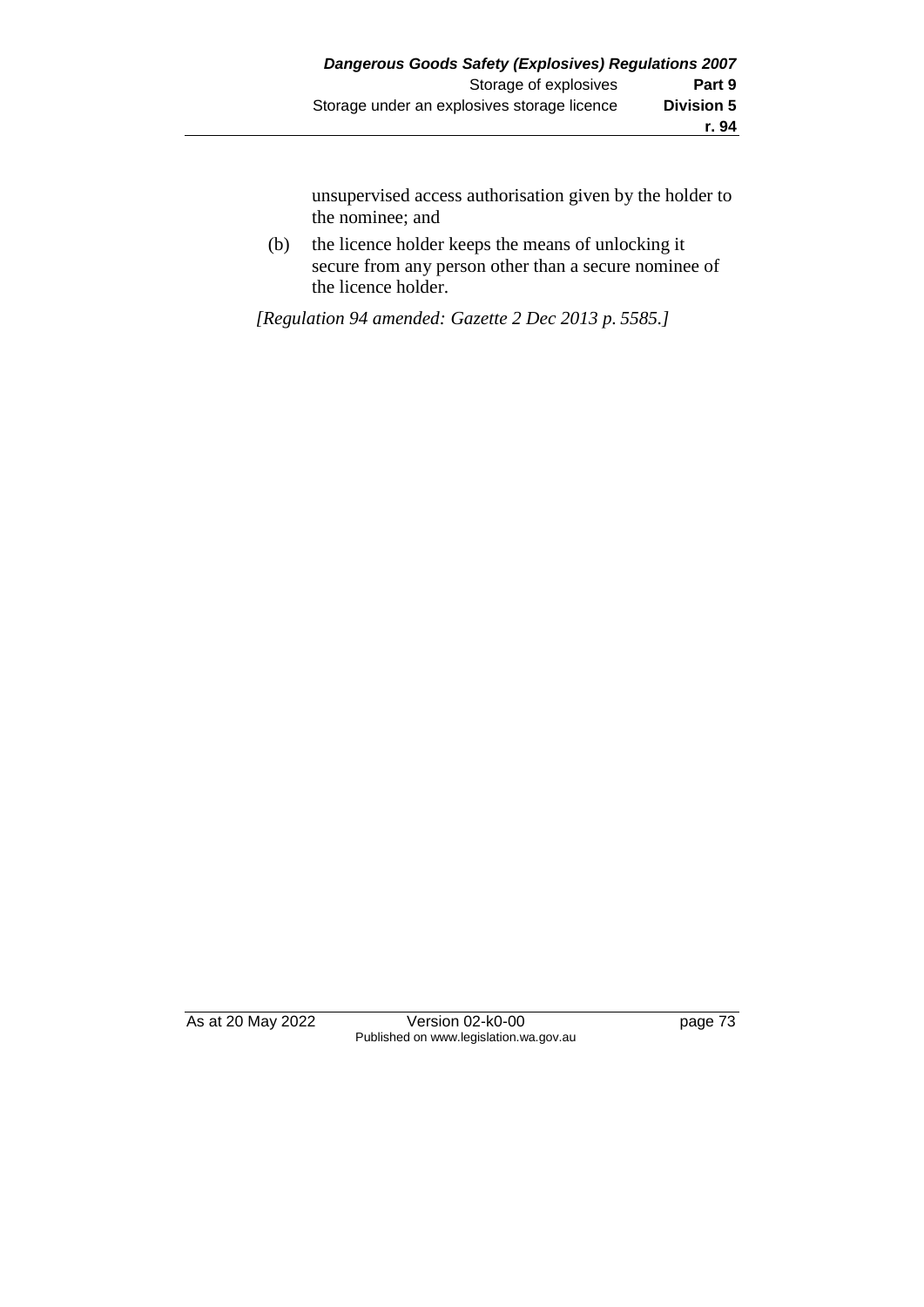# **Part 10 — Transport of explosives**

# **Division 1 — Preliminary matters**

#### **95. Terms used**

(1) In this Part and Schedule 7, unless the contrary intention appears —

*Category 1 load* means a quantity of explosives that is within Category 1 under the AE Code Table 2.1;

*Category 2 load* means a quantity of explosives that is within Category 2 under the AE Code Table 2.1;

*Category 3 load* means a quantity of explosives that is within Category 3 under the AE Code Table 2.1;

*prime contractor* has the meaning given to that term by subregulation (2);

*rail*, in relation to the transport of explosives by rail, does not include —

- (a) a railway in a mine; or
- (b) a slipway; or
- (c) a railway used exclusively by a crane;

*rail wagon* means a unit of rolling-stock that —

- (a) is designed to carry freight; and
- (b) bears a unique identifying number or alphanumeric identifier;

*road vehicle* means a vehicle capable of transporting people or things by road and it does not matter how the vehicle is moved or propelled;

*train* means 2 or more units of rolling-stock coupled together, of which at least one unit is a locomotive or a self-propelled unit.

- (2) For the purposes of this Part, a person is a prime contractor
	- (a) for the transport of an explosive, or a constituent of an explosive, by road if the person, in conducting a

page 74 Version 02-k0-00 As at 20 May 2022 Published on www.legislation.wa.gov.au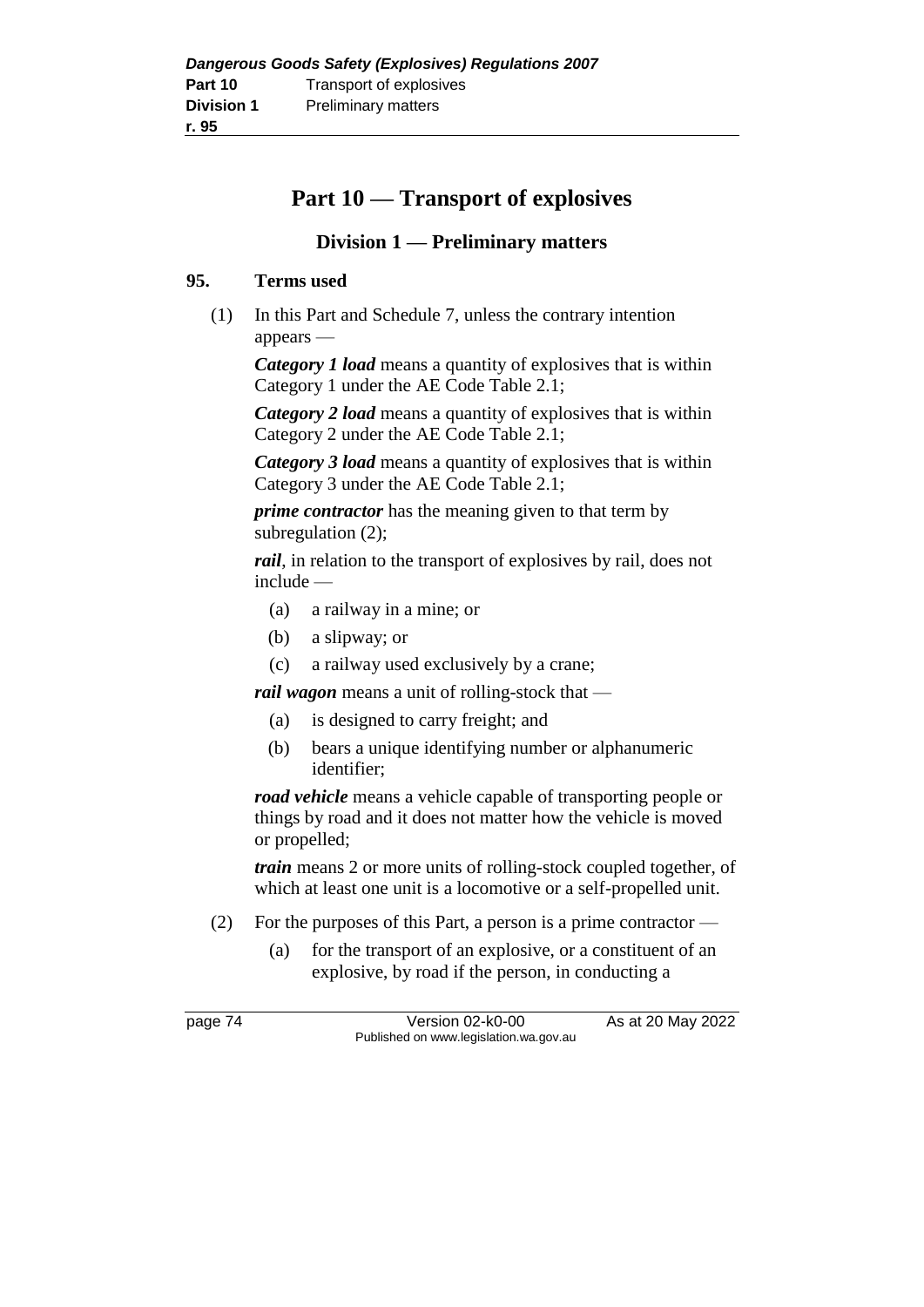business for or involving the transport of explosives or such constituents by road, undertakes to be responsible, or is responsible, for the transport of the explosive or constituent by road;

- (b) for the transport of an explosive by rail if the person undertakes to be responsible, or is responsible, for —
	- (i) the transport of the explosive by rail; or
	- (ii) the condition of a rail wagon transporting the explosive by rail;
- (c) for the transport of an explosive by water if the person, in conducting a business for or involving the transport of explosives by water, undertakes to be responsible, or is responsible, for the transport of the explosive by water.

# **Division 2 — Licensing requirements**

#### **96. Unauthorised explosives**

A person who transports an explosive that is not an authorised explosive must hold a test permit that authorises the person to transport it.

Note for this regulation:

The Act s. 11 (Unlicensed person involved with dangerous goods).

## **97. Authorised explosives, licences entitling transport**

## (1) In this regulation —

*interstate licence* means an authorisation (however named) issued and in force under the law of another State or a Territory.

- (2) A prime contractor who transports an authorised explosive by road, rail or water must hold an explosives transport licence that authorises the transport of the explosive unless —
	- (a) the explosive is named in and transported in accordance with Schedule 7; or

As at 20 May 2022 Version 02-k0-00 Published on www.legislation.wa.gov.au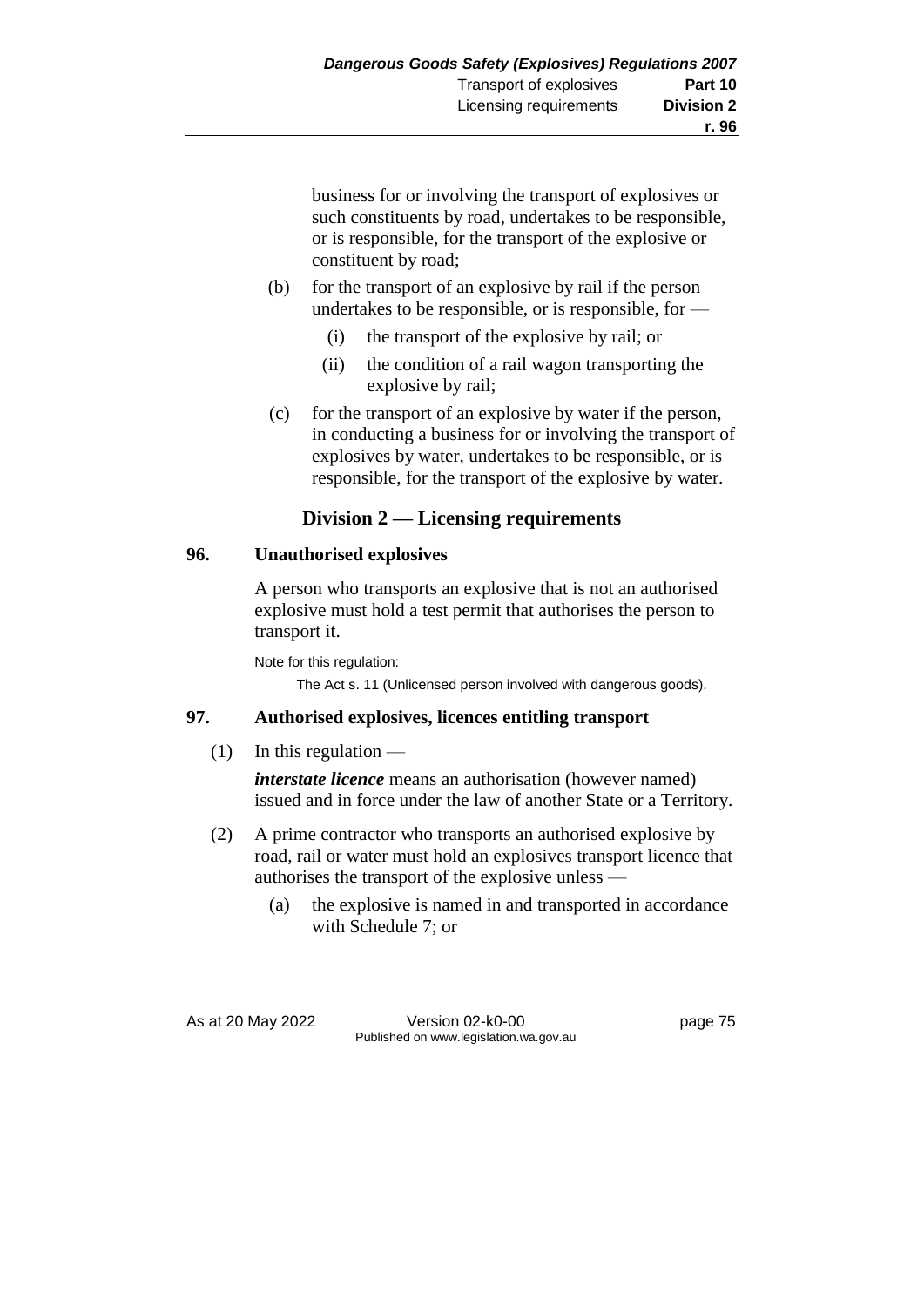- (b) the prime contractor holds a licence referred to in regulation 98, 99, 100 or 101 and transports the explosive under that regulation; or
- (c) the prime contractor holds an interstate licence that corresponds with an explosives transport licence and authorises the prime contractor to transport the explosive by road, rail or water, as the case may be, in the State or Territory that issued the licence.
- (3A) Despite subregulation (2), a prime contractor who transports an authorised explosive by road in a vehicle that is licensed under the *Road Traffic (Vehicles) Act 2012* Part 2 must hold an explosives transport licence that authorises the transport of the explosive unless —
	- (a) the explosive is named in and transported in accordance with Schedule 7; or
	- (b) the prime contractor holds a licence referred to in regulation 98, 99, 100 or 101 and transports the explosive under that regulation.
	- (3) A person who drives a road vehicle on a road transporting an authorised explosive must hold an explosives driver licence that authorises the person to do so unless —
		- (a) the explosive is named in, and the person transports it in accordance with, Schedule 7; or
		- (b) the explosive is part of a Category 1 load of explosives on the vehicle and the person —
			- (i) holds an explosives transport licence; or
			- (ii) is a secure nominee of the holder of such a licence and transports the load in accordance with an unsupervised access authorisation given by the holder to the nominee;
			- or

page 76 Version 02-k0-00 As at 20 May 2022 Published on www.legislation.wa.gov.au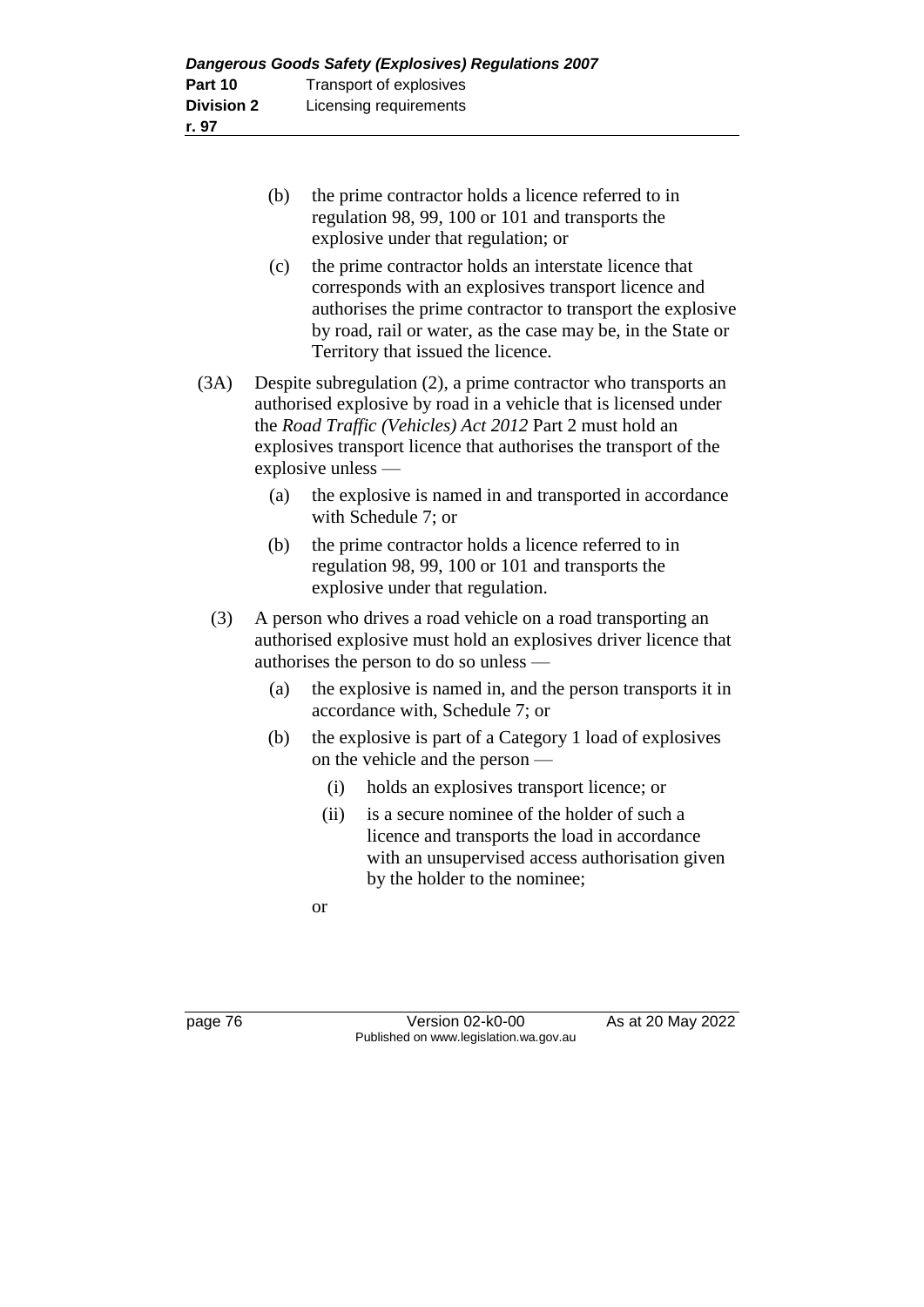- (c) the person holds a licence referred to in regulation 98, 99, 100 or 101 and transports the explosive under that regulation; or
- *[(d) deleted]*
- (e) the person
	- (i) is an employee of a prime contractor who holds an interstate licence that corresponds with an explosives transport licence and authorises the prime contractor to transport the explosive by road in the State or Territory that issued the licence; and
	- (ii) is authorised under the law of that State or Territory to drive the vehicle transporting the explosive on a road in that State or Territory; and
	- (iii) is acting in the course of his or her duties as such an employee.
- (4) If under subregulation (2) or (3) a person transports, or drives a vehicle transporting, an explosive under the authority of an interstate licence, then, for the purposes of these regulations, the licence is to be taken to be a licence issued under these regulations.

Note for this regulation:

The Act s. 11 (Unlicensed person involved with dangerous goods).

*[Regulation 97 amended: Gazette 16 Mar 2012 p. 1181; 2 Dec 2013 p. 5585; 8 Jan 2015 p. 129; 5 Feb 2016 p. 348.]*

## **98. Shotfiring licence authorises limited transport**

The holder of a shotfiring licence is authorised, without holding an explosives transport licence or an explosives driver licence, to transport an explosive by road if —

- (a) the holder is authorised to possess the explosive under the shotfiring licence; and
- *[(b) deleted]*

As at 20 May 2022 Version 02-k0-00 Published on www.legislation.wa.gov.au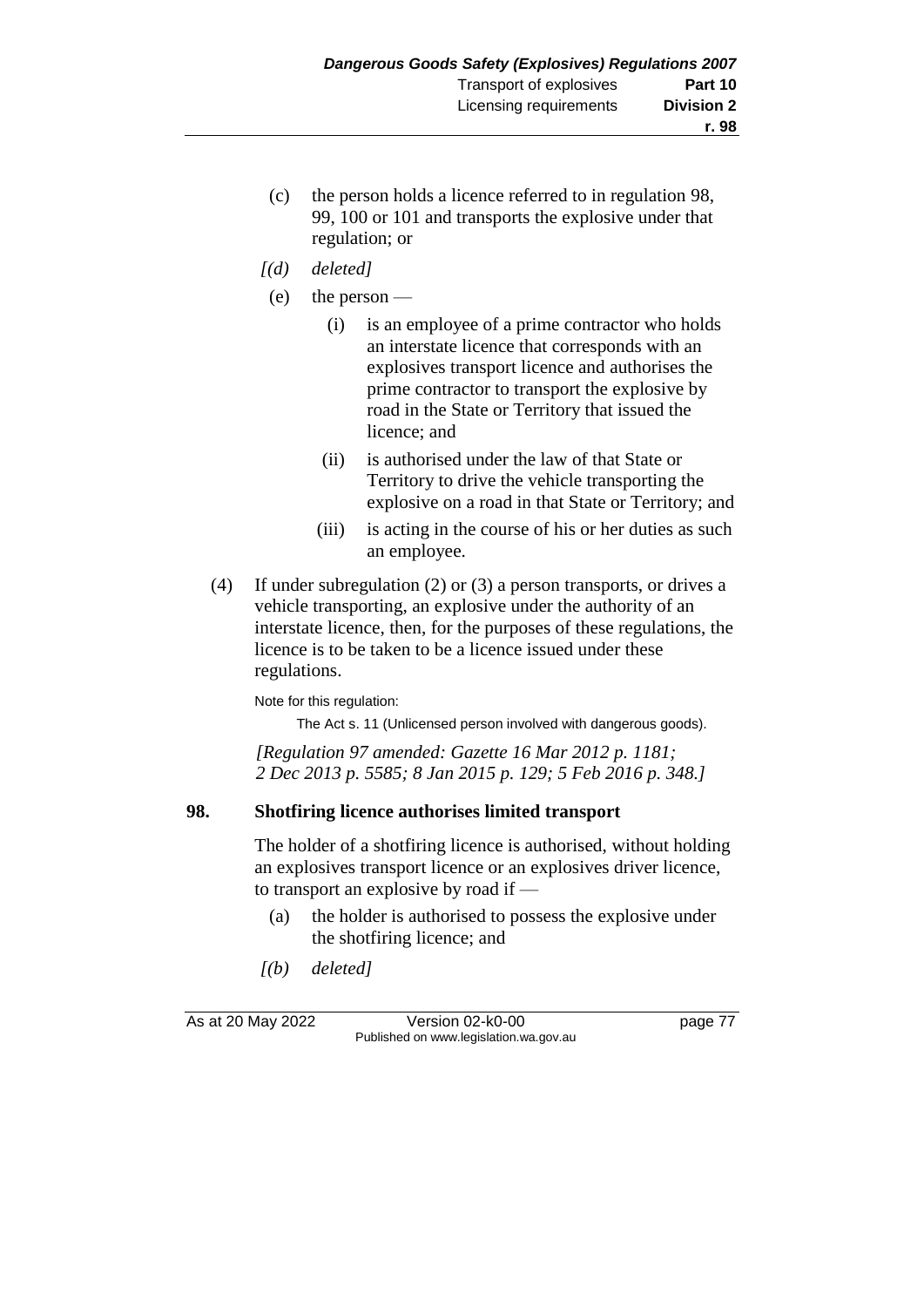(c) not more than a Category 2 load is transported.

*[Regulation 98 amended: Gazette 20 Mar 2018 p. 999.]*

## **99. Pyrotechnics (special use) licence authorises limited transport**

The holder of a pyrotechnics (special use) licence is authorised, without holding an explosives transport licence or an explosives driver licence, to transport an explosive by road if —

- (a) the holder is authorised to possess the explosive under the pyrotechnics (special use) licence; and
- *[(b) deleted]*
	- (c) not more than a Category 2 load is transported.

*[Regulation 99 amended: Gazette 20 Mar 2018 p. 999.]*

## **100. Fireworks contractor licence authorises limited transport**

The holder of a fireworks contractor licence is authorised, without holding an explosives transport licence or an explosives driver licence, to transport a firework by road if —

- (a) the holder is authorised to possess the firework under the fireworks contractor licence; and
- *[(b) deleted]*
	- (c) not more than a Category 2 load is transported.

*[Regulation 100 amended: Gazette 20 Mar 2018 p. 999.]*

## **101. Fireworks operator licence authorises limited transport**

- (1) The holder of a fireworks operator licence is authorised, without holding an explosives transport licence or an explosives driver licence, to transport a firework by road if —
	- (a) the holder is authorised to possess the firework under the fireworks operator licence; and
	- *[(b) deleted]*

page 78 Version 02-k0-00 As at 20 May 2022 Published on www.legislation.wa.gov.au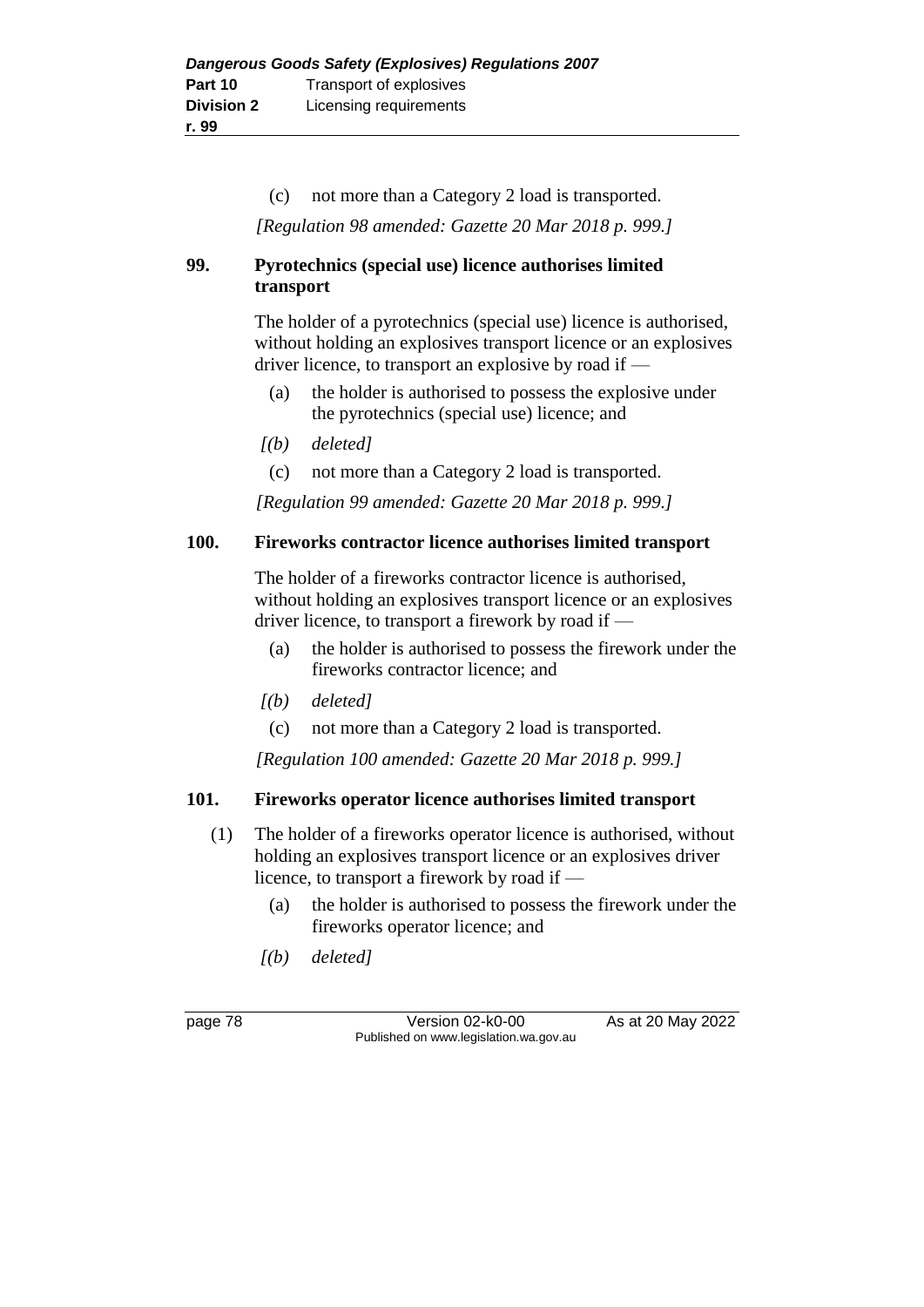- (c) not more than a Category 2 load is transported.
- (2) The holder of a fireworks operator licence is authorised, without holding an explosives transport licence or an explosives driver licence, to transport a firework by road if —
	- (a) the holder is an employee of the holder of a fireworks contractor licence (the *fireworks contractor*); and
	- (b) the fireworks contractor is authorised to possess the firework under that fireworks contractor licence; and
	- *[(c) deleted]*
	- (d) not more than a Category 2 load is transported.

*[Regulation 101 amended: Gazette 20 Mar 2018 p. 1000.]*

#### **102. MPUs, licensing requirements for**

- (1) A prime contractor who transports a constituent of a bulk AN-based explosive in an MPU on a road or in a mine must hold an explosives manufacture (MPU) licence.
- (2) A person who drives an MPU transporting a constituent of a bulk AN-based explosive on a road must be a secure nominee of the holder of an explosives manufacture (MPU) licence acting in accordance with an unsupervised access authorisation given by the holder to the nominee.

Penalty: a level 1 fine or imprisonment for 10 months.

(3) Subregulation (2) does not affect any requirement in the *Dangerous Goods Safety (Road and Rail Transport of Non-explosives) Regulations 2007* to hold a dangerous goods driver licence.

*[Regulation 102 amended: Gazette 2 Dec 2013 p. 5585-6.]*

As at 20 May 2022 Version 02-k0-00 Published on www.legislation.wa.gov.au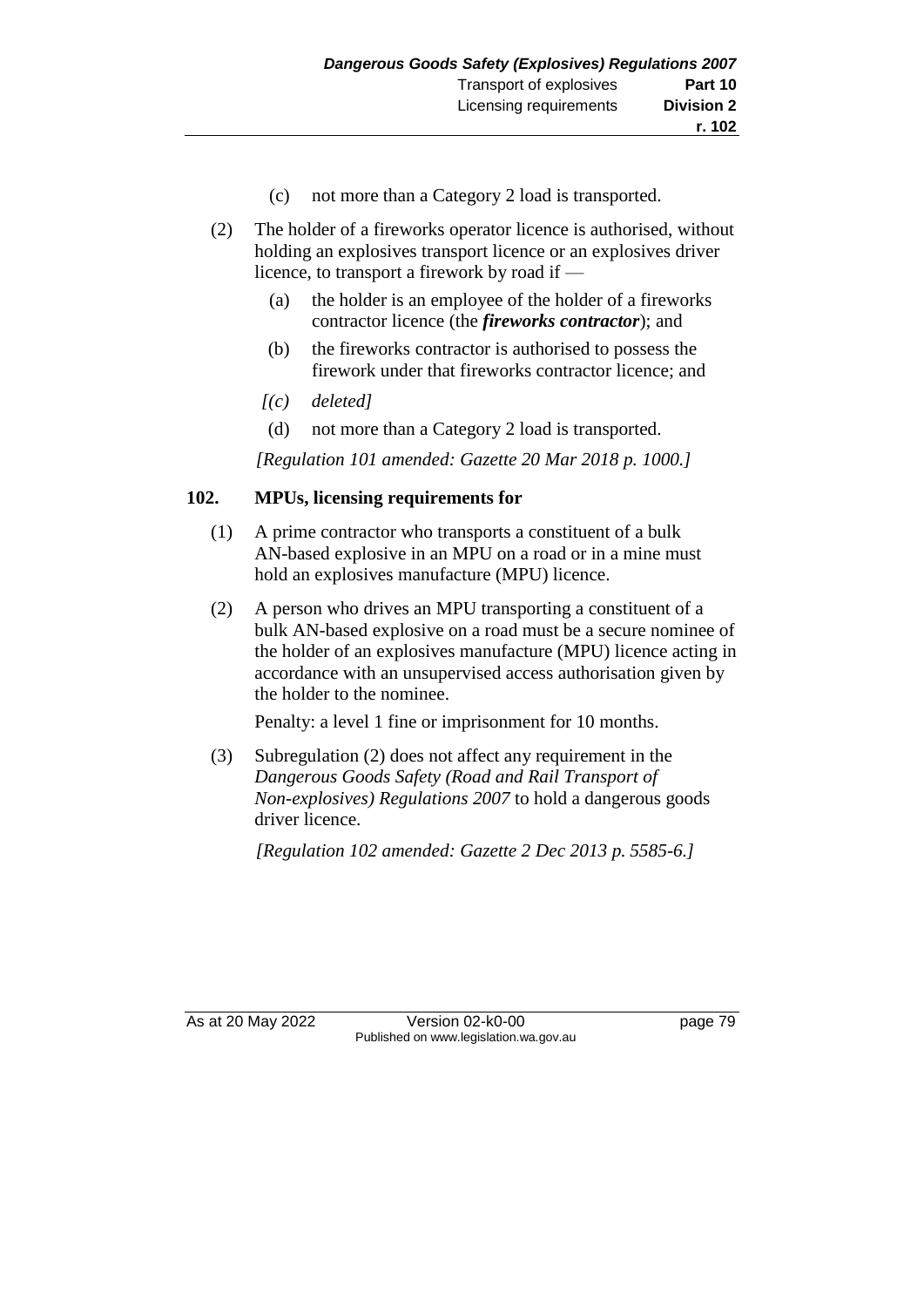# **Division 3 — Transport by road or rail**

#### **103. Application of this Division**

This Division applies to and in relation to the transport of an explosive by road or rail.

#### **104. Contravention of AE Code Ch. 8 an offence**

(1) If a provision of the AE Code Chapter 8 requires a person to do or not to do an act and the person contravenes the provision, the person commits an offence.

Penalty: a level 2 fine.

- (2) Subregulation (1) does not apply
	- (a) to the AE Code section 8.2.3(1); or
	- (b) to the AE Code section 8.3.4(2); or
	- (c) to the AE Code section  $8.4.4(1)$  to the extent that it requires —
		- (i) the owner of a vehicle that is transporting explosives and the prime contractor to take all practicable steps to ensure a person who is driving the vehicle complies with the requirements of section 8.4.3; or
		- (ii) the owner of a vehicle that is transporting explosives to ensure the person who is driving the vehicle is authorised to do so under the Act;
		- or
	- (d) to the AE Code section 8.5.6(2); or
	- (e) to a person, other than the prime contractor, in respect of the transport of an explosive named in, and transported in accordance with, Schedule 7 on a vehicle that is not transporting any other explosive.

page 80 Version 02-k0-00 As at 20 May 2022 Published on www.legislation.wa.gov.au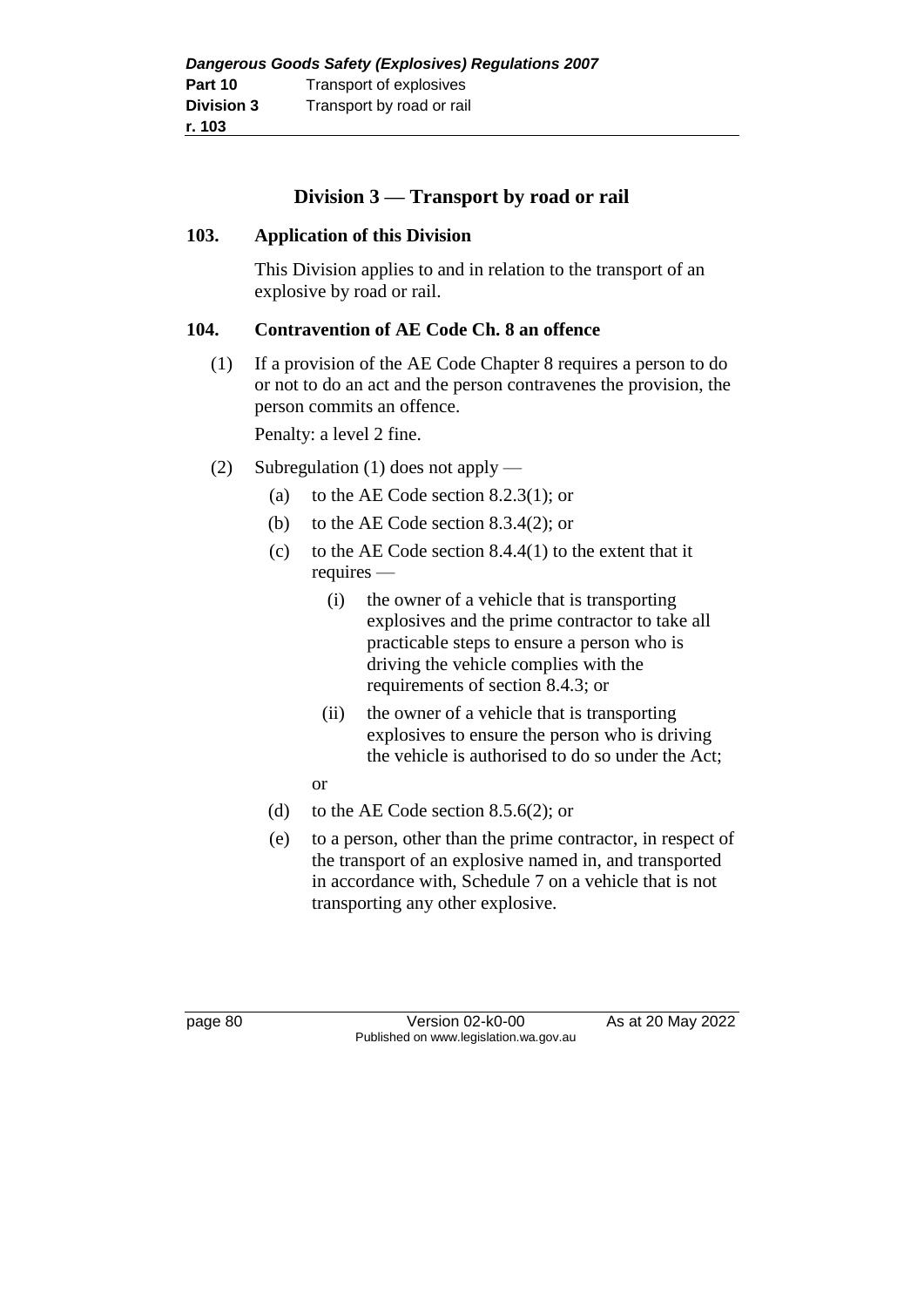- (2A) Also, subregulation (1) does not apply insofar as it requires a person who is transporting an explosive to comply with the AE Code section  $3.2.7(1)$ , if  $-$ 
	- (a) the explosive being transported is identified in the AE Code as having —
		- (i) the UN Number 0082, with the proper shipping name of "Explosives, Blasting, Type B" and with the classification code 1.1D; or
		- (ii) the UN Number 0241, with the proper shipping name of "Explosives, Blasting, Type E" and with the classification code 1.1D; or
		- (iii) the UN Number 0331, with the proper shipping name of "Explosives, Blasting, Type B" and with the classification code 1.5D; or
		- (iv) the UN Number 0332, with the proper shipping name "Explosives, Blasting, Type E" and with the classification code 1.5D;

and

- (b) the explosive is transported in an Intermediate Bulk Container that is labelled —
	- (i) in accordance with the requirements for outer packaging stated in the AE Code section 3.2.1; and
	- (ii) in accordance with the relevant requirements for the explosive set out in the GHS.
- (2B) In subregulation  $(2A)$  —

*GHS* has the meaning given in the *Dangerous Goods Safety (Storage and Handling of Non-explosives) Regulations 2007* regulation 4;

*Intermediate Bulk Container* means an Intermediate Bulk Container within the meaning of the AE Code;

As at 20 May 2022 Version 02-k0-00 Page 81 Published on www.legislation.wa.gov.au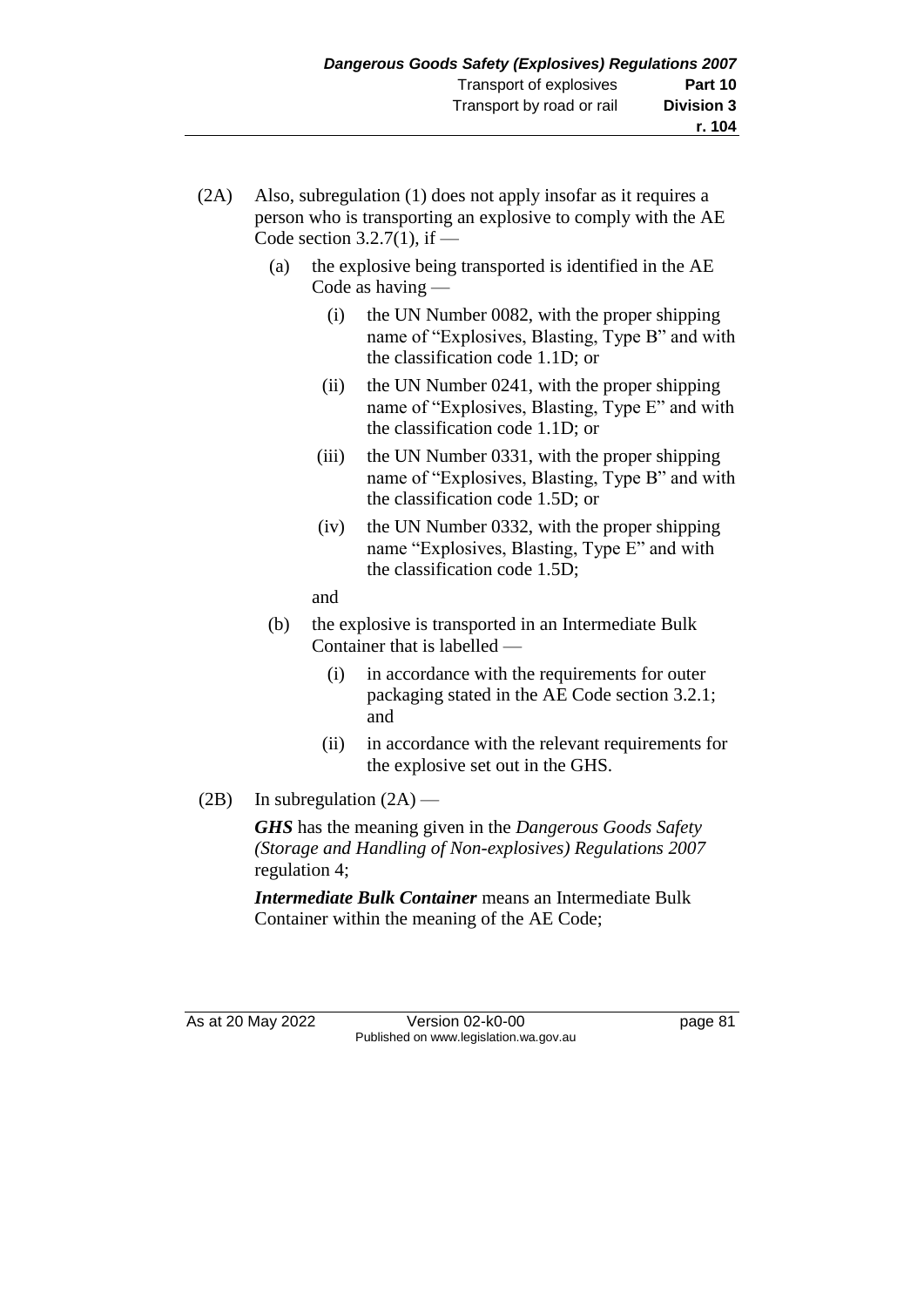*UN Number*, in relation to an explosive, means the UN Number shown in relation to the explosive in Appendix 2 of the AE Code.

(3) Subregulation (2)(a) and (c) do not affect the operation of regulation 97(3) or section 15 of the Act.

*[Regulation 104 amended: Gazette 24 Nov 2009 p. 4738; 16 Mar 2012 p. 1182; 20 Mar 2018 p. 1000-1.]*

## **105. Consignor's duties**

(1) A person must not consign an explosive for transport by a prime contractor if the person knows, or reasonably ought to know, that the prime contractor does not hold an explosive transport licence that authorises the prime contractor to transport the explosive.

Penalty: a level 1 fine and imprisonment for 10 months.

(2) Subregulation (1) does not apply to an explosive if it is named in, and transported in accordance with, Schedule 7.

#### **106. Prime contractor's duties**

- (1) A prime contractor must not use a vehicle to transport an explosive, other than an explosive named in, and transported in accordance with, Schedule 7, by road or rail unless —
	- (a) the vehicle is marked in accordance with the AE Code Chapter 3; and
	- (b) the vehicle complies with the AE Code Chapter 6; and
	- (c) the explosives are transported in accordance with the AE Code Chapter 6.

Penalty: a level 1 fine and imprisonment for 10 months.

(2) Despite the AE Code section 6.4.2(2), subregulation (1) does not operate to require a vehicle used to transport an explosive by road to be approved by the Chief Officer.

*[Regulation 106 amended: Gazette 24 Nov 2009 p. 4738.]*

page 82 Version 02-k0-00 As at 20 May 2022 Published on www.legislation.wa.gov.au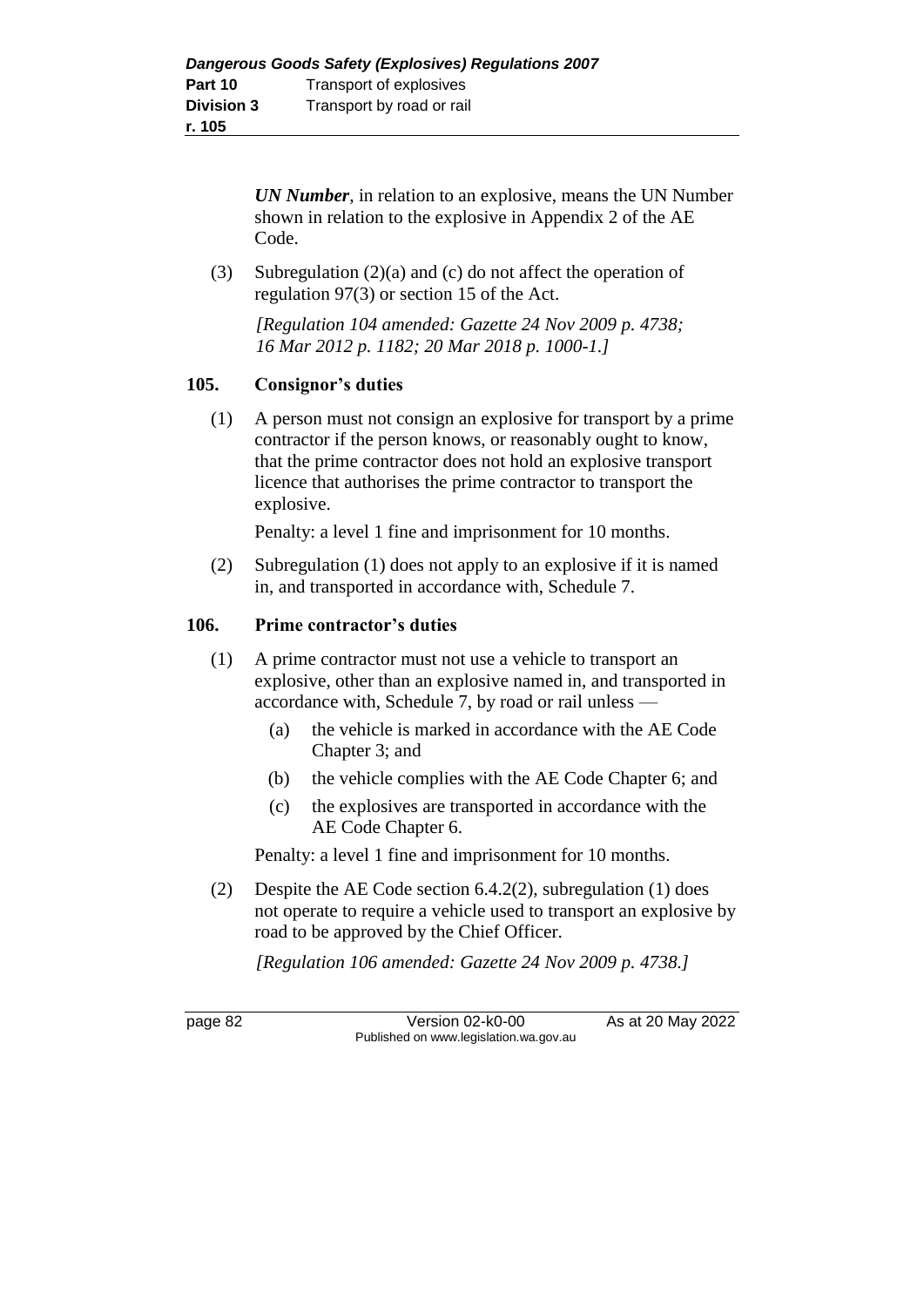#### **107. Restrictions on transporting certain loads in CBDs**

 $(1)$  In this regulation —

*CBD* means a central business district described in Schedule 11; *placarded vehicle* means a road vehicle that is marked, or required to be marked, under the AE Code section 3.4.1.

- (2) A person must not drive a placarded vehicle
	- (a) in the tunnel on the Graham Farmer Freeway; or
	- (b) in a CBD, except for the purposes of delivering an explosive being carried on the vehicle to a person in the CBD.

Penalty: a level 3 fine.

(3) A prime contractor transporting explosives in a placarded vehicle must instruct the driver of it to comply with subregulation (2).

Penalty: a level 3 fine.

(4) The owner of a placarded vehicle must instruct the driver of the vehicle to comply with subregulation (2).

Penalty: a level 3 fine.

*[Regulation 107 amended: Gazette 24 Nov 2009 p. 4738.]*

# **Division 4 — Emergencies**

#### **108. Terms used**

In this Division —

*accountable person* means —

- (a) for a road vehicle transporting an explosive by road both the prime contractor for the transport of the explosive and the driver of the vehicle;
- (b) for a train transporting an explosive by rail the prime contractor for the transport of the explosive;

As at 20 May 2022 Version 02-k0-00 Published on www.legislation.wa.gov.au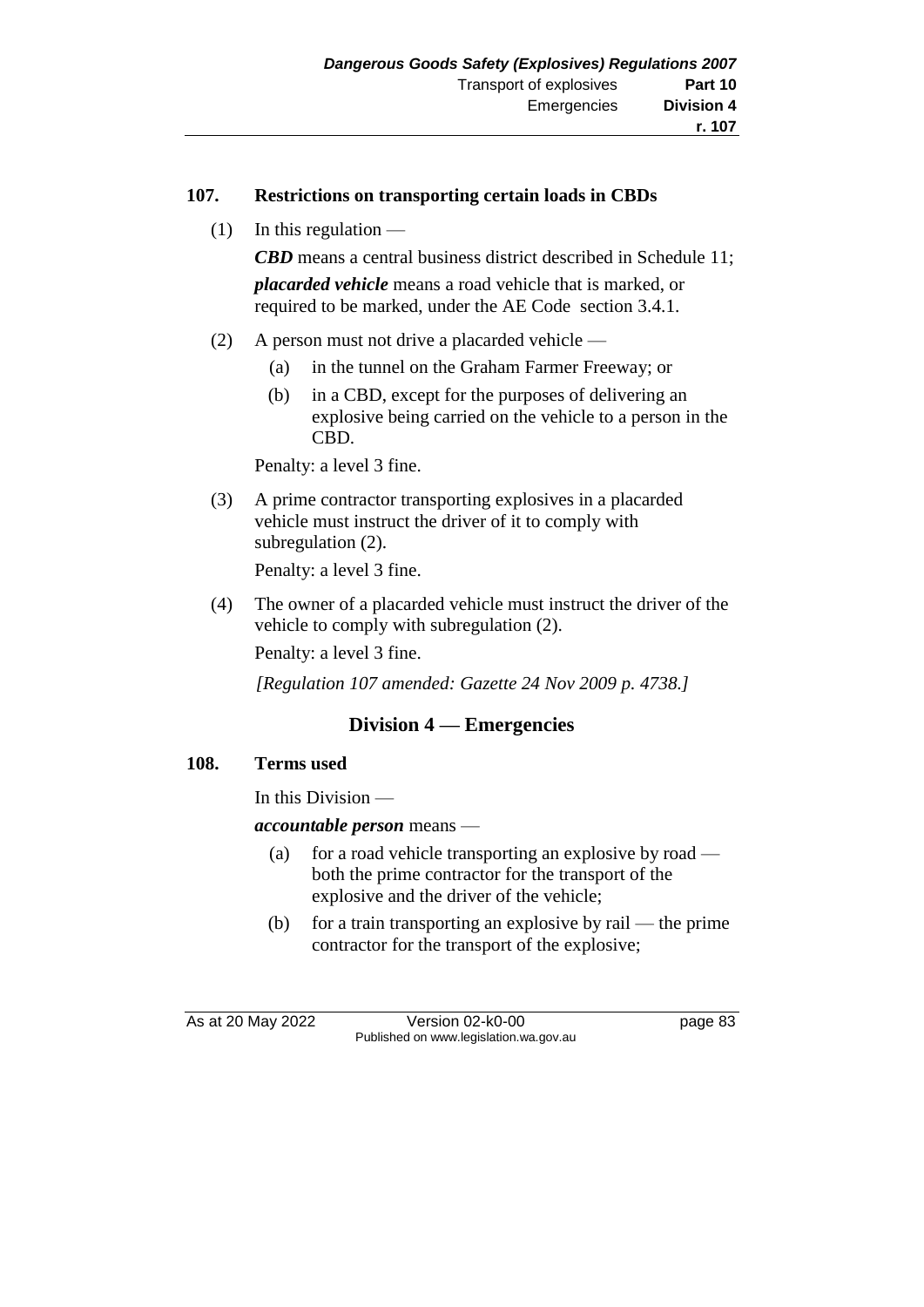(c) for a vehicle transporting an explosive by water — the prime contractor for the transport of the explosive;

#### *emergency service* means —

- (a) the police; or
- (b) as the case requires
	- (i) the FES Commissioner; or
	- (ii) the department of the Public Service principally assisting in the administration of the *Fire and Emergency Services Act 1998*.

*[Regulation 108 amended: Gazette 19 Feb 2013 p. 985.]*

## **109. Dangerous situations, duty to notify authorities**

- (1) This regulation applies if a vehicle transporting an explosive by road, rail or water is involved in an incident resulting in a dangerous situation.
- (2) In the case of a road vehicle involved in such an incident
	- (a) one of the accountable persons for the vehicle must notify an emergency service as soon as practicable —
		- (i) of the incident; and
		- (ii) of the required details of the explosive being transported;

and

- (b) each accountable person for the vehicle must provide the reasonable assistance required by a DGO, or an officer of an emergency service, to deal with the situation.
- (3) In the case of a train transporting an explosive by rail involved in such an incident —
	- (a) the driver of the train must take all reasonable steps to notify the track owner of the incident; and

page 84 Version 02-k0-00 As at 20 May 2022 Published on www.legislation.wa.gov.au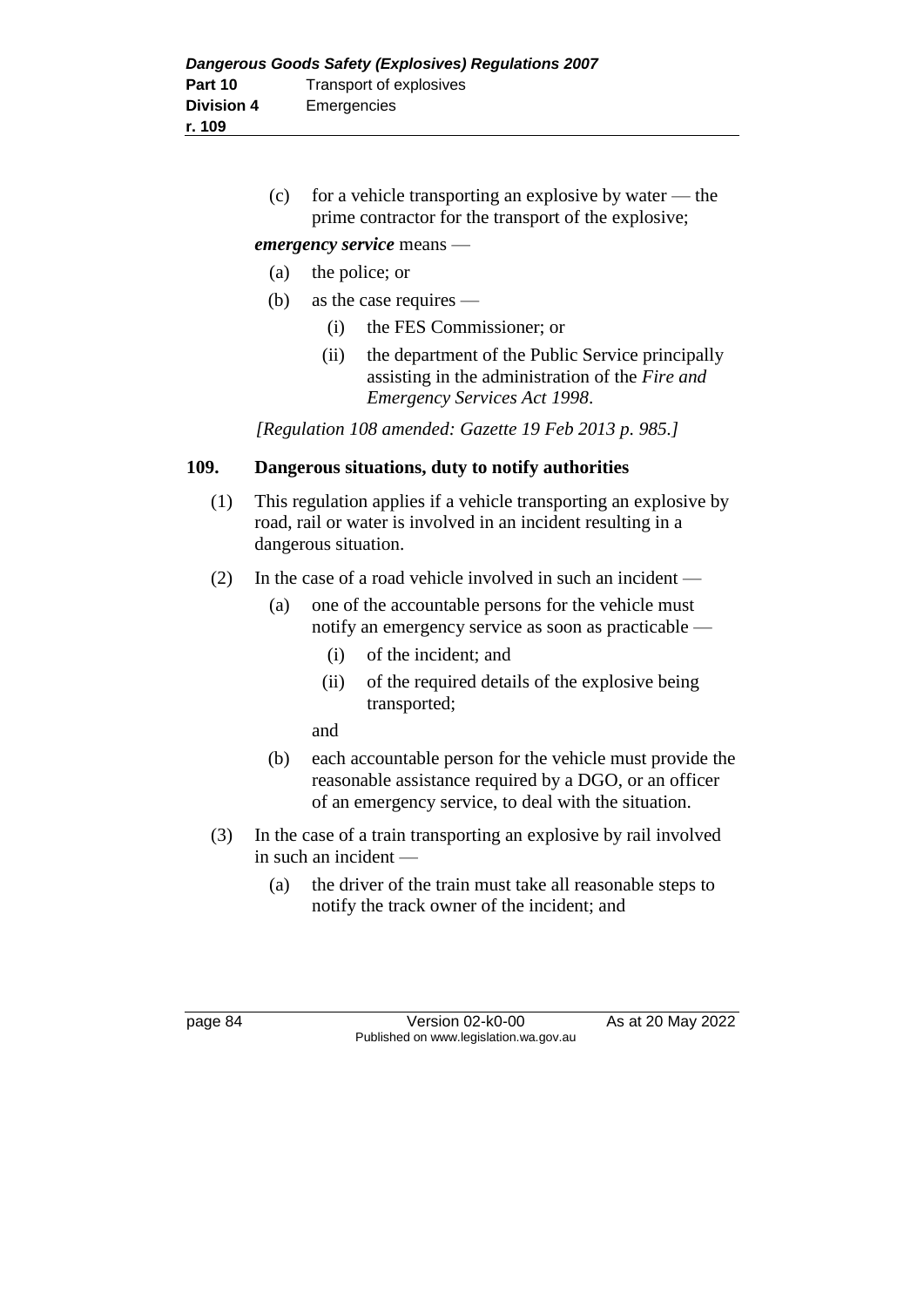- (b) the track owner must as soon as practicable notify an emergency service —
	- (i) of the incident; and
	- (ii) of the required details of the explosive being transported;

and

- (c) the track owner and prime contractor must provide the reasonable assistance required by a DGO, or an officer of an emergency service, to deal with the situation.
- (4) In the case of a vehicle transporting an explosive by water involved in such an incident —
	- (a) the master of the vehicle must take all reasonable steps to notify the prime contractor of the incident; and
	- (b) the prime contractor must as soon as practicable notify an emergency service —
		- (i) of the incident; and
		- (ii) of the required details of the explosive being transported;

and

- (c) the prime contractor must provide the reasonable assistance required by a DGO, or an officer of an emergency service, to deal with the situation.
- (5) As soon as practicable after the incident, each accountable person in relation to the vehicle or train (as the case requires) must notify the Chief Officer of the incident, and provide details  $of -$ 
	- (a) when and where the incident happened; and
	- (b) the nature of the incident; and
	- (c) the required details of the explosives being transported when the incident happened.

As at 20 May 2022 Version 02-k0-00 Page 85 Published on www.legislation.wa.gov.au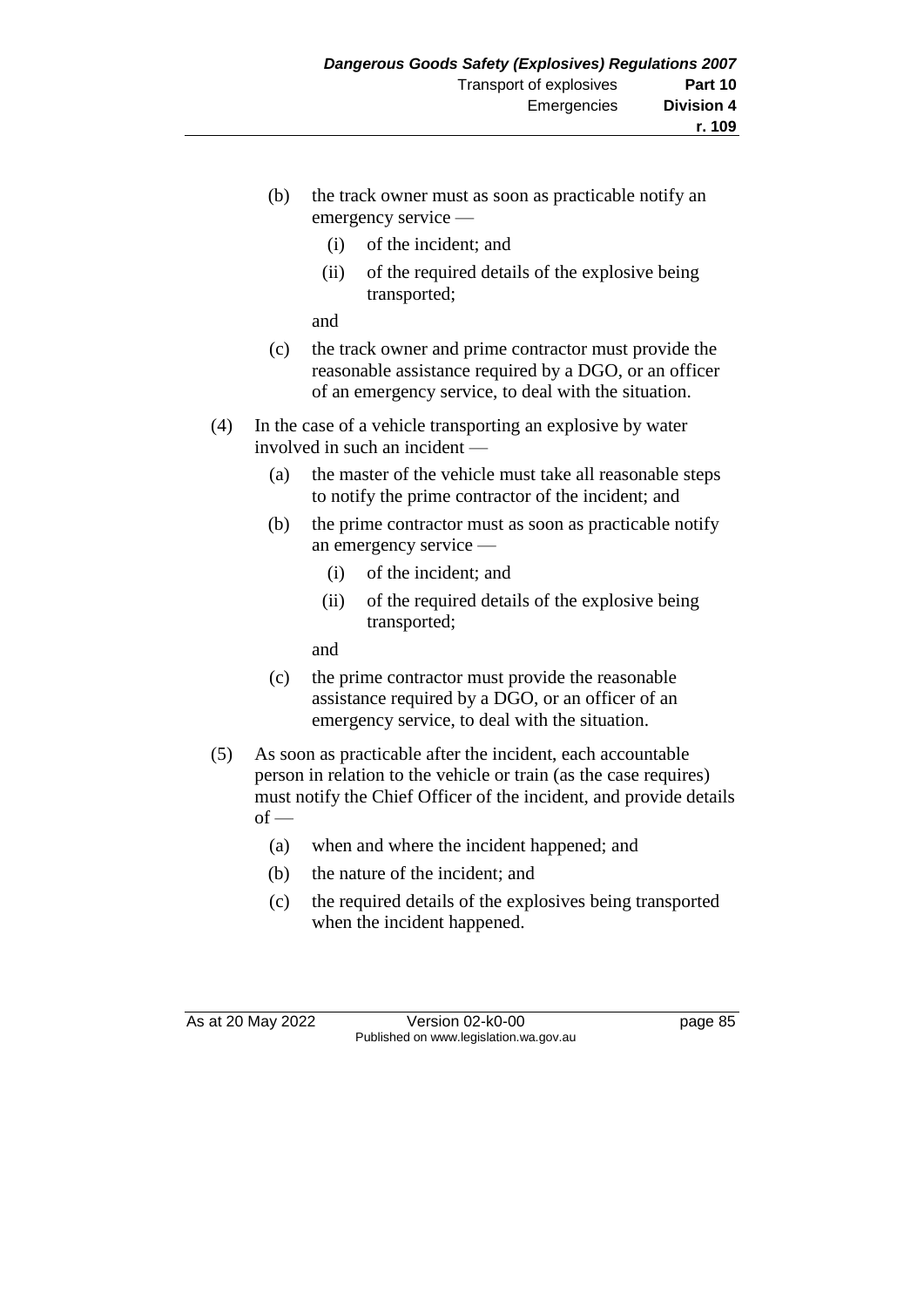- (6) Not later than 21 days after the day when the incident happens, the accountable person must give the Chief Officer a written report about the incident.
- (7) The report must provide details of the following
	- (a) when and where the incident happened;
	- (b) the nature of the incident;
	- (c) the required details of the explosives being transported when the incident happened;
	- (d) any death of or harm to a person;
	- (e) any damage or harm to property or the environment;
	- (f) what the person believes is the likely cause of the incident;
	- (g) the measures taken to control any leak, spill or accidental escape of explosives, and any fire or explosion, arising out of the incident;
	- (h) the measures taken after the incident in relation to the explosives involved in the incident;
	- (i) the measures taken after the incident to prevent a similar incident happening again.

Penalty: a level 2 fine.

(8) It is a defence to a charge of an offence under subregulation (5) or (6) to prove the accused had already complied with the Act section 9(2) in respect of a reportable situation that arose from the incident.

*[Regulation 109 amended: Gazette 16 Mar 2012 p. 1182.]*

page 86 Version 02-k0-00 As at 20 May 2022 Published on www.legislation.wa.gov.au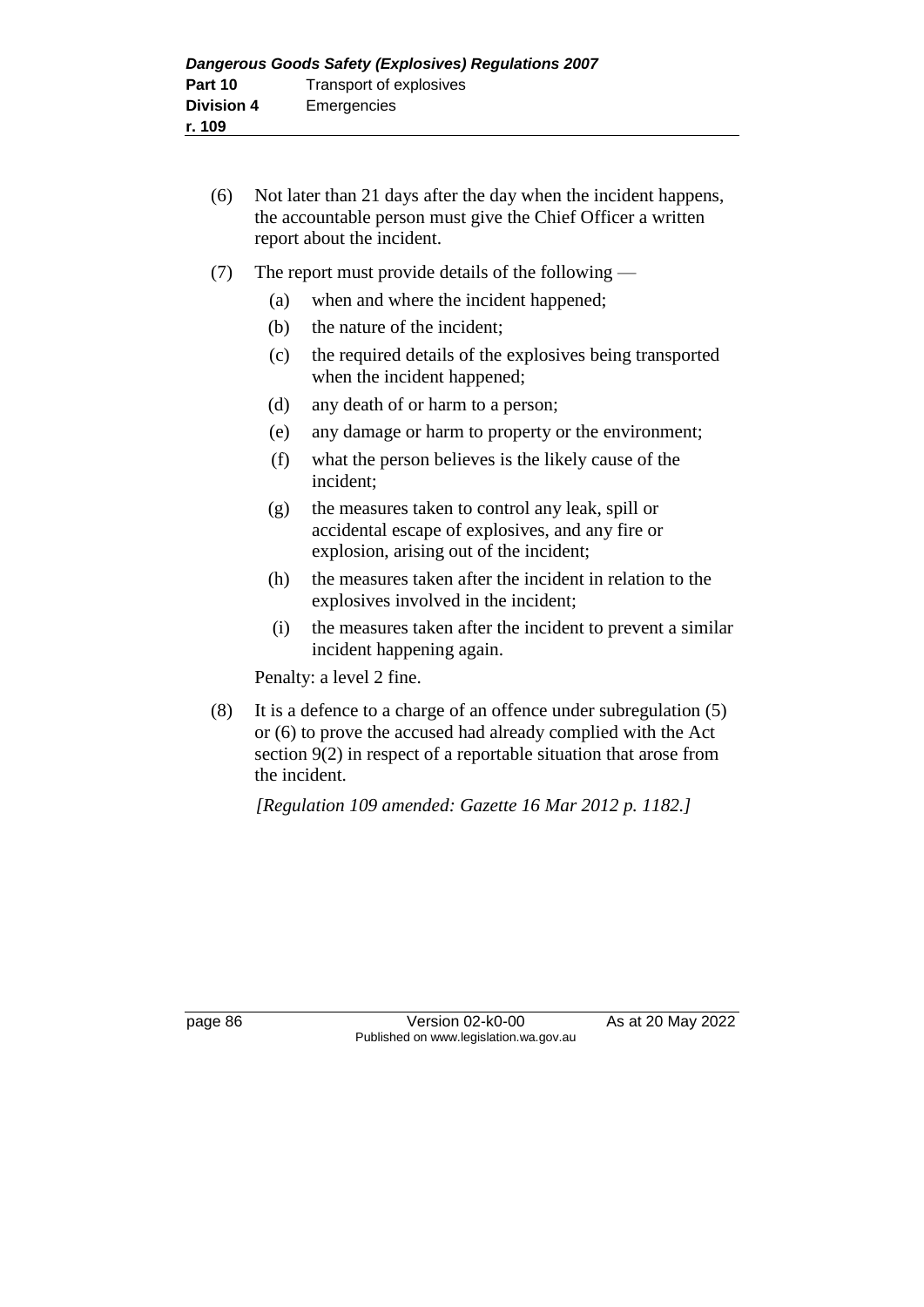# **Division 5 — Transport in mines**

#### **110. Contravention of certain provisions of AE Code an offence**

- (1) Unless subregulation (2) says otherwise, the following provisions of the AE Code apply to and in relation to the transport of an explosive by a vehicle in a mine —
	- (a) section 8.2.7(3) and
		- (i) for the purposes of that section, Chapter 7; and
		- (ii) for the purposes of section 7.2.1(4), Chapter 6;
	- (b) section  $8.3.3(1)$  and
		- (i) for the purposes of section  $8.3.3(1)(a)$ , Chapter 6; and
		- (ii) for the purposes of section  $8.3.3(1)(b)$ , section 7.2; and
		- (iii) for the purposes of section  $7.2.1(4)$ , Chapter 6;
	- (c) section 8.3.6 (other than section 8.3.6(3)(b)) and, for the purposes of section 8.3.6(1) and (2), section 3.4;
	- (d) section 8.3.9(1) and (2).
- (2) Despite subregulation (1), the following provisions of the AE Code do not apply to and in relation to the transport of an explosive by a vehicle in a mine —
	- (a) sections 3.4.1(3) and (4), 3.4.2 and 3.4.3;
	- (b) sections 6.1.1, 6.2(1)(a), 6.2(2)(d)(i), 6.3, 6.4.2, 6.4.3 and 6.4.4.
- (3) If a provision of the AE Code that, by virtue of subregulations (1) and (2), applies to and in relation to the transport of an explosive by a vehicle in a mine requires a person to do or not to do an act and the person contravenes the provision, the person commits an offence.

Penalty: a level 2 fine.

*[Regulation 110 inserted: Gazette 24 Nov 2009 p. 4739; amended: Gazette 16 Mar 2012 p. 1183.]*

As at 20 May 2022 Version 02-k0-00 page 87 Published on www.legislation.wa.gov.au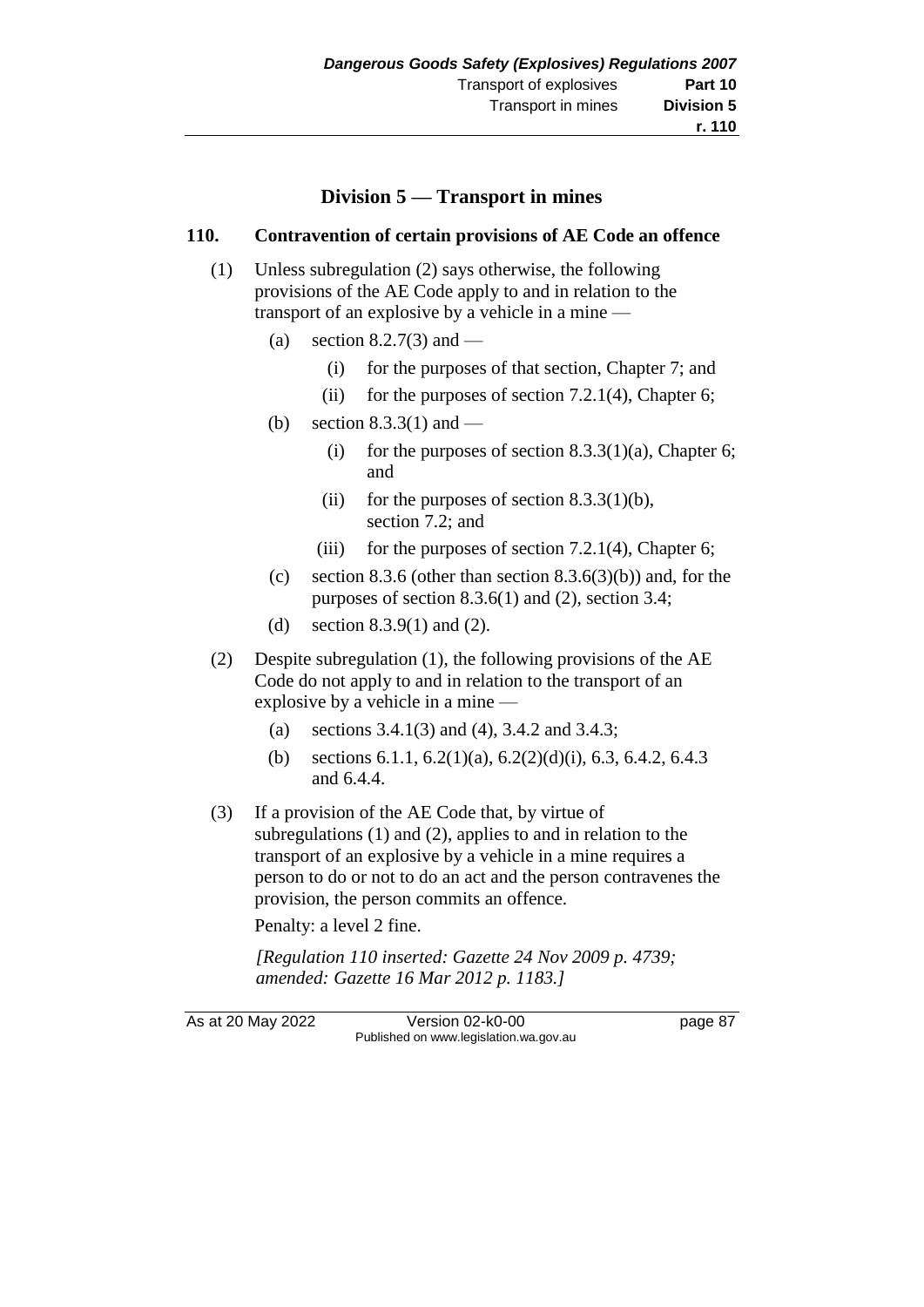# **Part 11A — Explosives in ports**

*[Heading inserted: Gazette 2 Dec 2013 p. 5586.]*

# **Division 1 — Preliminary matters**

*[Heading inserted: Gazette 2 Dec 2013 p. 5586.]*

#### **111A. Terms used**

- (1) If a term used in this Part is not defined in subregulation (2) but is defined in AS 3846 clause 1.4, it has the same meaning in this Part as it has in that clause, unless the contrary intention appears.
- $(2)$  In this Part —

*AS 3846* means the Australian Standard AS 3846—2005, *The handling and transport of dangerous cargoes in port areas*, published by Standards Australia (ISBN 0 7337 7000 2);

*berth* means a berth in a port area but does not include any vessel moored at the berth;

*handle*, an explosive, means (despite section 3(1) of the Act) —

- (a) to load it on to a vehicle or into a container;
- (b) to unload it from a vehicle or container;
- (c) to carry, move or transport it by any means;
- (d) to store it while it awaits being so loaded, unloaded, carried, moved or transported;

## *harbour master* —

- (a) of a port subject to the *Port Authorities Act 1999*, has the meaning given in section 3(1) of that Act;
- (b) of a port subject to the *Shipping and Pilotage Act 1967*, has the meaning given in section 3 of that Act;

*operator*, of a berth, means the person who controls and manages operations at the berth;

page 88 Version 02-k0-00 As at 20 May 2022 Published on www.legislation.wa.gov.au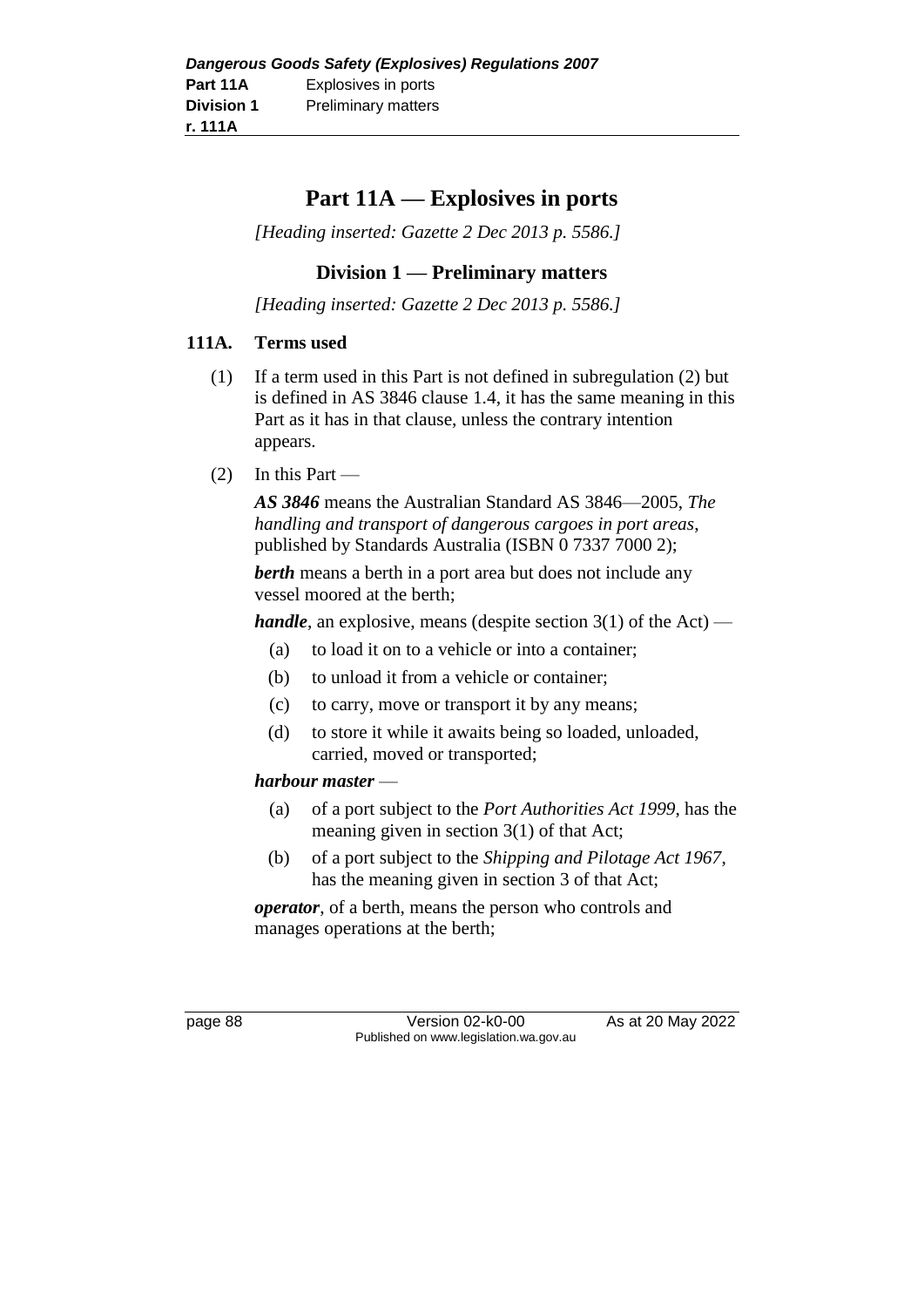*port* means —

- (a) a port as defined in the *Port Authorities Act 1999* section  $3(1)$ ; or
- (b) a port as defined in the *Shipping and Pilotage Act 1967* section 3;

*port area* means the area associated with a port being —

- (a) if the port is subject to the *Port Authorities Act 1999* the area or areas described in relation to the port under section 24 of that Act; and
- (b) if the port is subject to the *Shipping and Pilotage Act 1967* — the area bounded by the limits specified in relation to the port under section 10 of that Act;

*prime contractor* has the meaning given in regulation 95(2);

*special berth (explosives)* means a berth that, under regulation 111N, is declared to be a special berth (explosives); *vessel* means anything, including a hovercraft, capable of

transporting people or things by water.

*[Regulation 111A inserted: Gazette 2 Dec 2013 p. 5586-7.]*

## **111B. General provisions about AS 3846**

- (1) This regulation operates for the purposes of this Part.
- (2) In a provision of AS 3846 to which this Part refers directly or indirectly —
	- (a) a reference to "regulatory authority" is taken to be a reference to the Chief Officer;
	- (b) a reference to "dangerous cargo" is taken to be a reference to dangerous goods.
- (3) If a term used in AS 3846 is defined in regulation 111A, it has the same meaning in AS 3846 as it has in regulation 111A, despite AS 3846 clause 1.4, unless the contrary intention appears.

As at 20 May 2022 Version 02-k0-00 Page 89 Published on www.legislation.wa.gov.au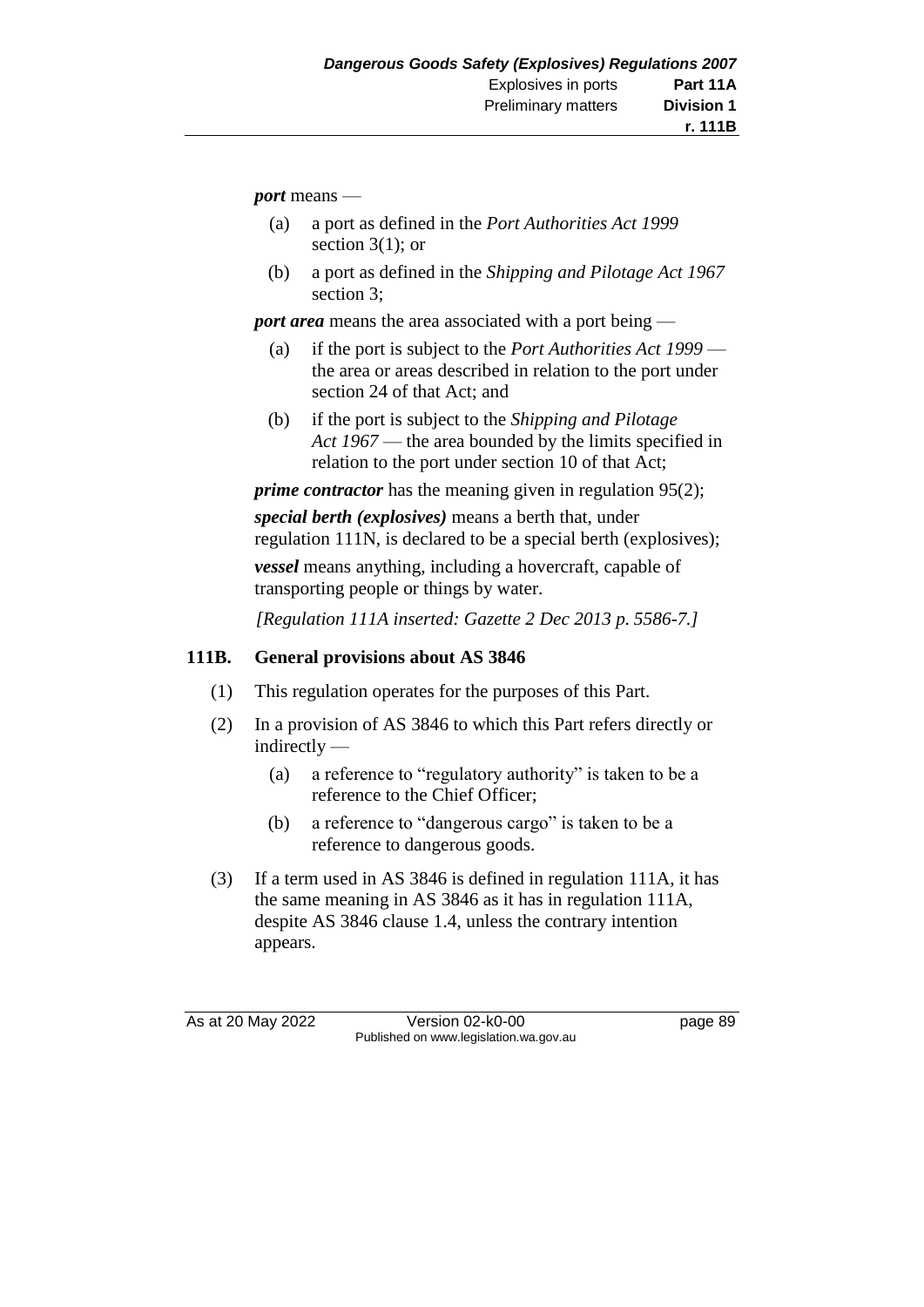(4) If a provision of AS 3846 conflicts or is inconsistent with a provision of this Part, the provision of this Part prevails to the extent of the inconsistency.

*[Regulation 111B inserted: Gazette 2 Dec 2013 p. 5588.]*

## **111C. Cases in which this Part does not apply**

 $(1)$  In this regulation —

*emergency device* means an article, containing one or more explosives with or without other substances, that is designed to be used in distress or an emergency for signalling, warning or rescue purposes —

- (a) to produce light, sound, gas, smoke, or a combination of them, by means of an exothermic chemical reaction that does not rely on oxygen from external sources to sustain the reaction; or
- (b) to propel an article, such as a line or a flare, through the air.
- (2) This Part does not apply to or in relation to a vehicle in a port area if the only explosive it is carrying is an emergency device to be used in an emergency involving the vehicle or if the vehicle is in distress.
- (3) This Part does not apply to or in relation to an emergency device in a port area if it is in the area for the purposes of being used in an emergency involving a vehicle in the area or if a vehicle in the area is in distress.
- (4) This Part does not apply to or in relation to explosives in a port area that are required for the operation, safety or maintenance of a vessel and that are or will be part of the vessel's stores or equipment.

*[Regulation 111C inserted: Gazette 2 Dec 2013 p. 5588-9.]*

page 90 Version 02-k0-00 As at 20 May 2022 Published on www.legislation.wa.gov.au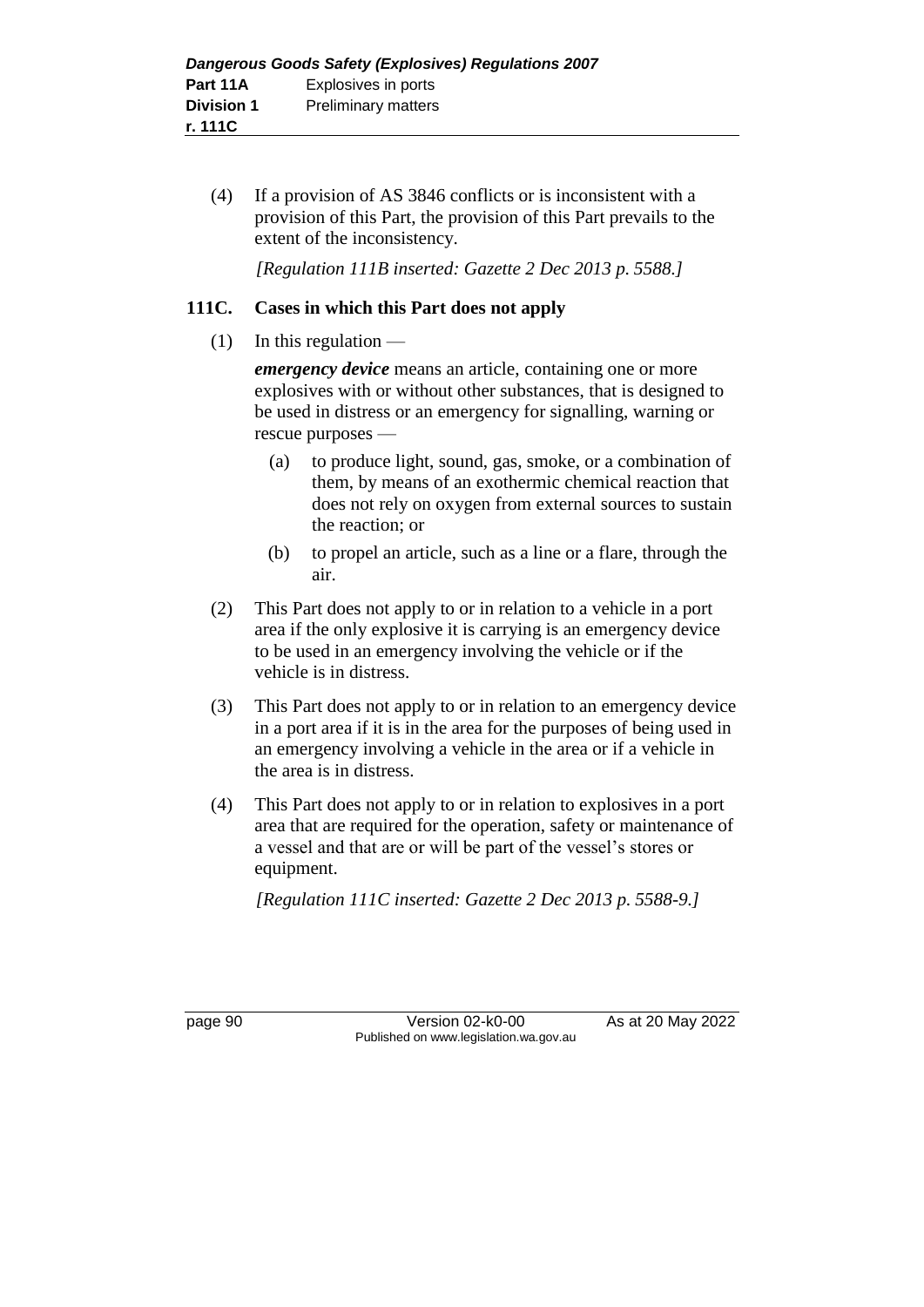# **Division 2 — Explosives in port areas**

*[Heading inserted: Gazette 2 Dec 2013 p. 5589.]*

#### **111D. Application of this Division**

This Division applies to explosives in a port area, whether or not at a special berth (explosives).

*[Regulation 111D inserted: Gazette 2 Dec 2013 p. 5589.]*

#### **111E. Master's duties**

- (1) The master of a vessel in a port area that is transporting or about to transport an explosive commits an offence if any of the requirements of AS 3846 clause 4.3.1(b), (f), (h), (k), (l), (n), (o) or (p) is contravened on board or in respect of the vessel.
- (2) The master of a vessel on which there is an explosive commits an offence if any of the requirements of AS 3846 clause 4.4 is contravened while the vessel is in a port area.

Penalty: a level 2 fine.

*[Regulation 111E inserted: Gazette 2 Dec 2013 p. 5589.]*

## **111F. Prime contractor's duties**

The prime contractor for the transport of an explosive by road into, in or from a port area commits an offence if any of the requirements of AS 3846 clause 4.3.1(j), (k), (l) or (n) is contravened in relation to the transport of the explosive into, in or from the port area.

Penalty: a level 2 fine.

*[Regulation 111F inserted: Gazette 2 Dec 2013 p. 5589-90.]*

## **111G. Berth operator's duties**

The berth operator of a berth where an explosive is being handled commits an offence if a requirement or

As at 20 May 2022 Version 02-k0-00 Page 91 Published on www.legislation.wa.gov.au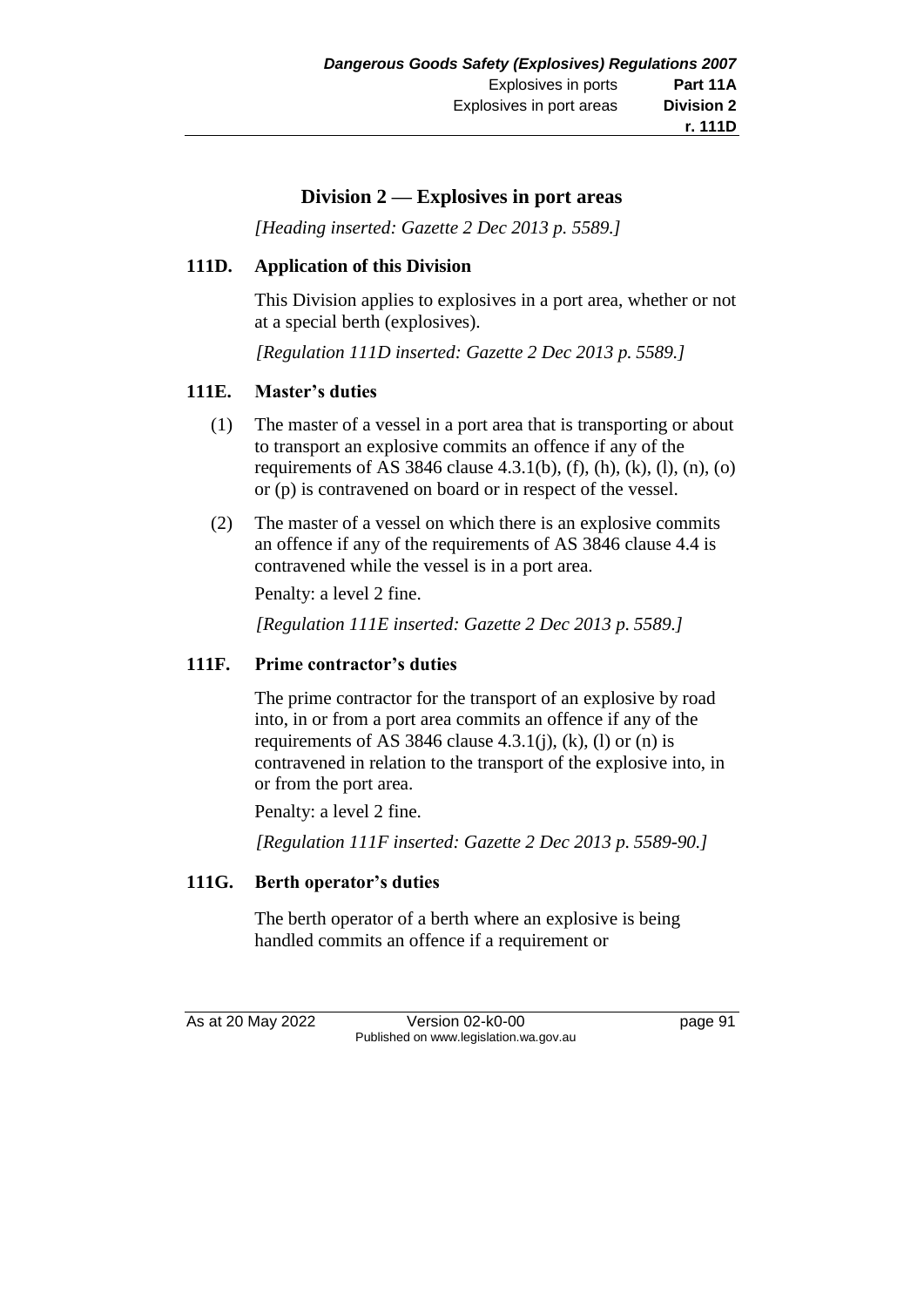recommendation of any of these clauses of AS 3846 is contravened —

- (a) clause 4.3.1 (other than paragraphs  $(d)$ ,  $(e)$ ,  $(h)$ ,  $(m)$ and  $(q)$ ;
- (b) clause 4.3.3(a);
- (c) clause 4.3.4;
- (d) clause 4.3.5;
- (e) clause 4.3.6.

Penalty: a level 2 fine.

*[Regulation 111G inserted: Gazette 2 Dec 2013 p. 5590.]*

#### **111H. Fire control equipment required at berth**

- (1) This regulation applies to a berth at which there is all or any part of a load of explosives if the total load that has been, is being, or is to be, transferred to or from the berth includes —
	- (a) explosives with a classification code of 1.4 and a gross weight of 10 tonnes or more; or
	- (b) other explosives with a gross weight of 1 kg or more.
- (2) The berth operator of the berth must ensure the berth has adequate fire control equipment.

Penalty: a level 1 fine.

- (3) For the purposes of subregulation (2), fire control equipment is not adequate fire control equipment unless —
	- (a) it is designed and constructed either to automatically extinguish or to be capable, when used by a person, of extinguishing any fire that is reasonably foreseeable at the berth having regard to —
		- (i) the types and quantities of explosives at the berth; and
		- (ii) the conditions under which they are handled at the berth; and

page 92 Version 02-k0-00 As at 20 May 2022 Published on www.legislation.wa.gov.au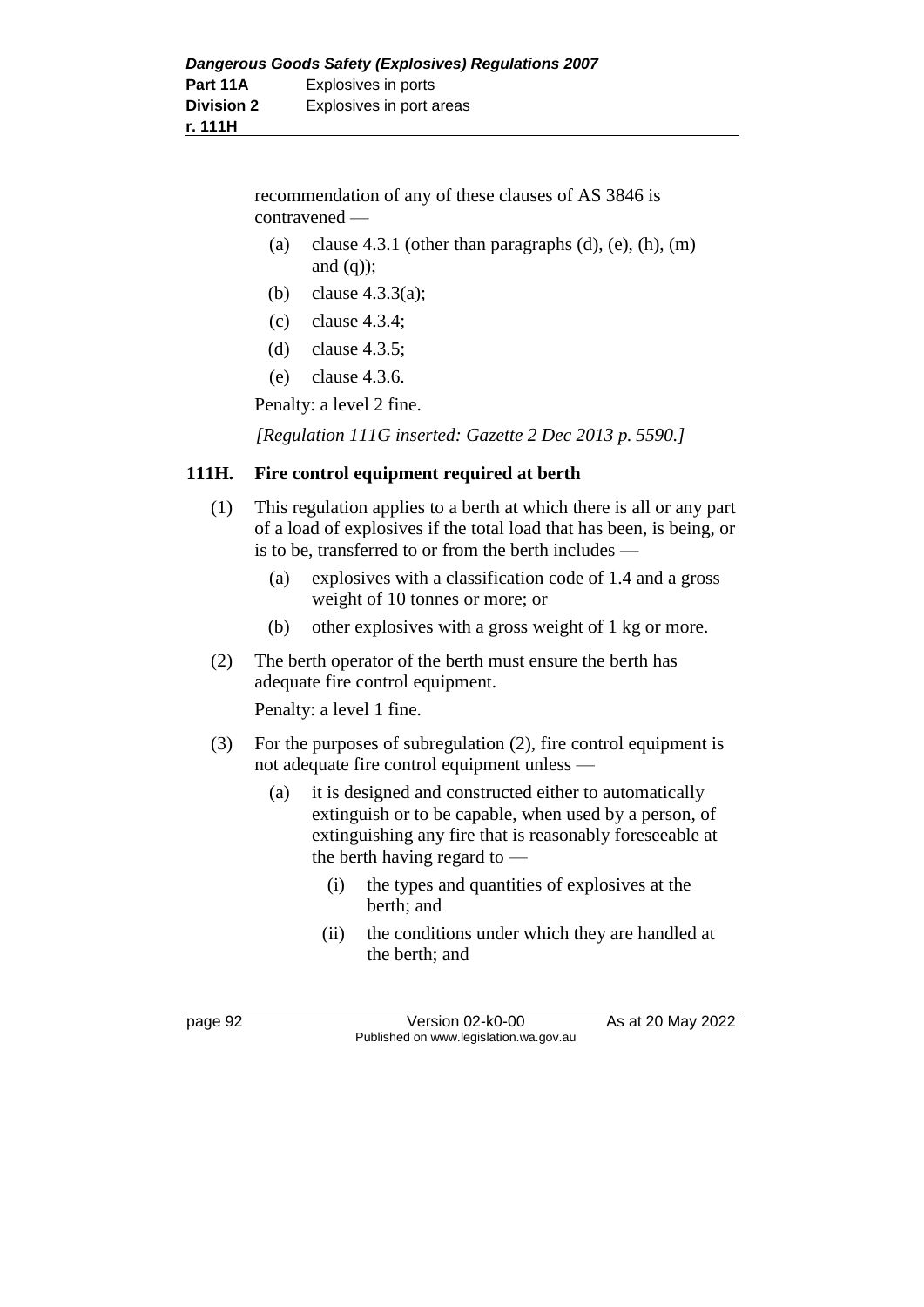- (iii) any materials and other substances at the berth; and
- (b) it is designed and constructed to prevent explosives at the berth from being affected by any such fire; and
- (c) the equipment it uses to extinguish any such fire is compatible with equipment used, and can be used immediately without adaptation or modification, by any fire brigade under the control of the FES Commissioner; and
- (d) each substance it uses to extinguish any such fire is compatible with the material that is on fire.
- (4) The berth operator of the berth must ensure the fire control equipment at the berth is in proper working order.

Penalty: a level 1 fine.

- (5) For the purposes of subregulation (4), fire control equipment is not in proper working order unless —
	- (a) it is installed, maintained and tested in accordance with the instructions of its designer and manufacturer; and
	- (b) it is always in working order; and
	- (c) it is always available for immediate use to extinguish a fire; and
	- (d) it is not obstructed or otherwise positioned in a manner that hinders its operation or access to it or use of it.
- (6) If any fire control equipment at the berth stops working or becomes unusable, the operator of the berth must ensure that —
	- (a) the implications of the equipment being inoperative or unusable are assessed; and
	- (b) alternative measures are taken to control, to the same level of effectiveness, the risks that were controlled by the equipment when functioning fully; and

As at 20 May 2022 Version 02-k0-00 page 93 Published on www.legislation.wa.gov.au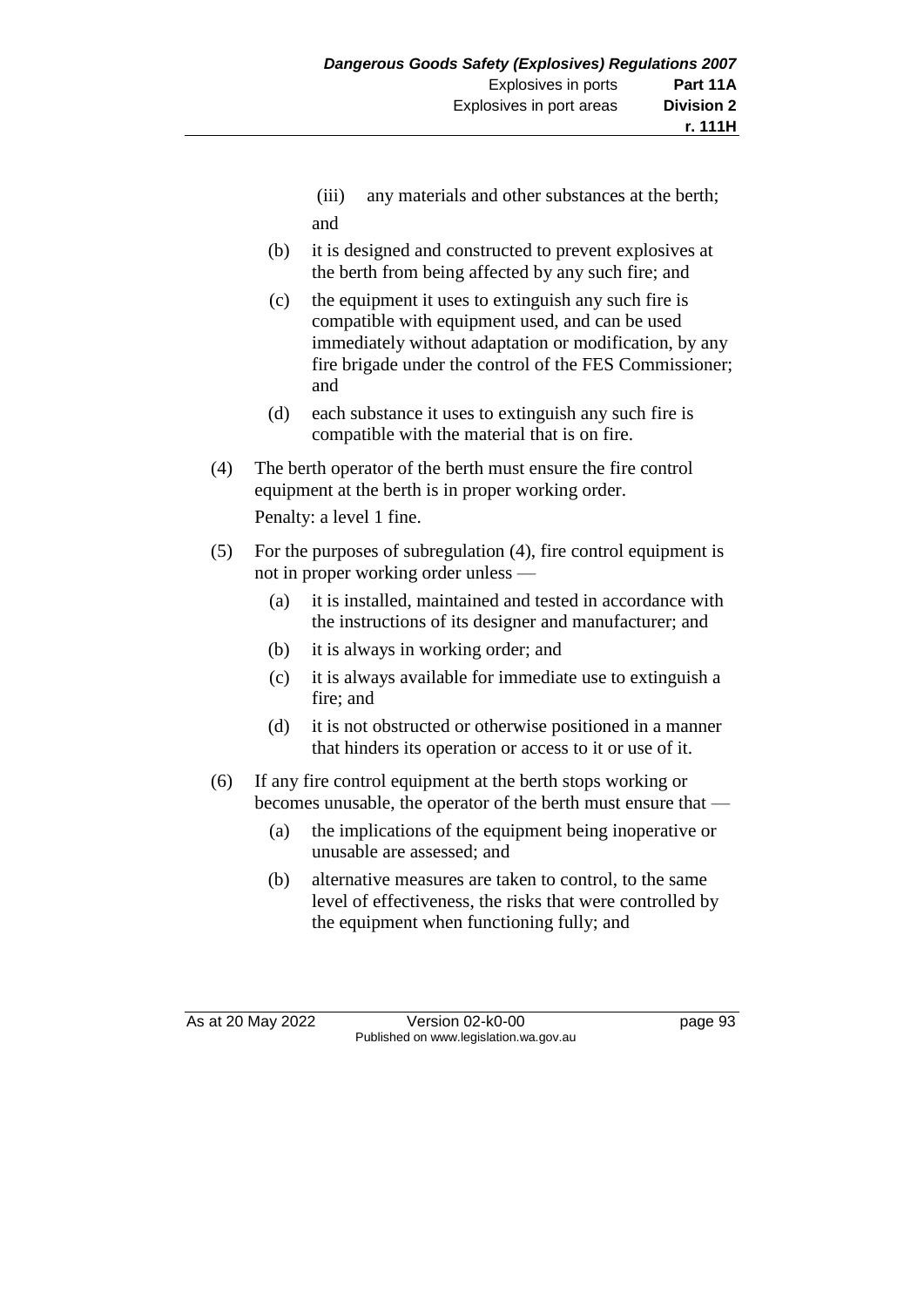(c) the equipment is replaced or returned to full operation as soon as practicable.

Penalty: a level 1 fine.

(7) If the implications assessed by the operator under subregulation (6)(a) include a significant reduction in the effectiveness of the fire control equipment, the operator must notify the FES Commissioner of the fact as soon as practicable after the equipment stops working or becomes unusable.

Penalty: a level 2 fine.

- (8) In determining the alternative measures required under subregulation (6)(b) the operator must have regard to the need  $for -$ 
	- (a) the provision of alternative fire control equipment; and
	- (b) a reduction of the quantities of explosives at the berth; and
	- (c) the handling of explosives to stop or be limited; and
	- (d) modifications to systems of work.

*[Regulation 111H inserted: Gazette 2 Dec 2013 p. 5590-3.]*

#### **111I. Emergency plan required for berth**

 $(1)$  In this regulation —

*emergency plan*, for a berth, means a document that contains —

- (a) a plan of the actions to be taken and the procedures to be followed; and
- (b) the information needed by people,

if a dangerous situation occurs at the berth.

- (2) This regulation applies to a berth at which there is all or any part of a load of explosives if the total load that has been, is being, or is to be, transferred to or from the berth includes —
	- (a) explosives with a classification code of 1.4 and a gross weight of 10 tonnes or more; or

page 94 Version 02-k0-00 As at 20 May 2022 Published on www.legislation.wa.gov.au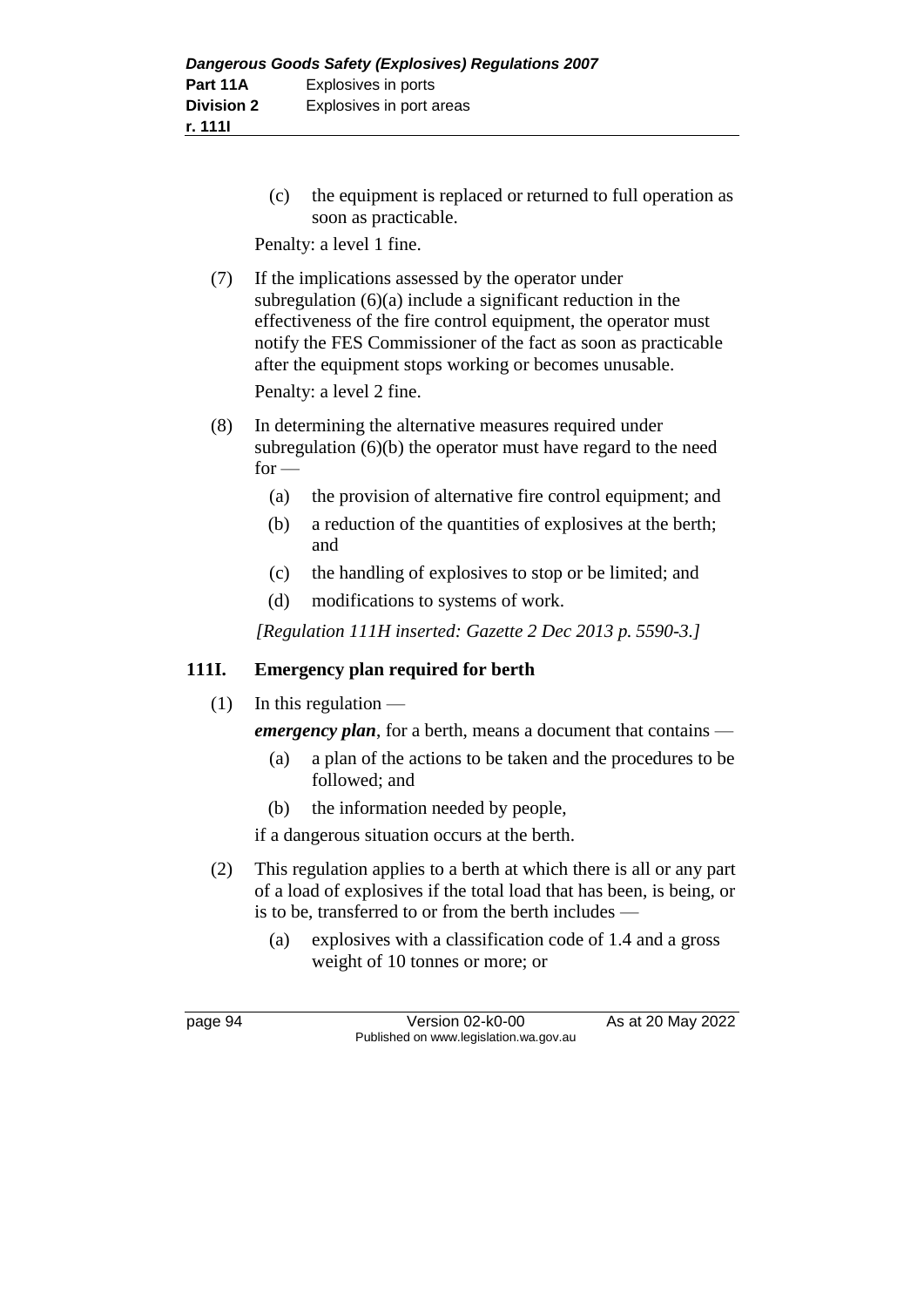- (b) other explosives with a gross weight of 1 kg or more.
- (3) The operator of the berth must ensure there is an emergency plan for the berth.

Penalty: a level 2 fine.

- (4) The operator of the berth may at any time revise the emergency plan for the berth.
- (5) The operator of the berth must review the emergency plan and, if necessary, revise it —
	- (a) whenever there is a significant change in the risk in relation to explosives at the berth to people, property or the environment; and
	- (b) as soon as practicable after a dangerous situation occurs at the berth; and
	- (c) in any event, at intervals of not more than 3 years from the day on which the plan was first made or last revised.

Penalty: a level 2 fine.

- (6) The operator of the berth must have a copy of the current emergency plan for the berth at the berth. Penalty: a level 1 fine.
- (7) The operator of the berth, on request, must give a copy of the current emergency plan for the berth to the Chief Officer, a DGO or the FES Commissioner.

Penalty: a level 3 fine.

- (8) The Chief Officer, a DGO or the FES Commissioner, by a written notice, may direct the operator of the berth to make such amendments to the emergency plan as are specified in the notice before a date specified in the notice.
- (9) An operator given a notice under subregulation (8) must obey it. Penalty: a level 3 fine.

As at 20 May 2022 Version 02-k0-00 page 95 Published on www.legislation.wa.gov.au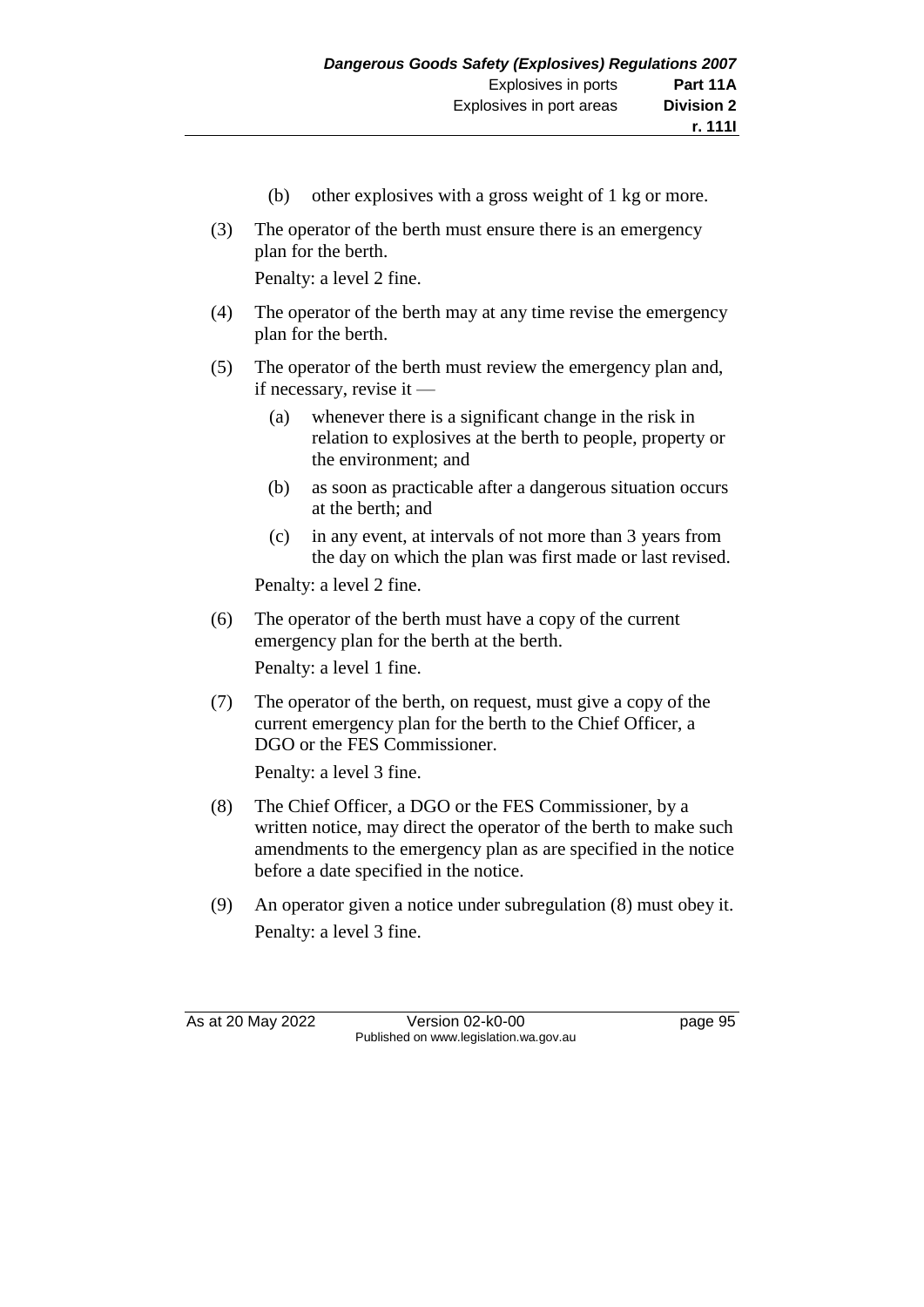(10) A person who, under an emergency plan for a berth, has a function and who, without a reasonable excuse, does not obey the emergency plan commits an offence.

Penalty: a level 2 fine.

*[Regulation 111I inserted: Gazette 2 Dec 2013 p. 5593-4.]*

## **111J. Information for occupier of site at risk from proximity to berth handling explosives**

- (1) This regulation applies to a berth at which there is all or any part of a load of explosives if the total load that has been, is being, or is to be, transferred to or from the berth includes —
	- (a) explosives with a classification code of 1.4 and a gross weight of 10 tonnes or more; or
	- (b) other explosives with a gross weight of 1 kg or more.
- (2) If, in the event of a dangerous situation occurring at the berth, the risk in relation to explosives at the berth to people, property or the environment would extend to a place because of its proximity to the berth, the operator of the berth must ensure the occupier of the place is given at least the following —
	- (a) information about the risk and what might happen if a dangerous situation occurs at the berth;
	- (b) information about what to do if a dangerous situation occurs at the berth;
	- (c) information about what the operator will do if a dangerous situation occurs at the berth;
	- (d) information to enable the occupier to contact the berth operator.

Penalty: a level 2 fine.

*[Regulation 111J inserted: Gazette 2 Dec 2013 p. 5595.]*

page 96 Version 02-k0-00 As at 20 May 2022 Published on www.legislation.wa.gov.au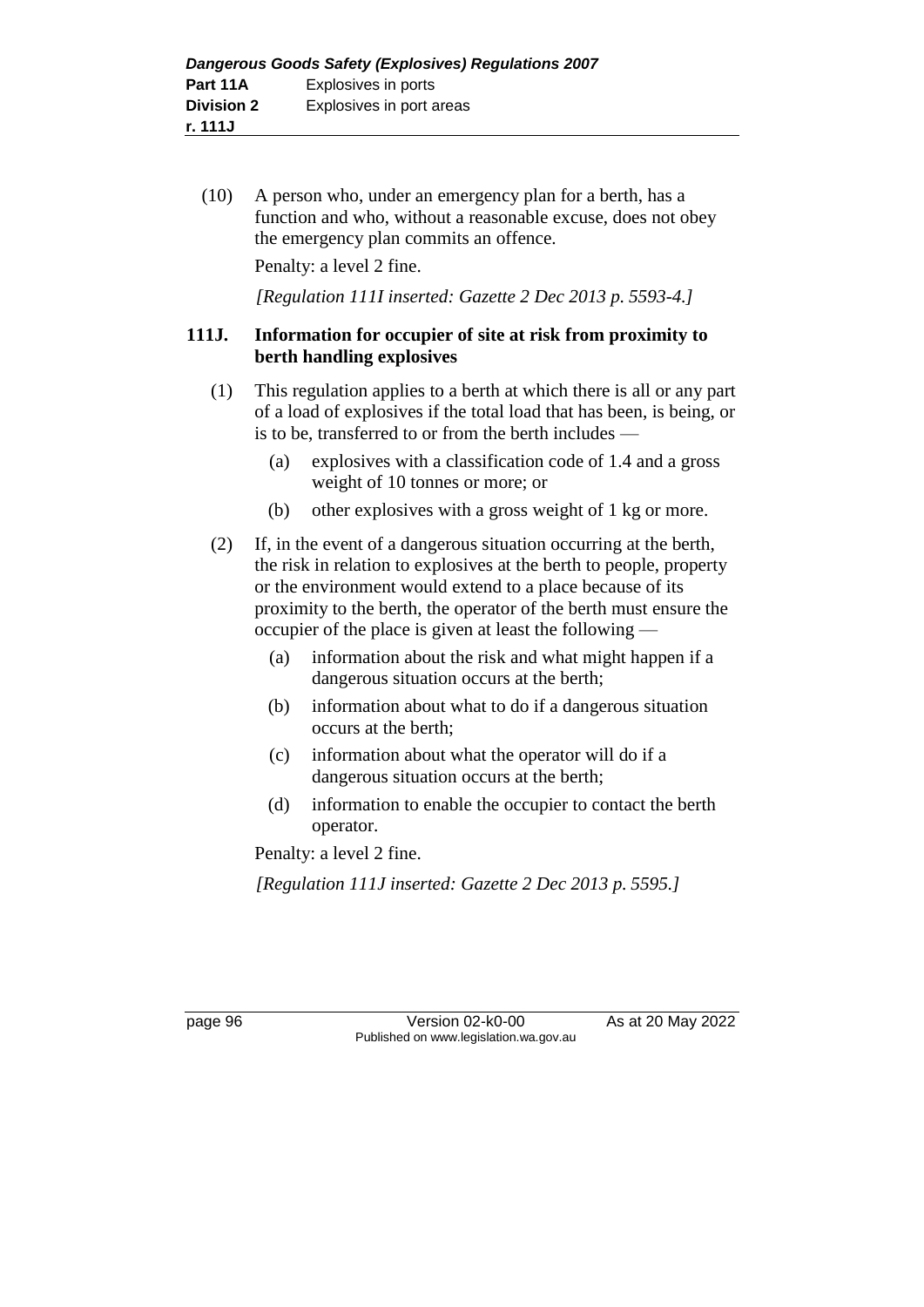# **Division 3 — Special berth (explosives)**

*[Heading inserted: Gazette 2 Dec 2013 p. 5595.]*

## **111K. When special berth (explosives) required**

(1) A person must not handle an explosive, or allow an explosive to be handled, in a port area except at a special berth (explosives) at which the explosive may be handled under a declaration made under regulation 111N.

Penalty: a level 1 fine.

- (2) Subregulation (1) does not apply to a berth if
	- (a) the distance between an explosive at the berth or on any vessel at the berth and each of the following —
		- (i) every protected place;
		- (ii) the accommodation quarters on any vessel, other than a vessel at the berth to load or unload the explosive,

is at least the separation distance specified in Table 4.2 in AS 3846 for the NEQ of the explosive or, if the explosive has a classification code of 1.6, for the NEQ of a single article containing the explosive; and

- (b) the distance between an explosive at the berth or on any vessel at the berth and each of the following —
	- (i) every road open to and used by the public;
	- (ii) every railway used by the public,

is at least half the separation distance specified in Table 4.2 in AS 3846 for the NEQ of the explosive or, if the explosive has a classification code of 1.6, for the NEQ of a single article containing the explosive.

- (3) For the purposes of subregulation (2)(a) and (b), the NEQ of an explosive at a berth is the total NEQ of the explosive that is —
	- (a) at the berth; and

As at 20 May 2022 Version 02-k0-00 Page 97 Published on www.legislation.wa.gov.au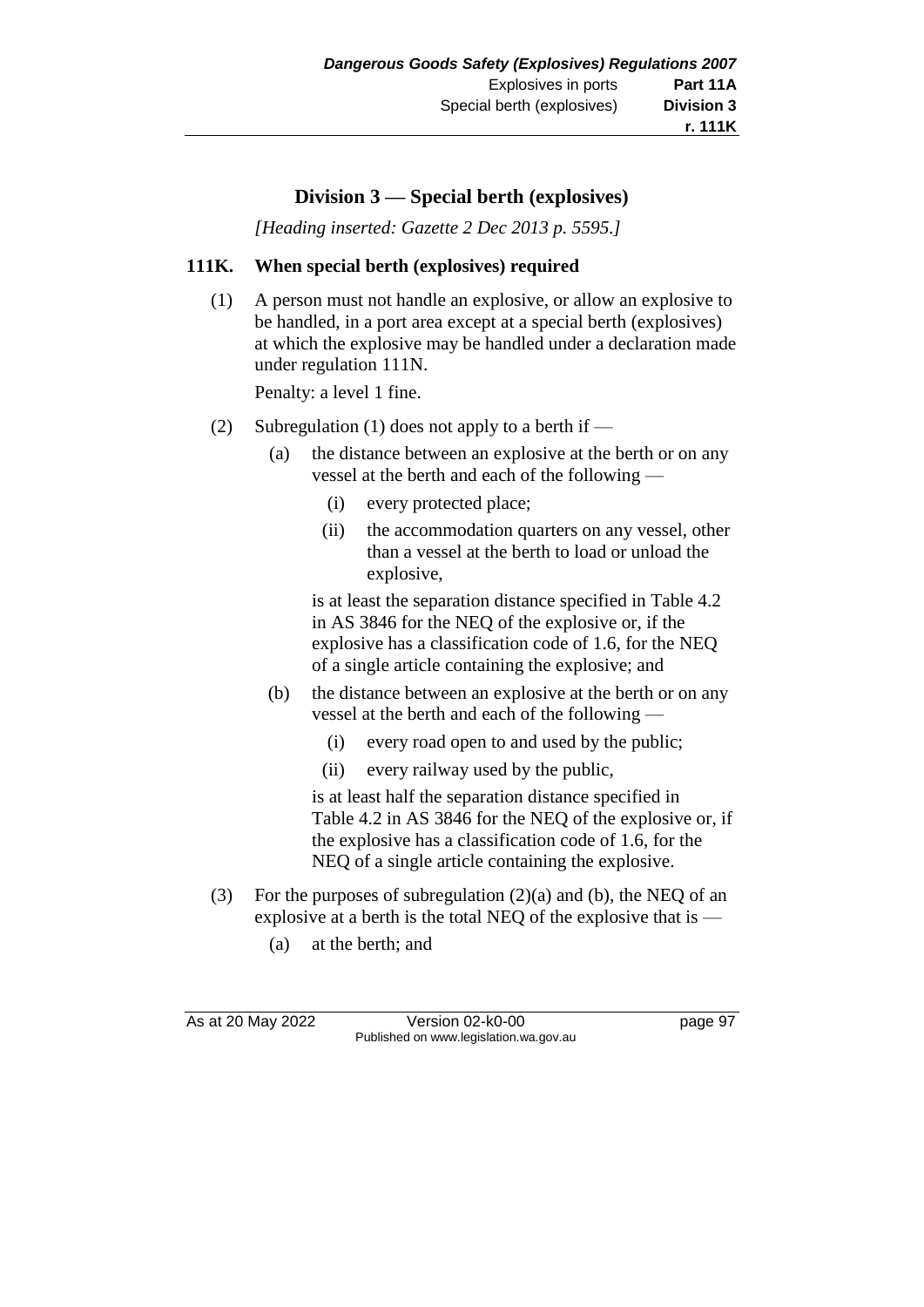- (b) on any vessel at the berth, including any explosive on board that is not handled while the vessel is at the berth.
- (4) For the purposes of subregulation  $(2)(a)$  and (b), if explosives with different classification codes are to be handled, the greater or greatest separation distance specified in Table 4.2 in AS 3846 applies.

*[Regulation 111K inserted: Gazette 2 Dec 2013 p. 5595-7.]*

## **111L. Applying for declaration of special berth (explosives)**

- (1) Only these persons may apply for a berth to be declared a special berth (explosives) —
	- (a) the harbour master of the port;
	- (b) the operator of the berth.
- (2) An application for a berth to be declared a special berth (explosives) must —
	- (a) be made to the Chief Officer; and
	- (b) be in an approved form; and
	- (c) specify the following
		- (i) the location of the berth;
		- (ii) the name of the berth operator;
		- (iii) each explosive that will be handled at the berth;
		- (iv) the maximum quantity of explosive that will be at the berth and on any vessel at the berth, including any explosive on board that is not handled while the vessel is at the berth;
		- (v) any other matter required by the approved form; and
	- (d) be signed by the applicant; and
	- (e) be accompanied by the following
		- (i) an aerial photo of the berth and its surroundings on which are marked concentric circles with radii

page 98 Version 02-k0-00 As at 20 May 2022 Published on www.legislation.wa.gov.au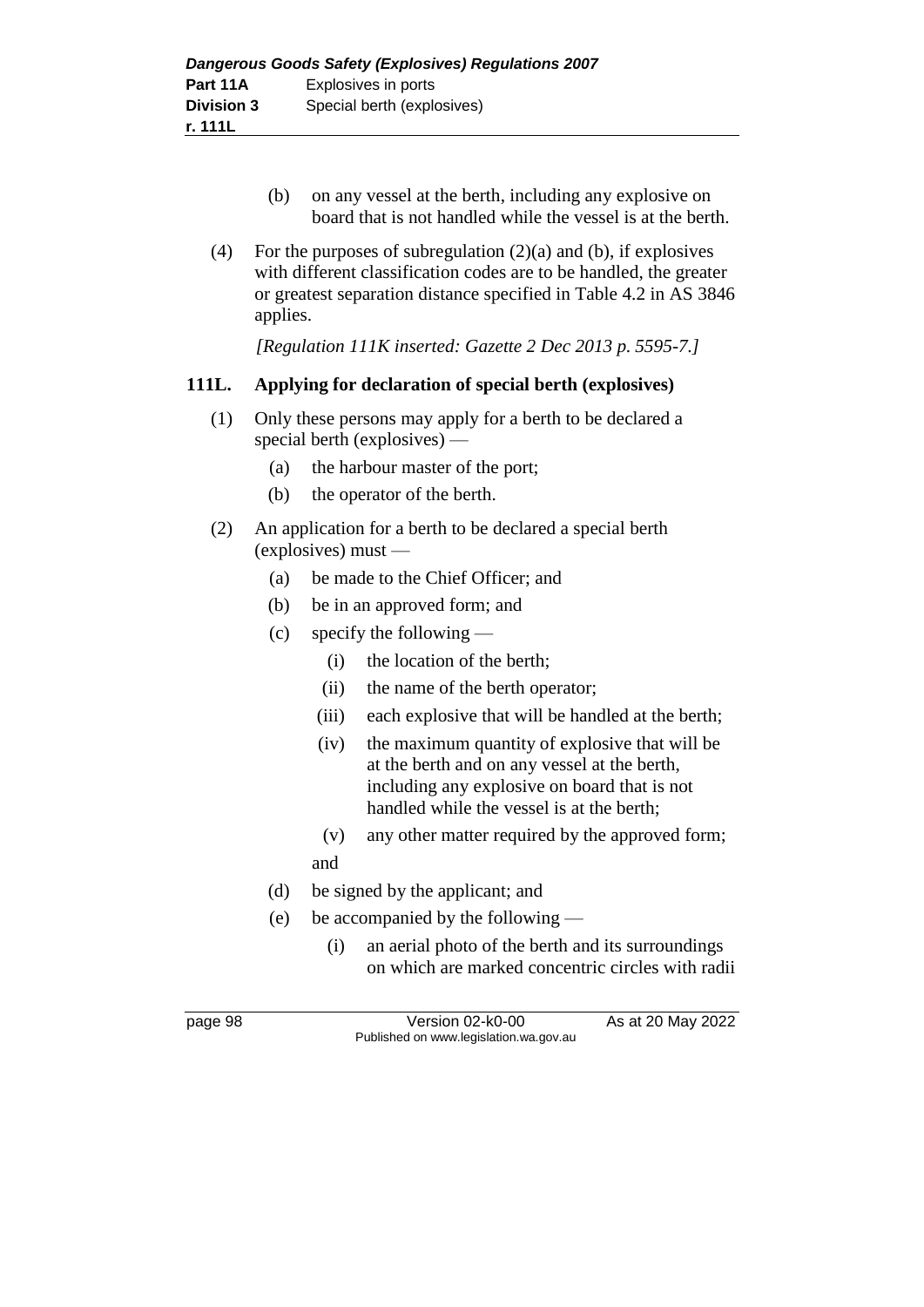of 500 m, 1 000 m and 2 000 m from the centre of the berth;

- (ii) a risk assessment for the berth that complies with regulation 111M;
- (iii) the fee.

*[Regulation 111L inserted: Gazette 2 Dec 2013 p. 5597-8.]*

## **111M. Content of risk assessment**

For the purposes of regulation  $111L(2)(e)(ii)$ , a risk assessment for a berth is a document that —

- (a) is in a form acceptable to the Chief Officer; and
- (b) identifies all hazards relating to the explosive that is or will be handled at the berth and to handling the explosive; and
- (c) for each hazard, assesses
	- (i) the probability of the hazard causing a fire or explosion; and
	- (ii) the nature and extent of the harm to people, property and the environment that is likely to result from any such fire or explosion;
	- and
- (d) for each hazard, identifies the measures that will eliminate or, if it is not reasonably practicable to eliminate, that will reduce so far as reasonably practicable —
	- (i) the probability of the hazard causing a fire or explosion; and
	- (ii) the harm to people, property and the environment that is likely to result from such a fire or explosion;

and

As at 20 May 2022 Version 02-k0-00 Published on www.legislation.wa.gov.au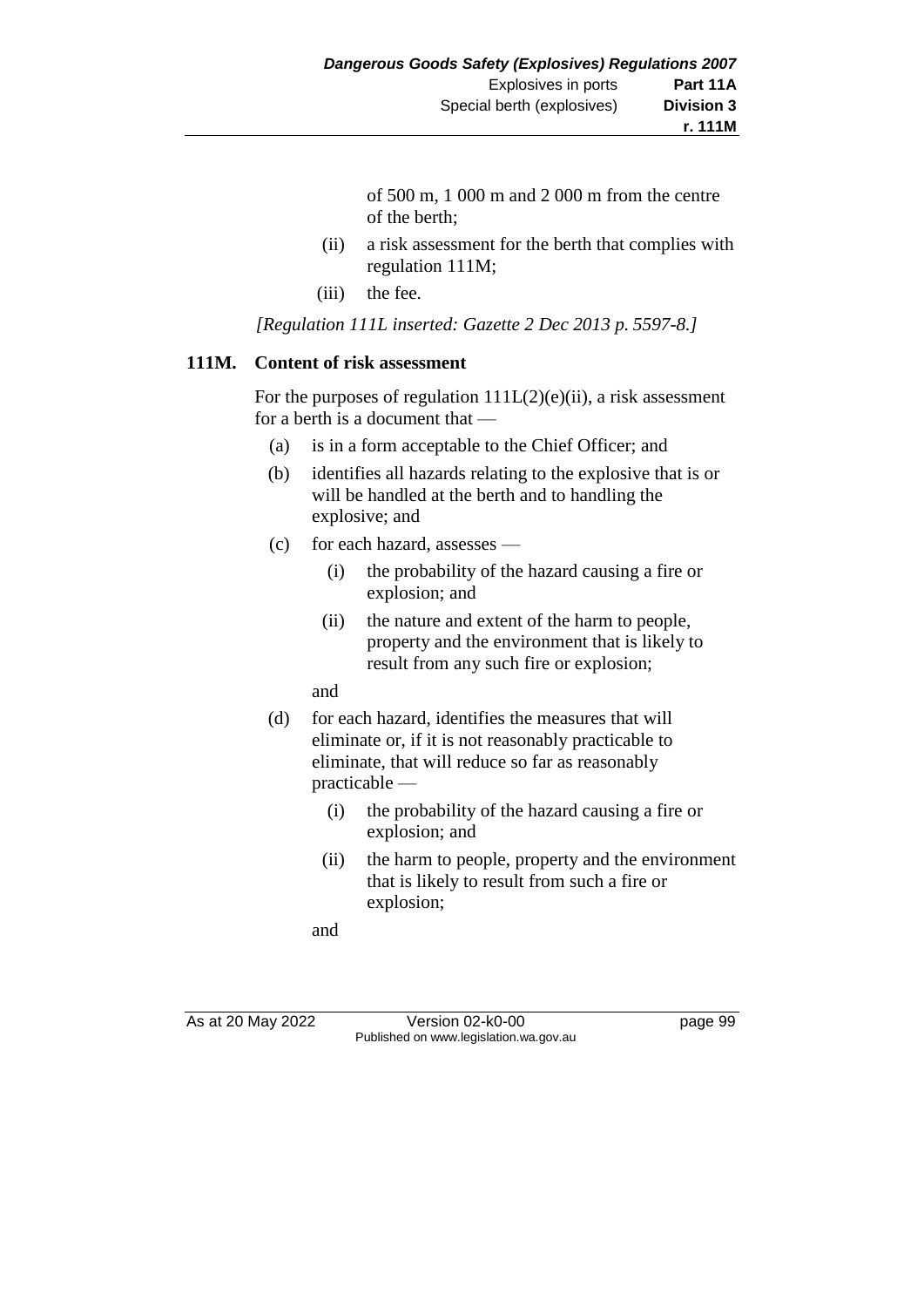- (e) records the method of reasoning used to determine the matters referred to in paragraphs (b) to (d); and
- (f) contains the information listed in, and addresses, the items listed in AS 3846 clause 4.6.2.

*[Regulation 111M inserted: Gazette 2 Dec 2013 p. 5598-9.]*

## **111N. Dealing with application under r. 111L**

- (1) Any decision made by the Chief Officer under this regulation must be in writing.
- (2) On an application made under regulation 111L, the Chief Officer may declare the berth to be a special berth (explosives) for a period, not over 5 years, specified in the declaration.
- (3) Without limiting the matters the Chief Officer may consider before making a declaration under subregulation (2), he or she must not make a declaration unless he or she has considered —
	- (a) the adequacy of the risk assessment accompanying the application; and
	- (b) the items listed in AS 3846 clause 4.6.2.
- (4) A declaration made under subregulation (2) may specify any of these requirements that the Chief Officer considers necessary to ensure explosives are handled safely at the special berth (explosives) —
	- (a) the maximum quantity of explosive that is permitted to be on any vessel at the berth, including any explosive on board that is not handled while the vessel is at the berth;
	- (b) any requirements that must be obeyed when explosives are handled at the berth.
- (5) The Chief Officer may at any time amend or cancel a declaration made under subregulation (2).

*[Regulation 111N inserted: Gazette 2 Dec 2013 p. 5599-600.]*

page 100 Version 02-k0-00 As at 20 May 2022 Published on www.legislation.wa.gov.au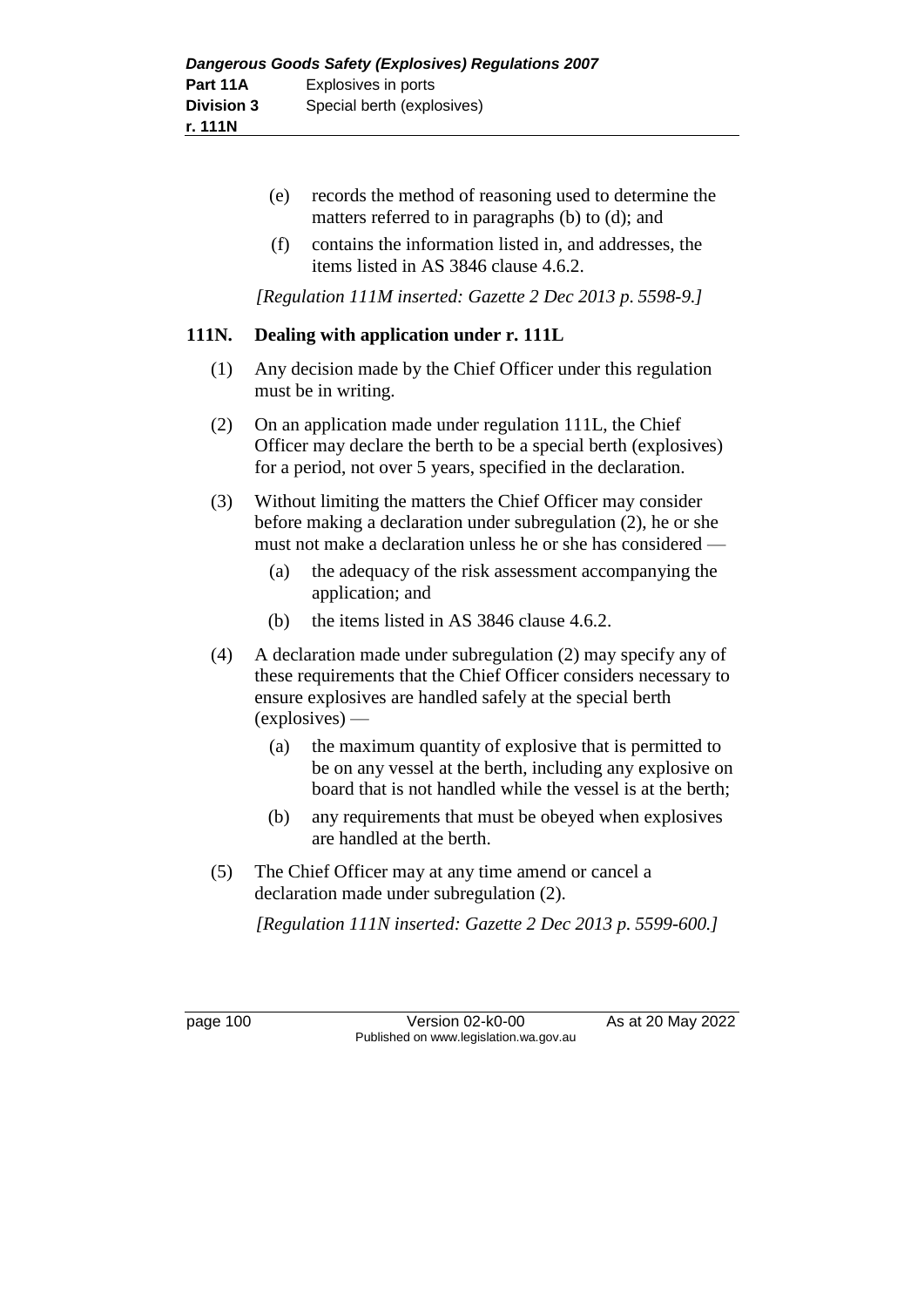#### **111O. Berth operator's duties**

The berth operator of a special berth (explosives) where explosives are being handled commits an offence if any requirement specified in a declaration made under regulation 111N is contravened at the berth.

Penalty: a level 1 fine.

*[Regulation 111O inserted: Gazette 2 Dec 2013 p. 5600.]*

As at 20 May 2022 Version 02-k0-00 Page 101 Published on www.legislation.wa.gov.au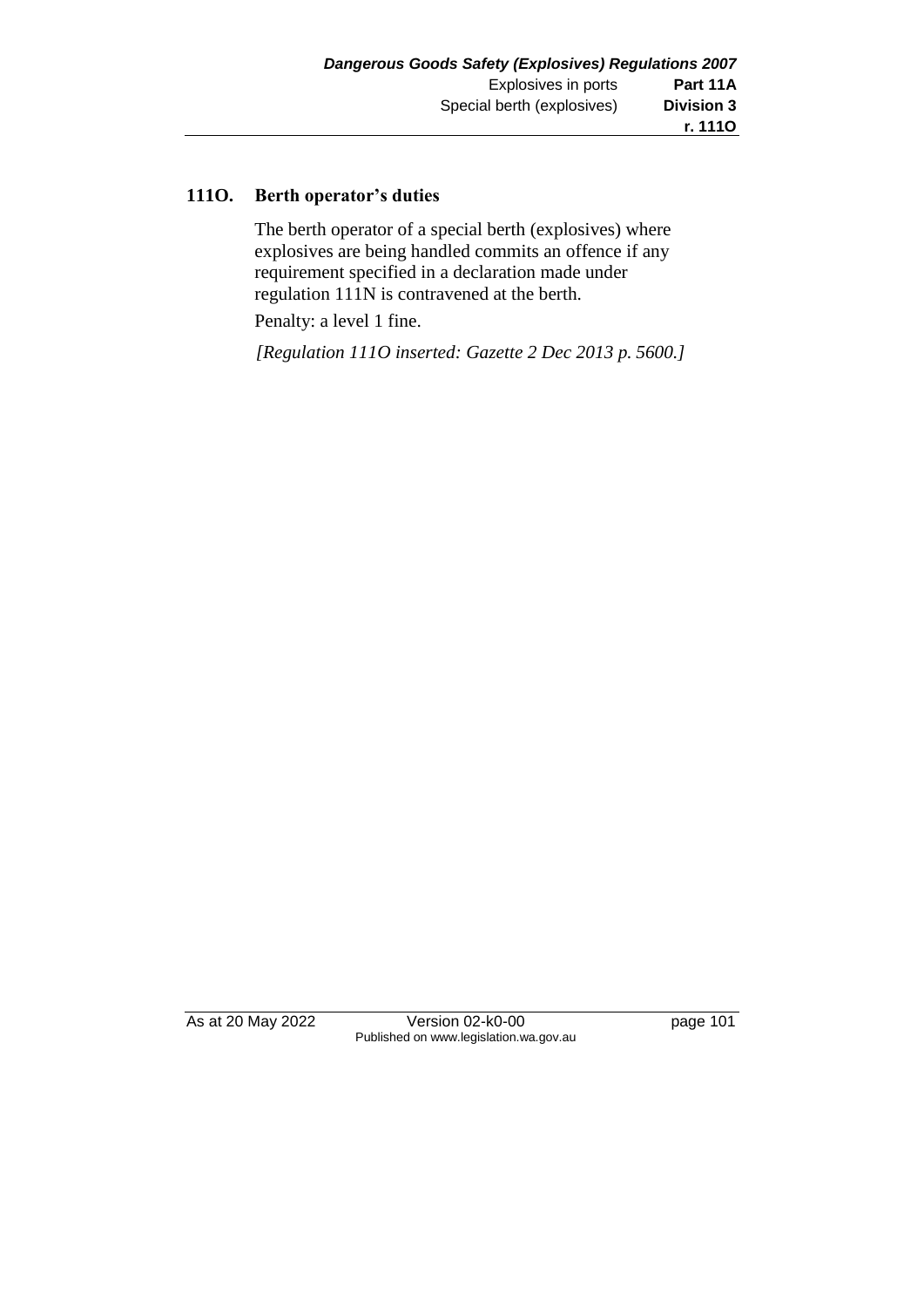|                   | Dangerous Goods Safety (Explosives) Regulations 2007 |
|-------------------|------------------------------------------------------|
| Part 11           | Supply of explosives                                 |
| <b>Division 1</b> | Licensing requirements                               |
| r. 111            |                                                      |

# **Part 11 — Supply of explosives**

# **Division 1 — Licensing requirements**

#### **111. Unauthorised explosives**

A person who supplies an explosive that is not an authorised explosive to another commits an offence.

Note for this regulation:

The Act s. 11 (Unlicensed person involved with dangerous goods).

## **112. Authorised explosives, licences authorising supply**

A person who supplies an authorised explosive to another must hold an explosives supply licence that relates to the explosive unless —

- (a) the explosive is referred to in, and the person supplies it in accordance with, Schedule 8; or
- (b) the person holds a licence referred to in regulation 113, 114A, 114, 115 or 116 and supplies the explosive in accordance with that regulation; or
- (c) in the case of a person who is a secure nominee of the holder of an explosives supply licence —
	- (i) the supply is authorised by the licence; and
	- (ii) the person supplies the explosive in accordance with an unsupervised access authorisation given by the licence holder to the nominee;
	- or
- (d) in the case of a person who is a secure nominee of the holder of a licence referred to in regulation 113, 114A, 114, 115 or  $116$  —
	- (i) the supply is in accordance with that regulation; and

page 102 Version 02-k0-00 As at 20 May 2022 Published on www.legislation.wa.gov.au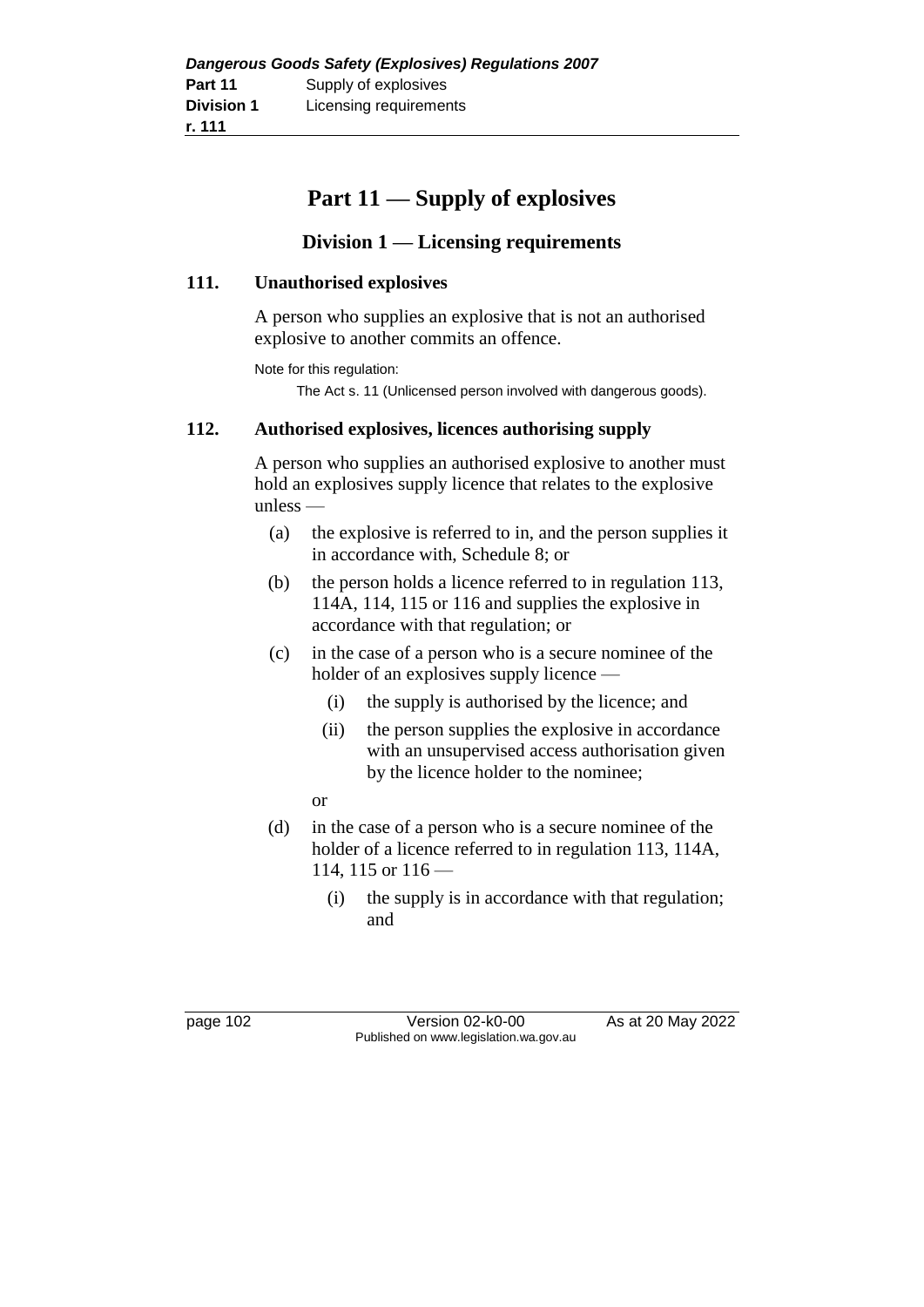(ii) the person supplies the explosive in accordance with an unsupervised access authorisation given by the licence holder to the nominee;

or

- (e) the person supplies the explosive while being supervised by the holder of an explosives supply licence and the supply is authorised by the licence; or
- (f) the person supplies the explosive while being supervised by the holder of a licence referred to in regulation 113, 114A, 114, 115 or 116 and the supply is in accordance with that regulation.

Note for this regulation:

The Act s. 11 (Unlicensed person involved with dangerous goods).

*[Regulation 112 amended: Gazette 16 Mar 2012 p. 1183; 2 Dec 2013 p. 5600-1.]*

# **113. Import/export licence authorises limited supply**

- (1) The holder of an explosives import/export licence is authorised, without holding an explosives supply licence, to supply to a person outside the State any explosive that the holder exports under the licence.
- (2) The holder of an explosives import/export licence is authorised, without holding an explosives supply licence, to supply to any person any explosive that the holder imports under the licence.

*[Regulation 113 amended: Gazette 16 Mar 2012 p. 1183.]*

## **114A. Explosives manufacture licence authorises limited supply**

The holder of an explosives manufacture licence is authorised, without holding an explosives supply licence, to supply to any person any explosive that the holder manufactures under the licence.

*[Regulation 114A inserted: Gazette 16 Mar 2012 p. 1184.]*

As at 20 May 2022 Version 02-k0-00 page 103 Published on www.legislation.wa.gov.au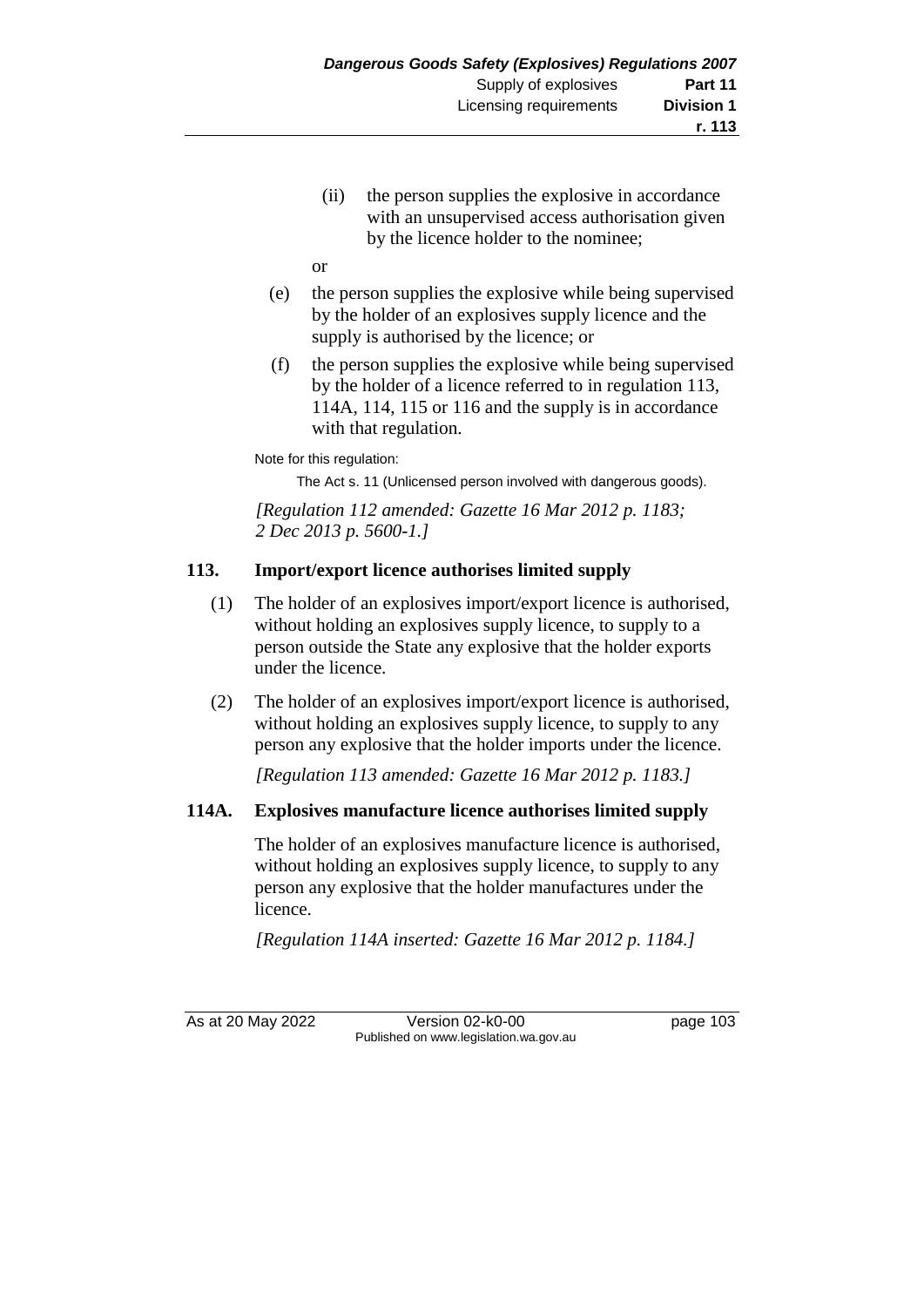## **114. Explosives manufacture (MPU) licence authorises limited supply**

The holder of an explosives manufacture (MPU) licence is authorised, without holding an explosives supply licence, to supply an explosive to another person if —

- (a) the explosive is manufactured under the explosives manufacture (MPU) licence using constituents from an MPU; and
- (b) the explosive is supplied in the course of the holder providing a service to the other person; and
- (c) the holder does not give control or management of the explosive to any person other than the holder of a shotfiring licence.

## **115. Explosives transport licence authorises limited supply**

The holder of an explosives transport licence is authorised, without holding an explosives supply licence, to supply an explosive to another person if —

- (a) the holder is authorised to transport the explosive under the explosives transport licence; and
- (b) the other person is the consignee of the explosive.

## **116. Explosives driver licence authorises limited supply**

The holder of an explosives driver licence is authorised, without holding an explosives supply licence, to supply an explosive to another person if —

- (a) the holder is authorised to drive a vehicle transporting the explosive under the explosives driver licence; and
- (b) the holder is the driver of a vehicle transporting the explosive; and
- (c) the other person is the consignee of the explosive.

page 104 Version 02-k0-00 As at 20 May 2022 Published on www.legislation.wa.gov.au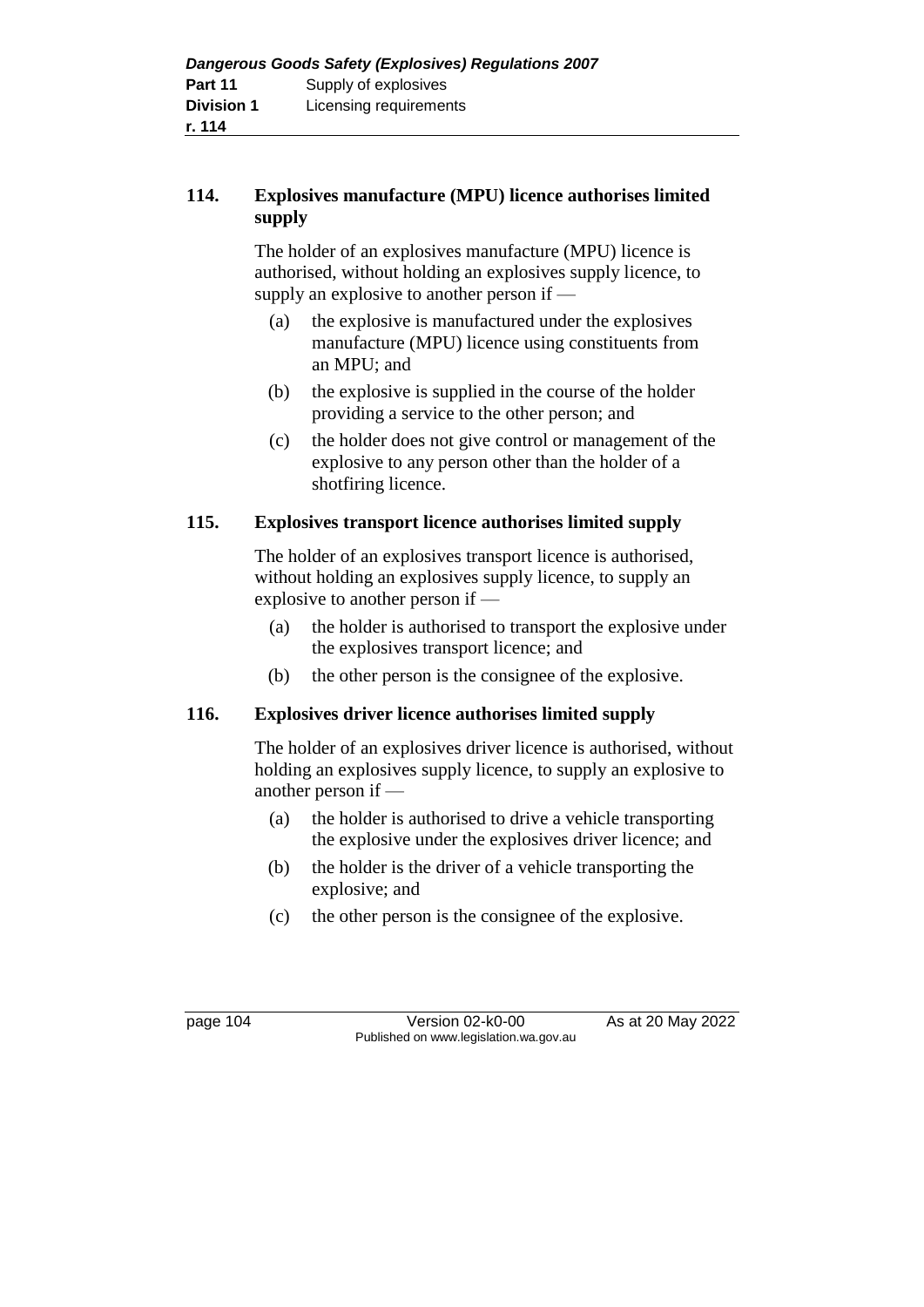# **Division 2 — Supplying explosives**

#### **117. Supply to unauthorised people prohibited**

A person must not supply an authorised explosive to another person if the person knows, or reasonably ought to know, that the other person is not authorised to possess the explosive under the Act, these regulations or the law of the Commonwealth.

Penalty: a level 1 fine and imprisonment for 10 months.

#### **118. Suppliers, duties when supplying**

- (1) This regulation does not apply to the supply
	- (a) of an explosive named in Schedule 8; or
	- (b) of an explosive under regulation 114.
- (2) If a person (*A*) supplies an explosive to a person *(B*) and supplies it to a person  $(C)$  for delivery to B, the requirements of this regulation apply to, and in relation to —
	- (a) the supply by A to B; and
	- (b) the supply by A to C; and
	- (c) the supply by C to B; and
	- (d) if any person other than C is involved in delivering the explosive to B, the supply by that person to the next person.
- (3) A person (*X*) must not supply a quantity of an authorised explosive to an individual (*Y*) unless Y has produced to X, either at or within a reasonable period before the time of  $supply$ 
	- (a) proof of the identity of Y in the form of  $-$ 
		- (i) a passport; or
		- (ii) a driver's licence issued in Australia; or
		- (iia) a photo card as defined in the *Western Australian Photo Card Act 2014* section 3; or

As at 20 May 2022 Version 02-k0-00 Page 105 Published on www.legislation.wa.gov.au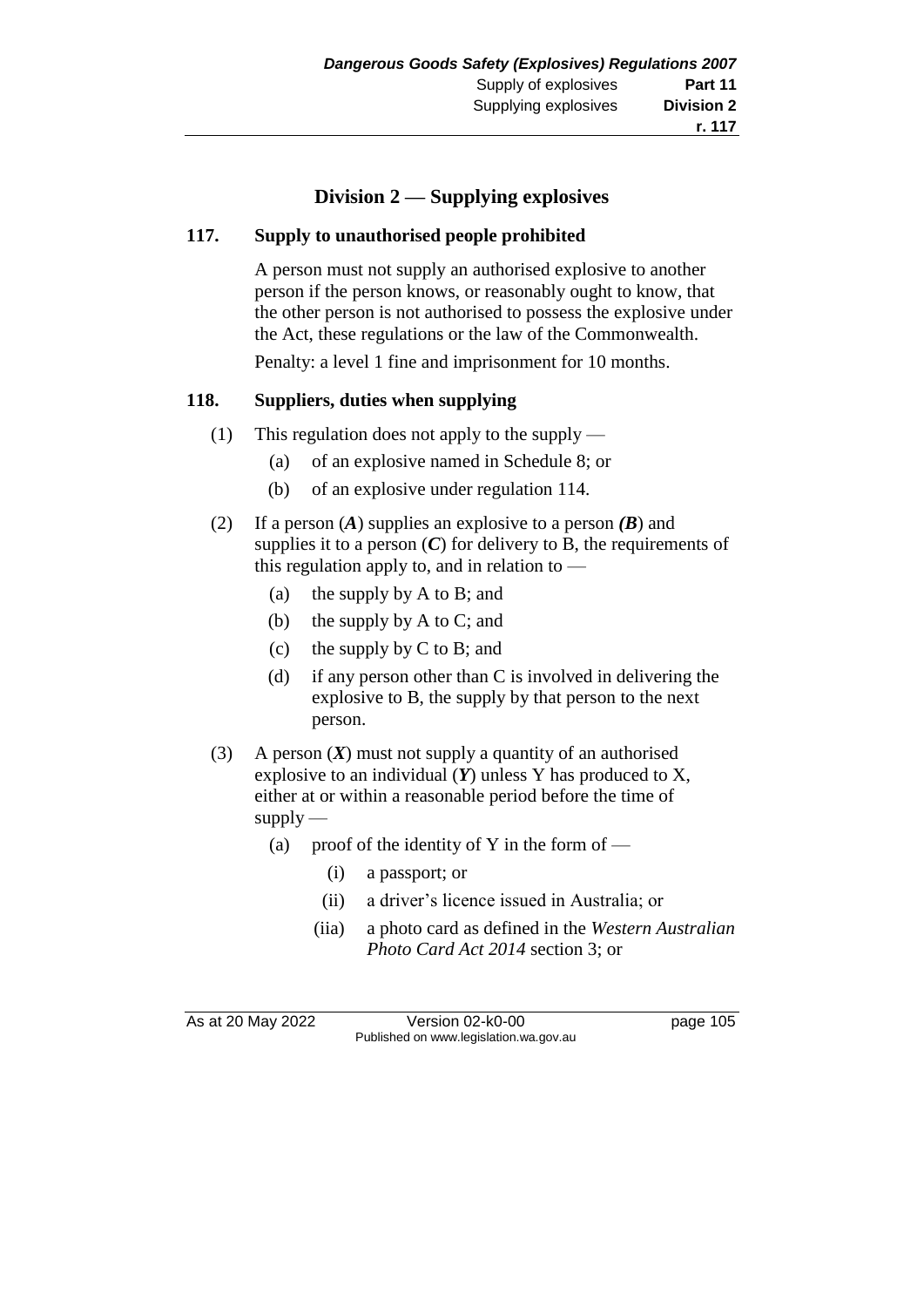(iii) a security card, or a written authorisation, that is valid under regulation 16,

that shows Y's photograph; and

- (b) evidence that Y is authorised, whether under a licence or not, to possess that quantity of the explosive under —
	- (i) the Act or these regulations; or
	- (ii) the law of the Commonwealth; or
	- (iii) if Y is in a place outside the State, the law of that place.
- (4) A person (*X*) must not supply a quantity of an authorised explosive to a body corporate or partnership (*Y*) unless —
	- (a) Y has produced to X, either at or within a reasonable period before the time of supply, evidence that Y is authorised, whether under a licence or not, to possess that quantity of the explosive under —
		- (i) the Act or these regulations; or
		- (ii) the law of the Commonwealth; or
		- (iii) if Y is in a place outside the State, the law of that place;

and

- (b) the explosive is delivered to a secure nominee of Y who shows X proof that he or she is a secure nominee; and
- (c) X obtains the secure nominee's personal receipt.

Penalty: a level 1 fine and imprisonment for 10 months.

- (5) A person who supplies an authorised explosive to another person must, if the other person so requests, give the other person —
	- (a) the SDS for the explosive; and

page 106 Version 02-k0-00 As at 20 May 2022 Published on www.legislation.wa.gov.au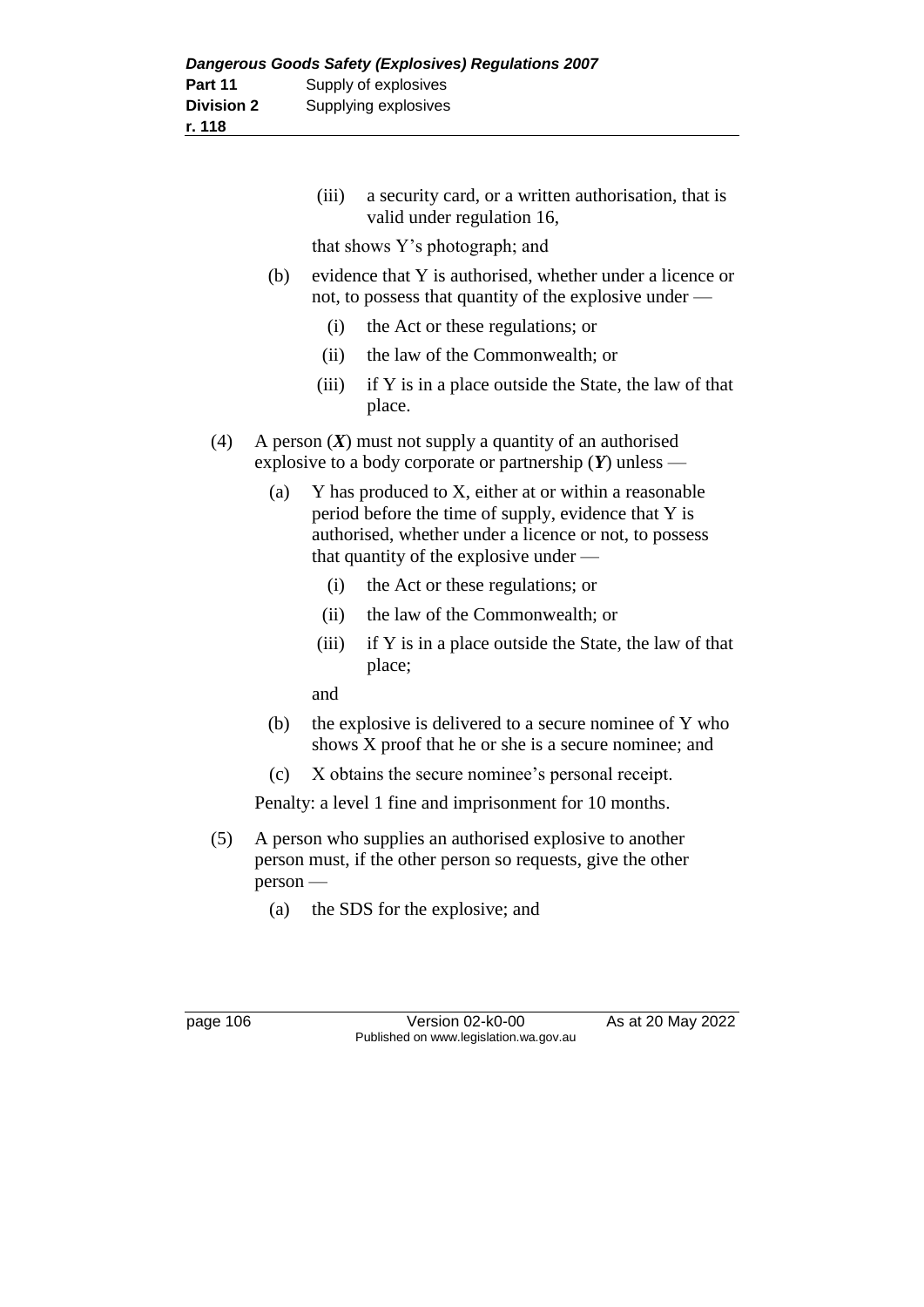(b) any instructions issued by the manufacturer of the explosive about how to use it safely.

Penalty: a level 3 fine.

*[Regulation 118 amended: Gazette 2 Dec 2013 p. 5601; 5 Feb 2016 p. 348; 3 Mar 2017 p. 1475.]*

#### **119. Records to be kept by suppliers**

- (1) This regulation does not apply to the supply
	- (a) of an explosive named in Schedule 8; or
	- (b) of an explosive under regulation 114.
- (2) A person who supplies an explosive to another person must keep a proper record of the supply.
- (3) For the purposes of subregulation (2) a proper record of a supply is not kept unless a written record is made of this information —
	- (a) the date of supply;
	- (b) the name and address of the other person;
	- (c) the details of the evidence referred to in regulation  $118(3)(b)$  or  $(4)(a)$ , as the case requires;
	- (d) the required details of the explosive supplied;
	- (e) the other person's receipt for the explosive,

and is kept for 2 years after the date of the supply. Penalty: a level 2 fine.

## **120. Receiver of explosives not to mislead supplier**

- (1) This regulation does not apply to the supply of
	- (a) a sparkler; or
	- (b) an explosive under regulation 114.
- (2) A person who is supplied an explosive by another person must not give the other person any information about the person's

As at 20 May 2022 Version 02-k0-00 page 107 Published on www.legislation.wa.gov.au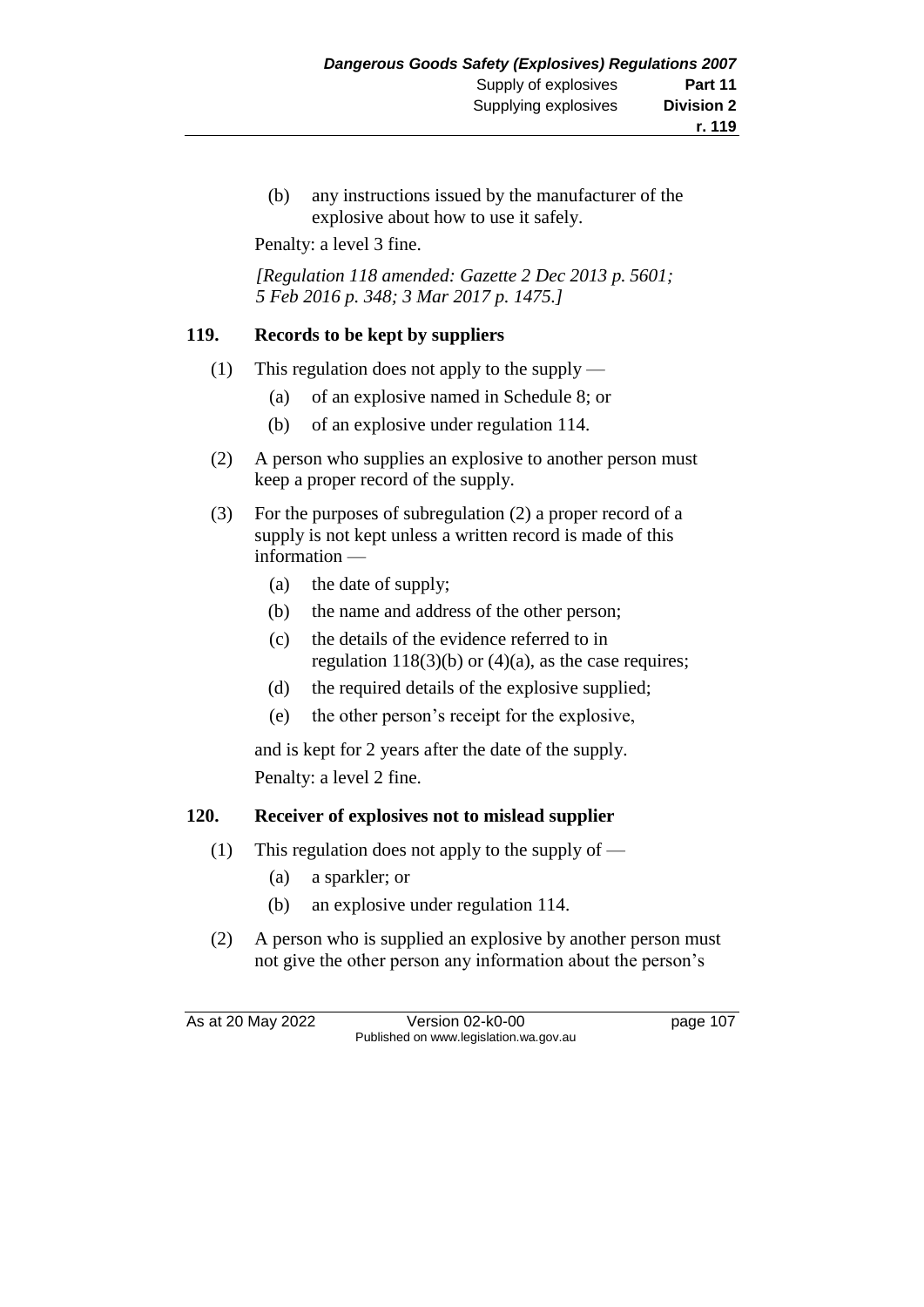identity or authority to possess the explosive that the person knows is false or misleading.

Penalty: a level 1 fine and imprisonment for 10 months.

#### **121. Sale in public prohibited**

- (1) This regulation does not apply to an explosive named in Schedule 8 but does apply to ammunition and any other explosive.
- (2) A person must not sell an explosive in a public place.
- (3) A person must not display an explosive for sale in a shop window or in any place in a shop or other place where explosives are sold.

Penalty: a level 2 fine.

page 108 Version 02-k0-00 As at 20 May 2022 Published on www.legislation.wa.gov.au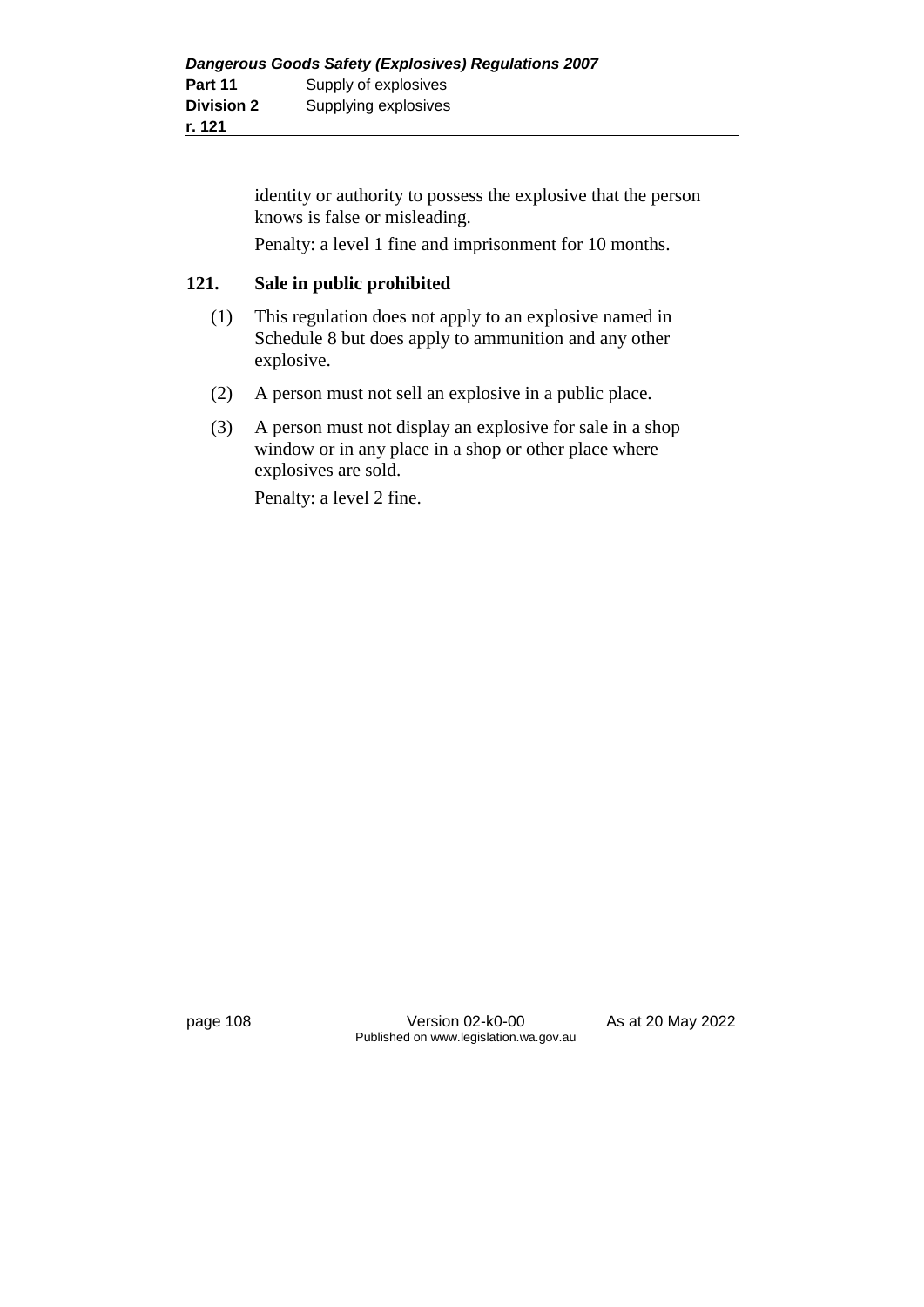# **Part 12 — Use of explosives other than fireworks**

## **Division 1 — Preliminary**

#### **122. Term used: blast plan**

In this Part, unless the contrary intention appears *blast plan* for the use of an explosive, means a blast plan that complies with regulation 130.

#### **123. Application of this Part**

This Part does not apply to a firework.

# **Division 2 — Licensing requirements**

#### **124. Unauthorised explosives**

A person who uses an explosive that is not an authorised explosive must hold a test permit that authorises the person to use it.

Note for this regulation:

The Act s. 11 (Unlicensed person involved with dangerous goods).

#### **125. Authorised explosives, licences authorising use of**

- (1) A person does not have to hold a licence to use an authorised explosive if the explosive is named in, and the person uses it in accordance with, Schedule 9.
- (2) Unless subregulation (1) applies, a person who uses an explosive must —
	- (a) if the explosive is being used to blast rock or similar solid material, or to damage, destroy or demolish any thing, whether on or under land or water —
		- (i) hold a shotfiring licence that authorises the person to use the explosive at the time and place and in the circumstances; or

As at 20 May 2022 Version 02-k0-00 page 109 Published on www.legislation.wa.gov.au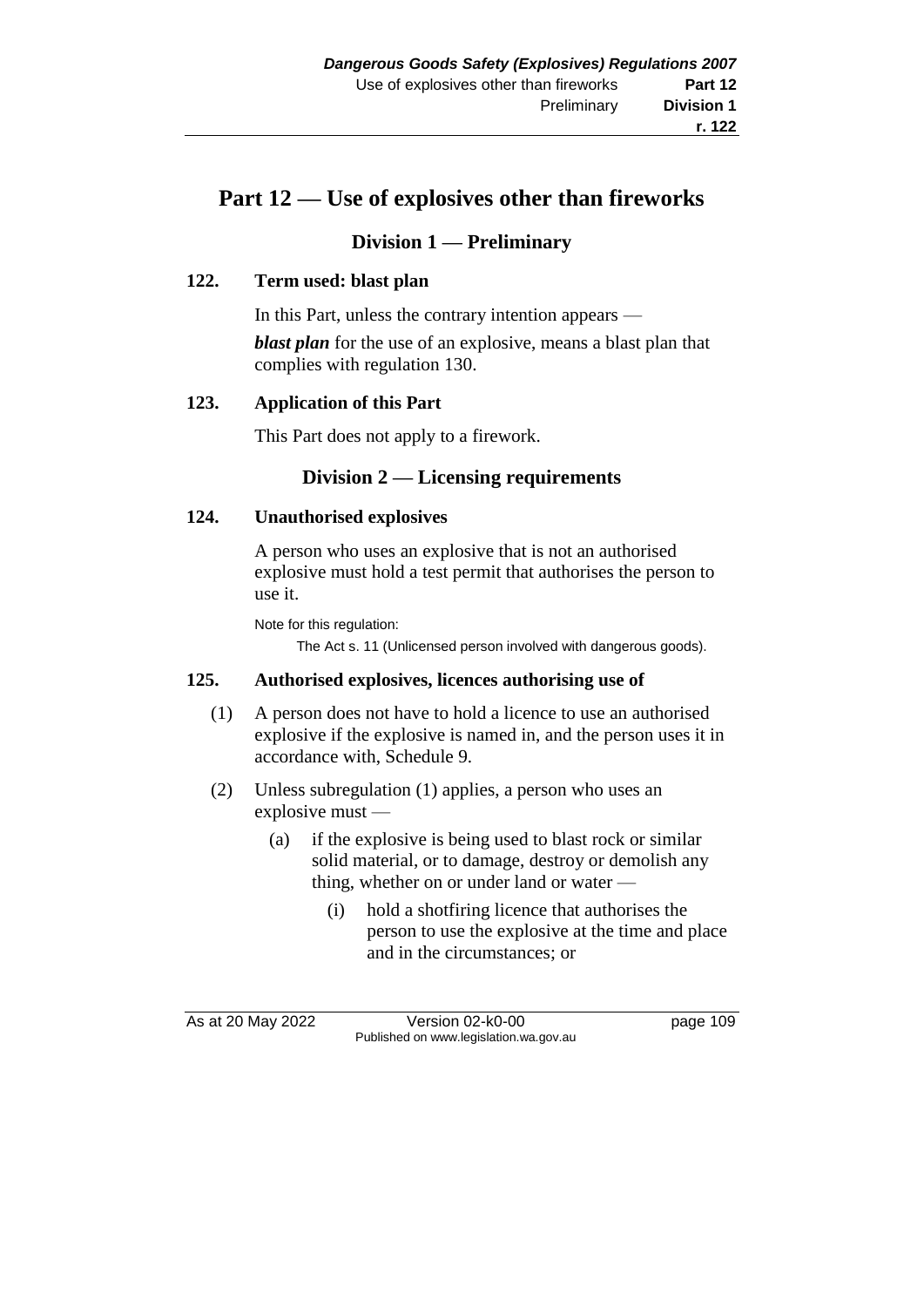- (ii) be supervised by the holder of such a shotfiring licence;
- (b) if the explosive is being used in any circumstances not referred to in paragraph (a) — hold a pyrotechnics (special use) licence that authorises the use of the explosive at the time and place and in the circumstances.

#### Note for this regulation:

The Act s. 11 (Unlicensed person involved with dangerous goods).

*[Regulation 125 amended: Gazette 5 Feb 2016 p. 348.]*

## **Division 3 — General requirements**

#### **126. Occupier's permission needed for use**

A person must not use an explosive at a place without the prior permission of the owner or occupier of the place.

Penalty: a level 2 fine.

#### **127. Manufacturer's instructions for use to be followed**

A person must not use an explosive except in accordance with the instructions (if any) provided by its manufacturer unless the instructions conflict or are inconsistent with a provision of these regulations.

Penalty: a level 3 fine.

#### **128. Children using explosives**

A person under 18 years of age must not use an explosive unless —

- (a) the explosive is named in Schedule 9; and
- (b) except in the case of a sparkler or an emergency device, the person is under the supervision of a person who has reached 18 years of age.

Penalty: a level 3 fine.

page 110 Version 02-k0-00 As at 20 May 2022 Published on www.legislation.wa.gov.au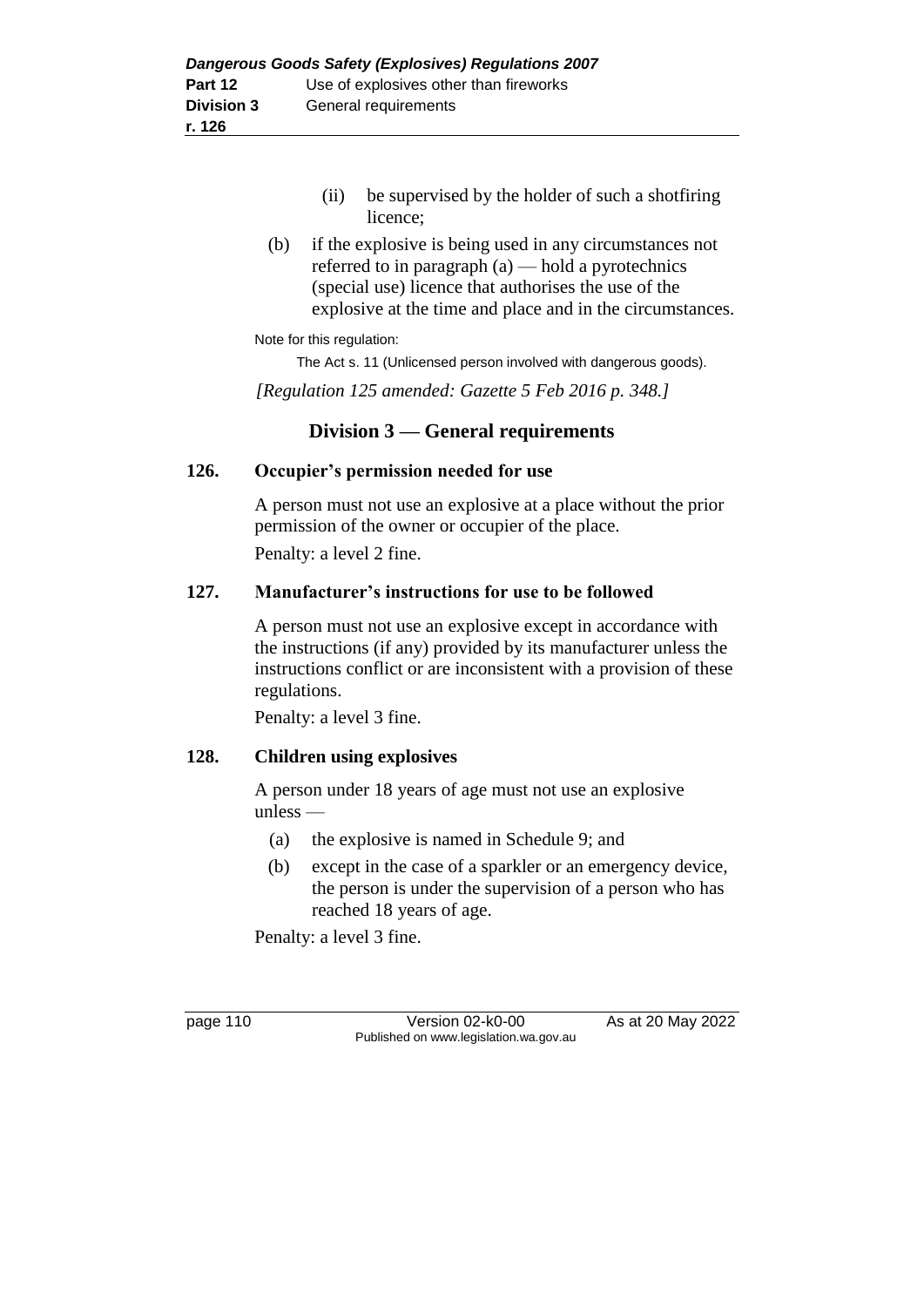## **Division 4 — Using explosives to blast, damage, destroy or demolish**

#### **129. No use without blast plan**

- (1) Before an explosive is used to blast rock or similar solid material, or to damage, destroy or demolish any thing, whether on or under land or water, each of the following persons must prepare a blast plan for the use of the explosive or ensure that such a plan has been prepared —
	- (a) the person who will use the explosive (the *shotfirer*);
	- (b) the person for whom the shotfirer will be working at the time, whether under a contract for services or a contract of service;
	- (c) the person who has the control and management of the work that necessitates the use of the explosive;
	- (d) the person who has the control and management of the place where the explosive is used.

Note for this subregulation:

Under r. 192 a blast plan is a *safety management document* under the Act and accordingly the Act s. 10 (among others) applies in respect of it.

*[(2) deleted]*

*[Regulation 129 amended: Gazette 5 Feb 2016 p. 349.]*

## **130. Blast plans, content of**

- (1) A blast plan for the use of an explosive must be in writing and include the matters required by —
	- (a) AS 2187.2 Appendix A section A2 to be in a blast management plan; or
	- (b) AS 2187.2 Appendix K section K6 to be in a demolition blast plan,

as the circumstances require.

As at 20 May 2022 Version 02-k0-00 Page 111 Published on www.legislation.wa.gov.au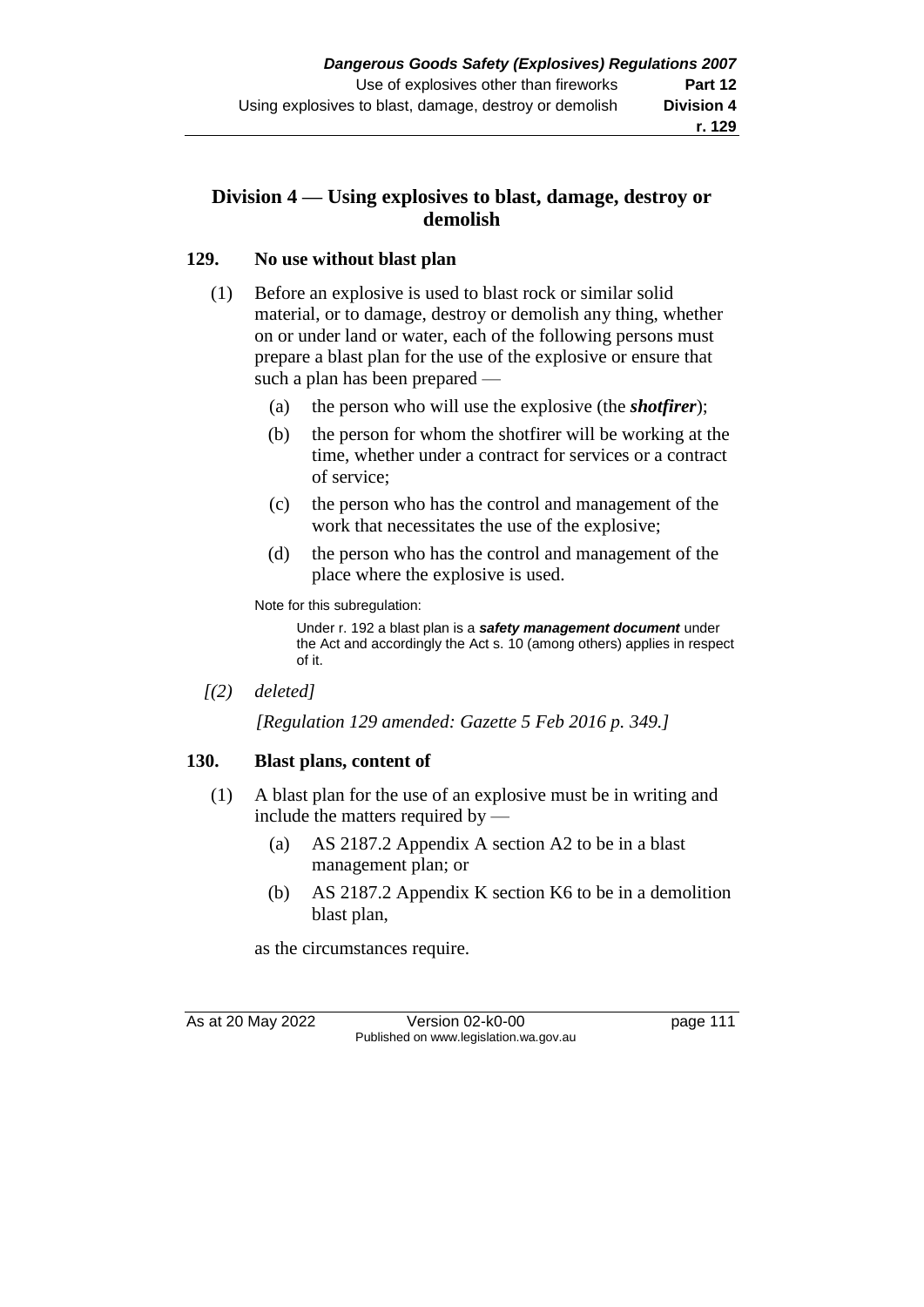(2) One blast plan may relate to multiple proposed uses of explosives if it is intended that they occur simultaneously or in rapid succession at one site.

*[Regulation 130 amended: Gazette 16 Mar 2012 p. 1184.]*

## **131. Blasting in townsite, permit required for**

 $(1)$  In this regulation —

*townsite* has the meaning given to that term by the *Land Administration Act 1997* section 26.

(2) A person who uses an explosive in a townsite to blast rock or similar solid material, or to damage, destroy or demolish any thing, whether on or under land or water, must have a written permit issued to the person under this regulation by the local government of the district in which the explosive is used.

Note for this subregulation:

The Act s. 11 (Unlicensed person involved with dangerous goods).

- (3) The person who wants a permit issued under this regulation must give the local government, at least one working day before the date of the proposed use of the explosive —
	- (a) a townsite blasting application signed by the person; and
	- (b) a blast plan for the use of the explosive.
- (4) A townsite blasting application must be in an approved form and contain this information —
	- (a) the details of the person who will use the explosive and of the person's shotfiring licence;
	- (b) the date and time when the explosion will occur;
	- (c) where the explosion will occur;
	- (d) the purpose of the explosion;
	- (e) the details of any public risk insurance policy for the explosion.

page 112 Version 02-k0-00 As at 20 May 2022 Published on www.legislation.wa.gov.au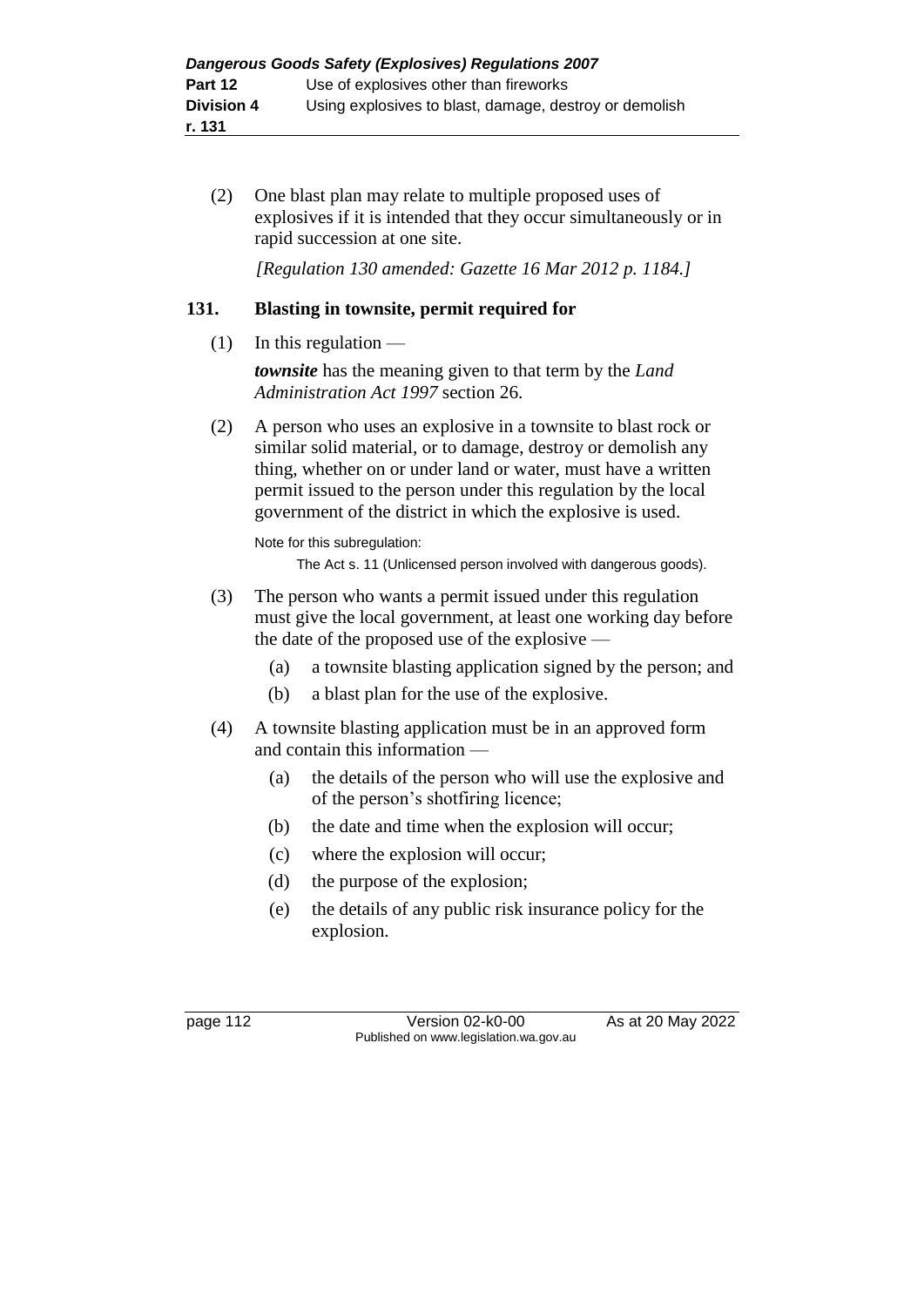- (5) A townsite blasting application may relate to multiple proposed explosions at the one place.
- (6) A local government given a townsite blasting application by a person may give the person —
	- (a) a written notice that prohibits the proposed explosion; or
	- (b) a written permit for the proposed explosion; or
	- (c) a written permit for the proposed explosion that contains reasonable conditions for any of these purposes —
		- (i) to ensure the safety of people, property, or the environment, in the townsite;
		- (ii) to ensure such people are notified of the proposed explosion;
		- (iii) to reduce any disturbance of such people.
- (7) A local government must not give a person a permit for a proposed explosion unless satisfied that there is public risk insurance for the explosion of at least \$5m or such higher amount as the local government decides is reasonable in the circumstances.
- (8) A local government may at any time amend or cancel a permit for a proposed explosion by advising the permit holder in writing.

# **132. General requirements for use**

 $(1)$  In this regulation —

*prescribed requirements* for or in connection with the use of an explosive, means the requirements of AS 2187.2 sections 2, 4, 5, 6, 7, 8, 9, 10 and 12, or alternative safety measures, for or in connection with the use of explosives.

(2) A person must comply with the prescribed requirements for or in connection with the use of an explosive, before using, when using and after using the explosive.

As at 20 May 2022 Version 02-k0-00 page 113 Published on www.legislation.wa.gov.au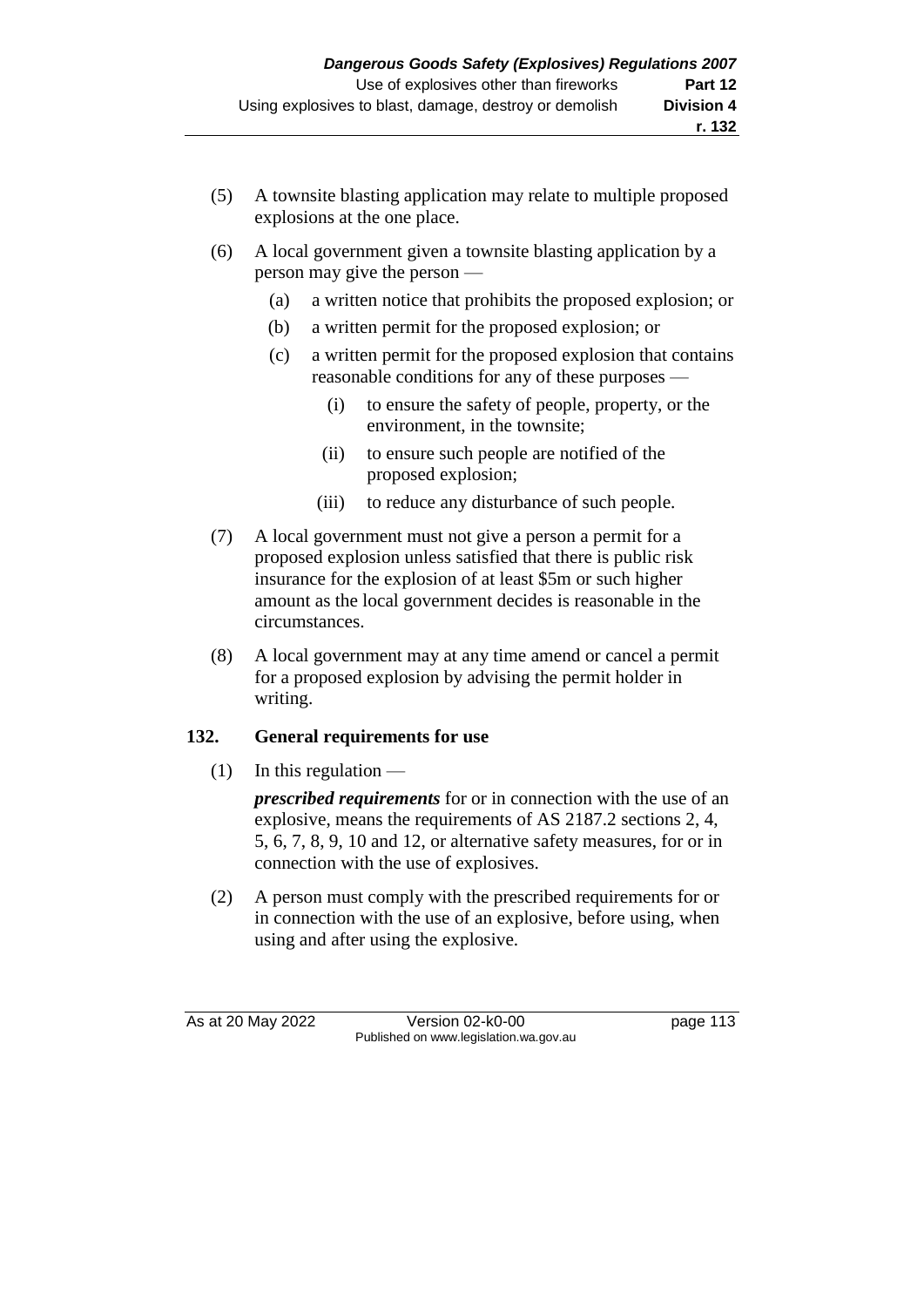- (3) The holder of a shotfiring licence must ensure that any secure nominee of the holder complies with the prescribed requirements for or in connection with the use of an explosive, before using, when using and after using the explosive.
- (4) A secure nominee of the holder of a shotfiring licence must obey any reasonable direction given to him or her by the holder before using, when using and after using an explosive. Penalty: a level 2 fine.

*[Regulation 132 amended: Gazette 2 Dec 2013 p. 5601.]*

## **133. Blast plans to be obeyed etc.**

- (1) If a blast plan for the use of an explosive is not complied with, each of the following persons is guilty of an offence —
	- (a) the person who used the explosive (the *shotfirer*);
	- (b) any person who prepared the explosive for use or who assisted in such preparation;
	- (c) the person for whom the shotfirer was working at the time, whether under a contract for services or a contract of service;
	- (d) the person who had the control and management of the work that necessitated use of the explosive;
	- (e) the person who had the control and management of the place where the explosive was used.

Penalty: a level 2 fine.

- (2) It is a defence to a charge of an offence under subregulation (1) to prove —
	- (a) that the breach of the blast plan occurred without the consent or connivance of the accused; and
	- (b) the accused took all the measures to prevent the breach of the blast plan that the accused could reasonably be expected to have taken in the circumstances.

page 114 Version 02-k0-00 As at 20 May 2022 Published on www.legislation.wa.gov.au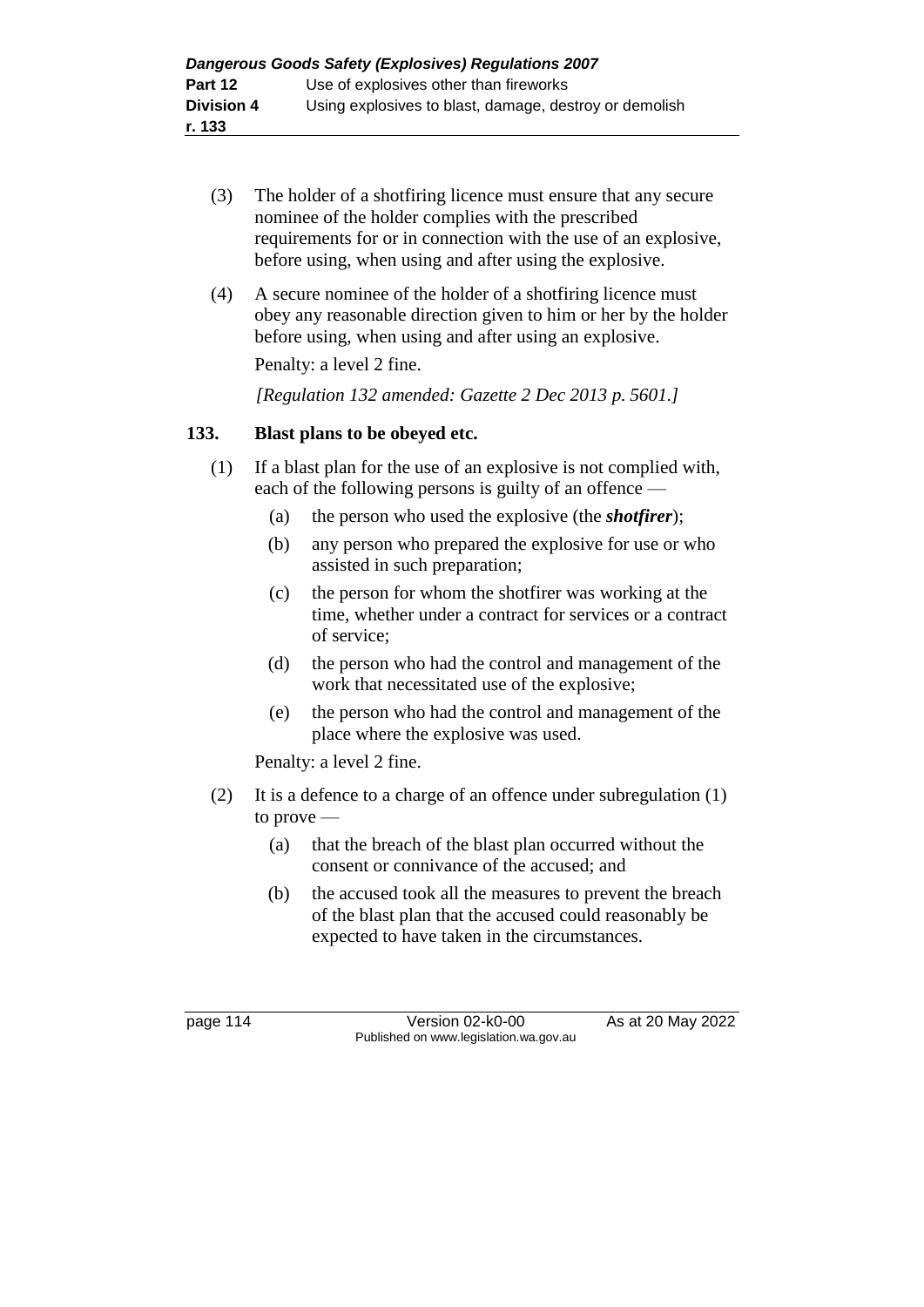#### **134. Records to be kept about blasts**

(1) The holder of a shotfiring licence must keep a proper record of any use of an explosive by the holder.

Penalty: a level 2 fine.

- (2) For the purposes of subregulation (1), a proper record of the use of an explosive is not kept unless a written record, that complies with AS 2187.2 Appendix A section A3 or alternative safety measures, of the use is made within 7 days after the date of the use.
- (3) The blast plan for the use of an explosive, and a record made under subregulation (1) of the use, must be kept by each of these persons for 2 years after the date of the use of the explosive —
	- (a) the holder of the shotfiring licence (the *shotfirer*), unless the holder was employed under a contract of service when he or she used the explosive;
	- (b) the person for whom the shotfirer was working when he or she used the explosive, whether under a contract for services or a contract of service;
	- (c) the person who has the control and management of the work that necessitated use of the explosive.

Penalty: a level 2 fine.

## **Division 5 — Use of explosives under pyrotechnics (special use) licence**

#### **135. Holder of pyrotechnics (special use) licence, duties of**

If a pyrotechnics (special use) licence relates to an explosive to which an approved code of practice applies, the holder of the licence must comply with the code's requirements, or alternative safety measures, for or in connection with the use of the explosive, before using, when using and after using the explosive.

Penalty: a level 2 fine.

As at 20 May 2022 Version 02-k0-00 Page 115 Published on www.legislation.wa.gov.au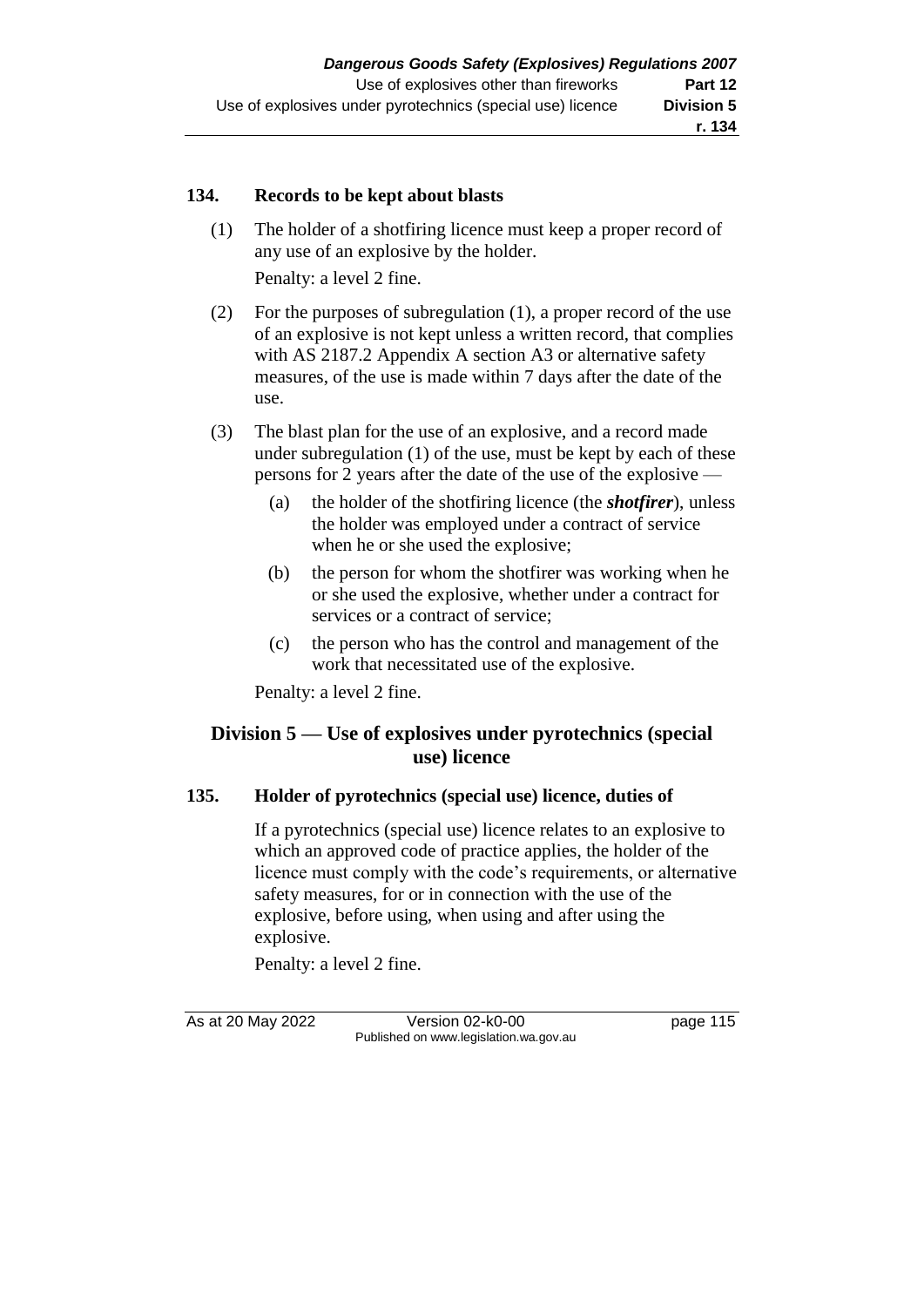# **Part 13 — Use of fireworks**

# **Division 1 — Preliminary matters**

#### **136. Terms used**

In this Part —

*close proximity firework* means a firework, whether designed and labelled to be used indoors or outdoors, that is —

- (a) designed to be ignited by using electricity only; and
- $(b)$  either
	- (i) manufactured commercially and is designed and labelled as suitable to be used in close proximity to a person; or
	- (ii) manufactured from commercially available constituents that are designed and labelled as suitable to manufacture fireworks to be used in close proximity to a person;

*fireworks event* means an event or show that involves the use of a firework outdoors to entertain one or more people, whether at a public or private event or show, other than an event or show at which the only firework used is —

- (a) an unrestricted firework or a sparkler; or
- (b) a firework used by a person in an aircraft or by a skydiver; or
- (c) a firework used to create a special effect for film or television at a place where the public are not present; or
- (d) a close proximity firework used where people are present or proximate to create a theatrical effect for the purposes of a concert or theatrical performance; or
- (e) a cracker chain used under regulation 144 at a public ceremony.

*[Regulation 136 amended: Gazette 16 Mar 2012 p. 1184; 2 Dec 2013 p. 5601; 20 Mar 2018 p. 1001-2.]*

page 116 Version 02-k0-00 As at 20 May 2022 Published on www.legislation.wa.gov.au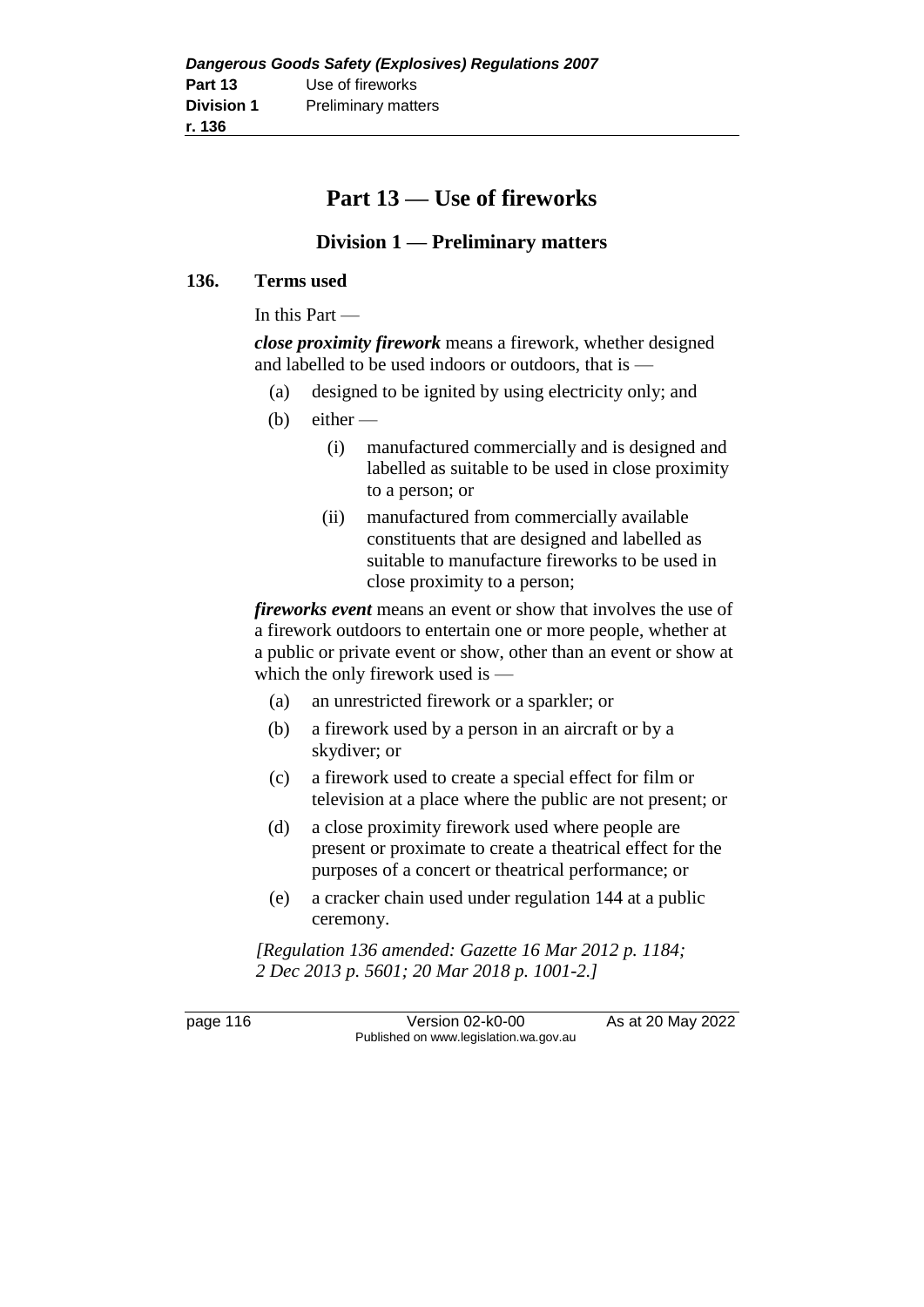## **Division 2 — Licensing requirements**

#### **137. Unauthorised explosives**

A person who uses a firework that is not an authorised explosive must hold a test permit that authorises the person to use it.

Note for this regulation:

The Act s. 11 (Unlicensed person involved with dangerous goods).

#### **138. Fireworks, licences authorising use of**

- (1) A person does not have to hold a licence to use a sparkler if it is an authorised explosive.
- (2) Unless subregulation (1) applies, a person who uses a firework that is an authorised explosive must —
	- (a) if the firework is used at a fireworks event  $-$ 
		- (i) hold a fireworks event permit that authorises the use of the firework; or
		- (ii) hold a fireworks operator licence and be an employee of a person who holds a fireworks event permit that authorises the use of the firework; or
		- (iii) be supervised by the holder of such a permit or licence that authorises the use of the firework,

at the time and place and in the circumstances; or

- (b) otherwise, hold
	- (i) a fireworks contractor licence; or
	- (ii) a fireworks operator licence; or
	- (iii) a pyrotechnics (special use) licence that authorises the use of the firework at the time and place and in the circumstances.

Note for this regulation:

The Act s. 11 (Unlicensed person involved with dangerous goods).

*[Regulation 138 amended: Gazette 16 Mar 2012 p. 1184-5.]*

As at 20 May 2022 Version 02-k0-00 Page 117 Published on www.legislation.wa.gov.au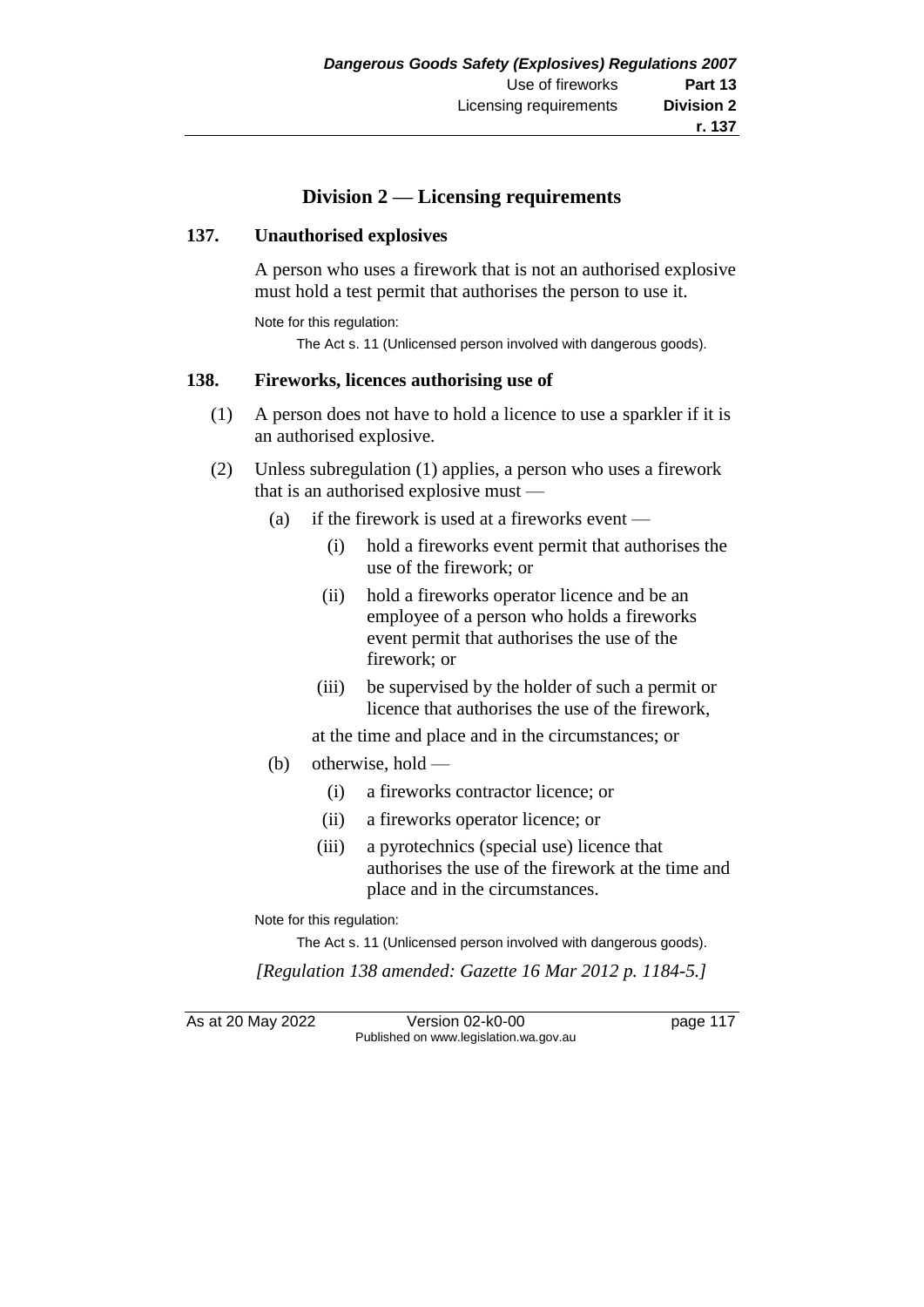## **139. Using certain fireworks outdoors other than at fireworks events**

- (1) This regulation does not apply to
	- (a) the use of an unrestricted firework or a sparkler; or
	- (b) the use of a firework at a fireworks event under a fireworks event permit; or
	- (c) the use of a cracker chain under regulation 144 at a public ceremony; or
	- (d) the use of a firework by a person in an aircraft or by a skydiver; or
	- (e) the use of a firework to create a special effect for film or television at a place where the public are not present; or
	- (f) the use of a close proximity firework where people are present or proximate to create a theatrical effect for the purposes of a concert or theatrical performance.
- (2) A person must not use a firework outdoors unless, at least 14 days before the date of the proposed use of the firework, the person has given a fireworks notice signed by the person to —
	- (a) the FES Commissioner; and
	- (b) the local government of the district in which the firework will be used.

Penalty: a level 2 fine.

- (3) A fireworks notice must be in an approved form and contain this information —
	- (a) the details of the fireworks operator licence that the person holds;
	- (b) a description of the proposed use of the fireworks including —
		- (i) the date, time and intended duration of the use of the fireworks; and

page 118 Version 02-k0-00 As at 20 May 2022 Published on www.legislation.wa.gov.au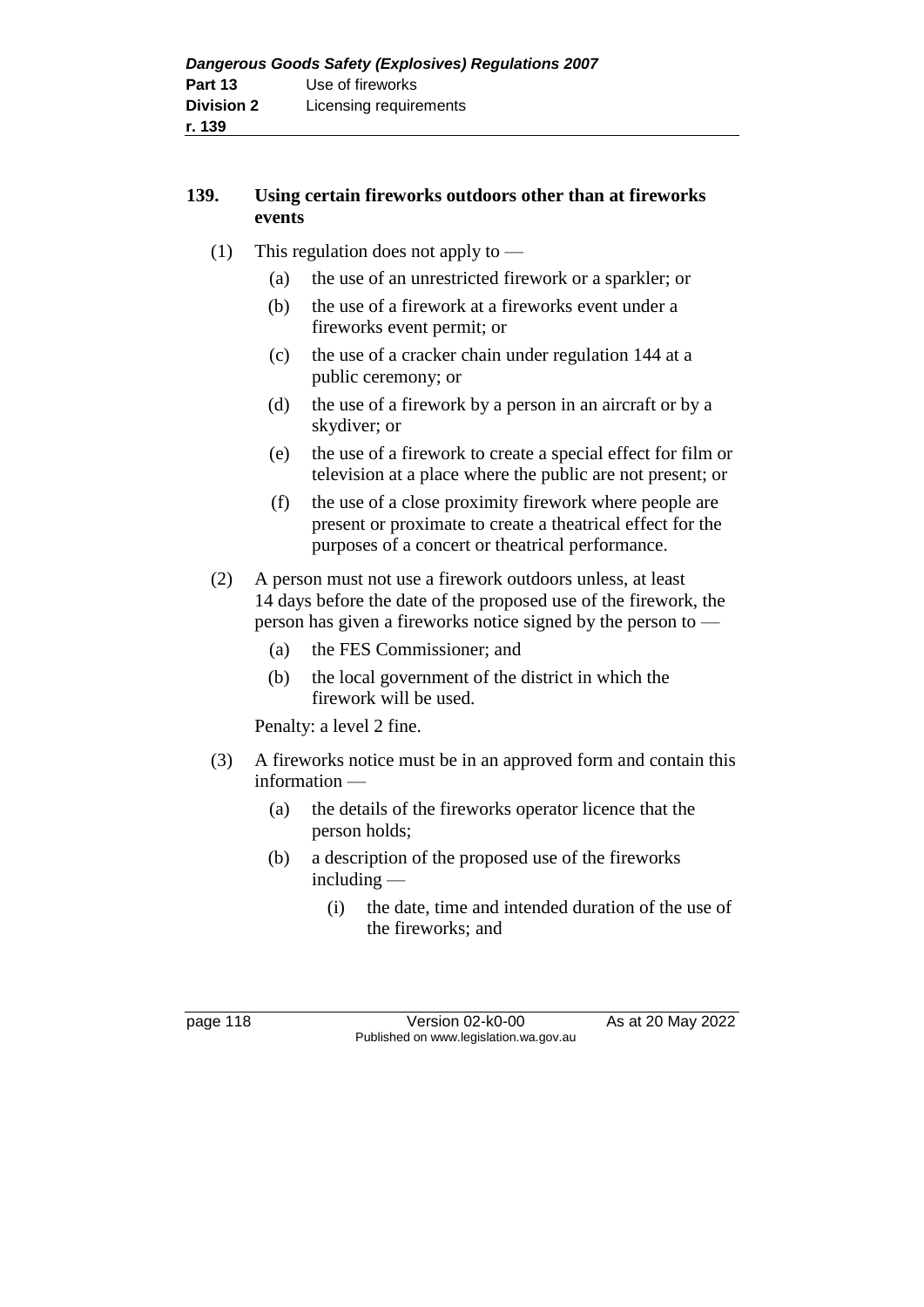- (ii) if any firework to be used is an aerial shell, the diameter of the largest shell;
- (c) where the fireworks will be used;
- (d) the purpose of using the fireworks.
- (4) On receiving a fireworks notice from a person, the FES Commissioner or a local government may give the person —
	- (a) a written notice that prohibits the proposed use of the firework; or
	- (b) a written notice that prohibits the proposed use of the firework unless the person complies with conditions specified in the notice.
- (5) Under subregulation (4)(b) the FES Commissioner or a local government may include in a notice any condition that is reasonably necessary for any of these purposes —
	- (i) to ensure the safety of people, property or the environment in the vicinity of where the firework will be used;
	- (ii) to ensure such people are notified of the proposed use of the firework;
	- (iii) to reduce any disturbance of such people.
- (6) The FES Commissioner or a local government may amend or cancel a notice it has given to a person under this regulation by advising the person in writing.
- (7) A person who is given a written notice under subregulation (4) must comply with it.

Penalty: a level 2 fine.

*[Regulation 139 inserted: Gazette 16 Mar 2012 p. 1185-7; amended: Gazette 19 Feb 2013 p. 985; 20 Mar 2018 p 1002.]*

*[140. Deleted: Gazette 16 Mar 2012 p. 1187.]*

As at 20 May 2022 Version 02-k0-00 page 119 Published on www.legislation.wa.gov.au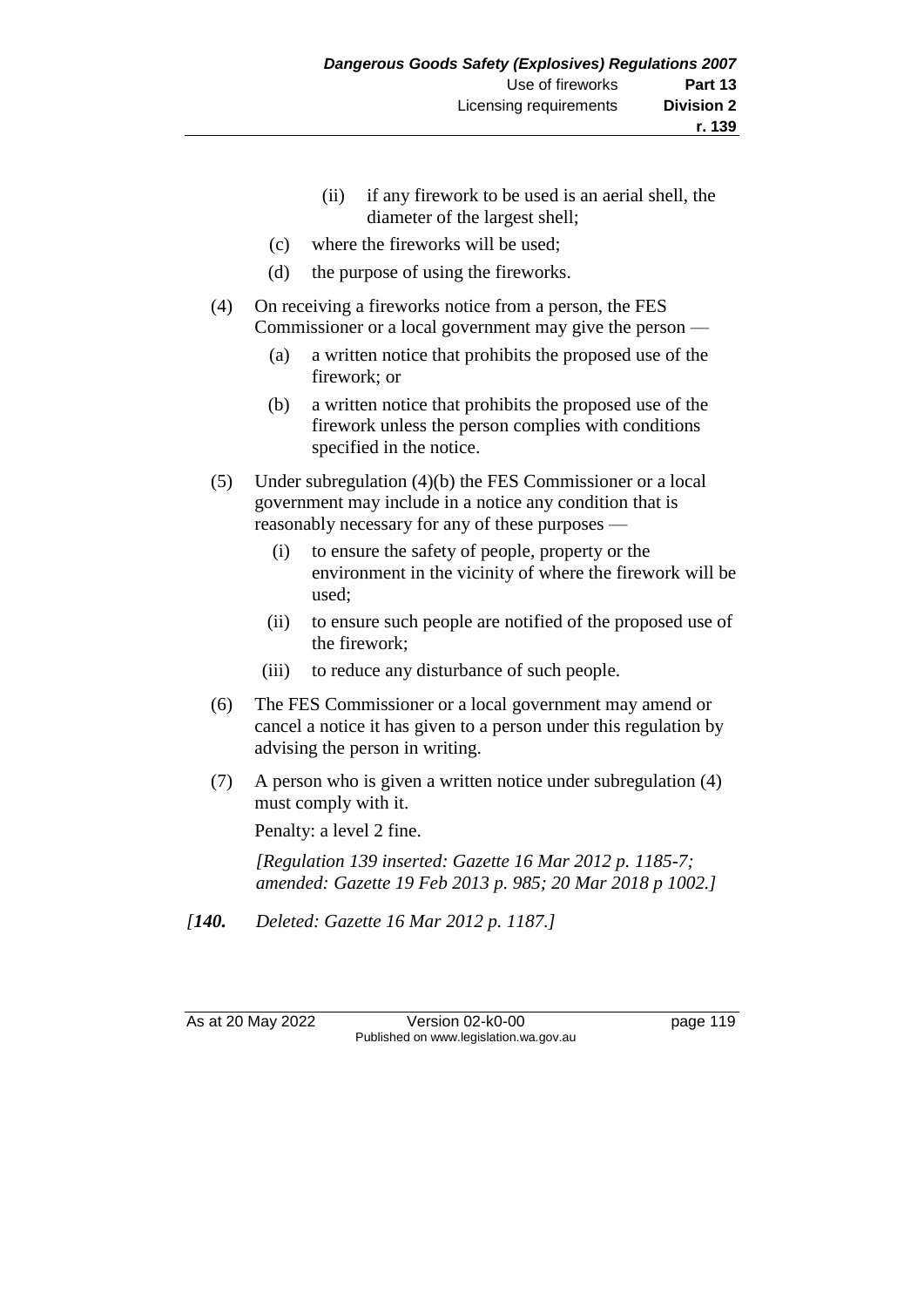## **Division 3 — General requirements**

#### **141. Occupier's permission needed for use**

A person must not use a firework at a place without the prior permission of the owner or occupier of the place.

Penalty: a level 2 fine.

## **142. Manufacturer's instructions for use to be followed**

A person must not use a firework except in accordance with the instructions (if any) provided by its manufacturer unless the instructions conflict or are inconsistent with a provision of these regulations.

Penalty: a level 3 fine.

#### **143. General requirements for use**

 $(1)$  In this regulation —

*prescribed requirements* for or in connection with the use of a firework, means the requirements of an approved code of practice (if any), or alternative safety measures, for or in connection with the use of the firework;

#### *relevant licence* means —

- (a) a pyrotechnics (special use) licence that relates to a firework; or
- (b) a fireworks contractor licence; or
- (c) a fireworks operator licence.
- (2) The holder of a relevant licence must comply with the prescribed requirements for or in connection with the use of a firework, before using, when using and after using the firework.
- (3) The holder of a relevant licence must ensure that any secure nominee of the holder complies with the prescribed requirements for or in connection with the use of a firework, before using, when using and after using the firework.

page 120 Version 02-k0-00 As at 20 May 2022 Published on www.legislation.wa.gov.au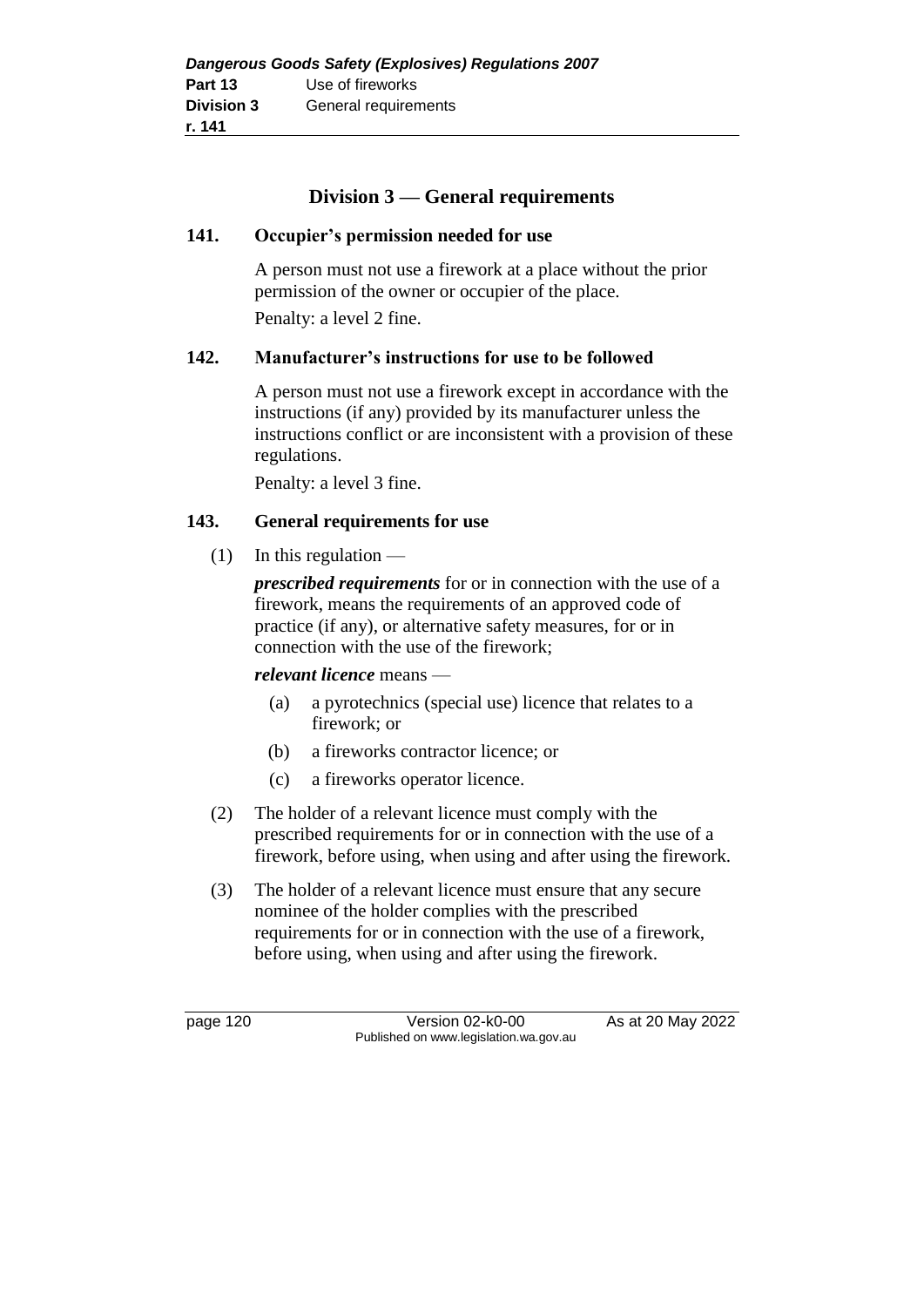(4) A secure nominee of the holder of a relevant licence must obey any reasonable direction given to him or her by the holder before using, when using and after using a firework.

Penalty: a level 2 fine.

*[Regulation 143 amended: Gazette 2 Dec 2013 p. 5602.]*

## **144. Cracker chains, use of**

- $(1)$  In this regulation *cracker chain* has the meaning given by Schedule 2 clause 2(1).
- (2) A person must not use a cracker chain except at a public ceremony at which the use of cracker chains is a custom. Penalty: a level 2 fine.
- (3) A person must not use a cracker chain unless the person has given a ceremonial fireworks notice, signed by the person, at least 7 days before the date of the use, to —
	- (a) the Commissioner of Police; and
	- (b) the local government of the district in which the cracker chain will be used.

Penalty: a level 3 fine.

- (4) A ceremonial fireworks notice must be in an approved form and contain this information —
	- (a) the details of the pyrotechnics (special use) licence, or the fireworks operator licence, that the person holds;
	- (b) the date and time when the cracker chain will be used;
	- (c) where the cracker chain will be used;
	- (d) details of the public ceremony at which the cracker chain will be used.
- (5) A ceremonial fireworks notice may relate to the use of multiple cracker chains at the one ceremony.

As at 20 May 2022 Version 02-k0-00 Page 121 Published on www.legislation.wa.gov.au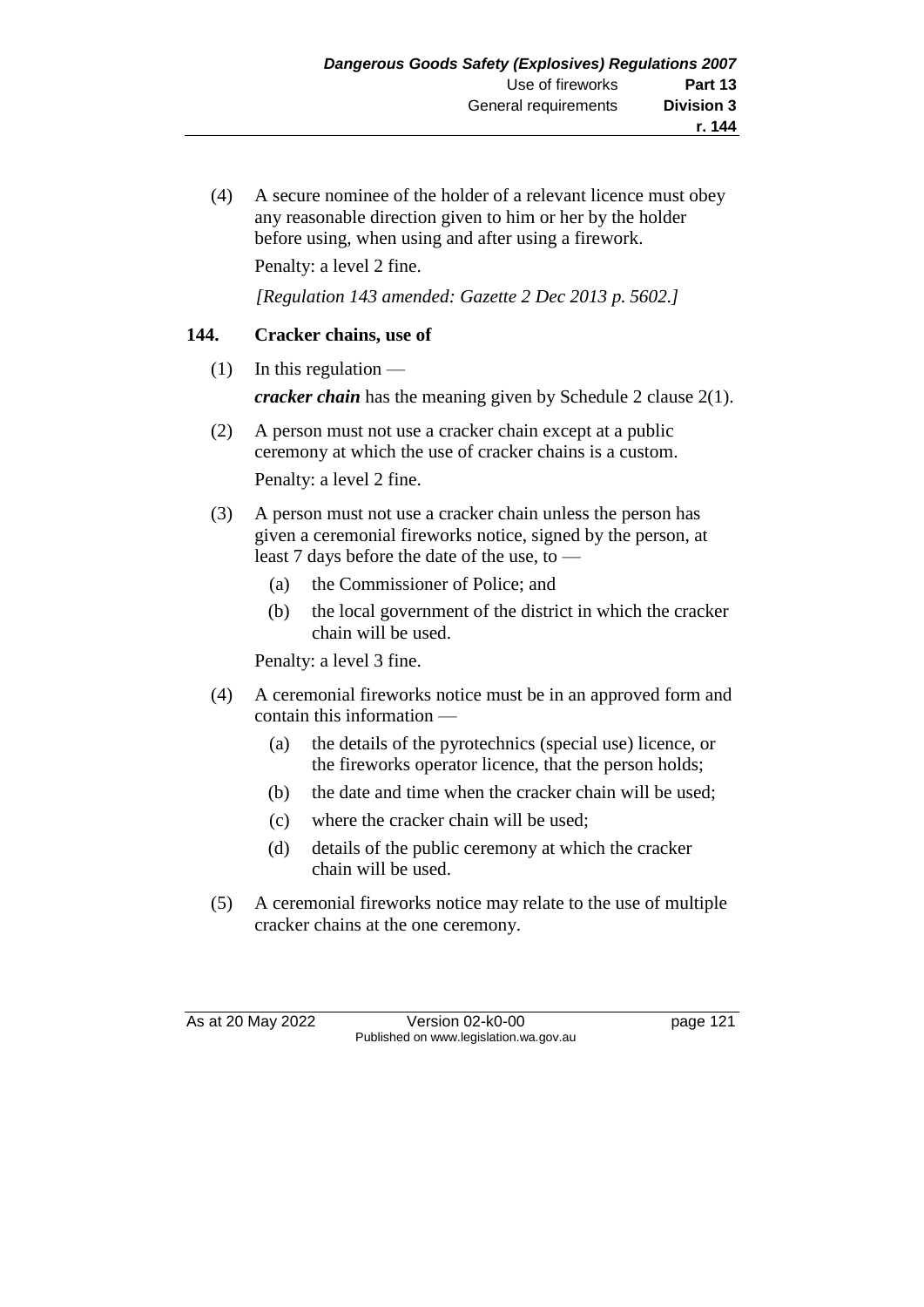#### **145. Records to be kept by fireworks contractors**

(1) The holder of a fireworks contractor licence must keep a proper record of fireworks purchased by the holder.

Penalty: a level 2 fine.

- (2) For the purposes of subregulation (1), a proper record is not kept unless a written record is made of this information —
	- (a) the required details of each firework purchased by the holder and the date of purchase;
	- (b) when and where the firework was used or destroyed,

and is kept for 2 years after the date of the purchase.

## **Division 4 — Fireworks events**

#### **146. Term used: event firework**

In this Division —

*event firework* for a fireworks event, means a firework that is proposed to be used, or that is used, at the event.

#### **147. Fireworks used at fireworks events, requirements for**

- (1) The holder of a fireworks event permit must not use an event firework, or allow an event firework to be used, at the event to which the permit relates unless the holder —
	- (a) has previously properly tested a firework that the holder is satisfied on reasonable grounds is identical to the event firework; and
	- (b) is satisfied by the test that a firework that is identical to the one tested would be safe to use at a fireworks event.

Penalty: a level 2 fine.

- (2) For the purposes of subregulation (1), a person does not properly test a firework unless the person uses the firework at a place where —
	- (a) the public is not present; and

page 122 Version 02-k0-00 As at 20 May 2022 Published on www.legislation.wa.gov.au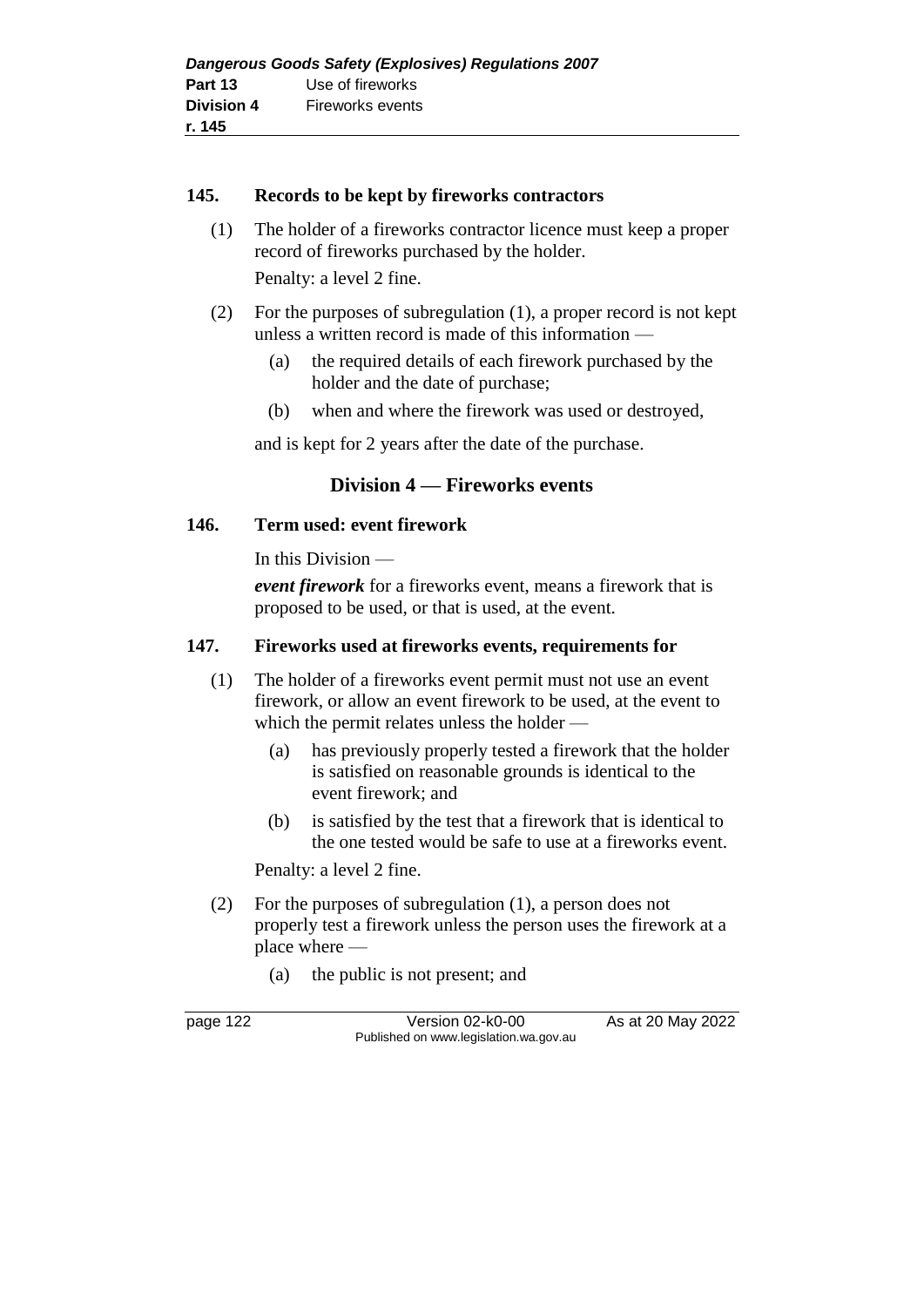- (b) the firework can be used safely; and
- (c) the effects of the use of the firework can be observed safely; and
- (d) any risk in relation to the firework in relation to people, property and the environment, including any risk from any malfunctioning of it or of the means of initiating it, is reduced as far as is reasonably practicable.

## **148. Fireworks event permits, preliminary matters**

- (1) Only the holder of a fireworks contractor licence can apply for a fireworks event permit.
- (2) Before the holder of a fireworks contractor licence can apply for a fireworks event permit, the holder must sign a fireworks event notice and give it to the following —
	- (a) the Commissioner of Police;
	- (b) the FES Commissioner;
	- (c) the local government of the district in which the event will occur.
	- *[(d) deleted]*
- (3) The fireworks event notice must be in an approved form and contain this information —
	- (a) the details of the fireworks contractor licence held;
	- (b) the date and time when the event will begin;
	- (c) the expected duration of the event;
	- (d) where the event will occur;
	- (e) the details of any public risk insurance policy for the event.
- (4) A fireworks event notice may relate to more than one event at the one place if the event will be repeated at the place on a number of occasions at intervals of not more than 48 hours.

As at 20 May 2022 Version 02-k0-00 Page 123 Published on www.legislation.wa.gov.au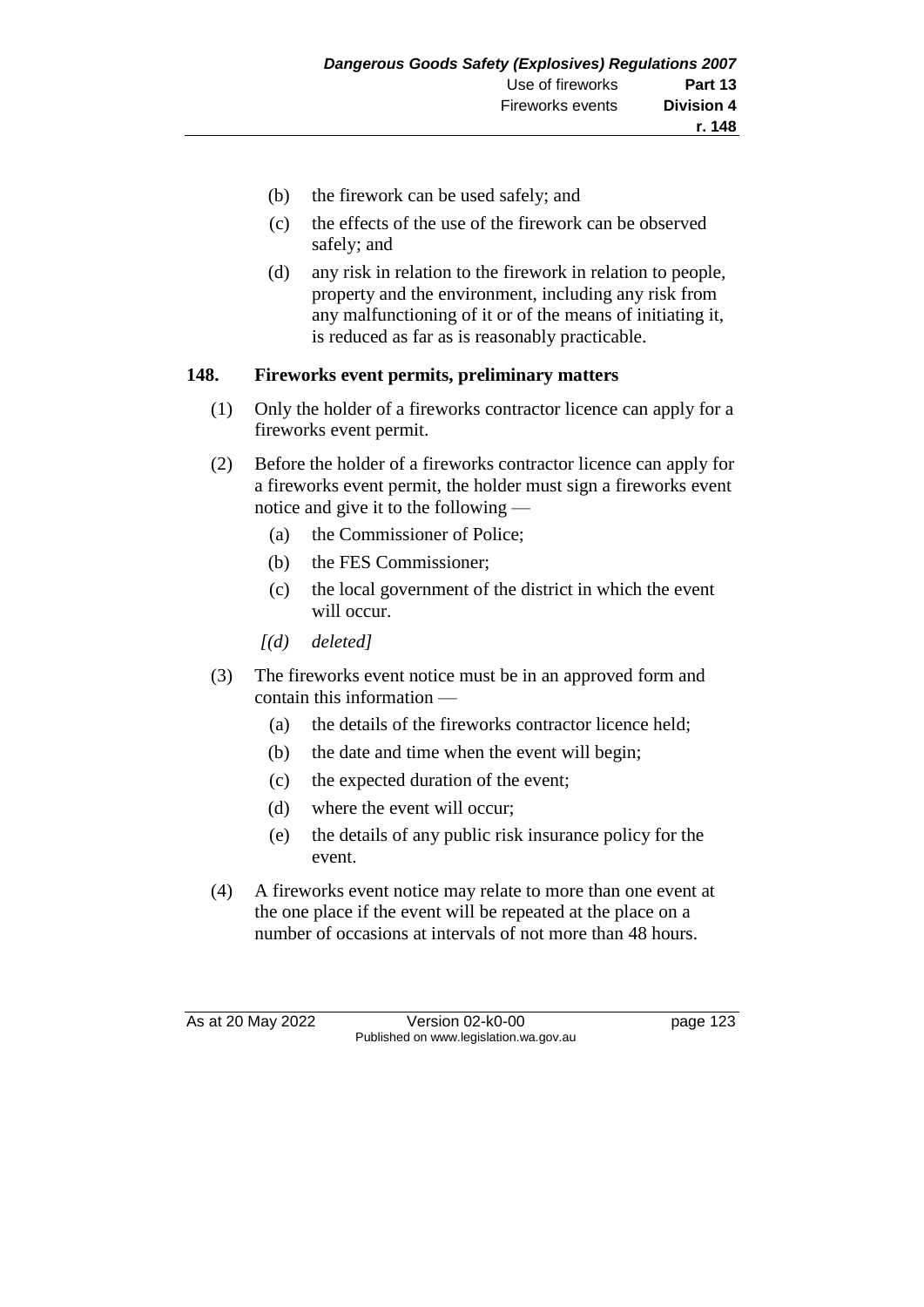- (5) On receiving a fireworks event notice, the FES Commissioner may give the holder a written response that —
	- (a) agrees to the proposed event; or
	- (b) objects to it unless certain conditions specified in the response are met; or
	- (c) objects to it on the grounds that the FES Commissioner considers it will cause danger to the public or unintended damage to any property.
- (6) On receiving a fireworks event notice, a local government may give the holder a written response that —
	- (a) agrees to the proposed event; or
	- (b) objects to it unless certain conditions specified in the response are met; or
	- (c) objects to it on the grounds that the local government considers the event —
		- (i) is not in the public interest; or
		- (ii) will cause danger to the public or unintended damage to any property or to the environment.
- (7) On receiving a fireworks event notice, an airport manager may give the holder a written response that —
	- (a) agrees to the proposed event; or
	- (b) objects to it unless certain conditions specified in the response are met.

*[Regulation 148 amended: Gazette 16 Mar 2012 p. 1187; 19 Feb 2013 p. 985-6; 20 Mar 2018 p. 1002.]*

## **149. Fireworks event permit, application for**

- (1) An application for a fireworks event permit must
	- (a) be in an approved form and contain the information required by subregulation (2); and

page 124 Version 02-k0-00 As at 20 May 2022 Published on www.legislation.wa.gov.au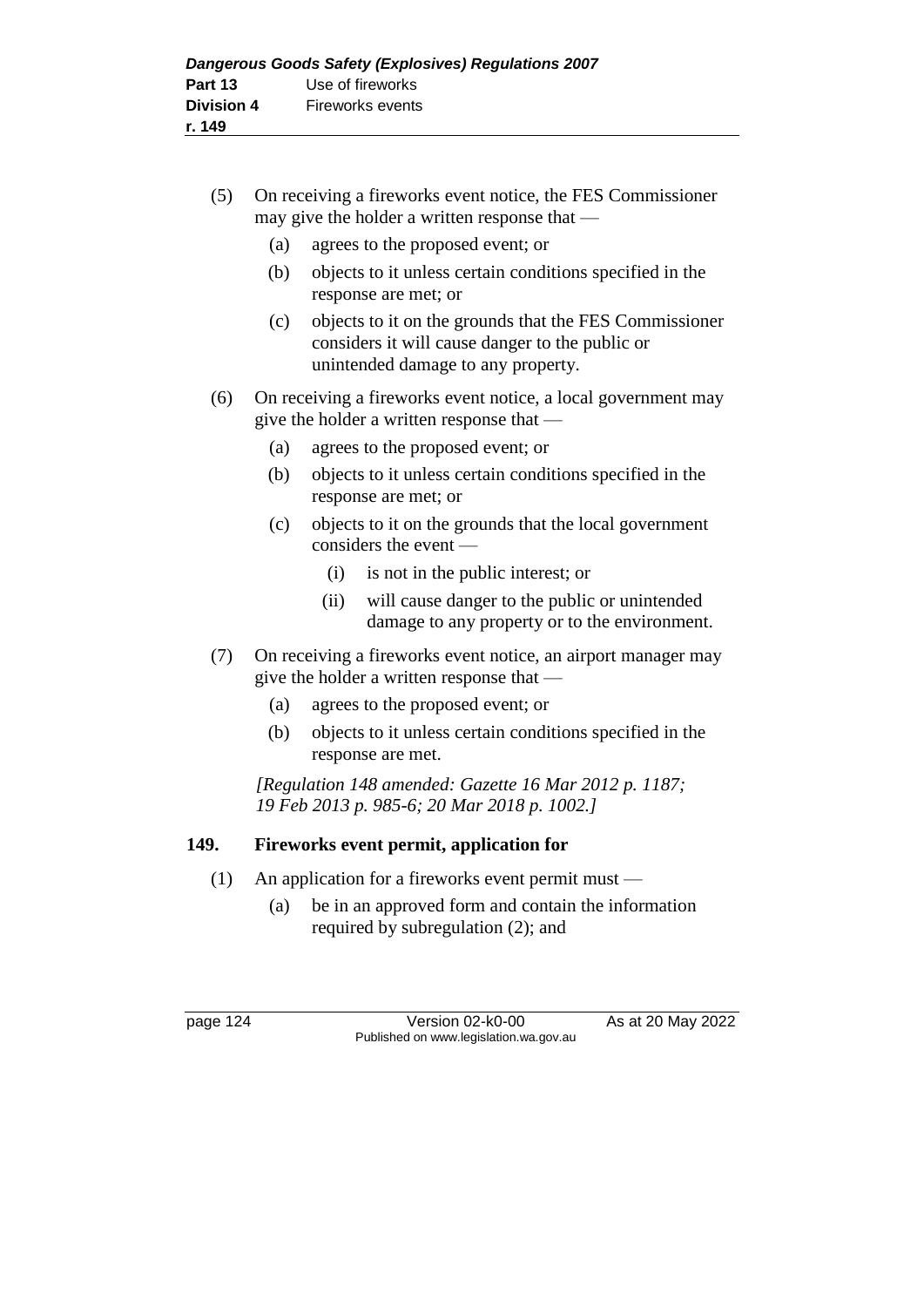- (b) be accompanied by the following
	- (i) a copy of the fireworks event notice given under regulation 148;
	- (ii) written confirmation by each person to whom the notice is required to be given under regulation 148 that the person received the notice;
	- (iii) any response from such a person made under regulation 148;

and

- (c) be accompanied by a site plan (in 3 dimensions if any event firework will be more than 2 m above ground or water level when it is initiated) of the place where the fireworks event will occur (the *site*) including details of the following —
	- (i) where the event fireworks will be situated when initiated;
	- (ii) if the event fireworks will be on a vehicle when initiated, a description of the vehicle and where it will be when the event fireworks are initiated;
	- (iii) where spectators or any other person not authorised to use the event fireworks will be situated;

and

- (d) be accompanied by any other document that is required by the approved form; and
- (e) be accompanied by
	- (i) if the application is made more than 14 days before the date of the proposed event, the fee;
	- (ii) if the application is made within 14 days before the date of the proposed event, the fee plus a fee of \$41.00.

As at 20 May 2022 Version 02-k0-00 Published on www.legislation.wa.gov.au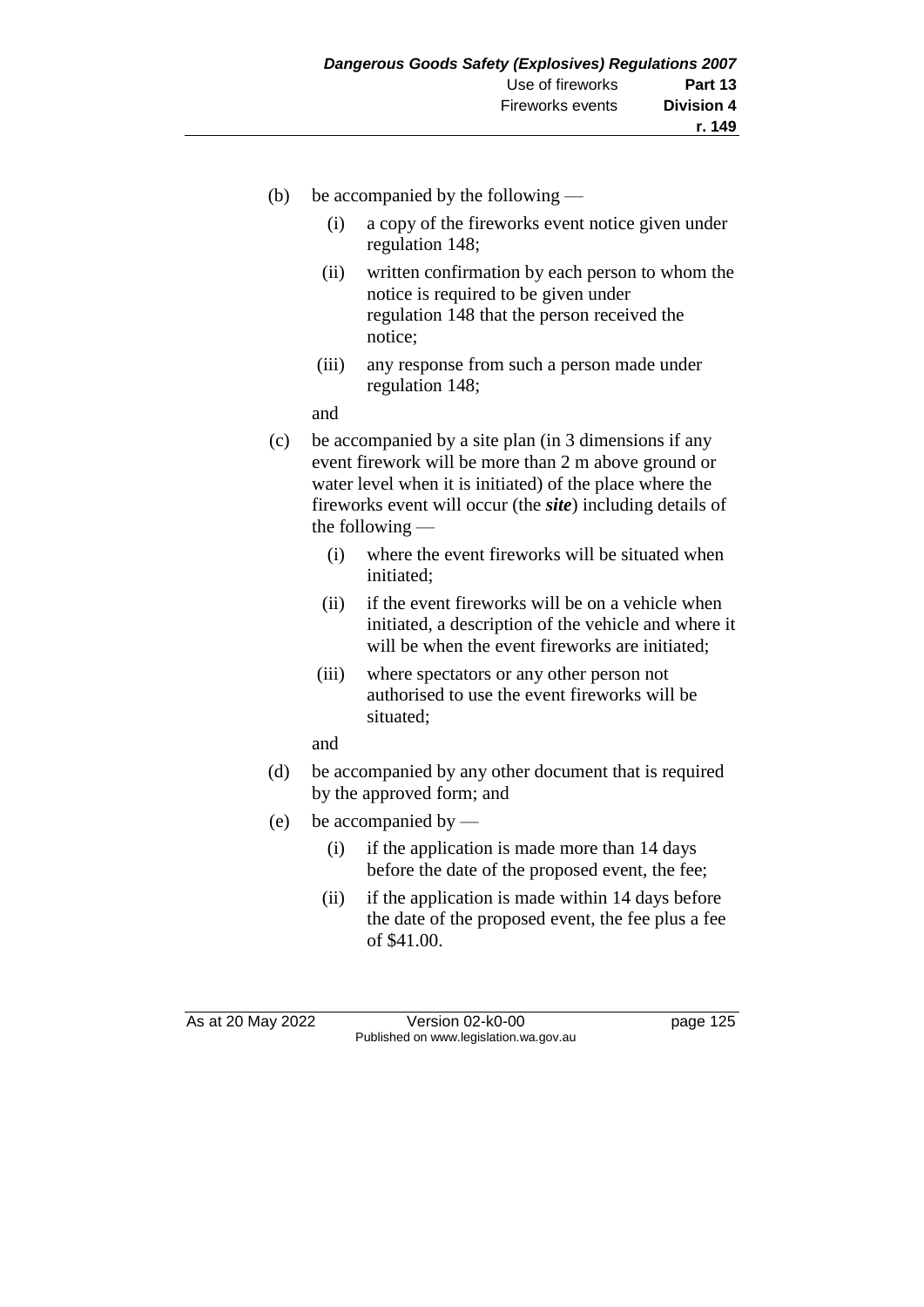| (2) | The application must contain this information $-$ |                                                                                           |                                                                                                                                                                                                                                            |  |
|-----|---------------------------------------------------|-------------------------------------------------------------------------------------------|--------------------------------------------------------------------------------------------------------------------------------------------------------------------------------------------------------------------------------------------|--|
|     | (a)                                               | the address of the site where the fireworks event will<br>occur;                          |                                                                                                                                                                                                                                            |  |
|     | (b)                                               | the person from whom the applicant has purchased or<br>will purchase the event fireworks; |                                                                                                                                                                                                                                            |  |
|     | (c)                                               |                                                                                           | a description of the event including the following —                                                                                                                                                                                       |  |
|     |                                                   | (i)                                                                                       | if the event will occur once at the site, the date,<br>time and intended duration of the event;                                                                                                                                            |  |
|     |                                                   | (ii)                                                                                      | if the event will be repeated at the site on a<br>number of occasions at intervals of not longer<br>than 48 hours, the date and time and duration of<br>each occasion;                                                                     |  |
|     |                                                   | (iii)                                                                                     | the number of event fireworks that are ground<br>displays (if any);                                                                                                                                                                        |  |
|     |                                                   | (iiib)                                                                                    | the number of event fireworks that are aerial<br>shells (if any);                                                                                                                                                                          |  |
|     |                                                   | (iii)                                                                                     | the required details of each event firework;                                                                                                                                                                                               |  |
|     |                                                   | (iv)                                                                                      | if any event firework is an aerial shell, the<br>diameter of the largest shell;                                                                                                                                                            |  |
| (d) |                                                   |                                                                                           | if the applicant proposes to store the event fireworks at<br>the site of the event before the event and there is no<br>explosives storage licence for the site, details of where,<br>how and for how long they will be stored at the site; |  |
|     | (e)                                               | any other information the form reasonably requires to be<br>provided.                     |                                                                                                                                                                                                                                            |  |
|     |                                                   |                                                                                           | [Regulation 149 amended: Gazette 16 Mar 2012 p. 1187-8;<br>2 Dec 2013 p. 5602-3; 26 Jun 2015 p. 2267; 24 Jun 2016<br>p. 2326; 23 Jun 2017 p. 3284; 25 Jun 2018 p. 2298;<br>18 Jun 2019 p. 2040.]                                           |  |

page 126 Version 02-k0-00 As at 20 May 2022 Published on www.legislation.wa.gov.au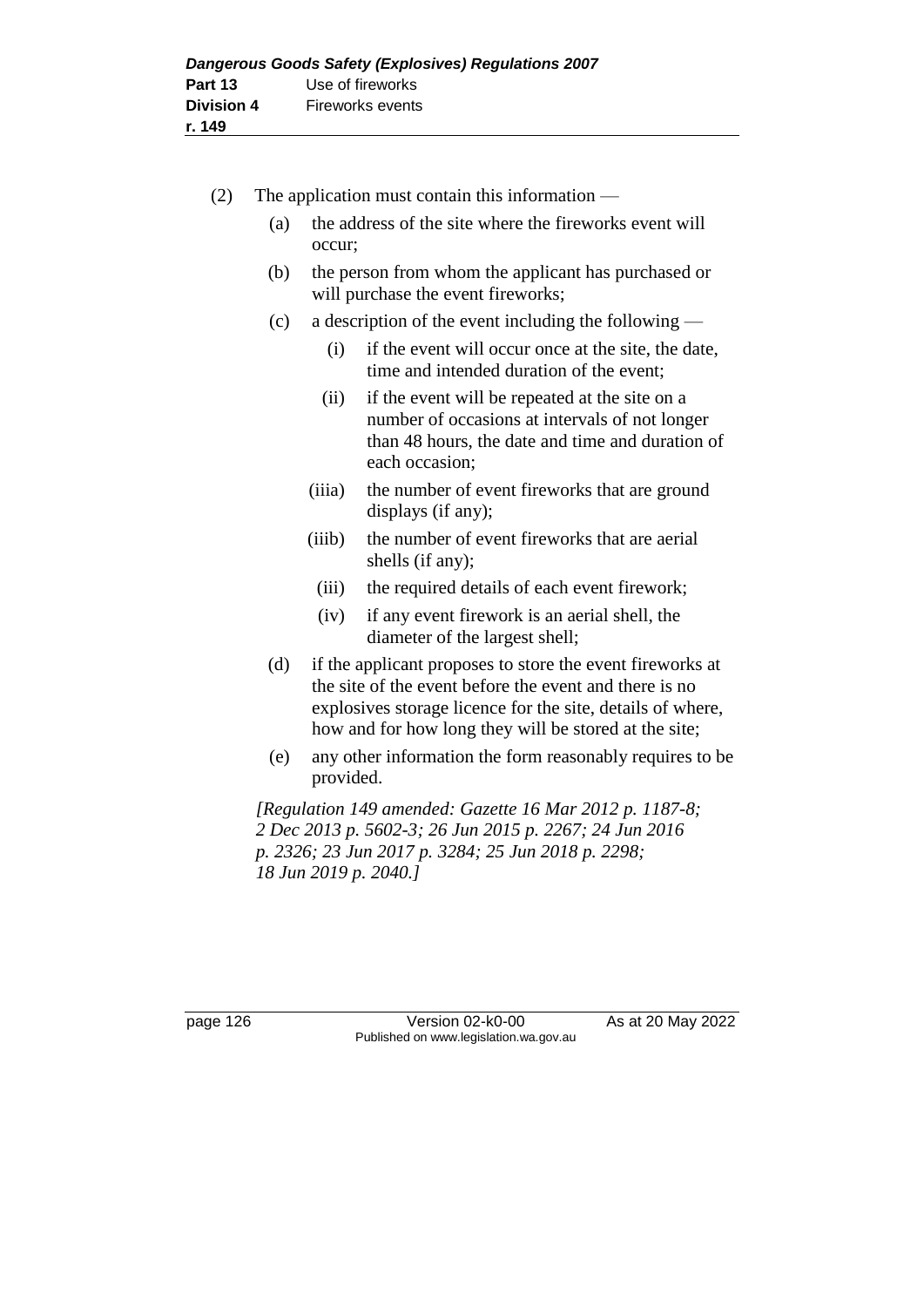#### **150. Dealing with applications for fireworks event permits**

- (1) When deciding an application for a fireworks event permit, the Chief Officer must consider any response made by a person under regulation 148.
- (2) For the purposes of deciding an application for a fireworks event permit, the Chief Officer may request the applicant —
	- (a) to give the Chief Officer any other information that is reasonably necessary in order to decide the application;
	- (b) to permit the Chief Officer or a person nominated by the Chief Officer to inspect the place where the event will occur and any vehicle on which any firework will be situated when initiated at the event.
- (3) An applicant who does not obey such a request within 21 days after the date on which it is made, or any longer period permitted by the Chief Officer, is to be taken to have withdrawn the application and is entitled to a refund of the fee.
- (4) On an application for a fireworks event permit, the Chief Officer may refuse the application or, subject to this regulation, grant the application and issue the permit.
- (5) The Chief Officer must not grant an application for a fireworks event permit unless satisfied as to each of these matters —
	- (a) that the application complies with regulation 149;
	- (b) that the applicant holds a fireworks contractor licence that authorises the use of the fireworks that will be used at the event;
	- (c) that any risk in relation to the fireworks that will be used in the event in relation to people, property or the environment is acceptable;
	- (d) that there is public risk insurance for the event of at least \$5m or such higher amount that is reasonable in the circumstances and set by the Chief Officer.

As at 20 May 2022 Version 02-k0-00 Page 127 Published on www.legislation.wa.gov.au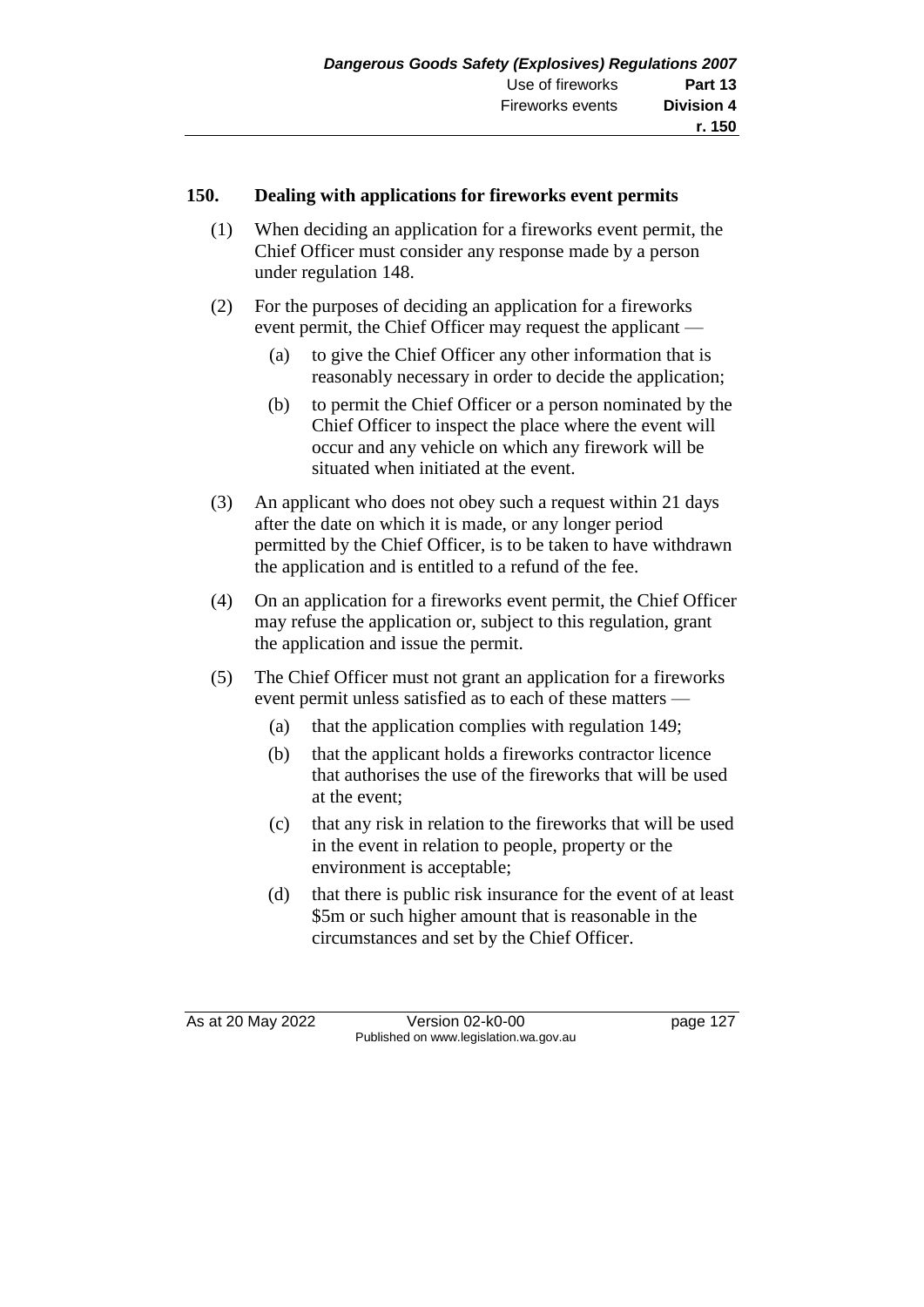- (6) The Chief Officer may refuse to issue a fireworks event permit  $if -$ 
	- (a) a local government, in a response made under regulation 148, has objected to the event because it considers the event is not in the public interest; and
	- (b) the Chief Officer considers the event is not in the public interest.
- (7) A fireworks event permit may be issued subject to conditions decided by the Chief Officer and specified in it.
- (8) Conditions that may be imposed include
	- (a) a condition that limits the time, place or circumstances in which the fireworks event may be conducted;
	- (b) a condition that a firework specified in the permit must not be used in the event;
	- (ca) a condition as to where, how and for how long any firework that will be used in the event may be stored at the place of the event before the event;
	- (c) a condition as to where any firework used in the event must or must not be situated when it is initiated;
	- (d) any condition that is reasonably necessary to ensure, so far as is practicable, that any firework used in the event will be secure before it is used;
	- (e) any condition that is reasonably necessary to ensure, so far as is practicable, that the event is conducted safely;
	- (f) any condition that is reasonably necessary to minimise any risk in relation to the fireworks that will be used in the event in relation to people, property and the environment;
	- (g) any reasonable condition specified in a response made by a person under regulation 148;
	- (h) any condition
		- (i) to ensure people in the vicinity of the proposed event are notified of it;

page 128 Version 02-k0-00 As at 20 May 2022 Published on www.legislation.wa.gov.au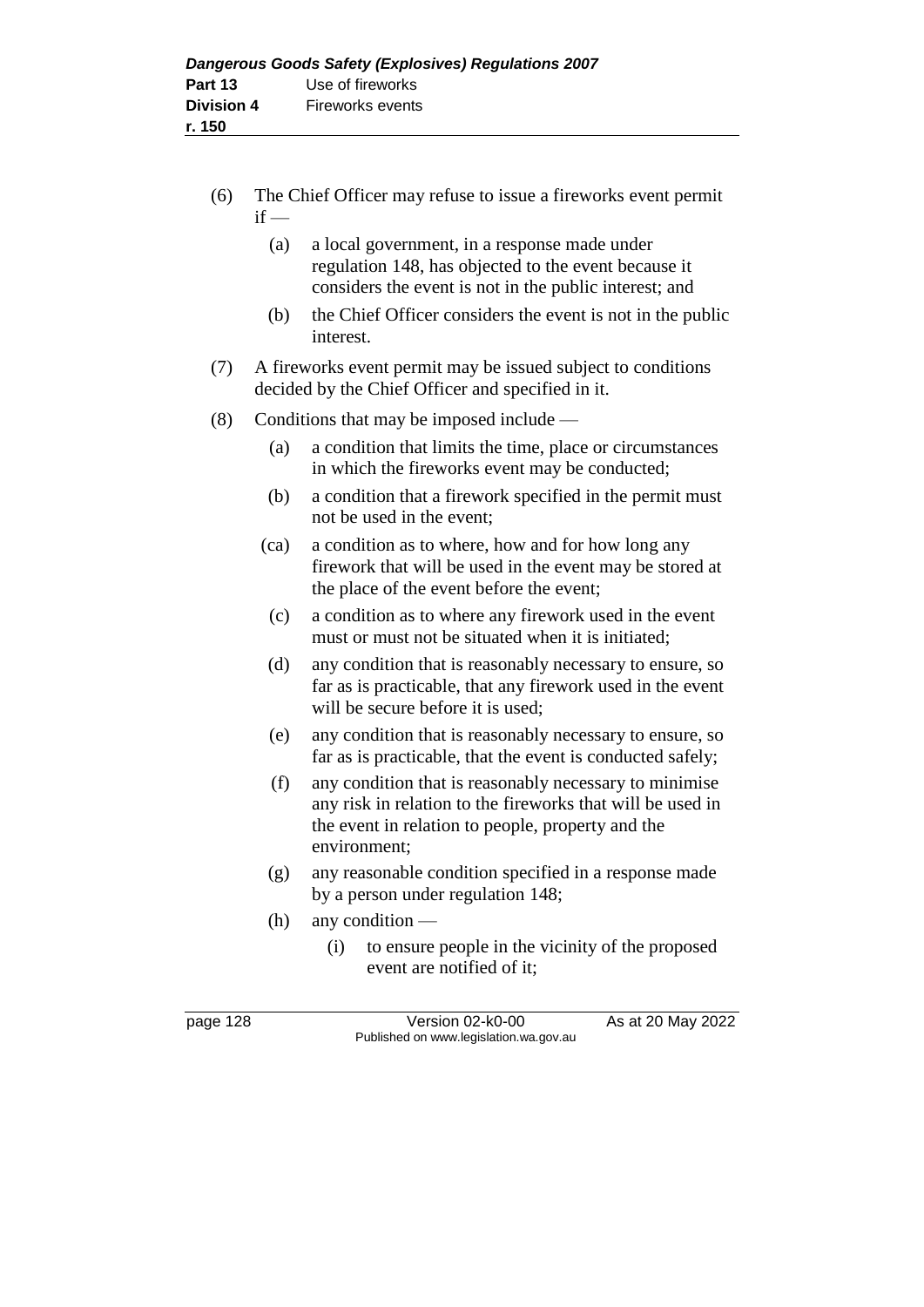- (ii) to minimise any disturbance of those people.
- (9) The Chief Officer must give an applicant written notice of a decision made under this regulation as soon as practicable after it is made.

*[Regulation 150 amended: Gazette 16 Mar 2012 p. 1188.]*

## **151. Amending, suspending and cancelling fireworks event permits**

The Chief Officer may amend, suspend or cancel a fireworks event permit by advising the permit holder in writing.

#### **152. Fireworks event, conduct of**

A person who assists in conducting a fireworks event or in preparing a firework for use in or in using a firework in the event must comply with the permit holder's explosive management plan.

Penalty: a level 2 fine.

#### **153. Records to be kept by fireworks event permit holders**

- (1) The holder of a fireworks event permit must keep a proper record of the fireworks event conducted under the permit. Penalty: a level 2 fine.
- (2) If a fireworks event permit authorises the holder to conduct a fireworks event on more than one occasion, the record required by subregulation (1) must be made for each occasion the event occurs.
- (3) For the purpose of subregulation (1), a proper record is not kept unless a written record is made of this information —
	- (a) the details of the fireworks event permit;
	- (b) the date, time and duration of the event;
	- (c) where the event occurred;
	- (d) details of the weather conditions;

As at 20 May 2022 Version 02-k0-00 Published on www.legislation.wa.gov.au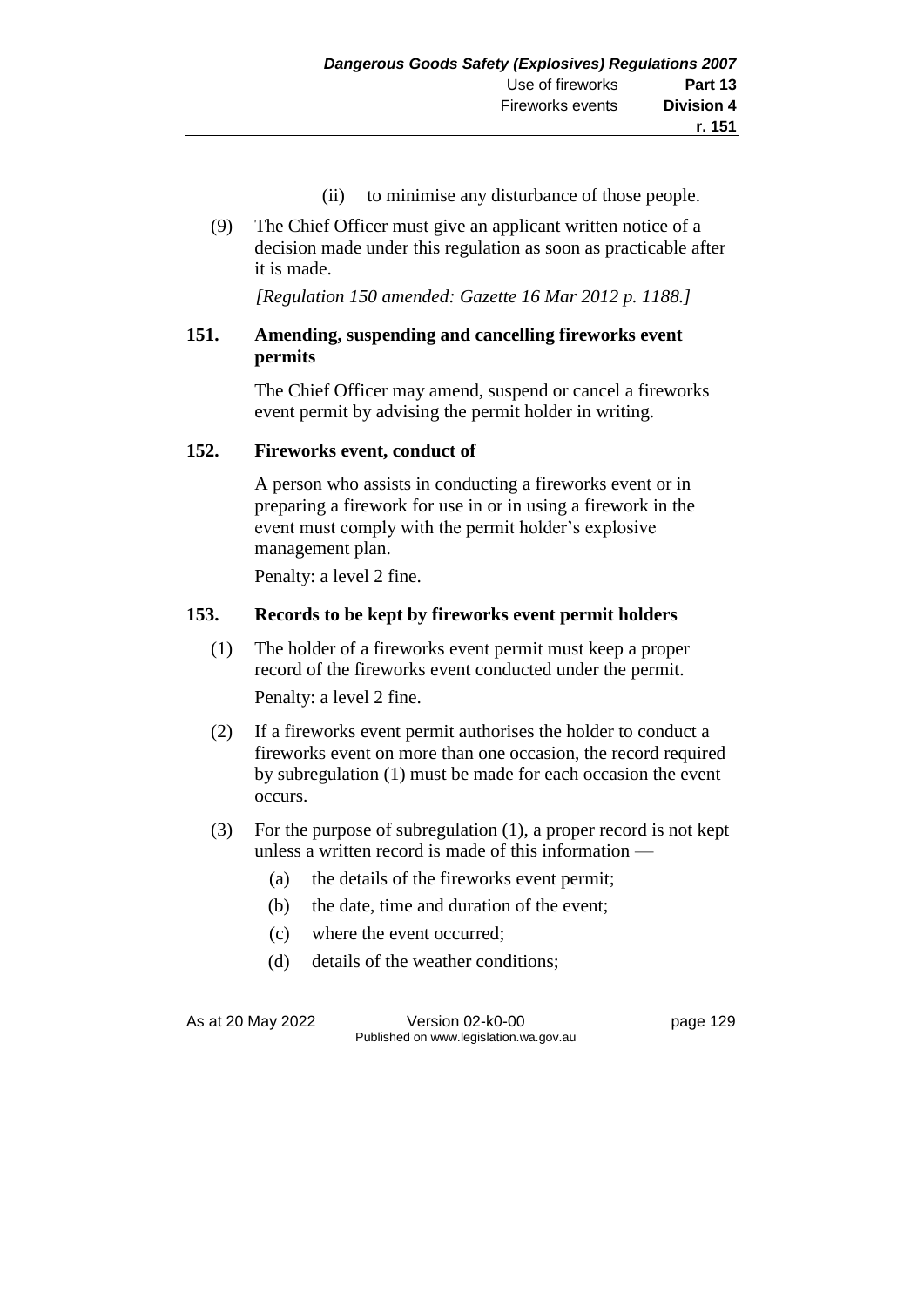- (e) the required details of
	- (i) each firework used in the event; and
	- (ii) each firework that was intended to be used in the event but which for any reason was not;
- (f) the reasons why any such firework was not used including, in the case of a misfire or malfunction, the reasons for the misfire or malfunction;
- (g) the name of any holder of a fireworks operator licence who was involved in preparing or conducting the event and the details of the licence;
- (h) the details of the holder's fireworks contractor licence,

and is kept for 2 years after the date of the event.

page 130 Version 02-k0-00 As at 20 May 2022 Published on www.legislation.wa.gov.au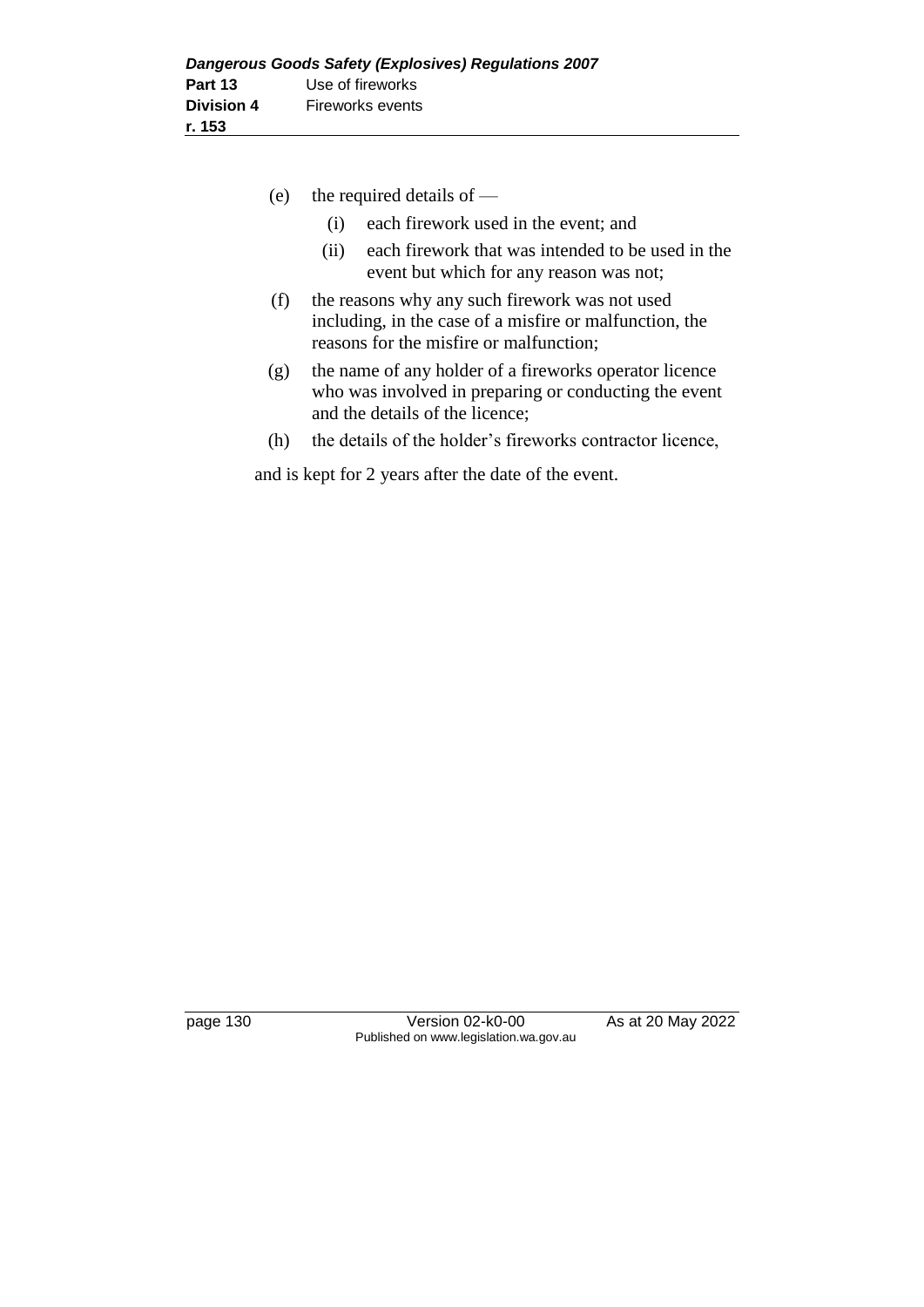**r. 154**

# **Part 14 — Disposal of explosives**

#### **154. Who can dispose of explosives**

A person must not destroy or dispose of an explosive unless the person has a licence that authorises the person to use the explosive.

# **155. Improper disposal of explosives**

- (1) A person must not abandon or discard an explosive.
- (2) A person must dispose of an explosive properly. Penalty: a level 2 fine.
- (3) For the purposes of subregulation (2) an explosive is disposed of properly if it is disposed of in accordance with the requirements of AS 2187.2 section 11, or alternative safety measures, for the disposal of surplus and defective explosives.

As at 20 May 2022 Version 02-k0-00 page 131 Published on www.legislation.wa.gov.au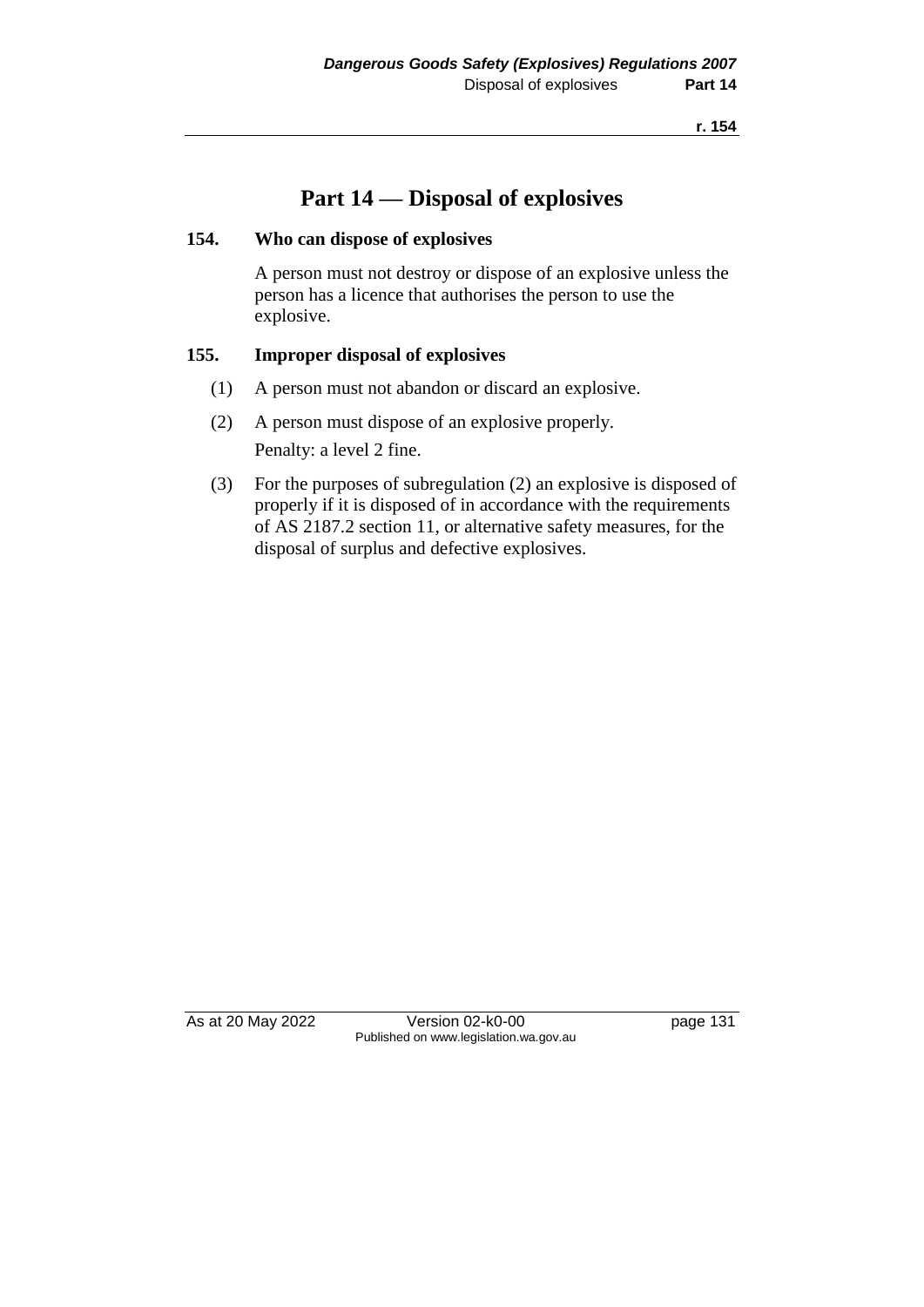# **Part 15 — Licences**

# **Division 1 — Preliminary matters**

#### **156. Terms used**

- (1) In this Part, unless the contrary intention appears *licence* means —
	- (a) an explosives import/export licence;
	- (b) an explosives manufacture licence;
	- (c) an explosives manufacture (MPU) licence;
	- (d) an explosives storage licence;
	- (e) an explosives transport licence;
	- (f) an explosives driver licence;
	- (g) an explosives supply licence;
	- (h) a shotfiring licence;
	- (i) a fireworks contractor licence;
	- (j) a fireworks operator licence;
	- (k) a pyrotechnics (special use) licence;

*relevant offence* means any of the following —

- (a) an offence against the Act, these regulations or any other regulations made under the Act;
- (b) an offence against a law of another place that substantially corresponds to the Act or the regulations made under it;
- (c) an offence against the law of this State or another place an element of which is the handling, storage or transport of explosives;

*renewal application* means an application made under regulation 173 for a new licence;

*required age* has the meaning given to that term by subregulation (2).

page 132 Version 02-k0-00 As at 20 May 2022 Published on www.legislation.wa.gov.au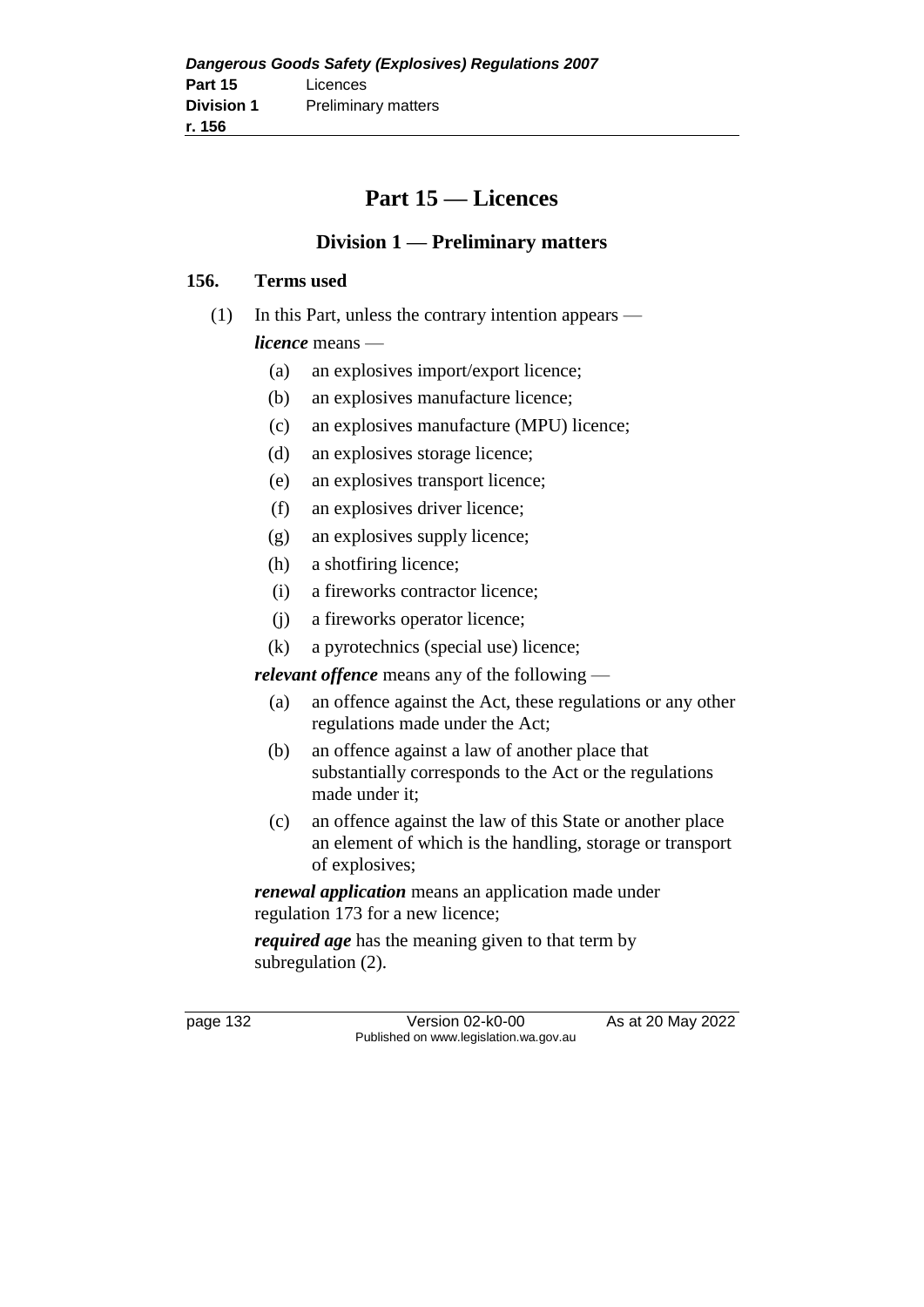- (2) For the purposes of this Part, the required age is
	- (a) 21 years of age for  $-$ 
		- (i) an explosives driver licence;
		- (ii) a fireworks contractor licence;
	- (b) 18 years of age for any other licence.

#### **Division 2 — General matters**

#### **157. Applying for licence**

- (1) An application for a licence must
	- (a) be in an approved form; and
	- (b) be accompanied by any document that is required by the approved form; and
	- (c) if the application is not for a trading licence, be accompanied by the fee; and
	- (da) if the application is for a trading licence, be accompanied by —
		- (i) the annual fee (if any) payable for the  $1<sup>st</sup>$  year of the licence applied for; and
		- (ii) if the application is not accompanied by a certificate given under subregulation (8), a checking fee equal to the amount (if any) required to be paid under subparagraph (i);

and

- (d) be made to the Chief Officer.
- (2A) An annual fee is not payable under subregulation (1)(da) if the licence would relate to a place and a fee would be payable under the *Dangerous Goods Safety (Major Hazard Facilities) Regulations 2007* regulation 34 in respect of the place if the licence were issued.
	- (2) Only an individual can apply for
		- (a) an explosives driver licence;

As at 20 May 2022 Version 02-k0-00 page 133 Published on www.legislation.wa.gov.au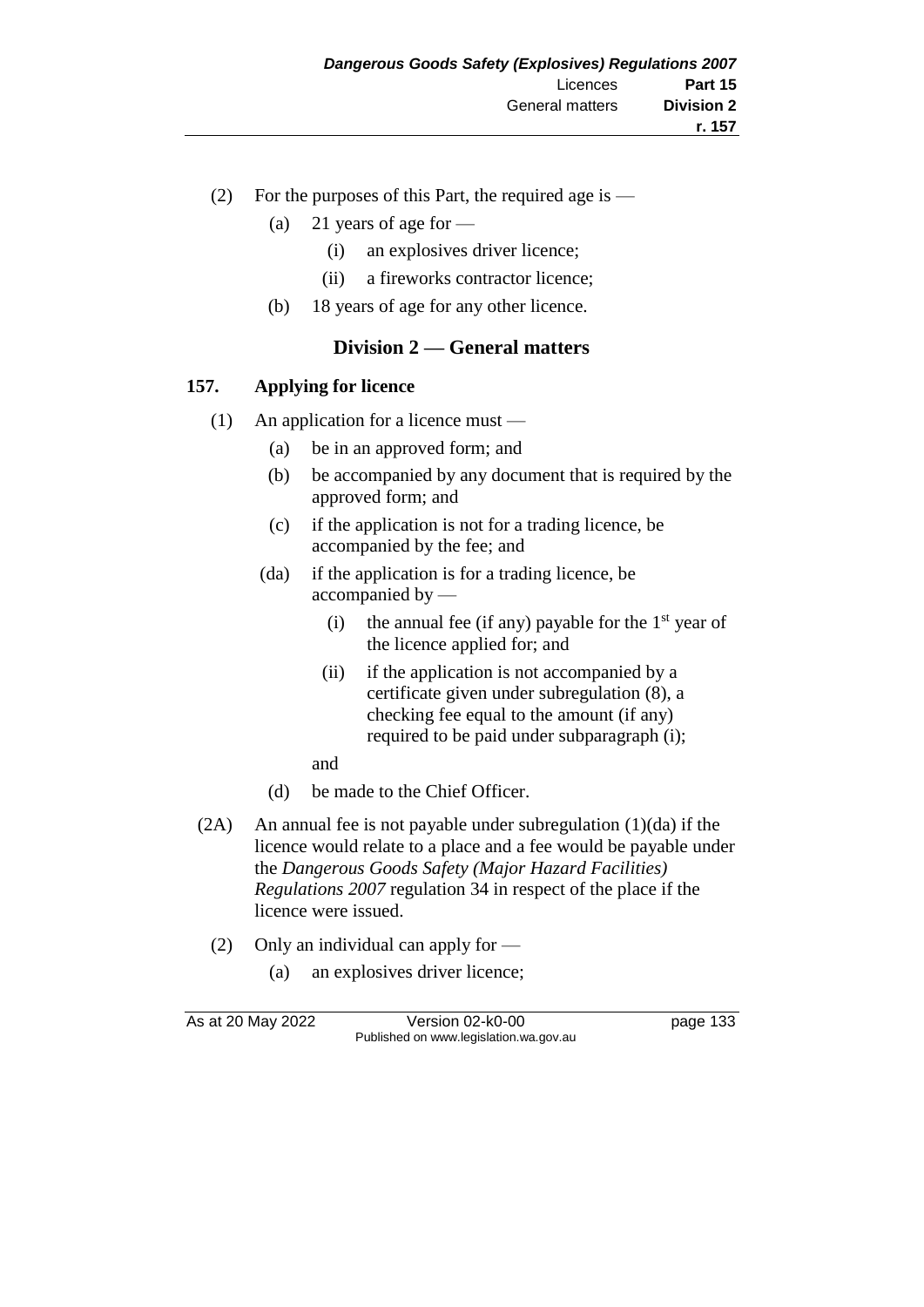- (b) a shotfiring licence; (c) a fireworks operator licence; (d) a pyrotechnics (special use) licence. (3) An application for a licence by an individual must be accompanied by the following —
	- (a) one photograph of the applicant's face and shoulders that is 45-50 mm high and 35-40 mm wide and taken in the 6 months before the date of the application;
	- (b) evidence of the applicant's identity;
	- (c) evidence that the applicant has reached the required age;
	- (d) if the application is for an explosives driver licence
		- (i) the medical evidence required by regulation 158;
		- (ii) the competency evidence required by regulation 159;
		- (iii) the driver licence evidence required by regulation 160;
	- (e) if the application is for a shotfiring licence
		- (i) the medical evidence required by regulation 158;
		- (ii) the competency evidence required by regulation 159;
	- (f) if the application is for a fireworks operator licence
		- (i) the medical evidence required by regulation 158;
		- (ii) the competency evidence required by regulation 159;
	- (g) if the application is for a pyrotechnics (special use) licence — the competency evidence required by regulation 159.
- (4) An application for a licence by an individual must disclose
	- (a) the details of any relevant offence of which he or she has been convicted; and

page 134 Version 02-k0-00 As at 20 May 2022 Published on www.legislation.wa.gov.au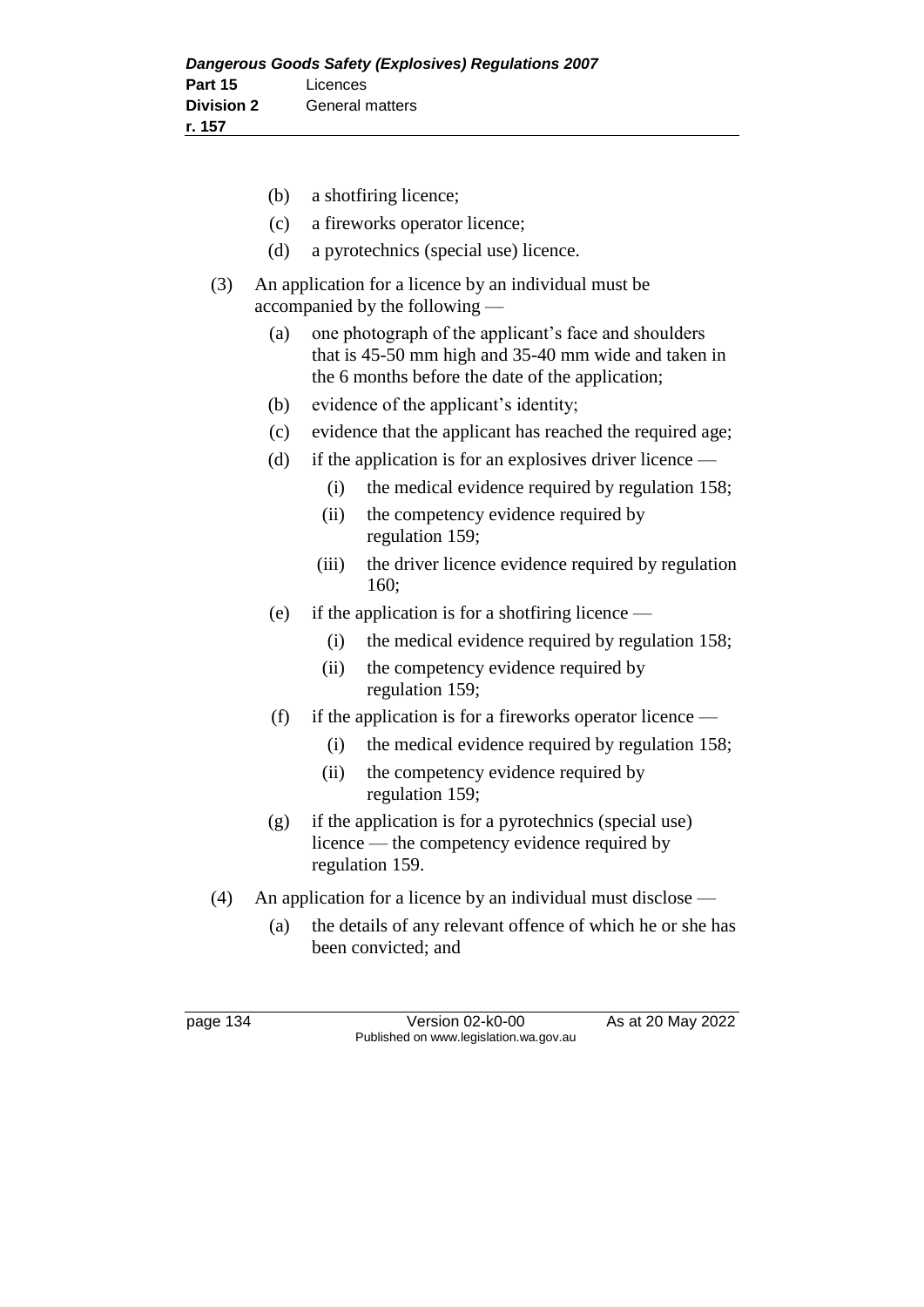- (b) the details of any charge of a relevant offence against him or her that is pending.
- (5) An application by a body corporate or partnership must be accompanied by proof of the incorporation of the body or the existence of the partnership.
- *[(6) deleted]*
- (7) In addition to any document that may be required by the approved form for the application, an application for —
	- (a) an explosives manufacture licence; or
	- (b) an explosives manufacture (MPU) licence; or
	- (c) an explosives storage licence; or
	- (d) an explosives transport licence; or
	- (e) a fireworks contractor licence,

must be accompanied by a written explosives management plan that complies with regulation 161.

- (8) In addition to any document that is required to accompany the application, an application for a trading licence may be accompanied by a certificate that complies with subregulation (9) and is signed by a person approved by the Chief Officer.
- (9) A certificate given by a person under subregulation (8) must
	- (a) if it relates to an application for a trading licence that, under subregulation (7), is accompanied by a written explosives management plan, certify that the person —
		- (i) has read the application; and
		- (ii) is satisfied the application complies with this regulation; and
		- (iii) if the application is accompanied by a document for the purposes of subregulation (5), is satisfied the document complies with that subregulation; and
		- (iv) has read the explosives management plan; and

As at 20 May 2022 Version 02-k0-00 page 135 Published on www.legislation.wa.gov.au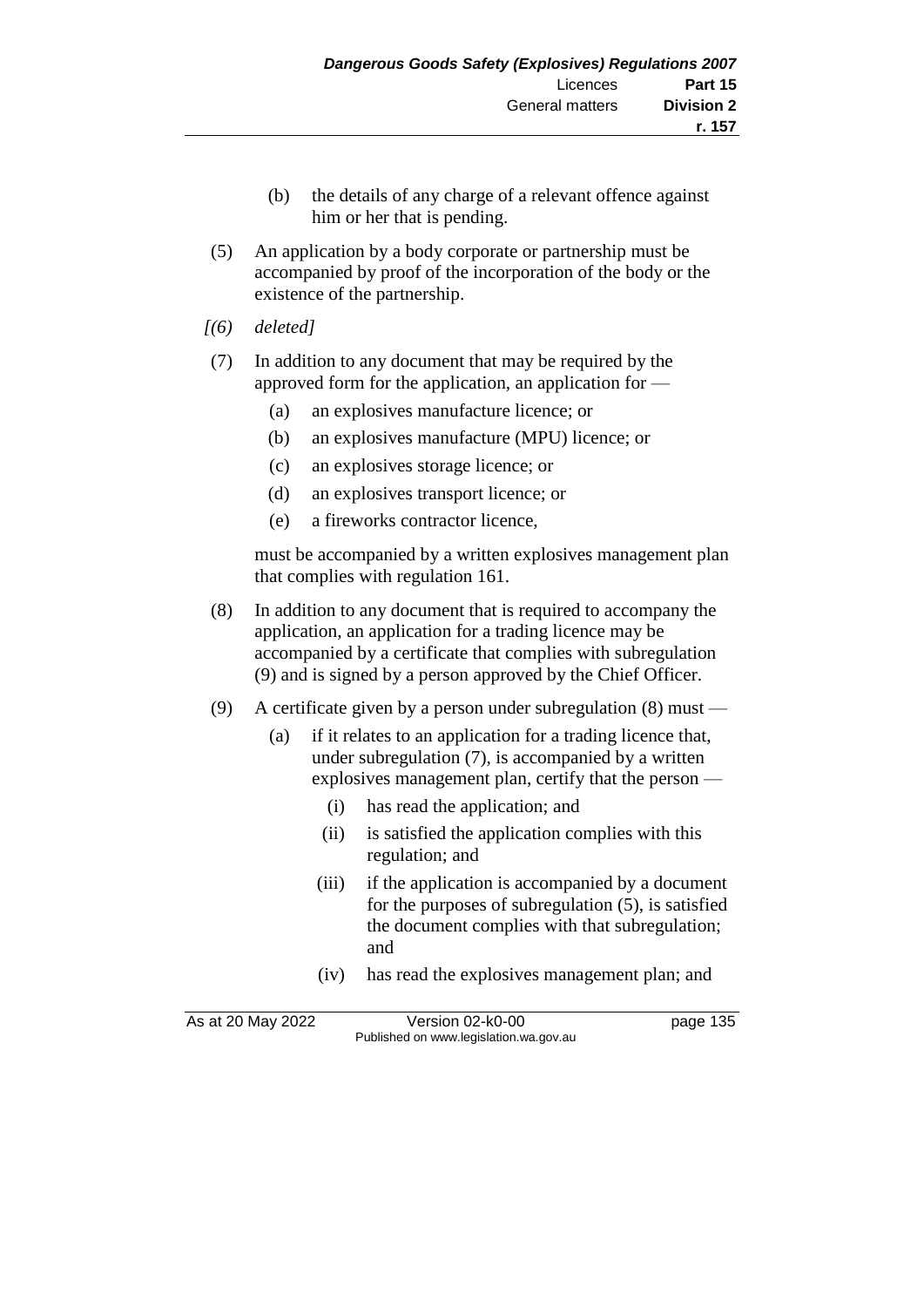| $(v)$ is satisfied the plan complies with |
|-------------------------------------------|
| regulation 161; and                       |

- (vi) has done a risk assessment of the activities the licence would authorise and, having regard to section 8 of the Act, is satisfied the applicant has taken or will take all reasonably practicable measures to minimise the risk to people, property and the environment in relation to the explosives to which the licence would relate; and
- (vii) if the trading licence would relate to a site, is satisfied the site can be operated in accordance with these regulations; and
- (viii) is satisfied the explosives to which the licence would relate will be secure;
- (b) if it relates to an application for any other trading licence, certify that the person —
	- (i) has read the application; and
	- (ii) is satisfied the application complies with this regulation; and
	- (iii) if the application is accompanied by a document for the purposes of subregulation (5), is satisfied the document complies with that subregulation.

*[Regulation 157 amended: Gazette 16 Mar 2012 p. 1188 and p. 1263-4; 2 Dec 2013 p. 5603-5; 5 Feb 2016 p. 349.]*

# **158. Medical evidence**

The medical evidence for the purposes of an application for a licence, or a renewal application, by an individual is a report —

- (a) that is made by a medical practitioner who examined the applicant within 6 months before the day the application is made; and
- (b) that is about the applicant's physical and mental fitness to engage safely in the activities that would be authorised by the licence; and

page 136 Version 02-k0-00 As at 20 May 2022 Published on www.legislation.wa.gov.au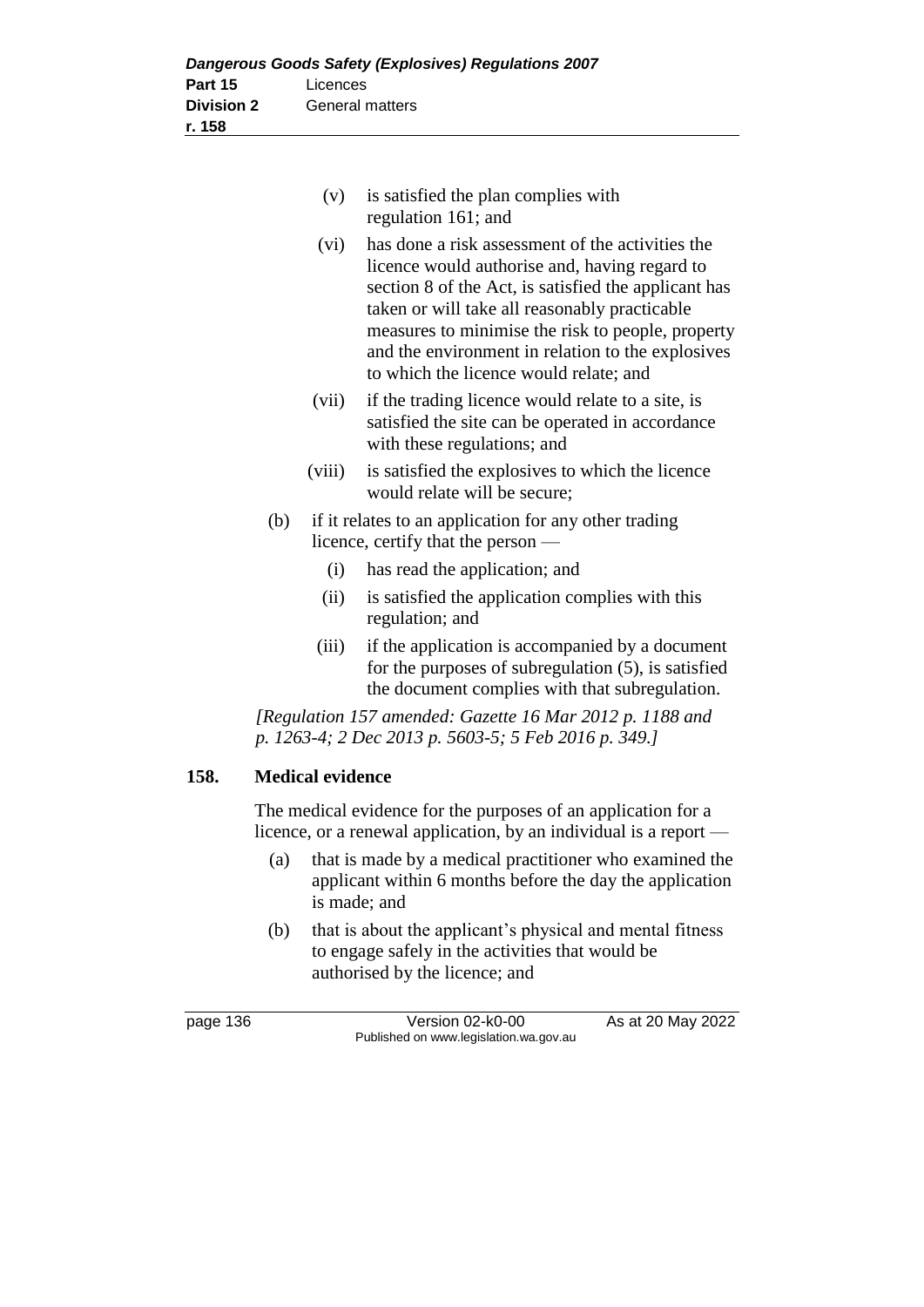(c) that certifies that the medical practitioner examined and passed the applicant in accordance with the set of medical standards described as the commercial standards in *Assessing Fitness to Drive for commercial and private vehicle drivers*, Fourth Edition 2012, published by Austroads Ltd (ISBN 978-1-921991-01-1).

*[Regulation 158 amended: Gazette 24 Nov 2009 p. 4739; 2 Dec 2013 p. 5605.]*

# **159. Competency evidence**

The competency evidence for the purposes of an application for a licence, or a renewal application, by an individual is —

- (a) a certificate issued by a person who conducted a test or course, approved under regulation 14 in relation to the licence, stating that the applicant passed the test or completed the course within 6 months before the day when the application is made; or
- (b) other written evidence that the applicant passed such a test or completed such a course within 6 months before the day when the application is made; or
- (c) if no such test or course has been approved under regulation 14 in relation to the licence, such evidence as the Chief Officer requires of the individual's competence to engage in the activities that would be authorised by the licence.

# **160. Driver licence evidence**

 $(1)$  In this regulation —

*driver licence* means an Australian driver licence as defined in the *Road Traffic (Authorisation to Drive) Act 2008* section 3(1) but does not include a provisional licence;

*provisional licence* has the meaning given in the *Road Traffic (Authorisation to Drive) Act 2008* section 3(1).

As at 20 May 2022 Version 02-k0-00 page 137 Published on www.legislation.wa.gov.au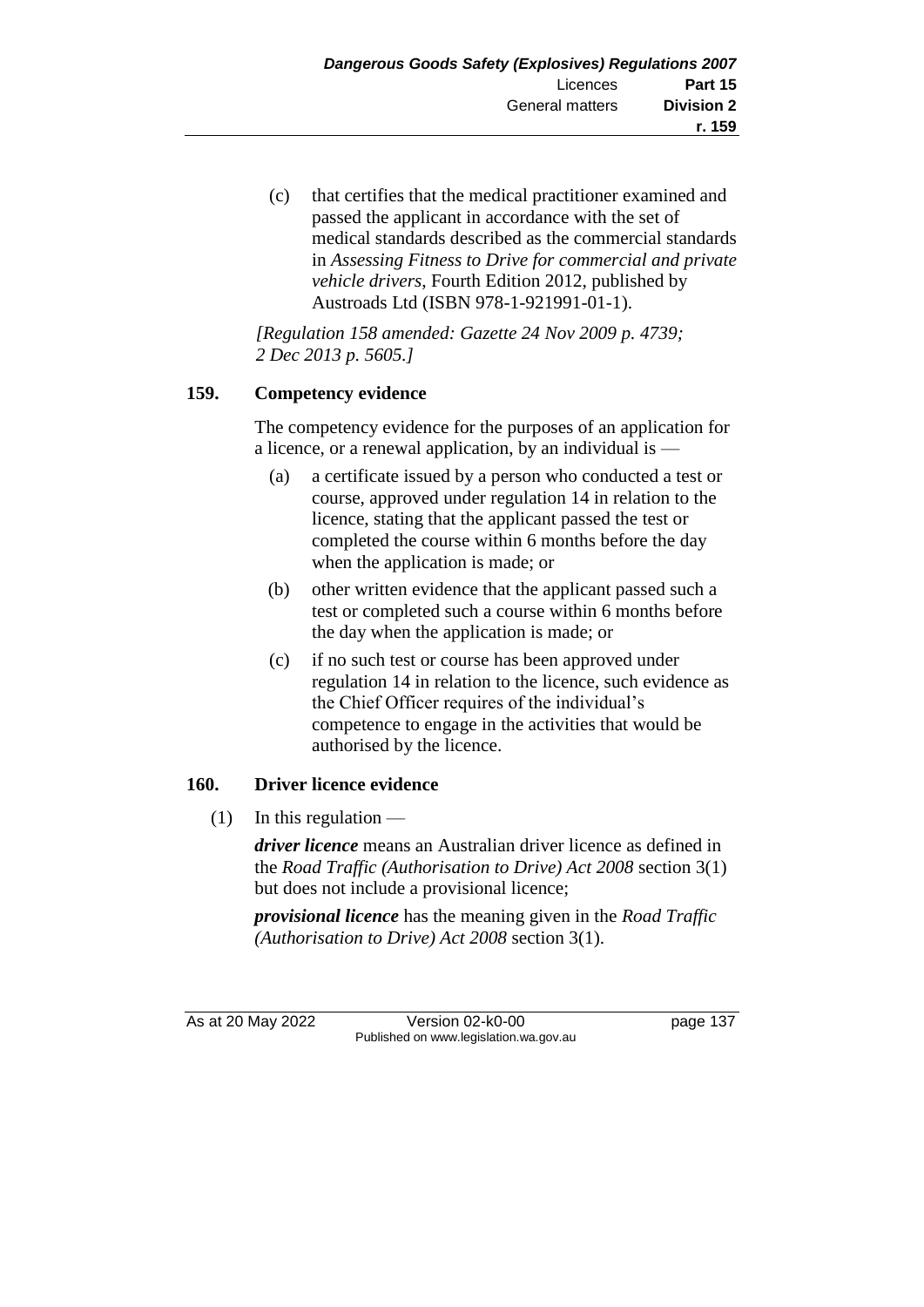- (2) The driver licence evidence for an application, or a renewal application, for an explosives driver licence is —
	- (a) a copy of the applicant's driver licence; and
	- (b) an extract of entries about the applicant in the register of driving licences kept by the licensing authority of each jurisdiction in Australia where the applicant is licensed to drive, certified by the authority within 6 months before the day when the application is made; and
	- (c) a copy of the record of any conviction of the applicant of an offence involving the use of a road vehicle, certified by the appropriate authority of the jurisdiction where the applicant was convicted within 6 months before the day when the application is made.

*[Regulation 160 amended: Gazette 8 Jan 2015 p. 130; 5 Feb 2016 p. 349.]*

# **161. Explosives management plans**

 $(1)$  In this regulation —

*authorised person*, in relation to an explosive, means a person who is authorised to possess the explosive under the Act, these regulations or a law of the Commonwealth.

(2A) In subregulations (2) and (4) —

*explosive* includes a constituent of an explosive that is a security sensitive ammonium nitrate.

- (2) An explosives management plan for the purposes of an explosives manufacture licence must include the following —
	- (a) the address and a site plan of the place to which the licence will relate (the *site*);
	- (b) the matters in Schedule 10 clauses 2, 3A, 3 and 4;
	- (c) the measures that will be taken to ensure that the required details of any explosive manufactured or received at, or despatched from, the site are recorded and reconciled;

page 138 Version 02-k0-00 As at 20 May 2022 Published on www.legislation.wa.gov.au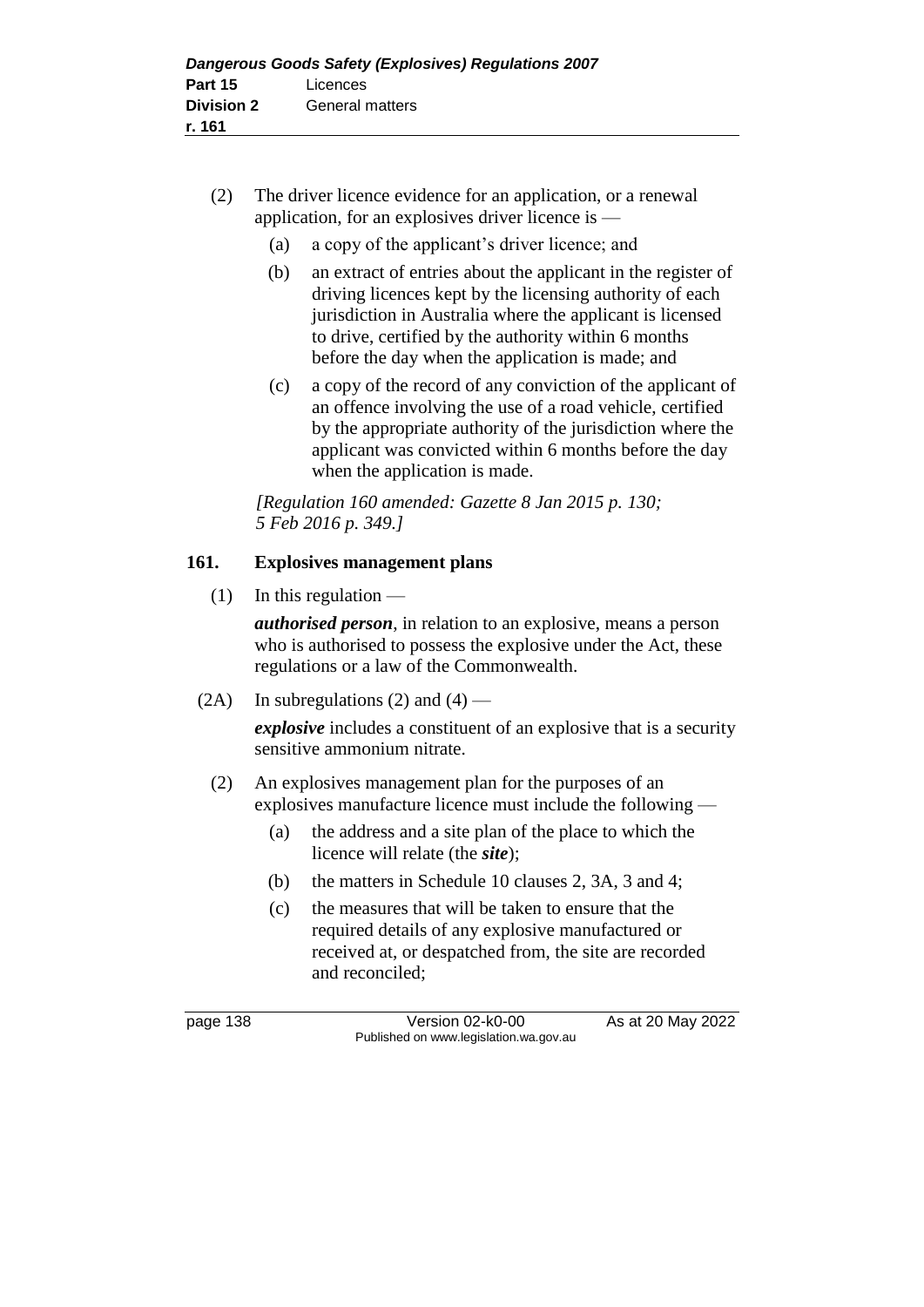- (d) the measures that will be taken to ensure that no explosive at the site is supplied to a person unless the person is an authorised person;
- (e) the measures that will be taken to ensure that a record is kept of —
	- (i) the details of any person to whom an explosive at the site is supplied and the person's authority under these regulations to possess the explosive; and
	- (ii) the required details of the explosive supplied;
- (f) the measures that will be taken to ensure any unlawful entry or attempted unlawful entry to the site or any theft, attempted theft, or unexplained loss, of any explosive at the site is investigated and reported to the Chief Officer.
- (3) An explosives management plan for the purposes of an explosives manufacture (MPU) licence, must include the matters required by subregulation (5) which, with Schedule 10 clauses 2, 3A and 4, applies with any necessary changes as if any reference to an explosive were a reference to a constituent of an explosive.
- (4) An explosives management plan for the purposes of an explosives storage licence must include the following —
	- (a) the address and a site plan of the place to which the licence will relate (the *site*);
	- (b) if the licence will authorise the storage on the site of any of the following —
		- (i) 2.5 kg or more of explosives with a classification code of 1.1 or 1.2;
		- (ii) 15 kg or more of explosives with a classification code of 1.3;
		- (iii) 30 kg or more of explosives with a classification code of 1.4;

As at 20 May 2022 Version 02-k0-00 page 139 Published on www.legislation.wa.gov.au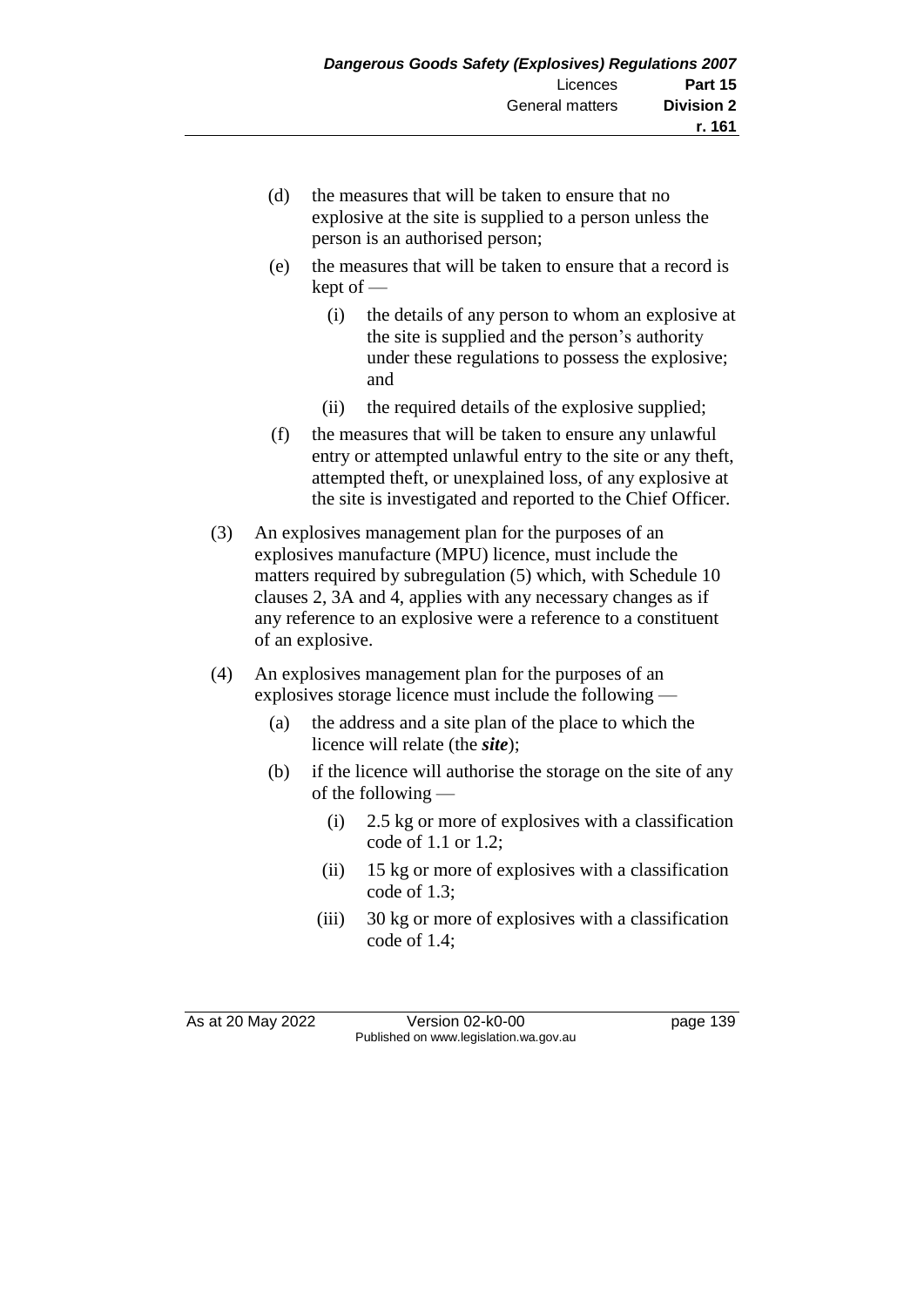(iv) 100 or more detonators,

the matters in Schedule 10 clauses 2, 3A and 4;

- (c) the measures that will be taken to ensure that the required details of any explosive received at, or despatched from, the site are recorded and reconciled with the required details of any explosive on the site;
- (d) the measures that will be taken to ensure that no explosive at the site is supplied to a person unless the person is an authorised person;
- (e) the measures that will be taken to ensure that a record is kept of —
	- (i) the details of any person to whom an explosive at the site is supplied and the person's authority under these regulations to possess the explosive; and
	- (ii) the required details of the explosive supplied;
- (f) the measures that will be taken to ensure any unlawful entry or attempted unlawful entry to the site or any theft, attempted theft, or unexplained loss, of any explosive at the site is investigated and reported to the Chief Officer.
- (5) An explosives management plan for the purposes of an explosives transport licence, must include the following —
	- (a) the matters in Schedule 10 clauses 2, 3A and 4;
	- (b) the measures that will be taken to ensure that any explosive is loaded for transport and unloaded after transport at a place where the explosive is secure;
	- (c) the measures that will be taken to monitor at all times the location of any explosive while it is being transported;
	- (d) the measures that will be taken to ensure that
		- (i) any unlawful entry to or use of a vehicle used to transport any explosive, or any attempted such entry or use; or

page 140 Version 02-k0-00 As at 20 May 2022 Published on www.legislation.wa.gov.au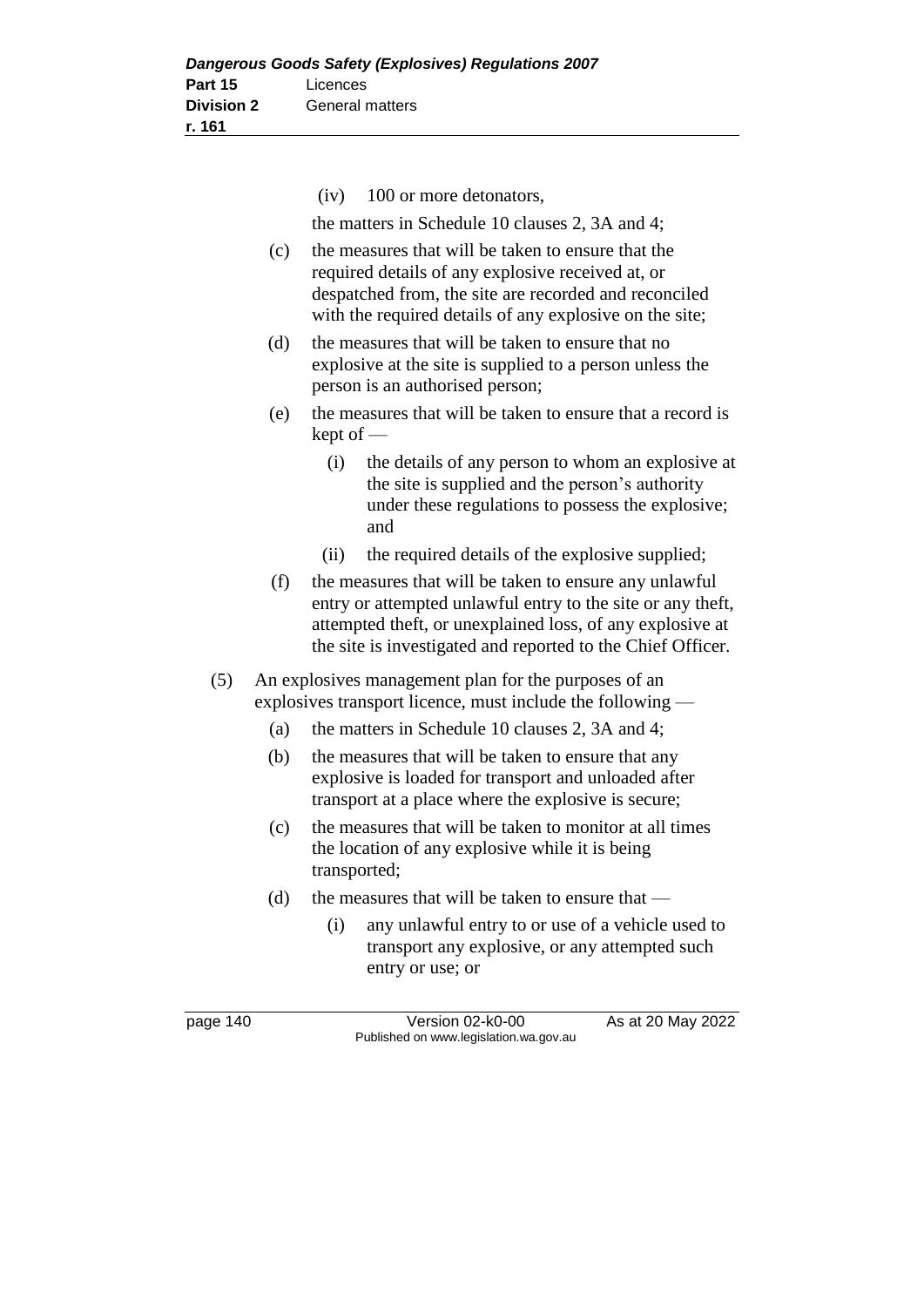(ii) any theft, attempted theft or unexplained loss of any explosive while it is being transported,

is investigated and reported to the Chief Officer;

- (e) the measures that will be taken to ensure that the required details of any explosive being transported is recorded at the beginning and end of the journey and reconciled;
- (f) the measures that will be taken to ensure that no explosive is consigned for transport by or to a person unless the person is an authorised person;
- (g) the measures that will be taken to ensure that a record is kept of —
	- (i) the details of the consignor and consignee of any explosive being transported and their authority under these regulations to possess the explosive; and
	- (ii) the required details of the explosive supplied.
- (6) An explosives management plan for the purposes of a fireworks contractor licence, must include the following —
	- (a) the matters in Schedule 10 clauses 2, 3A, 3 and 4;
	- (b) in respect of the fireworks to which the licence will relate, the measures that will be taken before they are used at a fireworks event —
		- (i) to ensure they will function in the way they are designed to function, such as by initiating samples of them; and
		- (ii) to test the means that will be used to initiate them at the event;
	- (c) in respect of fireworks events to which the licence will relate —
		- (i) the procedures that will be followed if weather conditions occur that may adversely affect

As at 20 May 2022 Version 02-k0-00 Page 141 Published on www.legislation.wa.gov.au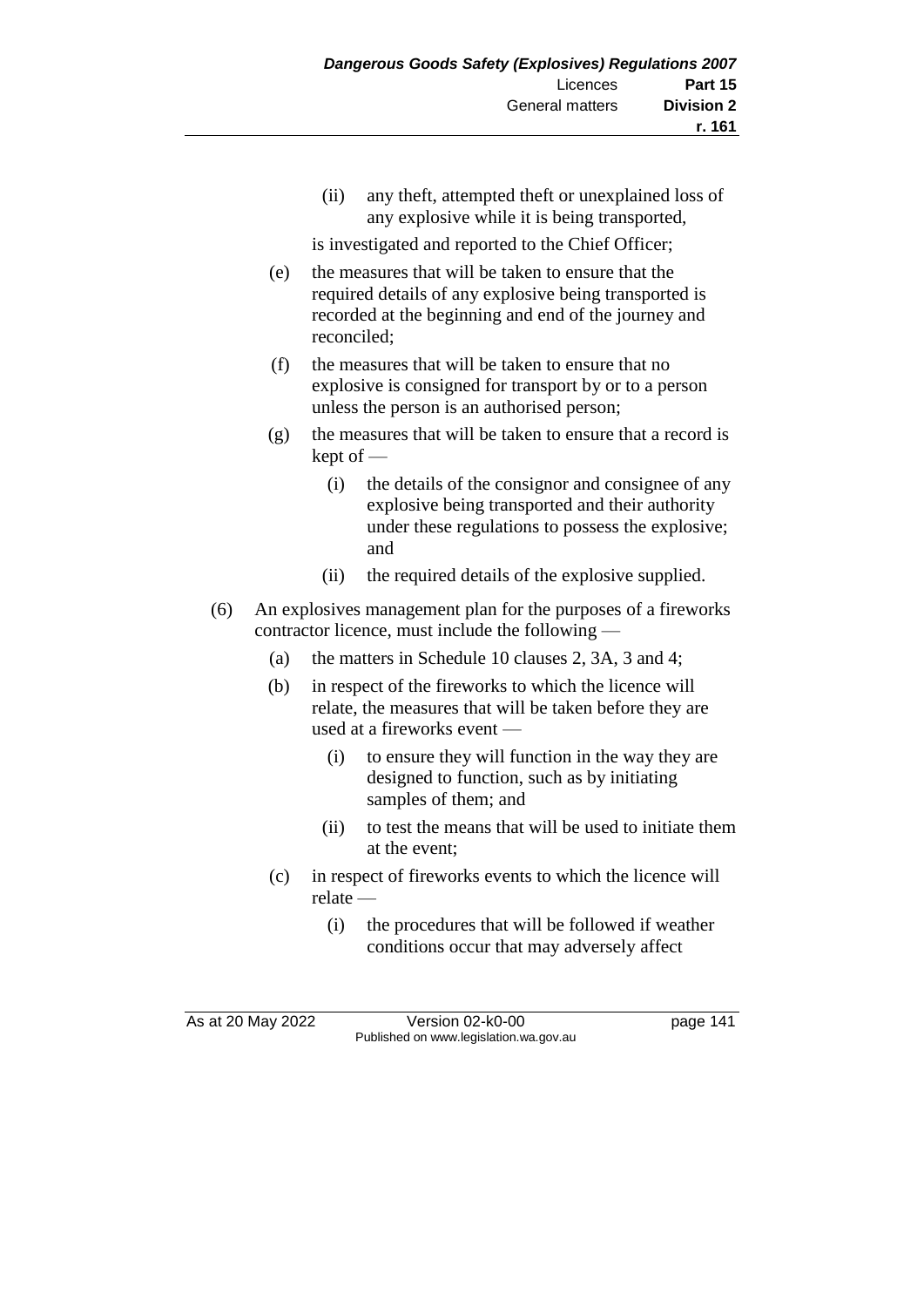preparations for the event, the event itself or any firework that may be used in it;

- (ii) the measures that will be taken to ensure that spectators at the event and any person not authorised to use fireworks at the event are kept a safe distance from the fireworks before and during the event;
- (iii) the measures that will be used to prevent a misfire of a firework;
- (iv) the measures that will be used to determine if a misfire of a firework has occurred and the procedures that will be followed if a misfire does occur;
- (v) the measures that will be taken to collect and remove any uninitiated firework and any debris from initiated fireworks from the area where the event occurs before any person who is not an authorised person enters the area.

*[Regulation 161 amended: Gazette 16 Mar 2012 p. 1188-9; 5 Feb 2016 p. 349.]*

# **162. Chief Officer's powers for dealing with applications for licences**

- (1) For the purposes of deciding an application for a licence, the Chief Officer may request the applicant —
	- (a) to give the Chief Officer any other information that is reasonably necessary in order to decide the application;
	- (b) to permit the Chief Officer or a person nominated by the Chief Officer to inspect any place to which the licence would relate;
	- (c) to give the Chief Officer a report by a person nominated by the Chief Officer about the suitability of any place to which the licence would relate for the manufacture,

page 142 Version 02-k0-00 As at 20 May 2022 Published on www.legislation.wa.gov.au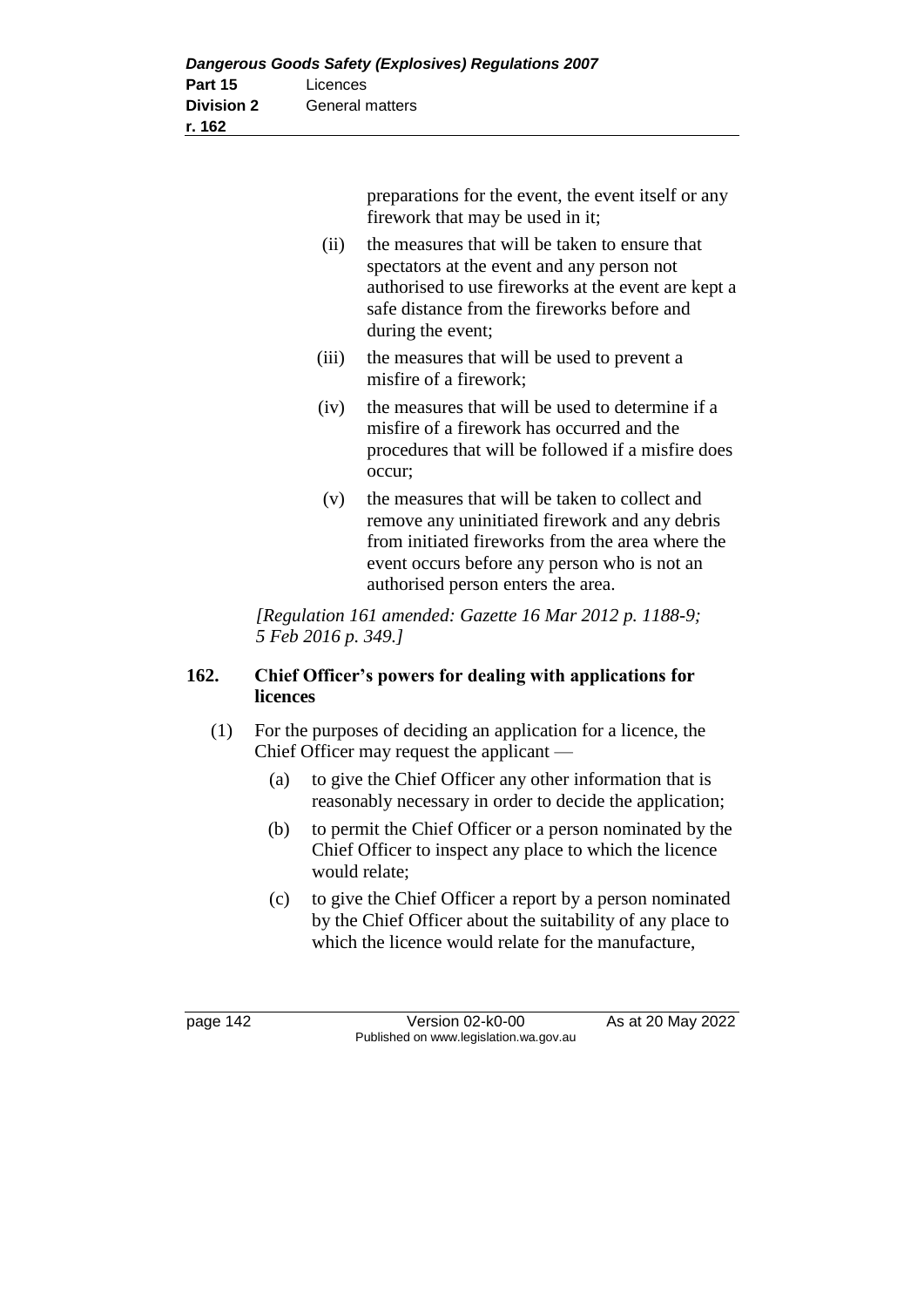storage or transport (as the case requires) of explosives to which the licence would relate;

- (d) to amend and resubmit any explosives management plan required by regulation 157(7) that is inadequate;
- (e) if the applicant is an individual, to give the Chief Officer a report by —
	- (i) a medical practitioner about the person's physical health and fitness to engage safely in the activities that would be authorised by the licence; and
	- (ii) a person registered under the *Health Practitioner Regulation National Law (Western Australia)* in the psychology profession about the person's mental health and fitness to engage safely in the activities that would be authorised by the licence.
- (2) On an application for a licence made by an individual, the Chief Officer may request the applicant to demonstrate he or she —
	- (a) is competent to engage safely in the activities that would be authorised by the licence; or
	- (b) is competent to keep any explosive possessed under the licence secure; or
	- (c) is competent to do both of the above.
- (3) An applicant who does not obey a request made under this regulation within 21 days after the date on which it is made, or any longer period permitted by the Chief Officer, is to be taken to have withdrawn the application and is entitled to a refund of the fee.
- (4) In making a request under this regulation, the Chief Officer may require an applicant to verify information by means of a statutory declaration.

*[Regulation 162 amended: Gazette 24 Nov 2009 p. 4740; 2 Dec 2013 p. 5606.]*

As at 20 May 2022 Version 02-k0-00 Page 143 Published on www.legislation.wa.gov.au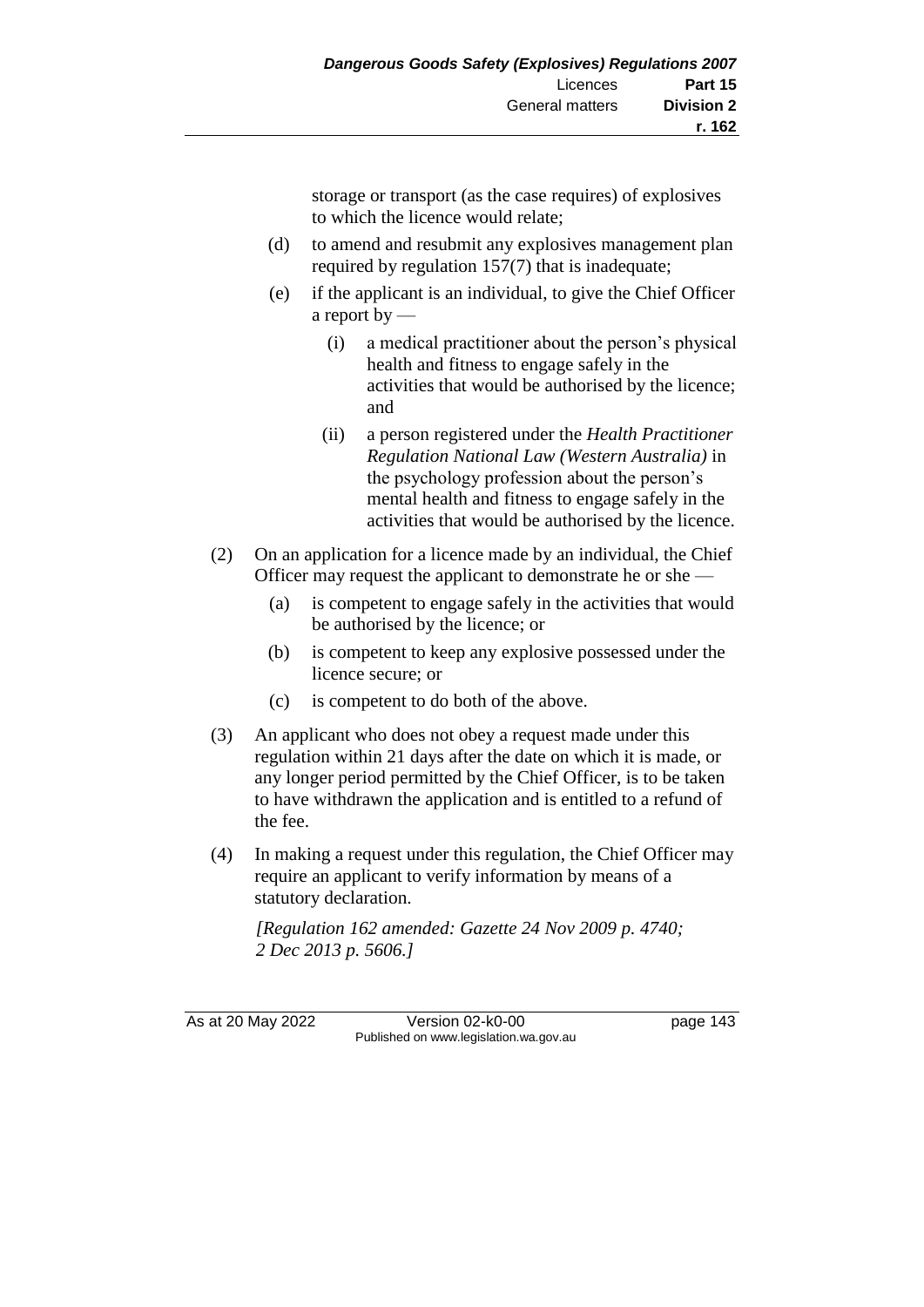#### **163. Licence for place that is or may be major hazard facility**

 $(1)$  In this regulation —

**MHF** stands for major hazard facility;

*MHF Regulations* means the *Dangerous Goods Safety (Major Hazard Facilities) Regulations 2007*.

- $(2)$  If
	- (a) an application is made for an explosives manufacture licence, or an explosives storage licence, in respect of a dangerous goods site that, under the MHF Regulations, is an MHF; and
	- (b) the type and quantity of dangerous goods that would be permitted to be on the site (including explosives to which the licence would relate if it were issued) are such that an approved safety report for the site would be required under those regulations,

the Chief Officer may refuse to decide the application until a safety report for the site is approved under those regulations.

- $(3)$  If
	- (a) an application is made for an explosives manufacture licence, or an explosives storage licence, in respect of a dangerous goods site that, under the MHF Regulations, is not an MHF; but
	- (b) the type and quantity of dangerous goods that would be permitted to be on the site (including explosives to which the licence would relate if it were issued) are such that the site may be classified as an MHF under those regulations,

the Chief Officer may refuse to decide the application until either —

- (c) a decision is made not to classify the site as an MHF; or
- (d) the site is classified as an MHF and a safety report for the site is approved under those regulations.

*[Regulation 163 amended: Gazette 16 Mar 2012 p. 1264.]*

page 144 Version 02-k0-00 As at 20 May 2022 Published on www.legislation.wa.gov.au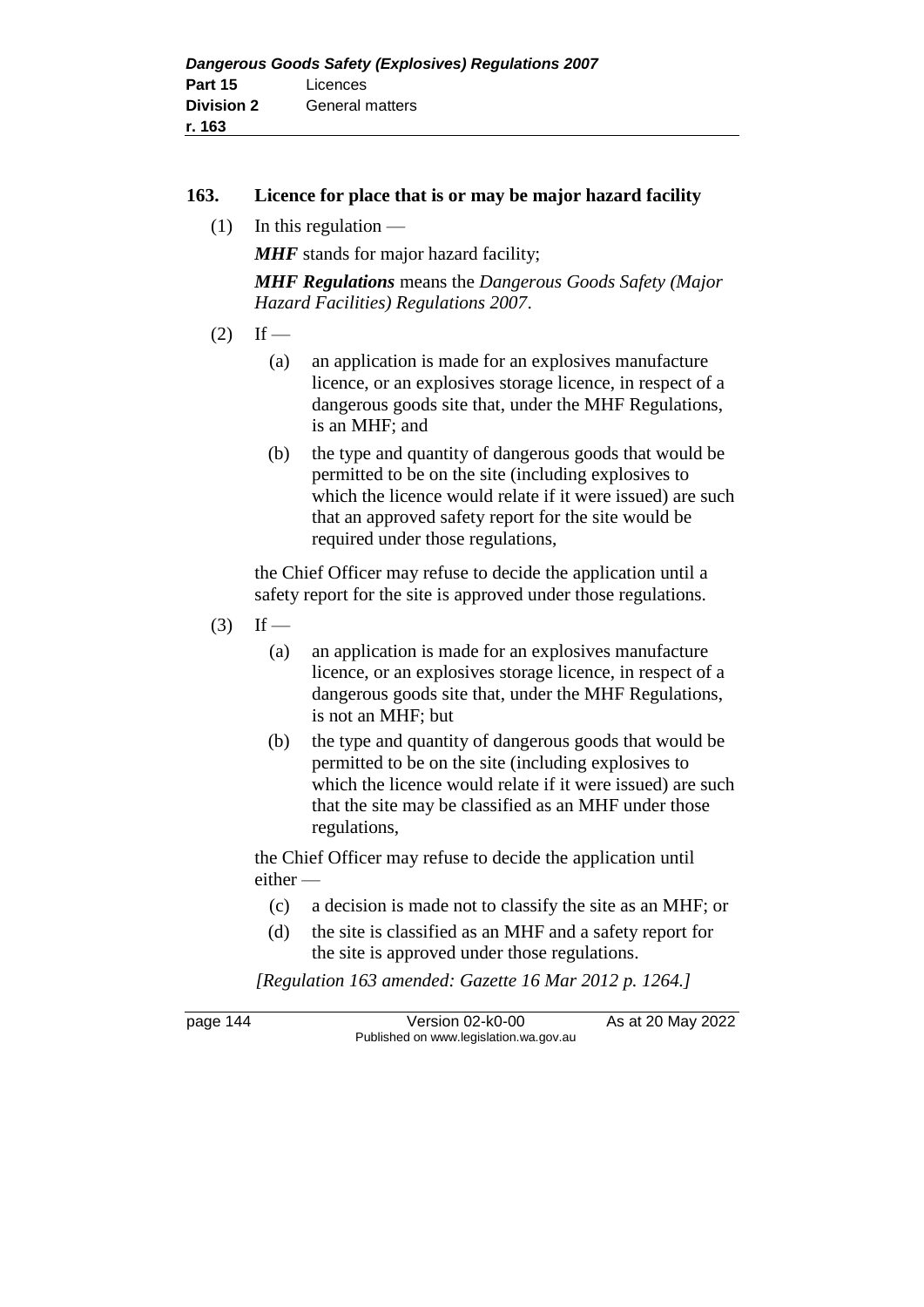#### **164. Deciding applications for licences**

- (1) On an application for a licence, the Chief Officer may refuse the application or, subject to this regulation, issue the licence.
- (2) The Chief Officer must not issue the licence unless satisfied as to each of these matters —
	- (a) that the application complies with regulation 157;
	- *[(b) deleted]*
		- (c) if the applicant is an individual, that the applicant
			- (i) has reached the required age for the licence; and
			- (ii) has a security clearance; and
			- (iii) is physically and mentally fit to engage safely in the activities that would be authorised by the licence;
		- (d) if the application is by an individual for  $\overline{\phantom{a}}$ 
			- (i) an explosives driver licence; or
			- (ii) a shotfiring licence; or
			- (iii) a fireworks operator licence; or
			- (iv) a pyrotechnics (special use) licence,

that the applicant is competent to engage safely in the activities that would be authorised by the licence;

- *[(e) deleted]*
	- (f) if under regulation 157(7) an explosives management plan is required to accompany the application, that the  $plan$  —
		- (i) complies with regulation 161; and
		- (ii) adequately assesses the risks that it is required to assess; and
		- (iii) contains provisions that are adequate to minimise those risks.
- (3) In addition, the Chief Officer must not issue an explosives transport licence if the applicant is subject to a court order

As at 20 May 2022 Version 02-k0-00 Page 145 Published on www.legislation.wa.gov.au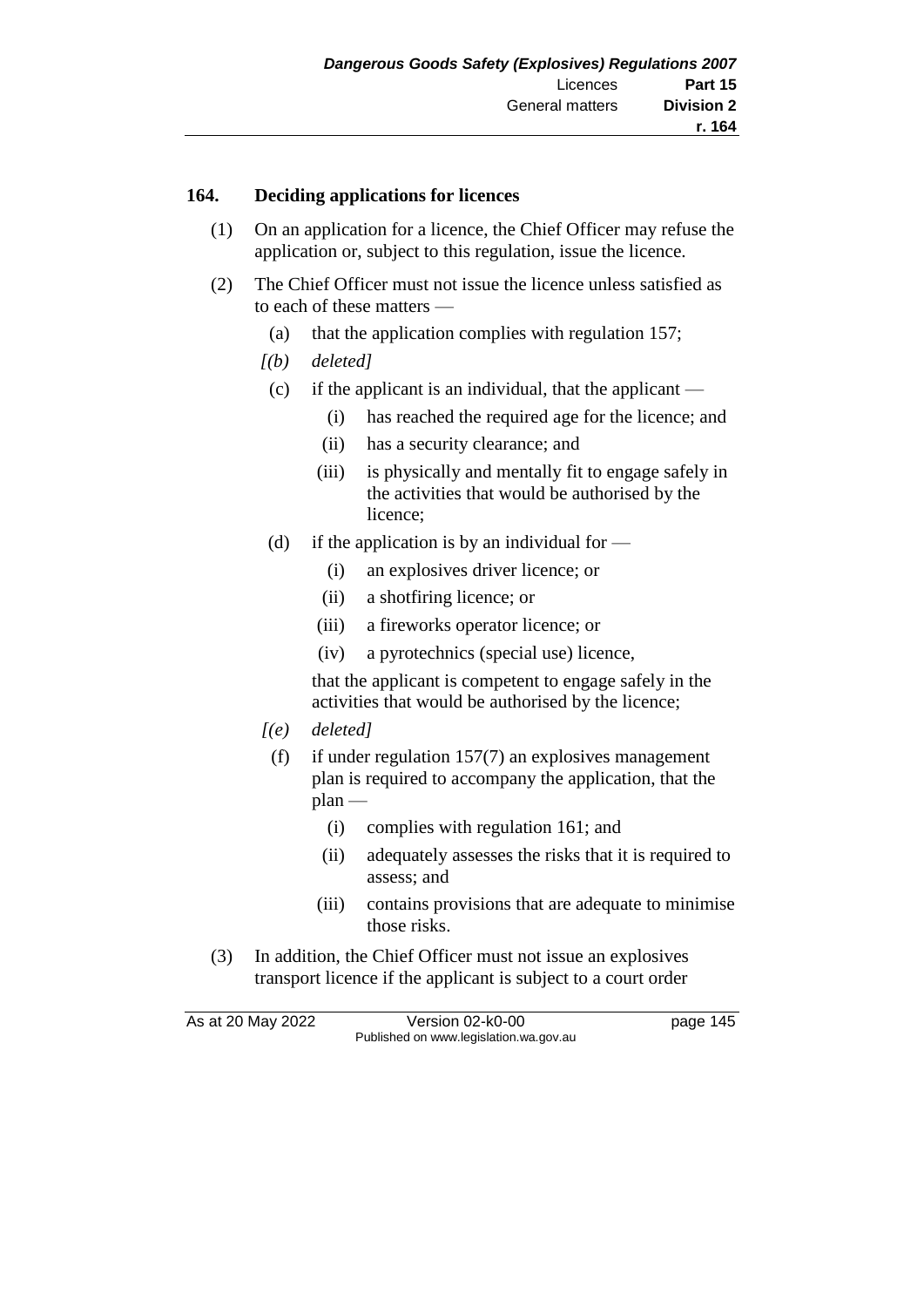prohibiting the applicant from involvement in the transport of dangerous goods by road.

- (4) In addition, the Chief Officer must not issue an explosives driver licence if —
	- (a) the applicant does not hold, or is disqualified from holding or obtaining, a licence that authorises the applicant to drive a vehicle on a road; or
	- (b) the applicant is subject to a court order prohibiting the applicant from involvement in the transport of dangerous goods by road; or
	- (c) in the 5 years before the day when the application is made —
		- (i) the applicant has been found guilty by a court in Australia of an offence that makes the applicant unsuitable to be the driver of a vehicle transporting more than a Category 1 load, as that term is defined in regulation 95; or
		- (ii) any licence to drive a vehicle on a road held by the applicant has been cancelled or suspended on a ground that makes the applicant unsuitable to be the driver of a vehicle transporting such a load.
- (5) In addition, on an application by an individual for a licence other than a licence mentioned in subregulation (2)(d), the Chief Officer must not issue a licence if he or she believes that the individual is not competent to engage safely in the activities that would be authorised by the licence and to keep any explosive possessed under the licence secure.
- *[(6) deleted]*
- (7) As soon as practicable after making a decision under this regulation, the Chief Officer must give the applicant a written notice of —
	- (a) the decision; and

page 146 Version 02-k0-00 As at 20 May 2022 Published on www.legislation.wa.gov.au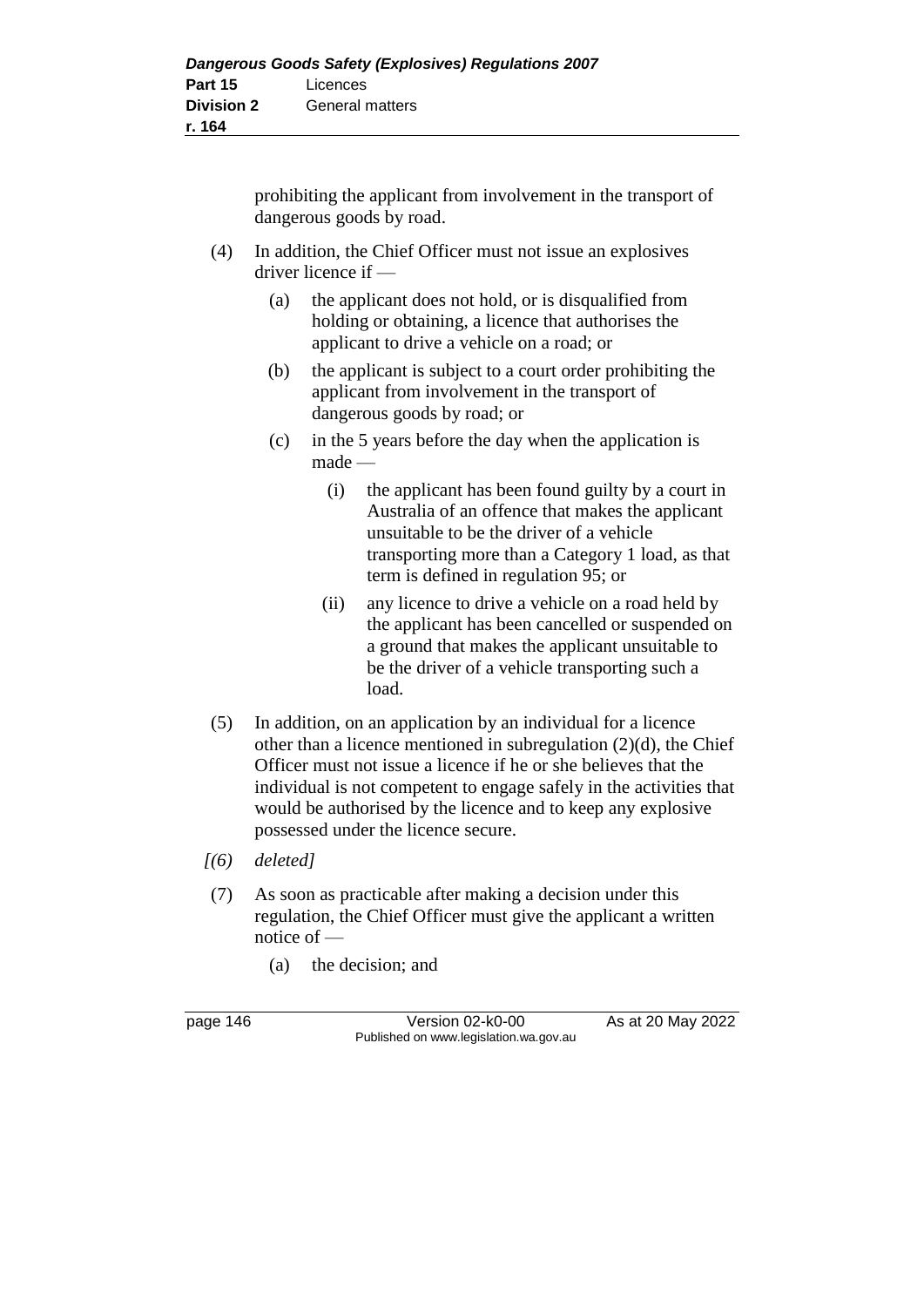- (b) if the decision is to refuse an application, the reasons for the decision.
- (8) If the Chief Officer refuses an application for a licence, the applicant is entitled to a refund of the fee.

*[Regulation 164 amended: Gazette 16 Mar 2012 p. 1189-90; 2 Dec 2013 p. 5606-7.]*

# **165. Body corporate and partnership to have qualified officer**

 $(1)$  In this regulation —

*officer*, of a body corporate or a partnership, means an individual who is concerned in the management of, or employed by, the body or partnership;

*qualified officer*, of a body corporate or a partnership that holds a licence, means an officer of the body or partnership who —

- (a) has reached 21 years of age; and
- (b) is competent to engage safely in the activities that are authorised by the licence and to keep any explosive possessed under the licence secure; and
- (c) has a security clearance.
- (2) A body corporate or a partnership that holds a licence must have one or more qualified officers.

Penalty: a level 3 fine.

(3) A body corporate or a partnership that holds a licence must keep a proper record of at least one of its qualified officers.

Penalty: a level 3 fine.

- (4) For the purpose of subregulation (3), a proper record is not kept of a qualified officer unless a written record is made of this information —
	- (a) the officer's personal details;
	- (b) the officer's date of birth;
	- (c) the position the officer holds in the body corporate or partnership;

As at 20 May 2022 Version 02-k0-00 Page 147 Published on www.legislation.wa.gov.au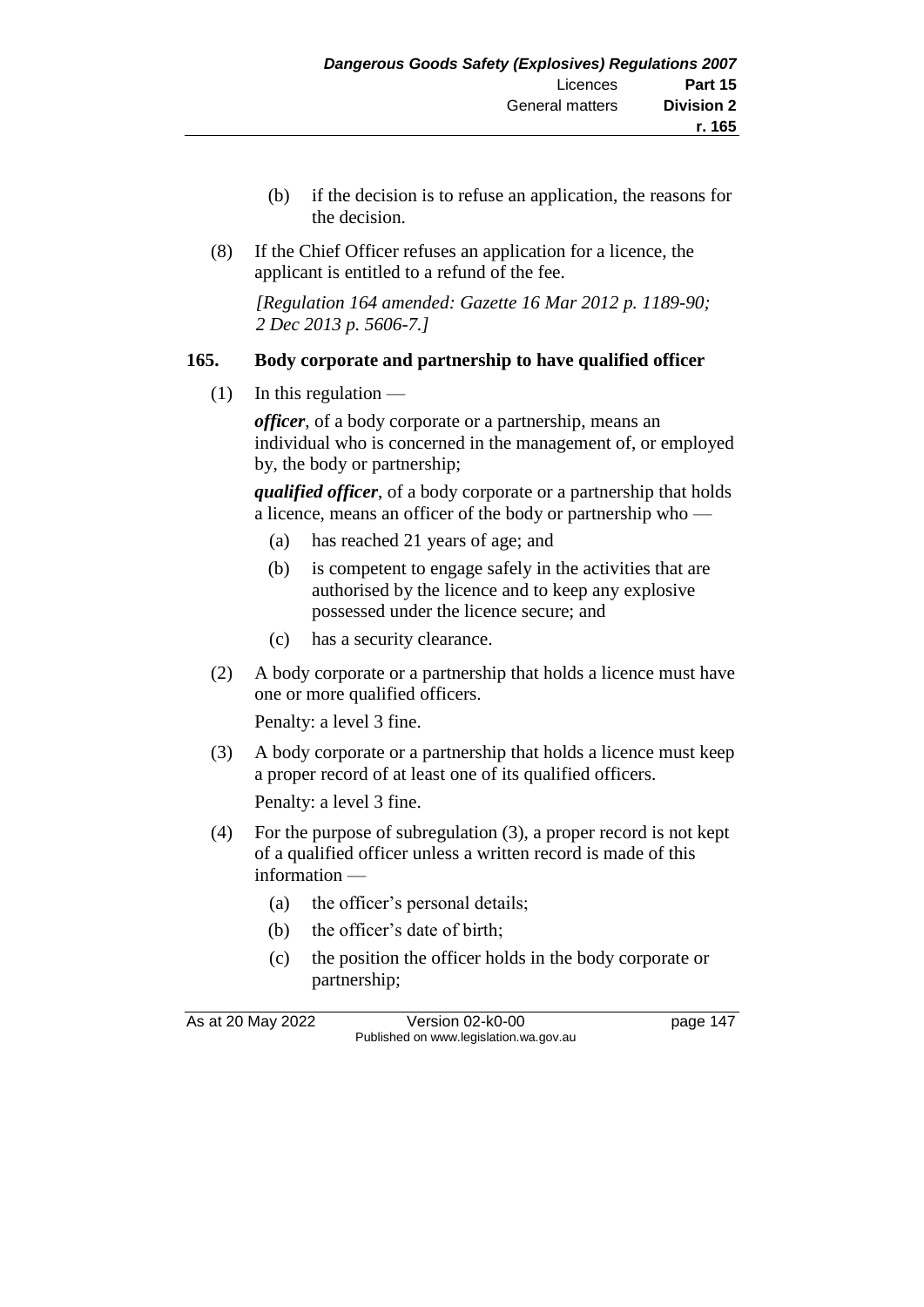(d) details of the security clearance held by the officer,

and is kept while the officer is, and for 2 years after the date on which the officer ceases to be, an officer of the body or partnership.

- (5) The Chief Officer at any time may direct an individual who is recorded by a body corporate or a partnership under subregulation (3) to demonstrate to the Chief Officer that he or she is competent —
	- (a) to engage safely in the activities that are authorised by the licence held by the body corporate or partnership; and
	- (b) to keep any explosive possessed under the licence secure.
- (6) The power in subregulation (5) may be exercised whether or not the individual is an officer of the body corporate or partnership.
- (7) A person who does not comply with a direction given under subregulation (5) commits an offence.

Penalty: a level 3 fine.

*[Regulation 165 inserted: Gazette 2 Dec 2013 p. 5607-8; amended: Gazette 5 Feb 2016 p. 350.]*

# **165A. Fireworks contractor licence requirements**

(1) An individual who holds a fireworks contractor licence must hold a fireworks operator licence.

Penalty for this subregulation: a level 3 fine.

(2) A body corporate or a partnership that holds a fireworks contractor licence must have at least one individual who is concerned in the management of, or employed by, the body or partnership who holds a fireworks operator licence.

Penalty for this subregulation: a level 3 fine.

*[Regulation 165A inserted: Gazette 5 Feb 2016 p. 350.]*

page 148 Version 02-k0-00 As at 20 May 2022 Published on www.legislation.wa.gov.au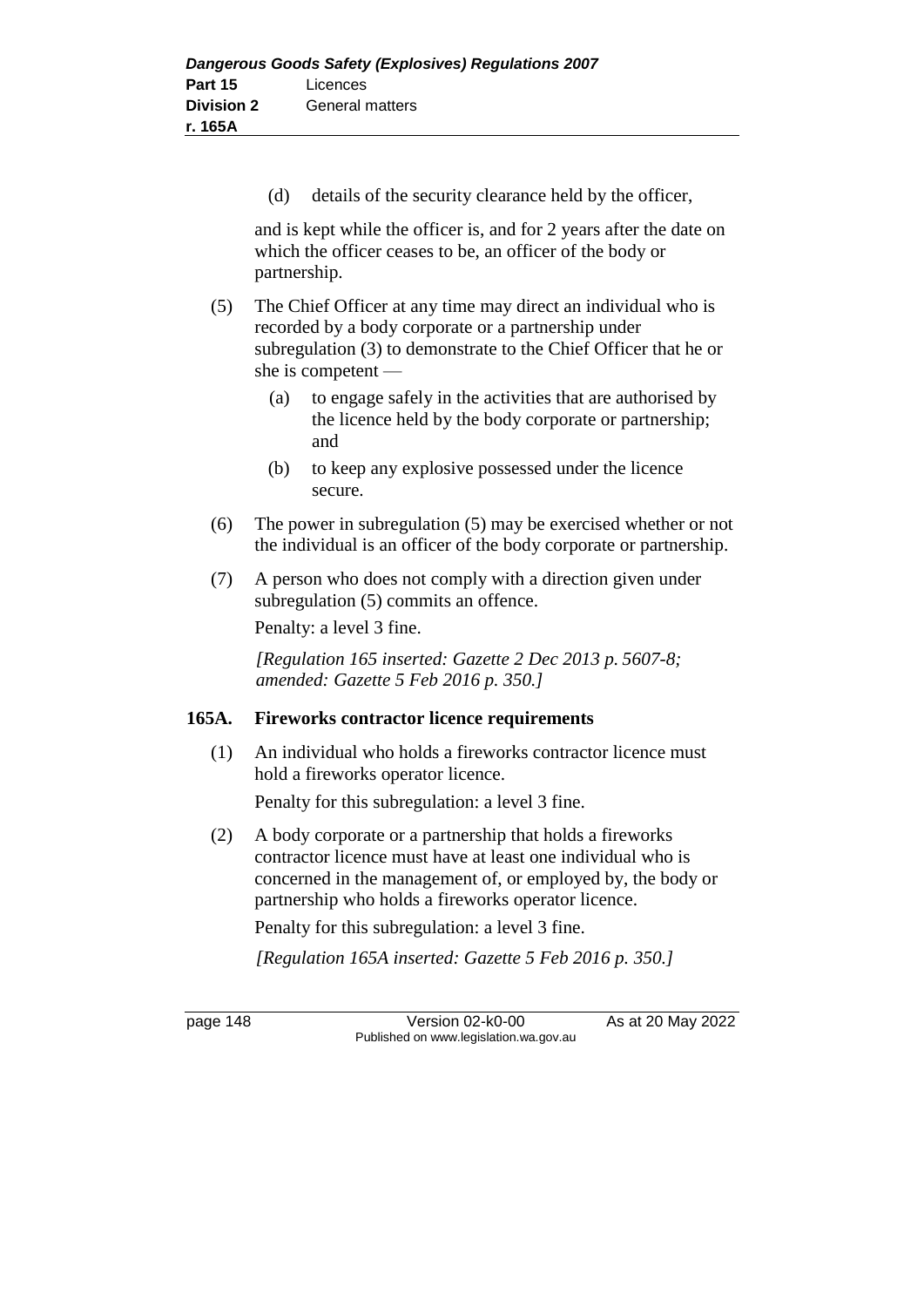#### **166. Conditions of licences**

- (1) A licence may be subject to conditions decided by the Chief Officer and imposed when it is issued or while it has effect.
- (2) Any such conditions must be specified in the licence.
- (3) Conditions that may be imposed include
	- (a) a condition that the licence relate to one explosive or more than one, specified in the licence;
	- (b) a condition that the licence relate to a maximum quantity of an explosive specified in the licence;
	- (c) a condition that limits the time, place or circumstances in which an activity authorised by the licence may be conducted;
	- (d) any condition that is reasonably necessary to ensure, so far as is practicable, that any explosive to which the licence relates will be secure;
	- (e) any condition that is reasonably necessary to ensure, so far as is practicable, that any activity that is authorised by the licence is conducted safely;
	- (f) any condition that is reasonably necessary to minimise the risks in relation to any explosive to which the licence relates in relation to people, property or the environment.
- (4) In addition, conditions that may be imposed on an explosives manufacture (MPU) licence or an explosives transport licence may include conditions about —
	- (a) the areas where a vehicle can or cannot be used to transport constituents of explosives, explosives or particular explosives under the licence;
	- (b) periodic inspections of such a vehicle.

As at 20 May 2022 Version 02-k0-00 Page 149 Published on www.legislation.wa.gov.au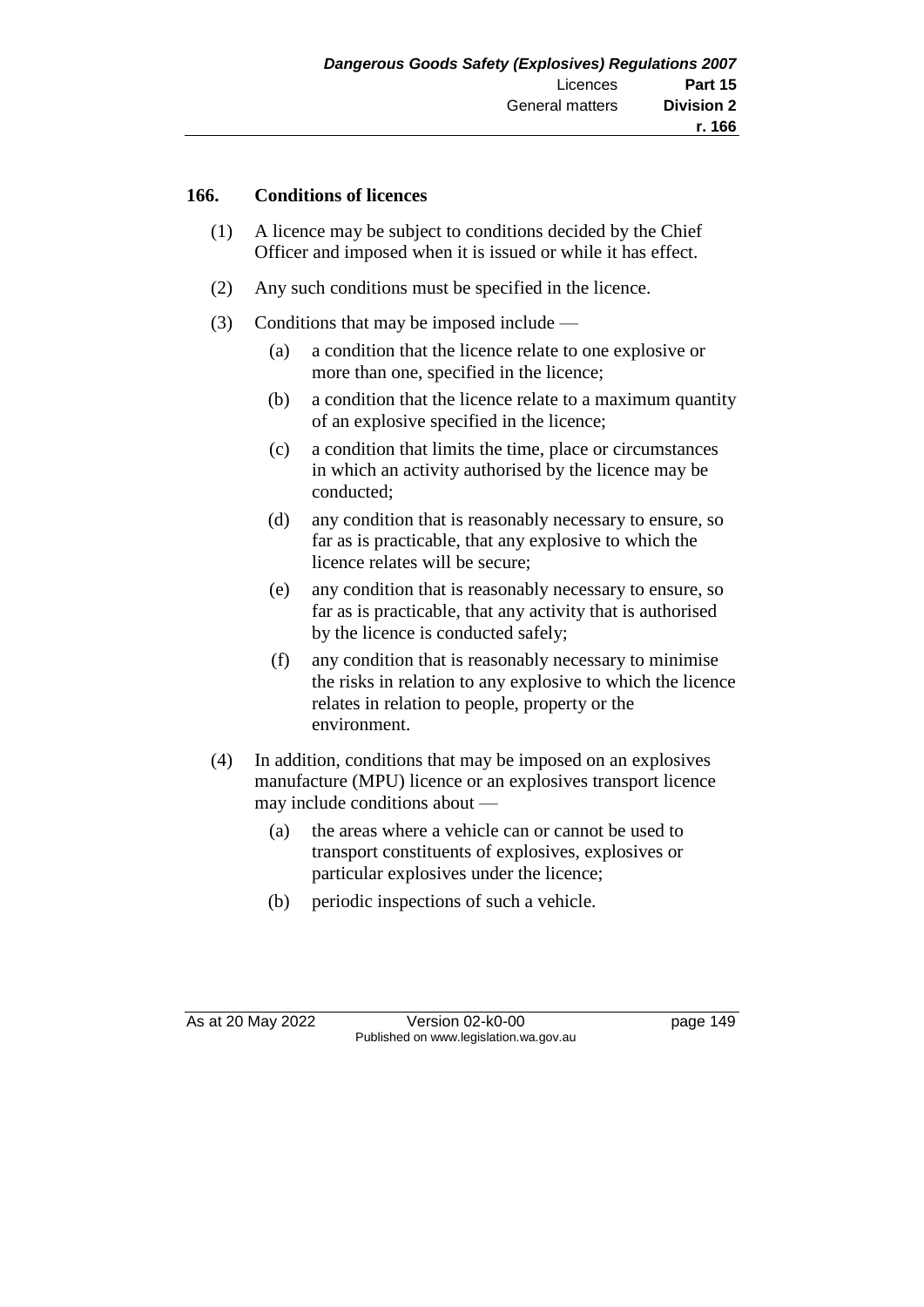- (5) In addition, conditions that may be imposed on an explosives driver licence may include conditions about —
	- (a) the vehicles that may be driven by the holder to transport explosives;
	- (b) the containers that may or may not be used to transport explosives in a vehicle driven by the holder;
	- (c) the supervision of the holder when driving a vehicle transporting explosives;
	- (d) medical examinations that the holder must undergo in accordance with the publication referred to in regulation 158(c).

# **167. Duration of licences**

 $(1A)$  In this regulation —

*existing trading licence* means a trading licence that, immediately before 1 April 2012, is in effect.

- (1B) This regulation is subject to the *Dangerous Goods Safety (General) Regulations 2007* regulation 15.
- (1C) Each existing trading licence has effect for 5 years commencing  $on$  —
	- (a) if it has never been renewed, the date on which it was issued; or
	- (b) if it has been renewed, the date on which the last renewal took effect,

unless it is cancelled in that period.

- (1D) A trading licence issued on or after 1 April 2012 has effect for 5 years unless it is cancelled in that period.
	- (1) A licence other than a trading licence has effect for 5 years commencing on the date on which it was issued, unless it is cancelled in that period.

page 150 Version 02-k0-00 As at 20 May 2022 Published on www.legislation.wa.gov.au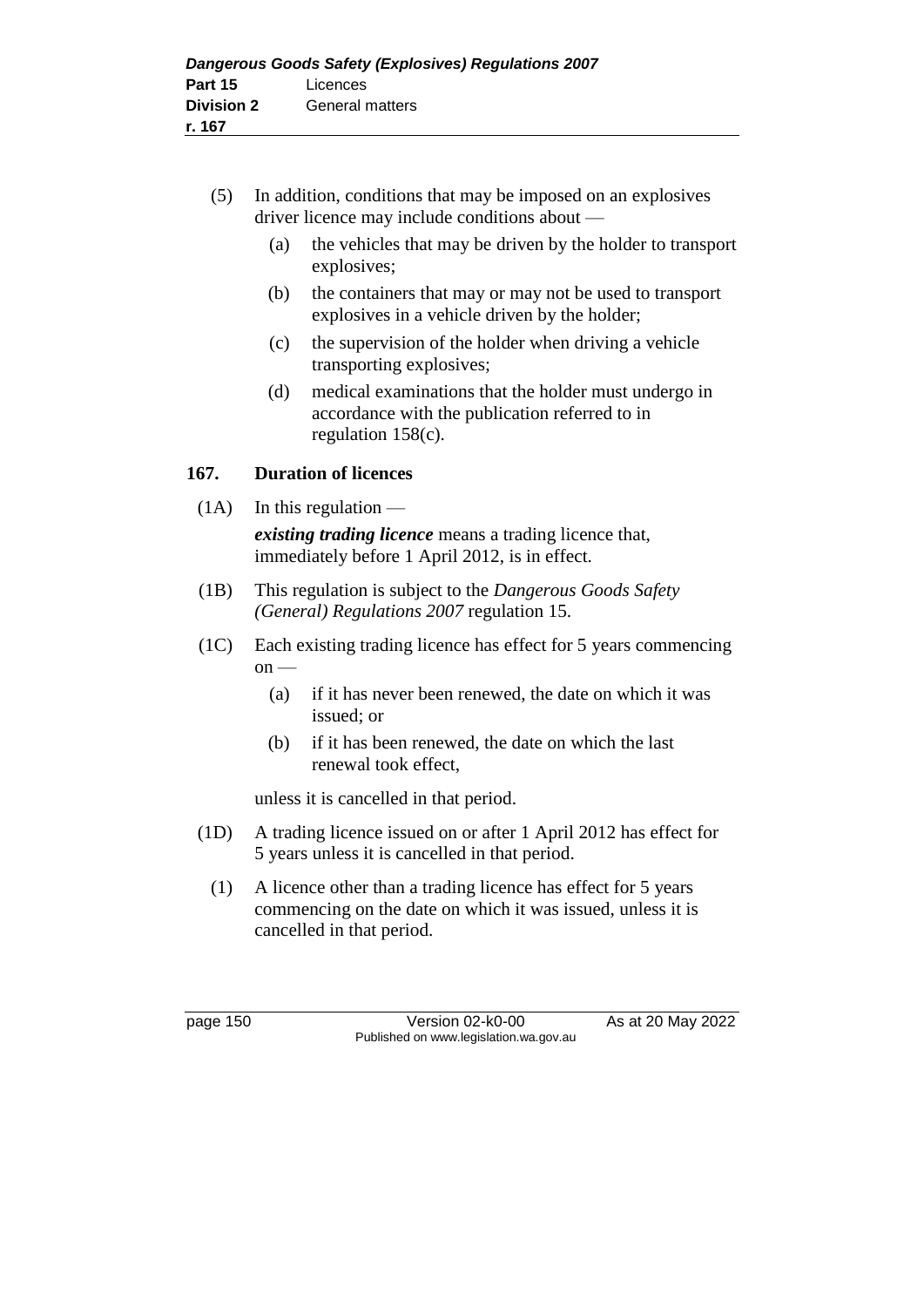- (2) A licence is to be taken to have been cancelled if
	- (a) it ceases to have effect under these regulations; or
	- (b) the holder, being a body corporate or a partnership, is dissolved; or
	- (c) the holder, being an individual, dies.

*[Regulation 167 amended: Gazette 16 Mar 2012 p. 1264-5; 2 Dec 2013 p. 5609; 24 Oct 2014 p. 4121; amended: Gazette 5 Feb 2016 p. 350.]*

# **168A. Licence suspended in certain circumstances**

- (1) A licence is to be taken to have been suspended for any period during which the holder, being an individual, does not have a security clearance.
- (2) A fireworks contractor licence is to be taken to have been suspended for any period during which —
	- (a) the licence holder, being an individual, does not hold a fireworks operator licence; or
	- (b) the licence holder, being a body corporate or a partnership, does not have an individual who holds a fireworks operator licence concerned in the management of, or employed by, the body or partnership.

*[Regulation 168A inserted: Gazette 5 Feb 2016 p. 351.]*

# **168. Form of licences**

- (1) A licence must be in such form as the Chief Officer decides.
- *[(2) deleted]*

*[Regulation 168 amended: Gazette 5 Feb 2016 p. 351.]*

# **169. Licences not transferable etc.**

(1) A licence is valid only for the person to whom it is issued.

As at 20 May 2022 Version 02-k0-00 Page 151 Published on www.legislation.wa.gov.au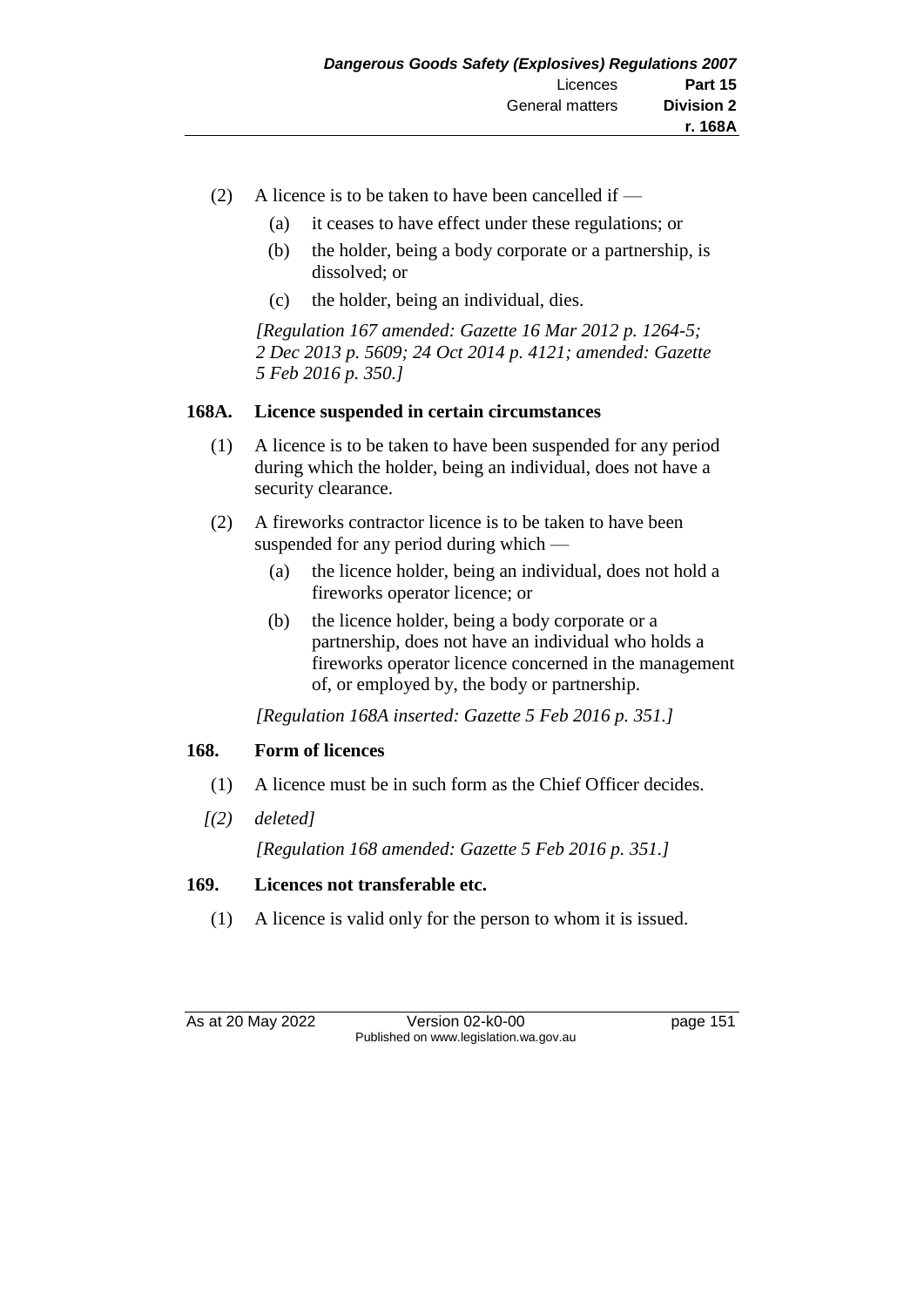- (2) A licence that relates to an explosive specified in it is valid only for that explosive.
- (3) A licence that relates to a maximum quantity of an explosive specified in it is valid only for that quantity.
- (4) A licence that relates to a place specified in it is valid only for that place.

# **170. Licences may be surrendered**

- (1) A licence holder may surrender the licence by giving it to the Chief Officer with written notice that it is being surrendered.
- (2) On being so notified the Chief Officer must cancel the licence.

# **171. Lost licences may be replaced**

- (1) If the Chief Officer is satisfied that a licence has been destroyed, lost or stolen, the Chief Officer may issue a replacement.
- *[(2) deleted]*
- (3) No fee is to be charged for issuing a replacement under subregulation  $(1)$ .

*[Regulation 171 amended: Gazette 2 Dec 2013 p. 5609; 5 Feb 2016 p. 351.]*

# **172. Amending licences**

 $(1)$  In this regulation —

*amend*, a licence, includes —

- (a) to amend the licence to delete the name of the holder of the licence and substitute another; and
- (b) to amend, include and remove a condition of the licence.
- (2) A licence holder may apply to amend the licence.
- (3) The application must
	- (a) be in an approved form; and

page 152 Version 02-k0-00 As at 20 May 2022 Published on www.legislation.wa.gov.au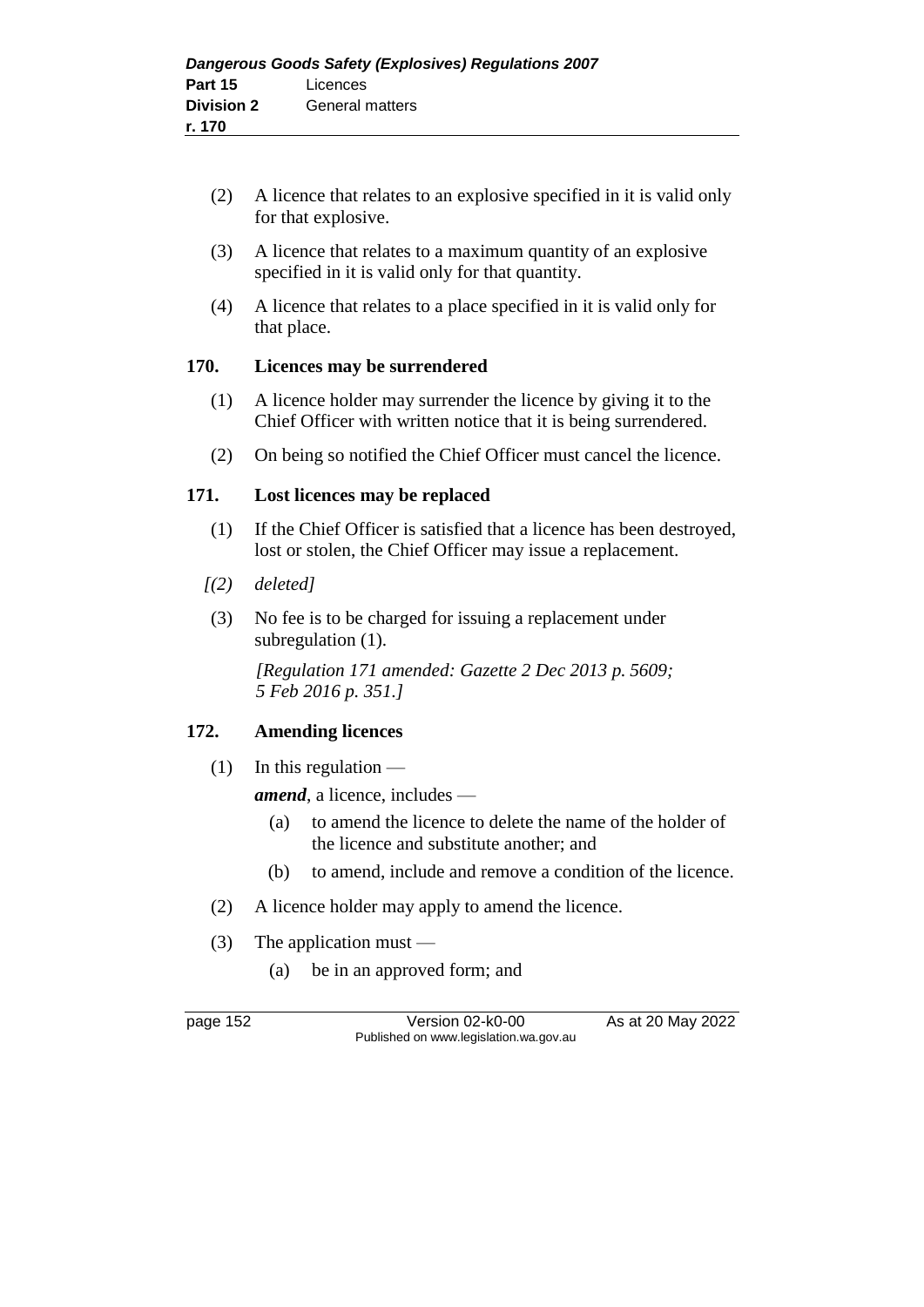- (b) be accompanied by any document that is required by the approved form; and
- (c) if the proposed amendment relates to an explosives storage licence and would increase the maximum quantity of explosives specified in it to a quantity that would mean a greater annual fee is payable for the licence than has already been paid — be accompanied by a fee equal to the difference between —
	- (i) the greater annual fee; and
	- (ii) the fee already paid,

adjusted proportionally for the remaining part of the year to which the annual fee relates; and

- (d) be made to the Chief Officer.
- (4A) A fee is not payable under subregulation  $(3)(c)$  if a fee is payable under the *Dangerous Goods Safety (Major Hazard Facilities) Regulations 2007* regulation 34 in respect of the site to which the licence relates.
	- (4) The Chief Officer may refuse the application, or grant it and amend the licence.
	- (5) If, while a licence has effect, the Chief Officer wants to amend it in any material way, the Chief Officer must —
		- (a) give the holder written notice of the proposal and reasons for it; and
		- (b) except where the removal of a condition is proposed, give the holder a reasonable opportunity to make submissions about the proposal; and
		- (c) consider any submissions and then decide whether to amend the licence; and
		- (d) give the holder written notice of the decision.
	- (6) Regulations 162 to 164, with any necessary changes, apply in relation to dealing with an application to amend a licence as if it were an application for a licence.

As at 20 May 2022 Version 02-k0-00 Published on www.legislation.wa.gov.au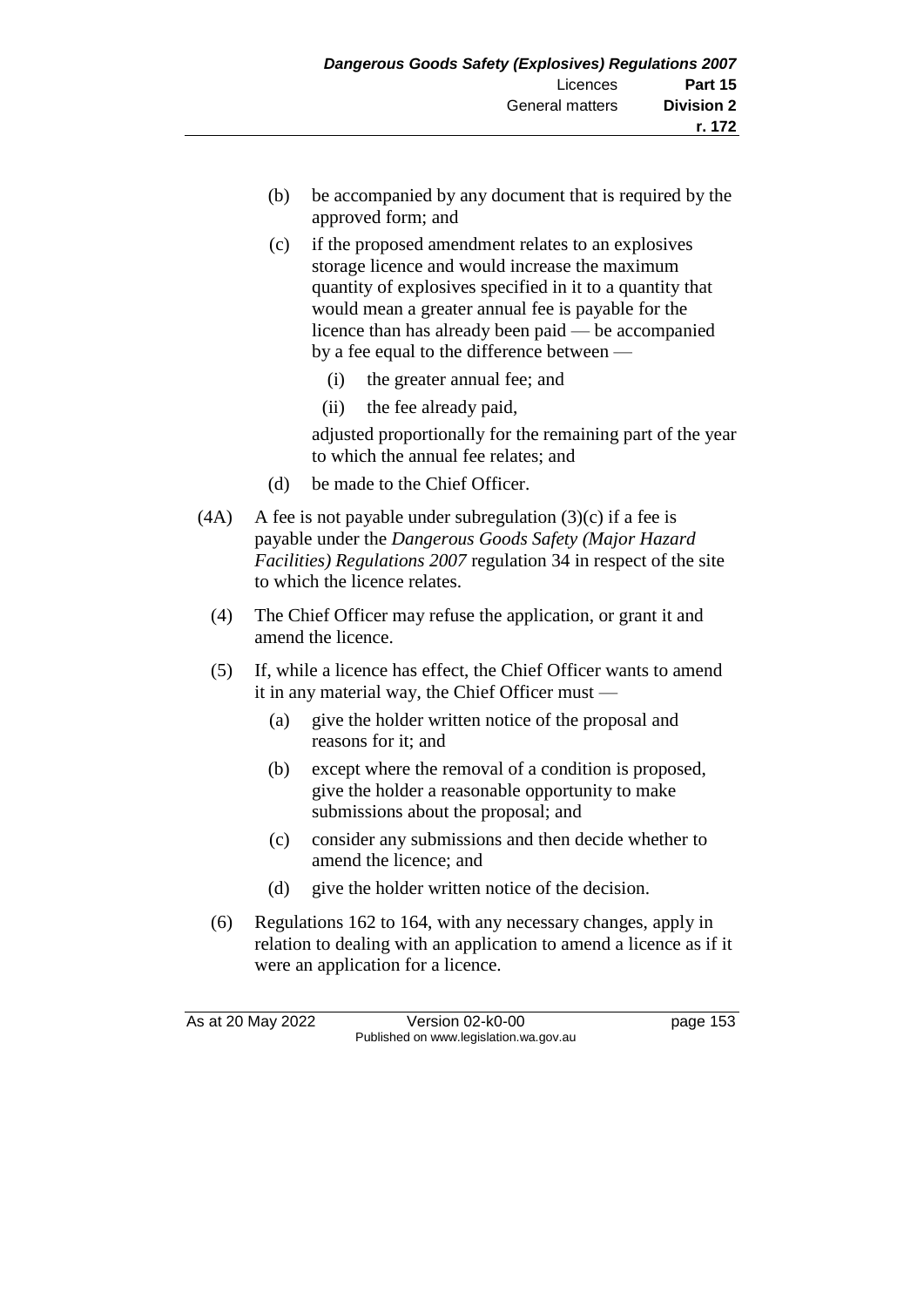- (7) Regulations 166 and 167, with any necessary changes, apply in relation to amending a licence in the same way as they apply to issuing a licence.
- (8) If the Chief Officer decides to amend a licence, the Chief Officer must give the licence holder written notice of the decision that —
	- (a) states the date (being a date no earlier than the date on which the notice is received by the holder) on which the decision takes effect; and
	- (b) is accompanied by a replacement licence the terms of which incorporate the amendment.
- (9) A decision by the Chief Officer to amend a licence has effect on the date stated in it under subregulation (8)(a).
- (10) If an explosives storage licence is amended to reduce the maximum quantity of explosives specified in it to a quantity that would mean a lower annual fee is payable for the licence, the licence holder is entitled to a refund of the difference between —
	- (a) the annual fee already paid; and
	- (b) the lower annual fee,

adjusted proportionally for the remaining part of the year for which the annual fee was paid.

*[Regulation 172 amended: Gazette 16 Mar 2012 p. 1265; 19 Feb 2013 p. 986; 2 Dec 2013 p. 5609-10.]*

# **173. Renewing licences, procedure for**

- (1A) This regulation does not apply to a trading licence.
	- (1) The holder of a licence that, under regulation  $167(1)(a)$ , will expire within 3 months may apply for a new licence of the same kind before it expires.

page 154 Version 02-k0-00 As at 20 May 2022 Published on www.legislation.wa.gov.au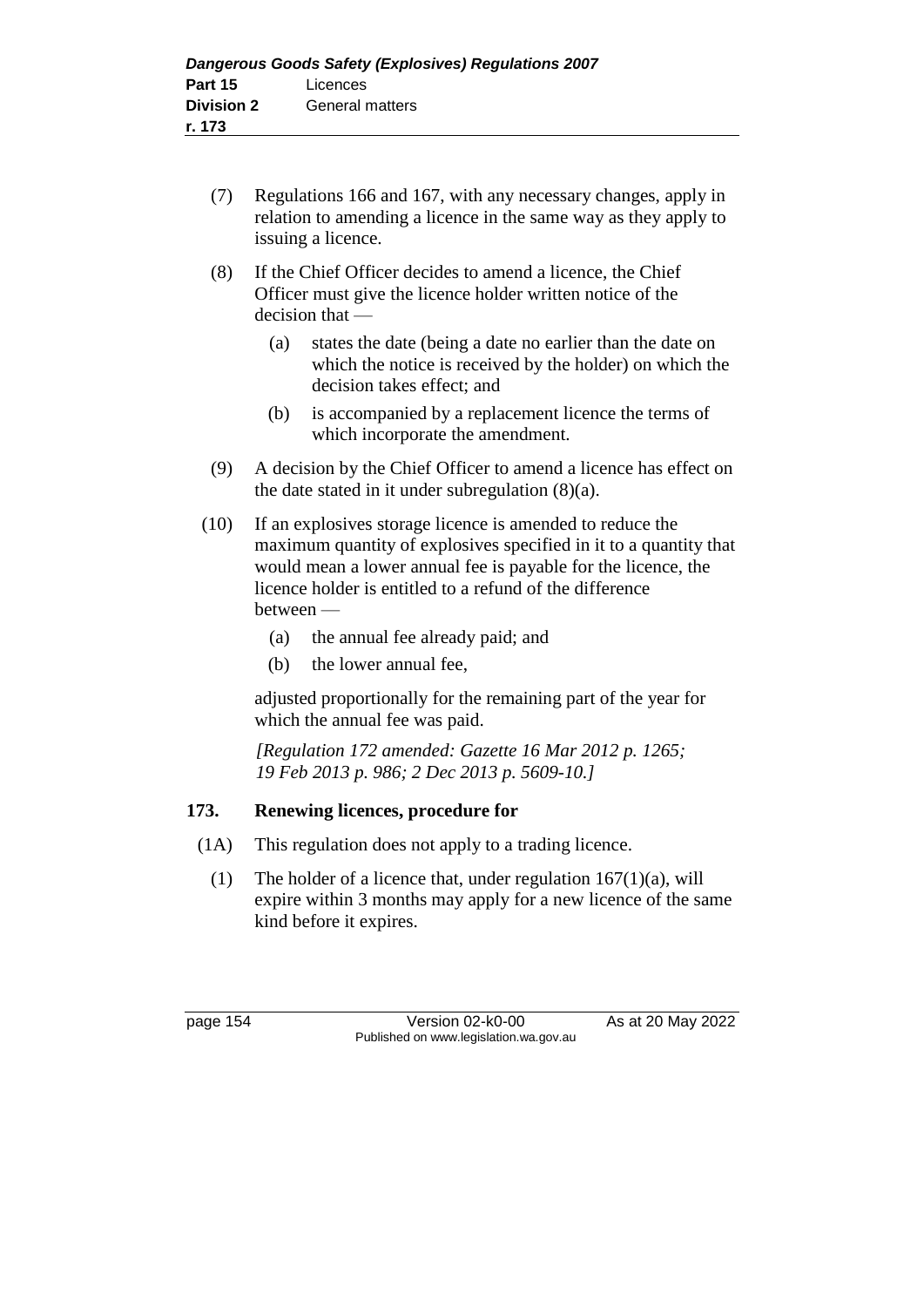- (2) An application cannot be made under this regulation if the licence has ceased to have effect.
- (3) The application must
	- (a) be in an approved form; and
	- (b) be accompanied by any document that is required by the approved form; and
	- (c) if it is by an individual, be accompanied by one recent photograph of the applicant that is 45-50 mm high and 35-40 mm wide; and
	- (d) if it is for an explosives driver licence, be accompanied by the evidence referred to in regulation 157(3)(d); and
	- (e) if it is for a shotfiring licence, be accompanied by the evidence referred to in regulation 157(3)(e); and
	- (f) if it is for a fireworks operator licence, be accompanied by the evidence referred to in regulation  $157(3)(f)$ ; and
	- (g) if it is for a fireworks contractor licence, be accompanied by the material referred to in regulation 157(6); and
	- (h) if it is for a pyrotechnics (special use) licence, be accompanied by the evidence referred to in regulation  $157(3)(g)$ ; and
	- (i) be accompanied by the fee; and
	- (j) be made to the Chief Officer.
- *[(4) deleted]*
- (5) Subject to subregulation (6B), regulations 162 to 164, with any necessary changes, apply in relation to dealing with a renewal application as if it were an application for a licence.
- (6A) Subregulation (6B) applies if a renewal application relates to a licence that is suspended under regulation 168A.
- (6B) Regulation  $164(2)(c)(ii)$ , as applied by subregulation (5), does not have effect in relation to the renewal application but, if the

As at 20 May 2022 Version 02-k0-00 page 155 Published on www.legislation.wa.gov.au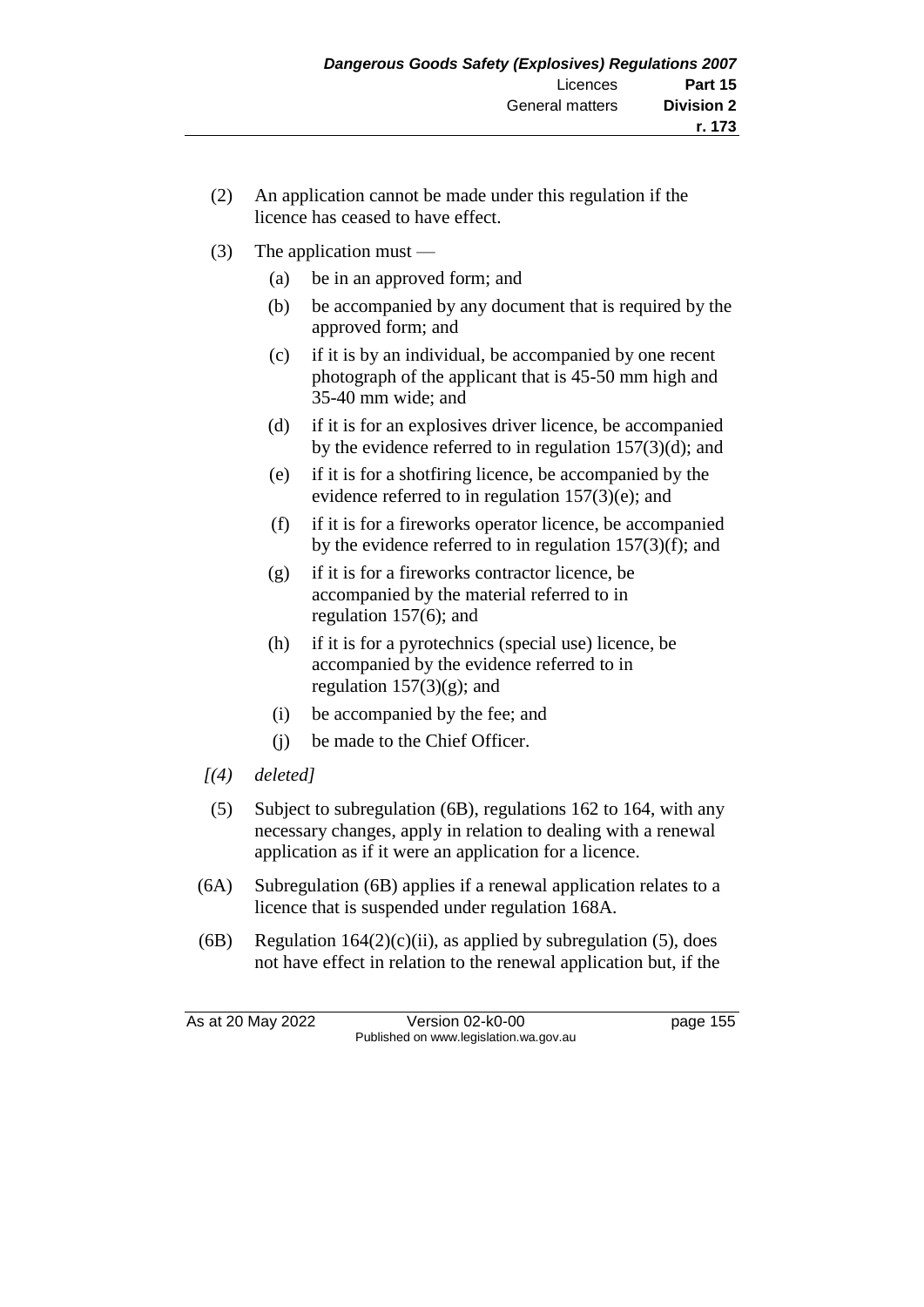renewal application is granted, the licence continues to be suspended under regulation 168A.

- (6) Regulations 166 and 167, with any necessary changes, apply in relation to renewing a licence in the same way as they apply to issuing a licence.
- (7) If a renewal application is not granted or refused before the date on which the licence expires under regulation  $167(1)(a)$ , the licence has effect after that date until the application is granted or refused, unless in the meantime the licence is cancelled or the application is withdrawn.
- (8) If the Chief Officer grants a renewal application before or after the date on which the licence expires under regulation  $167(1)(a)$ , the Chief Officer may issue a licence that has effect on and from that date instead of the date it is issued, despite regulation 167(1).

*[Regulation 173 amended: Gazette 16 Mar 2012 p. 1266; 2 Dec 2013 p. 5610; 24 Oct 2014 p. 4121; 5 Feb 2016 p. 352.]*

# **174A. Trading licences, renewal of**

- (1) The Chief Officer must renew a trading licence that is about to expire due to the passage of time (the *existing trading licence*)  $unless -$ 
	- (a) the holder of the existing trading licence is dead or, being a body corporate or partnership, is dissolved; or
	- (b) the holder of the existing trading licence does not want it renewed; or
	- (c) if the existing trading licence relates to a place specified in it, a trading licence is not needed for the place; or
	- (d) the annual fee payable for the first year of the new trading licence has not been paid.
- (2) To renew an existing trading licence the Chief Officer must grant a new trading licence that has effect immediately after the

page 156 Version 02-k0-00 As at 20 May 2022 Published on www.legislation.wa.gov.au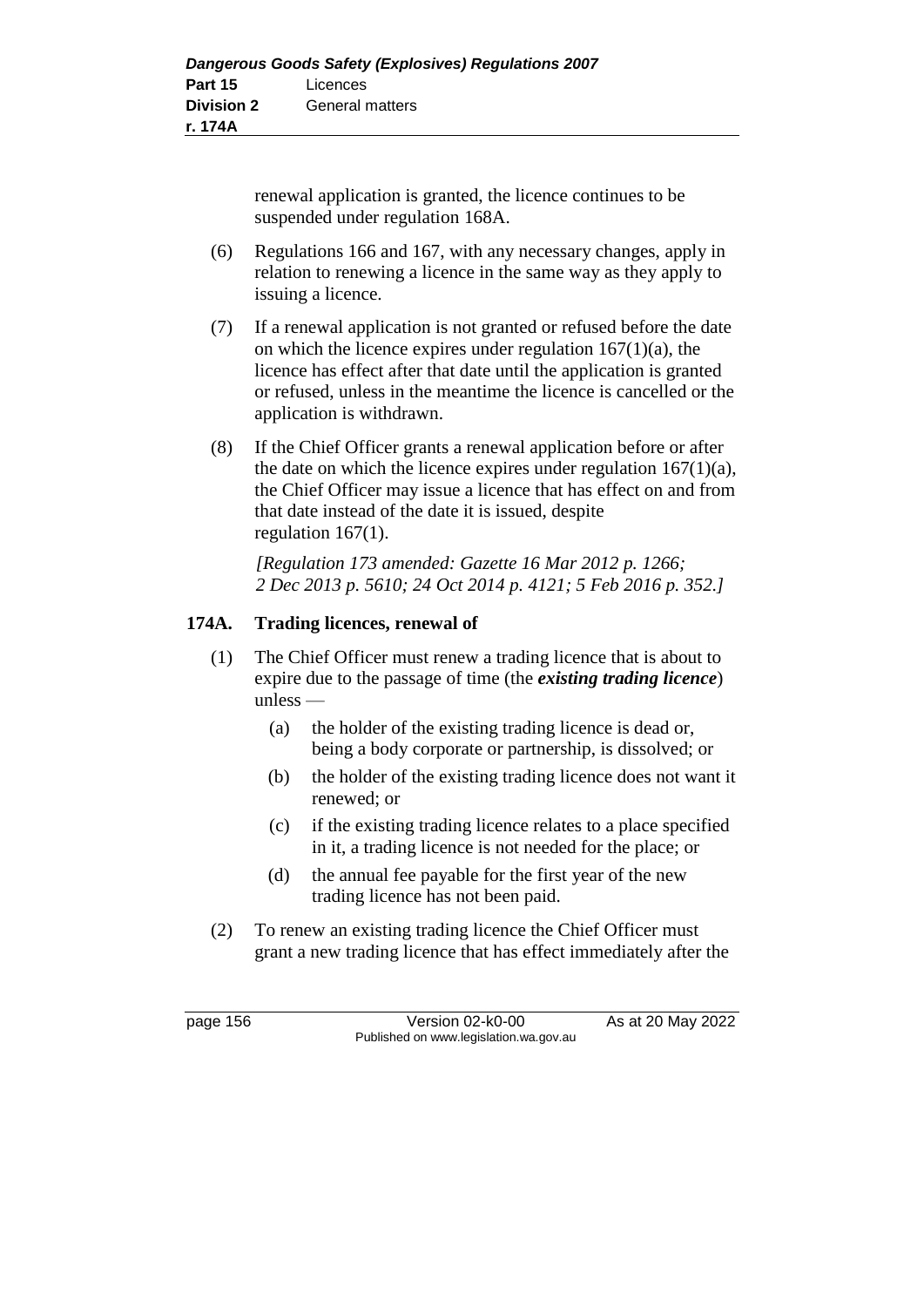existing trading licence expires and the terms of which are the same as those of the existing trading licence.

*[Regulation 174A inserted: Gazette 16 Mar 2012 p. 1266.]*

# **Division 3 — Suspending and cancelling licences**

# **174. Grounds for suspending or cancelling**

- (1) Grounds to suspend a licence exist if  $-$ 
	- $(a)$  either
		- (i) the holder; or
		- (ii) an individual who, under regulation 165, is, and is recorded by the holder as, a qualified officer of the holder,

is charged in this State or elsewhere with a relevant offence; or

- (b) there are reasonable grounds to suspect the holder
	- (i) has not complied with the licence; or
	- (ii) has not complied with the Act, these regulations or any other regulations made under the Act; or
	- (iii) in purported compliance with the Act, these regulations, or the licence, gave false or misleading information; or
	- (iv) is not physically or mentally fit to engage safely in the activities that would be authorised by the licence; or
	- (v) is not competent to engage safely in the activities that would be authorised by the licence; or
	- (vi) is not qualified under these regulations to hold the licence;
	- or
- (c) there are reasonable grounds to suspect that a place to which the licence relates does not comply with these regulations or a condition of the licence; or

As at 20 May 2022 Version 02-k0-00 Page 157 Published on www.legislation.wa.gov.au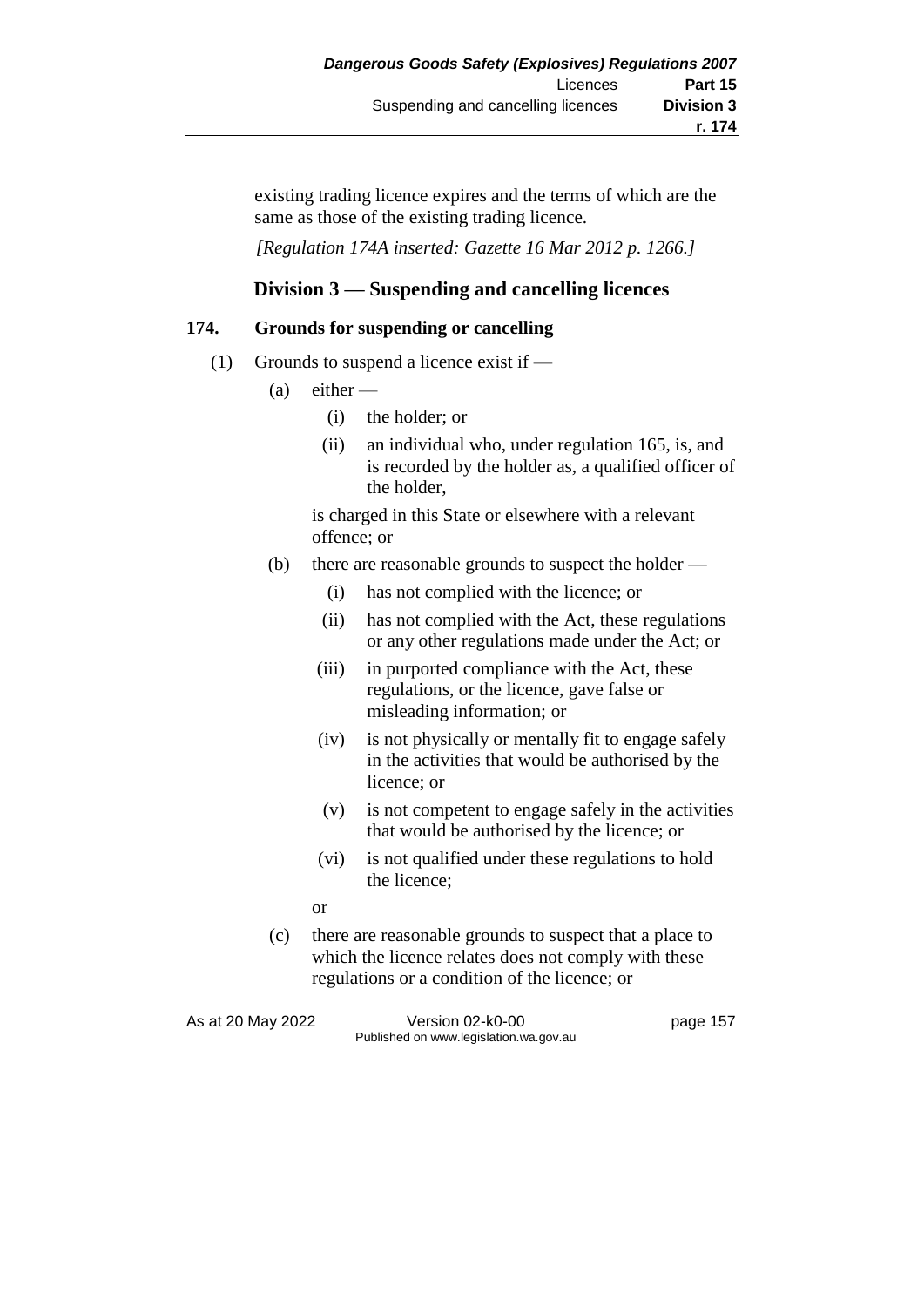- (d) there are reasonable grounds to suspect that if an application were made for the licence, the Chief Officer may or would have to refuse it under regulation 164.
- (2) Grounds to suspend or cancel a licence exist if  $-$ 
	- $(a)$  either
		- (i) the holder; or
		- (ii) an individual who, under regulation 165, is, and is recorded by the holder as, a qualified officer of the holder,

is convicted in this State or elsewhere of a relevant offence; or

- (b) the holder has not paid any fee payable under these regulations; or
- (c) the holder has not paid a fee in relation to the licence in accordance with the *Dangerous Goods Safety (Major Hazard Facilities) Regulations 2007* regulation 34.

*[Regulation 174 amended: Gazette 16 Mar 2012 p. 1190 and p. 1266-7; 2 Dec 2013 p. 5610-11.]*

# **175. Procedure for suspending or cancelling**

- (1) This regulation applies if the Chief Officer considers there are grounds to suspend or cancel a licence and proposes to suspend or cancel it (the *proposed action*), unless regulation 176 applies.
- (2) The Chief Officer must give the licence holder a written notice  $that -$ 
	- (a) states the proposed action; and
	- (b) if the Chief Officer proposes to suspend the licence, states the suspension period (either as a period of time or by reference to a future event); and
	- (c) states the grounds and the evidence for them; and
	- (d) states that the holder is entitled to give the Chief Officer written submissions about the proposed action; and

page 158 Version 02-k0-00 As at 20 May 2022 Published on www.legislation.wa.gov.au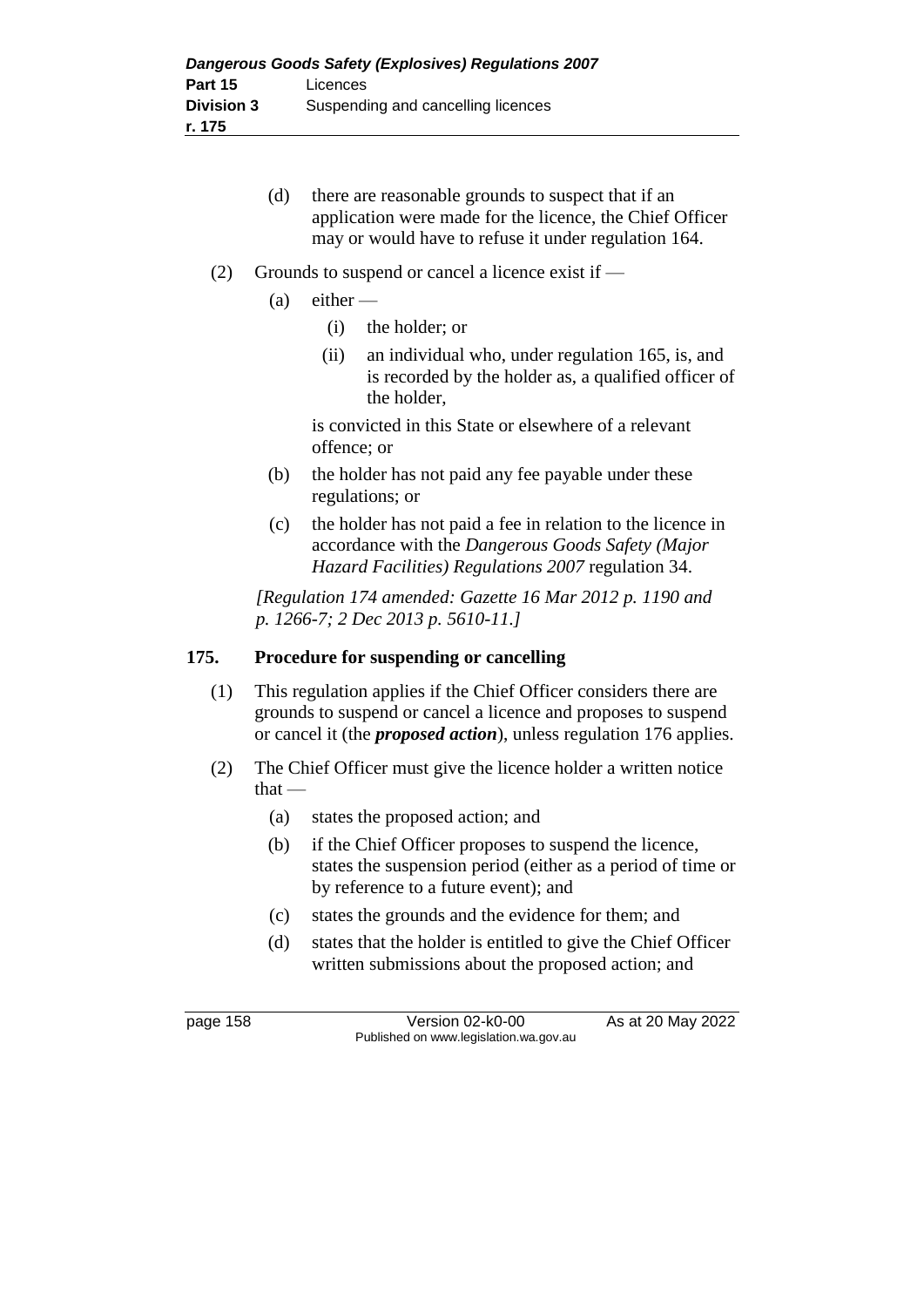- (e) states the date (the *submission date*), being at least 28 days after the date on which the notice is given to the holder, by which any such submission must be given.
- (3) If after the submission date the Chief Officer, having considered any submissions received from the holder before that date, is satisfied there are grounds to do so, he or she may —
	- (a) suspend the licence for not longer than the suspension period stated in the notice; or
	- (b) cancel the licence.
- (4) The Chief Officer must give the holder written notice of any decision to, or not to, suspend or cancel the licence with written reasons for any decision to suspend or cancel the licence.
- (5) The suspension or cancellation of the licence has effect when the holder is given the notice or on any later date stated in it.

# **176. Suspension in urgent circumstances**

- (1) If the Chief Officer is satisfied
	- (a) there are grounds to suspend or cancel a licence; and
	- (b) that if the procedure in regulation 175 were followed, an unacceptable risk in relation to an explosive in relation to people, property or the environment would exist while it is followed,

he or she may suspend the licence for such period as he or she decides by giving the holder of the licence a written notice of the suspension and the suspension period (stated either as a period of time or by reference to a future event) and written reasons for the decision.

- (2) The suspension has effect when the holder is given the notice or on any later date stated in it.
- (3) This regulation does not prevent the Chief Officer from also taking action under regulation 175 to cancel a licence.

As at 20 May 2022 Version 02-k0-00 page 159 Published on www.legislation.wa.gov.au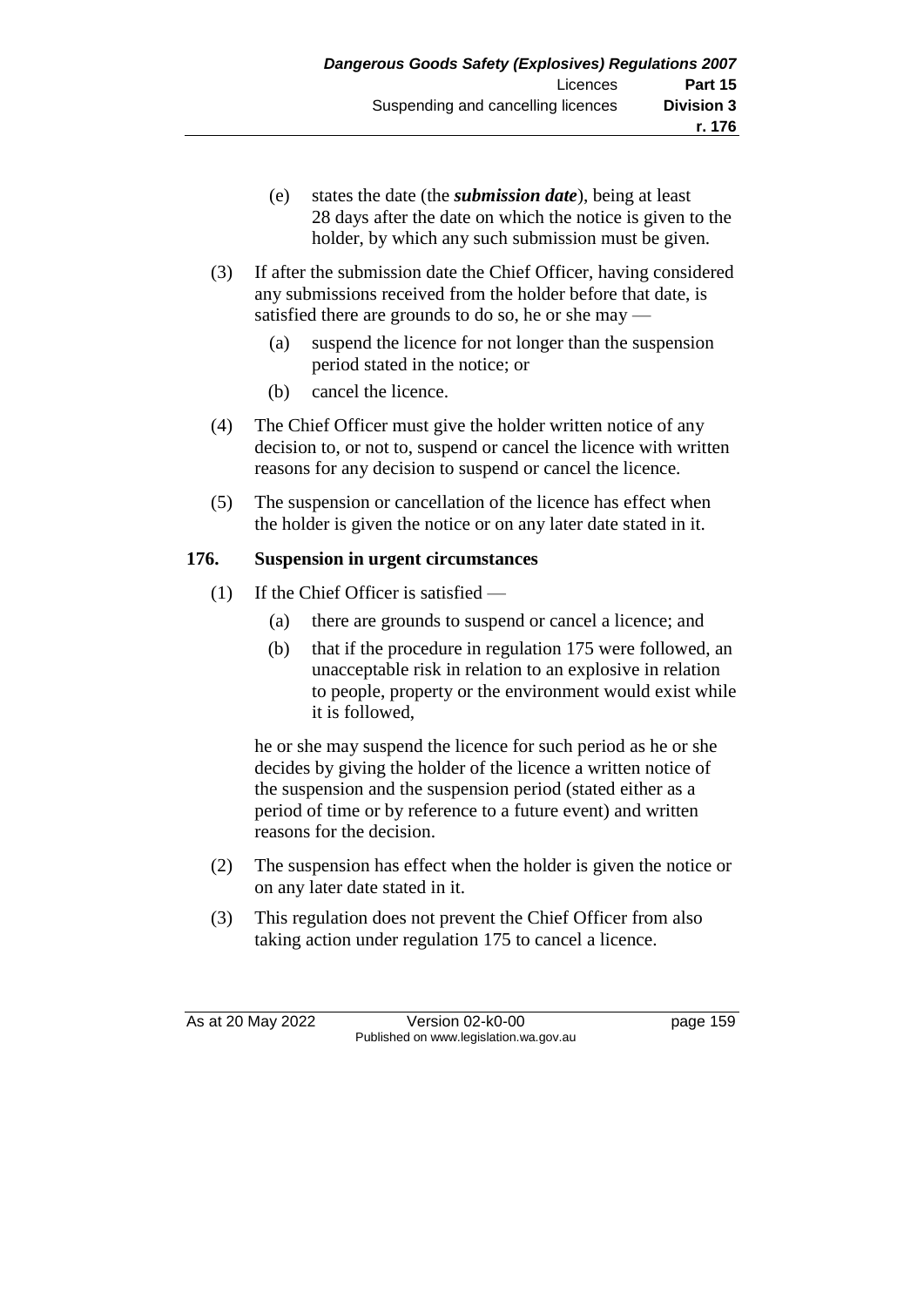#### **177. Licences etc. to be returned on cancellation etc.**

If the Chief Officer suspends or cancels a licence, the holder must return the licence to the Chief Officer within 14 days after the date of receiving notice of the suspension or cancellation. Penalty: a level 3 fine.

*[Regulation 177 amended: Gazette 5 Feb 2016 p. 352.]*

# **178. Suspension may be terminated**

The Chief Officer may terminate the suspension of a licence at any time by giving the holder a written notice of the fact.

# **Division 4 — Duties of licence holders**

# **179A. Annual fees for trading licences**

 $(1)$  In this regulation —

*grace period* means the 3 month period referred to in subregulation (3).

- (2) An annual fee is not payable under this regulation in respect of a trading licence if the licence relates to a place specified in it and a fee is payable under the *Dangerous Goods Safety (Major Hazard Facilities) Regulations 2007* regulation 34 in respect of the place.
- (3) The holder of a trading licence must pay the annual fee (if any) for the licence before, on or within 3 months after —
	- (a) if under the *Dangerous Goods Safety (General) Regulations 2007* regulation 15 the Chief Officer has set a due date for the licence — the due date in each year;
	- (b) in any other case, each anniversary of
		- (i) if the licence has never been renewed, the date on which it was granted; or
		- (ii) if the licence has been renewed, the date on which the last renewal took effect.

page 160 Version 02-k0-00 As at 20 May 2022 Published on www.legislation.wa.gov.au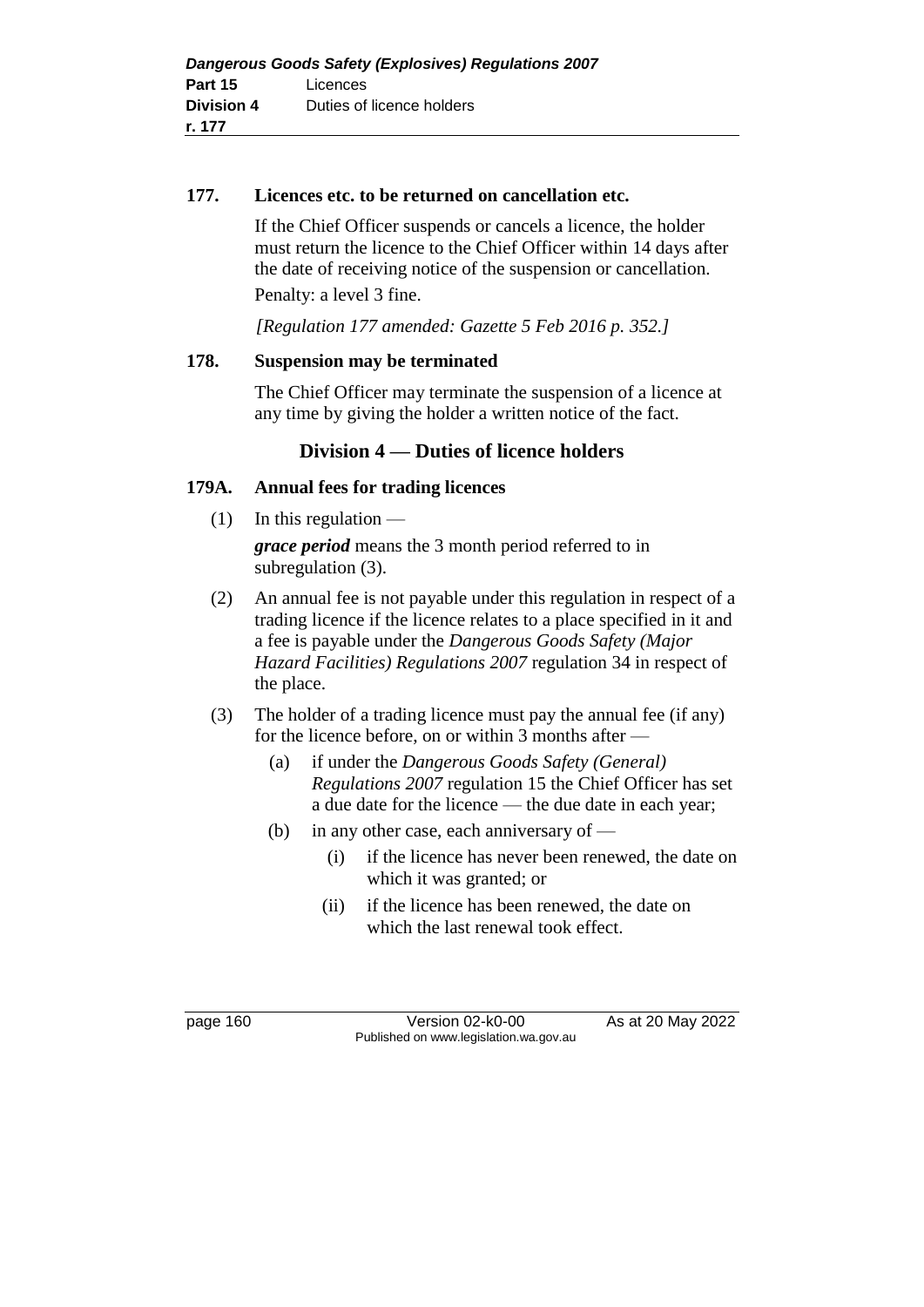(4) If an annual fee is paid in the grace period, the holder must pay, with the annual fee, a late payment fee of \$41.00.

*[Regulation 179A inserted: Gazette 16 Mar 2012 p. 1267; amended: Gazette 2 Dec 2013 p. 5611; 26 Jun 2015 p. 2267; 24 Jun 2016 p. 2326; 23 Jun 2017 p. 3284; 25 Jun 2018 p. 2298; 18 Jun 2019 p. 2040.]*

# **179. Wrong information, duty to correct**

- (1) This regulation applies if the holder of a licence becomes aware that information given by the holder to the Chief Officer in, or in relation to, an application made under regulation 157, 172 or 173 is or has become incorrect in a material respect.
- (2) Within 14 days after becoming aware of the matter, the holder must inform the Chief Officer about the matter and give the correct information to the Chief Officer.

Penalty: a level 3 fine.

# **180. Licence holder to notify Chief Officer of certain convictions and charges**

 $If -$ 

- (a) the holder of a licence; or
- (b) an individual who, under regulation 165, is, and is recorded by the holder as, a qualified officer of the holder,

is charged with or convicted of a relevant offence, in this State or elsewhere, the holder must give the Chief Officer written notice of the fact as soon as practicable.

Penalty: a level 3 fine.

*[Regulation 180 inserted: Gazette 2 Dec 2013 p. 5611-12.]*

As at 20 May 2022 Version 02-k0-00 Page 161 Published on www.legislation.wa.gov.au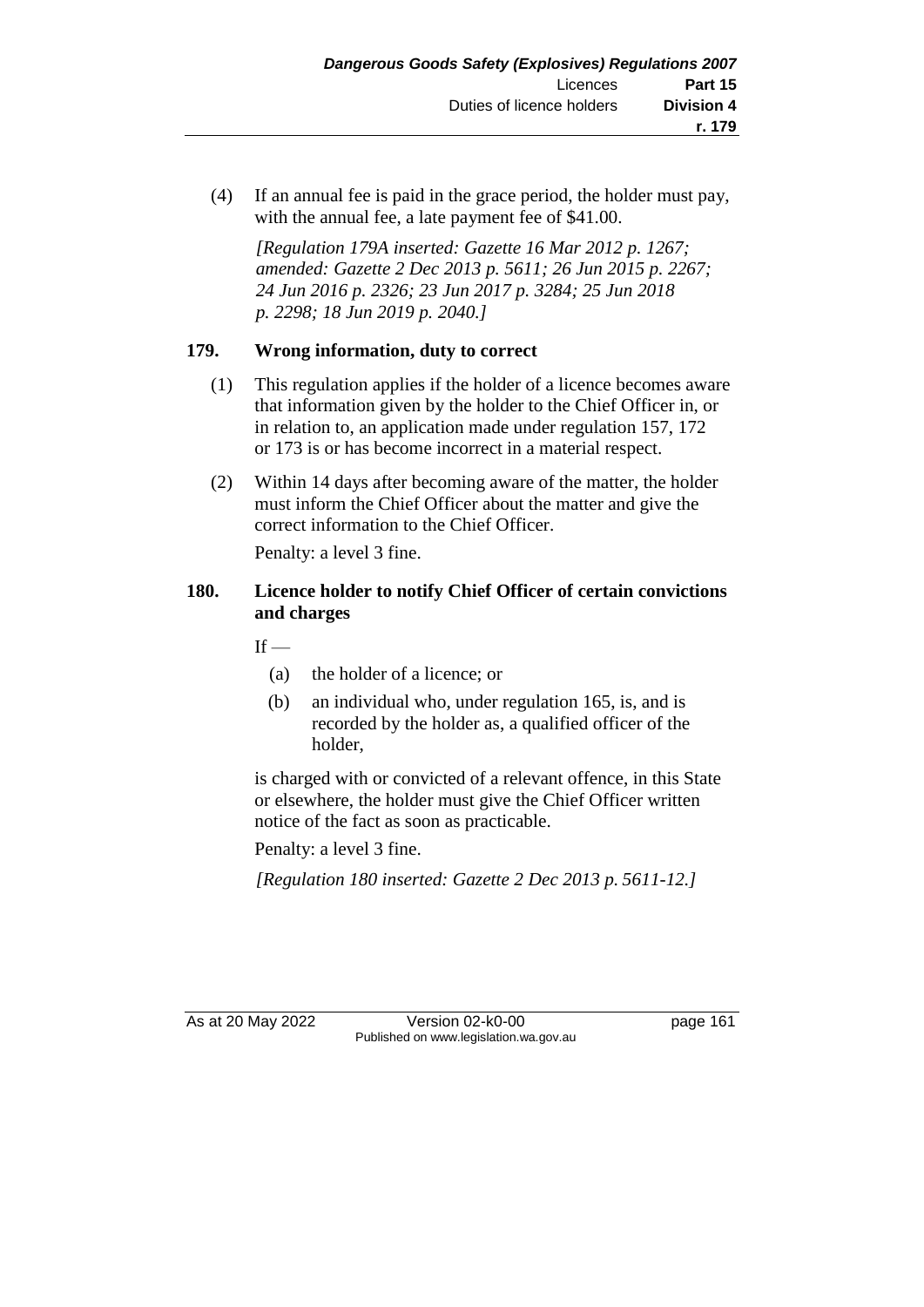#### **181. Licences relating to places, notification of development**

 $(1)$  In this regulation —

*development* means the construction, alteration or removal of any fixture, plant or equipment that will be or is used to manufacture, process, pack, treat, destroy or store an explosive.

(2) The holder of an explosives manufacture licence must give the Chief Officer written notice of any proposed development at the site to which the licence relates.

Penalty: a level 3 fine.

*[Regulation 181 amended: Gazette 2 Dec 2013 p. 5612.]*

#### **182. Condition of licence, contravening**

- (1) A licence holder must not contravene a condition of the licence. Penalty:
	- (a) if the condition is that imposed by regulation 194(2), a level 2 fine;
	- (b) otherwise, a level 1 fine and imprisonment for 10 months.
- (2) It is a defence to a charge of an offence under subregulation (1) in which a breach of the condition referred to in regulation 194(2) is alleged to prove the accused acted in accordance with the AE Code or AS 2187.

*[Regulation 182 amended: Gazette 16 Mar 2012 p. 1190.]*

# **Division 4A — Mutual recognition**

*[Heading inserted: Gazette 5 Feb 2016 p. 352.]*

#### **182A. Terms used**

In this Division —

*another participating jurisdiction* means a participating jurisdiction other than this State;

page 162 Version 02-k0-00 As at 20 May 2022 Published on www.legislation.wa.gov.au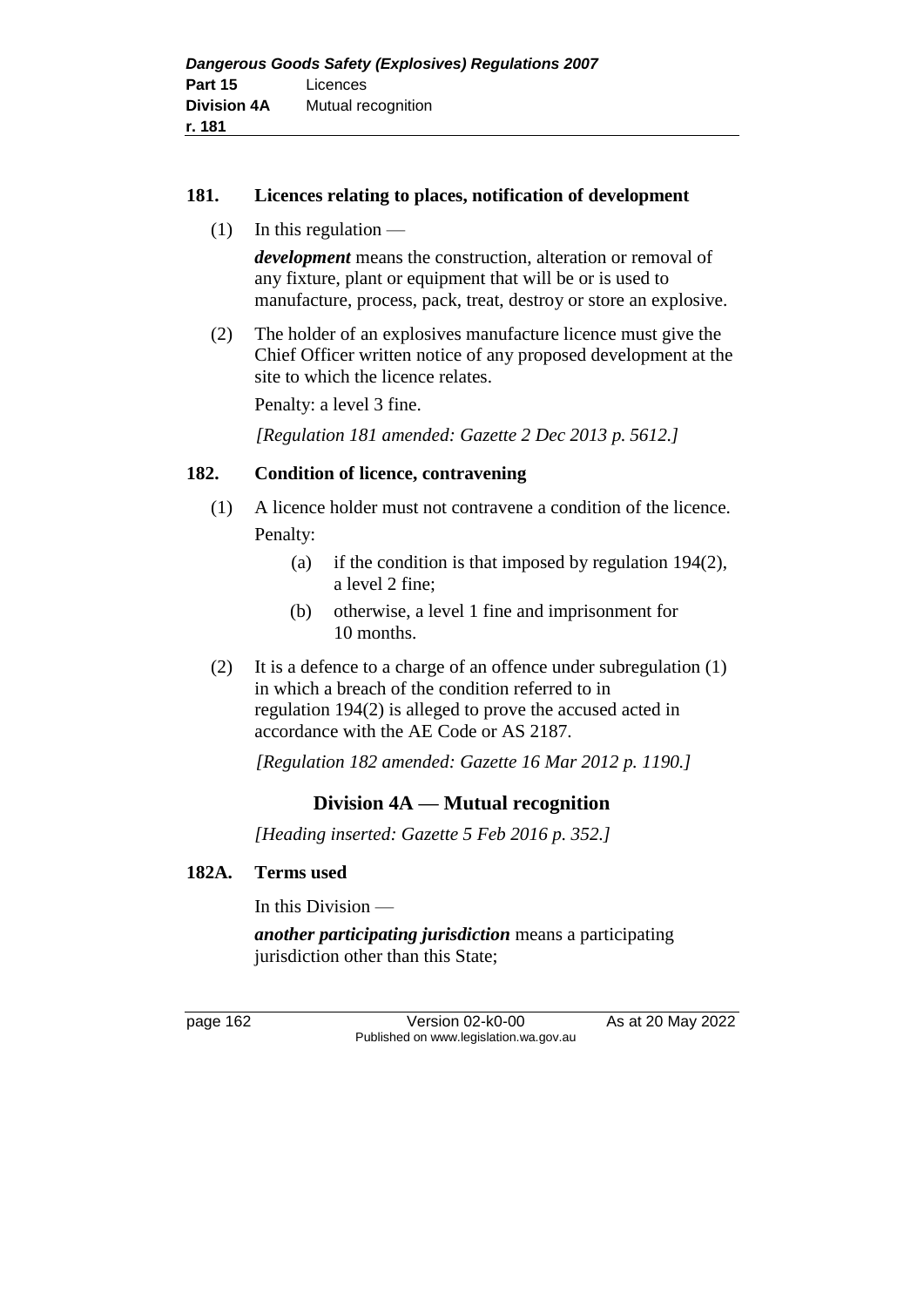*corresponding law* means a law of another State or a Territory corresponding, or substantially corresponding, to these regulations;

#### *participating jurisdiction* means —

- (a) this State; and
- (b) another State or a Territory that has a corresponding law;

#### *relevant licence* means —

- (a) an explosives driver licence;
- (b) a shotfiring licence;
- (c) a fireworks operator licence;
- (d) a pyrotechnics (special use) licence.

*[Regulation 182A inserted: Gazette 5 Feb 2016 p. 352-3.]*

#### **182B. Recognition of licences granted in other participating jurisdiction**

- (1) This regulation applies to a licence granted in another participating jurisdiction if —
	- (a) the licence is granted under a provision of a corresponding law; and
	- (b) the licence authorises the holder to carry out the activities that would be authorised by a relevant licence; and
	- (c) in the case of a licence held by an individual the licence authorises the holder to have unsupervised access to an explosive or an SSAN; and
	- (d) the licence has effect in the other jurisdiction.
- (2) Except for circumstances that do not exist in this State, the licence has effect in this State as if it were a relevant licence granted by the Chief Officer under regulation 164.

*[Regulation 182B inserted: Gazette 5 Feb 2016 p. 353.]*

As at 20 May 2022 Version 02-k0-00 page 163 Published on www.legislation.wa.gov.au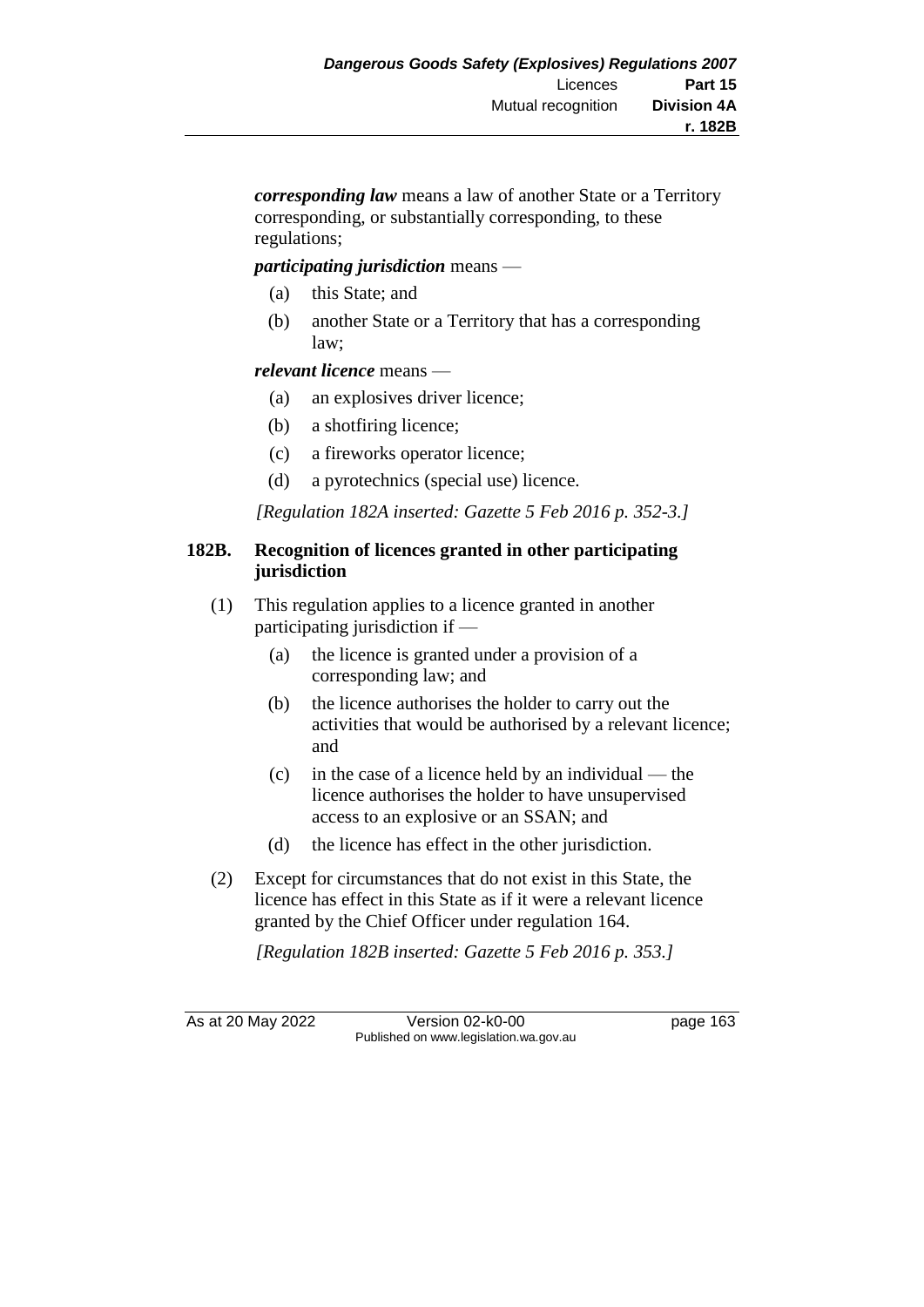# **Division 5 — Miscellaneous matters**

#### **183. Register of licences**

- (1) The Chief Officer must keep a register of all licences.
- (2) The register must record, in relation to each licence, this information —
	- (a) the name of the holder of the licence;
	- (b) the date on which the licence was issued;
	- (c) the date (if any) on which the licence was renewed;
	- (d) the date (if any) on which the licence was suspended;
	- (e) the date (if any) on which the licence was cancelled.
- (3A) The register may record any other information relevant to a licence holder or to the issue, amendment, renewal, suspension or cancellation of a licence that the Chief Officer thinks fit.
	- (3) The register must be kept in such form and in such manner as the Chief Officer decides.
	- (4) The Chief Officer must ensure the information in the register is up-to-date.
	- (5) The Chief Officer must ensure the information listed in subregulation (2) and recorded in the register is accessible to the public during normal office hours.

*[Regulation 183 amended: Gazette 2 Dec 2013 p. 5612-13.]*

*[184. Deleted: Gazette 16 Mar 2012 p. 1267]*

page 164 Version 02-k0-00 As at 20 May 2022 Published on www.legislation.wa.gov.au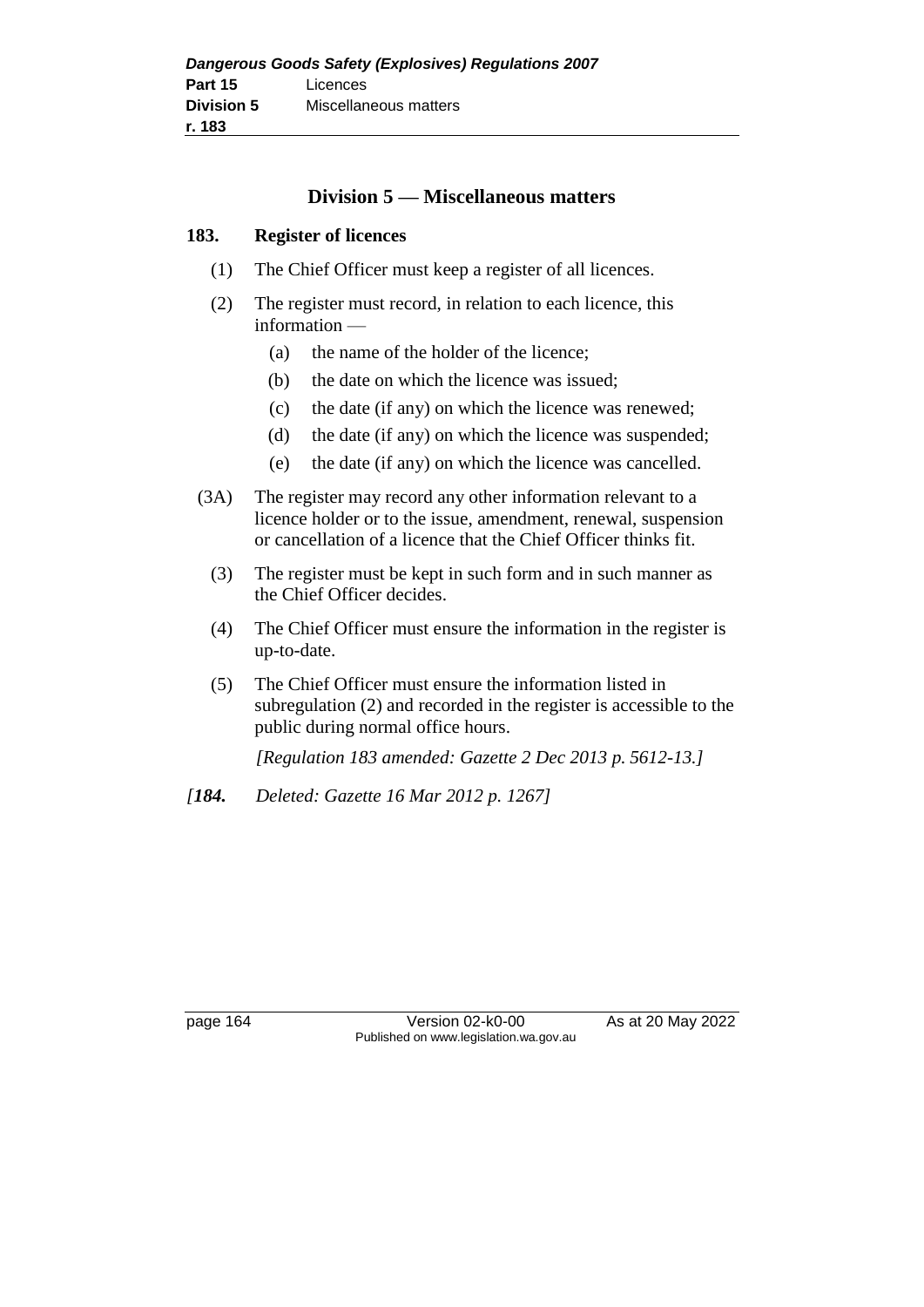# **Part 16 — Fees for using State explosives facilities**

#### **185. Terms used**

In this Part —

*Baldivis facility* means the SEF on the land being Reserve 38575 and being Lot 1340 on Deposited Plan 215902 and being the whole of the land in Crown Land Title Volume 3088 Folio 574;

*Kalgoorlie facility* means the SEF on the land being Reserve 3540 and being Lots 190 and 249 on Crown Land Title Volume LR3111 Folio 38;

*magazine* means a building designed and situated to store explosives safely;

*official capacity* of a magazine, means the storage capacity of the magazine determined by the Chief Officer;

**SEF** stands for State explosives facility;

*type A facility* means the Baldivis facility or the Kalgoorlie facility;

*type B facility* means an SEF other than the Baldivis facility or the Kalgoorlie facility.

#### **186. Application of this Part**

This Part applies to the holder of a licence referred to in this Part even if the holder occupies land in an SEF under a lease, sublease or licence granted under the *Land Administration Act 1997* Part 4 by the management body of the SEF.

#### **187. Fees to be paid annually**

The fees payable under this Part by the holder of a licence referred to in this Part for use of an SEF must be paid in advance —

(a) if the holder was lawfully using the SEF immediately before 1 May 2012, before 1 May in each year;

As at 20 May 2022 Version 02-k0-00 page 165 Published on www.legislation.wa.gov.au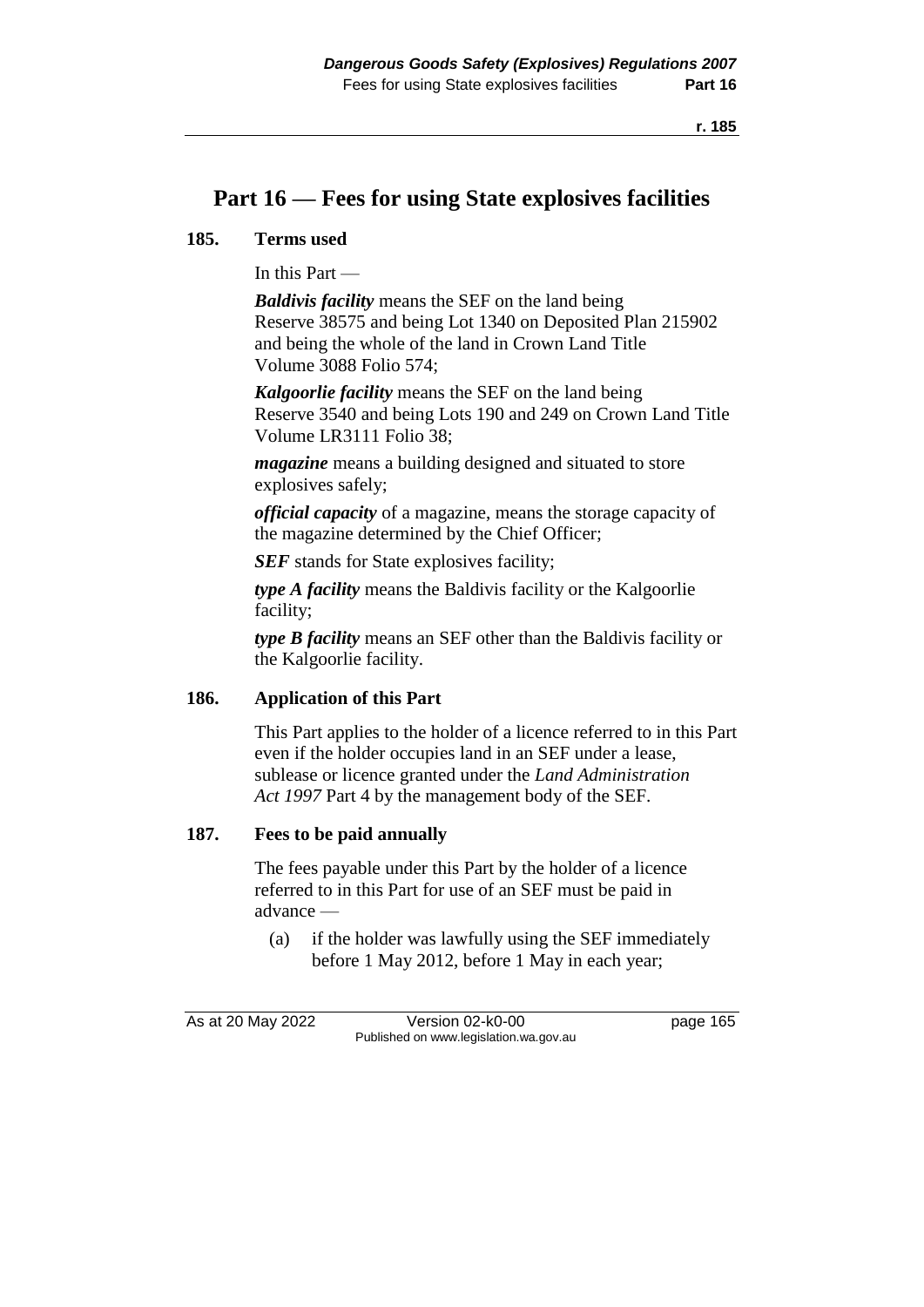**r. 188**

- (b) in any other case, before
	- (i) the first day on which the holder is authorised to use the SEF; and
	- (ii) subsequently, before 1 May in each year.

*[Regulation 187 inserted: Gazette 16 Mar 2012 p. 1268.]*

#### **188. Fees for using SEF to manufacture explosives**

The holder of an explosives manufacture licence that authorises the manufacture of an explosive at an SEF must pay for each year a fee being —

- (a) if the SEF is a type A facility the greater of
	- (i) \$4 302; or
	- (ii)  $$13.30$  per m<sup>2</sup> or part thereof of the area of land occupied by the holder at the SEF other than for storing explosives;
- (b) if the SEF is a type B facility  $-50\%$  of the fee that would be payable if paragraph (a) applied.

*[Regulation 188 amended: Gazette 25 Jun 2010 p. 2876; 16 Mar 2012 p. 1268; 11 Jan 2013 p. 54; 28 Jun 2013 p. 2823; 17 Jun 2014 p. 1989.]*

#### **189. Fees for using SEF to store explosives**

The holder of an explosives storage licence that authorises the storage of an explosive at an SEF must pay for each year a fee being —

- (a) if the explosive is stored in a magazine provided by the State at a type A facility —
	- (i) if the licence authorises the storage of less than 100 kg of explosive — \$270;
	- (ii) if the licence authorises the storage of 100 kg or more but not more than 1 000 kg of explosive —

page 166 Version 02-k0-00 As at 20 May 2022 Published on www.legislation.wa.gov.au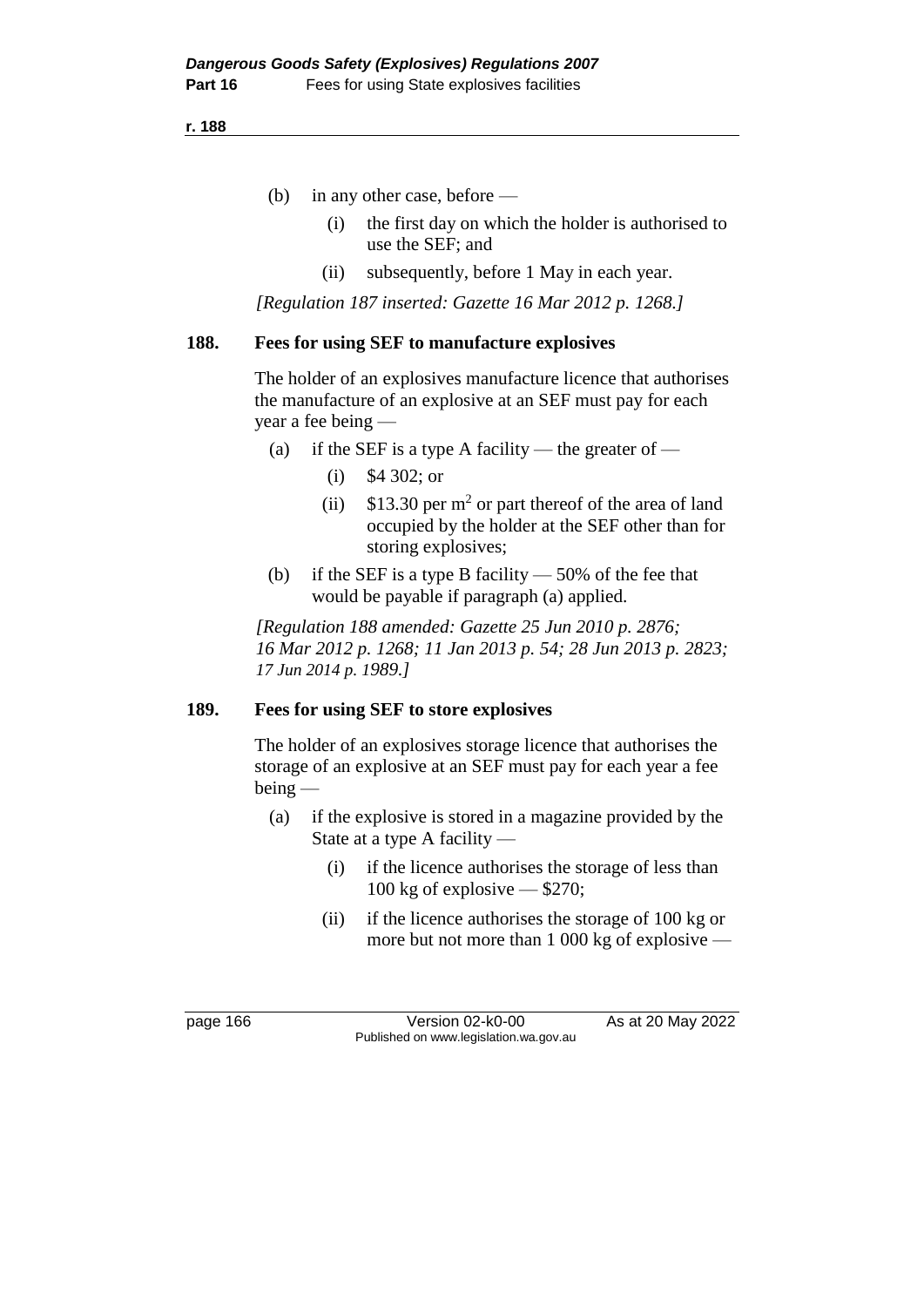\$270 plus \$2.30 for each 10 kg or part thereof over 100 kg authorised by the licence;

- (iii) if the licence authorises the storage of 1 000 kg or more of explosive — 125% of the fee in paragraph (b) for each 1 000 kg or part thereof of the official capacity of the magazine;
- (b) if the explosive is stored in a magazine provided by the holder at a type A facility — \$479.00 for each 1 000 kg or part thereof of the official capacity of the magazine;
- (c) if the explosive is stored in a magazine at a type B facility  $-50\%$  of the fee in paragraph (b) for each 1 000 kg or part thereof of the official capacity of the magazine.

*[Regulation 189 amended: Gazette 25 Jun 2010 p. 2876; 16 Mar 2012 p. 1268-9; 11 Jan 2013 p. 54; 28 Jun 2013 p. 2824; 17 Jun 2014 p. 1989.]*

# **190. Fees for using SEF to manufacture or store SRSs**

 $(1)$  In this regulation —

*SSAN licence* means either of the following licences issued under the *Dangerous Goods Safety (Security Sensitive Ammonium Nitrate) Regulations 2007* —

- (a) an SSAN manufacture licence;
- (b) an SSAN storage licence.
- (2) The holder of an SSAN licence that authorises the manufacture or storage of an SSAN at an SEF must pay for each year a fee being —
	- (a) if the SEF is a type A facility the greater of
		- (i) \$4 302; or
		- (ii)  $$13.30$  per m<sup>2</sup> or part thereof of the area of land occupied by the holder at the SEF other than for storing explosives;

As at 20 May 2022 Version 02-k0-00 Page 167 Published on www.legislation.wa.gov.au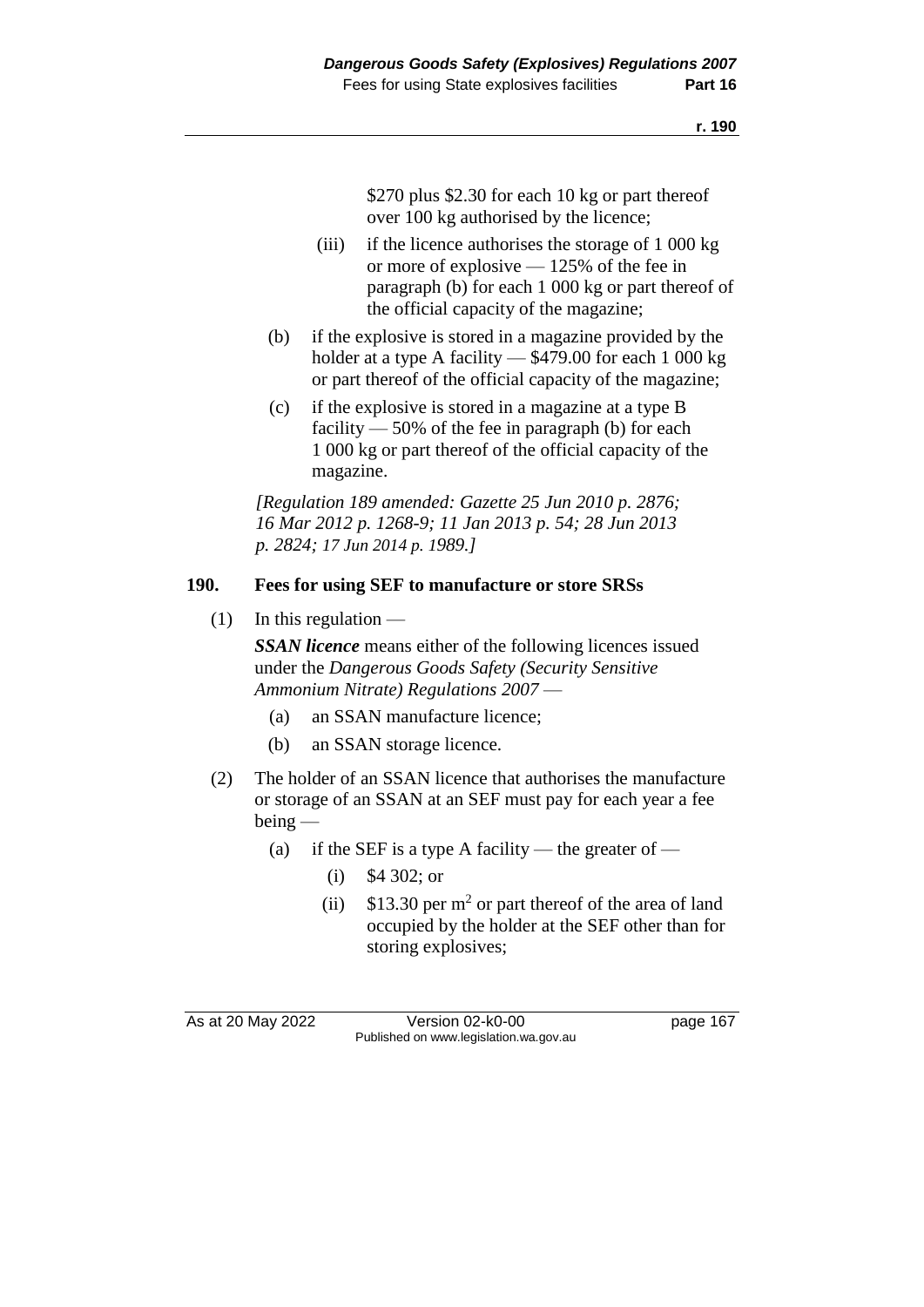**r. 190**

(b) if the SEF is a type B facility  $-50\%$  of the fee that would be payable if paragraph (a) applied.

*[Regulation 190 amended: Gazette 25 Jun 2010 p. 2876; 16 Mar 2012 p. 1269; 11 Jan 2013 p. 54-5; 28 Jun 2013 p. 2824; 17 Jun 2014 p. 1989; 5 Feb 2016 p. 354.]*

page 168 Version 02-k0-00 As at 20 May 2022 Published on www.legislation.wa.gov.au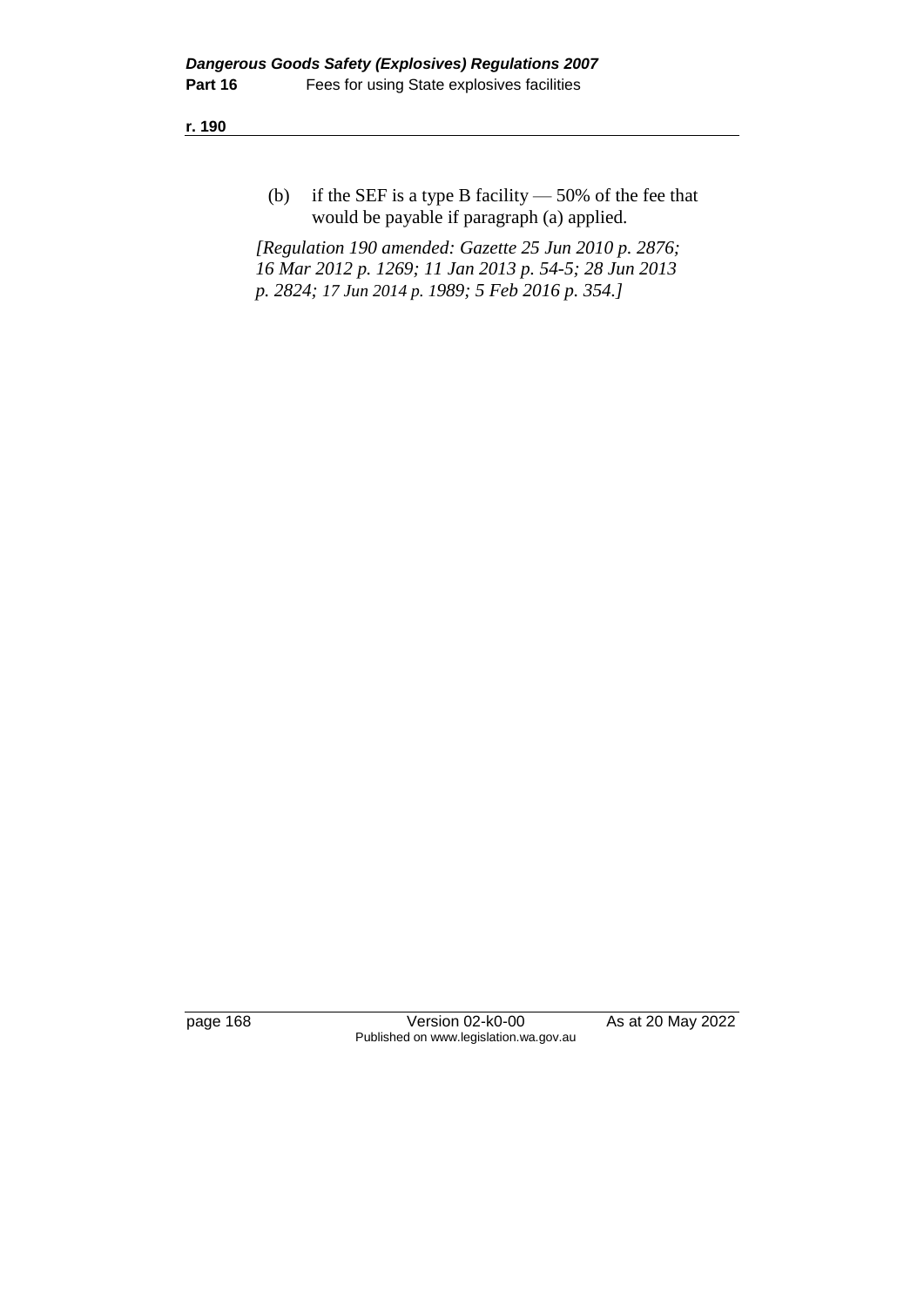**r. 192**

# **Part 17 — Miscellaneous matters**

*[191. Deleted: Gazette 5 Feb 2016 p. 354.]*

# **192. Safety management documents prescribed (Act s. 3)**

Each of the following documents is prescribed to be a safety management document for the purposes of the definition of *safety management document* in the Act section 3 —

- (a) an explosives management plan referred to in regulation 161 that relates to a licence referred to in regulation 157(7);
- (b) a blast plan referred to in regulation 130 and required to be prepared for the use of an explosive.

# **193. False or misleading information, offences**

(1) A person must not record any information that the person knows is false or misleading in a plan, record or report that is required to be kept or made under these regulations.

Penalty: a level 1 fine and imprisonment for 10 months.

- (2) A person must not give materially false or misleading information in, or in connection with —
	- (a) any notice that the person is required to give to another person under these regulations; or
	- (b) an application for or in relation to a licence; or
	- (c) any other application that may be made under these regulations; or
	- (d) any certificate that may be given under these regulations.

Penalty: a level 1 fine and imprisonment for 10 months. *[Regulation 193 amended: Gazette 2 Dec 2013 p. 5613.]*

# **194. Explosives management plan, duties in respect of**

 $(1)$  In this regulation —

*explosives management plan*, in relation to a licence, means the explosives management plan submitted or resubmitted with the

As at 20 May 2022 Version 02-k0-00 page 169 Published on www.legislation.wa.gov.au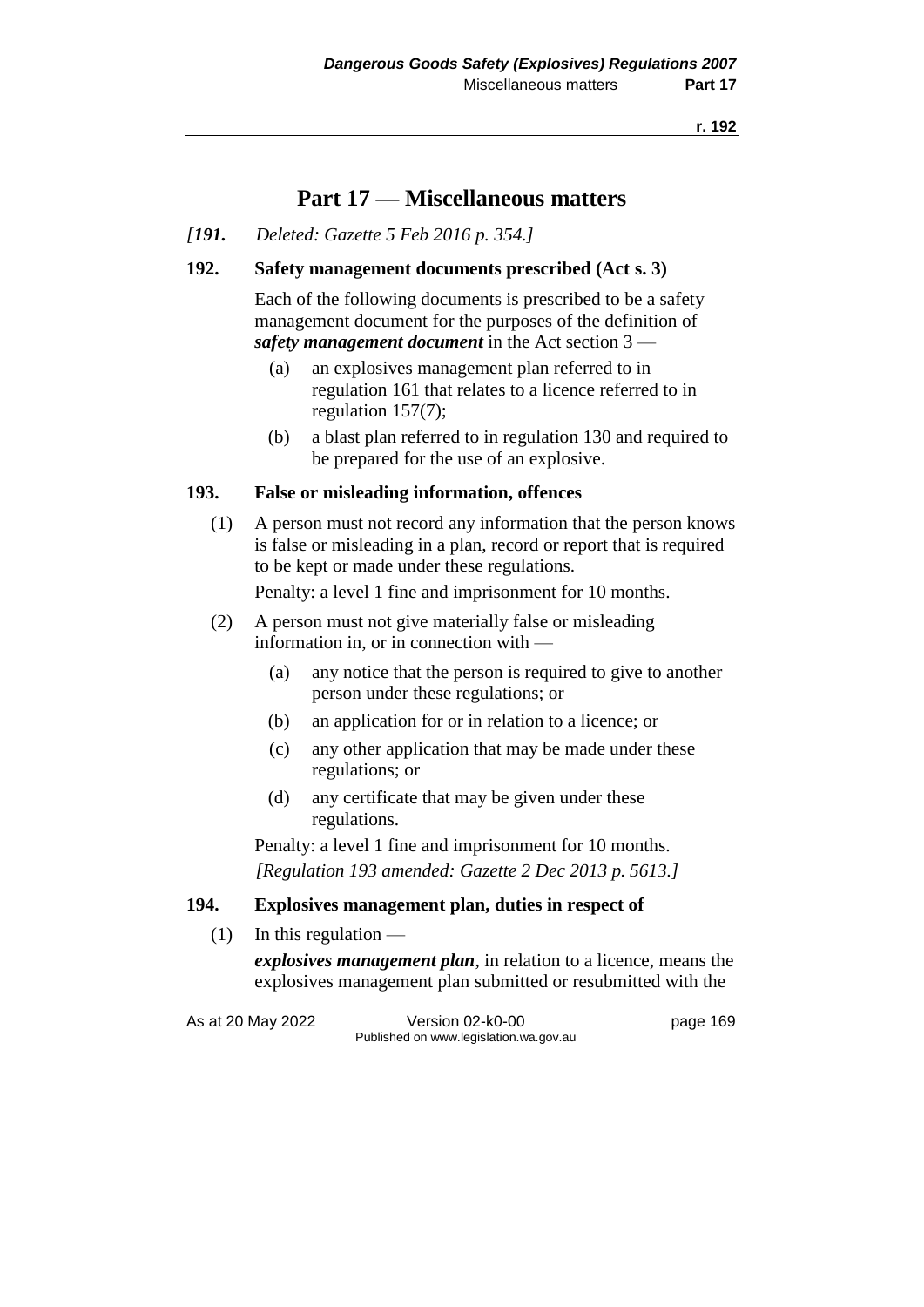application for the licence as revised from time to time in accordance with the plan by the holder of the licence; *licence* means a licence referred to in regulation 157(7).

- (2) It is a condition of a licence that the holder obey the explosives management plan that relates to the licence.
- (3) If a body corporate or a partnership is the holder of a licence, each individual who, under regulation 165, is, and is recorded by the holder as, a qualified officer of the holder must ensure the explosives management plan that relates to the licence is complied with by the body corporate or partnership. Penalty: a level 2 fine.
- (4) If the holder of a licence is a body corporate or a partnership, each individual concerned in the management of, or employed by, the body or partnership must obey the explosives management plan that relates to the licence. Penalty: a level 2 fine.
- (5) A person who works at a place
	- (a) where explosives are stored or manufactured; or
	- (b) where the loading or unloading of explosives in connection with transporting them is carried out,

and to which a licence relates, must comply with any explosives management plan that relates to the licence.

Penalty: a level 2 fine.

*[Regulation 194 amended: Gazette 2 Dec 2013 p. 5613-14; 5 Feb 2016 p. 354.]* 

# **195. Conditions of a permit, contravening**

- $(1)$  A person who has
	- (a) a test permit; or
	- (b) a fireworks event permit; or

page 170 Version 02-k0-00 As at 20 May 2022 Published on www.legislation.wa.gov.au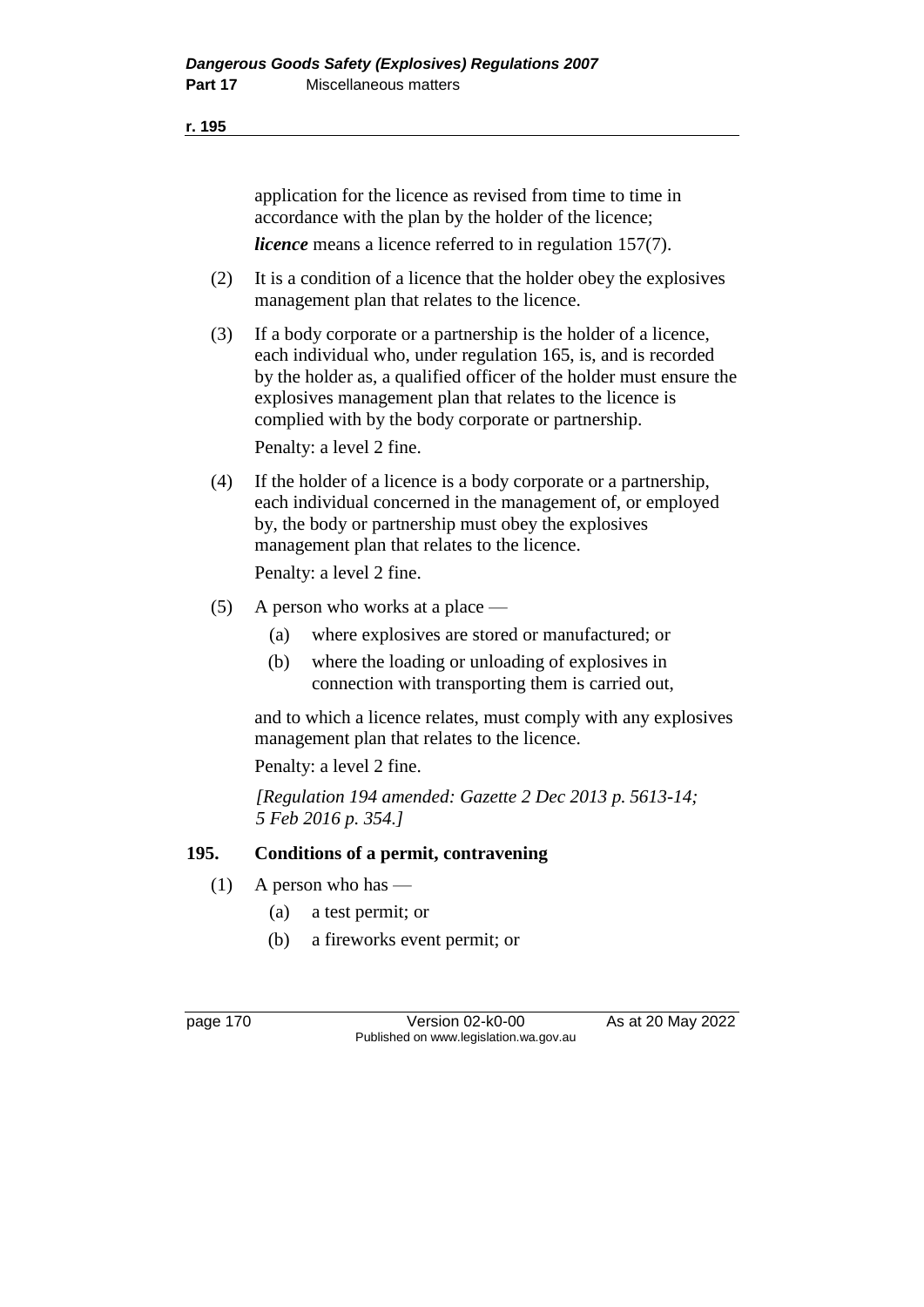(c) a permit issued under regulation 131,

must obey any condition that is in the permit.

Penalty: a level 1 fine and imprisonment for 10 months.

# *[(2) deleted]*

*[Regulation 195 amended: Gazette 16 Mar 2012 p. 1191.]*

# **196. Permits have no effect if holder's licence ceases to have effect**

If, when a licence ceases to have effect, the holder also holds a permit issued under these regulations, the permit ceases to have effect at the same time.

# **197. Prescribed offences and modified penalties (Act s. 56)**

For the purposes of the Act section 56 —

- (a) each offence under these regulations the penalty for which is a level 2 fine or a level 3 fine is a prescribed offence unless the provision creating the offence is listed in the Table to this regulation; and
- (b) the modified penalty for each such prescribed offence is 10% of the maximum fine for the offence under these regulations.

|                  | <b>Table</b>     |                  |  |
|------------------|------------------|------------------|--|
| <b>Provision</b> | <b>Provision</b> | <b>Provision</b> |  |
| r. 23            | r. $133(1)$      | r. $194(4)$      |  |
| r. $39(4)$       | r. $147(1)$      | r. $194(5)$      |  |
| r. $39(5)$       | r. 152           |                  |  |
| r. $39(6)$       | r. $155(2)$      |                  |  |

Note for this regulation:

The *Dangerous Goods Safety (General) Regulations 2007* prescribe the form of an infringement notice and other matters for the purposes of the Act s. 56.

*[197A. Deleted: SL 2021/85 r. 5.]*

As at 20 May 2022 Version 02-k0-00 Page 171 Published on www.legislation.wa.gov.au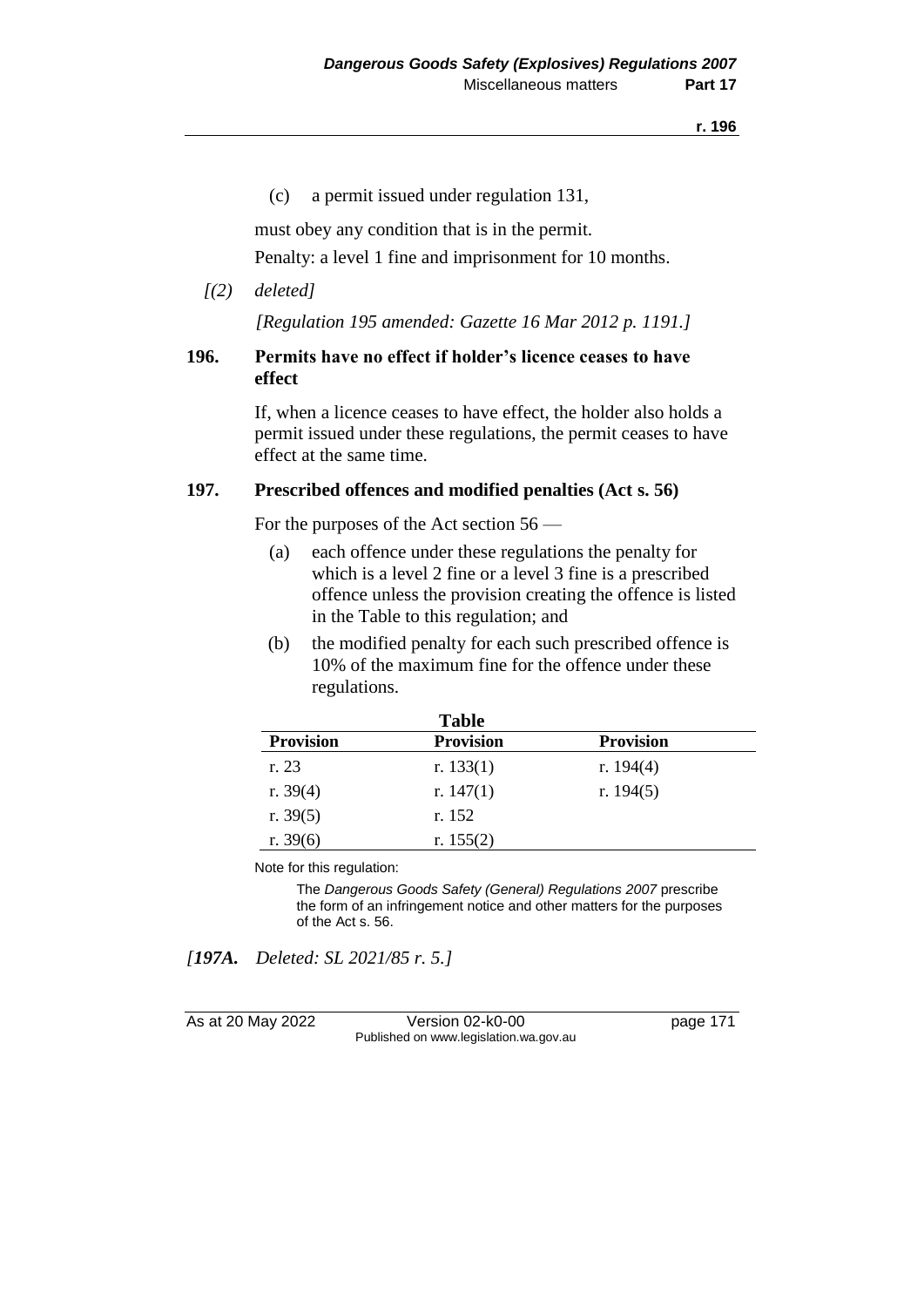**r. 198**

# **Part 18 — Transitional matters**

# **198. Transitional status of secure employees**

If immediately before the day on which the *Dangerous Goods Safety (Explosives) Amendment Regulations 2013* regulation 10 commences an individual is a secure employee of a licence holder, then, on the commencement of that regulation, the person is taken to be a secure nominee of the licence holder until —

- (a) the person, under regulation 23, is authorised by the licence holder to have unsupervised access to an explosive in the licence holder's possession; or
- (b) the end of 3 months after the date of that commencement,

whichever happens first.

*[Regulation 198 inserted: Gazette 2 Dec 2013 p. 5614.]*

# **199. Assessing fitness to drive**

If a certificate that complies with regulation  $158(c)$  as in force immediately before the date on which the *Dangerous Goods Safety (Explosives) Amendment Regulations 2013* regulation 31 commences is issued within one year after that date, it is taken to be a certificate that complies with regulation 158(c) as in force after that date.

*[Regulation 199 inserted: Gazette 2 Dec 2013 p. 5614.]*

*[200-206. Deleted: Gazette 2 Dec 2013 p. 5614.]*

page 172 Version 02-k0-00 As at 20 May 2022 Published on www.legislation.wa.gov.au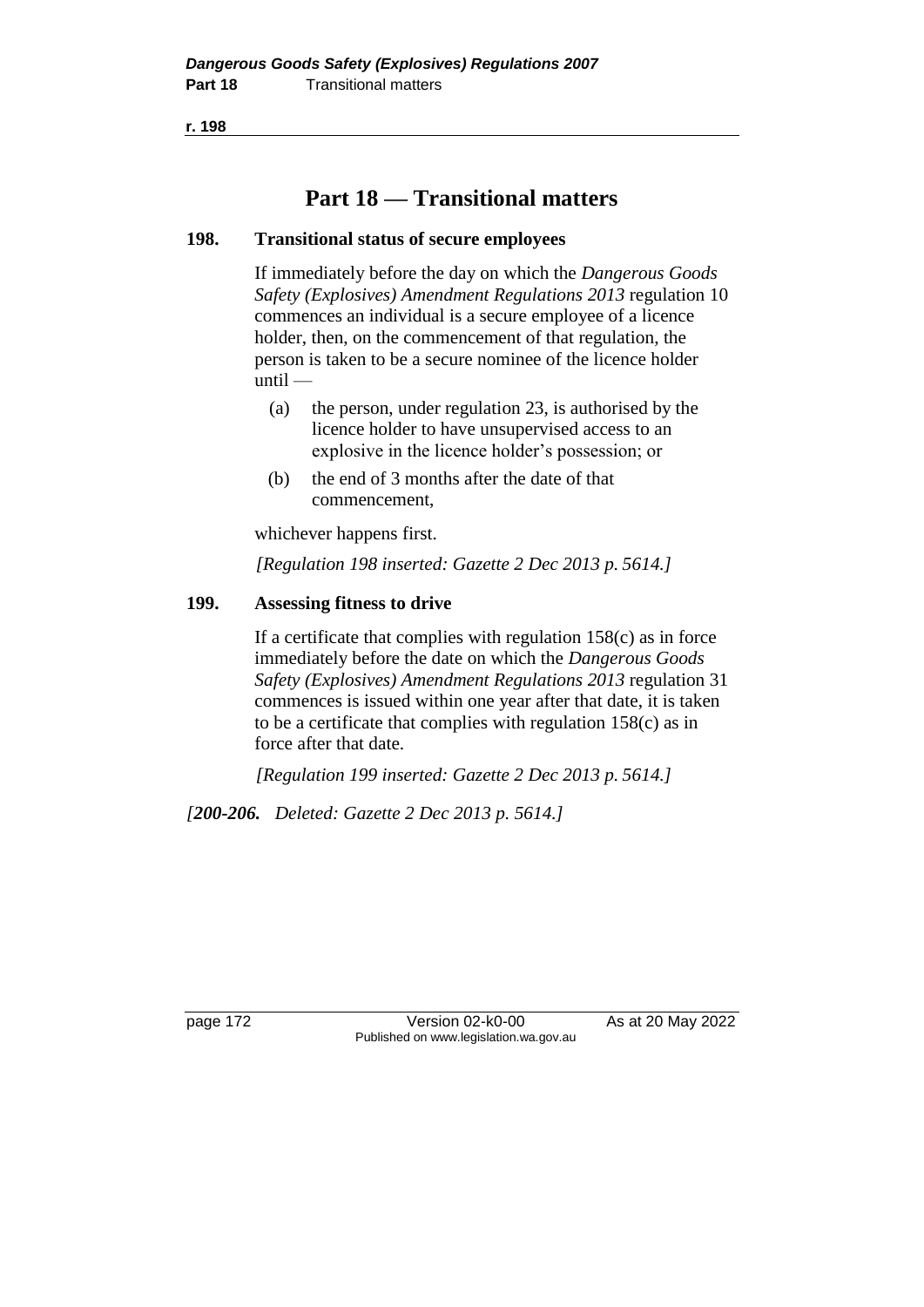# **Schedule 1 — Fees**

[r. 3]

*[Heading inserted: SL 2021/85 r. 6.]*

| <b>Item</b> | <b>Column 1</b>                                                                               | Column <sub>2</sub> |
|-------------|-----------------------------------------------------------------------------------------------|---------------------|
|             | <b>Matter</b>                                                                                 | Fee                 |
|             |                                                                                               | \$                  |
| 1.          | Application for a security card $(r. 17(3)(d))$                                               | 176.00              |
| 2.          | Application to extend period for which a security<br>card is valid $(r. 21A(2)(c))$           | 52.00               |
| 3.          | Application for a test permit for an unauthorised<br>explosive $(r. 27(2)(d))$                | 195.00              |
| 4.          | Application to have an explosive authorised<br>$(r. 30(2)(j))$ —                              |                     |
|             | if the explosive is authorised under an interstate<br>(a)<br>law (as defined in r. $30(1A)$ ) | 158.00              |
|             | otherwise<br>(b)                                                                              | 635.00              |
| 5.          | Application for a berth to be declared a special berth<br>(explosives) $(r. 111L(2)(e)(iii))$ | 4 650.00            |
| 6.          | Application for a fireworks event permit<br>$(r. 149(1)(e))$ —                                |                     |
|             | if the event fireworks include a ground display<br>(a)<br>but no aerial shells                | 158.00              |
|             | (b) if the event fireworks include aerial shells but<br>not more than 3 000 aerial shells     | 318.00              |
|             | if the event fireworks include more than<br>(c)<br>3 000 aerial shells                        | 4 760.00            |
| 7.          | Application for a licence (other than a trading<br>licence) (r. 157(1)(c)) —                  |                     |
|             | explosives driver licence<br>(a)                                                              | 123.00              |
|             | shotfiring licence<br>(b)                                                                     | 123.00              |
|             |                                                                                               |                     |

As at 20 May 2022 Version 02-k0-00 page 173 Published on www.legislation.wa.gov.au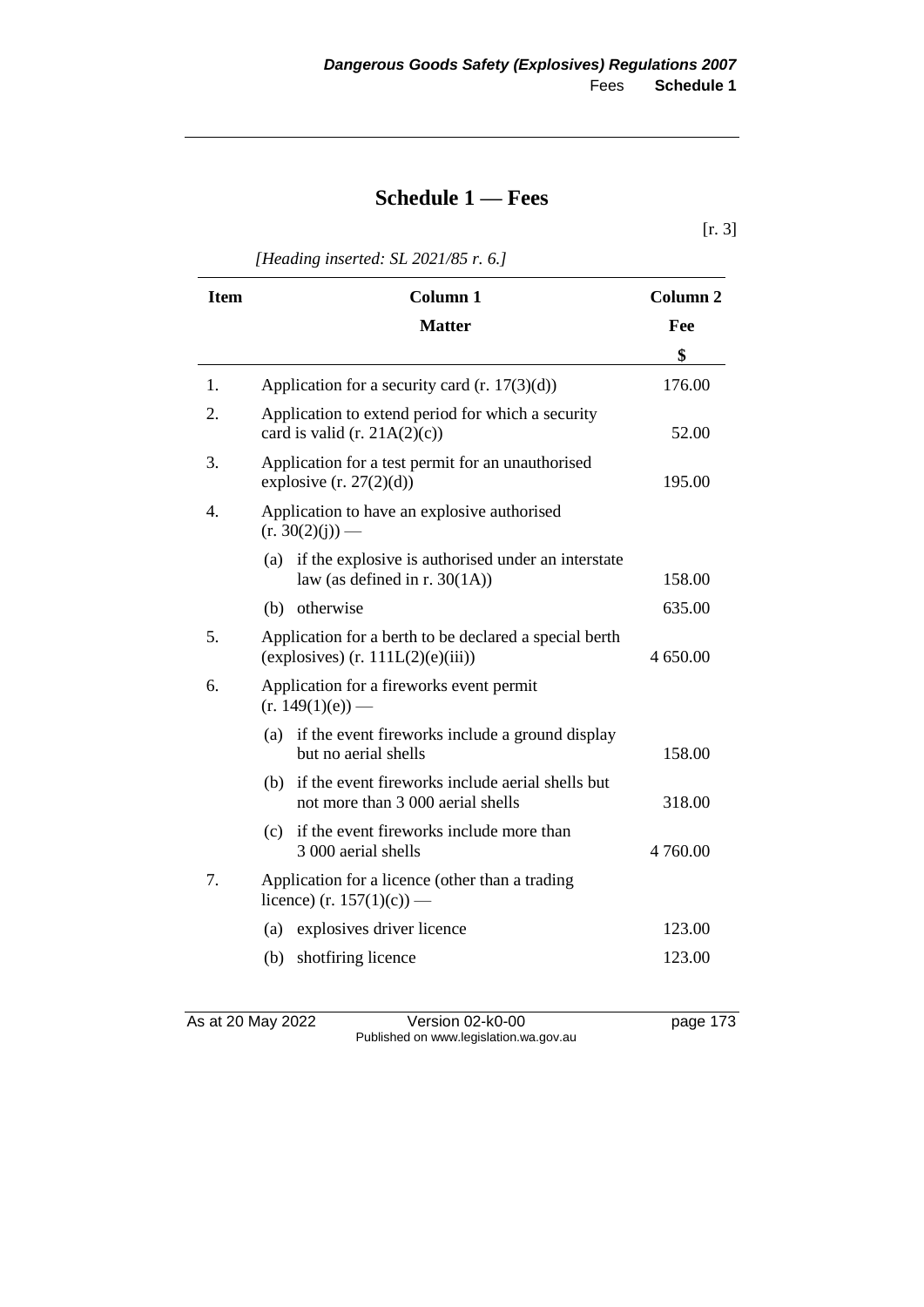| <b>Item</b> | <b>Column 1</b>                                                                         | Column <sub>2</sub>                     |
|-------------|-----------------------------------------------------------------------------------------|-----------------------------------------|
|             | <b>Matter</b>                                                                           | Fee                                     |
|             |                                                                                         | \$                                      |
|             | fireworks contractor licence<br>(c)                                                     | 491.00                                  |
|             | fireworks operator licence<br>(d)                                                       | 123.00                                  |
|             | pyrotechnics (special use) licence<br>(e)                                               | 123.00                                  |
| 8.          | Annual fee for a trading licence $(r. 157(1)(da)(i))$<br>and $179A$ ) —                 |                                         |
|             | explosives import/export licence<br>(a)                                                 | 200.00                                  |
|             | explosives manufacture licence<br>(b)                                                   | 423.00                                  |
|             | explosives manufacture (MPU) licence<br>(c)                                             | 978.00                                  |
|             | explosives storage licence —<br>(d)                                                     |                                         |
|             | for less than 1 t of explosives<br>(i)                                                  | 125.00                                  |
|             | for 1 t or more but less than 5 t of<br>(ii)<br>explosives                              | 149.00                                  |
|             | (iii) for 5 t or more of explosives                                                     | 400.00                                  |
|             | explosives transport licence<br>(e)                                                     | 998.00                                  |
|             | (f)<br>explosives supply licence                                                        | 67.50                                   |
| 9.          | Application for renewal of a licence (other than a<br>trading licence) $(r. 173(3)(i))$ | The fee in<br>item 7 for<br>the licence |

*[Schedule 1 inserted: SL 2021/85 r. 6.]*

page 174 Version 02-k0-00 As at 20 May 2022 Published on www.legislation.wa.gov.au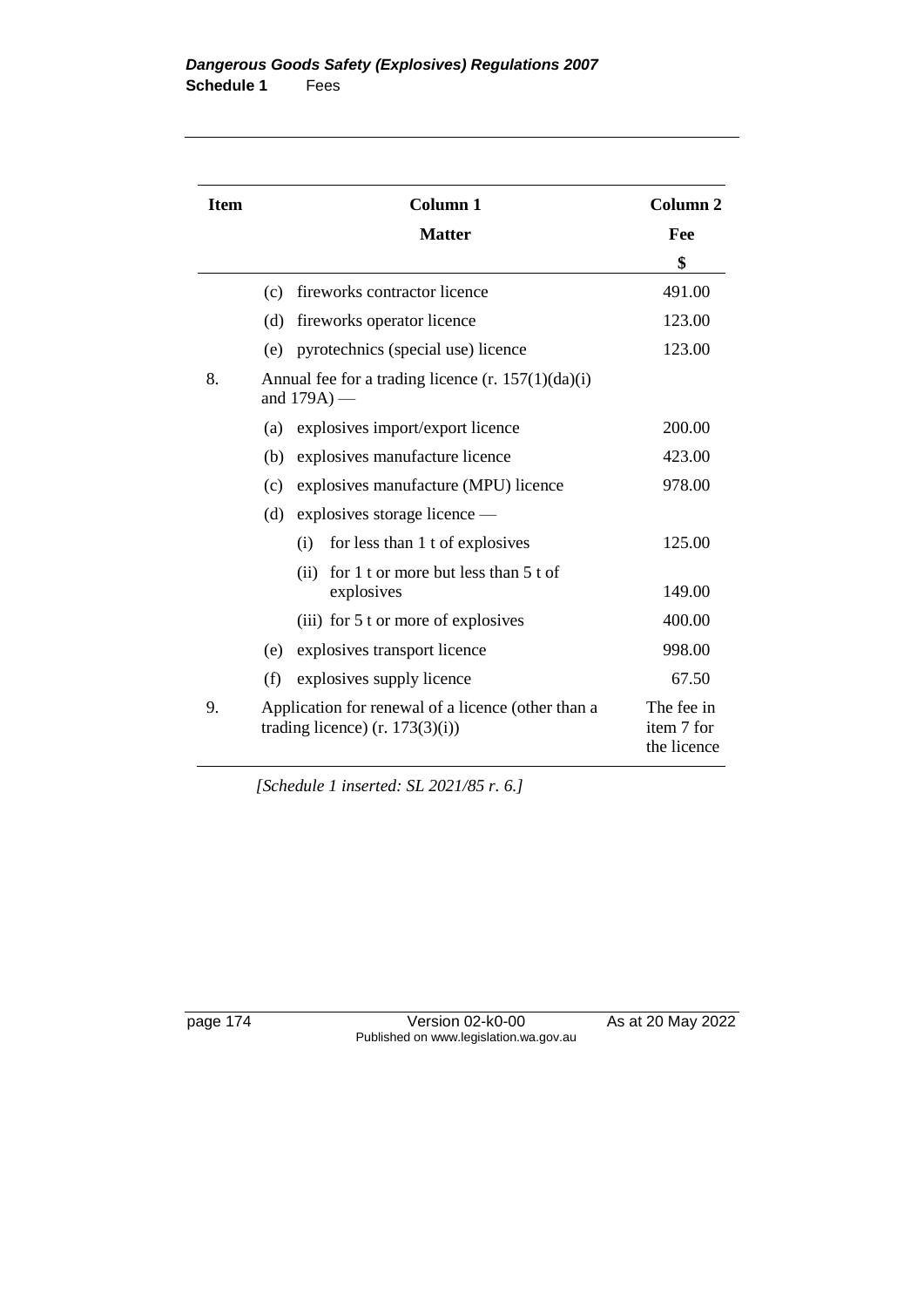# **Schedule 2 — Prohibited explosives**

[r. 3]

# **1. Explosive containing chlorate etc.**

An explosive that contains a chlorate mixed with an ammonium salt is a prohibited explosive.

### **2. Fireworks, various types of**

(1) In this clause, unless the contrary intention appears —

*candle* means a firework that is a single tube designed to shoot fireworks into the air intermittently with or without emitting sparks between each such shot;

*cracker* means a firework that is a tube of rolled paper fitted with a wick and designed to explode with a single sharp report, but does not include a snap for either a bonbon or Christmas cracker;

*cracker chain* means a chain of crackers connected to one another so as to produce a series of reports in rapid succession after the chain's fuse is ignited;

*flash powder* means a substance, other than black powder, that explodes and produces a brilliant flash of light and a loud sound;

*fountain* means a firework that is a single tube designed to shoot sparks and burning glitter into the air continuously for a period;

*multi-shot box item* means a firework that comprises candles, or fountains, or both, fastened together in parallel and designed so that the components fire in a sequence from a single point of initiation;

*salute* means a firework that is designed to be propelled into the air, or to propel itself into the air, and then to produce a loud report with or without a brilliant flash of light or sparks;

*sky rocket* means a firework that when initiated produces a jet of flame to propel it into the air and that may or may not contain other explosives that are initiated when the propellant is finished to produce aural or visual effects.

- (2) Each of the following is a prohibited explosive
	- (a) a firework from which an explosive may escape;

As at 20 May 2022 Version 02-k0-00 page 175 Published on www.legislation.wa.gov.au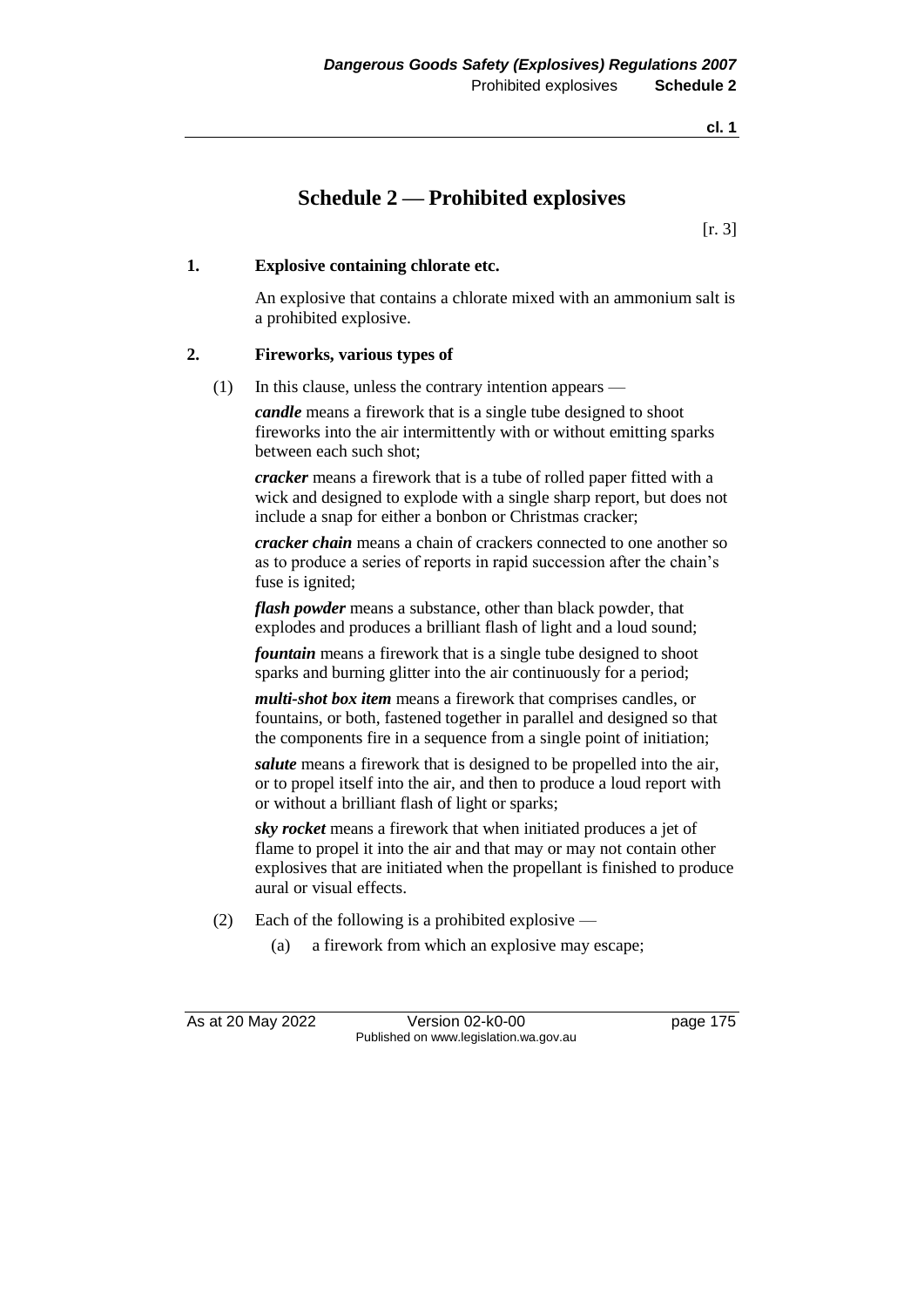- (b) a firework, other than an unrestricted firework, that contains a chlorate salt, whether or not the firework contains another substance;
- (c) a firework containing or attached to a thing capable of initiating the firework by friction or percussion;
- (da) a sparkler the combustible part of which is more than 300 mm long;
- (d) a cracker, other than a cracker that is a component in a cracker chain that is not a prohibited explosive under paragraph (e);
- (e) a cracker chain
	- (i) in which any cracker is more than 75 mm long or has a diameter of more than 30 mm; or
	- (ii) which is designed so that 3 or more of the crackers will initiate simultaneously;
- (f) a candle with an internal diameter of more than 25 mm containing flash powder;
- (g) a candle, not being a candle referred to in paragraph (f), with an internal diameter of more than 50 mm;
- (h) a fountain with an internal diameter of more than 125 mm;
- (i) a multi-shot box item in which any candle or fountain has an internal diameter of more than 50 mm;
- (j) a cylindrical salute with a length of more than 75 mm;
- (k) a spherical salute with a diameter of more than 75 mm;
- (l) a sky rocket.

*[Clause 2 amended: Gazette 16 Mar 2012 p. 1191.]*

page 176 Version 02-k0-00 As at 20 May 2022 Published on www.legislation.wa.gov.au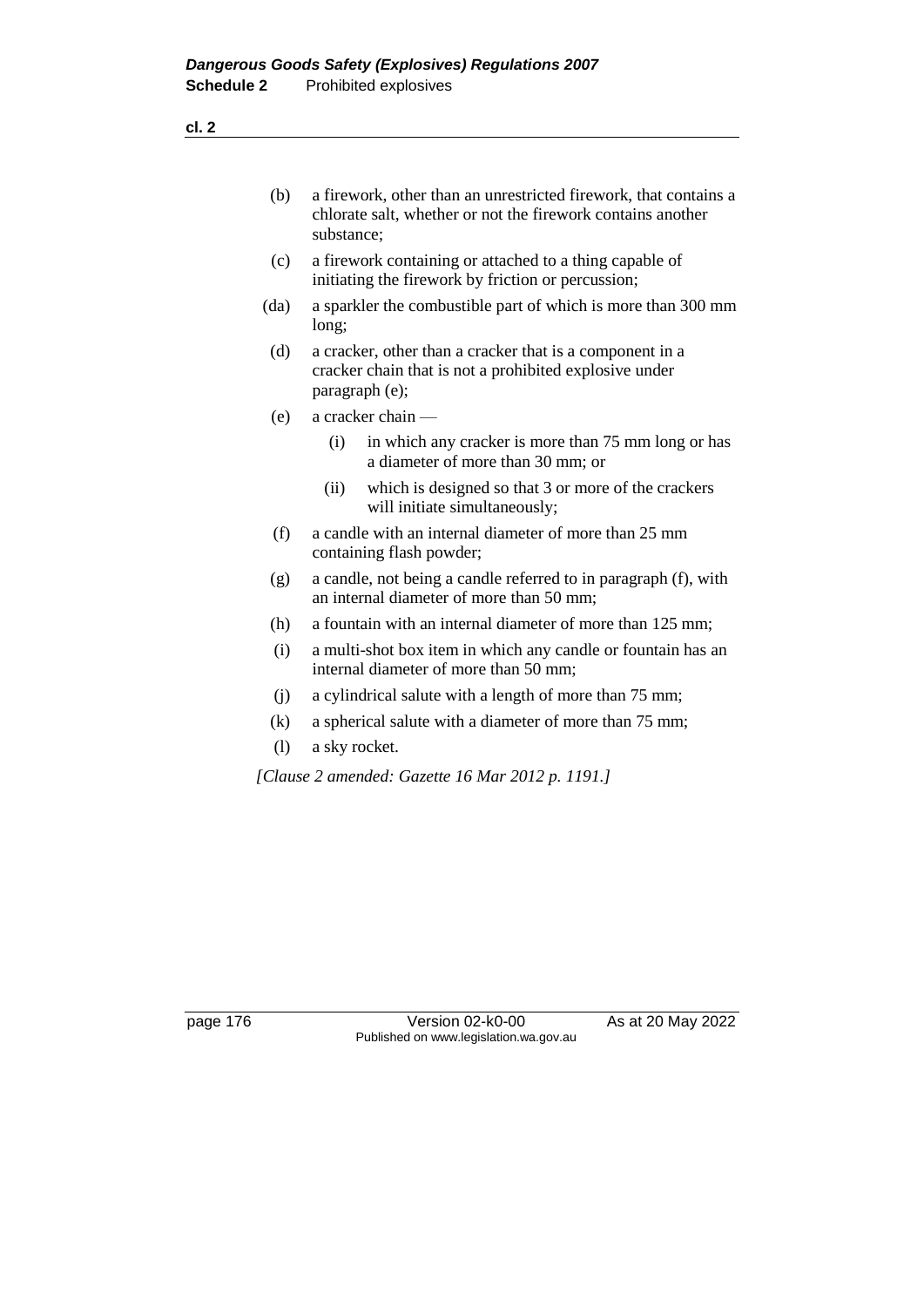# **Schedule 3 — Unrestricted fireworks**

[r. 3]

| Item | <b>Description of article</b>                                                                                             |
|------|---------------------------------------------------------------------------------------------------------------------------|
| 1.   | Party popper (also called a streamer cone) in which the NEQ is not<br>more than 1.6 g per 1 000 of such articles.         |
| 2.   | Percussion cap for a toy pistol (also called an amorce).                                                                  |
| 3.   | Percussion cap for a starting pistol.                                                                                     |
| 4.   | Snap for either a bonbon or Christmas cracker in which the NEQ is not<br>more than $1.6$ g per $1\,000$ of such articles. |
| 5.   | Throwdown in which the NEQ is not more than 2.6 g per $1\,000$ of such<br>articles.                                       |

As at 20 May 2022 Version 02-k0-00 page 177 Published on www.legislation.wa.gov.au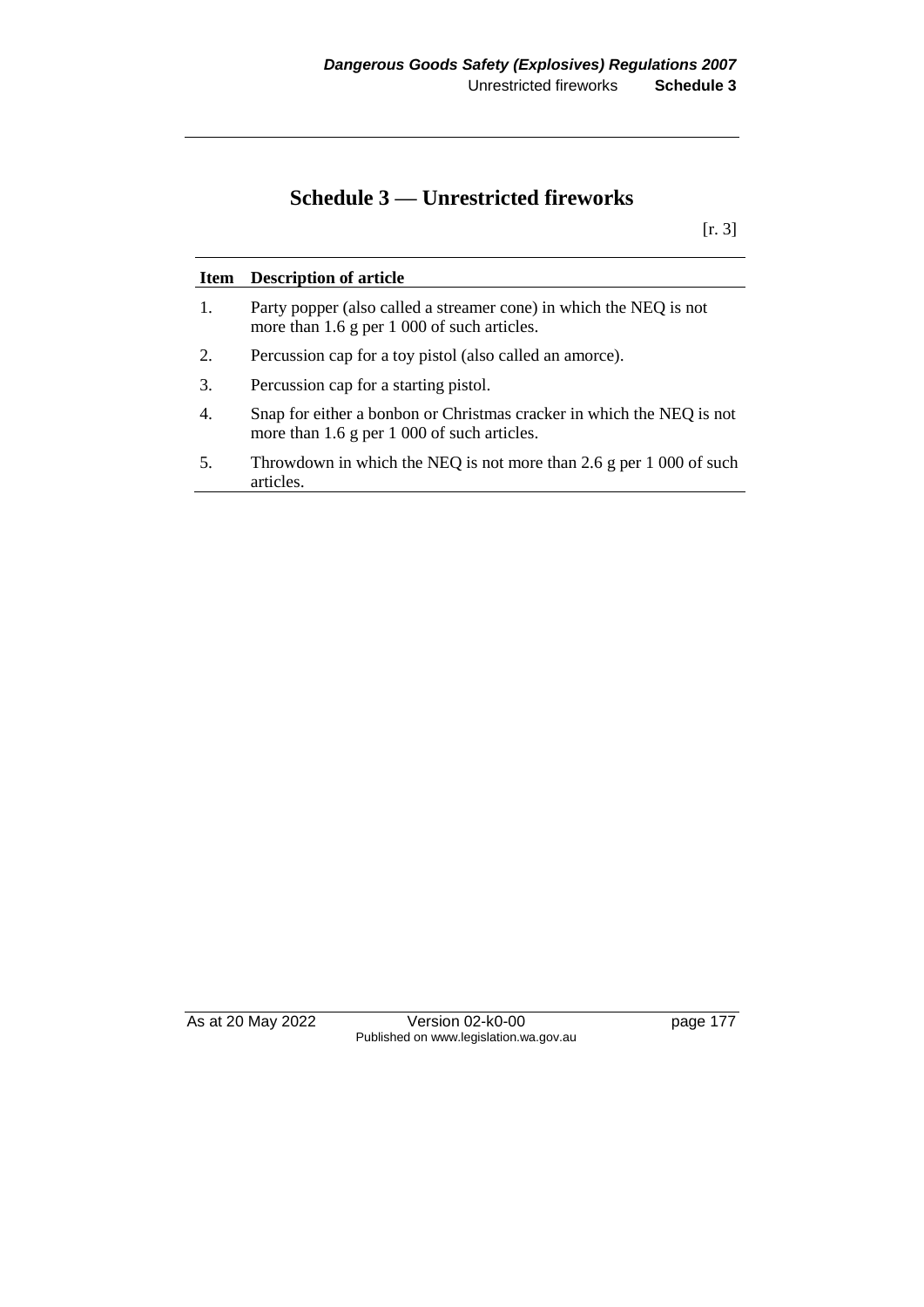# **Schedule 4 — Explosives that may be possessed without a licence**

[r. 46]

## **1. Sparklers**

A person may possess a sparkler.

*[Clause 1 inserted: Gazette 16 Mar 2012 p. 1191.]*

# **2. Cartridges for safety devices etc.**

A person may possess a power device cartridge if in the circumstances the person has a reasonable reason to possess it.

### **3. Cartridges for nail guns etc.**

A person may possess a power tool cartridge if in the circumstances the person has a reasonable reason to possess it.

### **4. Emergency devices**

A person may possess an emergency device if in the circumstances the person has a reasonable reason to possess it.

*[Clause 4 inserted: Gazette 16 Mar 2012 p. 1192.]*

#### **5. Ammunition and black powder**

A person may possess ammunition or black powder if authorised under the *Firearms Act 1973* to do so.

*[Clause 5 inserted: Gazette 16 Mar 2012 p. 1192; amended: Gazette 5 Feb 2016 p. 354.]*

# **6. Model rocket motors**

A person may possess a model rocket motor if the NEQ in the motor is not more than 62.5 g.

*[Clause 6 inserted: Gazette 16 Mar 2012 p. 1192.]*

page 178 Version 02-k0-00 As at 20 May 2022 Published on www.legislation.wa.gov.au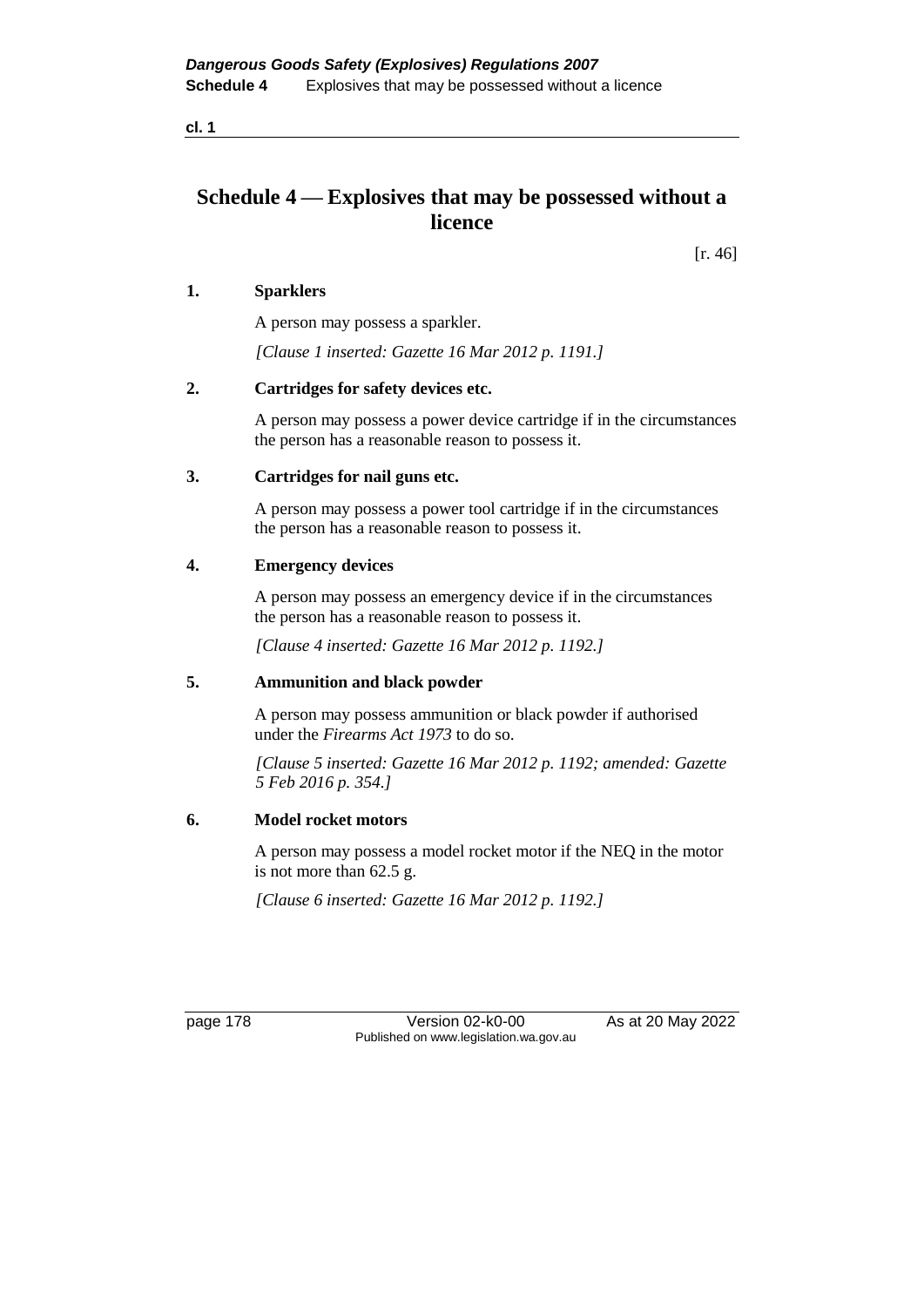#### **7. Smoke generators**

A person may possess an article that generates smoke signals if —

- (a) the article has a classification code of 1.4G or 1.4S; and
- (b) in the circumstances the person has a reasonable reason to possess it.

*[Clause 7 inserted: Gazette 2 Dec 2013 p. 5616.]*

### **8. Thermite igniters**

A person may possess an article that ignites thermite if —

- (a) the article has a classification code of 1.4G or 1.4S; and
- (b) the person is employed to weld rails for railways or is an employee of such a person; and
- (c) the person possesses the article in the course of his or her duties as such.

*[Clause 8 inserted: Gazette 2 Dec 2013 p. 5616.]*

As at 20 May 2022 Version 02-k0-00 page 179 Published on www.legislation.wa.gov.au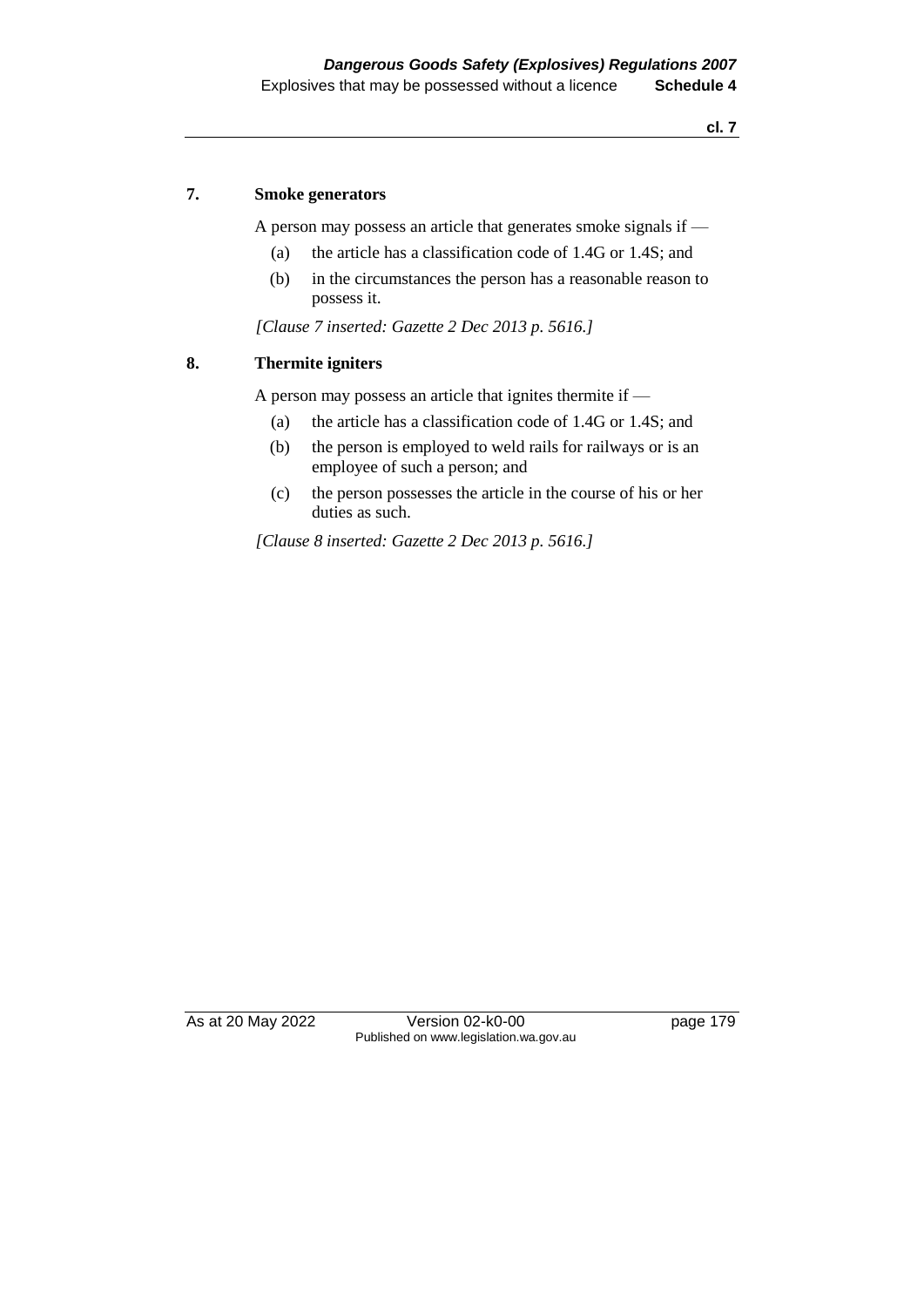# **Schedule 5 — Explosives that may be manufactured without a licence**

[r. 64]

# **1. Ammunition for private use**

A person may manufacture ammunition by filling cartridge cases with ammunition propellant if —

- (a) the person uses ammunition propellant possessed by the person under Schedule 4 clause 5; and
- (b) the person holds a licence under the *Firearms Act 1973* that authorises the person to possess the ammunition; and
- (c) the ammunition is not sold.

page 180 Version 02-k0-00 As at 20 May 2022 Published on www.legislation.wa.gov.au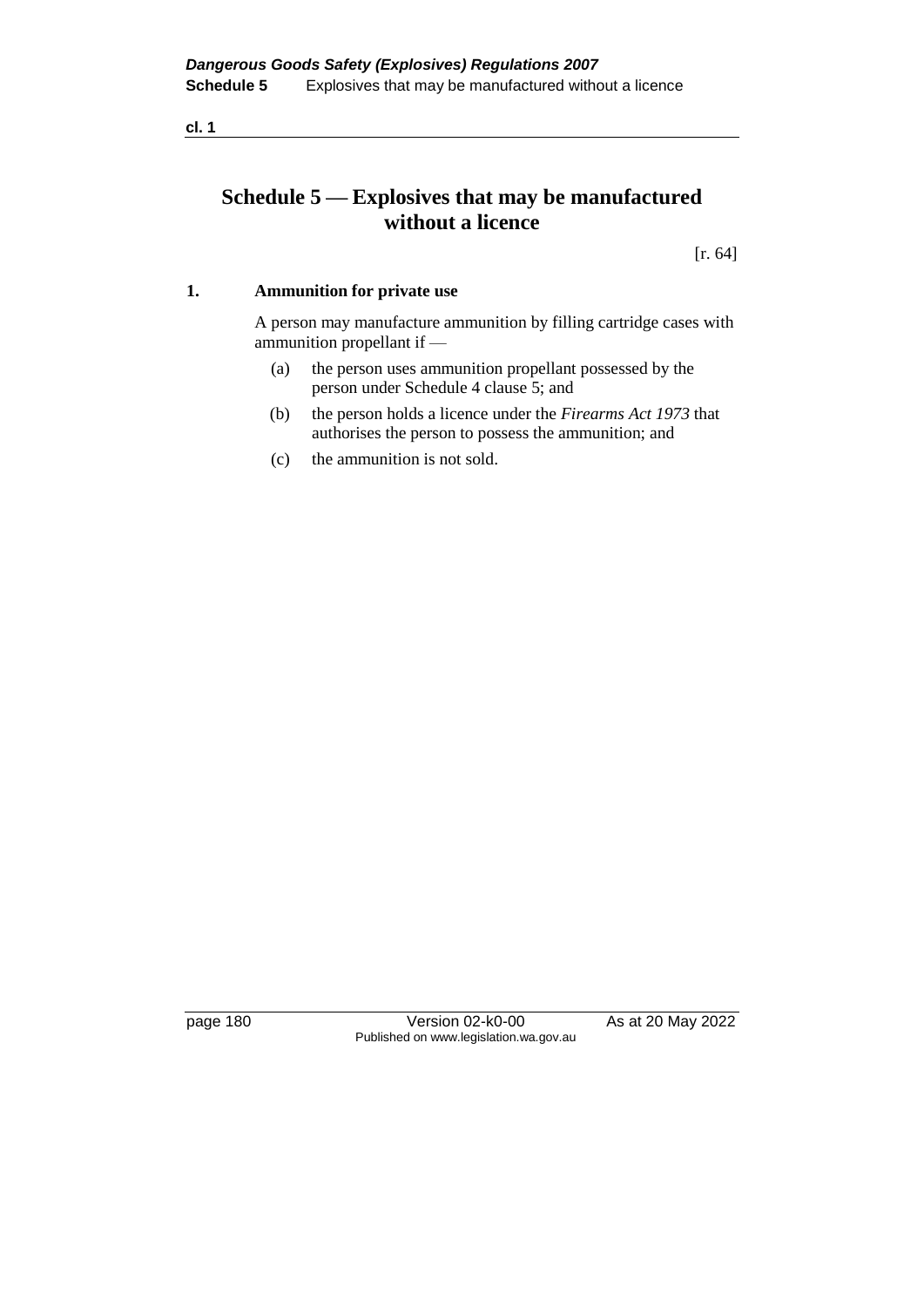# **Schedule 6 — Explosives that may be stored without a licence**

[r. 76]

## **1. Sparklers**

A person may store a sparkler at any place. *[Clause 1 inserted: Gazette 16 Mar 2012 p. 1192.]*

## **2. Cartridges for safety devices etc.**

A person may store a power device cartridge at any place.

### **3. Cartridges for nail guns etc.**

A person may store a power tool cartridge at any place.

### **4. Emergency devices**

A person may store an emergency device at any place if —

- (a) the gross weight of emergency devices with a classification code of 1.1 or 1.2 at the place is not more than 2.5 kg; and
- (b) the gross weight of emergency devices with a classification code of 1.3 at the place is not more than 15 kg; and
- (c) the gross weight of emergency devices with a classification code of 1.4 at the place is not more than 30 kg.

*[Clause 4 amended: Gazette 20 Mar 2018 p. 1002.]*

#### **5. Ammunition, ammunition propellant and black powder**

- (1) A person may store any quantity of ammunition at any place.
- (2) A person may store ammunition propellant or black powder at any place if —
	- (a) the NEQ of any ammunition propellant, excluding any ammunition propellant in ammunition, stored at the place is not more than 15 kg; and
	- (b) the NEQ of black powder at the place is not more than 4 kg.

*[Clause 5 amended: Gazette 20 Mar 2018 p. 1002.]*

As at 20 May 2022 Version 02-k0-00 page 181 Published on www.legislation.wa.gov.au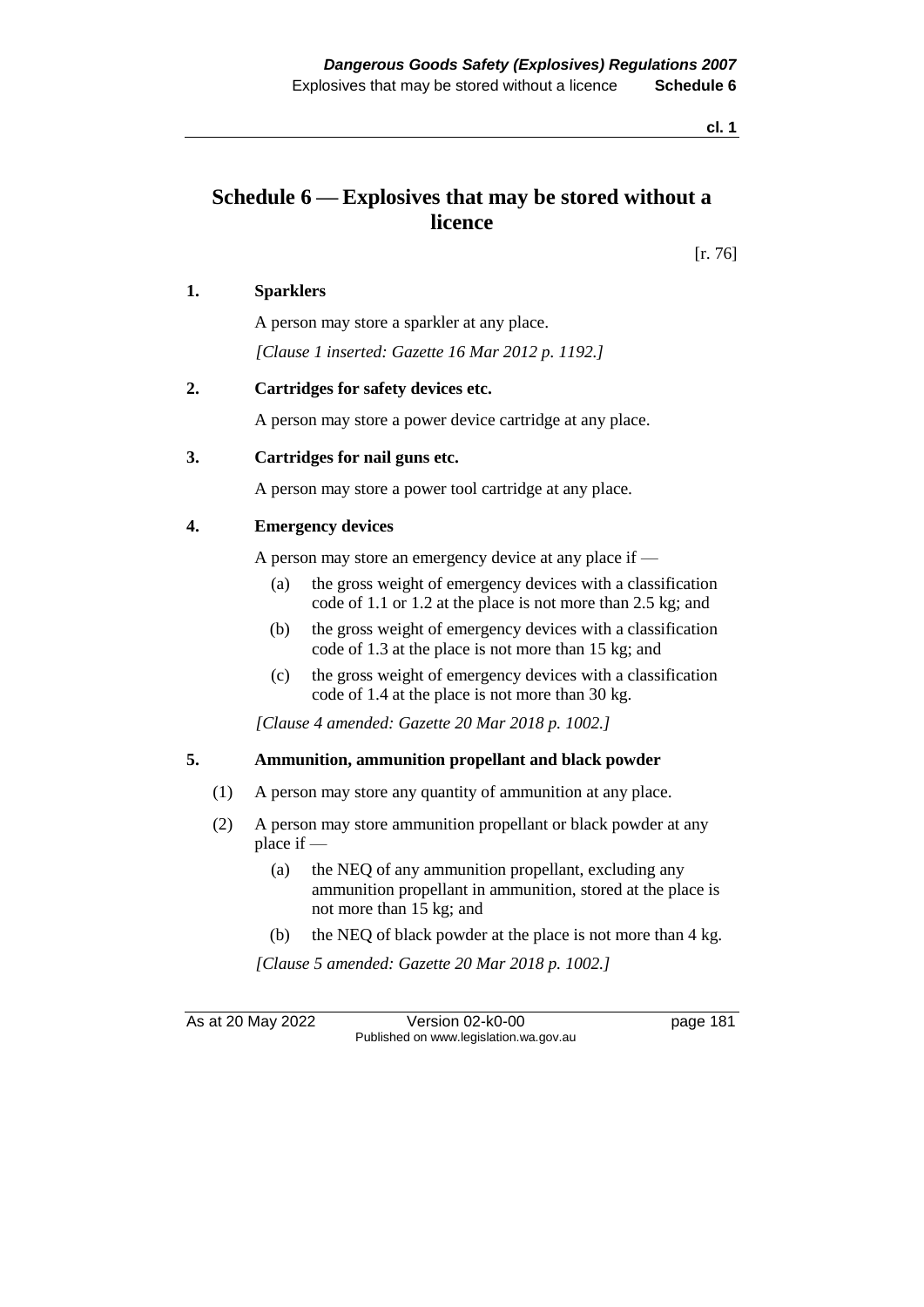#### **6. Model rocket motors**

A person may store a model rocket motor at any place if the NEQ in the motor is not more than 62.5 g.

*[Clause 6 inserted: Gazette 16 Mar 2012 p. 1193.]*

## **7. Smoke generators**

A person may store an article that generates smoke signals at any place if —

- (a) the article has a classification code of 1.4G or 1.4S; and
- (b) the gross weight of such articles at the place is not more than 250 kg.

*[Clause 7 inserted: Gazette 2 Dec 2013 p. 5616; amended: Gazette 20 Mar 2018 p. 1002.]*

page 182 Version 02-k0-00 As at 20 May 2022 Published on www.legislation.wa.gov.au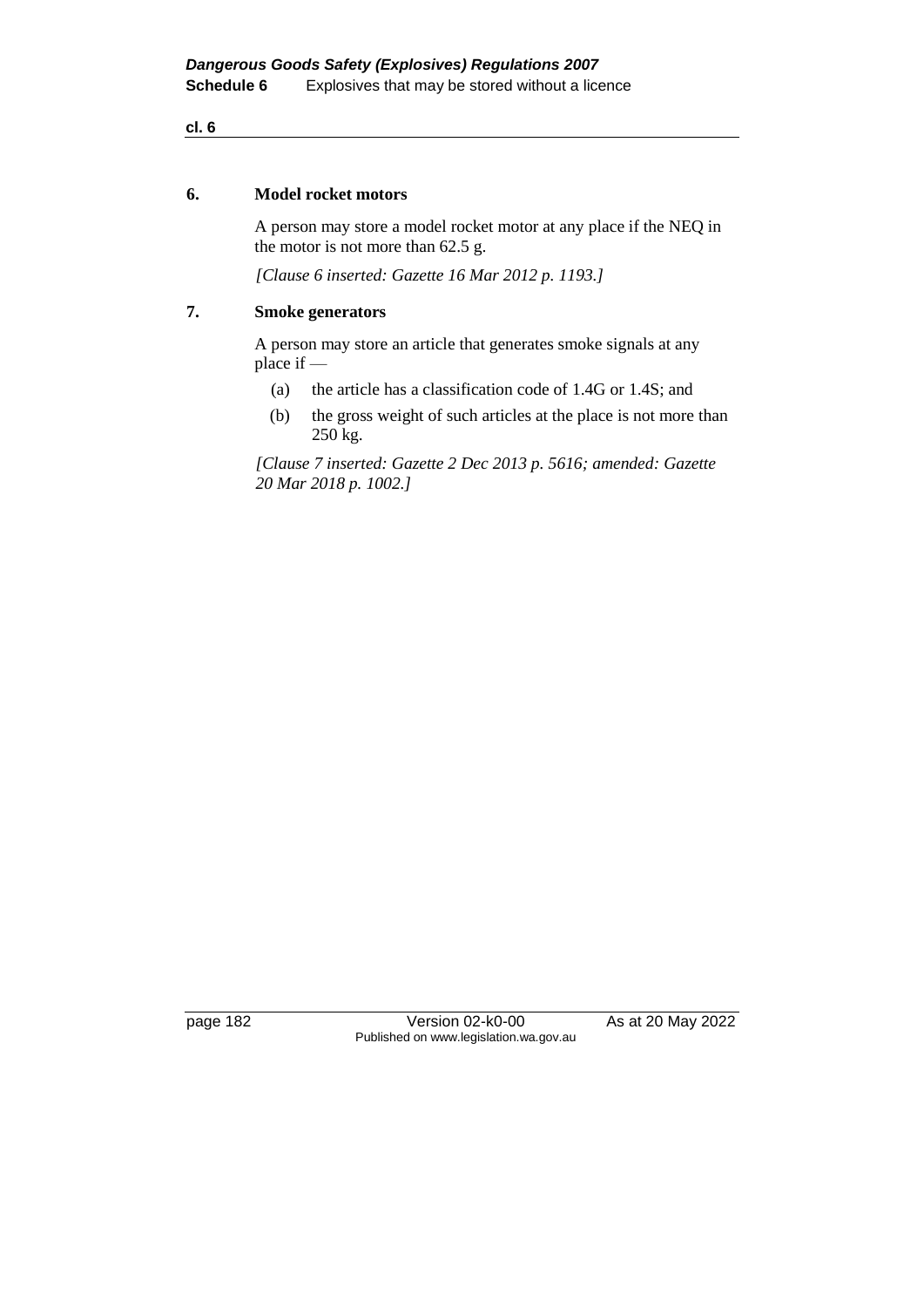# **Schedule 7 — Explosives that may be transported without a licence**

[r. 97]

## **1. Sparklers**

A person may transport any quantity of sparklers that have a classification code of 1.4G or 1.4S.

### **2. Cartridges for safety devices**

A person may transport any quantity of power device cartridges.

### **3. Cartridges for nail guns etc.**

A person may transport any quantity of power tool cartridges.

### **4. Emergency devices**

A person may transport an emergency device if —

- (a) the gross weight of emergency devices with a classification code of 1.3G in the vehicle is not more than 50 kg; and
- (b) the gross weight of emergency devices with a classification code of 1.4 in the vehicle is not more than 250 kg.

*[Clause 4 amended: Gazette 16 Mar 2012 p. 1193; 20 Mar 2018 p. 1003.]*

# **5. Ammunition, ammunition propellant and black powder**

- (1) A person may transport any quantity of ammunition.
- (2) A person may transport ammunition propellant or black powder if
	- (a) the NEQ of any ammunition propellant, excluding any ammunition propellant in ammunition, in the vehicle is not more than 50 kg; and
	- (b) the NEQ of black powder in the vehicle is not more than 4 kg.

*[Clause 5 amended: Gazette 16 Mar 2012 p. 1193; 20 Mar 2018 p. 1003.]*

As at 20 May 2022 Version 02-k0-00 Published on www.legislation.wa.gov.au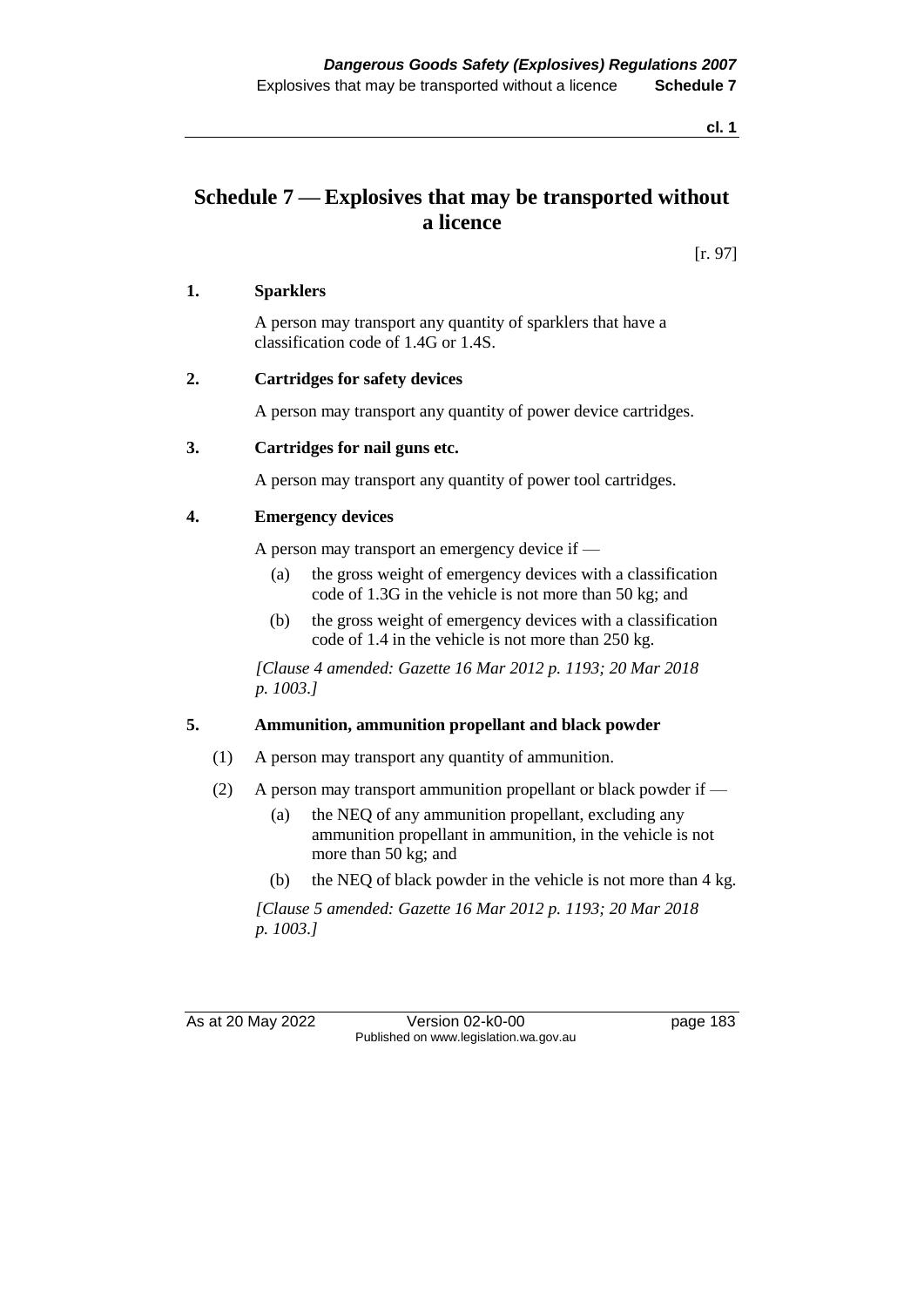#### **6. Model rocket motors**

A person may transport any quantity of model rocket motors if the NEQ in each motor is not more than 62.5 g.

*[Clause 6 inserted: Gazette 16 Mar 2012 p. 1193.]*

## **7. Smoke generators**

A person may transport an article that generates smoke signals if —

- (a) the article has a classification code of 1.4G or 1.4S; and
- (b) the gross weight of such articles in the vehicle is not more than 250 kg.

*[Clause 7 inserted: Gazette 2 Dec 2013 p. 5617; amended: Gazette 20 Mar 2018 p. 1003.]*

# **8. Thermite igniters**

A person may transport an article that ignites thermite if —

- (a) the article has a classification code of 1.4G or 1.4S; and
- (b) the person is engaged or employed to weld rails for railways or is an employee of such a person; and
- (c) the person transports the article in the course of his or her duties as such.

*[Clause 8 inserted: Gazette 2 Dec 2013 p. 5617.]*

page 184 Version 02-k0-00 As at 20 May 2022 Published on www.legislation.wa.gov.au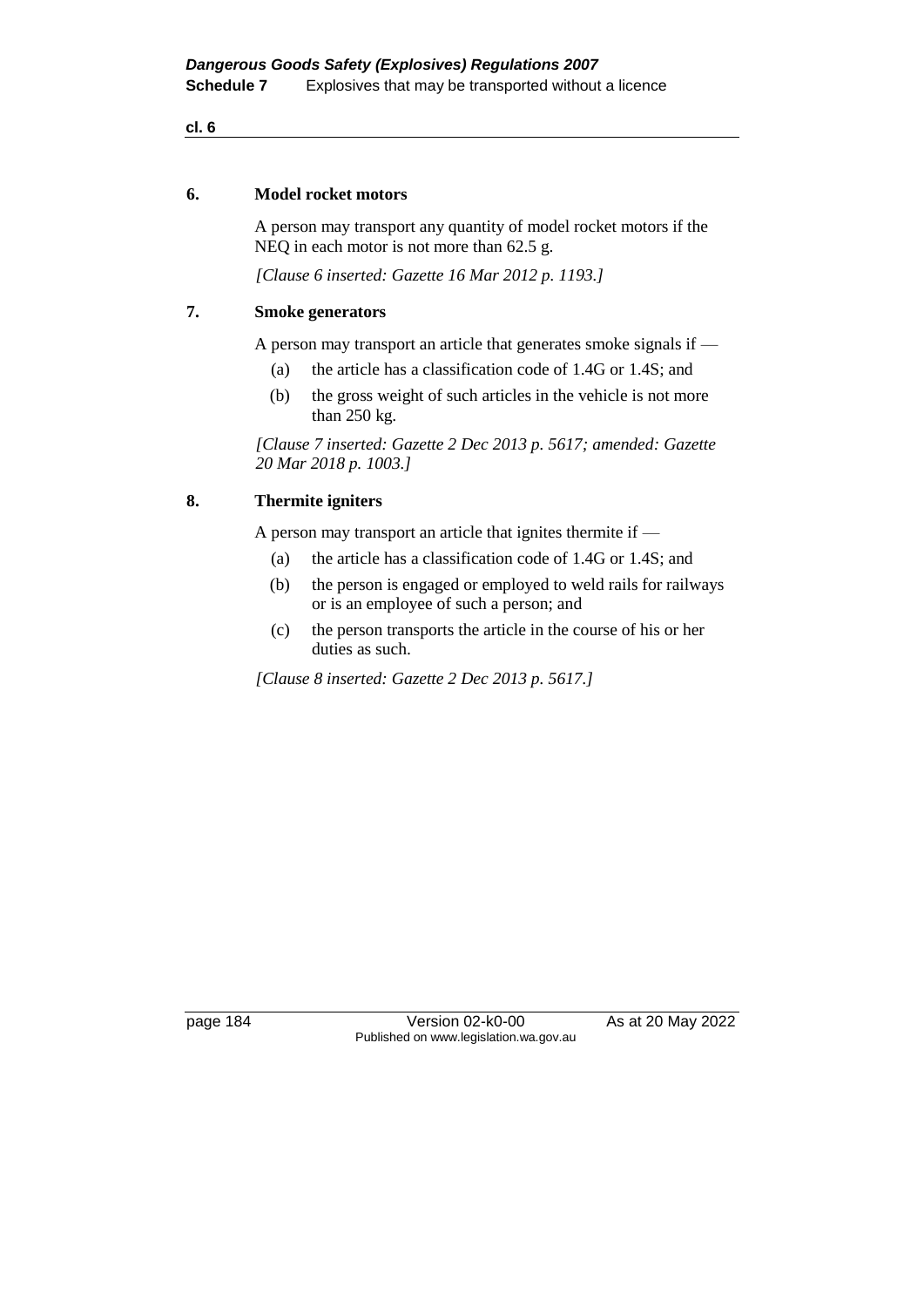# **Schedule 8 — Explosives that may be supplied without a licence**

[r. 112]

## **1. Sparklers**

A person may supply a sparkler.

### **2. Cartridges for safety devices etc.**

A person may supply a power device cartridge.

### **3. Cartridges for nail guns etc.**

A person may supply a power tool cartridge.

### **4. Emergency devices**

A person may supply an emergency device.

### **5. Ammunition, ammunition propellant and black powder**

A person may supply ammunition, ammunition propellant or black powder if authorised under the *Firearms Act 1973* to do so.

*[Clause 5 inserted: Gazette 16 Mar 2012 p. 1193.]*

#### **6. Smoke generators**

A person may supply an article that generates smoke signals if the article has a classification code of 1.4G or 1.4S.

*[Clause 6 inserted: Gazette 2 Dec 2013 p. 5617.]*

# **7. Thermite igniters**

A person may supply an article that ignites thermite if —

- (a) the article has a classification code of 1.4G or 1.4S; and
- (b) the person is engaged or employed to weld rails for railways or is an employee of such a person; and
- (c) the person supplies the article in the course of his or her duties as such; and

As at 20 May 2022 Version 02-k0-00 page 185 Published on www.legislation.wa.gov.au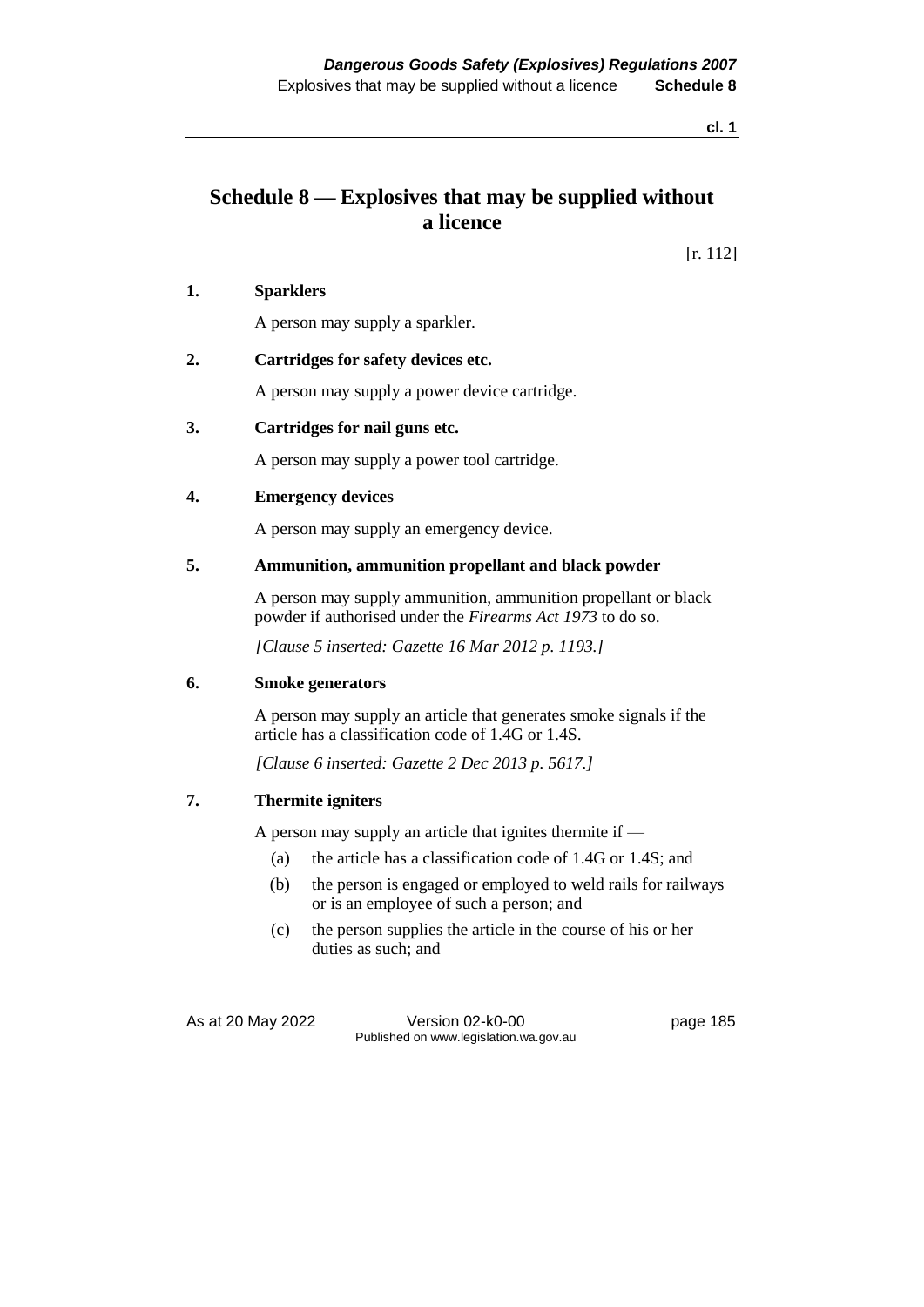(d) the person to whom the article is supplied is engaged or employed to weld rails for railways or is an employee of such a person.

*[Clause 7 inserted: Gazette 2 Dec 2013 p. 5617-18.]*

page 186 Version 02-k0-00 As at 20 May 2022 Published on www.legislation.wa.gov.au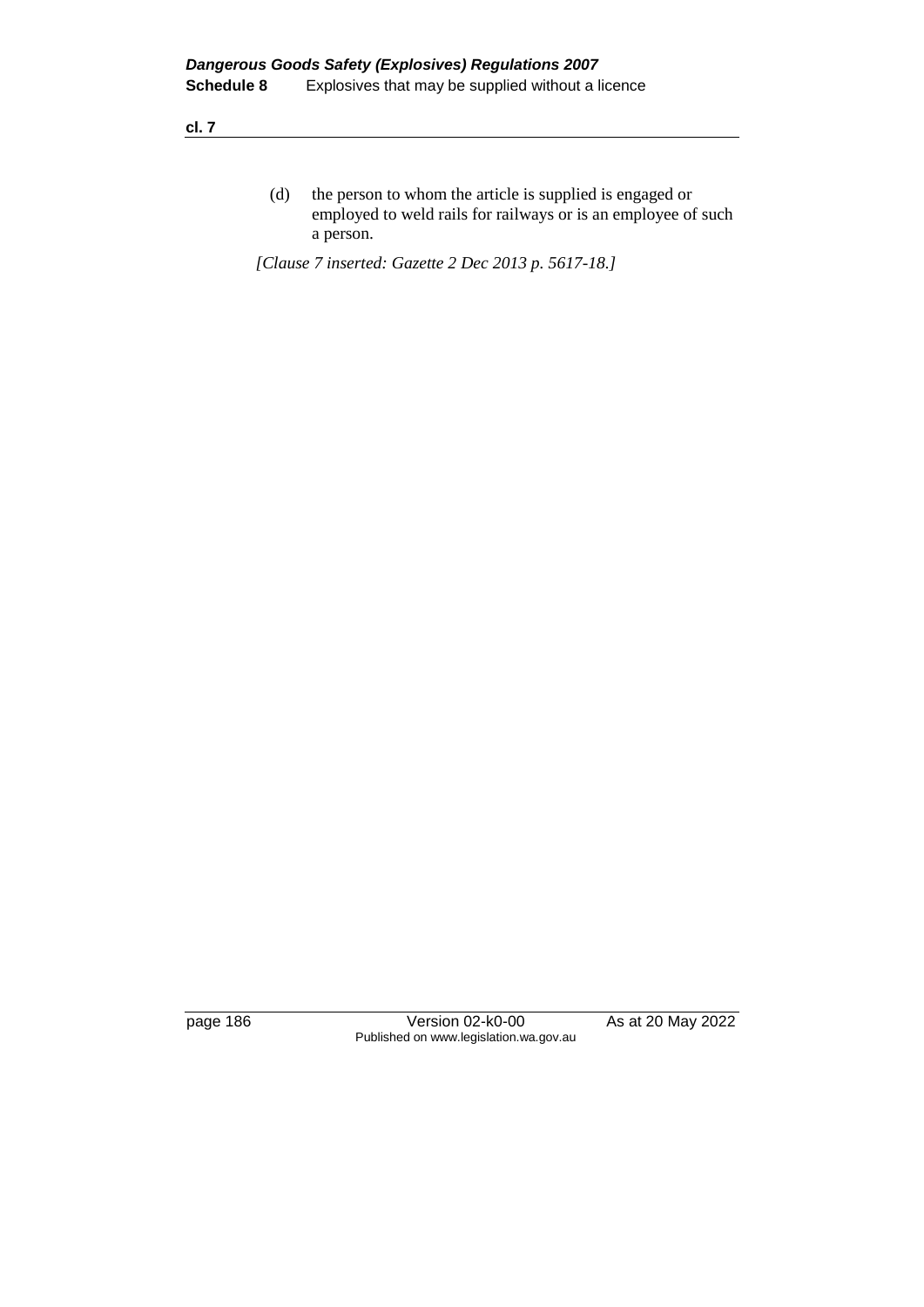# **Schedule 9 — Explosives that may be used without a licence**

 $[r. 125(1)]$ 

### **1. Sparklers**

A person may use a sparkler.

### **2. Cartridges for safety devices etc.**

A person may use a power device cartridge if the person uses it —

- (a) for the purposes for which it is designed; and
- (b) in accordance with its manufacturer's directions for its use.

### **3. Cartridges for nail guns etc.**

A person may use a power tool cartridge if the person uses it —

- (a) for the purposes for which it is designed; and
- (b) in accordance with its manufacturer's directions for its use.

### **4. Emergency devices**

A person may use an emergency device if the person uses it in accordance with its manufacturer's directions for its use and —

- (a) for the purposes for which it is designed; or
- (b) to show another person how to correctly use such a device; or
- (c) while skydiving for the purposes of public entertainment.

*[Clause 4 amended: Gazette 16 Mar 2012 p. 1194.]*

# **5. Ammunition**

- (1) A person may use ammunition if authorised under the *Firearms Act 1973* to do so.
- (2) A person may use ammunition propellant if it is in ammunition that is used under subclause (1).
- (3) A person may use black powder if the person holds a licence under the *Firearms Act 1973* that authorises the person to possess a firearm that uses black powder and uses the powder in that firearm.

As at 20 May 2022 Version 02-k0-00 page 187 Published on www.legislation.wa.gov.au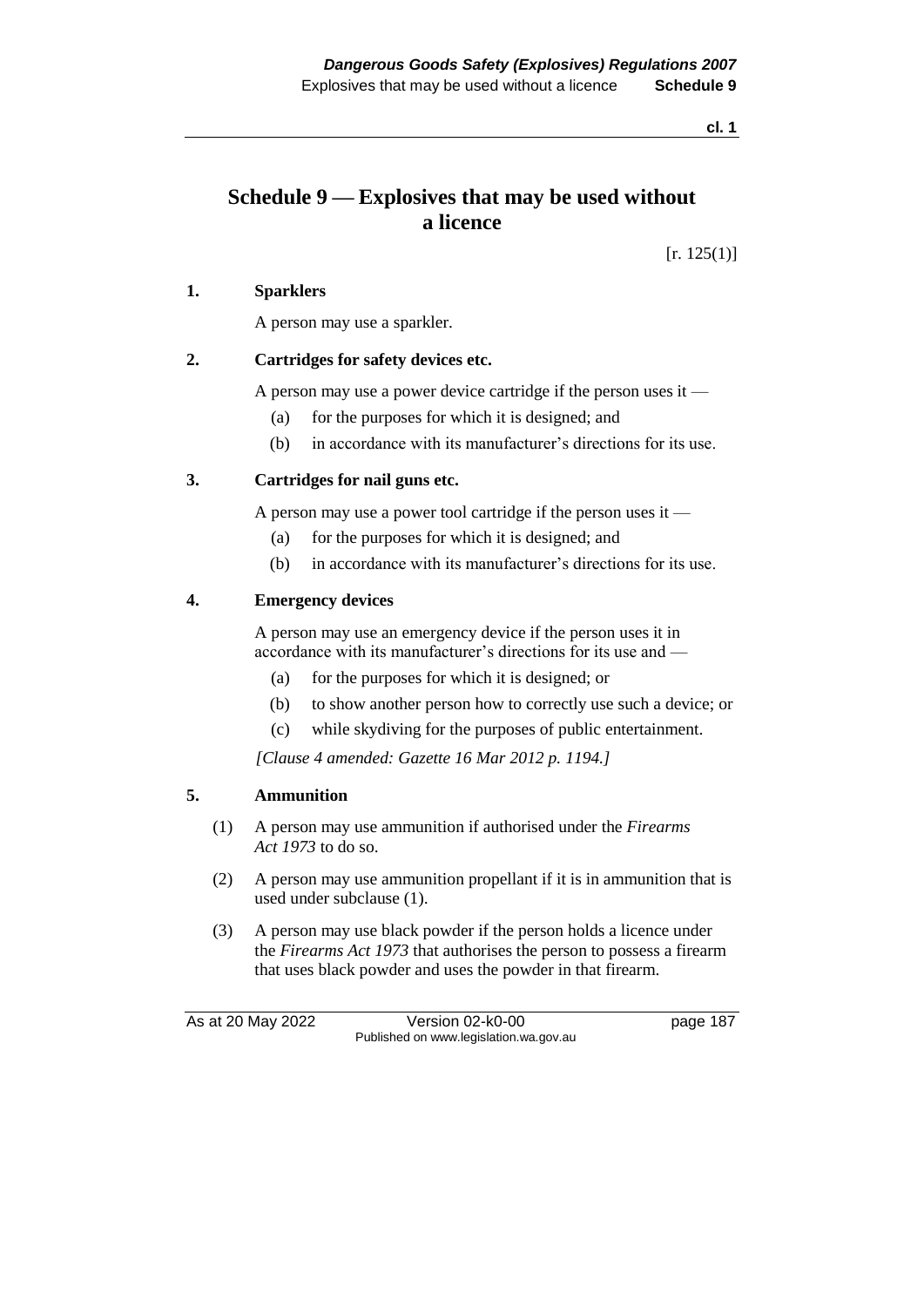#### **6. Model rocket motors**

A person may use a model rocket motor if the NEQ in the motor is not more than 62.5 g.

*[Clause 6 inserted: Gazette 16 Mar 2012 p. 1194.]*

## **7. Smoke generators**

A person may use an article that generates smoke signals if —

- (a) the article has a classification code of 1.4G or 1.4S; and
- (b) the person uses it for the purposes for which it is designed; and
- (c) the person uses it in accordance with its manufacturer's instructions for its use.

*[Clause 7 inserted: Gazette 2 Dec 2013 p. 5618.]*

# **8. Thermite igniters**

A person may use an article that ignites thermite if —

- (a) the article has a classification code of 1.4G or 1.4S; and
- (b) the person is engaged or employed to weld rails for railways or is an employee of such a person; and
- (c) the person uses the article in the course of his or her duties as such.

*[Clause 8 inserted: Gazette 2 Dec 2013 p. 5618.]*

page 188 Version 02-k0-00 As at 20 May 2022 Published on www.legislation.wa.gov.au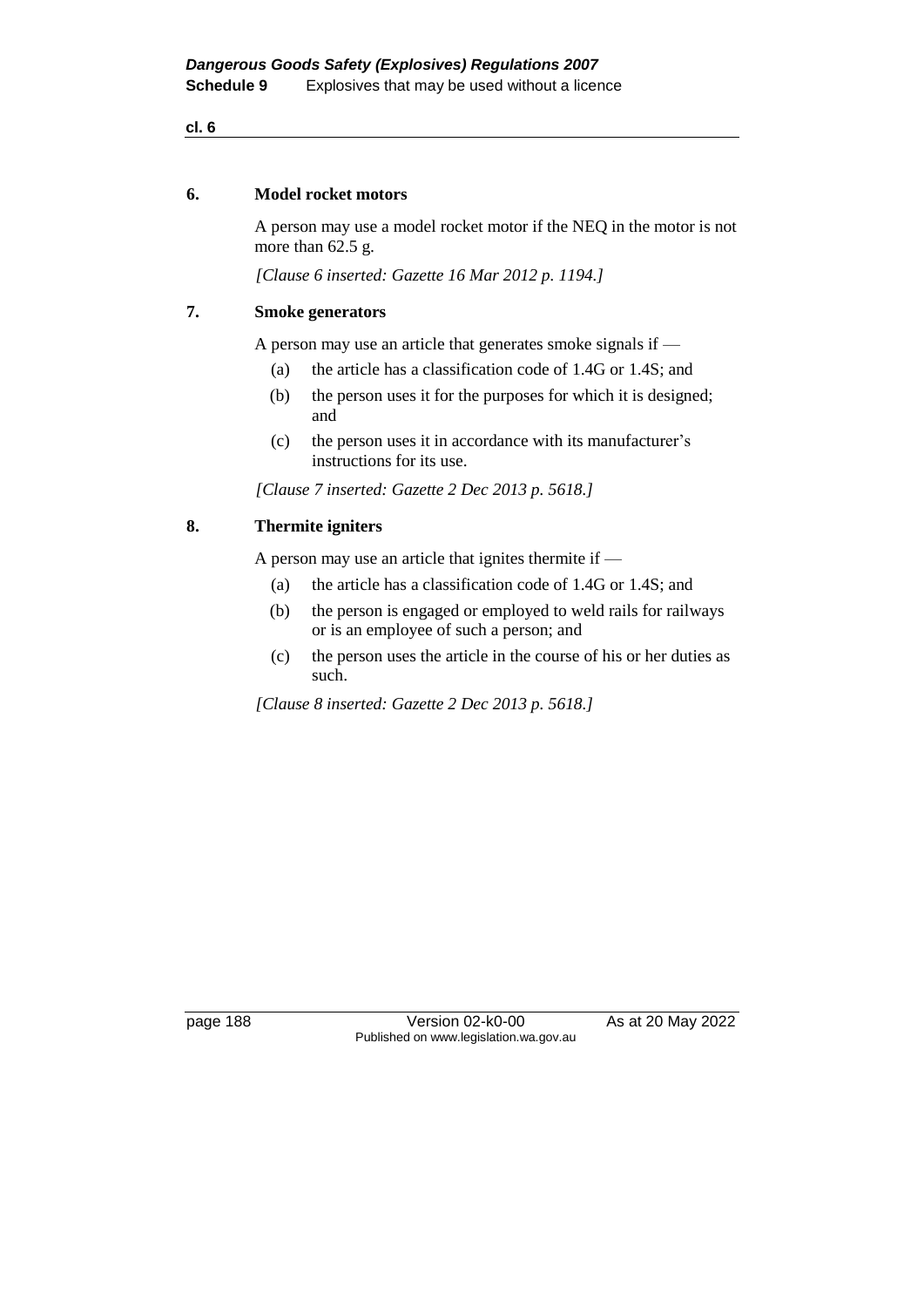# **Schedule 10 — Provisions for required plans**

[r. 161]

# **1. Terms used**

In this Schedule —

*licence* means a licence or permit referred to in the definition of *required plan*;

*required plan* means an explosives management plan referred to in regulation 161 and required under regulation 157(7) to accompany an application for a licence referred to in that regulation.

# **2. General matters**

If a required plan is required to contain the matters in this clause it must contain the following —

- (a) the measures that will be taken to ensure any dangerous goods incident involving an explosive is reported to the Chief Officer as soon as practicable;
- (b) the measures that will be taken to ensure that people who may have access to an explosive are instructed about and comply with these regulations;
- (c) the measures that will be taken to ensure that people who may have access to an explosive are instructed about and comply with the plan;
- (d) the measures that will be taken to monitor and ensure compliance with the plan;
- (e) the measures that will be taken to ensure that the plan is reviewed to see whether it meets current standards and addresses current circumstances —
	- (i) whenever there is a significant change in the risk in relation to the explosives to which the licence relates to people, property or the environment; and
	- (ii) as soon as practicable after a dangerous situation occurs that involves the explosives to which the licence relates; and

As at 20 May 2022 Version 02-k0-00 Page 189 Published on www.legislation.wa.gov.au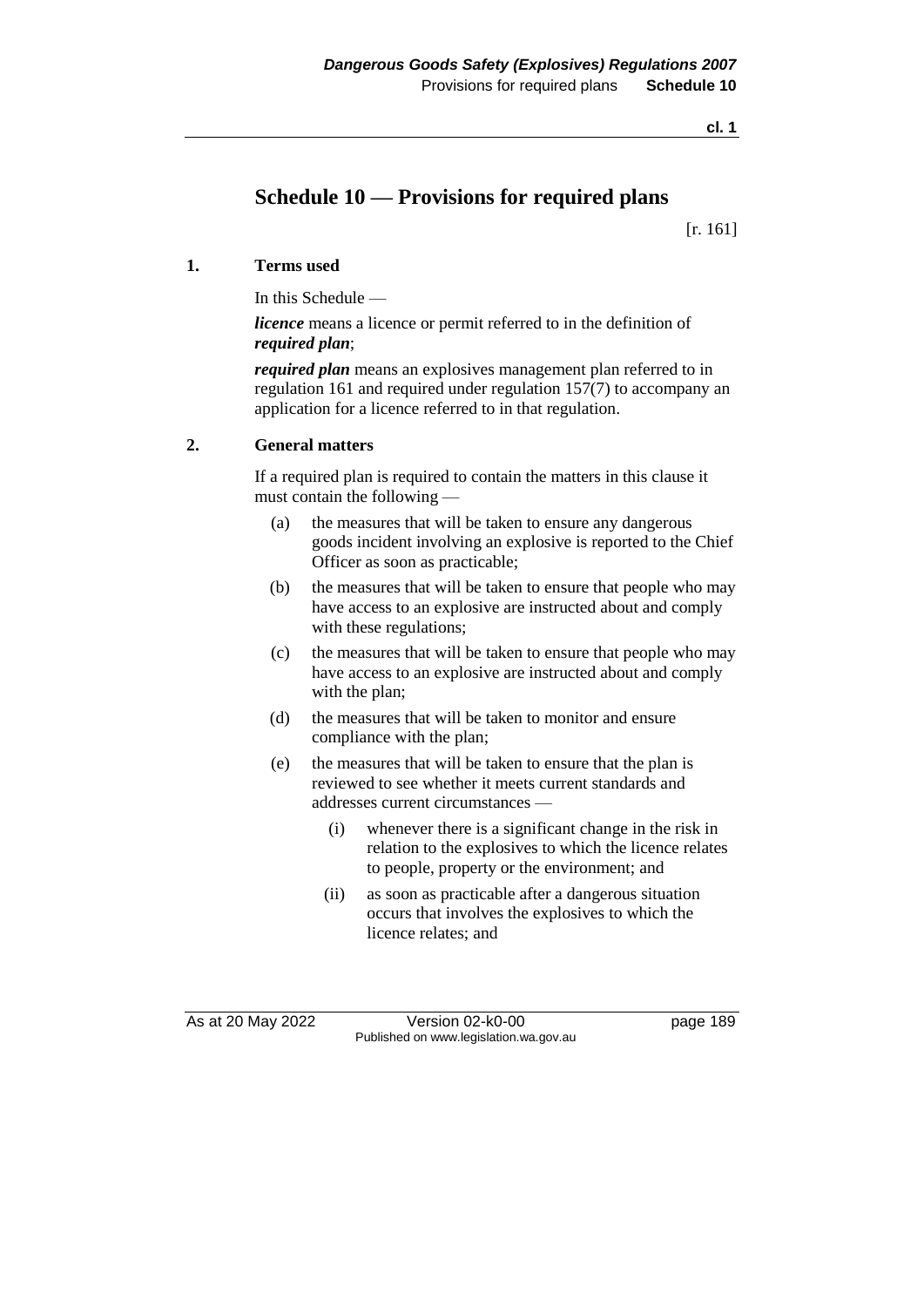(iii) in any event, at intervals of not more than 5 years after the grant of the licence or the last review of the plan,

and that the plan is revised if necessary;

(f) the measures that will be taken to ensure a record is kept of measures taken under the plan.

*[Clause 2 inserted: Gazette 16 Mar 2012 p. 1194-5; amended: Gazette 2 Dec 2013 p. 5619.]*

#### **3A. Emergency management plans**

If a required plan is required to contain the matters in this clause it must contain an emergency management plan to deal with any dangerous goods incident, or any dangerous situation, involving an explosive that might occur that includes these matters —

- (a) the equipment and facilities that will be available;
- (b) the procedures that will be followed and the measures that will be taken, including matters such as sounding alarms and evacuating people;
- (c) the measures that will be taken to investigate why the incident or situation occurred;
- (d) the individuals who will be responsible for implementing the emergency management plan;
- (e) the measures that will be taken to train people to execute the emergency management plan;
- (f) which emergency services and other people will be given a copy of the emergency management plan.

*[Clause 3A inserted: Gazette 16 Mar 2012 p. 1195.]*

#### **3. Safety matters**

If a required plan is required to contain the matters in this clause it must contain the following —

- (a) an assessment of the risks in relation to any explosive possessed under the licence in relation to people, property or the environment;
- (b) the measures that will be taken to ensure there is an ongoing assessment of those risks;

page 190 Version 02-k0-00 As at 20 May 2022 Published on www.legislation.wa.gov.au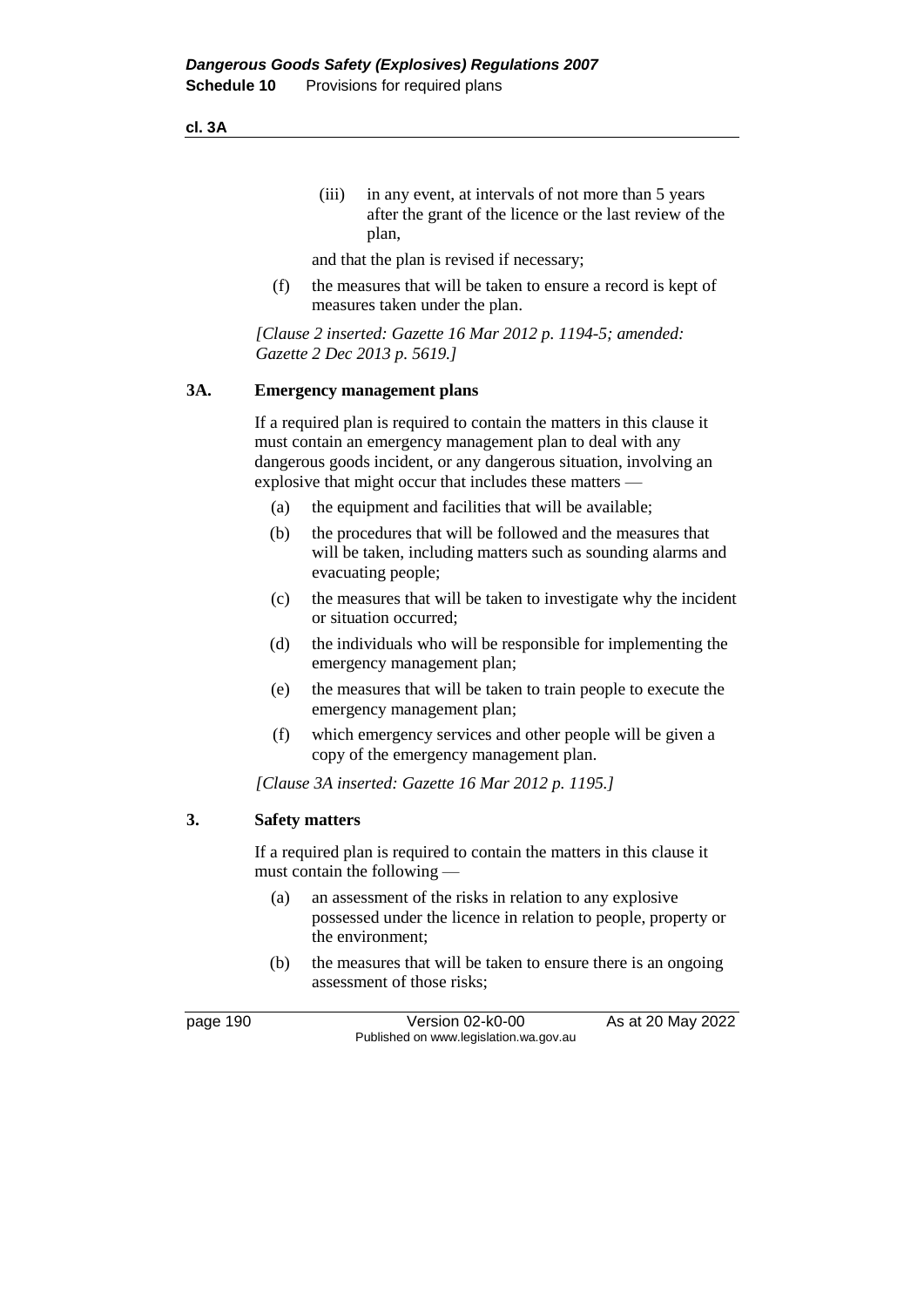- **cl. 4**
- (c) the measures that will be taken to minimise those risks;
- (d) the measures that will be taken to ensure that structures and things used to minimise those risks are inspected and tested regularly and maintained;
- (e) the measures that will be taken to ensure that any person handling any explosive possessed under the licence is competent to do so;
- (f) the measures that will be taken to ensure that explosives or other articles or substances that are not compatible with one another are kept adequately separated.

### **4. Security matters**

(1) In this clause —

*authorised person*, in relation to an explosive, means a person who is authorised to possess the explosive under the Act, these regulations or a law of the Commonwealth.

- (2) If a required plan is required to contain the matters in this clause it must contain the following —
	- (a) an assessment of the risks of the sabotage, theft or unexplained loss of, or access by any unauthorised person to, any explosive possessed under the licence;
	- (b) the measures that will be taken to ensure there is an ongoing assessment of those risks;
	- (c) the measures that will be taken
		- (i) to minimise those risks; and
		- (ii) to keep any such explosive secure;
	- (d) the measures that will be taken to ensure that structures and things used to keep any such explosive secure are inspected regularly and maintained;
	- (e) the measures that will be taken to control and monitor people's access to any such explosive;
	- (f) the measures that will be taken to ensure that no individual has unsupervised access to any such explosive unless he or she is an authorised person;

As at 20 May 2022 Version 02-k0-00 page 191 Published on www.legislation.wa.gov.au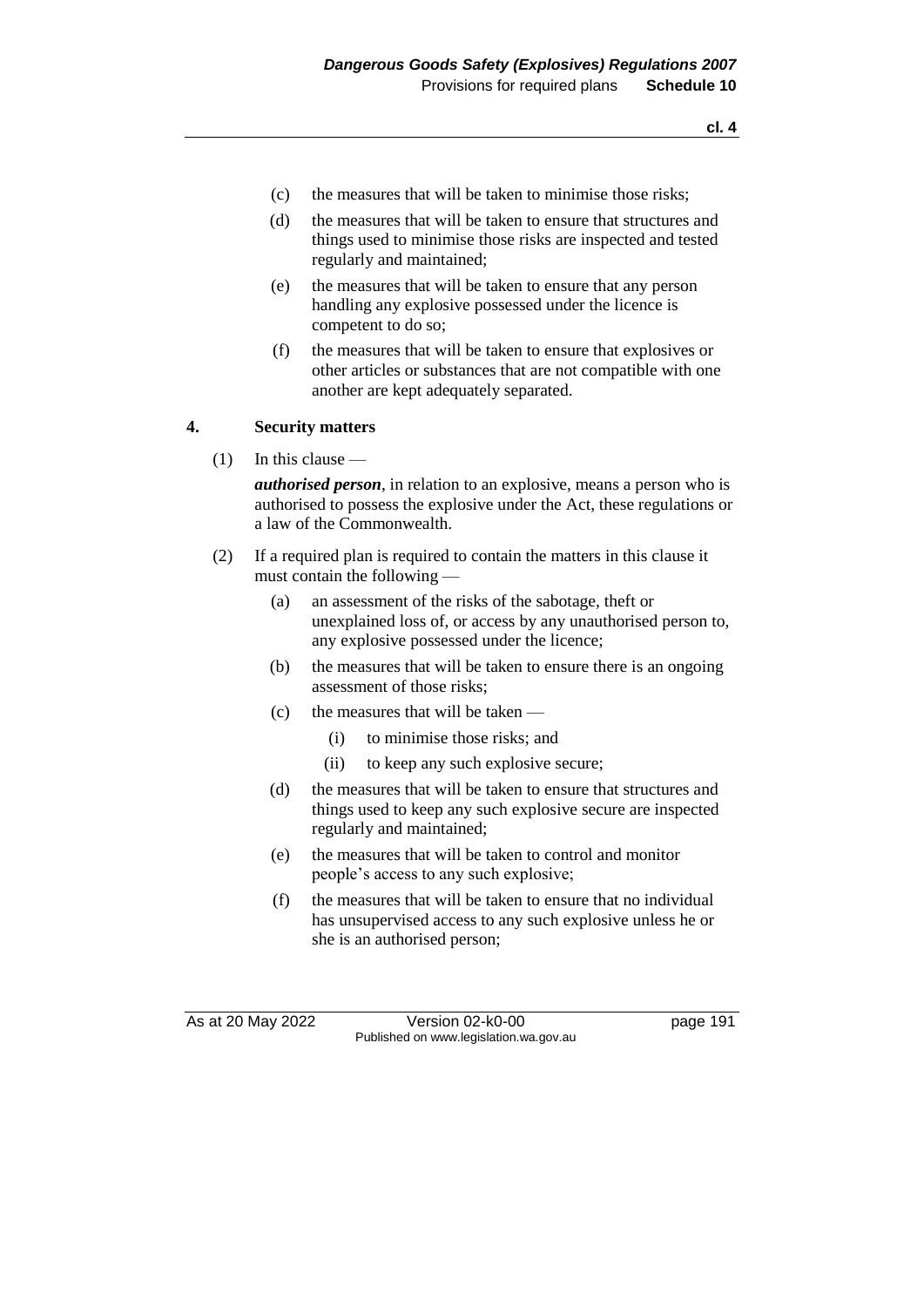- (g) the measures that will be taken to ensure that any individual who is not an authorised person is supervised at any time he or she has access to any such explosive;
- (h) the measures that will be taken to ensure a record is kept of the name and address of every individual who has supervised or unsupervised access to any such explosive.

page 192 Version 02-k0-00 As at 20 May 2022 Published on www.legislation.wa.gov.au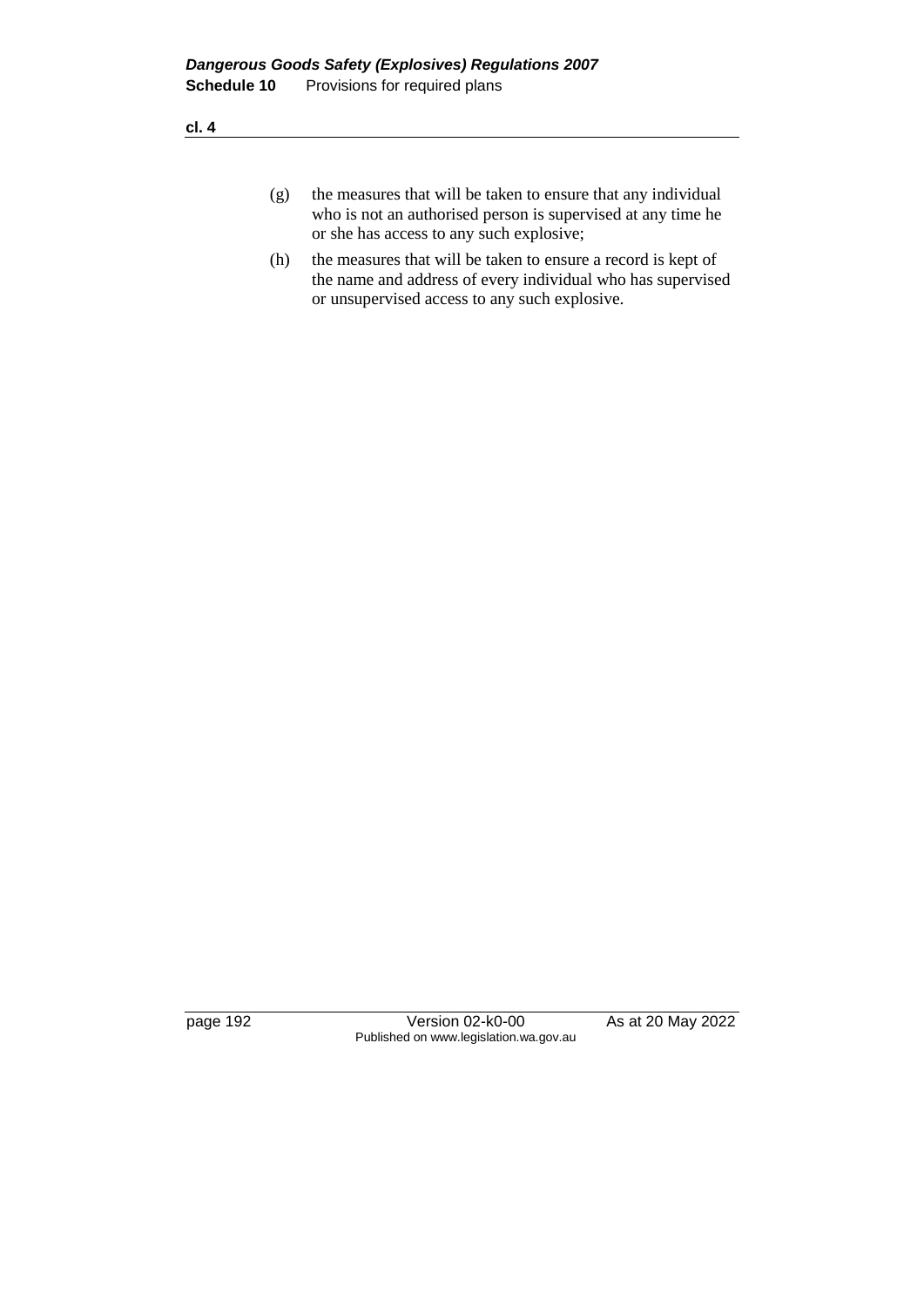# **Schedule 11 — Central business districts**

[r. 107]

# **1. Fremantle central business district**

The Fremantle central business district is the land bounded by a line that goes —

from the western end of the South Mole, easterly and north easterly along Fleet Street, Phillimore Street, Elder Place and Beach Street to James Street;

then southerly along James Street, Ord Street and Hampton Road to the intersection of Hampton Road and Douro Road; then westerly along Douro Road;

then west from the end of Douro Road to the sea; but does not include James Street, Ord Street or Hampton Road.

*[Clause 1 amended: Gazette 16 Mar 2012 p. 1196.]*

# **2. Perth central business district**

The Perth central business district is the land bounded by a line that goes —

from the intersection of Kings Park Road and Thomas Street, north easterly along Thomas Street and Loftus Street to Newcastle Street; then south easterly along Newcastle Street;

then southerly along Lord Street to the Perth-Midland railway reserve; then north easterly and easterly along the Perth-Midland and

Perth-Armadale railway reserves to the western foreshore of the Swan River;

then southerly and south westerly along the western foreshore of the Swan River to the Causeway;

then westerly along the Causeway and Riverside Drive to Barrack Street;

then northerly along Barrack Street;

then westerly along the Esplanade and Mounts Bay Road to Spring Street;

then north westerly along Spring Street to Mount Street; then south westerly along Mount Street to Cliff Street;

then north westerly along Cliff Street to Malcolm Street;

then south westerly along Malcolm Street to Kings Park Road;

As at 20 May 2022 Version 02-k0-00 page 193 Published on www.legislation.wa.gov.au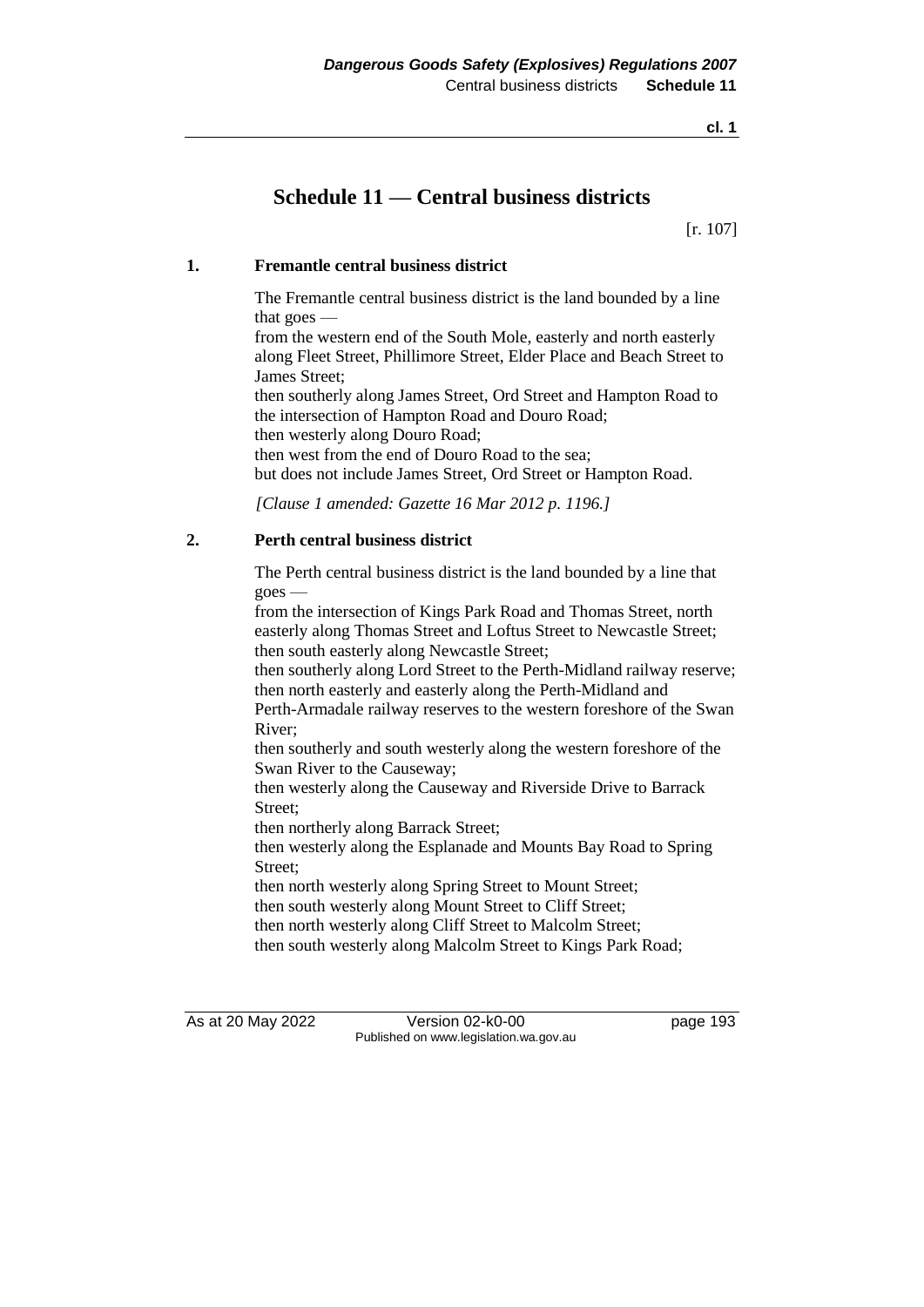then westerly along Kings Park Road to the start; but does not include Thomas Street, Loftus Street, Newcastle Street, the Kwinana Freeway, the Mitchell Freeway, the Causeway or Riverside Drive.

page 194 Version 02-k0-00 As at 20 May 2022 Published on www.legislation.wa.gov.au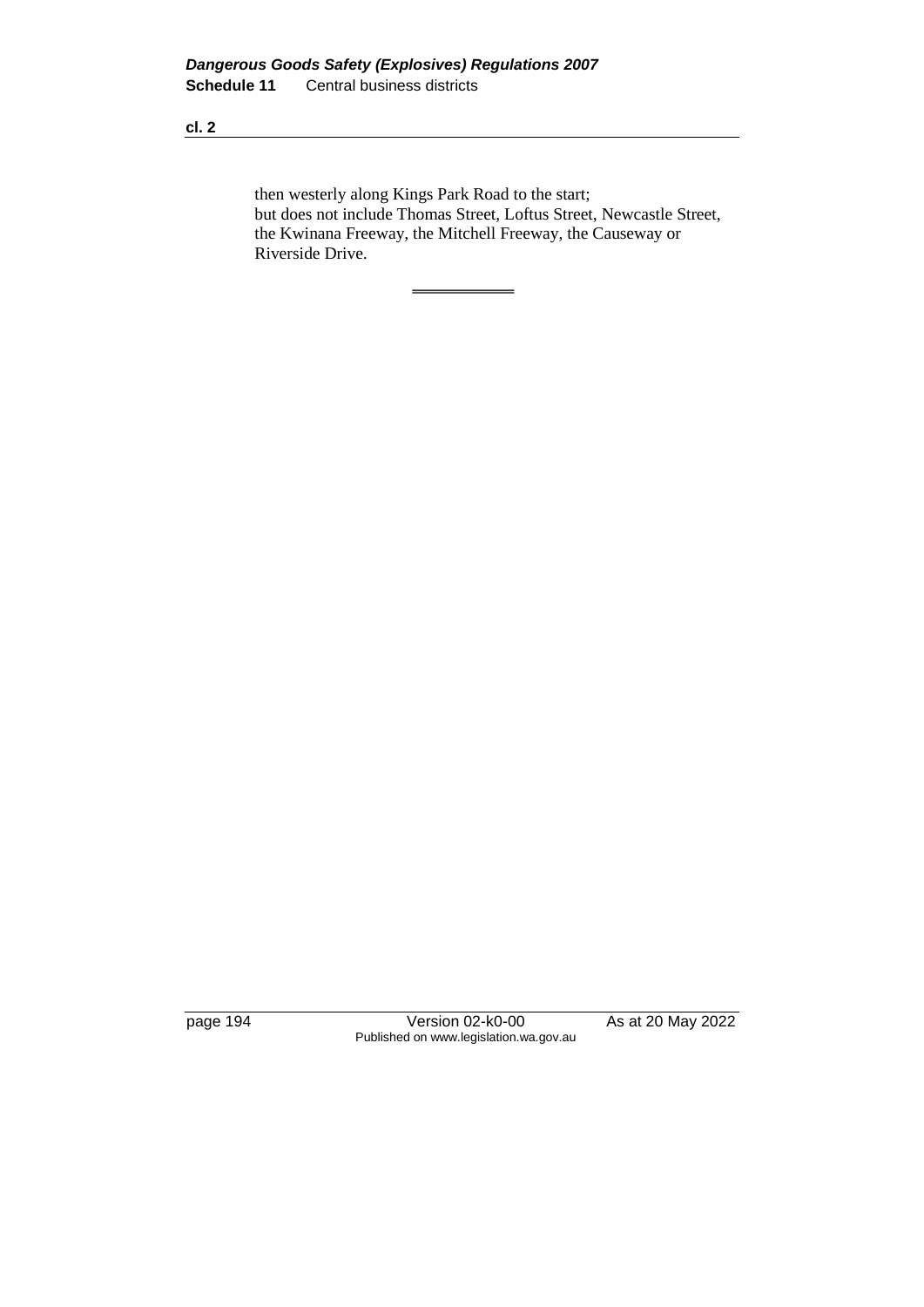# **Notes**

This is a compilation of the *Dangerous Goods Safety (Explosives) Regulations 2007* and includes amendments made by other written laws. For provisions that have come into operation, and for information about any reprints, see the compilation table. For provisions that have not yet come into operation see the uncommenced provisions table.

# **Compilation table**

| <b>Citation</b>                                                           | <b>Published</b>           | <b>Commencement</b>                                                                                                                             |
|---------------------------------------------------------------------------|----------------------------|-------------------------------------------------------------------------------------------------------------------------------------------------|
| Dangerous Goods Safety (Explosives)<br>Regulations 2007                   | 31 Dec 2007<br>p. 6541-717 | r. 1 and 2:31 Dec 2007<br>(see r. $2(a)$ );<br>Regulations other than r. 1 and 2:<br>1 Mar 2008 (see r. 2(b) and<br>Gazette 29 Feb 2008 p. 669) |
| Dangerous Goods Safety (Explosives)<br>Amendment Regulations (No. 3) 2009 | 16 Jun 2009<br>p. 2195-6   | r. 1 and 2: 16 Jun 2009<br>(see r. $2(a)$ );<br>Regulations other than r. 1 and 2:<br>1 Jul 2009 (see r. 2(b))                                  |
| Dangerous Goods Safety (Explosives)<br><b>Amendment Regulations 2009</b>  | 21 Aug 2009<br>p. 3271-2   | r. 1 and 2: 21 Aug 2009<br>(see r. $2(a)$ );<br>Regulations other than r. 1 and 2:<br>22 Aug 2009 (see r. 2(b))                                 |
| Dangerous Goods Safety (Explosives)<br>Amendment Regulations (No. 2) 2009 | 24 Nov 2009<br>p. 4737-40  | r. 1 and 2: 24 Nov 2009<br>(see r. $2(a)$ );<br>Regulations other than r. 1 and 2:<br>25 Nov 2009 (see r. 2(b))                                 |
| Dangerous Goods Safety (Explosives)<br>Amendment Regulations (No. 2) 2010 | 25 Jun 2010<br>p. 2875-7   | r. 1 and 2: 25 Jun 2010<br>(see r. $2(a)$ );<br>Regulations other than r. 1 and 2:<br>1 Jul 2010 (see r. 2(b))                                  |
| Dangerous Goods Safety (Explosives)<br><b>Amendment Regulations 2012</b>  | 16 Mar 2012<br>p. 1173-96  | r. 1 and 2: 16 Mar 2012<br>(see r. $2(a)$ );<br>Regulations other than r. 1 and 2:<br>17 Mar 2012 (see r. 2(b))                                 |
| Dangerous Goods Safety (Explosives)<br>Amendment Regulations (No. 3) 2012 | 16 Mar 2012<br>p. 1263-9   | r. 1 and 2: 16 Mar 2012<br>(see r. $2(a)$ );<br>Regulations other than r. 1 and 2:<br>1 Apr 2012 (see r. 2(b))                                  |
| Dangerous Goods Safety (Explosives)<br>Amendment Regulations (No. 5) 2012 | 11 Jan 2013<br>p. 53-5     | r. 1 and 2: 11 Jan 2013<br>(see r. $2(a)$ );<br>Regulations other than r. 1 and 2:<br>1 Apr 2013 (see r. 2(b))                                  |

As at 20 May 2022 Version 02-k0-00 Page 195 Published on www.legislation.wa.gov.au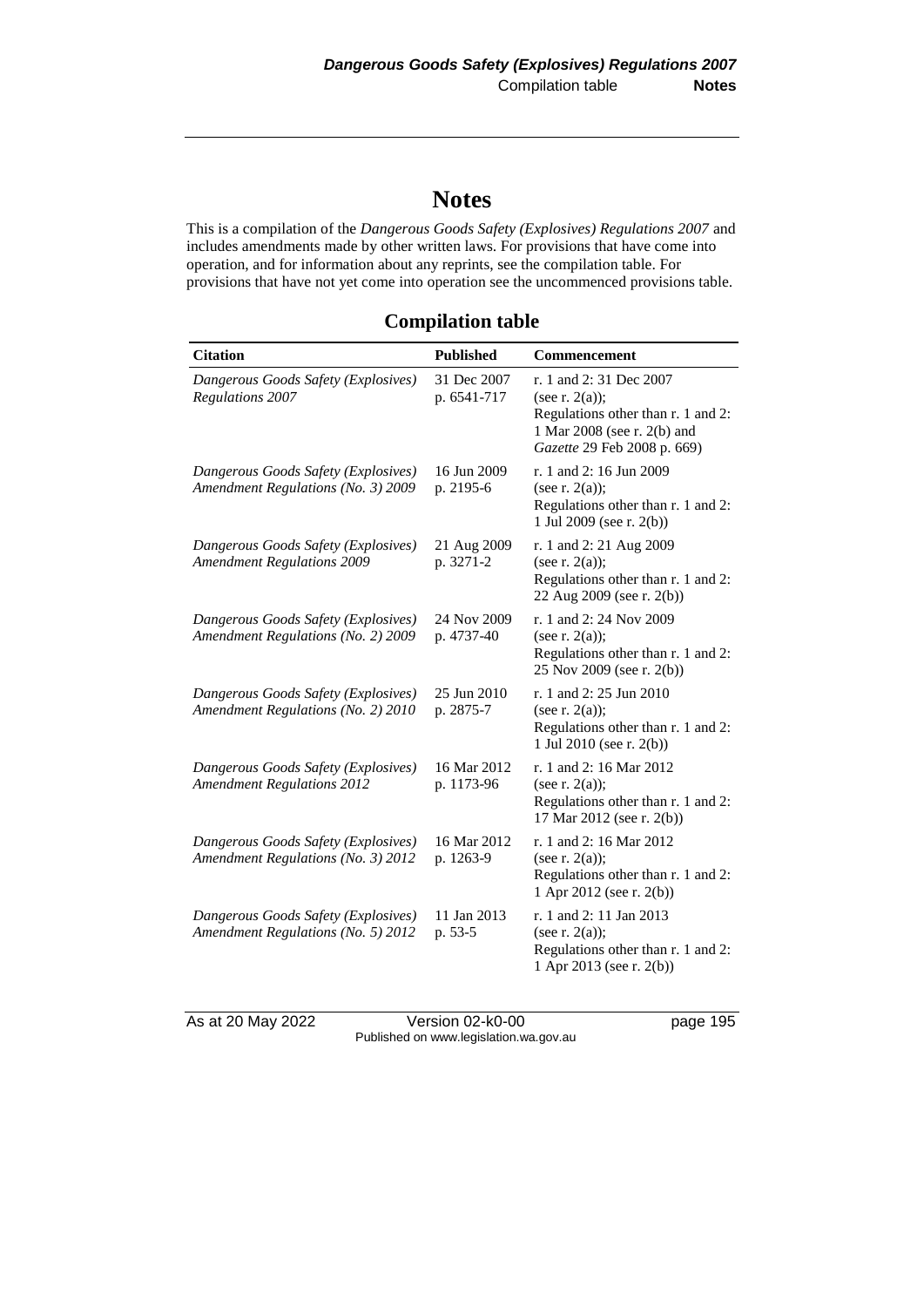| <b>Citation</b>                                                                                                             | <b>Published</b>          | Commencement                                                                                                                                |
|-----------------------------------------------------------------------------------------------------------------------------|---------------------------|---------------------------------------------------------------------------------------------------------------------------------------------|
| Dangerous Goods Safety (Explosives)<br>Amendment Regulations (No. 4) 2012                                                   | 19 Feb 2013<br>p. 984-6   | r. 1 and 2: 19 Feb 2013<br>(see r. $2(a)$ );<br>Regulations other than r. 1 and 2:<br>20 Feb 2013 (see r. 2(b))                             |
| Dangerous Goods Safety (Explosives)<br>Amendment Regulations (No. 3) 2013                                                   | 28 Jun 2013<br>p. 2823-4  | r. 1 and 2: 28 Jun 2013<br>(see r. $2(a)$ );<br>Regulations other than r. 1 and 2:<br>1 Jul 2013 (see r. 2(b))                              |
| Reprint 1: The Dangerous Goods Safety (Explosives) Regulations 2007 as at<br>16 Aug 2013 (includes amendments listed above) |                           |                                                                                                                                             |
| Dangerous Goods Safety (Explosives)<br><b>Amendment Regulations 2013</b>                                                    | 2 Dec 2013<br>p. 5567-619 | r. 1 and 2: 2 Dec 2013<br>(see r. $2(a)$ );<br>Regulations other than r. 1 and 2:<br>1 Jan 2014 (see r. 2(b))                               |
| Dangerous Goods Safety (Explosives)<br>Amendment Regulations (No. 2) 2014                                                   | 17 Jun 2014<br>p. 1988-9  | r. 1 and 2: 17 Jun 2014<br>(see r. $2(a)$ );<br>Regulations other than r. 1 and 2:<br>1 Jul 2014 (see r. 2(b))                              |
| Dangerous Goods Safety (Explosives)<br>Amendment Regulations (No. 3) 2014                                                   | 24 Oct 2014<br>p. 4120-1  | r. 1 and 2: 24 Oct 2014<br>(see r. $2(a)$ );<br>Regulations other than r. 1 and 2:<br>25 Oct 2014 (see r. 2(b))                             |
| Dangerous Goods Safety (Explosives)<br><b>Amendment Regulations 2014</b>                                                    | 8 Jan 2015<br>p. 129-30   | r. 1 and 2: 8 Jan 2015 (see r. 2(a));<br>Regulations other than r. 1 and 2:<br>27 Apr 2015 (see r. 2(b) and<br>Gazette 17 Apr 2015 p. 1371) |
| Dangerous Goods Safety (Explosives)<br><b>Amendment Regulations 2015</b>                                                    | 26 Jun 2015<br>p. 2267-8  | r. 1 and 2: 26 Jun 2015<br>(see r. $2(a)$ );<br>Regulations other than r. 1 and 2:<br>1 Jul 2015 (see r. 2(b))                              |
| Dangerous Goods Safety Regulations<br>Amendment Regulations 2016 Pt. 2                                                      | 5 Feb 2016<br>p. 343-68   | 6 Feb 2016 (see r. 2(b))                                                                                                                    |
| Mines and Petroleum Regulations<br>Amendment (Fees and Levies)<br>Regulations 2016 Pt. 2                                    | 24 Jun 2016<br>p. 2325-34 | 1 Jul 2016 (see r. 2(b))                                                                                                                    |
| Reprint 2: The Dangerous Goods Safety (Explosives) Regulations 2007 as at 7 Oct 2016<br>(includes amendments listed above)  |                           |                                                                                                                                             |
| Dangerous Goods Safety Regulations<br>Amendment Regulations 2017 Pt. 2                                                      | 3 Mar 2017<br>p. 1474-82  | 4 Mar 2017 (see r. 2(b))                                                                                                                    |

page 196 Version 02-k0-00 As at 20 May 2022 Published on www.legislation.wa.gov.au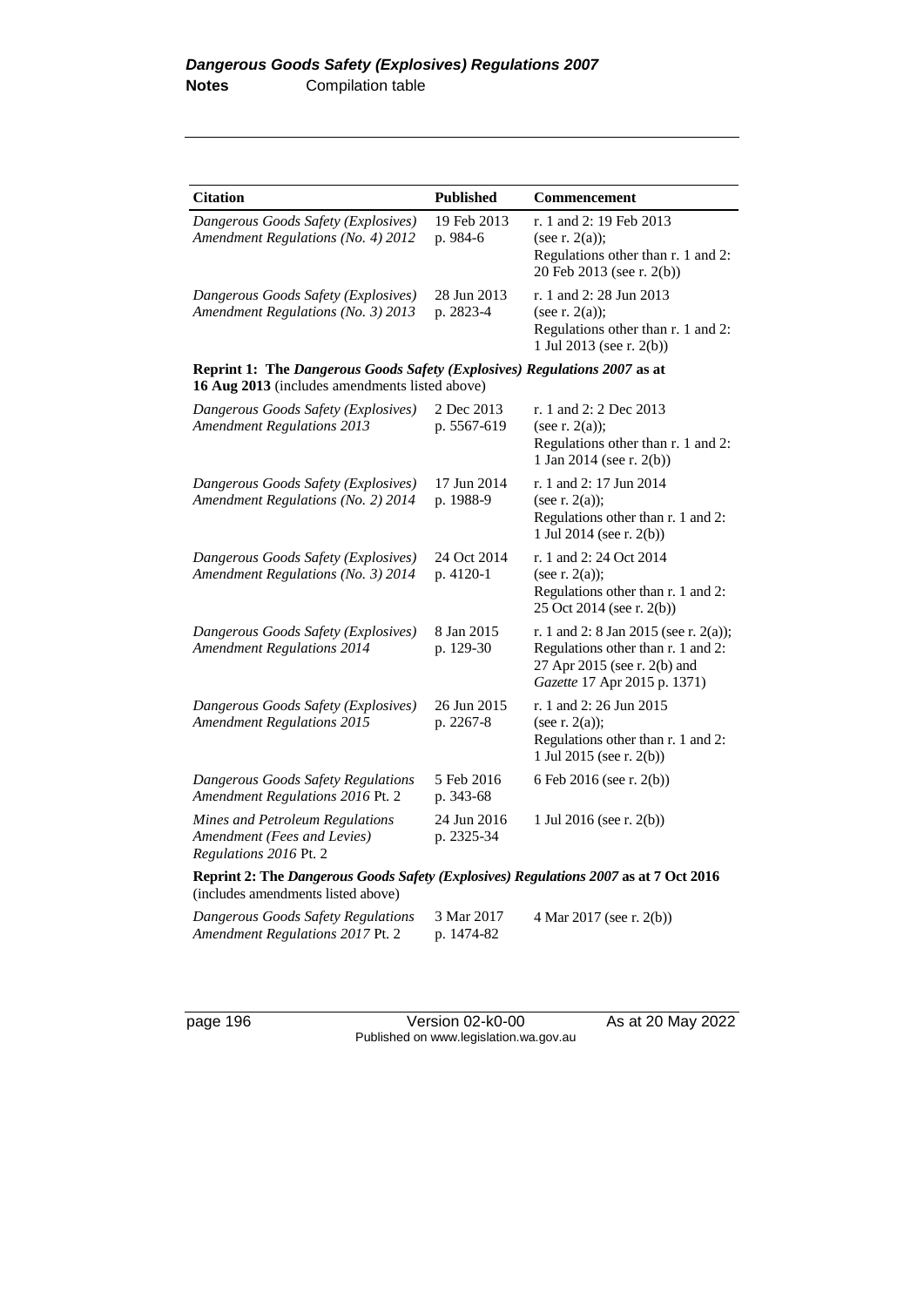| <b>Citation</b>                                                                                    | <b>Published</b>           | <b>Commencement</b>                                                                                            |
|----------------------------------------------------------------------------------------------------|----------------------------|----------------------------------------------------------------------------------------------------------------|
| Mines and Petroleum Regulations<br>Amendment (Fees and Charges)<br>Regulations 2017 Pt. 2          | 23 Jun 2017<br>p. 3279-309 | 1 Jul 2017 (see r. 2(b))                                                                                       |
| Dangerous Goods (Explosives)<br><b>Amendment Regulations 2017</b>                                  | 27 Jun 2017<br>p. 3431-2   | r. 1 and 2: 27 Jun 2017<br>(see r. $2(a)$ );<br>Regulations other than r. 1 and 2:<br>1 Jul 2017 (see r. 2(b)) |
| Dangerous Goods Safety Regulations<br>Amendment Regulations 2018 Pt. 2                             | 20 Mar 2018<br>p. 996-1005 | 21 Mar 2018 (see r. 2(b))                                                                                      |
| Mines and Petroleum Regulations<br>Amendment (Fees and Charges)<br>Regulations 2018 Pt. 2          | 25 Jun 2018<br>p. 2297-324 | 1 Jul 2018 (see r. 2(b))                                                                                       |
| Mines and Petroleum Regulations<br>Amendment (Fees and Charges)<br>Regulations 2019 Pt. 2          | 18 Jun 2019<br>p. 2040-56  | 1 Jul 2019 (see r. 2(b))                                                                                       |
| Mines and Petroleum Regulations<br>Amendment (COVID-19 Response)<br>Regulations 2020 Pt. 2         | SL 2020/103<br>29 Jun 2020 | Repealed by SL 2020/104 r. 3<br>prior to commencement                                                          |
| Mines and Petroleum Regulations<br>Amendment (COVID-19 Response)<br>Repeal Regulations 2020        | SL 2020/104<br>29 Jun 2020 | 29 Jun 2020 (see r. 2)                                                                                         |
| Mines and Petroleum Regulations<br>Amendment (COVID-19 Response)<br>Regulations (No. 2) 2020 Pt. 2 | SL 2020/197<br>27 Oct 2020 | 28 Oct 2020 (see r. 2(b))                                                                                      |
| Mines and Petroleum Regulations<br>Amendment (Fees and Charges)<br>Regulations 2021 Pt. 2          | SL 2021/85<br>21 Jun 2021  | 1 Jul 2021 (see r. 2(b))                                                                                       |

# **Uncommenced provisions table**

To view the text of the uncommenced provisions see *Subsidiary legislation as made* on the WA Legislation website.

| <b>Citation</b>                                                                                  | <b>Published</b>          | <b>Commencement</b>      |
|--------------------------------------------------------------------------------------------------|---------------------------|--------------------------|
| Mines and Petroleum Regulations<br>Amendment (Fees and Charges)<br><i>Regulations 2022 Pt. 2</i> | SL 2022/58<br>20 May 2022 | 1 Jul 2022 (see r. 2(b)) |

As at 20 May 2022 Version 02-k0-00 page 197 Published on www.legislation.wa.gov.au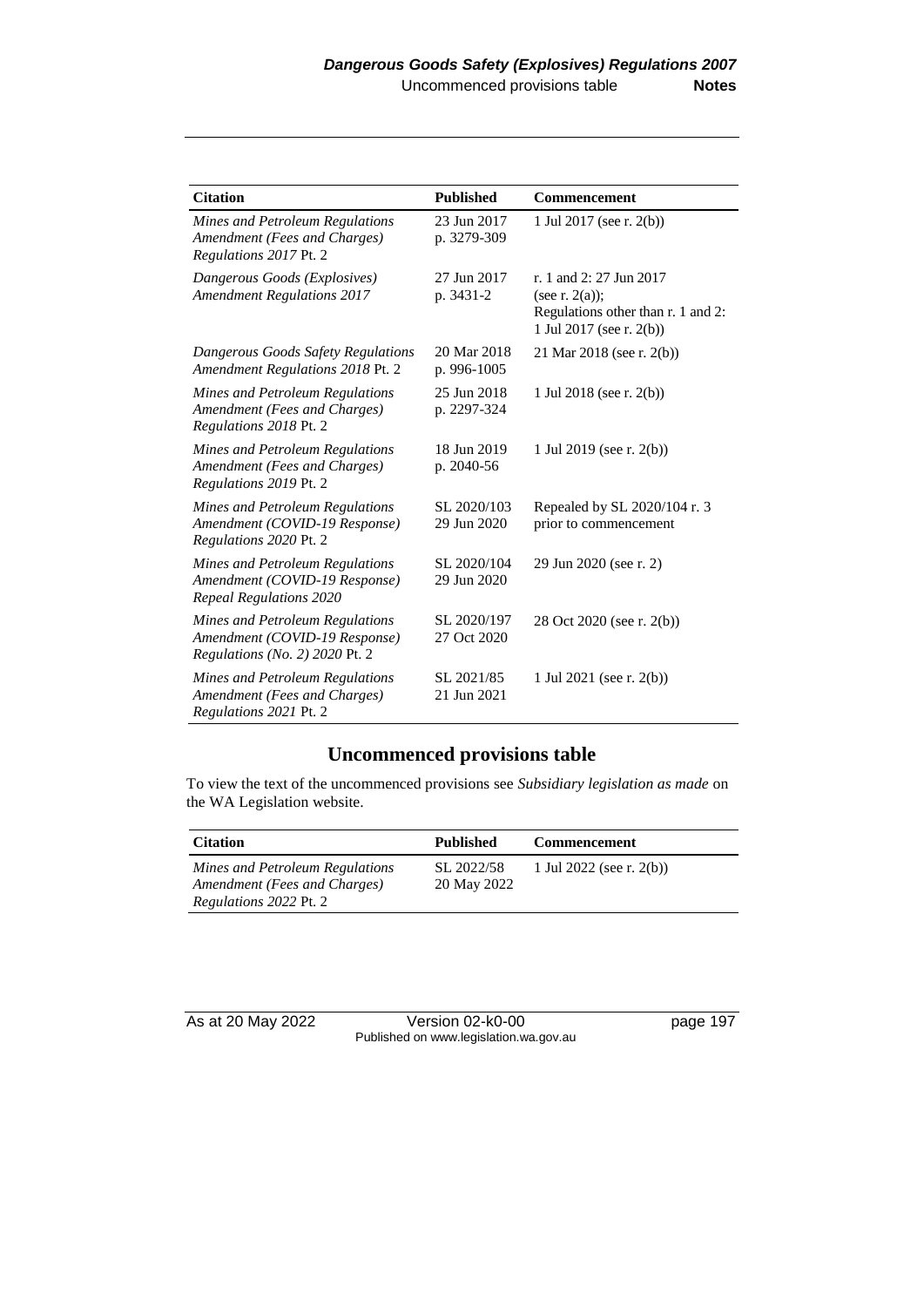#### Defined terms

# **Defined terms**

[This is a list of terms defined and the provisions where they are defined. The list is not part of the law.]

| <b>Defined term</b> | Provision(s) |
|---------------------|--------------|
|                     |              |
|                     |              |
|                     |              |
|                     |              |
|                     |              |
|                     |              |
|                     |              |
|                     |              |
|                     |              |
|                     |              |
|                     |              |
|                     |              |
|                     |              |
|                     |              |
|                     |              |
|                     |              |
|                     |              |
|                     |              |
|                     |              |
|                     |              |
|                     |              |
|                     |              |
|                     |              |
|                     |              |
|                     |              |
|                     |              |
|                     |              |
|                     |              |
|                     |              |
|                     |              |
|                     |              |
|                     |              |
|                     |              |
|                     |              |
|                     |              |
|                     |              |
|                     |              |
|                     |              |
|                     |              |
|                     |              |
|                     |              |

page 198

Version 02-k0-00 Published on www.legislation.wa.gov.au As at 20 May 2022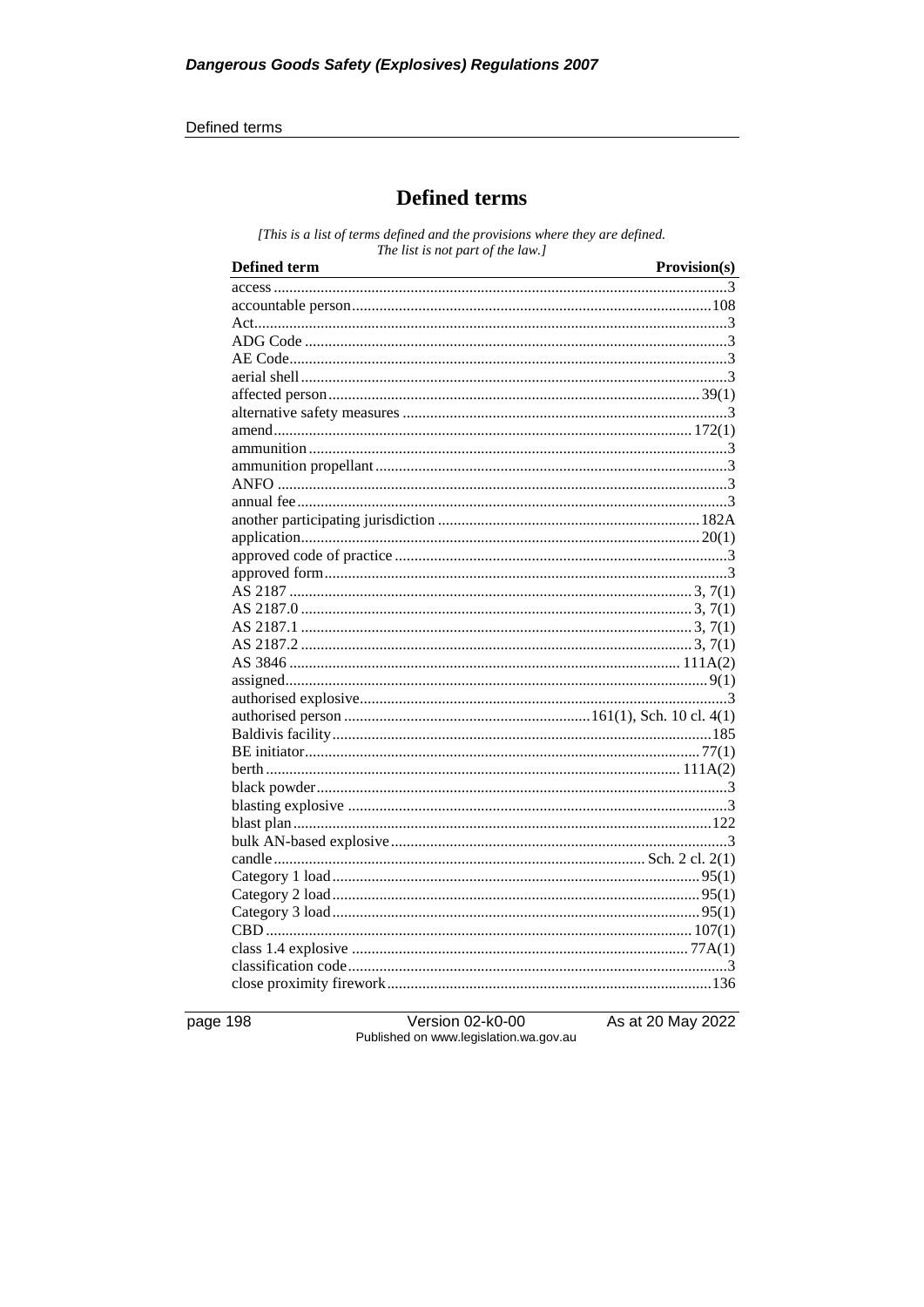As at 20 May 2022

Version 02-k0-00<br>Published on www.legislation.wa.gov.au

page 199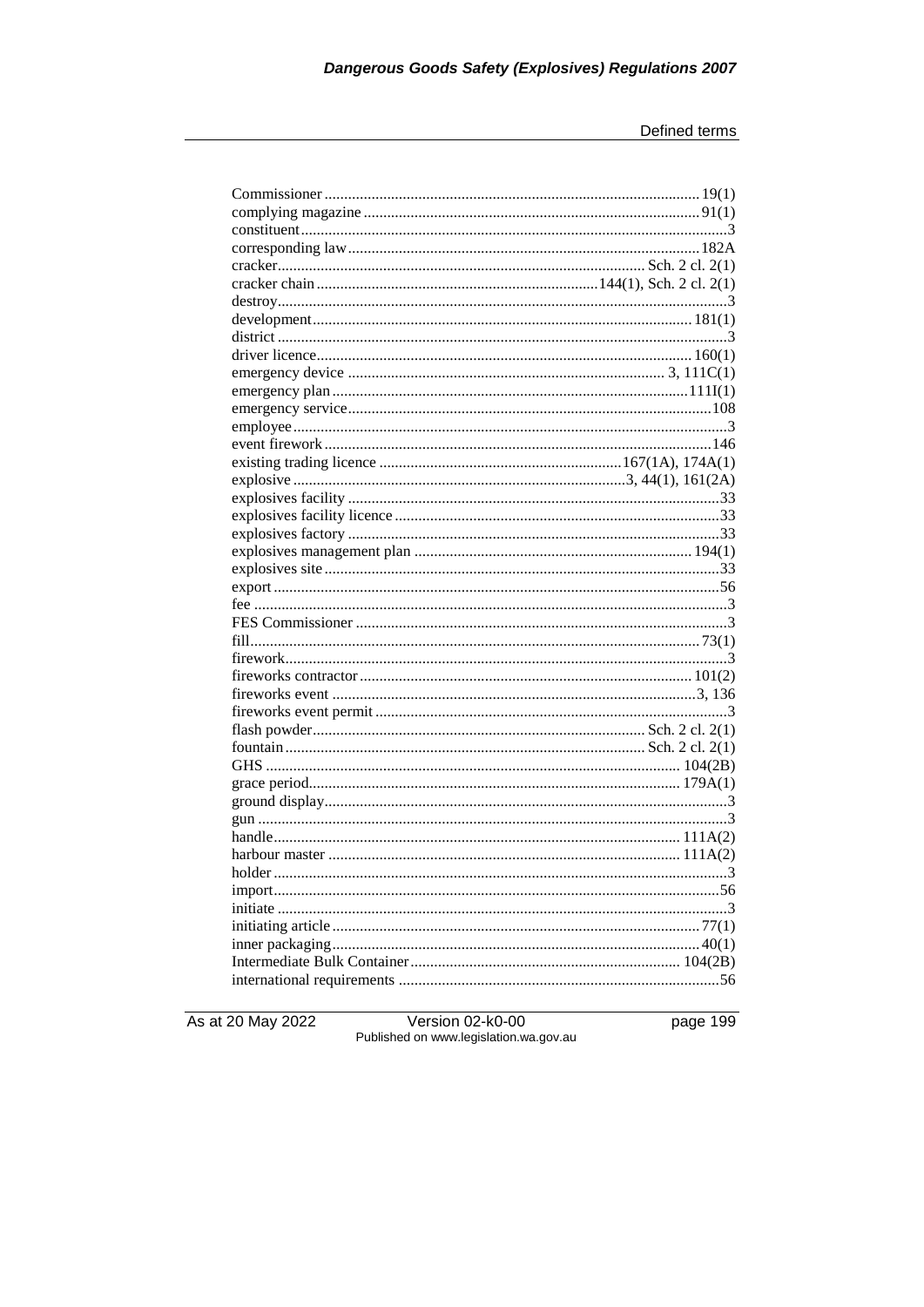#### Defined terms

page 200

Version 02-k0-00<br>Published on www.legislation.wa.gov.au

As at 20 May 2022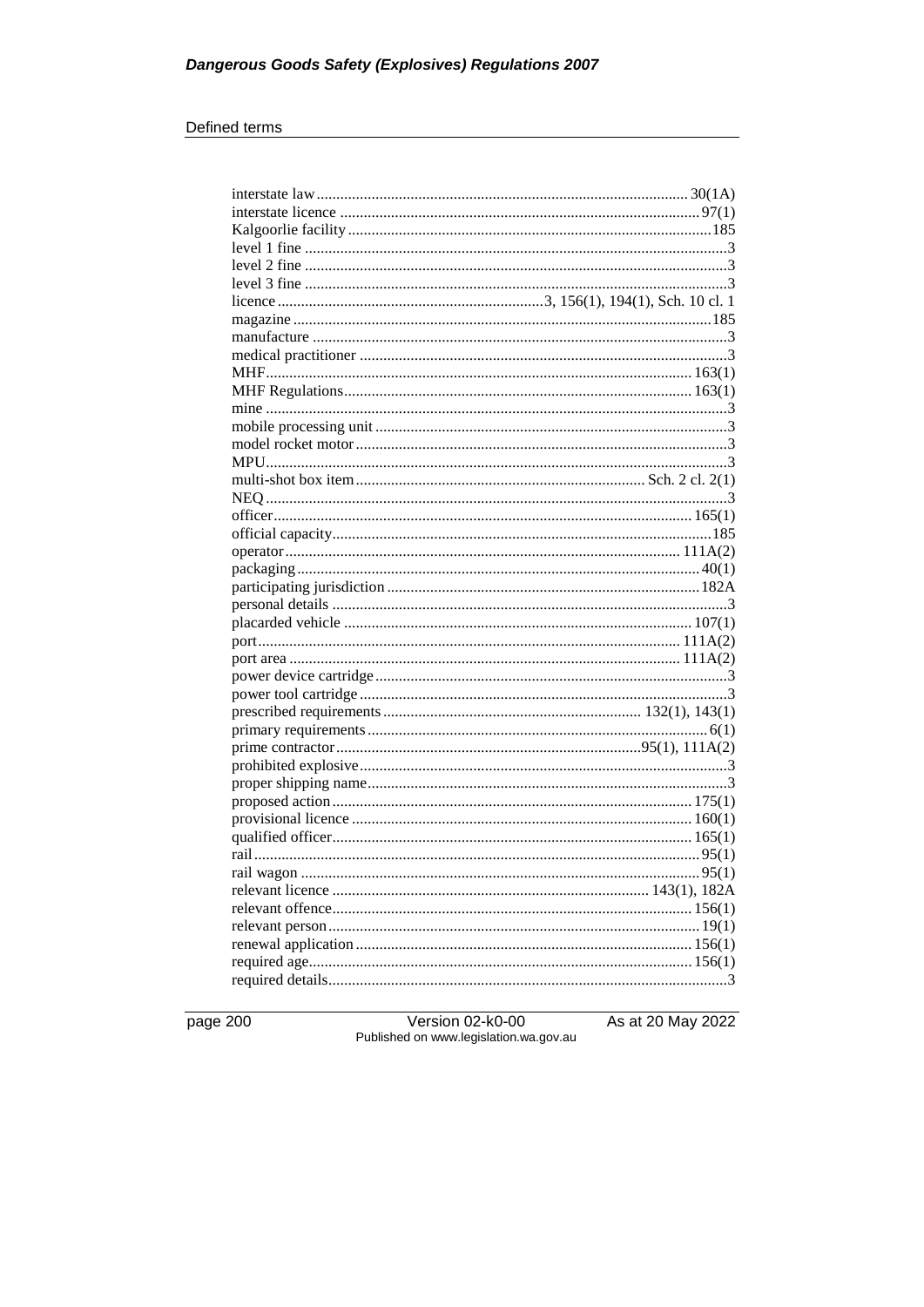As at 20 May 2022

Version 02-k0-00<br>Published on www.legislation.wa.gov.au

page 201